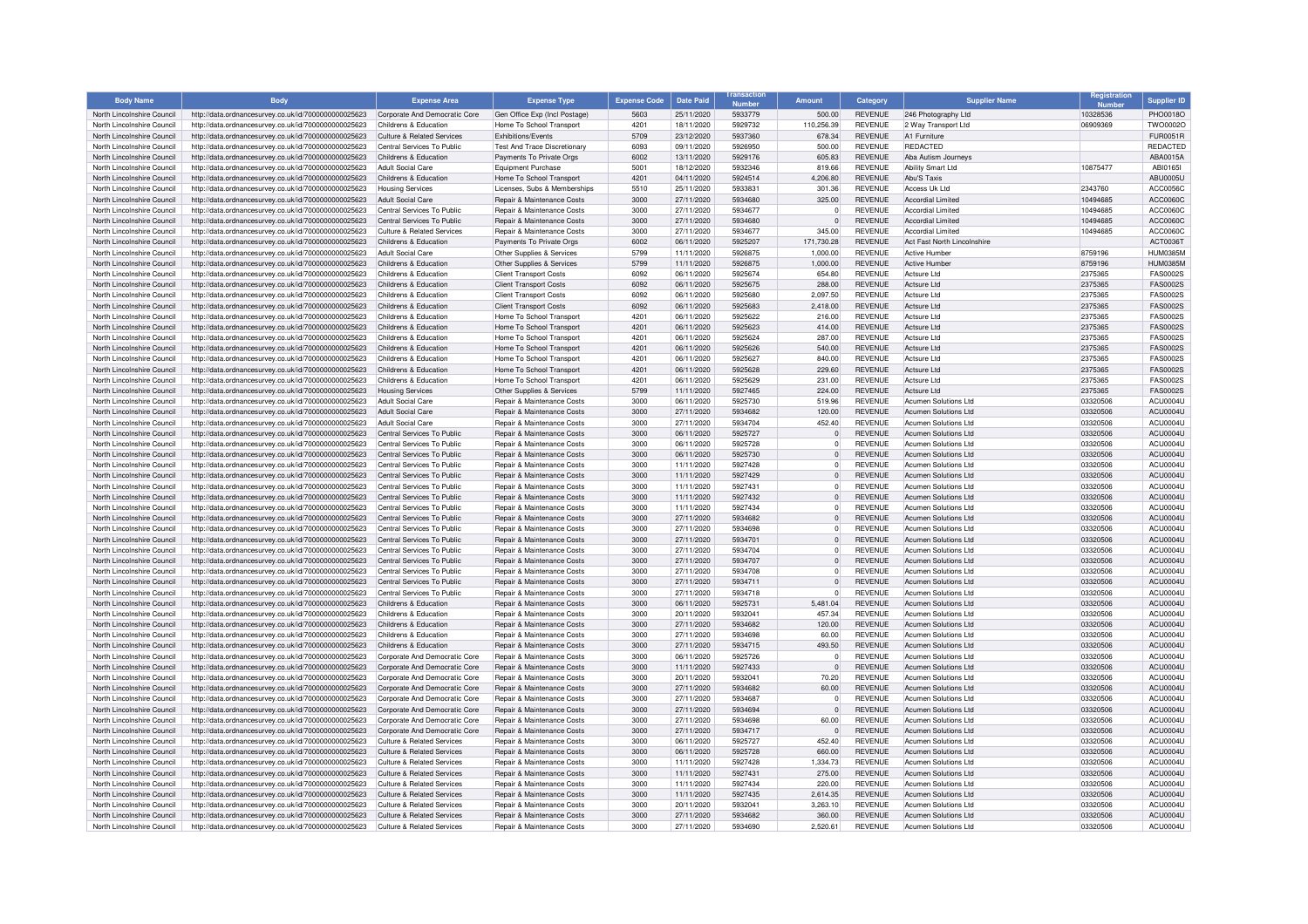|                            |                                                      | Culture & Related Services                |                                       | 3000 |            | 5934698 |              | <b>REVENUE</b> |                                            | 03320506 |                  |
|----------------------------|------------------------------------------------------|-------------------------------------------|---------------------------------------|------|------------|---------|--------------|----------------|--------------------------------------------|----------|------------------|
| North Lincolnshire Council | http://data.ordnancesurvey.co.uk/id/7000000000025623 |                                           | Repair & Maintenance Costs            |      | 27/11/2020 |         | 120.00       |                | <b>Acumen Solutions Ltd</b>                |          | ACU0004U         |
| North Lincolnshire Council | http://data.ordnancesurvey.co.uk/id/7000000000025623 | <b>Culture &amp; Related Services</b>     | Repair & Maintenance Costs            | 3000 | 27/11/2020 | 5934701 | 605.00       | <b>REVENUE</b> | <b>Acumen Solutions Ltd</b>                | 03320506 | ACU0004U         |
| North Lincolnshire Council | http://data.ordnancesurvey.co.uk/id/7000000000025623 | Culture & Related Services                | Repair & Maintenance Costs            | 3000 | 27/11/2020 | 5934703 | 546.00       | <b>REVENUE</b> | <b>Acumen Solutions Ltd</b>                | 03320506 | ACU0004U         |
|                            |                                                      |                                           |                                       |      |            |         |              |                |                                            |          |                  |
| North Lincolnshire Council | http://data.ordnancesurvey.co.uk/id/7000000000025623 | Culture & Related Services                | <b>Benair &amp; Maintenance Costs</b> | 3000 | 27/11/2020 | 5934708 | 452.40       | <b>REVENUE</b> | Acumen Solutions Ltd                       | 03320506 | <b>ACLI0004L</b> |
| North Lincolnshire Council | http://data.ordnancesurvey.co.uk/id/7000000000025623 | <b>Culture &amp; Related Services</b>     | Repair & Maintenance Costs            | 3000 | 27/11/2020 | 5934711 | 228.07       | <b>REVENUE</b> | <b>Acumen Solutions Ltd</b>                | 03320506 | ACU0004U         |
| North Lincolnshire Council | http://data.ordnancesurvey.co.uk/id/7000000000025623 | Culture & Related Services                | Repair & Maintenance Costs            | 3000 | 27/11/2020 | 5934718 | 343.09       | <b>REVENUE</b> | Acumen Solutions Ltd                       | 03320506 | ACU0004L         |
|                            |                                                      |                                           |                                       |      |            |         |              |                |                                            |          |                  |
| North Lincolnshire Council | http://data.ordnancesurvey.co.uk/id/7000000000025623 | <b>Environmental &amp; Regulatory Svs</b> | Repair & Maintenance Costs            | 3000 | 11/11/2020 | 5927429 | 1,777.10     | <b>REVENUE</b> | <b>Acumen Solutions Ltd</b>                | 03320506 | ACU0004U         |
| North Lincolnshire Council | http://data.ordnancesurvey.co.uk/id/7000000000025623 | Environmental & Regulatory Svs            | Repair & Maintenance Costs            | 3000 | 20/11/2020 | 5932041 | 46.80        | <b>REVENUE</b> | <b>Acumen Solutions Ltd</b>                | 03320506 | ACU0004U         |
|                            |                                                      |                                           |                                       |      |            |         |              |                |                                            |          |                  |
| North Lincolnshire Council | http://data.ordnancesurvey.co.uk/id/7000000000025623 | Environmental & Regulatory Svs            | Repair & Maintenance Costs            | 3000 | 27/11/2020 | 5934682 | 240.00       | <b>REVENUE</b> | Acumen Solutions Ltd                       | 03320506 | ACU0004U         |
| North Lincolnshire Council | http://data.ordnancesurvey.co.uk/id/7000000000025623 | Fin&Inv I&F                               | Repair & Maintenance Costs            | 3000 | 27/11/2020 | 5934698 | 60.00        | <b>REVENUE</b> | <b>Acumen Solutions Ltd</b>                | 03320506 | ACU0004U         |
|                            |                                                      |                                           |                                       |      |            |         |              |                |                                            |          |                  |
| North Lincolnshire Council | http://data.ordnancesurvey.co.uk/id/7000000000025623 | Highways & Transport                      | Equipment Purchase                    | 5001 | 20/11/2020 | 5932041 | 68.60        | <b>REVENUE</b> | <b>Acumen Solutions Ltd</b>                | 03320506 | ACU0004U         |
| North Lincolnshire Council | http://data.ordnancesurvey.co.uk/id/7000000000025623 | <b>Highways &amp; Transport</b>           | <b>Benair &amp; Maintenance Costs</b> | 3000 | 11/11/2020 | 5927432 | 317.20       | <b>REVENUE</b> | <b>Acumen Solutions Ltd</b>                | 03320506 | ACU0004U         |
| North Lincolnshire Council | http://data.ordnancesurvey.co.uk/id/7000000000025623 | Highways & Transport                      | Repair & Maintenance Costs            | 3000 | 20/11/2020 | 5932041 | 303.30       | <b>REVENUE</b> | Acumen Solutions Ltd                       | 03320506 | ACU0004U         |
|                            |                                                      |                                           |                                       |      |            |         |              |                |                                            |          |                  |
| North Lincolnshire Council | http://data.ordnancesurvey.co.uk/id/7000000000025623 | Highways & Transport                      | Repair & Maintenance Costs            | 3000 | 20/11/2020 | 5932041 | 59.60        | <b>REVENUE</b> | Acumen Solutions Ltd                       | 03320506 | ACU0004U         |
| North Lincolnshire Council | http://data.ordnancesurvey.co.uk/id/7000000000025623 | Highways & Transport                      | Repair & Maintenance Costs            | 3000 | 27/11/2020 | 5934682 | 120.00       | <b>REVENUE</b> | Acumen Solutions Ltd                       | 03320506 | ACU0004U         |
|                            |                                                      |                                           |                                       |      |            |         |              |                |                                            |          |                  |
| North Lincolnshire Council | http://data.ordnancesurvey.co.uk/id/7000000000025623 | <b>Highways &amp; Transport</b>           | Repair & Maintenance Costs            | 3000 | 27/11/2020 | 5934707 | 301.60       | <b>REVENUE</b> | <b>Acumen Solutions Ltd</b>                | 03320506 | ACU0004U         |
| North Lincolnshire Council | http://data.ordnancesurvey.co.uk/id/7000000000025623 | Non Distributed Costs                     | Equipment Maint.& Repair              | 5003 | 27/11/2020 | 5934703 |              | <b>REVENUE</b> | <b>Acumen Solutions Ltd</b>                | 03320506 | ACU0004U         |
| North Lincolnshire Council |                                                      | Non Distributed Costs                     |                                       | 3000 |            | 5934682 | 120.00       | <b>REVENUE</b> | Acumen Solutions Ltd                       |          | ACLIODDAL        |
|                            | http://data.ordnancesurvey.co.uk/id/7000000000025623 |                                           | Repair & Maintenance Costs            |      | 27/11/2020 |         |              |                |                                            | 03320506 |                  |
| North Lincolnshire Council | http://data.ordnancesurvey.co.uk/id/7000000000025623 | Non Distributed Costs                     | Repair & Maintenance Costs            | 3000 | 27/11/2020 | 5934698 | 60.00        | <b>REVENUE</b> | Acumen Solutions Ltd                       | 03320506 | ACU0004U         |
| North Lincolnshire Council |                                                      |                                           | Repair & Maintenance Costs            | 3000 | 27/11/2020 | 5934681 | 225.00       | <b>REVENUE</b> | Acumen Solutions Ltd                       |          | ACU0004U         |
|                            | http://data.ordnancesurvey.co.uk/id/7000000000025623 | <b>Planning Services</b>                  |                                       |      |            |         |              |                |                                            | 03320506 |                  |
| North Lincolnshire Council | http://data.ordnancesurvey.co.uk/id/7000000000025623 | Culture & Related Services                | Vehicle Hire                          | 4101 | 04/11/2020 | 5924259 | 700.00       | <b>REVENUE</b> | Adamsons Turf Machinery Ltd                |          | ADA0043A         |
| North Lincolnshire Council | http://data.ordnancesurvey.co.uk/id/7000000000025623 | Central Services To Public                | <b>Test And Trace Discretionary</b>   | 6093 | 09/11/2020 | 5926948 | 500.00       | <b>REVENUE</b> | REDACTED                                   |          | <b>REDACTED</b>  |
|                            |                                                      |                                           |                                       |      |            |         |              |                |                                            |          |                  |
| North Lincolnshire Council | http://data.ordnancesurvey.co.uk/id/7000000000025623 | Corporate And Democratic Core             | It Software-Maintenance               | 5053 | 13/11/2020 | 5929427 | 5,172.50     | <b>REVENUE</b> | <b>Advanced Business Solutions</b>         | 3214465  | CED0008D         |
| North Lincolnshire Council | http://data.ordnancesurvey.co.uk/id/7000000000025623 | Central Services To Public                | Test And Trace Discretionary          | 6093 | 02/11/2020 | 5924269 | 500.00       | <b>REVENUE</b> | <b>REDACTED</b>                            |          | REDACTED         |
| North Lincolnshire Council | http://data.ordnancesurvey.co.uk/id/7000000000025623 | <b>Public Health</b>                      | Payments To Health Providers          | 6019 | 20/11/2020 | 5931063 | 14,474.42    | <b>REVENUE</b> | Agencia Consulting Ltd                     | 3448042  | AGE0032E         |
|                            |                                                      |                                           |                                       |      |            |         |              |                |                                            |          |                  |
| North Lincolnshire Council | http://data.ordnancesurvey.co.uk/id/7000000000025623 | <b>Planning Services</b>                  | Consultancy                           | 5830 | 13/11/2020 | 5929326 | 5.970.00     | <b>REVENUE</b> | Ahr Architects I td                        | 4347086  | AHR0001F         |
| North Lincolnshire Council | http://data.ordnancesurvey.co.uk/id/7000000000025623 | <b>Planning Services</b>                  | Consultancy                           | 5830 | 13/11/2020 | 5929327 | 4.995.00     | <b>REVENUE</b> | Ahr Architects Ltd                         | 4347086  | AHR0001R         |
|                            |                                                      |                                           |                                       |      |            |         |              |                |                                            |          |                  |
| North Lincolnshire Council | http://data.ordnancesurvey.co.uk/id/7000000000025623 | Adult Social Care                         | Gen Office Exp (Incl Postage)         | 5603 | 06/11/2020 | 5924635 | 892.83       | <b>REVENUE</b> | Allied Publicity Services (Manchester) Ltd | 681528   | APS0013S         |
| North Lincolnshire Council | http://data.ordnancesurvey.co.uk/id/7000000000025623 | Adult Social Care                         | Payments To Voluntary Orgs            | 6001 | 20/11/2020 | 5931928 | 8,906.66     | <b>REVENUE</b> | Alzheimer'S Society                        | 2115499  | ALZ0008Z         |
|                            |                                                      |                                           |                                       |      |            |         |              |                |                                            |          |                  |
| North Lincolnshire Council | http://data.ordnancesurvey.co.uk/id/7000000000025623 | Adult Social Care                         | Payments To Private Orgs              | 6002 | 11/11/2020 | 5927795 | 362.25       | <b>REVENUE</b> | Amara Care                                 | 4459044  | AMA0002A         |
| North Lincolnshire Council | http://data.ordnancesurvey.co.uk/id/7000000000025623 | Adult Social Care                         | Payments To Private Orgs              | 6002 | 20/11/2020 | 5931743 | 39.697.08    | <b>REVENUE</b> | Amara Care                                 | 4459044  | AMA0002A         |
| North Lincolnshire Council |                                                      | Adult Social Care                         |                                       | 6002 | 20/11/2020 | 5931743 |              | <b>REVENUE</b> | Amara Care                                 |          | AMA0002A         |
|                            | http://data.ordnancesurvey.co.uk/id/7000000000025623 |                                           | Payments To Private Orgs              |      |            |         | 1,393.39     |                |                                            | 4459044  |                  |
| North Lincolnshire Council | http://data.ordnancesurvey.co.uk/id/7000000000025623 | <b>Adult Social Care</b>                  | Payments To Private Orgs              | 6002 | 20/11/2020 | 5932284 | 454.05       | <b>REVENUE</b> | Amara Care                                 | 4459044  | AMA0002A         |
| North Lincolnshire Council | http://data.ordnancesurvey.co.uk/id/7000000000025623 | Adult Social Care                         | Other Supplies & Services             | 5799 | 20/11/2020 | 5932341 | 293.58       | <b>REVENUE</b> | Amazon Payments Uk Ltd                     |          | AMA0016A         |
|                            |                                                      |                                           |                                       |      |            |         |              |                |                                            |          |                  |
| North Lincolnshire Council | http://data.ordnancesurvey.co.uk/id/7000000000025623 | <b>Culture &amp; Related Services</b>     | Other Supplies & Services             | 5799 | 20/11/2020 | 5932198 | 7,500.00     | <b>REVENUE</b> | Amber Tree Care                            |          | AMB0017B         |
| North Lincolnshire Council | http://data.ordnancesurvey.co.uk/id/7000000000025623 | Childrens & Education                     | <b>Heating Fuels</b>                  | 3104 | 27/11/2020 | 5934706 | 740.94       | <b>REVENUE</b> | Amp Biomass Fuels Ltd                      | 5735950  | AMP0041P         |
|                            |                                                      |                                           |                                       |      |            |         |              |                |                                            |          |                  |
| North Lincolnshire Council | http://data.ordnancesurvey.co.uk/id/7000000000025623 | Culture & Related Services                | <b>Heating Fuels</b>                  | 3104 | 27/11/2020 | 5934709 | 1.823.36     | <b>REVENUE</b> | Amn Biomass Fuels Ltd                      | 5735950  | AMP0041P         |
| North Lincolnshire Council | http://data.ordnancesurvey.co.uk/id/7000000000025623 | Culture & Related Services                | <b>Heating Fuels</b>                  | 3104 | 27/11/2020 | 5934710 | 1.103.08     | <b>REVENUE</b> | Amn Rinmass Fuels Ltd                      | 5735950  | AMP0041P         |
|                            |                                                      | Adult Social Care                         |                                       |      |            |         |              |                |                                            |          | AMP0002P         |
| North Lincolnshire Council | http://data.ordnancesurvey.co.uk/id/7000000000025623 |                                           | Payments To Private Orgs              | 6002 | 20/11/2020 | 5931746 | 119,447.45   | <b>REVENUE</b> | Amphion Home Care Services Ltd             | 03480829 |                  |
| North Lincolnshire Council | http://data.ordnancesurvey.co.uk/id/7000000000025623 | Adult Social Care                         | Payments To Private Orgs              | 6002 | 20/11/2020 | 5931746 | 1.021.16     | <b>REVENUE</b> | Amphion Home Care Services Ltd             | 03480829 | AMP0002P         |
| North Lincolnshire Council | http://data.ordnancesurvey.co.uk/id/7000000000025623 | <b>Adult Social Care</b>                  | Payments To Private Orgs              | 6002 | 20/11/2020 | 5931747 | $-17,794.42$ | <b>REVENUE</b> | Amphion Home Care Services Ltd             | 03480829 | <b>AMP0002P</b>  |
|                            |                                                      |                                           |                                       |      |            |         |              |                |                                            |          |                  |
| North Lincolnshire Council | http://data.ordnancesurvey.co.uk/id/7000000000025623 | Adult Social Care                         | Payments To Private Orgs              | 6002 | 20/11/2020 | 5931748 | 6.229.69     | <b>REVENUE</b> | Amphion Home Care Services Ltd             | 03480829 | AMP0002P         |
| North Lincolnshire Council | http://data.ordnancesurvey.co.uk/id/7000000000025623 | Childrens & Education                     | Home To School Transport              | 4201 | 06/11/2020 | 5925178 | 13,753.50    | <b>REVENUE</b> | Amvale Medical Transport Ltd               |          | AMV0003V         |
|                            |                                                      |                                           |                                       |      |            |         |              |                |                                            |          |                  |
| North Lincolnshire Council | http://data.ordnancesurvey.co.uk/id/7000000000025623 | Childrens & Education                     | Home To School Transport              | 4201 | 11/11/2020 | 5927776 | 20,383.00    | <b>REVENUE</b> | Amvale Medical Transport Ltd               |          | AMV0003V         |
| North Lincolnshire Council | http://data.ordnancesurvey.co.uk/id/7000000000025623 | <b>Adult Social Care</b>                  | Payments To Health Providers          | 6019 | 20/11/2020 | 5931067 | 1.969.66     | <b>REVENUE</b> | Ancora Medical Practice                    |          | <b>KEN0064N</b>  |
|                            |                                                      | Public Health                             |                                       | 6019 |            | 5931067 |              | <b>REVENUE</b> | Ancora Medical Practice                    |          |                  |
| North Lincolnshire Council | http://data.ordnancesurvey.co.uk/id/7000000000025623 |                                           | Payments To Health Providers          |      | 20/11/2020 |         | 20.00        |                |                                            |          | <b>KEN0064N</b>  |
| North Lincolnshire Council | http://data.ordnancesurvey.co.uk/id/7000000000025623 | <b>Culture &amp; Related Services</b>     | Other Supplies & Services             | 5799 | 18/11/2020 | 5930501 | 325.00       | <b>REVENUE</b> | Anita L Robinson                           |          | <b>ROB0205B</b>  |
| North Lincolnshire Council |                                                      | <b>Culture &amp; Related Services</b>     | Equipment Maint.& Repair              | 5003 | 18/11/2020 | 5930676 | 354.00       | <b>REVENUE</b> | Ankef I td                                 | 5379286  | <b>ANK0001K</b>  |
|                            | http://data.ordnancesurvey.co.uk/id/7000000000025623 |                                           |                                       |      |            |         |              |                |                                            |          |                  |
| North Lincolnshire Council | http://data.ordnancesurvey.co.uk/id/7000000000025623 | Childrens & Education                     | Payments To Private Orgs              | 6002 | 25/11/2020 | 5933622 | 1,500.00     | <b>REVENUE</b> | Anne-Marie Stead                           |          | STE0462E         |
| North Lincolnshire Council | http://data.ordnancesurvey.co.uk/id/7000000000025623 | Environmental & Regulatory Svs            | <b>Equipment Purchase</b>             | 5001 | 06/11/2020 | 5925092 | 650.00       | <b>REVENUE</b> | Anvsi                                      |          | <b>ANV0003V</b>  |
|                            |                                                      |                                           |                                       |      |            |         |              |                |                                            |          |                  |
| North Lincolnshire Council | http://data.ordnancesurvey.co.uk/id/7000000000025623 | Corporate And Democratic Core             | Other Professional Fees               | 5829 | 13/11/2020 | 5928999 | 3,128.16     | <b>REVENUE</b> | Aon Uk Limited                             | 210725   | <b>AON0010N</b>  |
| North Lincolnshire Council | http://data.ordnancesurvey.co.uk/id/7000000000025623 | Corporate And Democratic Core             | Other Professional Fees               | 5829 | 13/11/2020 | 5929000 | 4.106.85     | <b>REVENUE</b> | Ann I lk I imited                          | 210725   | AON0010N         |
| North Lincolnshire Council |                                                      | Corporate And Democratic Core             | Other Professional Fees               | 5829 | 13/11/2020 | 5929002 | 15,680.00    | <b>REVENUE</b> | Aon Uk Limited                             | 210725   | AON0010N         |
|                            | http://data.ordnancesurvey.co.uk/id/7000000000025623 |                                           |                                       |      |            |         |              |                |                                            |          |                  |
| North Lincolnshire Council | http://data.ordnancesurvey.co.uk/id/7000000000025623 | Corporate And Democratic Core             | Other Professional Fees               | 5829 | 13/11/2020 | 5929004 | 1,731.55     | <b>REVENUE</b> | Aon Uk Limited                             | 210725   | AON0010N         |
| North Lincolnshire Council | http://data.ordnancesurvey.co.uk/id/7000000000025623 | Corporate And Democratic Core             | Other Professional Fees               | 5829 | 13/11/2020 | 5929005 | 362,658.92   | <b>REVENUE</b> | Aon Uk Limited                             | 210725   | <b>AON0010N</b>  |
|                            |                                                      |                                           |                                       |      |            |         |              |                |                                            |          |                  |
| North Lincolnshire Council | http://data.ordnancesurvey.co.uk/id/7000000000025623 | Corporate And Democratic Core             | Other Professional Fees               | 5829 | 13/11/2020 | 5929006 | 25.704.00    | <b>REVENUE</b> | Aon Uk Limited                             | 210725   | AON0010N         |
| North Lincolnshire Council | http://data.ordnancesurvey.co.uk/id/7000000000025623 | Corporate And Democratic Core             | Other Professional Fees               | 5829 | 13/11/2020 | 5929008 | 51,429.28    | <b>REVENUE</b> | Aon Uk Limited                             | 210725   | <b>AON0010N</b>  |
| North Lincolnshire Council |                                                      |                                           |                                       |      |            |         |              | <b>REVENUE</b> | Ann I lk I imited                          |          | AON0010N         |
|                            |                                                      |                                           |                                       |      |            |         |              |                |                                            |          |                  |
| North Lincolnshire Council | http://data.ordnancesurvey.co.uk/id/7000000000025623 | Corporate And Democratic Core             | Other Professional Fees               | 5829 | 25/11/2020 | 5933644 | 810.88       |                |                                            | 210725   |                  |
| North Lincolnshire Council | http://data.ordnancesurvey.co.uk/id/7000000000025623 | Corporate And Democratic Core             | Other Professional Fees               | 5829 | 27/11/2020 | 5937355 | 33,492.65    | <b>REVENUE</b> | Aon Uk Limited                             | 210725   | AON0010N         |
|                            |                                                      |                                           |                                       |      |            |         |              |                |                                            |          |                  |
|                            | http://data.ordnancesurvey.co.uk/id/7000000000025623 | Fin&Inv I&F                               | Provisions                            | 5201 | 18/11/2020 | 5931075 | 574.55       | <b>REVENUE</b> | Apetito Ltd                                | 0023385  | APE0008E         |
| North Lincolnshire Council | http://data.ordnancesurvey.co.uk/id/7000000000025623 | Environmental & Regulatory Svs            | Equipment Purchase                    | 5001 | 13/11/2020 | 5925108 | 708.99       | <b>REVENUE</b> | Apex Radio Systems Ltd                     |          | APE0010E         |
| North Lincolnshire Council |                                                      |                                           |                                       |      | 18/11/2020 | 5927843 | 600.00       |                | Applewhite Blinds & Curtains               |          |                  |
|                            | http://data.ordnancesurvey.co.uk/id/7000000000025623 | Highways & Transport                      | Other Supplies & Services             | 5799 |            |         |              | <b>REVENUE</b> |                                            |          | APP0028P         |
| North Lincolnshire Council | http://data.ordnancesurvey.co.uk/id/7000000000025623 | Cornorate And Democratic Core             | Course Fees/Training                  | 2002 | 25/11/2020 | 5933534 | 249.00       | <b>REVENUE</b> | Anse                                       |          | APS0007S         |
| North Lincolnshire Council |                                                      | Central Services To Public                | Equipment Purchase                    | 5001 |            | 5937200 | 292.31       | <b>REVENUE</b> | Arco Ltd                                   | 133804   | ARC0001C         |
|                            | http://data.ordnancesurvey.co.uk/id/7000000000025623 |                                           |                                       |      | 27/11/2020 |         |              |                |                                            |          |                  |
| North Lincolnshire Council | http://data.ordnancesurvey.co.uk/id/7000000000025623 | Culture & Related Services                | <b>Equipment Purchase</b>             | 5001 | 11/11/2020 | 5926894 | 663.86       | <b>REVENUE</b> | Arco I td                                  | 133804   | ARC0001C         |
| North Lincolnshire Council | http://data.ordnancesurvey.co.uk/id/7000000000025623 | <b>Housing Services</b>                   | Other Supplies & Services             | 5799 | 11/11/2020 | 5924515 | 259.02       | <b>REVENUE</b> | Arco I td                                  | 133804   | ARC0001C         |
|                            |                                                      |                                           |                                       |      |            |         |              |                |                                            |          |                  |
| North Lincolnshire Council | http://data.ordnancesurvey.co.uk/id/7000000000025623 | Childrens & Education                     | Home To School Transport              | 4201 | 11/11/2020 | 5926916 | 3.281.00     | <b>REVENUE</b> | Aria Cars                                  |          | ARI00021         |
| North Lincolnshire Council | http://data.ordnancesurvey.co.uk/id/7000000000025623 | <b>Housing Services</b>                   | Other Supplies & Services             | 5799 | 11/11/2020 | 5926152 | 1,066.80     | <b>REVENUE</b> | <b>Arties Mill</b>                         |          | ART00281         |
|                            |                                                      |                                           |                                       |      |            |         |              |                |                                            |          |                  |
| North Lincolnshire Council | http://data.ordnancesurvey.co.uk/id/7000000000025623 | <b>Housing Services</b>                   | Other Supplies & Services             | 5799 | 20/11/2020 | 5931811 | 1,476.34     | <b>REVENUE</b> | <b>Arties Mill</b>                         |          | ART00281         |
| North Lincolnshire Council | http://data.ordnancesurvey.co.uk/id/7000000000025623 | <b>Housing Services</b>                   | Other Supplies & Services             | 5799 | 25/11/2020 | 5933544 | 1.590.64     | <b>REVENUE</b> | <b>Arties Mill</b>                         |          | ART0028T         |
| North Lincolnshire Council | http://data.ordnancesurvey.co.uk/id/7000000000025623 | <b>Housing Services</b>                   | Other Supplies & Services             | 5799 | 27/11/2020 | 5937201 | 1.438.24     | <b>REVENUE</b> | <b>Arties Mill</b>                         |          | ART0028T         |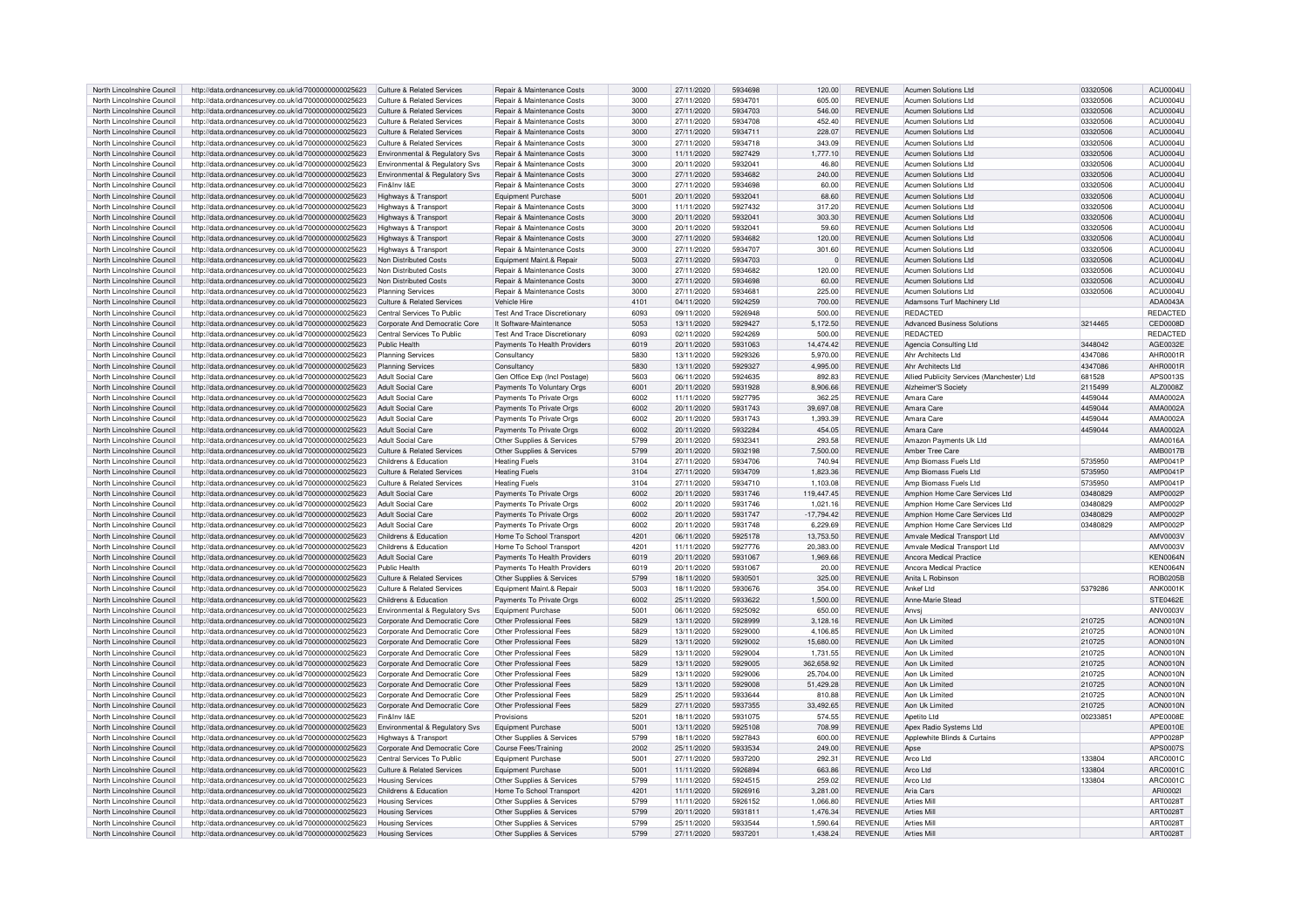| North Lincolnshire Council | http://data.ordnancesurvey.co.uk/id/7000000000025623 | <b>Housing Services</b>                    | Other Supplies & Services             | 5799 | 01/12/2020 | 5937880 | 1,609.70    | <b>REVENUE</b> | <b>Arties Mill</b>                    |          | ART0028T        |
|----------------------------|------------------------------------------------------|--------------------------------------------|---------------------------------------|------|------------|---------|-------------|----------------|---------------------------------------|----------|-----------------|
|                            |                                                      |                                            |                                       |      |            |         |             |                |                                       |          |                 |
| North Lincolnshire Council | http://data.ordnancesurvey.co.uk/id/7000000000025623 | Childrens & Education                      | Rents                                 | 3201 | 13/11/2020 | 5928825 | 348.50      | <b>REVENUE</b> | Ashby Community Association           |          | ASH0114H        |
| North Lincolnshire Council | http://data.ordnancesurvey.co.uk/id/7000000000025623 | Central Services To Public                 | <b>Test And Trace Discretionary</b>   | 6093 | 20/11/2020 | 5932777 | 500.00      | <b>REVENUE</b> | <b>REDACTED</b>                       |          | REDACTED        |
| North Lincolnshire Council | http://data.ordnancesurvey.co.uk/id/7000000000025623 | Childrens & Education                      | Home To School Transport              | 4201 | 06/11/2020 | 5925716 | 17,477.00   | <b>REVENUE</b> | Ash Taxis                             |          | <b>ASH0070F</b> |
| North Lincolnshire Council | http://data.ordnancesurvey.co.uk/id/7000000000025623 | Environmental & Regulatory Sys             | Other Professional Fees               | 5829 | 11/11/2020 | 5925098 | 649.85      | <b>REVENUE</b> | Asigns (Scunthorpe) Ltd               |          | ASI0002         |
|                            |                                                      |                                            |                                       |      |            |         |             |                |                                       |          |                 |
| North Lincolnshire Council | http://data.ordnancesurvey.co.uk/id/7000000000025623 | Environmental & Regulatory Svs             | Other Professional Fees               | 5829 | 11/11/2020 | 5925099 | 224.50      | <b>REVENUE</b> | Asigns (Scunthorpe) Ltd               |          | ASI0002         |
| North Lincolnshire Council | http://data.ordnancesurvey.co.uk/id/7000000000025623 | Environmental & Regulatory Svs             | Other Professional Fees               | 5829 | 11/11/2020 | 5925106 | 233.70      | <b>REVENUE</b> | Asigns (Scunthorpe) Ltd               |          | ASI0002         |
| North Lincolnshire Council | http://data.ordnancesurvey.co.uk/id/7000000000025623 | Highways & Transport                       | Equipment Maint.& Repair              | 5003 | 20/11/2020 | 5931839 | 1,000.00    | <b>REVENUE</b> | Asigns (Scunthorpe) Ltd               |          | <b>ASI0002I</b> |
|                            |                                                      |                                            |                                       | 5003 | 20/11/2020 | 5931841 | 500.00      | <b>REVENUE</b> |                                       |          |                 |
| North Lincolnshire Council | http://data.ordnancesurvey.co.uk/id/7000000000025623 | Highways & Transport                       | Equipment Maint.& Repair              |      |            |         |             |                | Asigns (Scunthorpe) Ltd               |          | ASI0002I        |
| North Lincolnshire Council | http://data.ordnancesurvey.co.uk/id/7000000000025623 | Fin&Inv I&E                                | <b>Telephone Rent/Calls</b>           | 5403 | 04/11/2020 | 5924455 | 2,017.50    | <b>REVENUE</b> | Ask4 Business Ltd                     | 03614661 | <b>ASK0163K</b> |
| North Lincolnshire Council | http://data.ordnancesurvey.co.uk/id/7000000000025623 | Highways & Transport                       | Course Fees/Training                  | 2002 | 14/10/2020 | 5934296 | 4.000.00    | <b>REVENUE</b> | Askham Brvan College                  |          | <b>ASK0007K</b> |
| North Lincolnshire Council | http://data.ordnancesurvey.co.uk/id/7000000000025623 | Adult Social Care                          | Payments To Private Orgs              | 6002 | 20/11/2020 | 5931751 | 13,023.12   | <b>REVENUE</b> | A.T.C.S. Ltd                          | 05057212 | ATC0006C        |
|                            |                                                      |                                            |                                       |      |            |         |             |                |                                       |          |                 |
| North Lincolnshire Council | http://data.ordnancesurvey.co.uk/id/7000000000025623 | <b>Adult Social Care</b>                   | Payments To Private Orgs              | 6002 | 20/11/2020 | 5931751 | 45.000.57   | <b>REVENUE</b> | ATCS Ite                              | 05057212 | ATC0006C        |
| North Lincolnshire Council | http://data.ordnancesurvey.co.uk/id/7000000000025623 | Corp & Dem Core Capital                    | It Equipment                          | A098 | 13/11/2020 | 5926929 | 16,570.00   | CAPITAL        | Auditel Rental & Service Ltd          |          | AUD0074D        |
| North Lincolnshire Council | http://data.ordnancesurvey.co.uk/id/7000000000025623 | Corporate And Democratic Core              | It Hardware - Purchase                | 5050 | 13/11/2020 | 5926930 | 12,295.00   | <b>REVENUE</b> | Auditel Rental & Service Ltd          |          | AUD0074D        |
| North Lincolnshire Council | http://data.ordnancesurvey.co.uk/id/7000000000025623 | <b>Adult Social Care</b>                   | Payments To Private Orgs              | 6002 | 20/11/2020 | 5931752 | 4,353.72    | <b>REVENUE</b> | <b>Autism Plus Accounts</b>           |          | <b>AUT0004T</b> |
|                            |                                                      |                                            |                                       |      |            |         |             |                |                                       |          |                 |
| North Lincolnshire Council | http://data.ordnancesurvey.co.uk/id/7000000000025623 | Childrens & Education                      | Home To School Transpor               | 4201 | 06/11/2020 | 5925181 | 520.20      | <b>REVENUE</b> | Axholme Taxis                         |          | GLE0073E        |
| North Lincolnshire Council | http://data.ordnancesurvey.co.uk/id/7000000000025623 | Childrens & Education                      | Home To School Transpor               | 4201 | 06/11/2020 | 5925183 | 595.00      | <b>REVENUE</b> | Ayholme Taxis                         |          | GLE0073E        |
| North Lincolnshire Council | http://data.ordnancesurvey.co.uk/id/7000000000025623 | Childrens & Education                      | Home To School Transpor               | 4201 | 06/11/2020 | 5925185 | 510.00      | <b>REVENUE</b> | <b>Axholme Taxis</b>                  |          | GLE0073E        |
|                            |                                                      |                                            |                                       |      |            |         |             |                |                                       |          |                 |
| North Lincolnshire Council | http://data.ordnancesurvey.co.uk/id/7000000000025623 | Culture & Related Services                 | Foujoment Maint & Repai               | 5003 | 11/11/2020 | 5924241 | 400.00      | <b>REVENUE</b> | Axiell Ltd                            | 07680482 | CAR0323F        |
| North Lincolnshire Council | http://data.ordnancesurvey.co.uk/id/7000000000025623 | <b>Culture &amp; Related Services</b>      | It Software-Maintenance               | 5053 | 20/11/2020 | 5927525 | 8,000.00    | <b>REVENUE</b> | Axiell I to                           | 07680482 | CAR0323E        |
| North Lincolnshire Council | http://data.ordnancesurvey.co.uk/id/7000000000025623 | Culture & Related Services                 | It Software-Maintenance               | 5053 | 26/12/2020 | 5924242 | 250.00      | <b>REVENUE</b> | Axiell Ltd                            | 07680482 | CAR0323F        |
| North Lincolnshire Council |                                                      |                                            | Other Vehicle Costs                   | 4005 |            | 5924701 |             | <b>REVENUE</b> | B A Bush & Sons I to                  |          | BUS02835        |
|                            | http://data.ordnancesurvey.co.uk/id/7000000000025623 | Childrens & Education                      |                                       |      | 04/11/2020 |         | 294.81      |                |                                       |          |                 |
| North Lincolnshire Council | http://data.ordnancesurvey.co.uk/id/7000000000025623 | <b>Environmental &amp; Regulatory Svs</b>  | Other Vehicle Costs                   | 4005 | 04/11/2020 | 5924688 | 452.00      | <b>REVENUE</b> | B A Bush & Sons I to                  |          | <b>BUS0283S</b> |
| North Lincolnshire Council | http://data.ordnancesurvey.co.uk/id/7000000000025623 | Environmental & Regulatory Svs             | Other Vehicle Costs                   | 4005 | 04/11/2020 | 5924702 | 212.00      | <b>REVENUE</b> | B A Bush & Sons Ltd                   |          | <b>BUS02839</b> |
| North Lincolnshire Council | http://data.ordnancesurvey.co.uk/id/7000000000025623 | Environmental & Regulatory Svs             | Other Vehicle Costs                   | 4005 | 11/11/2020 | 5924690 | 502.94      | <b>REVENUE</b> | B A Bush & Sons I to                  |          | BUS02835        |
|                            |                                                      |                                            |                                       |      |            |         |             |                |                                       |          |                 |
| North Lincolnshire Council | http://data.ordnancesurvey.co.uk/id/7000000000025623 | Environmental & Regulatory Sys             | Other Vehicle Costs                   | 4005 | 18/11/2020 | 5927844 | 426.60      | <b>REVENUE</b> | B A Bush & Sons Ltd                   |          | <b>BUS0283S</b> |
| North Lincolnshire Council | http://data.ordnancesurvey.co.uk/id/7000000000025623 | Environmental & Regulatory Svs             | Other Vehicle Costs                   | 4005 | 18/11/2020 | 5927845 | 358.60      | <b>REVENUE</b> | B A Bush & Sons Ltd                   |          | <b>BUS0283S</b> |
| North Lincolnshire Council | http://data.ordnancesurvey.co.uk/id/7000000000025623 | Environmental & Regulatory Svs             | Other Vehicle Costs                   | 4005 | 18/11/2020 | 5927850 | 370.00      | <b>REVENUE</b> | B A Bush & Sons Ltd                   |          | <b>BUS0283S</b> |
|                            |                                                      |                                            |                                       |      |            |         |             |                |                                       |          |                 |
| North Lincolnshire Council | http://data.ordnancesurvey.co.uk/id/7000000000025623 | Environmental & Regulatory Svs             | Other Vehicle Costs                   | 4005 | 18/11/2020 | 5927852 | 283.24      | <b>REVENUE</b> | B A Bush & Sons Ltd                   |          | <b>BUS0283S</b> |
| North Lincolnshire Council | http://data.ordnancesurvey.co.uk/id/7000000000025623 | Environmental & Regulatory Svs             | Other Vehicle Costs                   | 4005 | 18/11/2020 | 5927853 | 306.90      | <b>REVENUE</b> | B A Bush & Sons Ltd                   |          | <b>BUS0283S</b> |
| North Lincolnshire Council | http://data.ordnancesurvey.co.uk/id/7000000000025623 | <b>Environmental &amp; Regulatory Svs</b>  | Other Vehicle Costs                   | 4005 | 20/11/2020 | 5931844 | 384.63      | <b>REVENUE</b> | B A Bush & Sons Ltd                   |          | <b>BUS0283S</b> |
| North Lincolnshire Council |                                                      |                                            | Other Vehicle Costs                   | 4005 |            | 5931845 |             | <b>REVENUE</b> | B A Bush & Sons Ltd                   |          | BUS02835        |
|                            | http://data.ordnancesurvey.co.uk/id/7000000000025623 | Environmental & Regulatory Svs             |                                       |      | 20/11/2020 |         | 349.18      |                |                                       |          |                 |
| North Lincolnshire Council | http://data.ordnancesurvey.co.uk/id/7000000000025623 | Environmental & Regulatory Svs             | <b>Other Vehicle Costs</b>            | 4005 | 25/11/2020 | 5931848 | 434.24      | <b>REVENUE</b> | B A Bush & Sons Ltd                   |          | <b>BUS0283S</b> |
| North Lincolnshire Council | http://data.ordnancesurvey.co.uk/id/7000000000025623 | Highways & Transport                       | Other Vehicle Costs                   | 4005 | 11/11/2020 | 5924692 | 344.72      | <b>REVENUE</b> | B A Bush & Sons Ltd                   |          | <b>BUS02839</b> |
| North Lincolnshire Council | http://data.ordnancesurvey.co.uk/id/7000000000025623 | Highways & Transpor                        | Other Vehicle Costs                   | 4005 | 11/11/2020 | 5924694 | 226.78      | <b>REVENUE</b> | B A Bush & Sons Ltd                   |          | <b>BUS0283S</b> |
|                            |                                                      |                                            |                                       |      |            |         |             |                |                                       |          |                 |
| North Lincolnshire Council | http://data.ordnancesurvey.co.uk/id/7000000000025623 | Highways & Transport                       | Other Vehicle Costs                   | 4005 | 20/11/2020 | 5931842 | 213.96      | <b>REVENUE</b> | B A Bush & Sons Ltd                   |          | <b>BUS0283S</b> |
| North Lincolnshire Council | http://data.ordnancesurvey.co.uk/id/7000000000025623 | Corporate And Democratic Core              | Equipment Purchase                    | 5001 | 11/11/2020 | 5923654 | 408.49      | <b>REVENUE</b> | <b>Back Care Solutions Limited</b>    |          | <b>BAC0060C</b> |
| North Lincolnshire Council | http://data.ordnancesurvey.co.uk/id/7000000000025623 | Corporate And Democratic Core              | Licenses, Subs & Memberships          | 5510 | 20/11/2020 | 593228  | 7.500.00    | <b>REVENUE</b> | Barnsley Metropolitan Borough Council |          | <b>MET0015T</b> |
|                            |                                                      |                                            | <b>Benair &amp; Maintenance Costs</b> |      |            | 5934728 | $\Omega$    | REVENUE        |                                       |          | <b>BAR0421R</b> |
| North Lincolnshire Council | http://data.ordnancesurvey.co.uk/id/7000000000025623 | Central Services To Public                 |                                       | 3000 | 27/11/2020 |         |             |                | <b>Barrier Security</b>               |          |                 |
| North Lincolnshire Council | http://data.ordnancesurvey.co.uk/id/7000000000025623 | Central Services To Public                 | <b>Benair &amp; Maintenance Costs</b> | 3000 | 27/11/2020 | 5934735 | $\circ$     | <b>REVENUE</b> | <b>Barrier Security</b>               |          | <b>BAR0421F</b> |
| North Lincolnshire Council | http://data.ordnancesurvey.co.uk/id/7000000000025623 | Central Services To Public                 | Repair & Maintenance Costs            | 3000 | 27/11/2020 | 5934737 | $\Omega$    | <b>REVENUE</b> | <b>Barrier Security</b>               |          | <b>BAR0421R</b> |
| North Lincolnshire Council | http://data.ordnancesurvey.co.uk/id/7000000000025623 | Cornorate And Democratic Core              | Repair & Maintenance Costs            | 3000 | 18/11/2020 | 5930771 | 230.00      | <b>REVENUE</b> | <b>Barrier Security</b>               |          | BAR0421B        |
|                            |                                                      |                                            |                                       |      |            |         |             |                |                                       |          |                 |
| North Lincolnshire Council | http://data.ordnancesurvey.co.uk/id/7000000000025623 | Corporate And Democratic Core              | Repair & Maintenance Costs            | 3000 | 27/11/2020 | 5934727 | $\mathbf 0$ | <b>REVENUE</b> | <b>Barrier Security</b>               |          | <b>BAR0421R</b> |
| North Lincolnshire Council | http://data.ordnancesurvey.co.uk/id/7000000000025623 | Corporate And Democratic Core              | Repair & Maintenance Costs            | 3000 | 27/11/2020 | 5934742 | $\Omega$    | <b>REVENUE</b> | <b>Barrier Security</b>               |          | <b>BAR0421F</b> |
| North Lincolnshire Council | http://data.ordnancesurvey.co.uk/id/7000000000025623 | <b>Culture &amp; Related Services</b>      | <b>Benair &amp; Maintenance Costs</b> | 3000 | 27/11/2020 | 5934728 | 396.50      | REVENUE        | <b>Barrier Security</b>               |          | BAR0421F        |
| North Lincolnshire Council | http://data.ordnancesurvey.co.uk/id/7000000000025623 | Culture & Related Services                 | Repair & Maintenance Costs            | 3000 | 27/11/2020 | 5934735 | 537.50      | <b>REVENUE</b> | <b>Barrier Security</b>               |          | <b>BAR0421R</b> |
|                            |                                                      |                                            |                                       |      |            |         |             |                |                                       |          |                 |
| North Lincolnshire Council | http://data.ordnancesurvey.co.uk/id/7000000000025623 | Highways & Transport                       | Equipment Maint.& Repair              | 5003 | 27/11/2020 | 5934733 | 1,220.50    | <b>REVENUE</b> | <b>Barrier Security</b>               |          | <b>BAR0421R</b> |
| North Lincolnshire Council | http://data.ordnancesurvey.co.uk/id/7000000000025623 | Highways & Transport                       | Repair & Maintenance Costs            | 3000 | 27/11/2020 | 5934737 | 734.50      | <b>REVENUE</b> | <b>Barrier Security</b>               |          | <b>BAR0421R</b> |
| North Lincolnshire Council | http://data.ordnancesurvey.co.uk/id/7000000000025623 | <b>Planning Services</b>                   | Repair & Maintenance Costs            | 3000 | 27/11/2020 | 5934742 | 277.50      | <b>REVENUE</b> | <b>Barrier Security</b>               |          | <b>BAR0421R</b> |
|                            |                                                      |                                            |                                       |      |            |         |             |                |                                       |          |                 |
| North Lincolnshire Council | http://data.ordnancesurvey.co.uk/id/7000000000025623 | <b>Culture &amp; Related Services</b>      | Other Supplies & Services             | 5799 | 06/11/2020 | 5925187 | 3,600.00    | <b>REVENUE</b> | Barton On Humber Town Council         |          | <b>BAR0032R</b> |
| North Lincolnshire Council | http://data.ordnancesurvey.co.uk/id/7000000000025623 | Childrens & Education                      | <b>Client Transport Costs</b>         | 6092 | 06/11/2020 | 5925112 | 8,230.80    | <b>REVENUE</b> | <b>Barton Tt Tavis Ltd</b>            | 07405760 | <b>BAR0888R</b> |
| North Lincolnshire Council | http://data.ordnancesurvey.co.uk/id/7000000000025623 | Childrens & Education                      | <b>Client Transport Costs</b>         | 6092 | 11/11/2020 | 5926990 | 575.80      | <b>REVENUE</b> | <b>Barton Tt Taxis Ltd</b>            | 07405760 | <b>BAR0888R</b> |
| North Lincolnshire Council |                                                      |                                            |                                       | 4201 |            | 5925186 |             |                | Barton Tt Taxis I td                  |          | <b>BAR0888R</b> |
|                            | http://data.ordnancesurvey.co.uk/id/7000000000025623 | Childrens & Education                      | Home To School Transport              |      | 06/11/2020 |         | 1,105.00    | <b>REVENUE</b> |                                       | 07405760 |                 |
| North Lincolnshire Council | http://data.ordnancesurvey.co.uk/id/7000000000025623 | Childrens & Education                      | Home To School Transport              | 4201 | 06/11/2020 | 5925188 | 800.00      | <b>REVENUE</b> | Barton Tt Taxis Ltd                   | 07405760 | <b>BAR0888R</b> |
| North Lincolnshire Council | http://data.ordnancesurvey.co.uk/id/7000000000025623 | Central Services To Public                 | <b>Test And Trace Discretionan</b>    | 6093 | 17/11/2020 | 5930802 | 500.00      | <b>REVENUE</b> | <b>REDACTED</b>                       |          | <b>REDACTED</b> |
| North Lincolnshire Council | http://data.ordnancesurvey.co.uk/id/7000000000025623 | Cornorate And Democratic Core              | Other Supplies & Services             | 5799 | 18/11/2020 | 5930465 | 247.27      | <b>REVENUE</b> | Berendsen Uk I td                     | 00228604 | SPR0001R        |
|                            |                                                      |                                            |                                       |      |            |         |             |                |                                       |          |                 |
| North Lincolnshire Council | http://data.ordnancesurvey.co.uk/id/7000000000025623 | Environmental & Regulatory Svs             | Other Professional Fees               | 5829 | 27/11/2020 | 5937439 | 6.955.99    | <b>REVENUE</b> | <b>Rinwise Ltd</b>                    | 04305295 | <b>BIO0014O</b> |
| North Lincolnshire Council | http://data.ordnancesurvey.co.uk/id/7000000000025623 | Environmental & Regulatory Svs             | Payments To Private Orgs              | 6002 | 18/11/2020 | 5929425 | 13,708.92   | <b>REVENUE</b> | Rinwise I to                          | 04305295 | <b>BIO0014O</b> |
| North Lincolnshire Council | http://data.ordnancesurvey.co.uk/id/7000000000025623 | <b>Environmental &amp; Regulatory Svs</b>  | Payments To Private Orgs              | 6002 | 20/11/2020 | 5932249 | 426.49      | <b>REVENUE</b> | <b>Biowise Ltd</b>                    | 04305295 | <b>BIO0014O</b> |
|                            |                                                      |                                            |                                       |      |            |         |             |                | <b>Rinwise Ltd</b>                    |          |                 |
| North Lincolnshire Council | http://data.ordnancesurvey.co.uk/id/7000000000025623 | Environmental & Regulatory Svs             | Payments To Private Orgs              | 6002 | 20/11/2020 | 5932251 | 33,503.53   | <b>REVENUE</b> |                                       | 04305295 | <b>BIO0014O</b> |
| North Lincolnshire Council | http://data.ordnancesurvey.co.uk/id/7000000000025623 | <b>Environmental &amp; Regulatory Sys.</b> | Payments To Private Orgs              | 6002 | 27/11/2020 | 5937439 | 2.061.86    | <b>REVENUE</b> | <b>Biowise Ltd</b>                    | 04305295 | <b>BIO0014O</b> |
| North Lincolnshire Council | http://data.ordnancesurvey.co.uk/id/7000000000025623 | Childrens & Education                      | Course Fees/Training                  | 2002 | 20/11/2020 | 5932365 | 2.450.00    | <b>REVENUE</b> | Bishop Grosseteste U C Lincoln        |          | <b>BIS0042S</b> |
| North Lincolnshire Council | http://data.ordnancesurvey.co.uk/id/7000000000025623 | <b>Culture &amp; Related Services</b>      | Passenger Transport                   | 6011 | 11/11/2020 | 5927611 | 472.00      | <b>REVENUE</b> | <b>Black &amp; White Coaches</b>      |          | <b>BLA0209A</b> |
|                            |                                                      |                                            |                                       |      |            |         |             |                |                                       |          |                 |
| North Lincolnshire Council | http://data.ordnancesurvey.co.uk/id/7000000000025623 | Culture & Related Services                 | Passenger Transpor                    | 6011 | 11/11/2020 | 5927616 | 354.00      | <b>REVENUE</b> | Black & White Coache                  |          | BI A0209A       |
| North Lincolnshire Council | http://data.ordnancesurvey.co.uk/id/7000000000025623 | Childrens & Education                      | Course Fees/Training                  | 2002 | 11/11/2020 | 592617  | 400.00      | <b>REVENUE</b> | <b>Blossom Social Care Training</b>   |          | <b>WRE0017E</b> |
| North Lincolnshire Council | http://data.ordnancesurvey.co.uk/id/7000000000025623 | <b>Highways &amp; Transport</b>            | Materials                             | 5004 | 06/11/2020 | 5922206 | 2.356.80    | <b>REVENUE</b> | Blue Diamond S.T.L. Ltd               |          | BLU0002U        |
| North Lincolnshire Council | http://data.ordnancesurvey.co.uk/id/7000000000025623 | Highways & Transport                       | Materials                             | 5004 | 20/11/2020 | 5921169 | 235.68      | <b>REVENUE</b> | Blue Diamond S T L Ltd                |          | <b>BLU0002U</b> |
|                            |                                                      |                                            |                                       |      |            |         |             |                |                                       |          |                 |
| North Lincolnshire Council | http://data.ordnancesurvey.co.uk/id/7000000000025623 | Public Health                              | Payments To Private Orgs              | 6002 | 13/11/2020 | 5928854 | 20,133.33   | <b>REVENUE</b> | Blue Door Support Service Cic         | 12409042 | BLU0033U        |
| North Lincolnshire Council | http://data.ordnancesurvey.co.uk/id/7000000000025623 | Public Health                              | Payments To Private Orgs              | 6002 | 27/11/2020 | 5937441 | 20,133.33   | <b>REVENUE</b> | Blue Door Support Service Cic         | 12409042 | BLU0033U        |
|                            |                                                      | Public Health                              | Payments To Private Orgs (Inv)        | 6026 | 13/11/2020 | 5928860 | 6.666.66    | <b>REVENUE</b> | Blue Door Support Service Cic         | 12409042 | BLU0033U        |
| North Lincolnshire Council | http://data.ordnancesurvey.co.uk/id/7000000000025623 |                                            |                                       |      |            |         |             |                |                                       |          |                 |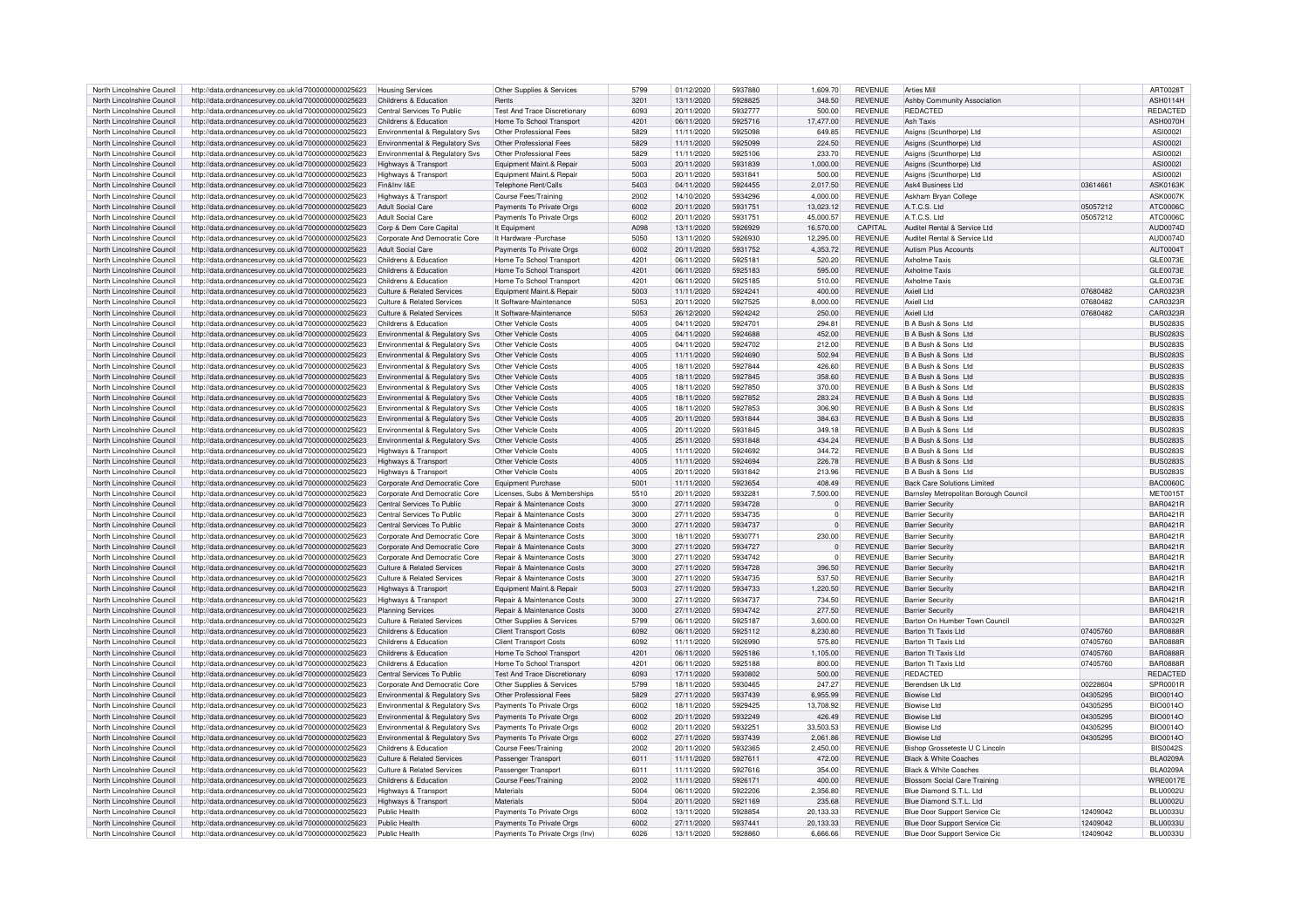| North Lincolnshire Council | http://data.ordnancesurvey.co.uk/id/7000000000025623 | Public Health                         | Payments To Private Orgs (Inv)   | 6026    | 27/11/2020 | 5937443 | 6,666.66    | <b>REVENUE</b> | Blue Door Support Service Cic                 | 12409042 | <b>BLU0033U</b> |
|----------------------------|------------------------------------------------------|---------------------------------------|----------------------------------|---------|------------|---------|-------------|----------------|-----------------------------------------------|----------|-----------------|
| North Lincolnshire Council | http://data.ordnancesurvey.co.uk/id/7000000000025623 | Culture & Related Services            | Equipment Hire/Rent              | 5002    | 18/11/2020 | 5930678 | 1.137.49    | <b>REVENUE</b> | Bnp Paribas Lease Group (Rentals)             |          | <b>BNP0002P</b> |
|                            |                                                      |                                       |                                  |         |            |         |             |                |                                               |          |                 |
| North Lincolnshire Council | http://data.ordnancesurvey.co.uk/id/7000000000025623 | Culture & Related Services            | Books (Libraries+Schools Only)   | 5005    | 23/12/2020 | 5934692 | 500.00      | <b>REVENUE</b> | Bolinda Uk I td                               | 05086231 | <b>BOL0130L</b> |
| North Lincolnshire Council | http://data.ordnancesurvey.co.uk/id/7000000000025623 | Culture & Related Services            | Books (Libraries+Schools Only)   | 5005    | 23/12/2020 | 5934695 | 500.00      | <b>REVENUE</b> | Rolinda I Ik I td                             | 05086231 | <b>BOL0130L</b> |
| North Lincolnshire Council | http://data.ordnancesurvey.co.uk/id/7000000000025623 | <b>Culture &amp; Related Services</b> | Materials                        | 5004    | 25/11/2020 | 5933507 | 7,324.87    | <b>REVENUE</b> | <b>Boverton Nurseries Ltd</b>                 |          | <b>BOV0010V</b> |
| North Lincolnshire Council | http://data.ordnancesurvey.co.uk/id/7000000000025623 | Central Services To Public            | <b>Equipment Purchase</b>        | 5001    | 25/11/2020 | 5933866 | 2,500.00    | <b>REVENUE</b> | <b>Brammer Buck &amp; Hickman</b>             |          | BRA0362A        |
| North Lincolnshire Council | http://data.ordnancesurvey.co.uk/id/7000000000025623 | Culture & Related Services            | <b>Equipment Purchase</b>        | 5001    | 18/11/2020 | 5930685 | 241.67      | <b>REVENUE</b> | Brian'S D I Y Centre                          |          | <b>BRI02351</b> |
| North Lincolnshire Council | http://data.ordnancesurvey.co.uk/id/7000000000025623 | Childrens & Education                 | <b>Client Related Costs</b>      | 5534    | 04/11/2020 | 5923203 | 925.00      | <b>REVENUE</b> | <b>Brigg Beds</b>                             |          | <b>BRI05691</b> |
|                            |                                                      |                                       |                                  |         |            |         |             |                |                                               |          |                 |
| North Lincolnshire Council | http://data.ordnancesurvey.co.uk/id/7000000000025623 | Childrens & Education                 | <b>Client Related Costs</b>      | 5534    | 18/11/2020 | 5930453 | 260.00      | REVENUE        | <b>Brigg Beds</b>                             |          | <b>BRI05691</b> |
| North Lincolnshire Council | http://data.ordnancesurvey.co.uk/id/7000000000025623 | Highways & Transport                  | Other Supplies & Services        | 5799    | 04/11/2020 | 5921336 | 21,705.29   | <b>REVENUE</b> | Britcon (Scunthorpe) Ltd                      |          | <b>BRI00321</b> |
| North Lincolnshire Council | http://data.ordnancesurvey.co.uk/id/7000000000025623 | Highways & Transport                  | Other Supplies & Services        | 5799    | 11/11/2020 | 5925448 | 10.365.67   | <b>REVENUE</b> | Britcon (Scunthorpe) Ltd                      |          | <b>BRI00321</b> |
| North Lincolnshire Council | http://data.ordnancesurvey.co.uk/id/7000000000025623 | <b>Highways &amp; Transport</b>       | Other Supplies & Services        | 5799    | 25/11/2020 | 5925449 | 8.779.18    | <b>REVENUE</b> | Britcon (Scunthorpe) Ltd                      |          | BRI0032L        |
| North Lincolnshire Council | http://data.ordnancesurvey.co.uk/id/7000000000025623 | <b>Planning Services</b>              | Payments To Private Orgs         | 6002    | 13/11/2020 | 5929323 | 85.067.40   | <b>REVENUE</b> | Britcon (Scunthorpe) Ltd                      |          | <b>BRI00321</b> |
|                            |                                                      |                                       |                                  |         |            |         |             |                |                                               |          |                 |
| North Lincolnshire Council | http://data.ordnancesurvey.co.uk/id/7000000000025623 | Highways & Transport                  | Gen Office Exp (Incl Postage)    | 5603    | 06/11/2020 | 5925137 | 1,252.00    | <b>REVENUE</b> | British Parking Association Safer Parking Sch |          | <b>BRI05901</b> |
| North Lincolnshire Council | http://data.ordnancesurvey.co.uk/id/7000000000025623 | Corporate And Democratic Core         | Telephone Rent/Calls             | 5403    | 04/11/2020 | 5924368 | 350.45      | <b>REVENUE</b> | <b>British Telecom Plc</b>                    | 1800000  | <b>BRI00201</b> |
| North Lincolnshire Council | http://data.ordnancesurvey.co.uk/id/7000000000025623 | <b>Culture &amp; Related Services</b> | Equipment Maint.& Repair         | 5003    | 20/11/2020 | 5931418 | 114.14      | <b>REVENUE</b> | Brook & Mayo Ltd                              | 4625674  | <b>BRO0686O</b> |
| North Lincolnshire Council | http://data.ordnancesurvey.co.uk/id/7000000000025623 | <b>Culture &amp; Related Services</b> | Repair & Maintenance Costs       | 3000    | 20/11/2020 | 5931418 | 1.467.64    | <b>REVENUE</b> | Brook & Mavo Ltd                              | 4625674  | <b>BRO0686O</b> |
| North Lincolnshire Council | http://data.ordnancesurvey.co.uk/id/7000000000025623 | Culture & Related Services            | Equipment Purchase               | 5001    | 18/11/2020 | 5929029 | 1,991.60    | <b>REVENUE</b> | Broxap Ltd                                    |          | <b>BRO0359O</b> |
| North Lincolnshire Council |                                                      | <b>Adult Social Care</b>              | <b>Client Related Costs</b>      | 5534    |            | 5924448 | 390.00      | <b>REVENUE</b> | <b>Buddi Ltd</b>                              | 0530882  | <b>BUD0061D</b> |
|                            | http://data.ordnancesurvey.co.uk/id/7000000000025623 |                                       |                                  |         | 11/11/2020 |         |             |                |                                               |          |                 |
| North Lincolnshire Council | http://data.ordnancesurvey.co.uk/id/7000000000025623 | Highways & Transport                  | Foujoment Purchase               | 500     | 11/11/2020 | 5915309 | 298.40      | <b>REVENUE</b> | Builders' Merchant Company Ltd                | 5256255  | <b>HAR0019R</b> |
| North Lincolnshire Council | http://data.ordnancesurvey.co.uk/id/7000000000025623 | Culture & Related Services            | Vehicle Repairs                  | 4004    | 20/11/2020 | 5930452 | 812.50      | <b>REVENUE</b> | <b>Burdens Group Ltd</b>                      |          | <b>BUR0253R</b> |
| North Lincolnshire Council | http://data.ordnancesurvey.co.uk/id/7000000000025623 | Corporate And Democratic Core         | Gen Office Exp (Incl Postage)    | 5603    | 27/11/2020 | 5937556 | 350.00      | <b>REVENUE</b> | <b>Business Link Magazine Group</b>           |          | <b>BUS0002S</b> |
| North Lincolnshire Council | http://data.ordnancesurvey.co.uk/id/7000000000025623 | Culture & Related Services            | Gas                              | 3101    | 27/11/2020 | 5935061 | 771.14      | <b>REVENUE</b> | Calor Gas Ltd                                 | 303703   | <b>CAL0063L</b> |
|                            |                                                      |                                       |                                  |         |            |         |             |                |                                               |          | CAM0007M        |
| North Lincolnshire Council | http://data.ordnancesurvey.co.uk/id/7000000000025623 | <b>Adult Social Care</b>              | Payments To Health Providers     | 6019    | 11/11/2020 | 5927406 | 454.38      | <b>REVENUE</b> | Cambridge Avenue Medical Centre               |          |                 |
| North Lincolnshire Council | http://data.ordnancesurvey.co.uk/id/7000000000025623 | Corporate And Democratic Core         | <b>Recruitment Costs And Dbs</b> | 2004    | 18/11/2020 | 5930680 | 421.50      | <b>REVENUE</b> | Cantium Business Solutions Ltd                | 11242115 | <b>CAN0085N</b> |
| North Lincolnshire Council | http://data.ordnancesurvey.co.uk/id/7000000000025623 | Corporate And Democratic Core         | Gen Office Exp (Incl Postage)    | 5603    | 11/11/2020 | 5927457 | 1.760.42    | <b>REVENUE</b> | Capita Business Services Ltd                  | 2299747  | CAP0021P        |
| North Lincolnshire Council | http://data.ordnancesurvey.co.uk/id/7000000000025623 | <b>Planning Services</b>              | Pay - Agency                     | 0131    | 13/11/2020 | 5929190 | 31,880.00   | <b>REVENUE</b> | Capita Business Services Ltd                  | 2299747  | CAP0021P        |
| North Lincolnshire Council | http://data.ordnancesurvey.co.uk/id/7000000000025623 | <b>Planning Services</b>              | Pay - Agency                     | 0131    | 27/11/2020 | 5937274 | 24,058.60   | <b>REVENUE</b> | Capita Business Services Ltd                  | 2299747  | CAP0021P        |
|                            |                                                      |                                       |                                  | 0131    |            | 5937275 |             | <b>REVENUE</b> |                                               |          | CAP0021P        |
| North Lincolnshire Council | http://data.ordnancesurvey.co.uk/id/7000000000025623 | <b>Planning Services</b>              | Pay - Agency                     |         | 27/11/2020 |         | 2,651.75    |                | Capita Business Services Ltd                  | 2299747  |                 |
| North Lincolnshire Council | http://data.ordnancesurvey.co.uk/id/7000000000025623 | Adult Social Care                     | Payments To Private Orgs         | 6002    | 20/11/2020 | 5931754 | 1,211.00    | REVENUE        | Care Plus Care Ltd                            |          | CAR0337R        |
| North Lincolnshire Council | http://data.ordnancesurvey.co.uk/id/7000000000025623 | Adult Social Care                     | Payments To Private Orgs         | 6002    | 18/11/2020 | 5931772 | 320.00      | <b>REVENUE</b> | Care Plus Care Uk I td                        |          | <b>ISF0002F</b> |
| North Lincolnshire Council | http://data.ordnancesurvey.co.uk/id/7000000000025623 | Adult Social Care                     | Payments To Private Orgs         | 6002    | 20/11/2020 | 5931755 | 2,730.00    | <b>REVENUE</b> | Care Plus Care (Uk) Ltd (Isle)                |          | <b>CAR0542R</b> |
| North Lincolnshire Council | http://data.ordnancesurvey.co.uk/id/7000000000025623 | Adult Social Care                     | Payments To Private Orgs         | 6002    | 18/11/2020 | 5931773 | 532.00      | <b>REVENUE</b> | Carers' Support Centre                        |          | ISF0003F        |
| North Lincolnshire Council |                                                      | Adult Social Care                     |                                  | 6002    |            | 5931753 |             | <b>REVENUE</b> |                                               |          | CAR0131R        |
|                            | http://data.ordnancesurvey.co.uk/id/7000000000025623 |                                       | Payments To Private Orgs         |         | 20/11/2020 |         | 570.00      |                | Carers' Support Centre                        |          |                 |
| North Lincolnshire Council | http://data.ordnancesurvey.co.uk/id/7000000000025623 | Childrens & Education                 | Other Professional Fees          | 5829    | 20/11/2020 | 5932213 | 600.00      | <b>REVENUE</b> | Carol Strickland                              |          | STR0201R        |
| North Lincolnshire Council | http://data.ordnancesurvey.co.uk/id/7000000000025623 | Childrens & Education                 | Home To School Transport         | 4201    | 06/11/2020 | 5925635 | 1,246.67    | <b>REVENUE</b> | <b>Castles Education Lip</b>                  | OC415116 | CAS0042S        |
| North Lincolnshire Council | http://data.ordnancesurvey.co.uk/id/7000000000025623 | Childrens & Education                 | Payments To Private Orgs         | 6002    | 04/11/2020 | 5924397 | 4.995.00    | <b>REVENUE</b> | Castles Education Lin                         | OC415116 | CAS0042S        |
| North Lincolnshire Council | http://data.ordnancesurvey.co.uk/id/7000000000025623 | Childrens & Education                 | Payments To Private Orgs         | 6002    | 06/11/2020 | 5925635 | 10.389.10   | <b>REVENUE</b> | Castles Education Lip                         | OC415116 | CAS0042S        |
| North Lincolnshire Council | http://data.ordnancesurvey.co.uk/id/7000000000025623 | Childrens & Education                 | Payments To Private Orgs         | 6002    | 11/11/2020 | 5925735 | 4,455.00    | <b>REVENUE</b> | <b>Castles Education Lin</b>                  | OC415116 | CAS0042S        |
|                            |                                                      |                                       |                                  |         |            |         |             |                |                                               |          |                 |
| North Lincolnshire Council | http://data.ordnancesurvey.co.uk/id/7000000000025623 | Childrens & Education                 | Payments To Private Oras         | 6002    | 13/11/2020 | 5929031 | 2.565.00    | <b>REVENUE</b> | Castles Education Lin                         | OC415116 | CAS0042S        |
| North Lincolnshire Council | http://data.ordnancesurvey.co.uk/id/7000000000025623 | Adult Social Care                     | Water (Meter/Rate) & Sewerage    | 3221    | 20/12/2020 | 5933985 | 397.60      | <b>REVENUE</b> | Castle Water Ltd                              | SC475583 | CAS0200S        |
| North Lincolnshire Council | http://data.ordnancesurvey.co.uk/id/7000000000025623 | Culture & Related Services            | Water (Meter/Rate) & Sewerage    | 3221    | 04/11/2020 | 5923552 | 590.69      | <b>REVENUE</b> | Castle Water Ltd                              | SC475583 | CAS0200S        |
| North Lincolnshire Council | http://data.ordnancesurvey.co.uk/id/7000000000025623 | Culture & Related Services            | Water (Meter/Rate) & Sewerage    | 3221    | 04/11/2020 | 5923553 | 958.58      | <b>REVENUE</b> | Castle Water Ltd                              | SC475583 | CAS0200S        |
| North Lincolnshire Council | http://data.ordnancesurvey.co.uk/id/7000000000025623 | <b>Culture &amp; Related Services</b> | Water (Meter/Rate) & Sewerage    | 3221    | 04/12/2020 | 5930956 | $-3,504.50$ | <b>REVENUE</b> | Castle Water Ltd                              | SC475583 | CAS0200S        |
|                            |                                                      |                                       |                                  |         |            |         |             |                |                                               |          |                 |
| North Lincolnshire Council | http://data.ordnancesurvey.co.uk/id/7000000000025623 | Culture & Related Services            | Water (Meter/Rate) & Sewerage    | 3221    | 04/12/2020 | 5930967 | $-35.015.7$ | <b>REVENUE</b> | Castle Water I td                             | SC475583 | CAS0200S        |
| North Lincolnshire Council | http://data.ordnancesurvey.co.uk/id/7000000000025623 | <b>Culture &amp; Related Services</b> | Water (Meter/Rate) & Sewerage    | $322 -$ | 04/12/2020 | 5930969 | 19,020.73   | <b>REVENUE</b> | Castle Water Ltd                              | SC475583 | CAS0200S        |
| North Lincolnshire Council | http://data.ordnancesurvey.co.uk/id/7000000000025623 | <b>Culture &amp; Related Services</b> | Water (Meter/Rate) & Sewerage    | 3221    | 04/12/2020 | 5930970 | 10.552.92   | <b>REVENUE</b> | Castle Water Ltd                              | SC475583 | <b>CAS0200S</b> |
| North Lincolnshire Council | http://data.ordnancesurvey.co.uk/id/7000000000025623 | Culture & Related Services            | Water (Meter/Rate) & Sewerage    | 3221    | 10/12/2020 | 5930954 | 674.04      | <b>REVENUE</b> | Castle Water Ltd                              | SC475583 | CAS0200S        |
| North Lincolnshire Council | http://data.ordnancesurvey.co.uk/id/7000000000025623 | <b>Culture &amp; Related Services</b> | Water (Meter/Rate) & Sewerage    | 3221    | 10/12/2020 | 5930973 | 1,797.55    | <b>REVENUE</b> | Castle Water I td                             | SC475583 | CAS0200S        |
|                            |                                                      |                                       |                                  |         |            |         |             |                |                                               |          |                 |
| North Lincolnshire Council | http://data.ordnancesurvey.co.uk/id/7000000000025623 | Culture & Related Services            | Water (Meter/Rate) & Sewerage    | 3221    | 10/12/2020 | 5930974 | 1.108.13    | REVENUE        | Castle Water Ltd                              | SC475583 | CAS0200S        |
| North Lincolnshire Council | http://data.ordnancesurvey.co.uk/id/7000000000025623 | Culture & Related Services            | Water (Meter/Rate) & Sewerage    | $322 -$ | 20/12/2020 | 5933913 | 368.54      | <b>REVENUE</b> | Castle Water Ltd                              | SC475583 | CAS0200S        |
| North Lincolnshire Council | http://data.ordnancesurvey.co.uk/id/7000000000025623 | Culture & Related Services            | Water (Meter/Rate) & Sewerage    | 3221    | 20/12/2020 | 5933923 | $-426.51$   | <b>REVENUE</b> | Castle Water Ltd                              | SC475583 | CAS0200S        |
| North Lincolnshire Council | http://data.ordnancesurvey.co.uk/id/7000000000025623 | Culture & Related Services            | Water (Meter/Rate) & Sewerage    | 3221    | 20/12/2020 | 5933924 | 789.47      | <b>REVENUE</b> | Castle Water I td                             | SC475583 | CAS0200S        |
| North Lincolnshire Council | http://data.ordnancesurvey.co.uk/id/7000000000025623 | Culture & Related Services            | Water (Meter/Rate) & Sewerage    | 3221    | 20/12/2020 | 5933989 | 784.35      | <b>REVENUE</b> | Castle Water Ltd                              | SC475583 | CAS0200S        |
| North Lincolnshire Council | http://data.ordnancesurvey.co.uk/id/7000000000025623 | <b>Culture &amp; Related Services</b> | Water (Meter/Rate) & Sewerage    | 3221    | 20/12/2020 | 5934009 | 4,438.07    | <b>REVENUE</b> | Castle Water Ltd                              | SC475583 | CAS0200S        |
|                            |                                                      |                                       |                                  |         |            |         |             |                |                                               |          |                 |
| North Lincolnshire Council | http://data.ordnancesurvey.co.uk/id/7000000000025623 | Environmental & Regulatory Svs        | Water (Meter/Rate) & Sewerage    | $322 -$ | 20/11/2020 | 5929674 | 474.13      | <b>REVENUE</b> | Castle Water Ltd                              | SC475583 | CAS0200S        |
| North Lincolnshire Council | http://data.ordnancesurvey.co.uk/id/7000000000025623 | Environmental & Regulatory Svs        | Water (Meter/Rate) & Sewerage    | 3221    | 20/12/2020 | 5934007 | 404.8       | <b>REVENUE</b> | Castle Water Ltd                              | SC475583 | CAS0200S        |
| North Lincolnshire Council | http://data.ordnancesurvey.co.uk/id/7000000000025623 | Highways & Transport                  | Water (Meter/Rate) & Sewerage    | 3221    | 20/11/2020 | 5929680 | 311.8       | <b>REVENUE</b> | Castle Water Ltd                              | SC475583 | CAS0200S        |
| North Lincolnshire Council | http://data.ordnancesurvey.co.uk/id/7000000000025623 | Highways & Transport                  | Water (Meter/Rate) & Sewerage    | 3221    | 20/11/2020 | 5929688 | 311.8       | <b>REVENUE</b> | Castle Water Ltd                              | SC475583 | CAS0200S        |
| North Lincolnshire Council | http://data.ordnancesurvey.co.uk/id/7000000000025623 | Highways & Transport                  | Water (Meter/Rate) & Sewerage    | 3221    | 20/11/2020 | 5929692 | 311.81      | <b>REVENUE</b> | Castle Water Ltd                              | SC475583 | CAS0200S        |
|                            |                                                      |                                       |                                  |         |            |         |             |                |                                               |          |                 |
| North Lincolnshire Council | http://data.ordnancesurvey.co.uk/id/7000000000025623 | Highways & Transport                  | Water (Meter/Rate) & Sewerage    | 3221    | 20/12/2020 | 5933964 | 2,878.83    | <b>REVENUE</b> | Castle Water Ltd                              | SC475583 | CAS0200S        |
| North Lincolnshire Council | http://data.ordnancesurvey.co.uk/id/7000000000025623 | Non Distributed Costs                 | Water (Meter/Rate) & Sewerage    | 3221    | 20/11/2020 | 5929673 | 311.8       | <b>REVENUE</b> | Castle Water Ltd                              | SC475583 | CAS0200S        |
| North Lincolnshire Council | http://data.ordnancesurvey.co.uk/id/7000000000025623 | Non Distributed Costs                 | Water (Meter/Rate) & Sewerage    | 3221    | 20/12/2020 | 5933971 | 3.052.05    | <b>REVENUE</b> | Castle Water Ltd                              | SC475583 | CAS0200S        |
| North Lincolnshire Council | http://data.ordnancesurvey.co.uk/id/7000000000025623 | Non Distributed Costs                 | Water (Meter/Rate) & Sewerage    | 3221    | 20/12/2020 | 5934011 | 1,834.12    | REVENUE        | Castle Water I td                             | SC475583 | CAS0200S        |
| North Lincolnshire Council | http://data.ordnancesurvey.co.uk/id/7000000000025623 | <b>Adult Social Care</b>              | <b>Exhibitions/Fvents</b>        | 5709    | 25/11/2020 | 5933783 | 100.00      | <b>REVENUE</b> | Cat Csh Card Impres                           |          | <b>NOR0754F</b> |
|                            |                                                      |                                       |                                  | 5534    |            | 5933783 |             | <b>REVENUE</b> |                                               |          |                 |
| North Lincolnshire Council | http://data.ordnancesurvey.co.uk/id/7000000000025623 | Childrens & Education                 | <b>Client Related Costs</b>      |         | 25/11/2020 |         | 982.72      |                | Cat Csh Card Imprest                          |          | NOR0754R        |
| North Lincolnshire Council | http://data.ordnancesurvey.co.uk/id/7000000000025623 | Childrens & Education                 | <b>Client Transport Costs</b>    | 6092    | 25/11/2020 | 5933783 | 30.00       | <b>REVENUE</b> | Cat Csh Card Impres                           |          | <b>NOR0754R</b> |
| North Lincolnshire Council | http://data.ordnancesurvey.co.uk/id/7000000000025623 | Childrens & Education                 | <b>Equipment Purchase</b>        | 5001    | 25/11/2020 | 5933783 | 129.90      | <b>REVENUE</b> | Cat Csh Card Impres                           |          | <b>NOR0754R</b> |
| North Lincolnshire Council | http://data.ordnancesurvey.co.uk/id/7000000000025623 | Childrens & Education                 | Gen Office Exp (Incl Postage)    | 5603    | 25/11/2020 | 5933783 | 33.00       | <b>REVENUE</b> | Cat Csh Card Imprest                          |          | NOR0754R        |
| North Lincolnshire Council | http://data.ordnancesurvey.co.uk/id/7000000000025623 | Corporate And Democratic Core         | Gen Office Exp (Incl Postage)    | 5603    | 25/11/2020 | 5933783 | 579.00      | <b>REVENUE</b> | Cat Csh Card Imprest                          |          | <b>NOR0754R</b> |
|                            |                                                      |                                       |                                  | 5823    |            | 5933783 | 452.00      |                |                                               |          |                 |
| North Lincolnshire Council | http://data.ordnancesurvey.co.uk/id/7000000000025623 | Corporate And Democratic Core         | <b>Legal Fees</b>                |         | 25/11/2020 |         |             | <b>REVENUE</b> | Cat Csh Card Imprest                          |          | <b>NOR0754R</b> |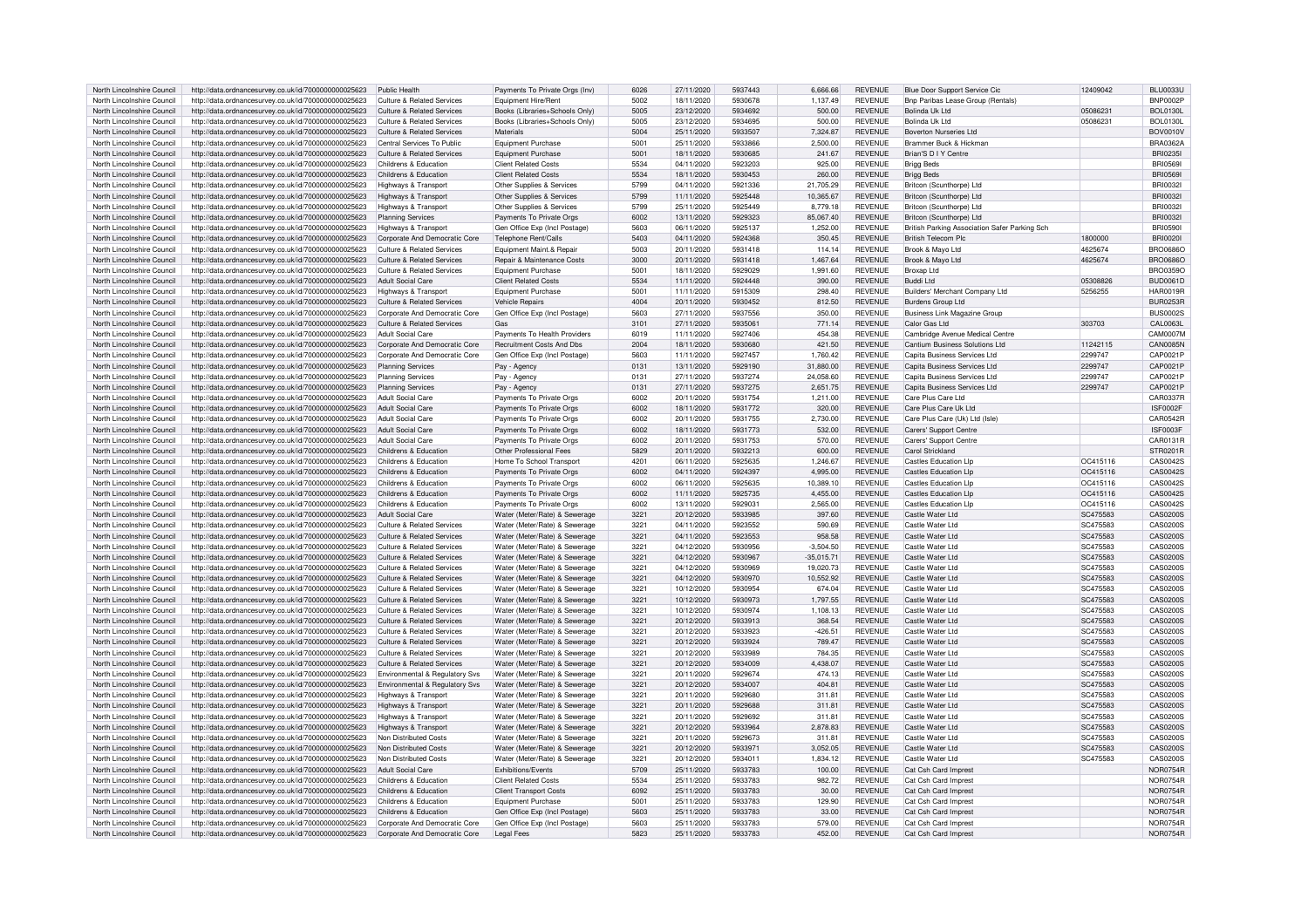| North Lincolnshire Council                               | http://data.ordnancesurvey.co.uk/id/7000000000025623                                                         | Corporate And Democratic Core                                  | Other Supplies & Services           | 5799         | 25/11/2020               | 5933783            | 1,142.39           | <b>REVENUE</b>                   | Cat Csh Card Imprest                      |                      | NOR0754R             |
|----------------------------------------------------------|--------------------------------------------------------------------------------------------------------------|----------------------------------------------------------------|-------------------------------------|--------------|--------------------------|--------------------|--------------------|----------------------------------|-------------------------------------------|----------------------|----------------------|
|                                                          |                                                                                                              |                                                                |                                     |              |                          |                    |                    |                                  |                                           |                      |                      |
| North Lincolnshire Council                               | http://data.ordnancesurvey.co.uk/id/7000000000025623                                                         | <b>Culture &amp; Related Services</b>                          | Other Supplies & Services           | 5799         | 25/11/2020               | 5933783            | 762.78             | <b>REVENUE</b>                   | Cat Csh Card Imprest                      |                      | <b>NOR0754R</b>      |
| North Lincolnshire Council                               | http://data.ordnancesurvey.co.uk/id/7000000000025623                                                         | <b>Housing Services</b>                                        | <b>Client Related Costs</b>         | 5534         | 25/11/2020               | 5933783            | 261.80             | <b>REVENUE</b>                   | Cat Csh Card Impres                       |                      | <b>NOR0754R</b>      |
| North Lincolnshire Council                               | http://data.ordnancesurvey.co.uk/id/7000000000025623                                                         | Non Distributed Costs                                          | Gen Office Exp (Incl Postage)       | 5603         | 25/11/2020               | 5933783            | 76.53              | <b>REVENUE</b>                   | Cat Csh Card Imprest                      |                      | NOR0754R             |
| North Lincolnshire Council                               | http://data.ordnancesurvey.co.uk/id/7000000000025623                                                         | <b>Planning Services</b>                                       | <b>Exhibitions/Events</b>           | 5709         | 25/11/2020               | 5933783            | 200.00             | <b>REVENUE</b>                   | Cat Csh Card Impres                       |                      | NOR0754R             |
|                                                          |                                                                                                              |                                                                |                                     |              |                          |                    |                    |                                  |                                           |                      |                      |
| North Lincolnshire Council                               | http://data.ordnancesurvey.co.uk/id/7000000000025623                                                         | <b>Planning Services</b>                                       | Other Supplies & Services           | 5799         | 25/11/2020               | 5933783            | 33.00              | <b>REVENUE</b>                   | Cat Csh Card Imprest                      |                      | <b>NOR0754R</b>      |
| North Lincolnshire Council                               | http://data.ordnancesurvey.co.uk/id/7000000000025623                                                         | <b>Adult Social Care</b>                                       | Clothing, Uniforms & Laundry        | 5301         | 06/11/2020               | 5925196            | 1.507.77           | <b>REVENUE</b>                   | Central Laundry Ltd                       | 06765045             | CEN0085N             |
| North Lincolnshire Council                               | http://data.ordnancesurvey.co.uk/id/7000000000025623                                                         | <b>Adult Social Care</b>                                       | Payments To Health Providers        | 6019         | 11/11/2020               | 5927399            | 915.54             | <b>REVENUE</b>                   | Central Surgery                           |                      | <b>DIC0005C</b>      |
|                                                          |                                                                                                              |                                                                |                                     |              |                          |                    |                    |                                  |                                           |                      |                      |
| North Lincolnshire Council                               | http://data.ordnancesurvey.co.uk/id/7000000000025623                                                         | Culture & Related Services                                     | Fuel                                | $400 -$      | 04/11/2020               | 5914196            | 701.18             | <b>REVENUE</b>                   | Certas Energy                             | 04168225             | CAR0127R             |
| North Lincolnshire Council                               | http://data.ordnancesurvey.co.uk/id/7000000000025623                                                         | Culture & Related Services                                     | Fuel                                | 4001         | 11/11/2020               | 5921045            | 626.72             | <b>REVENUE</b>                   | Certas Energy                             | 04168225             | CAR0127R             |
| North Lincolnshire Council                               | http://data.ordnancesurvey.co.uk/id/7000000000025623                                                         | <b>Culture &amp; Related Services</b>                          | Fuel                                | 4001         | 11/11/2020               | 5924599            | 565.60             | <b>REVENUE</b>                   | Certas Energy                             | 04168225             | CAR0127R             |
| North Lincolnshire Council                               | http://data.ordnancesurvey.co.uk/id/7000000000025623                                                         | Culture & Related Services                                     | <b>Heating Fuels</b>                | 3104         | 11/11/2020               | 5926190            | 1,622.87           | <b>REVENUE</b>                   | Certas Energy                             | 04168225             | CAR0127R             |
|                                                          |                                                                                                              |                                                                |                                     |              |                          |                    |                    |                                  |                                           |                      |                      |
| North Lincolnshire Council                               | http://data.ordnancesurvey.co.uk/id/7000000000025623                                                         | Culture & Related Services                                     | <b>Heating Fuels</b>                | 3104         | 27/11/2020               | 5937384            | 844.20             | <b>REVENUE</b>                   | Certas Energy                             | 04168225             | CAR0127R             |
| North Lincolnshire Council                               | http://data.ordnancesurvey.co.uk/id/7000000000025623                                                         | Environmental & Regulatory Svs                                 | Fuel                                | 4001         | 27/11/2020               | 5937412            | 1,484.25           | <b>REVENUE</b>                   | Certas Energ                              | 04168225             | CAR0127R             |
| North Lincolnshire Council                               | http://data.ordnancesurvey.co.uk/id/7000000000025623                                                         | Environmental & Regulatory Svs                                 | Fuel                                | 4001         | 27/11/2020               | 5937430            | 1,602.61           | <b>REVENUE</b>                   | Certas Energ                              | 04168225             | CAR0127R             |
|                                                          |                                                                                                              |                                                                |                                     |              |                          |                    |                    |                                  |                                           |                      |                      |
| North Lincolnshire Council                               | http://data.ordnancesurvey.co.uk/id/7000000000025623                                                         | Highways & Transport                                           | Fuel                                | 4001         | 04/11/2020               | 5924703            | 30,178.83          | <b>REVENUE</b>                   | Certas Energy                             | 04168225             | CAR0127R             |
| North Lincolnshire Council                               | http://data.ordnancesurvey.co.uk/id/7000000000025623                                                         | Corporate And Democratic Core                                  | Gen Office Exp (Incl Postage)       | 5603         | 11/11/2020               | 5927785            | 6.057.00           | <b>REVENUE</b>                   | Cg Advertising                            | 9703382              | CGA0001A             |
| North Lincolnshire Council                               | http://data.ordnancesurvey.co.uk/id/7000000000025623                                                         | Childrens & Education                                          | <b>Client Related Costs</b>         | 5534         | 04/11/2020               | 5923651            | 620.00             | <b>REVENUE</b>                   | <b>Changing Lives</b>                     | 10624046             | CHA0547A             |
| North Lincolnshire Council                               |                                                                                                              | Childrens & Education                                          | <b>Client Related Costs</b>         | 5534         | 13/11/2020               | 5928849            | 1,320.00           | <b>REVENUE</b>                   |                                           | 10624046             | CHA0547A             |
|                                                          | http://data.ordnancesurvey.co.uk/id/7000000000025623                                                         |                                                                |                                     |              |                          |                    |                    |                                  | Changing Lives                            |                      |                      |
| North Lincolnshire Council                               | http://data.ordnancesurvey.co.uk/id/7000000000025623                                                         | Childrens & Education                                          | Licenses, Subs & Memberships        | 5510         | 18/11/2020               | 5930434            | 2.550.00           | <b>REVENUE</b>                   | Charanga I to                             |                      | CHA0486A             |
| North Lincolnshire Council                               | http://data.ordnancesurvey.co.uk/id/7000000000025623                                                         | <b>Highways &amp; Transport</b>                                | Stock Purchases & Adjustments       | 5030         | 04/11/2020               | 5918407            | 1,962.00           | <b>REVENUE</b>                   | Charles Endirect I td                     |                      | CHA0183A             |
| North Lincolnshire Council                               | http://data.ordnancesurvey.co.uk/id/7000000000025623                                                         | Adult Social Care                                              | Other Professional Fees             | 5829         | 04/11/2020               | 5924486            | 4.140.00           | <b>REVENUE</b>                   | Chestnut Homecare Ltd                     |                      | CHE0222E             |
|                                                          |                                                                                                              |                                                                |                                     |              |                          |                    |                    |                                  |                                           |                      |                      |
| North Lincolnshire Council                               | http://data.ordnancesurvey.co.uk/id/7000000000025623                                                         | <b>Adult Social Care</b>                                       | Other Professional Fees             | 5829         | 18/11/2020               | 5930460            | 372.15             | <b>REVENUE</b>                   | Chestnut Homecare I td                    |                      | CHE0222E             |
| North Lincolnshire Council                               | http://data.ordnancesurvey.co.uk/id/7000000000025623                                                         | <b>Adult Social Care</b>                                       | Payments To Private Orgs            | 6002         | 20/11/2020               | 5931756            | 8,185.89           | <b>REVENUE</b>                   | Chestnut Homecare I td                    |                      | CHE0222E             |
| North Lincolnshire Council                               | http://data.ordnancesurvey.co.uk/id/7000000000025623                                                         | <b>Adult Social Care</b>                                       | Payments To Private Orgs            | 6002         | 20/11/2020               | 5931756            | 744.30             | <b>REVENUE</b>                   | Chestnut Homecare Ltd                     |                      | CHE0222E             |
|                                                          |                                                                                                              |                                                                |                                     |              |                          |                    |                    |                                  |                                           |                      |                      |
| North Lincolnshire Council                               | http://data.ordnancesurvey.co.uk/id/7000000000025623                                                         | <b>Adult Social Care Capital</b>                               | Other Costs                         | A085         | 11/11/2020               | 5926214            | 239.50             | CAPITAL                          | Chiltern Invadex (Uk) I td                | 04704248             | CHI0081              |
| North Lincolnshire Council                               | http://data.ordnancesurvey.co.uk/id/7000000000025623                                                         | Highways & Transport                                           | Other Professional Fees             | 5829         | 18/11/2020               | 5930748            | 233.76             | <b>REVENUE</b>                   | Chipside Ltd                              | 04049461             | CHI01341             |
| North Lincolnshire Council                               | http://data.ordnancesurvey.co.uk/id/7000000000025623                                                         | Childrens & Education                                          | <b>Advertising &amp; Publicity</b>  | 5610         | 18/11/2020               | 5930473            | 315.00             | <b>REVENUE</b>                   | <b>Chronicle Publications Limited</b>     |                      | CHR0026R             |
|                                                          |                                                                                                              |                                                                |                                     | 6002         |                          | 5924459            |                    | <b>REVENUE</b>                   | Chrysalis Consortium                      |                      | CHR0024R             |
| North Lincolnshire Council                               | http://data.ordnancesurvey.co.uk/id/7000000000025623                                                         | Childrens & Education                                          | Payments To Private Orgs            |              | 04/11/2020               |                    | 5,314.33           |                                  |                                           |                      |                      |
| North Lincolnshire Council                               | http://data.ordnancesurvey.co.uk/id/7000000000025623                                                         | Environmental & Regulatory Svs                                 | Course Fees/Training                | 2002         | 18/11/2020               | 5926222            | 1,532.00           | <b>REVENUE</b>                   | CIEH                                      |                      | CHA0276A             |
| North Lincolnshire Council                               | http://data.ordnancesurvey.co.uk/id/7000000000025623                                                         | Culture & Related Services                                     | Other Premises Costs                | 3390         | 27/11/2020               | 5934366            | 402.62             | <b>REVENUE</b>                   | Citron Hygiene Ltd                        | 3056469              | CAN0001N             |
| North Lincolnshire Council                               | http://data.ordnancesurvey.co.uk/id/7000000000025623                                                         | Childrens & Education                                          | <b>Examination Fees</b>             | 5730         | 13/11/2020               | 5928822            | 1,045.00           | <b>REVENUE</b>                   | City & Guilds                             | 312832               | CIT0025T             |
|                                                          |                                                                                                              |                                                                |                                     |              |                          |                    |                    |                                  |                                           |                      |                      |
| North Lincolnshire Council                               | http://data.ordnancesurvey.co.uk/id/7000000000025623                                                         | Childrens & Education                                          | Course Fees/Training                | 2002         | 20/11/2020               | 5931810            | 2,500.00           | <b>REVENUE</b>                   | City Of London College (Clc) Ltd          | 11818935             | CIT0100T             |
| North Lincolnshire Council                               | http://data.ordnancesurvey.co.uk/id/7000000000025623                                                         | Childrens & Education                                          | It Software-Maintenance             | 5053         | 11/11/2020               | 5923655            | 1.028.00           | <b>REVENUE</b>                   | Civica Uk Ltd                             | 1628868              | <b>CIV0010V</b>      |
| North Lincolnshire Council                               | http://data.ordnancesurvey.co.uk/id/7000000000025623                                                         | <b>Adult Social Care</b>                                       | Payments To Private Orgs            | 6002         | 20/11/2020               | 5931761            | 22,289.51          | <b>REVENUE</b>                   | Clarity Homecare Ltd                      |                      | CLA0252A             |
|                                                          |                                                                                                              |                                                                |                                     |              |                          |                    |                    |                                  |                                           |                      |                      |
| North Lincolnshire Council                               | http://data.ordnancesurvey.co.uk/id/7000000000025623                                                         | <b>Adult Social Care</b>                                       | Payments To Private Orgs            | 6002         | 20/11/2020               | 5931761            | 579.04             | <b>REVENUE</b>                   | Clarity Homecare Ltd                      |                      | <b>CLA0252A</b>      |
| North Lincolnshire Council                               | http://data.ordnancesurvey.co.uk/id/7000000000025623                                                         | <b>Adult Social Care</b>                                       | Payments To Private Orgs            | 6002         | 20/11/2020               | 5931762            | 357.65             | <b>REVENUE</b>                   | Clarity Homecare Ltd                      |                      | <b>CLA0252A</b>      |
| North Lincolnshire Council                               | http://data.ordnancesurvey.co.uk/id/7000000000025623                                                         | Childrens & Education                                          | Other Supplies & Services           | 5799         | 27/11/2020               | 5937397            | 3,800.00           | <b>REVENUE</b>                   | Click Cms Ltd                             |                      | <b>CLI01741</b>      |
| North Lincolnshire Council                               |                                                                                                              | Adult Social Care                                              | <b>Client Related Costs</b>         | 5534         | 11/11/2020               | 5925463            | 137.30             | <b>REVENUE</b>                   | Click Travel Limited                      | 03770815             | <b>CLI0015I</b>      |
|                                                          | http://data.ordnancesurvey.co.uk/id/7000000000025623                                                         |                                                                |                                     |              |                          |                    |                    |                                  |                                           |                      |                      |
| North Lincolnshire Council                               | http://data.ordnancesurvey.co.uk/id/7000000000025623                                                         | <b>Adult Social Care</b>                                       | <b>Client Transport Costs</b>       | 6092         | 11/11/2020               | 5925463            | 105.40             | <b>REVENUE</b>                   | Click Travel Limited                      | 03770815             | <b>CLI0015I</b>      |
| North Lincolnshire Council                               | http://data.ordnancesurvey.co.uk/id/7000000000025623                                                         | <b>Adult Social Care</b>                                       | Rail & Other Fares                  | 4121         | 11/11/2020               | 5925463            | 34.80              | <b>REVENUE</b>                   | Click Travel Limited                      | 03770815             | CI 10015             |
| North Lincolnshire Council                               | http://data.ordnancesurvey.co.uk/id/7000000000025623                                                         | Childrens & Education                                          | <b>Client Related Costs</b>         | 5534         | 11/11/2020               | 5925463            | 78.68              | <b>REVENUE</b>                   | Click Travel Limited                      | 03770815             | <b>CLI0015I</b>      |
|                                                          |                                                                                                              |                                                                |                                     |              |                          |                    |                    |                                  |                                           |                      |                      |
| North Lincolnshire Council                               | http://data.ordnancesurvey.co.uk/id/7000000000025623                                                         | Childrens & Education                                          | <b>Client Transport Costs</b>       | 6092         | 11/11/2020               | 5925463            | 983.40             | <b>REVENUE</b>                   | Click Travel Limited                      | 03770815             | <b>CLI0015I</b>      |
| North Lincolnshire Council                               | http://data.ordnancesurvey.co.uk/id/7000000000025623                                                         | Central Services To Public                                     | <b>Test And Trace Discretionary</b> | 6093         | 05/11/2020               | 5925596            | 500.00             | <b>REVENUE</b>                   | <b>REDACTED</b>                           |                      | REDACTED             |
| North Lincolnshire Council                               | http://data.ordnancesurvey.co.uk/id/7000000000025623                                                         | <b>Housing Services</b>                                        | Fees & Charges Income               | 9002         | 27/11/2020               | 5934307            | $-1.026.15$        | <b>REVENUE</b>                   | Closomat I td                             |                      | <b>TOT0018T</b>      |
|                                                          |                                                                                                              | <b>Adult Social Care</b>                                       |                                     | 6002         |                          | 5925147            |                    | <b>REVENUE</b>                   |                                           |                      |                      |
| North Lincolnshire Council                               | http://data.ordnancesurvey.co.uk/id/7000000000025623                                                         |                                                                | Payments To Private Orgs            |              | 11/11/2020               |                    | 2,291.67           |                                  | Cloverleaf Advocacy 2000 Ltd              |                      | CLO0101O             |
| North Lincolnshire Council                               | http://data.ordnancesurvey.co.uk/id/7000000000025623                                                         | <b>Adult Social Care</b>                                       | Payments To Private Orgs            | 6002         | 11/11/2020               | 5927985            | 1.112.23           | <b>REVENUE</b>                   | Cloverleaf Advocacy 2000 Ltd              |                      | CLO0101O             |
| North Lincolnshire Council                               | http://data.ordnancesurvey.co.uk/id/7000000000025623                                                         | <b>Adult Social Care</b>                                       | Payments To Private Orgs            | 6002         | 19/12/2020               | 5934748            | 12,090.23          | <b>REVENUE</b>                   | Cloverleaf Advocacy 2000 Ltd              |                      | CLO0101O             |
| North Lincolnshire Council                               | http://data.ordnancesurvey.co.uk/id/7000000000025623                                                         | Highways & Transport                                           | Other Vehicle Costs                 | 4005         | 25/11/2020               | 5933862            | 3,000.00           | <b>REVENUE</b>                   | <b>Clugston Distribution Services Ltd</b> | 5517733              | <b>CLU0013U</b>      |
|                                                          |                                                                                                              |                                                                |                                     |              |                          |                    |                    |                                  |                                           |                      |                      |
| North Lincolnshire Council                               | http://data.ordnancesurvey.co.uk/id/7000000000025623                                                         | Environmental & Regulatory Svs                                 | Vehicle Hire                        | 4101         | 20/11/2020               | 5931851            | 3,520.00           | <b>REVENUE</b>                   | Cms Hire Ltd                              |                      | COO0073O             |
| North Lincolnshire Council                               | http://data.ordnancesurvey.co.uk/id/7000000000025623                                                         | Environmental & Regulatory Svs                                 | Vehicle Hire                        | 4101         | 20/11/2020               | 5931852            | 770.00             | <b>REVENUE</b>                   | Cms Hire I td                             |                      | COO0073O             |
| North Lincolnshire Council                               | http://data.ordnancesurvey.co.uk/id/7000000000025623                                                         | <b>Adult Social Care</b>                                       | Pay - Agenc                         | 0131         | 11/11/2020               | 5926149            | 18,239.39          | <b>REVENUE</b>                   | Comensura I td                            | 04085767             | COM0313M             |
| North Lincolnshire Council                               | http://data.ordnancesurvey.co.uk/id/7000000000025623                                                         | <b>Adult Social Care</b>                                       |                                     | 0131         | 11/11/2020               | 5926149            | 7,557.84           | <b>REVENUE</b>                   | Comensura I td                            | 04085767             | COM0313M             |
|                                                          |                                                                                                              |                                                                | Pay - Agency                        |              |                          |                    |                    |                                  |                                           |                      |                      |
| North Lincolnshire Council                               | http://data.ordnancesurvey.co.uk/id/7000000000025623                                                         | <b>Adult Social Care</b>                                       | Pay - Agency                        | 0131         | 11/11/2020               | 5926151            | 5,913.90           | <b>REVENUE</b>                   | Comensura I td                            | 04085767             | COM0313M             |
| North Lincolnshire Council                               | http://data.ordnancesurvey.co.uk/id/7000000000025623                                                         | <b>Adult Social Care</b>                                       | Pay - Agency                        | 0131         | 11/11/2020               | 5926151            | 22,283.85          | <b>REVENUE</b>                   | Comensura Ltd                             | 04085767             | COM0313M             |
| North Lincolnshire Council                               | http://data.ordnancesurvey.co.uk/id/7000000000025623                                                         | <b>Adult Social Care</b>                                       | Pay - Agency                        | 0131         | 18/11/2020               | 5929668            | 8.964.42           | <b>REVENUE</b>                   | Comensura I td                            | 04085767             | COM0313M             |
|                                                          |                                                                                                              |                                                                |                                     |              |                          |                    |                    |                                  |                                           |                      |                      |
| North Lincolnshire Council                               |                                                                                                              |                                                                |                                     |              |                          |                    |                    |                                  |                                           |                      | COM0313M             |
| North Lincolnshire Council                               | http://data.ordnancesurvey.co.uk/id/7000000000025623                                                         | Adult Social Care                                              | Pay - Agency                        | 0131         | 18/11/2020               | 5929668            | 20.414.52          | <b>REVENUE</b>                   | Comensura Ltd                             | 04085767             |                      |
|                                                          | http://data.ordnancesurvey.co.uk/id/7000000000025623                                                         | <b>Adult Social Care</b>                                       | Pay - Agency                        | 0131         | 20/11/2020               | 5931949            | 7.004.00           | <b>REVENUE</b>                   | Comensura Ltd                             | 04085767             | COM0313M             |
| North Lincolnshire Council                               |                                                                                                              | Adult Social Care                                              |                                     | 0131         |                          | 5931949            | 19.724.07          |                                  | Comensura Ltd                             | 0408576              | COM0313M             |
|                                                          | http://data.ordnancesurvey.co.uk/id/7000000000025623                                                         |                                                                | Pay - Agency                        |              | 20/11/2020               |                    |                    | <b>REVENUE</b>                   |                                           |                      |                      |
| North Lincolnshire Council                               | http://data.ordnancesurvey.co.uk/id/7000000000025623                                                         | <b>Adult Social Care</b>                                       | Pay - Agency                        | 0131         | 27/11/2020               | 5937497            | 19,470.19          | <b>REVENUE</b>                   | Comensura Ltd                             | 04085767             | COM0313M             |
| North Lincolnshire Council                               | http://data.ordnancesurvey.co.uk/id/7000000000025623                                                         | Adult Social Care                                              | Pay - Agency                        | 0131         | 27/11/2020               | 5937497            | 6,686.33           | <b>REVENUE</b>                   | Comensura Ltd                             | 04085767             | COM0313M             |
| North Lincolnshire Council                               | http://data.ordnancesurvey.co.uk/id/7000000000025623                                                         | Childrens & Education                                          |                                     | 0131         | 11/11/2020               | 5926151            | 346.02             | <b>REVENUE</b>                   | Comensura I td                            | 04085767             | COM0313M             |
|                                                          |                                                                                                              |                                                                | Pay - Agency                        |              |                          |                    |                    |                                  |                                           |                      |                      |
| North Lincolnshire Council                               | http://data.ordnancesurvey.co.uk/id/7000000000025623                                                         | Childrens & Education                                          | Pay - Agency                        | 0131         | 18/11/2020               | 5929668            | 695.00             | <b>REVENUE</b>                   | Comensura Ltd                             | 04085767             | COM0313M             |
| North Lincolnshire Council                               | http://data.ordnancesurvey.co.uk/id/7000000000025623                                                         | Childrens & Education                                          | Pay - Agency                        | 0131         | 20/11/2020               | 5931949            | 349.25             | <b>REVENUE</b>                   | Comensura Ltd                             | 04085767             | COM0313M             |
| North Lincolnshire Council                               | http://data.ordnancesurvey.co.uk/id/7000000000025623                                                         | Childrens & Education                                          | Pay - Agency                        | 0131         | 27/11/2020               | 5937497            | 407.22             | <b>REVENUE</b>                   | Comensura Ltd                             | 04085767             | COM0313M             |
|                                                          |                                                                                                              |                                                                |                                     |              |                          |                    |                    |                                  |                                           |                      |                      |
| North Lincolnshire Council                               | http://data.ordnancesurvey.co.uk/id/7000000000025623                                                         | Corporate And Democratic Core                                  | Pay - Agency                        | 0131         | 11/11/2020               | 5926149            | 5,096.24           | <b>REVENUE</b>                   | Comensura Ltd                             | 04085767             | COM0313M             |
| North Lincolnshire Council                               | http://data.ordnancesurvey.co.uk/id/7000000000025623                                                         | Corporate And Democratic Core                                  | Pay - Agency                        | 0131         | 11/11/2020               | 5926151            | 3.707.41           | <b>REVENUE</b>                   | Comensura Ltd                             | 04085767             | COM0313M             |
| North Lincolnshire Council                               | http://data.ordnancesurvey.co.uk/id/7000000000025623                                                         | Corporate And Democratic Core                                  | Pay - Agency                        | 0131         | 18/11/2020               | 5929668            | 4,073.26           | <b>REVENUE</b>                   | Comensura Ltd                             | 04085767             | COM0313M             |
|                                                          |                                                                                                              |                                                                |                                     |              |                          |                    |                    |                                  |                                           |                      |                      |
| North Lincolnshire Council                               | http://data.ordnancesurvey.co.uk/id/7000000000025623                                                         | Corporate And Democratic Core                                  | Pay - Agency                        | 0131         | 20/11/2020               | 5931949            | 5,428.66           | <b>REVENUE</b>                   | Comensura Ltd                             | 04085767             | COM0313M             |
| North Lincolnshire Council<br>North Lincolnshire Council | http://data.ordnancesurvey.co.uk/id/7000000000025623<br>http://data.ordnancesurvey.co.uk/id/7000000000025623 | Corporate And Democratic Core<br>Corporate And Democratic Core | Pay - Agency<br>Pay - Agency        | 0131<br>0131 | 20/11/2020<br>27/11/2020 | 5931951<br>5937497 | 686.25<br>7.725.69 | <b>REVENUE</b><br><b>REVENUE</b> | Comensura I td<br>Comensura Ltd           | 04085767<br>04085767 | COM0313M<br>COM0313M |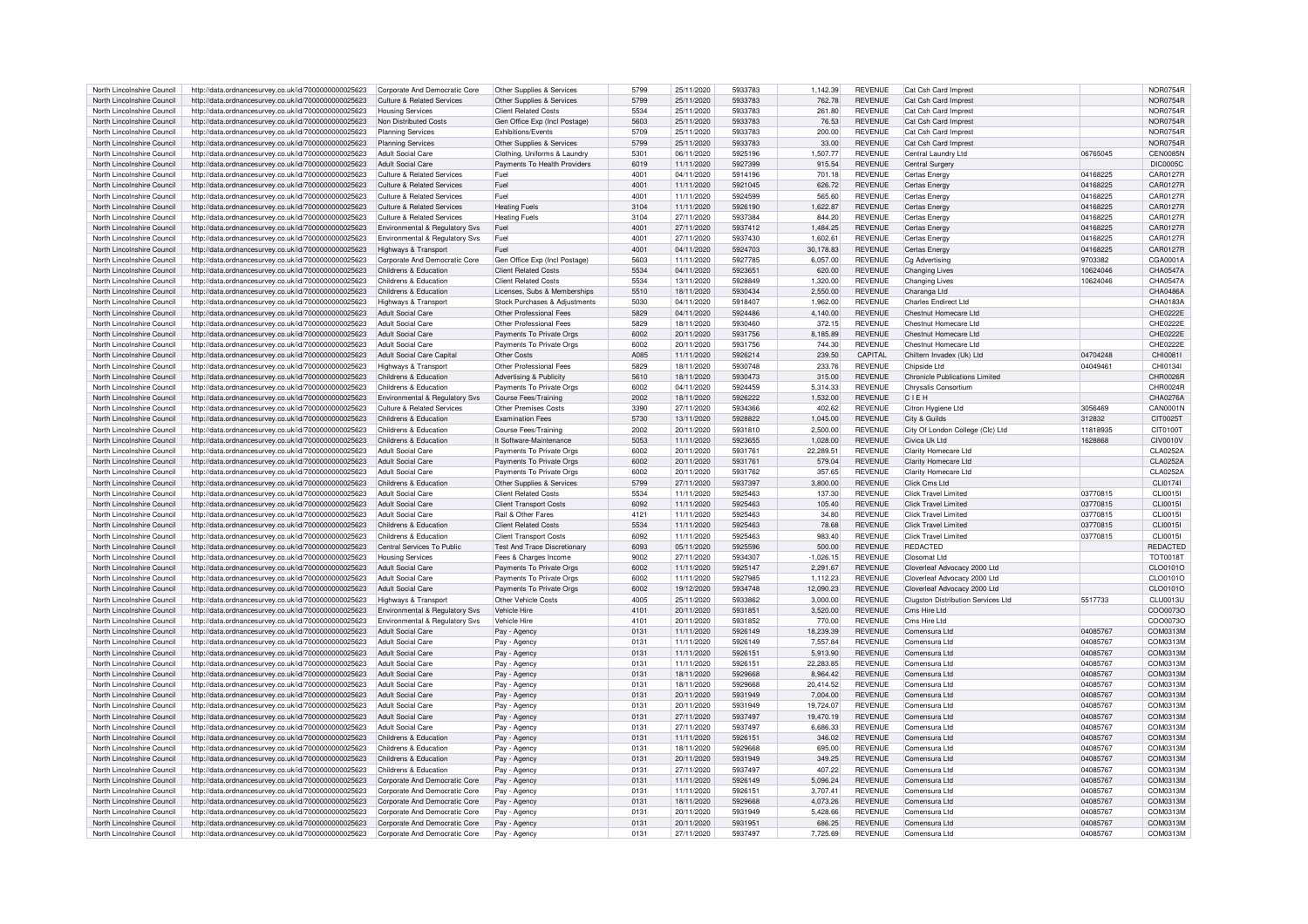| North Lincolnshire Council | http://data.ordnancesurvey.co.uk/id/7000000000025623 | Environmental & Regulatory Svs             | Pay - Agency                          | 0131 | 11/11/2020 | 5926149 | 2,959.55   | <b>REVENUE</b> | Comensura Ltd                      | 04085767 | COM0313M        |
|----------------------------|------------------------------------------------------|--------------------------------------------|---------------------------------------|------|------------|---------|------------|----------------|------------------------------------|----------|-----------------|
|                            |                                                      |                                            |                                       |      |            |         |            |                |                                    |          |                 |
| North Lincolnshire Council | http://data.ordnancesurvey.co.uk/id/7000000000025623 | <b>Environmental &amp; Requiatory Sys.</b> | Pay - Agency                          | 0131 | 11/11/2020 | 5926151 | 11.702.74  | <b>REVENUE</b> | Comensura I td                     | 04085767 | COM0313M        |
| North Lincolnshire Council | http://data.ordnancesurvey.co.uk/id/7000000000025623 | <b>Environmental &amp; Regulatory Sys</b>  | Pay - Agency                          | 0131 | 11/11/2020 | 5926151 | 2,965.11   | <b>REVENUE</b> | Comensura Ltd                      | 04085767 | COM0313M        |
| North Lincolnshire Council | http://data.ordnancesurvey.co.uk/id/7000000000025623 | Environmental & Regulatory Svs             | Pay - Agency                          | 0131 | 18/11/2020 | 5929668 | 3,921.30   | <b>REVENUE</b> | Comensura Ltd                      | 04085767 | COM0313M        |
| North Lincolnshire Council | http://data.ordnancesurvey.co.uk/id/7000000000025623 | Environmental & Regulatory Svs             | Pay - Agency                          | 0131 | 18/11/2020 | 5929668 | 3,107.18   | <b>REVENUE</b> | Comensura Ltd                      | 04085767 | COM0313M        |
|                            |                                                      |                                            |                                       |      |            |         |            |                |                                    |          |                 |
| North Lincolnshire Council | http://data.ordnancesurvey.co.uk/id/7000000000025623 | Environmental & Regulatory Svs             | Pay - Agency                          | 0131 | 20/11/2020 | 5931949 | 1,106.53   | <b>REVENUE</b> | Comensura Ltd                      | 04085767 | COM0313M        |
| North Lincolnshire Council | http://data.ordnancesurvey.co.uk/id/7000000000025623 | Environmental & Regulatory Svs             | Pay - Agency                          | 0131 | 20/11/2020 | 5931949 | 2,507.57   | <b>REVENUE</b> | Comensura Ltd                      | 04085767 | COM0313M        |
| North Lincolnshire Council | http://data.ordnancesurvey.co.uk/id/7000000000025623 | Environmental & Regulatory Svs             | Pay - Agency                          | 0131 | 27/11/2020 | 5937497 | 3.607.40   | <b>REVENUE</b> | Comensura I td                     | 04085767 | COM0313M        |
|                            |                                                      |                                            |                                       | 0131 |            | 5937497 |            | <b>REVENUE</b> | Comensura I td                     |          | COM0313M        |
| North Lincolnshire Council | http://data.ordnancesurvey.co.uk/id/7000000000025623 | Environmental & Regulatory Svs             | Pay - Agency                          |      | 27/11/2020 |         | 4,182.84   |                |                                    | 04085767 |                 |
| North Lincolnshire Council | http://data.ordnancesurvey.co.uk/id/7000000000025623 | Highways & Transport                       | Pay - Agency                          | 0131 | 11/11/2020 | 5926149 | 666.00     | <b>REVENUE</b> | Comensura Ltd                      | 04085767 | COM0313M        |
| North Lincolnshire Council | http://data.ordnancesurvey.co.uk/id/7000000000025623 | Highways & Transport                       | Pay - Agency                          | 0131 | 11/11/2020 | 5926149 | 618.17     | <b>REVENUE</b> | Comensura I td                     | 04085767 | COM0313M        |
| North Lincolnshire Council | http://data.ordnancesurvey.co.uk/id/7000000000025623 | Highways & Transport                       | Pay - Agency                          | 0131 | 18/11/2020 | 5929668 | 792.00     | <b>REVENUE</b> | Comensura I td                     | 04085767 | COM0313M        |
|                            |                                                      |                                            |                                       |      |            |         |            |                |                                    |          |                 |
| North Lincolnshire Council | http://data.ordnancesurvey.co.uk/id/7000000000025623 | Highways & Transport                       | Pay - Agenc                           | 0131 | 18/11/2020 | 5929668 | 2,082.92   | <b>REVENUE</b> | Comensura I td                     | 04085767 | COM0313M        |
| North Lincolnshire Council | http://data.ordnancesurvey.co.uk/id/7000000000025623 | Highways & Transport                       | Pay - Agency                          | 0131 | 20/11/2020 | 5931949 | 1,388.60   | <b>REVENUE</b> | Comensura I td                     | 04085767 | COM0313M        |
| North Lincolnshire Council | http://data.ordnancesurvey.co.uk/id/7000000000025623 | Highways & Transport                       | Pay - Agency                          | 0131 | 27/11/2020 | 5937497 | 1,332.00   | <b>REVENUE</b> | Comensura Ltd                      | 04085767 | COM0313M        |
| North Lincolnshire Council | http://data.ordnancesurvey.co.uk/id/7000000000025623 | Highways & Transport                       | Pay - Agency                          | 0131 | 27/11/2020 | 5937497 | 1.496.94   | <b>REVENUE</b> | Comensura Ltd                      | 04085767 | COM0313M        |
|                            |                                                      |                                            |                                       |      |            |         |            |                |                                    |          |                 |
| North Lincolnshire Council | http://data.ordnancesurvey.co.uk/id/7000000000025623 | Public Health                              | Pay - Agency                          | 0131 | 11/11/2020 | 5926149 | 734.08     | <b>REVENUE</b> | Comensura I td                     | 04085767 | COM0313M        |
| North Lincolnshire Council | http://data.ordnancesurvey.co.uk/id/7000000000025623 | Public Health                              | Pay - Agency                          | 0131 | 18/11/2020 | 5929668 | 734.08     | <b>REVENUE</b> | Comensura Ltd                      | 04085767 | COM0313M        |
| North Lincolnshire Council | http://data.ordnancesurvey.co.uk/id/7000000000025623 | <b>Public Health</b>                       | Pay - Agency                          | 0131 | 20/11/2020 | 5931949 | 734.08     | <b>REVENUE</b> | Comensura Ltd                      | 04085767 | COM0313M        |
| North Lincolnshire Council | http://data.ordnancesurvey.co.uk/id/7000000000025623 | Public Health                              | Pay - Agency                          | 0131 | 27/11/2020 | 5937497 | 1,118.57   | <b>REVENUE</b> | Comensura I td                     | 04085767 | COM0313M        |
|                            |                                                      |                                            |                                       |      |            |         |            |                |                                    |          |                 |
| North Lincolnshire Council | http://data.ordnancesurvey.co.uk/id/7000000000025623 | Central Services To Public                 | <b>Equipment Purchase</b>             | 5001 | 25/11/2020 | 5933868 | 15,000.00  | <b>REVENUE</b> | Complete Office Solutions (Uk) Ltd | 3045607  | AQU0001U        |
| North Lincolnshire Council | http://data.ordnancesurvey.co.uk/id/7000000000025623 | Childrens & Education                      | <b>Client Related Costs</b>           | 5534 | 18/11/2020 | 5930826 | 418.32     | <b>REVENUE</b> | Complete Office Solutions (Uk) Ltd | 3045607  | AQU0001U        |
| North Lincolnshire Council | http://data.ordnancesurvey.co.uk/id/7000000000025623 | Non Distributed Costs                      | Other Supplies & Services             | 5799 | 13/11/2020 | 5929253 | 1,314.00   | <b>REVENUE</b> | Containerking Ltd                  | 3402386  | <b>CON0338N</b> |
|                            |                                                      |                                            |                                       |      |            |         |            |                |                                    |          |                 |
| North Lincolnshire Council | http://data.ordnancesurvey.co.uk/id/7000000000025623 | Childrens & Education                      | Legal Fees                            | 5823 | 20/11/2020 | 5931920 | 450.00     | <b>REVENUE</b> | Cornerstone Barriste               |          | COR0205R        |
| North Lincolnshire Council | http://data.ordnancesurvey.co.uk/id/7000000000025623 | Corporate And Democratic Core              | Payments To Private Orgs              | 6002 | 11/11/2020 | 5926103 | 450.00     | <b>REVENUE</b> | Cornerstone Barriste               |          | COR0205E        |
| North Lincolnshire Council | http://data.ordnancesurvey.co.uk/id/7000000000025623 | Childrens & Education                      | <b>Client Related Costs</b>           | 5534 | 04/11/2020 | 5924438 | 975.00     | <b>REVENUE</b> | Country Kids Nursery               |          | COU0312U        |
| North Lincolnshire Council | http://data.ordnancesurvey.co.uk/id/7000000000025623 | <b>Culture &amp; Related Services</b>      | Other Supplies & Services             | 5799 | 11/11/2020 | 5926915 | 375.00     | <b>REVENUE</b> | Craig Jackson                      |          | <b>JAC0090C</b> |
|                            |                                                      |                                            |                                       |      |            |         |            |                |                                    |          |                 |
| North Lincolnshire Council | http://data.ordnancesurvey.co.uk/id/7000000000025623 | Central Services To Public                 | <b>Test And Trace Discretionary</b>   | 6093 | 05/11/2020 | 5925599 | 500.00     | <b>REVENUE</b> | <b>REDACTED</b>                    |          | REDACTED        |
| North Lincolnshire Council | http://data.ordnancesurvey.co.uk/id/7000000000025623 | Central Services To Public                 | <b>Test And Trace Discretionary</b>   | 6093 | 13/11/2020 | 5929659 | 500.00     | <b>REVENUE</b> | REDACTED                           |          | REDACTED        |
| North Lincolnshire Council | http://data.ordnancesurvey.co.uk/id/7000000000025623 | Adult Social Care                          | Payments To Private Orgs              | 6002 | 20/11/2020 | 5931763 | $-63.77$   | <b>REVENUE</b> | <b>Creative Suppor</b>             |          | CRE0144F        |
|                            |                                                      |                                            |                                       | 6002 |            |         |            |                |                                    |          |                 |
| North Lincolnshire Council | http://data.ordnancesurvey.co.uk/id/7000000000025623 | Adult Social Care                          | Payments To Private Orgs              |      | 20/11/2020 | 5931763 | $-208.81$  | <b>REVENUE</b> | <b>Creative Support</b>            |          | CRE0144E        |
| North Lincolnshire Council | http://data.ordnancesurvey.co.uk/id/7000000000025623 | <b>Adult Social Care</b>                   | Payments To Private Orgs              | 6002 | 20/11/2020 | 5931764 | 105.439.65 | <b>REVENUE</b> | <b>Creative Support</b>            |          | CRE0144E        |
| North Lincolnshire Council | http://data.ordnancesurvey.co.uk/id/7000000000025623 | <b>Adult Social Care</b>                   | Payments To Private Orgs              | 6002 | 20/11/2020 | 5931764 | 3,630.49   | <b>REVENUE</b> | <b>Creative Support</b>            |          | CRE0144E        |
| North Lincolnshire Council | http://data.ordnancesurvey.co.uk/id/7000000000025623 | <b>Adult Social Care</b>                   | Payments To Private Orgs              | 6002 | 20/11/2020 | 5931765 | $-358.76$  | <b>REVENUE</b> | <b>Creative Support</b>            |          | CRE0144E        |
|                            |                                                      |                                            |                                       |      |            |         |            |                |                                    |          |                 |
| North Lincolnshire Council | http://data.ordnancesurvey.co.uk/id/7000000000025623 | Adult Social Care                          | Payments To Private Orgs              | 6002 | 20/11/2020 | 5932207 | 20.565.78  | <b>REVENUE</b> | <b>Creative Support</b>            |          | CRE0169E        |
| North Lincolnshire Council | http://data.ordnancesurvey.co.uk/id/7000000000025623 | Adult Social Care                          | Payments To Private Orgs              | 6002 | 20/11/2020 | 5932209 | 13,220.86  | <b>REVENUE</b> | <b>Creative Support</b>            |          | CRE0169E        |
| North Lincolnshire Council | http://data.ordnancesurvey.co.uk/id/7000000000025623 | Adult Social Care                          | Payments To Private Orgs              | 6002 | 18/11/2020 | 5931776 | 4.338.88   | <b>REVENUE</b> | <b>Creative Support Ltd</b>        |          | <b>ISE0013E</b> |
| North Lincolnshire Council | http://data.ordnancesurvey.co.uk/id/7000000000025623 | Environmental & Regulatory Svs             | Materials                             | 5004 | 20/11/2020 | 5921050 | 691.20     | <b>REVENUE</b> | Cromwell Polythene Ltd             | 2230104  | CRO0048O        |
|                            |                                                      |                                            |                                       |      |            |         |            |                |                                    |          |                 |
| North Lincolnshire Council | http://data.ordnancesurvey.co.uk/id/7000000000025623 | <b>Environmental &amp; Regulatory Svs</b>  | Stock Purchases & Adjustments         | 5030 | 27/11/2020 | 5932214 | 2,363.47   | <b>REVENUE</b> | Cromwell Polythene Ltd             | 2230104  | CRO0048O        |
| North Lincolnshire Council | http://data.ordnancesurvey.co.uk/id/7000000000025623 | Highways & Transport                       | Licenses, Subs & Memberships          | 5510 | 11/11/2020 | 5927784 | 1,170.00   | <b>REVENUE</b> | Croner-I I imited                  |          | CRO0183C        |
| North Lincolnshire Council | http://data.ordnancesurvey.co.uk/id/7000000000025623 | Culture & Related Services                 | Other Supplies & Services             | 5799 | 18/11/2020 | 5930446 | 489.60     | <b>REVENUE</b> | Crowle Peatland Railway            |          | CRO0463O        |
| North Lincolnshire Council |                                                      | Culture & Related Services                 |                                       | 5799 |            | 5930942 | 967.68     | <b>REVENUE</b> |                                    |          |                 |
|                            | http://data.ordnancesurvey.co.uk/id/7000000000025623 |                                            | Other Supplies & Services             |      | 18/11/2020 |         |            |                | Crowle Peatland Railway            |          | CRO0463C        |
| North Lincolnshire Council | http://data.ordnancesurvey.co.uk/id/7000000000025623 | Childrens & Education                      | Gas                                   | 3101 | 27/11/2020 | 5934376 | 1.154.76   | <b>REVENUE</b> | Crowle Primary Academ              |          | CRO0346C        |
| North Lincolnshire Council | http://data.ordnancesurvey.co.uk/id/7000000000025623 | Central Services To Public                 | Repair & Maintenance Costs            | 3000 | 27/11/2020 | 5934377 |            | <b>REVENUE</b> | C.S.I. (Dualcom) I to              | 03155883 | <b>CSL0003L</b> |
| North Lincolnshire Council | http://data.ordnancesurvey.co.uk/id/7000000000025623 | <b>Culture &amp; Related Services</b>      | Repair & Maintenance Costs            | 3000 | 27/11/2020 | 5934377 | 129.00     | <b>REVENUE</b> | C S L (Dualcom) Ltd                | 03155883 | <b>CSL0003L</b> |
|                            |                                                      |                                            |                                       | 3000 |            |         |            |                |                                    |          |                 |
| North Lincolnshire Council | http://data.ordnancesurvey.co.uk/id/7000000000025623 | Environmental & Regulatory Svs             | Repair & Maintenance Costs            |      | 27/11/2020 | 5934377 | 129.00     | <b>REVENUE</b> | C S L (Dualcom) Ltd                | 03155883 | <b>CSL0003L</b> |
| North Lincolnshire Council | http://data.ordnancesurvey.co.uk/id/7000000000025623 | Highways & Transport                       | Other Vehicle Costs                   | 4005 | 20/11/2020 | 5931853 | 2,318.25   | <b>REVENUE</b> | Ctrack I td                        | 04643588 | CTR0001R        |
| North Lincolnshire Council | http://data.ordnancesurvey.co.uk/id/7000000000025623 | <b>Culture &amp; Related Services</b>      | Other Professional Fees               | 5829 | 13/11/2020 | 5929062 | 1,125.00   | <b>REVENUE</b> | Curly'S Athletes Ltd               |          | <b>CUR0028R</b> |
| North Lincolnshire Council | http://data.ordnancesurvey.co.uk/id/7000000000025623 | Childrens & Education                      | <b>Client Related Costs</b>           | 5534 | 20/12/2020 | 5933595 | 249.00     | <b>REVENUE</b> | <b>Currys Ltd</b>                  |          | CUR0006R        |
|                            |                                                      |                                            |                                       |      |            |         |            |                |                                    |          |                 |
| North Lincolnshire Council | http://data.ordnancesurvey.co.uk/id/7000000000025623 | Childrens & Education                      | <b>Equipment Purchase</b>             | 5001 | 11/11/2020 | 5927800 | 274.99     | <b>REVENUE</b> | Currys Ltd                         |          | CUR0006R        |
| North Lincolnshire Council | http://data.ordnancesurvey.co.uk/id/7000000000025623 | Support Servs Capital                      | It Fauinment                          | A098 | 13/11/2020 | 5926888 | 3.400.00   | CAPITAL        | Daisy Communications Ltd           | 4145329  | DAI00091        |
| North Lincolnshire Council | http://data.ordnancesurvey.co.uk/id/7000000000025623 | Central Services To Public                 | <b>Test And Trace Discretionary</b>   | 6093 | 23/11/2020 | 5933580 | 500.00     | <b>REVENUE</b> | <b>REDACTED</b>                    |          | REDACTED        |
| North Lincolnshire Council | http://data.ordnancesurvey.co.uk/id/7000000000025623 | <b>Planning Services</b>                   | Other Premises Costs                  | 3390 | 25/11/2020 | 5932811 | 13,105.20  | <b>REVENUE</b> | David Samuel Management Ltd        |          | SAM0300M        |
|                            |                                                      |                                            |                                       |      |            |         |            |                |                                    |          |                 |
| North Lincolnshire Council | http://data.ordnancesurvey.co.uk/id/7000000000025623 | Environmental & Regulatory Svs             | Repair & Maintenance Costs            | 3000 | 06/11/2020 | 5925113 | 1,525.00   | <b>REVENUE</b> | Davies & Co (Environmental) Ltd    |          | DAV0235V        |
| North Lincolnshire Council | http://data.ordnancesurvey.co.uk/id/7000000000025623 | Environmental & Regulatory Svs             | Other Vehicle Costs                   | 4005 | 11/11/2020 | 5927859 | 3.784.00   | <b>REVENUE</b> | Dawson Rentals Sweepers            |          | DAW0036W        |
| North Lincolnshire Council | http://data.ordnancesurvey.co.uk/id/7000000000025623 | <b>Culture &amp; Related Services</b>      | Other Professional Fees               | 5829 | 25/11/2020 | 5933482 | 1,325.09   | <b>REVENUE</b> | Debit Finance Collections Plc      | 3422873  | <b>DEB0189B</b> |
| North Lincolnshire Council | http://data.ordnancesurvey.co.uk/id/7000000000025623 | Environmental & Regulatory Svs             | Other Professional Fees               | 5829 | 25/11/2020 | 5933482 | 57.35      | <b>REVENUE</b> | Debit Finance Collections Plo      | 3422873  | <b>DEB0189B</b> |
|                            |                                                      |                                            |                                       |      |            |         |            |                |                                    |          |                 |
| North Lincolnshire Council | http://data.ordnancesurvey.co.uk/id/7000000000025623 | Corporate And Democratic Core              | <b>Benair &amp; Maintenance Costs</b> | 3000 | 18/11/2020 | 5930774 | 245.00     | <b>REVENUE</b> | Delta Security Systems Ltd         | 06373017 | DFI 0004L       |
| North Lincolnshire Council | http://data.ordnancesurvey.co.uk/id/7000000000025623 | Environmental & Regulatory Sys             | Repair & Maintenance Costs            | 3000 | 18/11/2020 | 5930773 | 215.00     | <b>REVENUE</b> | Delta Security Systems Ltd         | 06373017 | DEL0004L        |
| North Lincolnshire Council | http://data.ordnancesurvey.co.uk/id/7000000000025623 | Childrens & Education                      | Payments To Private Orgs              | 6002 | 06/11/2020 | 5925648 | 1.323.00   | <b>REVENUE</b> | Demeter House (England) Ltd        | 5774107  | DEM0021M        |
| North Lincolnshire Council | http://data.ordnancesurvey.co.uk/id/7000000000025623 | Childrens & Education                      | Payments To Private Orgs              | 6002 | 06/11/2020 | 5925649 | 1,425.00   | <b>REVENUE</b> | Demeter House (England) Ltd        | 5774107  | <b>DEM0021M</b> |
|                            |                                                      |                                            |                                       |      |            |         |            |                |                                    |          |                 |
| North Lincolnshire Council | http://data.ordnancesurvey.co.uk/id/7000000000025623 | Childrens & Education                      | Payments To Private Orgs              | 6002 | 13/11/2020 | 5929185 | 10,800.00  | <b>REVENUE</b> | Demeter House (England) Ltd        | 5774107  | <b>DEM0021M</b> |
| North Lincolnshire Council | http://data.ordnancesurvey.co.uk/id/7000000000025623 | Childrens & Education                      | Payments To Private Orgs              | 6002 | 13/11/2020 | 5929186 | 16,800.00  | <b>REVENUE</b> | Demeter House (England) Ltd        | 5774107  | <b>DEM0021M</b> |
| North Lincolnshire Council | http://data.ordnancesurvey.co.uk/id/7000000000025623 | Childrens & Education                      | Payments To Private Orgs              | 6002 | 13/11/2020 | 5929188 | 10,800.00  | <b>REVENUE</b> | Demeter House (England) Ltd        | 5774107  | <b>DEM0021M</b> |
| North Lincolnshire Council | http://data.ordnancesurvey.co.uk/id/7000000000025623 | Central Services To Public                 | <b>Test And Trace Discretionary</b>   | 6093 | 23/11/2020 | 5933579 | 500.00     | <b>REVENUE</b> | <b>REDACTED</b>                    |          | REDACTED        |
|                            |                                                      |                                            |                                       |      |            |         |            |                |                                    |          |                 |
| North Lincolnshire Council | http://data.ordnancesurvey.co.uk/id/7000000000025623 | Culture & Related Services                 | Equipment Maint.& Repair              | 5003 | 04/11/2020 | 5924280 | 275.71     | <b>REVENUE</b> | Direct Parts Supply Ltd            |          | DIR0026R        |
| North Lincolnshire Council | http://data.ordnancesurvey.co.uk/id/7000000000025623 | Fin&Inv I&F                                | Grounds Maintenance                   | 3010 | 25/12/2020 | 5937440 | 375.00     | <b>REVENUE</b> | <b>Dim Consultancy</b>             | 4539626  | DJM0002M        |
| North Lincolnshire Council | http://data.ordnancesurvey.co.uk/id/7000000000025623 | Fin&Inv I&E                                | Repair & Maintenance Costs            | 3000 | 06/11/2020 | 5925620 | 375.00     | <b>REVENUE</b> | <b>Dim Consultancy</b>             | 4539626  | DJM0002M        |
| North Lincolnshire Council |                                                      |                                            | <b>Exhibitions/Events</b>             | 5709 |            | 5927477 | 400.00     | <b>REVENUE</b> | D.Johnson                          |          | JOH0114H        |
|                            | http://data.ordnancesurvey.co.uk/id/7000000000025623 | Highways & Transport                       |                                       |      | 11/11/2020 |         |            |                |                                    |          |                 |
| North Lincolnshire Council | http://data.ordnancesurvey.co.uk/id/7000000000025623 | Childrens & Education                      | Home To School Transport              | 4201 | 06/11/2020 | 5925707 | 7,000.20   | <b>REVENUE</b> | D J Taxis Scunthorpe               |          | DJT0001T        |
|                            | http://data.ordnancesurvey.co.uk/id/7000000000025623 | Childrens & Education                      | Payments To Private Orgs              | 6002 | 11/11/2020 | 5925083 | 20,000.00  | <b>REVENUE</b> | <b>Dn Colleges Group</b>           |          | <b>NOR0007R</b> |
| North Lincolnshire Council |                                                      |                                            |                                       |      |            |         |            |                |                                    |          |                 |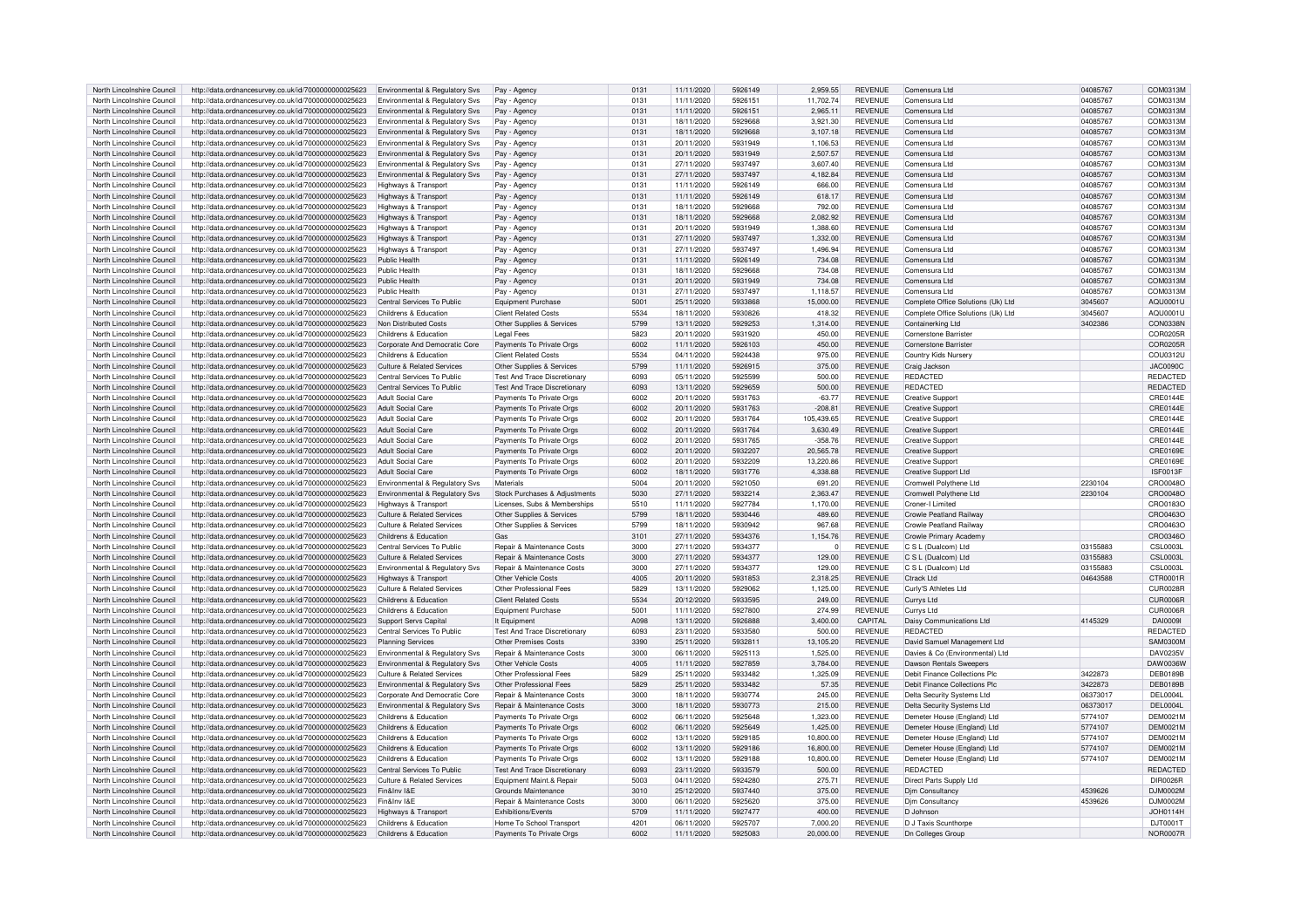| North Lincolnshire Council | http://data.ordnancesurvey.co.uk/id/7000000000025623 | Highways & Transport                      | Course Fees/Training                  | 2002 | 13/11/2020 | 5927920 | 895.00         | <b>REVENUE</b> | Dn Colleges Group                        |          | <b>NOR0007R</b> |
|----------------------------|------------------------------------------------------|-------------------------------------------|---------------------------------------|------|------------|---------|----------------|----------------|------------------------------------------|----------|-----------------|
| North Lincolnshire Council | http://data.ordnancesurvey.co.uk/id/7000000000025623 | Culture & Related Services                | Other Supplies & Services             | 5799 | 28/11/2020 | 5929095 | 15,881.33      | <b>REVENUE</b> | Dobson Uk Lin                            | OC356055 | DOB0130E        |
| North Lincolnshire Council | http://data.ordnancesurvey.co.uk/id/7000000000025623 | Fin&Inv I&F                               | Other Supplies & Services             | 5799 | 18/11/2020 | 5929418 | 262.50         | <b>REVENUE</b> | Docte Consulting Ltd                     | 0513654  | <b>DOC0003C</b> |
| North Lincolnshire Council | http://data.ordnancesurvey.co.uk/id/7000000000025623 |                                           | Other Supplies & Services             | 5799 | 18/11/2020 | 5929418 | 262.50         | <b>REVENUE</b> | Docte Consulting Ltd                     | 05136541 | DOC0003C        |
|                            |                                                      | Highways & Transport                      |                                       | 9002 | 27/11/2020 | 5934312 | $-700.00$      | <b>REVENUE</b> |                                          |          |                 |
| North Lincolnshire Council | http://data.ordnancesurvey.co.uk/id/7000000000025623 | <b>Housing Services</b>                   | Fees & Charges Income                 |      |            |         |                |                | Dolphin Mobility East Midlands Ltd       | 4175896  | DOL0006L        |
| North Lincolnshire Council | http://data.ordnancesurvey.co.uk/id/7000000000025623 | Corporate And Democratic Core             | Gen Office Exp (Incl Postage)         | 5603 | 06/11/2020 | 5925071 | 373.21         | <b>REVENUE</b> | Doncaster Metropolitan B C               |          | <b>DON0001N</b> |
| North Lincolnshire Council | http://data.ordnancesurvey.co.uk/id/7000000000025623 | Corporate And Democratic Core             | Gen Office Exp (Incl Postage)         | 5603 | 18/11/2020 | 5930762 | 409.24         | <b>REVENUE</b> | Doncaster Metropolitan B C               |          | DON0001N        |
| North Lincolnshire Council | http://data.ordnancesurvey.co.uk/id/7000000000025623 | Childrens & Education                     | <b>Client Related Costs</b>           | 5534 | 11/11/2020 | 592778  | 255.00         | REVENUE        | Do-Re-Mi Nursery                         |          | <b>WIN0044N</b> |
| North Lincolnshire Council | http://data.ordnancesurvey.co.uk/id/7000000000025623 | Childrens & Education                     | Payments To Private Orgs              | 6002 | 25/11/2020 | 5933541 | 8,169.61       | <b>REVENUE</b> | Do-Re-Mi Nursery                         |          | <b>WIN0044N</b> |
| North Lincolnshire Council | http://data.ordnancesurvey.co.uk/id/7000000000025623 | Childrens & Education                     | Payments To Private Orgs              | 6002 | 11/11/2020 | 5927437 | 19,999.34      | <b>REVENUE</b> | Dove Adolescent Care                     |          | DOV0001V        |
| North Lincolnshire Council | http://data.ordnancesurvey.co.uk/id/7000000000025623 | Fin&Inv I&F                               | <b>Benair &amp; Maintenance Costs</b> | 3000 | 11/11/2020 | 5927438 | 270.00         | <b>REVENUE</b> | Drainmaster (Uk) I td                    | 3802760  | DRA0028A        |
| North Lincolnshire Council | http://data.ordnancesurvey.co.uk/id/7000000000025623 | <b>Adult Social Care</b>                  | Payments To Health Providers          | 6019 | 20/11/2020 | 5931070 | 400.31         | <b>REVENUE</b> | Dr A Whitaker & Partners                 |          | WHI0114         |
| North Lincolnshire Council | http://data.ordnancesurvey.co.uk/id/7000000000025623 | Childrens & Education                     | Materials                             | 5004 | 11/11/2020 | 5924707 | 620.00         | <b>REVENUE</b> | Draytons Paint Shon                      |          | DRA0151A        |
| North Lincolnshire Council | http://data.ordnancesurvey.co.uk/id/7000000000025623 | Childrens & Education                     | Materials                             | 5004 | 11/11/2020 | 5924710 | 3,000.00       | <b>REVENUE</b> | <b>Draytons Paint Shop</b>               |          | <b>DRA0151A</b> |
| North Lincolnshire Council |                                                      | Culture & Related Services                | Materials                             | 5004 | 11/11/2020 | 5924706 | 300.00         | <b>REVENUE</b> | Draytons Paint Shor                      |          | DRA0151A        |
|                            | http://data.ordnancesurvey.co.uk/id/7000000000025623 |                                           |                                       |      |            |         |                |                |                                          |          |                 |
| North Lincolnshire Council | http://data.ordnancesurvey.co.uk/id/7000000000025623 | Culture & Related Services                | Materials                             | 5004 | 11/11/2020 | 5924708 | 280.00         | <b>REVENUE</b> | <b>Draytons Paint Shor</b>               |          | <b>DRA0151A</b> |
| North Lincolnshire Council | http://data.ordnancesurvey.co.uk/id/7000000000025623 | Environmental & Regulatory Svs            | Materials                             | 5004 | 11/11/2020 | 5924709 | 300.00         | <b>REVENUE</b> | Draytons Paint Shor                      |          | <b>DRA0151A</b> |
| North Lincolnshire Council | http://data.ordnancesurvey.co.uk/id/7000000000025623 | Environmental & Regulatory Svs            | Materials                             | 5004 | 11/11/2020 | 5924711 | 300.00         | <b>REVENUE</b> | <b>Draytons Paint Shop</b>               |          | <b>DRA0151A</b> |
| North Lincolnshire Council | http://data.ordnancesurvey.co.uk/id/7000000000025623 | Adult Social Care Capital                 | Other Costs                           | A085 | 11/11/2020 | 5926207 | 754.00         | CAPITAI        | Drive Devilbiss Healthcare Limited       | 4301005  | <b>DRI0008</b>  |
| North Lincolnshire Council | http://data.ordnancesurvey.co.uk/id/7000000000025623 | Adult Social Care Capital                 | Other Costs                           | A085 | 11/11/2020 | 5926208 | 1,062.80       | CAPITAI        | Drive Devilbiss Healthcare Limited       | 4301005  | <b>DRI0008</b>  |
| North Lincolnshire Council | http://data.ordnancesurvey.co.uk/id/7000000000025623 | Adult Social Care Capital                 | Other Costs                           | A085 | 11/11/2020 | 5926217 | 1.085.65       | CAPITAL        | Drive Devilbiss Healthcare Limited       | 4301005  | <b>DRI0008I</b> |
| North Lincolnshire Council | http://data.ordnancesurvey.co.uk/id/7000000000025623 | <b>Adult Social Care Capital</b>          | Other Costs                           | A085 | 11/11/2020 | 5926218 | 392.40         | <b>CAPITAL</b> | Drive Devilhiss Healthcare Limited       | 4301005  | <b>DRI0008I</b> |
| North Lincolnshire Council | http://data.ordnancesurvey.co.uk/id/7000000000025623 | Adult Social Care Capital                 | Other Costs                           | A085 | 11/11/2020 | 5926219 | 754.00         | <b>CAPITAL</b> | Drive Devilbiss Healthcare Limited       | 4301005  | <b>DRI0008I</b> |
| North Lincolnshire Council | http://data.ordnancesurvey.co.uk/id/7000000000025623 | <b>Adult Social Care Capital</b>          | Other Costs                           | A085 | 11/11/2020 | 5926220 | 1,925.50       | CAPITAL        | Drive Devilbiss Healthcare Limited       | 4301005  | <b>DRI0008I</b> |
| North Lincolnshire Council | http://data.ordnancesurvey.co.uk/id/7000000000025623 | <b>Adult Social Care Capital</b>          | Other Costs                           | A085 | 26/12/2020 | 593827  | 1.250.00       | CAPITAI        | Drive Devilbiss Healthcare Limited       | 4301005  | <b>DRI0008</b>  |
|                            |                                                      |                                           |                                       |      |            | 5938335 |                |                |                                          |          |                 |
| North Lincolnshire Council | http://data.ordnancesurvey.co.uk/id/7000000000025623 | <b>Adult Social Care</b>                  | Other Professional Fees               | 5829 | 22/12/2020 |         | 570.20         | <b>REVENUE</b> | Dr Madhu Gulati                          |          | MAD0013D        |
| North Lincolnshire Council | http://data.ordnancesurvey.co.uk/id/7000000000025623 | <b>Adult Social Care</b>                  | Payments To Health Providers          | 6019 | 13/11/2020 | 5927407 | 614.42         | <b>REVENUE</b> | Dr M J Dwyer & Partners                  |          | DWY0001\        |
| North Lincolnshire Council | http://data.ordnancesurvey.co.uk/id/7000000000025623 | Childrens & Education                     | <b>Legal Fees</b>                     | 5823 | 20/11/2020 | 5932100 | 258.45         | <b>REVENUE</b> | Dr Russell D Keenar                      |          | <b>RUS0111S</b> |
| North Lincolnshire Council | http://data.ordnancesurvey.co.uk/id/7000000000025623 | Environmental & Regulatory Svs            | Other Professional Fees               | 5829 | 06/11/2020 | 5925090 | 1,650.00       | <b>REVENUE</b> | Dr T Mahmood Anwar                       |          | <b>MAH0003H</b> |
| North Lincolnshire Council | http://data.ordnancesurvey.co.uk/id/7000000000025623 | Childrens & Education                     | <b>Client Related Costs</b>           | 5534 | 18/11/2020 | 5930483 | 250.00         | <b>REVENUE</b> | Dubit I td                               |          | <b>DUB0008B</b> |
| North Lincolnshire Council | http://data.ordnancesurvey.co.uk/id/7000000000025623 | Highways & Transpor                       | Stock Purchases & Adjustments         | 5030 | 06/11/2020 | 5914240 | 542.00         | <b>REVENUE</b> | Duro Yokota Limited                      |          | DUR0010R        |
| North Lincolnshire Council | http://data.ordnancesurvey.co.uk/id/7000000000025623 | Highways & Transport                      | Equipment Maint.& Repair              | 5003 | 25/11/2020 | 5923577 | 9,023.99       | <b>REVENUE</b> | Dynnig Uk Ltd                            |          | DYN0017N        |
| North Lincolnshire Council | http://data.ordnancesurvey.co.uk/id/7000000000025623 | <b>Culture &amp; Related Services</b>     | Gen Office Exp (Incl Postage)         | 5603 | 18/11/2020 | 5930457 | 672.00         | <b>REVENUE</b> | Eagle Promotions Ltd                     |          | EAG0001G        |
| North Lincolnshire Council | http://data.ordnancesurvey.co.uk/id/7000000000025623 | <b>Planning Services</b>                  | Other Professional Fees               | 5829 | 13/11/2020 | 5929150 | 1,583.33       | <b>REVENUE</b> | Easters & Son Commercial Services Ltd    |          | <b>EAS0590S</b> |
| North Lincolnshire Council |                                                      |                                           | Other Professional Fees               | 5829 | 13/11/2020 | 5929152 | 2,572.83       | <b>REVENUE</b> | Easters & Son Commercial Services Ltd    |          | <b>EAS0590S</b> |
|                            | http://data.ordnancesurvey.co.uk/id/7000000000025623 | <b>Planning Services</b>                  |                                       |      |            |         |                |                |                                          |          |                 |
| North Lincolnshire Council | http://data.ordnancesurvey.co.uk/id/7000000000025623 | Planning Services                         | Other Professional Fees               | 5829 | 13/11/2020 | 5929157 | 259.00         | <b>REVENUE</b> | Easters & Son Commercial Services Ltd    |          | <b>EAS0590S</b> |
| North Lincolnshire Council | http://data.ordnancesurvey.co.uk/id/7000000000025623 | Central Services To Public                | Payments To Joint Units               | 6004 | 18/11/2020 | 593058  | 65.171.00      | <b>REVENUE</b> | East Riding Of Yorkshire Council         |          | <b>EAS0126S</b> |
| North Lincolnshire Council | http://data.ordnancesurvey.co.uk/id/7000000000025623 | Childrens & Education                     | Fees & Charges Income                 | 9002 | 18/11/2020 | 5928828 | 1,100.00       | <b>REVENUE</b> | East Riding Of Yorkshire Council         |          | EAS0012S        |
| North Lincolnshire Council | http://data.ordnancesurvey.co.uk/id/7000000000025623 | Environmental & Regulatory Svs            | Other Supplies & Services             | 5799 | 27/11/2020 | 5934740 | 1,796.00       | <b>REVENUE</b> | East Riding Of Yorkshire Council         |          | EAS0126S        |
| North Lincolnshire Council | http://data.ordnancesurvey.co.uk/id/7000000000025623 | Non Distributed Costs                     | <b>Retirement Additional Costs</b>    | 2007 | 27/11/2020 | 5937535 | 155,660.00     | REVENUE        | East Riding Pension Fund                 |          | EAS0381S        |
| North Lincolnshire Council | http://data.ordnancesurvey.co.uk/id/7000000000025623 | Highways & Transpor                       | <b>Concessionary Fares</b>            | 6010 | 11/11/2020 | 5926047 | 4.000.00       | <b>REVENUE</b> | East Yorkshire Motor Services Ltd        | 216628   | EAS0120S        |
| North Lincolnshire Council | http://data.ordnancesurvey.co.uk/id/7000000000025623 | Highways & Transport                      | <b>Concessionary Fares</b>            | 6010 | 20/11/2020 | 5931825 | 4,000.00       | <b>REVENUE</b> | <b>Fast Yorkshire Motor Services Ltd</b> | 216628   | EAS0120S        |
| North Lincolnshire Council | http://data.ordnancesurvey.co.uk/id/7000000000025623 | Highways & Transport                      | Passenger Transport                   | 6011 | 27/11/2020 | 5937496 | 37,201.14      | <b>REVENUE</b> | <b>Fast Yorkshire Motor Services Ltd</b> | 216628   | <b>EAS0120S</b> |
| North Lincolnshire Council | http://data.ordnancesurvey.co.uk/id/7000000000025623 | Highways & Transpor                       | Passenger Transport                   | 6011 | 27/11/2020 | 5937500 | 49.601.52      | <b>REVENUE</b> | East Yorkshire Motor Services Ltd        | 216628   | <b>EAS0120S</b> |
| North Lincolnshire Council | http://data.ordnancesurvey.co.uk/id/7000000000025623 | <b>Highways &amp; Transport</b>           | Other Supplies & Services             | 5799 | 04/11/2020 | 5919036 | 4.011.30       | <b>REVENUE</b> | F.C. Surfacing Ltd.                      | 07080098 | <b>ECS0006S</b> |
|                            |                                                      |                                           |                                       |      |            | 5925615 |                |                |                                          |          |                 |
| North Lincolnshire Council | http://data.ordnancesurvey.co.uk/id/7000000000025623 | <b>Culture &amp; Related Services</b>     | Provisions                            | 5201 | 11/11/2020 |         | 385.35         | <b>REVENUE</b> | Eden Farm Hulleys Ltd                    |          | <b>EDE0050E</b> |
| North Lincolnshire Council | http://data.ordnancesurvey.co.uk/id/7000000000025623 | Corporate And Democratic Core             | <b>Course Fees/Training</b>           | 2002 | 18/11/2020 | 5928873 | 1.750.00       | <b>REVENUE</b> | Edge Training & Consultancy Ltd          | 3086220  | EDG0130G        |
| North Lincolnshire Council | http://data.ordnancesurvey.co.uk/id/7000000000025623 | Corporate And Democratic Core             | <b>Course Fees/Training</b>           | 2002 | 19/12/2020 | 5933535 | 1,100.00       | REVENUE        | Edge Training & Consultancy Ltd          | 3086220  | EDG0130G        |
| North Lincolnshire Council | http://data.ordnancesurvey.co.uk/id/7000000000025623 | Environmental & Regulatory Svs            | Stock Purchases & Adjustments         | 5030 | 27/11/2020 | 5937420 | 7,950.00       | <b>REVENUE</b> | Egbert H Taylor & Co Ltd                 | 718441   | <b>TAY0016Y</b> |
| North Lincolnshire Council | http://data.ordnancesurvey.co.uk/id/7000000000025623 | Central Services To Public                | <b>Test And Trace Discretionary</b>   | 6093 | 19/11/2020 | 5932177 | 500.00         | <b>REVENUE</b> | <b>REDACTED</b>                          |          | REDACTED        |
| North Lincolnshire Council | http://data.ordnancesurvey.co.uk/id/7000000000025623 | Corporate And Democratic Core             | Other Supplies & Services             | 5799 | 11/11/2020 | 5926112 | 437.00         | <b>REVENUE</b> | Elaine Kitcher                           |          | KIT0021T        |
| North Lincolnshire Council | http://data.ordnancesurvey.co.uk/id/7000000000025623 | Central Services To Public                | <b>Test And Trace Discretionary</b>   | 6093 | 06/11/2020 | 5926134 | 500.00         | <b>REVENUE</b> | <b>REDACTED</b>                          |          | REDACTED        |
| North Lincolnshire Council | http://data.ordnancesurvey.co.uk/id/7000000000025623 | Central Services To Public                | <b>Test And Trace Discretionary</b>   | 6093 | 09/11/2020 | 5926954 | 500.00         | <b>REVENUE</b> | <b>REDACTED</b>                          |          | REDACTED        |
| North Lincolnshire Council | http://data.ordnancesurvey.co.uk/id/7000000000025623 | <b>Adult Social Care</b>                  | Payments To Private Orgs              | 6002 | 18/11/2020 | 5931774 | 134.40         | <b>REVENUE</b> | Elite Care Solutions Ltd                 |          | ISF0009F        |
| North Lincolnshire Council | http://data.ordnancesurvey.co.uk/id/7000000000025623 | <b>Adult Social Care</b>                  | Payments To Private Orgs              | 6002 | 18/11/2020 | 5931774 | 2,447.20       | REVENUE        | Elite Care Solutions Ltd                 |          | ISF0009F        |
| North Lincolnshire Council |                                                      |                                           |                                       | 5829 |            | 5926123 |                |                |                                          | 860123   |                 |
|                            | http://data.ordnancesurvey.co.uk/id/7000000000025623 | <b>Environmental &amp; Regulatory Svs</b> | Other Professional Fees               |      | 11/11/2020 |         | 4,644.35       | <b>REVENUE</b> | Ellgia Scunthorpe                        |          | <b>BEL0170L</b> |
| North Lincolnshire Council | http://data.ordnancesurvey.co.uk/id/7000000000025623 | Environmental & Regulatory Svs            | Other Professional Fees               | 5829 | 18/11/2020 | 5929343 | 2,885.83       | <b>REVENUE</b> | Ellgia Scunthorpe                        | 860123   | <b>BEL0170L</b> |
| North Lincolnshire Council | http://data.ordnancesurvey.co.uk/id/7000000000025623 | Environmental & Regulatory Svs            | Payments To Private Orgs              | 6002 | 18/11/2020 | 5929426 | 1,193.39       | <b>REVENUE</b> | Ellgia Scunthorpe                        | 860123   | <b>BEL0170L</b> |
| North Lincolnshire Council | http://data.ordnancesurvey.co.uk/id/7000000000025623 | Environmental & Regulatory Svs            | Payments To Private Orgs              | 6002 | 18/11/2020 | 5930819 | 664.75         | <b>REVENUE</b> | Ellgia Scunthorpe                        | 860123   | <b>BEL0170L</b> |
| North Lincolnshire Council | http://data.ordnancesurvey.co.uk/id/7000000000025623 | <b>Environmental &amp; Regulatory Svs</b> | Payments To Private Orgs              | 6002 | 27/11/2020 | 5937423 | 2,087.78       | <b>REVENUE</b> | Ellgia Scunthorpe                        | 860123   | <b>BEL0170L</b> |
| North Lincolnshire Council | http://data.ordnancesurvey.co.uk/id/7000000000025623 | Central Services To Public                | <b>Test And Trace Discretionary</b>   | 6093 | 09/11/2020 | 5926953 | 500.00         | <b>REVENUE</b> | <b>REDACTED</b>                          |          | REDACTED        |
| North Lincolnshire Council | http://data.ordnancesurvey.co.uk/id/7000000000025623 | Adult Social Care                         | Payments To Private Orgs              | 6002 | 11/11/2020 | 5927801 | 342.00         | <b>REVENUE</b> | Emerald Care Services (North Lincs) Ltd  | 08136830 | <b>EME0032E</b> |
| North Lincolnshire Council | http://data.ordnancesurvey.co.uk/id/7000000000025623 | <b>Adult Social Care</b>                  | Payments To Private Orgs              | 6002 | 20/11/2020 | 5931769 | 1.824.00       | <b>REVENUE</b> | Emerald Care Services (North Lincs) Ltd  | 08136830 | <b>EME0032E</b> |
| North Lincolnshire Council | http://data.ordnancesurvey.co.uk/id/7000000000025623 | <b>Adult Social Care</b>                  | Payments To Private Orgs              | 6002 | 20/11/2020 | 5931769 | 22,267.56      | <b>REVENUE</b> | Emerald Care Services (North Lincs) Ltd  | 08136830 | <b>EME0032E</b> |
|                            |                                                      | Childrens & Education                     |                                       | 6002 |            | 5927799 | 408.50         | <b>REVENUE</b> |                                          | 08136830 | <b>EME0032E</b> |
| North Lincolnshire Council | http://data.ordnancesurvey.co.uk/id/7000000000025623 |                                           | Payments To Private Orgs              |      | 11/11/2020 |         |                |                | Emerald Care Services (North Lincs) Ltd  |          |                 |
| North Lincolnshire Council | http://data.ordnancesurvey.co.uk/id/7000000000025623 | Childrens & Education                     | Payments To Private Orgs              | 6002 | 11/11/2020 | 592780  | 489.25         | <b>REVENUE</b> | Emerald Care Services (North Lincs) Ltd  | 08136830 | <b>EME0032E</b> |
| North Lincolnshire Council | http://data.ordnancesurvey.co.uk/id/7000000000025623 | Central Services To Public                | <b>Test And Trace Discretionary</b>   | 6093 | 18/11/2020 | 5931802 | 500.00         | <b>REVENUE</b> | <b>REDACTED</b>                          |          | REDACTED        |
| North Lincolnshire Council | http://data.ordnancesurvey.co.uk/id/7000000000025623 | Childrens & Education                     | Payments To Private Orgs              | 6002 | 13/11/2020 | 5929032 | 747.00         | <b>REVENUE</b> | Engineering Utc Northern Lincolnshire    |          | <b>ENG0084G</b> |
| North Lincolnshire Council | http://data.ordnancesurvey.co.uk/id/7000000000025623 | Environmental & Regulatory Svs            | Payments To Private Orgs              | 6002 | 13/11/2020 | 5926080 | 273.00         | <b>REVENUE</b> | Envirotyre Uk Ltd                        |          | <b>ENV0014V</b> |
| North Lincolnshire Council | http://data.ordnancesurvey.co.uk/id/7000000000025623 | <b>Environmental &amp; Requiatory Sys</b> | Payments To Private Orgs              | 6002 | 18/11/2020 | 5929424 | 492.75         | <b>REVENUE</b> | Fnvirotyre Uk I td                       |          | <b>ENV0014V</b> |
| North Lincolnshire Council | http://data.ordnancesurvey.co.uk/id/7000000000025623 | Central Services To Public                | <b>Benair &amp; Maintenance Costs</b> | 3000 | 27/11/2020 | 5937388 | $\overline{0}$ | <b>REVENUE</b> | E.On Control Solutions Ltd               |          | <b>MAT0002T</b> |
|                            |                                                      |                                           |                                       |      |            |         |                |                |                                          |          |                 |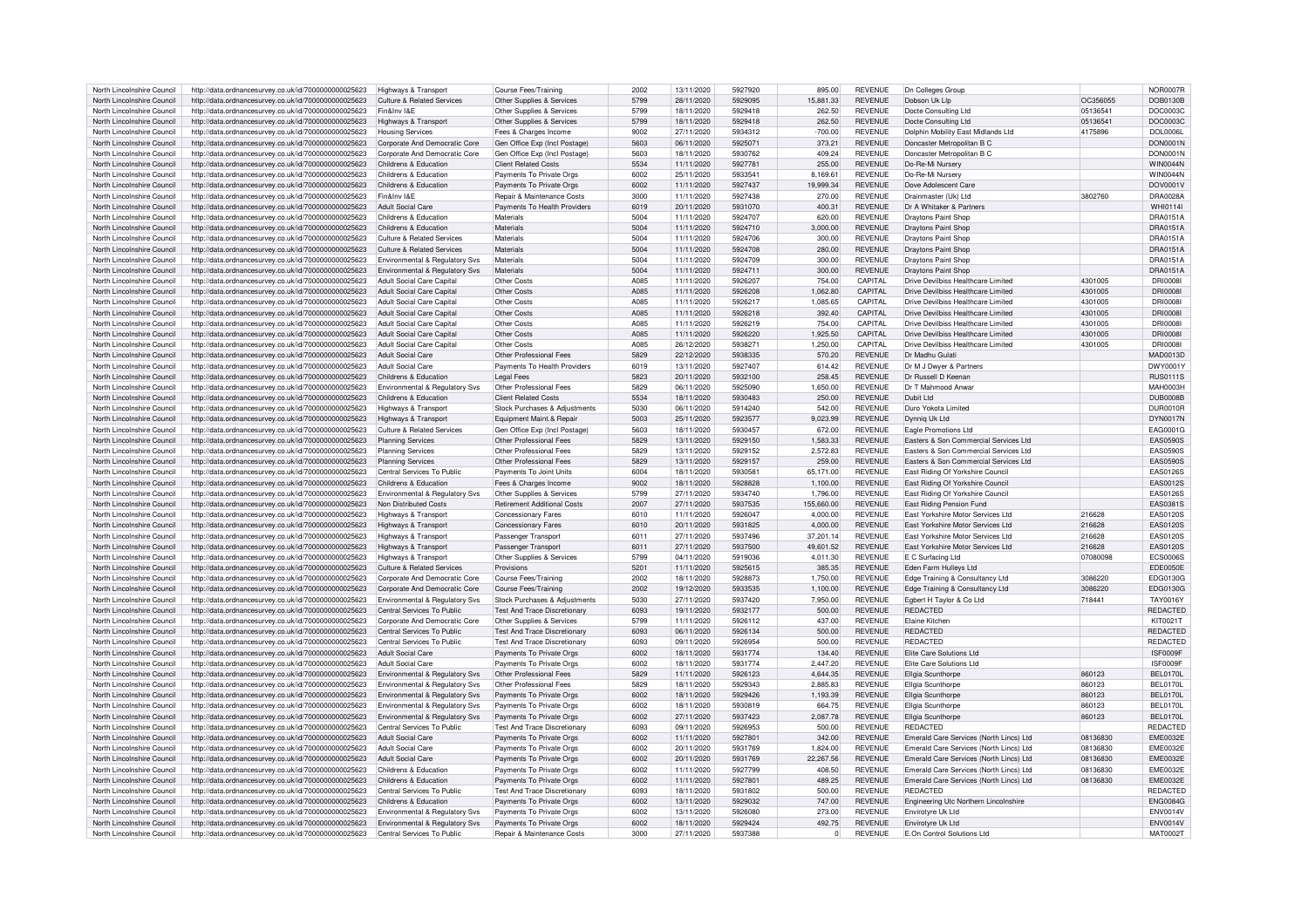| North Lincolnshire Council                               | http://data.ordnancesurvey.co.uk/id/7000000000025623                                                         | Central Services To Public                   | Repair & Maintenance Costs               | 3000         | 27/11/2020               | 5937390            | $\Omega$         | <b>REVENUE</b>                   | E.On Control Solutions Ltd                    |                      | <b>MAT0002T</b>              |
|----------------------------------------------------------|--------------------------------------------------------------------------------------------------------------|----------------------------------------------|------------------------------------------|--------------|--------------------------|--------------------|------------------|----------------------------------|-----------------------------------------------|----------------------|------------------------------|
| North Lincolnshire Council                               | http://data.ordnancesurvey.co.uk/id/7000000000025623                                                         | Corporate And Democratic Core                | <b>Benair &amp; Maintenance Costs</b>    | 3000         | 27/11/2020               | 5937388            | 1.150.00         | <b>REVENUE</b>                   | F.On Control Solutions Ltd                    |                      | MAT0002T                     |
| North Lincolnshire Council                               | http://data.ordnancesurvey.co.uk/id/7000000000025623                                                         | Culture & Related Services                   | <b>Benair &amp; Maintenance Costs</b>    | 3000         | 27/11/2020               | 5937387            | 720.00           | <b>REVENUE</b>                   | E.On Control Solutions Ltd                    |                      | <b>MAT0002T</b>              |
|                                                          |                                                                                                              |                                              |                                          |              |                          |                    |                  |                                  |                                               |                      |                              |
| North Lincolnshire Council                               | http://data.ordnancesurvey.co.uk/id/7000000000025623                                                         | Culture & Related Services                   | <b>Benair &amp; Maintenance Costs</b>    | 3000         | 27/11/2020               | 5937390            | 1.150.00         | <b>REVENUE</b>                   | E.On Control Solutions Ltd                    |                      | MAT0002T                     |
| North Lincolnshire Council                               | http://data.ordnancesurvey.co.uk/id/7000000000025623                                                         | Culture, Env, Reg & Planning Cap             | <b>Building/Construction</b>             | A082         | 18/11/2020               | 5930975            | 510,975.91       | CAPITAL                          | <b>Esh Construction Ltd</b>                   | 2529939              | <b>ESH0002H</b>              |
| North Lincolnshire Council                               | http://data.ordnancesurvey.co.uk/id/7000000000025623                                                         | Corporate And Democratic Core                | It Software-Maintenance                  | 5053         | 27/11/2020               | 5937334            | 5,303.37         | <b>REVENUE</b>                   | <b>Esphera Solutions Ltd</b>                  |                      | <b>ESP0052F</b>              |
| North Lincolnshire Council                               | http://data.ordnancesurvey.co.uk/id/7000000000025623                                                         | Corporate And Democratic Core                | It Software-Maintenance                  | 5053         | 27/11/2020               | 5937341            | 2,249.64         | <b>REVENUE</b>                   | Esphera Solutions Ltd                         |                      | <b>ESP0052F</b>              |
| North Lincolnshire Council                               | http://data.ordnancesurvey.co.uk/id/7000000000025623                                                         | Childrens & Education                        | It Software-Maintenance                  | 5053         | 18/11/2020               | 5925794            | 366.93           | <b>REVENUE</b>                   | <b>Euclid Limited</b>                         |                      | <b>EUC0003C</b>              |
| North Lincolnshire Council                               | http://data.ordnancesurvey.co.uk/id/7000000000025623                                                         | Childrens & Education                        | Other Supplies & Services                | 5799         | 25/11/2020               | 5933589            | 2,450.00         | <b>REVENUE</b>                   | <b>Euclid Limited</b>                         |                      | <b>EUC0003C</b>              |
| North Lincolnshire Council                               | http://data.ordnancesurvey.co.uk/id/7000000000025623                                                         | Culture & Related Services                   | <b>Cleaning Services &amp; Contracts</b> | 3311         | 11/11/2020               | 5927485            | 275.00           | <b>REVENUE</b>                   | Extreme Clean Uk                              |                      | EXT0030T                     |
|                                                          |                                                                                                              | Environmental & Regulatory Svs               | Other Premises Costs                     | 3390         | 18/11/2020               | 5930792            | 2,440.00         | <b>REVENUE</b>                   | Eye Watch Security Ltd                        | 04480210             | EYE0006E                     |
| North Lincolnshire Council                               | http://data.ordnancesurvey.co.uk/id/7000000000025623                                                         |                                              |                                          |              |                          |                    |                  |                                  |                                               |                      |                              |
| North Lincolnshire Council                               | http://data.ordnancesurvey.co.uk/id/7000000000025623                                                         | Environmental & Regulatory Svs               | Other Premises Costs                     | 3390         | 18/11/2020               | 5930793            | 600.00           | <b>REVENUE</b>                   | Eye Watch Security Ltd                        | 04480210             | <b>EYE0006E</b>              |
| North Lincolnshire Council                               | http://data.ordnancesurvey.co.uk/id/7000000000025623                                                         | Highways & Transport                         | Stock Purchases & Adiustments            | 5030         | 25/11/2020               | 5925473            | 2.066.80         | <b>REVENUE</b>                   | Fabrikat (Nottingham) Ltd                     |                      | FAB0002B                     |
| North Lincolnshire Council                               | http://data.ordnancesurvey.co.uk/id/7000000000025623                                                         | Culture & Related Services                   | Equipment Maint.& Repair                 | 5003         | 06/11/2020               | 5924304            | 705.37           | <b>REVENUE</b>                   | Farmstar I td                                 |                      | FAR0010R                     |
| North Lincolnshire Council                               | http://data.ordnancesurvey.co.uk/id/7000000000025623                                                         | <b>Planning Services</b>                     | Payments To Voluntary Orgs               | 6001         | 27/11/2020               | 5937499            | 9,675.00         | <b>REVENUE</b>                   | Fcc Recycling Ltd                             |                      | <b>WRE0005E</b>              |
| North Lincolnshire Council                               | http://data.ordnancesurvey.co.uk/id/7000000000025623                                                         | Central Services To Public                   | Gen Office Exp (Incl Postage)            | 5603         | 27/11/2020               | 5932103            | 751.40           | <b>REVENUE</b>                   | Fcs Laser Mail                                |                      | <b>FCS0002S</b>              |
| North Lincolnshire Council                               | http://data.ordnancesurvey.co.uk/id/7000000000025623                                                         | Culture & Related Services                   | <b>Vehicle Repairs</b>                   | 4004         | 20/11/2020               | 5930451            | 856.40           | <b>REVENUE</b>                   | F G Adamson & Son                             |                      | ADA0002A                     |
| North Lincolnshire Council                               | http://data.ordnancesurvey.co.uk/id/7000000000025623                                                         | <b>Culture &amp; Related Services</b>        | Other Professional Fees                  | 5829         | 25/11/2020               | 5933800            | 394.00           | <b>REVENUE</b>                   | Fillingham Christmas Trees                    | 1839386              | FIL0029L                     |
| North Lincolnshire Council                               | http://data.ordnancesurvey.co.uk/id/7000000000025623                                                         | Central Services To Public                   | <b>Test And Trace Discretionan</b>       | 6093         | 06/11/2020               | 5926136            | 500.00           | <b>REVENUE</b>                   | <b>REDACTED</b>                               |                      | <b>REDACTED</b>              |
| North Lincolnshire Council                               | http://data.ordnancesurvey.co.uk/id/7000000000025623                                                         | Adult Social Care Capital                    | Other Costs                              | A085         | 11/11/2020               | 5926211            | 847.07           | <b>CAPITAL</b>                   | First Choice Mobility Limited                 | 5929746              | FIR0199R                     |
|                                                          |                                                                                                              |                                              |                                          |              |                          |                    |                  |                                  |                                               |                      |                              |
| North Lincolnshire Council                               | http://data.ordnancesurvey.co.uk/id/7000000000025623                                                         | Childrens & Education                        | Payments To Private Orgs                 | 6002         | 06/11/2020               | 5925065            | 256.00           | <b>REVENUE</b>                   | First Class Tailored Solutions Ltd            | 07819183             | FIR0124R                     |
| North Lincolnshire Council                               | http://data.ordnancesurvey.co.uk/id/7000000000025623                                                         | Childrens & Education                        | Payments To Private Orgs                 | 6002         | 06/11/2020               | 5925066            | 472.00           | <b>REVENUE</b>                   | First Class Tailored Solutions Ltd            | 07819183             | FIR0124R                     |
| North Lincolnshire Council                               | http://data.ordnancesurvey.co.uk/id/7000000000025623                                                         | Childrens & Education                        | Payments To Private Orgs                 | 6002         | 06/11/2020               | 5925082            | 270.00           | <b>REVENUE</b>                   | First Class Tailored Solutions Ltd            | 07819183             | FIR0124R                     |
| North Lincolnshire Council                               | http://data.ordnancesurvey.co.uk/id/7000000000025623                                                         | Childrens & Education                        | Payments To Private Orgs                 | 6002         | 11/11/2020               | 5926993            | 310.00           | <b>REVENUE</b>                   | First Class Tailored Solutions Ltd            | 07819183             | FIR0124R                     |
| North Lincolnshire Council                               | http://data.ordnancesurvey.co.uk/id/7000000000025623                                                         | Childrens & Education                        | Payments To Private Orgs                 | 6002         | 13/11/2020               | 5929030            | 256.00           | <b>REVENUE</b>                   | First Class Tailored Solutions Ltd            | 07819183             | FIR0124R                     |
| North Lincolnshire Council                               | http://data.ordnancesurvey.co.uk/id/7000000000025623                                                         | Childrens & Education                        | Payments To Private Orgs                 | 6002         | 13/11/2020               | 5929046            | 352.00           | <b>REVENUE</b>                   | First Class Tailored Solutions Ltd.           | 07819183             | FIR0124R                     |
| North Lincolnshire Council                               | http://data.ordnancesurvey.co.uk/id/7000000000025623                                                         | Childrens & Education                        | Payments To Private Orgs                 | 6002         | 13/11/2020               | 5929049            | 330.00           | <b>REVENUE</b>                   | First Class Tailored Solutions Ltd            | 07819183             | FIR0124R                     |
| North Lincolnshire Council                               | http://data.ordnancesurvey.co.uk/id/7000000000025623                                                         | Childrens & Education                        | Payments To Private Orgs                 | 6002         | 20/11/2020               | 5931830            | 256.00           | <b>REVENUE</b>                   | First Class Tailored Solutions Ltd            | 07819183             | <b>FIR0124R</b>              |
| North Lincolnshire Council                               | http://data.ordnancesurvey.co.uk/id/7000000000025623                                                         | Childrens & Education                        | Payments To Private Orgs                 | 6002         | 20/11/2020               | 5931831            | 430.00           | <b>REVENUE</b>                   | First Class Tailored Solutions Ltd            | 07819183             | <b>FIR0124R</b>              |
|                                                          | http://data.ordnancesurvey.co.uk/id/7000000000025623                                                         | Childrens & Education                        |                                          | 6002         | 20/11/2020               | 5931834            | 412.00           | <b>REVENUE</b>                   | First Class Tailored Solutions Ltd            | 07819183             | <b>FIR0124R</b>              |
| North Lincolnshire Council                               |                                                                                                              |                                              | Payments To Private Orgs                 |              |                          |                    |                  |                                  |                                               |                      |                              |
| North Lincolnshire Council                               | http://data.ordnancesurvey.co.uk/id/7000000000025623                                                         | Childrens & Education                        | Payments To Private Orgs                 | 6002         | 25/11/2020               | 5933781            | 530.00           | <b>REVENUE</b>                   | First Class Tailored Solutions Ltd            | 07819183             | FIR0124R                     |
| North Lincolnshire Council                               | http://data.ordnancesurvey.co.uk/id/7000000000025623                                                         | Childrens & Education                        | Payments To Private Orgs                 | 6002         | 27/11/2020               | 5935073            | $-310.00$        | <b>REVENUE</b>                   | First Class Tailored Solutions Ltd            | 07819183             | <b>FIR0124R</b>              |
| North Lincolnshire Council                               | http://data.ordnancesurvey.co.uk/id/7000000000025623                                                         | Childrens & Education                        | Payments To Private Orgs                 | 6002         | 27/11/2020               | 5935076            | 430.00           | <b>REVENUE</b>                   | First Class Tailored Solutions Ltd            | 07819183             | FIR0124R                     |
| North Lincolnshire Council                               | http://data.ordnancesurvey.co.uk/id/7000000000025623                                                         | Childrens & Education                        | Payments To Private Orgs                 | 6002         | 27/11/2020               | 5935077            | 412.00           | <b>REVENUE</b>                   | First Class Tailored Solutions Ltd            | 07819183             | FIR0124R                     |
| North Lincolnshire Council                               | http://data.ordnancesurvey.co.uk/id/7000000000025623                                                         | Highways & Transport                         | Passenger Transport                      | 6011         | 04/11/2020               | 5924516            | 1,131.84         | <b>REVENUE</b>                   | First South Yorkshire Ltd                     | 2332529              | FIR0041R                     |
| North Lincolnshire Council                               | http://data.ordnancesurvey.co.uk/id/7000000000025623                                                         | <b>Culture &amp; Related Services</b>        | Other Supplies & Services                | 5799         | 06/11/2020               | 5925514            | 1,800.00         | <b>REVENUE</b>                   | First Step Sports Ltd                         |                      | FIR0143R                     |
|                                                          |                                                                                                              |                                              |                                          |              |                          |                    |                  |                                  |                                               |                      |                              |
| North Lincolnshire Council                               |                                                                                                              |                                              |                                          | 5799         | 27/11/2020               | 5937545            | 520.00           | <b>REVENUE</b>                   |                                               |                      | FIT01561                     |
|                                                          | http://data.ordnancesurvey.co.uk/id/7000000000025623                                                         | <b>Housing Services</b>                      | Other Supplies & Services                | 6002         |                          | 5930455            |                  |                                  | <b>Fitzs Plumbing Service</b>                 |                      |                              |
| North Lincolnshire Council                               | http://data.ordnancesurvey.co.uk/id/7000000000025623                                                         | Childrens & Education                        | Payments To Private Orgs                 |              | 18/11/2020               |                    | 3,516.95         | <b>REVENUE</b>                   | Five Rivers Child Care Ltd                    |                      | <b>FIV0006V</b>              |
| North Lincolnshire Council                               | http://data.ordnancesurvey.co.uk/id/7000000000025623                                                         | <b>Highways &amp; Transport</b>              | Equipment Hire/Rent                      | 5002         | 11/11/2020               | 5927861            | 368.25           | <b>REVENUE</b>                   | Fleetclean Ltd                                | 01381865             | <b>FLE0007E</b>              |
| North Lincolnshire Council                               | http://data.ordnancesurvey.co.uk/id/7000000000025623                                                         | Childrens & Education                        | Materials                                | 5004         | 04/11/2020               | 5924739            | 282.24           | <b>REVENUE</b>                   | Fleet Factors Ltd                             | 01231325             | <b>FLE0026E</b>              |
| North Lincolnshire Council                               | http://data.ordnancesurvey.co.uk/id/7000000000025623                                                         | Childrens & Education                        | Materials                                | 5004         | 06/11/2020               | 5924771            | 217.50           | <b>REVENUE</b>                   | <b>Fleet Factors Ltd</b>                      | 01231325             | <b>FLE0026E</b>              |
| North Lincolnshire Council                               | http://data.ordnancesurvey.co.uk/id/7000000000025623                                                         | Childrens & Education                        | Materials                                | 5004         | 13/11/2020               | 5927873            | 410.00           | <b>REVENUE</b>                   | <b>Fleet Factors Ltd</b>                      | 01231325             | <b>FLE0026E</b>              |
| North Lincolnshire Council                               | http://data.ordnancesurvey.co.uk/id/7000000000025623                                                         | Childrens & Education                        | Materials                                | 5004         | 18/11/2020               | 5927888            | 278.12           | <b>REVENUE</b>                   | Fleet Factors Ltd                             | 01231325             | <b>FLE0026E</b>              |
| North Lincolnshire Council                               | http://data.ordnancesurvey.co.uk/id/7000000000025623                                                         | Childrens & Education                        | Materials                                | 5004         | 20/11/2020               | 5931866            | 1,631.71         | <b>REVENUE</b>                   | <b>Fleet Factors Ltd</b>                      | 01231325             | <b>FLE0026E</b>              |
| North Lincolnshire Council                               | http://data.ordnancesurvey.co.uk/id/7000000000025623                                                         | Childrens & Education                        | Materials                                | 5004         | 25/11/2020               | 5931875            | 215.25           | <b>REVENUE</b>                   | Fleet Factors I td                            | 01231325             | <b>FLE0026E</b>              |
| North Lincolnshire Council                               | http://data.ordnancesurvey.co.uk/id/7000000000025623                                                         | <b>Environmental &amp; Regulatory Svs</b>    | Materials                                | 5004         | 04/11/2020               | 5924712            | 337.84           | <b>REVENUE</b>                   | <b>Fleet Factors Ltd</b>                      | 01231325             | FI F0026F                    |
| North Lincolnshire Council                               | http://data.ordnancesurvey.co.uk/id/7000000000025623                                                         | Environmental & Regulatory Svs               | Materials                                | 5004         | 04/11/2020               | 5924720            | 420.00           | <b>REVENUE</b>                   | <b>Fleet Factors Ltd</b>                      | 01231325             | <b>FLE0026E</b>              |
| North Lincolnshire Council                               | http://data.ordnancesurvey.co.uk/id/7000000000025623                                                         | Environmental & Regulatory Sys               | Materials                                | 5004         | 04/11/2020               | 5924726            | 3.336.90         | <b>REVENUE</b>                   | <b>Fleet Factors Ltd</b>                      | 01231325             | <b>FLE0026E</b>              |
| North Lincolnshire Council                               |                                                                                                              |                                              | Materials                                | 5004         | 04/11/2020               | 5924735            | 307.70           | <b>REVENUE</b>                   | Fleet Factors Ltd                             | 01231325             | <b>FLE0026E</b>              |
|                                                          | http://data.ordnancesurvey.co.uk/id/7000000000025623                                                         | Environmental & Regulatory Svs               | Materials                                | 5004         | 04/11/2020               | 5924743            | 317.15           | <b>REVENUE</b>                   | Fleet Factors Ltd                             |                      | <b>FLE0026E</b>              |
| North Lincolnshire Council                               | http://data.ordnancesurvey.co.uk/id/7000000000025623                                                         | Environmental & Regulatory Svs               | Materials                                |              |                          |                    |                  |                                  |                                               | 01231325             |                              |
| North Lincolnshire Council                               | http://data.ordnancesurvey.co.uk/id/7000000000025623                                                         | Environmental & Regulatory Svs               |                                          | 5004         | 04/11/2020               | 5924747            | 657.23           | <b>REVENUE</b>                   | <b>Fleet Factors Ltd</b>                      | 01231325             | <b>FLE0026E</b>              |
| North Lincolnshire Council                               | http://data.ordnancesurvey.co.uk/id/7000000000025623                                                         | Environmental & Regulatory Svs               | Materials                                | 5004         | 04/11/2020               | 5924748            | 4.744.5          | <b>REVENUE</b>                   | Fleet Factors Ltd                             | 01231325             | <b>FLE0026E</b>              |
| North Lincolnshire Council                               | http://data.ordnancesurvey.co.uk/id/7000000000025623                                                         | Environmental & Regulatory Svs               | Materials                                | 5004         | 04/11/2020               | 5924749            | 5,878.91         | <b>REVENUE</b>                   | <b>Fleet Factors Ltd</b>                      | 01231325             | <b>FLE0026E</b>              |
| North Lincolnshire Council                               | http://data.ordnancesurvey.co.uk/id/7000000000025623                                                         | Environmental & Regulatory Svs               | Materials                                | 5004         | 04/11/2020               | 5924757            | 276.20           | <b>REVENUE</b>                   | <b>Fleet Factors Ltd</b>                      | 01231325             | <b>FLE0026E</b>              |
| North Lincolnshire Council                               | http://data.ordnancesurvey.co.uk/id/7000000000025623                                                         | Environmental & Regulatory Svs               | Materials                                | 5004         | 06/11/2020               | 5924763            | 1.077.84         | <b>REVENUE</b>                   | <b>Fleet Factors Ltd</b>                      | 01231325             | <b>FLE0026E</b>              |
| North Lincolnshire Council                               | http://data.ordnancesurvey.co.uk/id/7000000000025623                                                         | Environmental & Regulatory Svs               | Materials                                | 5004         | 06/11/2020               | 5924769            | 404.24           | <b>REVENUE</b>                   | Fleet Factors Ltd                             | 01231325             | <b>FLE0026E</b>              |
| North Lincolnshire Council                               | http://data.ordnancesurvey.co.uk/id/7000000000025623                                                         | Environmental & Regulatory Svs               | Materials                                | 5004         | 13/11/2020               | 5927869            | 1.279.60         | <b>REVENUE</b>                   | Fleet Factors Ltd                             | 01231325             | <b>FLE0026E</b>              |
| North Lincolnshire Council                               | http://data.ordnancesurvey.co.uk/id/7000000000025623                                                         | Environmental & Regulatory Svs               | Materials                                | 5004         | 13/11/2020               | 5927871            | 975.00           | <b>REVENUE</b>                   | Fleet Factors Ltd                             | 01231325             | FI F0026F                    |
| North Lincolnshire Council                               | http://data.ordnancesurvey.co.uk/id/7000000000025623                                                         | Environmental & Regulatory Svs               | Materials                                | 5004         | 13/11/2020               | 5927872            | 475.00           | <b>REVENUE</b>                   | <b>Fleet Factors Ltd</b>                      | 01231325             | <b>FLE0026E</b>              |
| North Lincolnshire Council                               | http://data.ordnancesurvey.co.uk/id/7000000000025623                                                         | Environmental & Regulatory Svs               | Materials                                | 5004         | 13/11/2020               | 5927877            | 303.74           | <b>REVENUE</b>                   | Fleet Factors Ltd                             | 01231325             | <b>FLE0026E</b>              |
| North Lincolnshire Council                               | http://data.ordnancesurvey.co.uk/id/7000000000025623                                                         | Environmental & Regulatory Svs               | Materials                                | 5004         | 13/11/2020               | 5927878            | 300.00           | <b>REVENUE</b>                   | <b>Fleet Factors Ltd</b>                      | 01231325             | FL E0026E                    |
| North Lincolnshire Council                               |                                                                                                              |                                              | Materials                                | 5004         | 18/11/2020               | 5927902            | 275.00           |                                  | <b>Fleet Factors Ltd</b>                      | 01231325             |                              |
| North Lincolnshire Council                               | http://data.ordnancesurvey.co.uk/id/7000000000025623                                                         | Environmental & Regulatory Svs               | Materials                                | 5004         |                          | 5931881            |                  | <b>REVENUE</b><br><b>REVENUE</b> | Fleet Factors Ltd                             |                      | <b>FLE0026E</b><br>FL E0026E |
|                                                          | http://data.ordnancesurvey.co.uk/id/7000000000025623                                                         | <b>Environmental &amp; Regulatory Svs</b>    |                                          |              | 25/11/2020               |                    | 621.32           |                                  |                                               | 01231325             |                              |
| North Lincolnshire Council                               | http://data.ordnancesurvey.co.uk/id/7000000000025623                                                         | Environmental & Regulatory Svs               | Materials                                | 5004         | 25/11/2020               | 5931882            | 300.00           | <b>REVENUE</b>                   | <b>Fleet Factors Ltd</b>                      | 01231325             | <b>FLE0026E</b>              |
| North Lincolnshire Council                               | http://data.ordnancesurvey.co.uk/id/7000000000025623                                                         | Environmental & Regulatory Svs               | Other Vehicle Costs                      | 4005         | 20/11/2020               | 5931854            | 268.00           | <b>REVENUE</b>                   | Fleet Factors I td                            | 01231325             | <b>FLE0026E</b>              |
| North Lincolnshire Council                               | http://data.ordnancesurvey.co.uk/id/7000000000025623                                                         | Fin&Inv I&F                                  | Materials                                | 5004         | 13/11/2020               | 5927870            | 217.46           | <b>REVENUE</b>                   | Fleet Factors Ltd                             | 01231325             | FI F0026F                    |
| North Lincolnshire Council                               | http://data.ordnancesurvey.co.uk/id/7000000000025623                                                         | <b>Highways &amp; Transport</b>              | Materials                                | 5004         | 04/11/2020               | 5924740            | 603.39           | <b>REVENUE</b>                   | <b>Fleet Factors Ltd</b>                      | 01231325             | <b>FLE0026E</b>              |
| North Lincolnshire Council                               | http://data.ordnancesurvey.co.uk/id/7000000000025623                                                         | Highways & Transport                         | Materials                                | 5004         | 06/11/2020               | 5924760            | 212.82           | <b>REVENUE</b>                   | Fleet Factors Ltd                             | 01231325             | FI F0026F                    |
| North Lincolnshire Council                               | http://data.ordnancesurvey.co.uk/id/7000000000025623                                                         | Highways & Transpor                          | Materials                                | 5004         | 06/11/2020               | 5924770            | 308.41           | <b>REVENUE</b>                   | Fleet Factors Ltd                             | 01231325             | <b>FLE0026E</b>              |
| North Lincolnshire Council<br>North Lincolnshire Council | http://data.ordnancesurvey.co.uk/id/7000000000025623<br>http://data.ordnancesurvey.co.uk/id/7000000000025623 | Highways & Transport<br>Highways & Transport | Materials<br>Materials                   | 5004<br>5004 | 06/11/2020<br>13/11/2020 | 5924773<br>5927874 | 700.63<br>241.50 | <b>REVENUE</b><br><b>REVENUE</b> | Fleet Factors Ltd<br><b>Fleet Factors Ltd</b> | 01231325<br>01231325 | FL E0026E<br><b>FLE0026E</b> |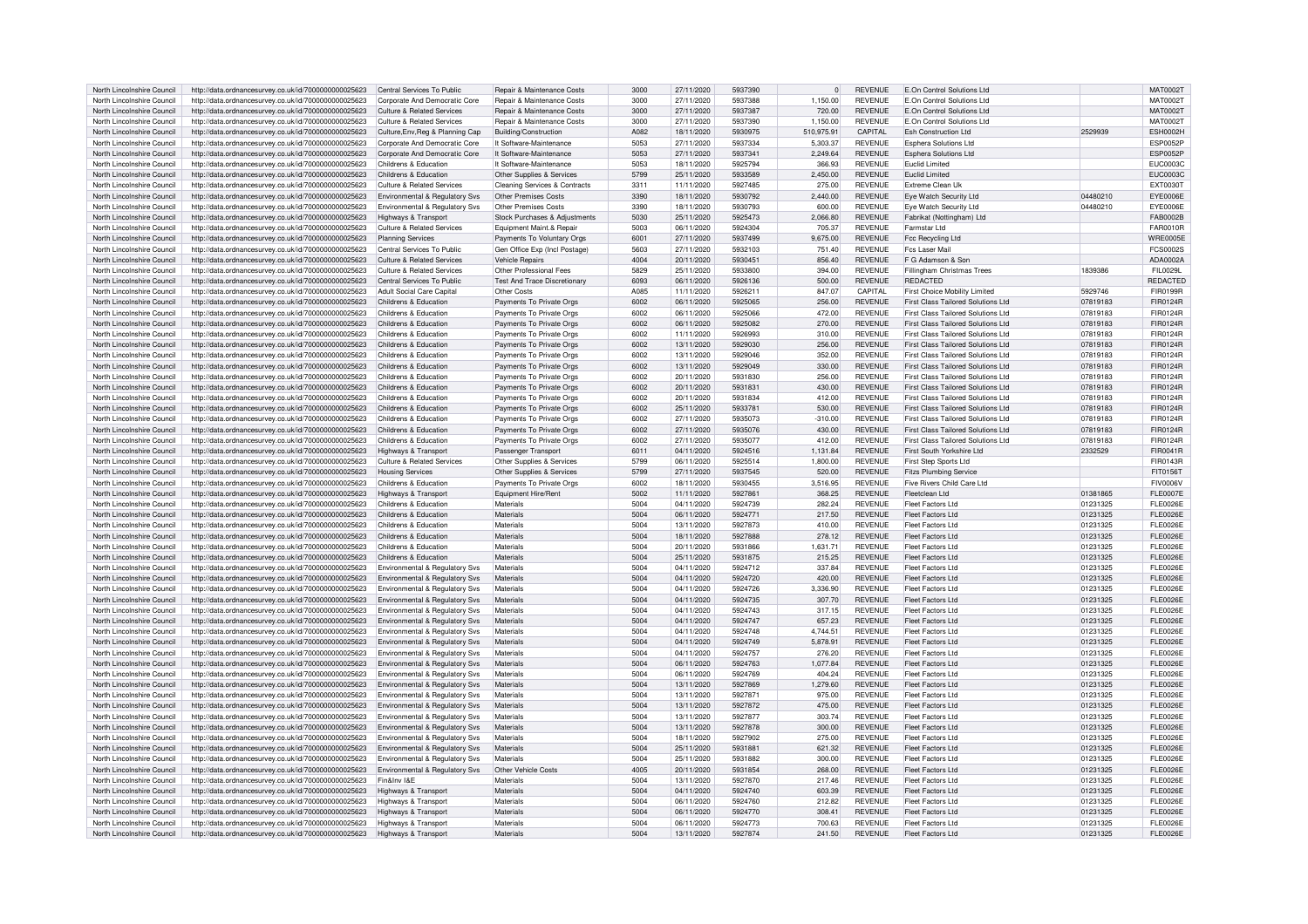| North Lincolnshire Council                               | http://data.ordnancesurvey.co.uk/id/7000000000025623                                                         | Highways & Transport                                             | Materials                                               | 5004         | 13/11/2020               | 5927907            | $-212.82$        | <b>REVENUE</b>                   | Fleet Factors Ltd                                      | 01231325 | <b>FLE0026E</b>                     |
|----------------------------------------------------------|--------------------------------------------------------------------------------------------------------------|------------------------------------------------------------------|---------------------------------------------------------|--------------|--------------------------|--------------------|------------------|----------------------------------|--------------------------------------------------------|----------|-------------------------------------|
|                                                          |                                                                                                              |                                                                  |                                                         |              |                          |                    |                  |                                  |                                                        |          |                                     |
| North Lincolnshire Council                               | http://data.ordnancesurvey.co.uk/id/7000000000025623                                                         | Highways & Transport                                             | Materials                                               | 5004         | 18/11/2020               | 5927886            | 1.395.00         | <b>REVENUE</b>                   | <b>Fleet Factors Ltd</b>                               | 01231325 | <b>FLE0026E</b>                     |
| North Lincolnshire Council                               | http://data.ordnancesurvey.co.uk/id/7000000000025623                                                         | Highways & Transport                                             | Materials                                               | 5004         | 20/11/2020               | 5931855            | 700.00           | <b>REVENUE</b>                   | Fleet Factors Ltd                                      | 01231325 | <b>FLE0026E</b>                     |
| North Lincolnshire Council                               | http://data.ordnancesurvey.co.uk/id/7000000000025623                                                         | Highways & Transport                                             | Stock Purchases & Adjustments                           | 5030         | 04/11/2020               | 5924745            | 318.60           | REVENUE                          | Fleet Factors Ltd                                      | 01231325 | <b>FLE0026E</b>                     |
| North Lincolnshire Council                               | http://data.ordnancesurvey.co.uk/id/7000000000025623                                                         | Highways & Transport                                             | Stock Purchases & Adjustments                           | 5030         | 04/11/2020               | 5924746            | 365.18           | <b>REVENUE</b>                   | <b>Fleet Factors Ltd</b>                               | 01231325 | <b>FLE0026E</b>                     |
| North Lincolnshire Council                               | http://data.ordnancesurvey.co.uk/id/7000000000025623                                                         | <b>Culture &amp; Related Services</b>                            | Materials                                               | 5004         | 11/11/2020               | 5915493            | 488.10           | <b>REVENUE</b>                   | Fleet (Line Markers) Ltd                               | 588668   | FL E0103E                           |
|                                                          |                                                                                                              |                                                                  |                                                         |              |                          |                    |                  |                                  |                                                        |          |                                     |
| North Lincolnshire Council                               | http://data.ordnancesurvey.co.uk/id/7000000000025623                                                         | N Lincs Gf Balance Sheet                                         | Insurance-Combined Liability                            | L493         | 06/11/2020               | 5925254            | $\overline{0}$   | CAPITAL                          | <b>Forbes Solicitors</b>                               |          | FOR0452R                            |
| North Lincolnshire Council                               | http://data.ordnancesurvey.co.uk/id/7000000000025623                                                         | N Lincs Gf Balance Sheet                                         | Insurance-Combined Liability                            | L493         | 06/11/2020               | 5925255            | $\mathbf 0$      | CAPITAL                          | <b>Forbes Solicitors</b>                               |          | FOR0452R                            |
| North Lincolnshire Council                               | http://data.ordnancesurvey.co.uk/id/7000000000025623                                                         | Environmental & Regulatory Svs                                   | Vehicle Hire                                            | $410^{-}$    | 11/11/2020               | 5924779            | 249.19           | <b>REVENUE</b>                   | Forktruck Solutions Ltd                                | 4032332  | FOR0059R                            |
| North Lincolnshire Council                               | http://data.ordnancesurvey.co.uk/id/7000000000025623                                                         | Childrens & Education                                            | <b>Client Related Costs</b>                             | 5534         | 18/11/2020               | 5930751            | 1,200.00         | <b>REVENUE</b>                   | Fortis Therapy & Training Ltd                          |          | <b>MEN0061N</b>                     |
|                                                          |                                                                                                              |                                                                  |                                                         |              |                          |                    |                  |                                  |                                                        |          |                                     |
| North Lincolnshire Council                               | http://data.ordnancesurvey.co.uk/id/7000000000025623                                                         | Childrens & Education                                            | <b>Client Related Costs</b>                             | 5534         | 20/11/2020               | 5931813            | 1,190.00         | <b>REVENUE</b>                   | Fortis Therapy & Training Ltd                          |          | <b>MEN0061N</b>                     |
| North Lincolnshire Council                               | http://data.ordnancesurvey.co.uk/id/7000000000025623                                                         | Childrens & Education                                            | Payments To Private Orgs                                | 6002         | 04/11/2020               | 5924395            | 10.223.18        | <b>REVENUE</b>                   | <b>Foster Care Associates Limited</b>                  | 08273494 | FOS0030S                            |
| North Lincolnshire Council                               | http://data.ordnancesurvey.co.uk/id/7000000000025623                                                         | Childrens & Education                                            | Payments To Private Orgs                                | 6002         | 04/11/2020               | 5924396            | 3,299.02         | <b>REVENUE</b>                   | Foster Care Associates Limited                         | 08273494 | FOS0030S                            |
| North Lincolnshire Council                               | http://data.ordnancesurvey.co.uk/id/7000000000025623                                                         | Childrens & Education                                            | Payments To Private Orgs                                | 6002         | 04/11/2020               | 5924460            | 3.770.84         | <b>REVENUE</b>                   | Fostering People Ltd                                   |          | FOS0214S                            |
| North Lincolnshire Council                               | http://data.ordnancesurvey.co.uk/id/7000000000025623                                                         | Childrens & Education                                            | Payments To Private Orgs                                | 6002         | 04/11/2020               | 5924461            | 2,800.85         | <b>REVENUE</b>                   | Fostering People Ltd                                   |          | FOS0214S                            |
| North Lincolnshire Council                               |                                                                                                              | Adult Social Care                                                | Materials                                               | 5004         | 06/11/2020               | 5924781            | 1.691.90         | <b>REVENUE</b>                   | Fox Auto Electrical Ltd                                | 7903391  | <b>FOX0061X</b>                     |
|                                                          | http://data.ordnancesurvey.co.uk/id/7000000000025623                                                         |                                                                  |                                                         |              |                          |                    |                  |                                  |                                                        |          |                                     |
| North Lincolnshire Council                               | http://data.ordnancesurvey.co.uk/id/7000000000025623                                                         | Childrens & Education                                            | Materials                                               | 5004         | 11/11/2020               | 5927909            | 287.24           | REVENUE                          | Fox Auto Flectrical Ltd                                | 7903391  | FOX0061X                            |
| North Lincolnshire Council                               | http://data.ordnancesurvey.co.uk/id/7000000000025623                                                         | Childrens & Education                                            | Materials                                               | 5004         | 11/11/2020               | 5927911            | 1,435.40         | REVENUE                          | Fox Auto Flectrical Ltd                                | 7903391  | FOX0061X                            |
| North Lincolnshire Council                               | http://data.ordnancesurvey.co.uk/id/7000000000025623                                                         | <b>Housing Services</b>                                          | Equipment Hire/Rent                                     | 5002         | 11/11/2020               | 5927494            | 10,723.11        | REVENUE                          | Framework Housing Association                          |          | <b>FRA0017A</b>                     |
| North Lincolnshire Council                               | http://data.ordnancesurvey.co.uk/id/7000000000025623                                                         | Public Health                                                    | Payments To Private Orgs                                | 6002         | 11/11/2020               | 5926224            | 21,400.00        | <b>REVENUE</b>                   | Framework Housing Association                          |          | <b>FRA0017A</b>                     |
| North Lincolnshire Council                               |                                                                                                              | Public Health                                                    |                                                         | 6002         |                          | 5937883            | 21.400.00        | <b>REVENUE</b>                   |                                                        |          | <b>FRA0017A</b>                     |
|                                                          | http://data.ordnancesurvey.co.uk/id/7000000000025623                                                         |                                                                  | Payments To Private Orgs                                |              | 07/12/2020               |                    |                  |                                  | Framework Housing Association                          |          |                                     |
| North Lincolnshire Council                               | http://data.ordnancesurvey.co.uk/id/7000000000025623                                                         | Fin&Inv I&F                                                      | Other Professional Fees                                 | 5829         | 04/11/2020               | 5924540            | 2,575.00         | <b>REVENUE</b>                   | Fretwell-Downing Hospitality Ltd                       | 3152100  | ERE0049E                            |
| North Lincolnshire Council                               | http://data.ordnancesurvey.co.uk/id/7000000000025623                                                         | <b>Culture &amp; Related Services</b>                            | Stock Purchases & Adiustments                           | 5030         | 11/11/2020               | 5927514            | 363.38           | <b>REVENUE</b>                   | Gainsborough Giftware Ltd                              | 7468722  | GAI0008I                            |
| North Lincolnshire Council                               | http://data.ordnancesurvey.co.uk/id/7000000000025623                                                         | Corporate And Democratic Core                                    | Telephone Rent/Calls                                    | 5403         | 04/11/2020               | 5924330            | 2.218.21         | REVENUE                          | Gamma Business Communications Ltd                      | 04340834 | <b>GAM0150M</b>                     |
| North Lincolnshire Council                               | http://data.ordnancesurvey.co.uk/id/7000000000025623                                                         | Corporate And Democratic Core                                    | Telephone Rent/Calls                                    | 5403         | 20/11/2020               | 5932253            | 2,270.93         | <b>REVENUE</b>                   | Gamma Business Communications Ltd                      | 04340834 | GAM0150M                            |
| North Lincolnshire Council                               | http://data.ordnancesurvey.co.uk/id/7000000000025623                                                         | Corporate And Democratic Core                                    | Legal Fees                                              | 5823         | 11/11/2020               | 5926068            | 450.00           | <b>REVENUE</b>                   | Gaynor Hall                                            |          | <b>HAL0349L</b>                     |
|                                                          |                                                                                                              |                                                                  |                                                         | 5823         | 11/11/2020               | 5926102            |                  |                                  |                                                        |          | HAI 0349I                           |
| North Lincolnshire Council                               | http://data.ordnancesurvey.co.uk/id/7000000000025623                                                         | Corporate And Democratic Core                                    | <b>Legal Fees</b>                                       |              |                          |                    | 650.00           | <b>REVENUE</b>                   | Gaynor Hal                                             |          |                                     |
| North Lincolnshire Council                               | http://data.ordnancesurvey.co.uk/id/7000000000025623                                                         | Corporate And Democratic Core                                    | <b>Legal Fees</b>                                       | 5823         | 25/11/2020               | 5933753            | 400.00           | <b>REVENUE</b>                   | Gaynor Hal                                             |          | <b>HAL0349L</b>                     |
| North Lincolnshire Council                               | http://data.ordnancesurvey.co.uk/id/7000000000025623                                                         | Corporate And Democratic Core                                    | Legal Fees                                              | 5823         | 25/11/2020               | 5933759            | 1,050.00         | <b>REVENUE</b>                   | Gavnor Hal                                             |          | <b>HAL0349L</b>                     |
| North Lincolnshire Council                               | http://data.ordnancesurvey.co.uk/id/7000000000025623                                                         | Corporate And Democratic Core                                    | <b>Legal Fees</b>                                       | 5823         | 25/11/2020               | 5933770            | 400.00           | <b>REVENUE</b>                   | Gaynor Hal                                             |          | <b>HAL0349L</b>                     |
| North Lincolnshire Council                               | http://data.ordnancesurvey.co.uk/id/7000000000025623                                                         | Corporate And Democratic Core                                    | <b>Legal Fees</b>                                       | 5823         | 27/11/2020               | 5933750            | 570.00           | <b>REVENUE</b>                   | Gaynor Hall                                            |          | <b>HAL0349L</b>                     |
|                                                          |                                                                                                              | Public Health                                                    | Materials                                               | 5004         |                          | 5927442            |                  | <b>REVENUE</b>                   |                                                        | 1434924  | <b>EMP0019P</b>                     |
| North Lincolnshire Council                               | http://data.ordnancesurvey.co.uk/id/7000000000025623                                                         |                                                                  |                                                         |              | 11/11/2020               |                    | 717.60           |                                  | G Empson & Sons Limited                                |          |                                     |
| North Lincolnshire Council                               | http://data.ordnancesurvey.co.uk/id/7000000000025623                                                         | Highways & Transport                                             | Other Supplies & Services                               | 5799         | 13/11/2020               | 5928814            | 450.00           | <b>REVENUE</b>                   | Geoplace Lip                                           | OC359627 | GEO0016C                            |
| North Lincolnshire Council                               | http://data.ordnancesurvey.co.uk/id/7000000000025623                                                         | Central Services To Public                                       | <b>Test And Trace Discretionary</b>                     | 6093         | 04/11/2020               | 5925167            | 500.00           | <b>REVENUE</b>                   | REDACTED                                               |          | REDACTED                            |
| North Lincolnshire Council                               | http://data.ordnancesurvey.co.uk/id/7000000000025623                                                         | Highways & Transport                                             | Other Supplies & Services                               | 5799         | 18/11/2020               | 5929195            | 7,196.57         | <b>REVENUE</b>                   | Ginger Lehmann                                         | 05844012 | <b>GIN0008N</b>                     |
| North Lincolnshire Council                               | http://data.ordnancesurvey.co.uk/id/7000000000025623                                                         | Public Health                                                    | Materials                                               | 5004         | 25/11/2020               | 5929092            | 1.200.00         | <b>REVENUE</b>                   | <b>Gladiator Ltd</b>                                   | 5730335  | <b>GLA0185A</b>                     |
| North Lincolnshire Council                               |                                                                                                              | Culture & Related Services                                       |                                                         | 5001         |                          | 5921054            |                  | <b>REVENUE</b>                   | Glasdon Lik Ltd                                        | 2160576  | GLA0002A                            |
|                                                          | http://data.ordnancesurvey.co.uk/id/7000000000025623                                                         |                                                                  | Equipment Purchase                                      |              | 25/11/2020               |                    | 662.70           |                                  |                                                        |          |                                     |
| North Lincolnshire Council                               | http://data.ordnancesurvey.co.uk/id/7000000000025623                                                         | Corporate And Democratic Core                                    | Fees & Charges Income                                   | 9002         | 11/11/2020               | 5927587            | $-43.33$         | <b>REVENUE</b>                   | <b>GMB</b>                                             |          | GMB0003B                            |
| North Lincolnshire Council                               | http://data.ordnancesurvey.co.uk/id/7000000000025623                                                         | Childrens & Education                                            | Payments To Private Orgs                                | 6002         | 13/11/2020               | 5929197            | 900.00           | <b>REVENUE</b>                   | Good Apple Independent School                          |          | GOO0110C                            |
| North Lincolnshire Council                               | http://data.ordnancesurvey.co.uk/id/7000000000025623                                                         | Corporate And Democratic Core                                    | Course Fees/Training                                    | 2002         | 25/11/2020               | 5933543            | 325.00           | REVENUE                          | <b>Govnet Communications</b>                           | 3307092  | GOV0015V                            |
| North Lincolnshire Council                               | http://data.ordnancesurvey.co.uk/id/7000000000025623                                                         | Corporate And Democratic Core                                    | Other Supplies & Services                               | 5799         | 20/11/2020               | 5932111            | 325.00           | <b>REVENUE</b>                   | Govnet Communications                                  | 3307092  | GOV0015V                            |
| North Lincolnshire Council                               | http://data.ordnancesurvey.co.uk/id/7000000000025623                                                         | Childrens & Education                                            | Payments To Private Orgs                                | 6002         | 20/11/2020               | 5932263            | 2.243.99         | <b>REVENUE</b>                   | Goxhill Pre-School                                     |          | GOX0012X                            |
|                                                          |                                                                                                              |                                                                  |                                                         |              |                          |                    |                  |                                  | <b>REDACTED</b>                                        |          |                                     |
| North Lincolnshire Council                               | http://data.ordnancesurvey.co.uk/id/7000000000025623                                                         | Central Services To Public                                       | <b>Test And Trace Discretionary</b>                     | 6093         | 04/11/2020               | 5925164            | 500.00           | <b>REVENUE</b>                   |                                                        |          | REDACTED                            |
| North Lincolnshire Council                               | http://data.ordnancesurvey.co.uk/id/7000000000025623                                                         | Environmental & Regulatory Svs                                   | Other Supplies & Service                                | 5799         | 11/11/2020               | 5926111            | 589.50           | <b>REVENUE</b>                   | Granart Ltd                                            | 2633289  | GRA0288A                            |
| North Lincolnshire Council                               | http://data.ordnancesurvey.co.uk/id/7000000000025623                                                         | Culture, Env, Reg & Planning Cap                                 | Building/Construction                                   | A082         | 13/11/2020               | 5929324            | 17.049.18        | CAPITAI                          | Grantham Industries Ltd T/A Gbm Demol & Earth          |          | GBM0001N                            |
| North Lincolnshire Council                               | http://data.ordnancesurvey.co.uk/id/7000000000025623                                                         | <b>Adult Social Care</b>                                         | Payments To Private Orgs                                | 6002         | 18/11/2020               | 5931780            | 1,864.68         | REVENUE                          | Gray Healthcare Ltd                                    |          | <b>ISF0032E</b>                     |
| North Lincolnshire Council                               | http://data.ordnancesurvey.co.uk/id/7000000000025623                                                         | <b>Environmental &amp; Requiatory Sys.</b>                       | Foujoment Purchase                                      | 5001         | 04/11/2020               | 5924542            | 1.204.00         | <b>REVENUE</b>                   | G T Cleaning Machines Ltd                              |          | GTC0001C                            |
|                                                          |                                                                                                              | Fin&Inv I&F                                                      |                                                         | 5001         |                          | 5924541            |                  |                                  |                                                        |          |                                     |
| North Lincolnshire Council                               | http://data.ordnancesurvey.co.uk/id/7000000000025623                                                         |                                                                  | Equipment Purchase                                      |              | 04/11/2020               |                    | 1,794.00         | <b>REVENUE</b>                   | G T Cleaning Machines Ltd                              |          | GTC0001C                            |
| North Lincolnshire Council                               | http://data.ordnancesurvey.co.uk/id/7000000000025623                                                         | Childrens & Education                                            | Payments To Private Orgs                                | 6002         | 18/11/2020               | 5926991            | 330.00           | <b>REVENUE</b>                   | Hackberry (Scotter) Ltd                                |          | <b>HAC0005C</b>                     |
| North Lincolnshire Council                               | http://data.ordnancesurvey.co.uk/id/7000000000025623                                                         | Childrens & Education                                            | Payments To Private Orgs                                | 6002         | 25/11/2020               | 5931809            | 330.00           | <b>REVENUE</b>                   | Hackberry (Scotter) Ltd                                |          | <b>HAC0005C</b>                     |
| North Lincolnshire Council                               | http://data.ordnancesurvey.co.uk/id/7000000000025623                                                         | Childrens & Education                                            | Payments To Private Orgs                                | 6002         | 18/12/2020               | 5932363            | 330.00           | <b>REVENUE</b>                   | Hackberry (Scotter) Ltd                                |          | <b>HAC0005C</b>                     |
| North Lincolnshire Council                               | http://data.ordnancesurvey.co.uk/id/7000000000025623                                                         | Adult Social Care                                                | Payments To Private Orgs                                | 6002         | 20/11/2020               | 5931740            | $-1,155.65$      | <b>REVENUE</b>                   | Hales Group Ltd                                        | 04738023 | ABB0054B                            |
| North Lincolnshire Council                               | http://data.ordnancesurvey.co.uk/id/7000000000025623                                                         | <b>Adult Social Care</b>                                         | Payments To Private Orgs                                | 6002         | 20/11/2020               | 5931742            | 2,390.60         | <b>REVENUE</b>                   | Hales Group Ltd                                        | 04738023 | ABB0054B                            |
|                                                          |                                                                                                              |                                                                  |                                                         |              |                          |                    |                  |                                  |                                                        |          |                                     |
| North Lincolnshire Council                               | http://data.ordnancesurvey.co.uk/id/7000000000025623                                                         | <b>Adult Social Care</b>                                         | Payments To Private Orgs                                | 6002         | 20/11/2020               | 5931742            | 91,710.55        | <b>REVENUE</b>                   | Hales Group Ltd                                        | 04738023 | ABB0054B                            |
| North Lincolnshire Council                               | http://data.ordnancesurvey.co.uk/id/7000000000025623                                                         | <b>Adult Social Care</b>                                         | Payments To Private Orgs (Inv)                          | 6026         | 11/11/2020               | 5927580            | 6,352.12         | <b>REVENUE</b>                   | Hales Group Ltd                                        |          | <b>ISF0004F</b>                     |
| North Lincolnshire Council                               | http://data.ordnancesurvey.co.uk/id/7000000000025623                                                         | Childrens & Education                                            | Materials                                               | 5004         | 27/11/2020               | 5937383            | 250.00           | <b>REVENUE</b>                   | <b>Hallmark Education Ltd</b>                          |          | <b>HAL0107L</b>                     |
| North Lincolnshire Council                               | http://data.ordnancesurvey.co.uk/id/7000000000025623                                                         | Childrens & Education                                            | Materials                                               | 5004         | 27/11/2020               | 5937394            | 400.00           | <b>REVENUE</b>                   | <b>Hallmark Education Ltd</b>                          |          | <b>HAL0107L</b>                     |
| North Lincolnshire Council                               | http://data.ordnancesurvey.co.uk/id/7000000000025623                                                         | Highways & Transport                                             | Other Supplies & Services                               | 5799         | 04/11/2020               | 5923554            | 732.50           | <b>REVENUE</b>                   | Hatton Traffic Management Limited                      | 1272806  | HAT0008T                            |
| North Lincolnshire Council                               |                                                                                                              | Highways & Transport                                             |                                                         | 5799         | 11/11/2020               | 5921343            | 519.50           | <b>REVENUE</b>                   | Hatton Traffic Management Limited                      | 1272806  | <b>HAT00081</b>                     |
|                                                          | http://data.ordnancesurvey.co.uk/id/7000000000025623                                                         |                                                                  | Other Supplies & Services                               |              |                          |                    |                  |                                  |                                                        |          |                                     |
| North Lincolnshire Council                               | http://data.ordnancesurvey.co.uk/id/7000000000025623                                                         | Childrens & Education                                            | Payments To Private Orgs                                | 6002         | 13/11/2020               | 5929198            | 720.00           | <b>REVENUE</b>                   | Haxey Study Centre                                     |          | HAX0006X                            |
| North Lincolnshire Council                               | http://data.ordnancesurvey.co.uk/id/7000000000025623                                                         | <b>Adult Social Care</b>                                         | Course Fees/Training                                    | 2002         | 18/11/2020               | 5930879            | 695.00           | REVENUE                          | Health & Safety Training Solutions                     |          | <b>HFA0240A</b>                     |
| North Lincolnshire Council                               | http://data.ordnancesurvey.co.uk/id/7000000000025623                                                         | <b>Adult Social Care</b>                                         | Other Supplies & Services                               | 5799         | 20/11/2020               | 5932093            | 743.34           | <b>REVENUE</b>                   | He Words Ltd                                           |          | <b>HEW0030W</b>                     |
| North Lincolnshire Council                               | http://data.ordnancesurvey.co.uk/id/7000000000025623                                                         | Childrens & Education                                            | Other Supplies & Services                               | 5799         | 20/11/2020               | 5932092            | 248.56           | <b>REVENUE</b>                   | He Words Ltd                                           |          | <b>HEW0030W</b>                     |
| North Lincolnshire Council                               | http://data.ordnancesurvey.co.uk/id/7000000000025623                                                         | <b>Adult Social Care</b>                                         | Payments To Private Orgs                                | 6002         | 18/11/2020               | 5931775            | 1.382.56         | <b>REVENUE</b>                   | Hica I td                                              |          | <b>ISF0010F</b>                     |
|                                                          |                                                                                                              |                                                                  |                                                         |              |                          | 5931419            |                  |                                  |                                                        | 1876857  |                                     |
| North Lincolnshire Council                               | http://data.ordnancesurvey.co.uk/id/7000000000025623                                                         | Childrens & Education                                            | Equipment Maint.& Repair                                | 5003         | 20/11/2020               |                    | 221.10           | <b>REVENUE</b>                   | Hill Builders (Humberside) Ltd                         |          | <b>HIL0003L</b>                     |
| North Lincolnshire Council                               | http://data.ordnancesurvey.co.uk/id/7000000000025623                                                         | Childrens & Education                                            | <b>Benair &amp; Maintenance Costs</b>                   | 3000         | 20/11/2020               | 5931419            | 1.278.37         | <b>REVENUE</b>                   | Hill Builders (Humberside) I to                        | 1876857  | <b>HII 0003I</b>                    |
| North Lincolnshire Council                               | http://data.ordnancesurvey.co.uk/id/7000000000025623                                                         | Corporate And Democratic Core                                    | Repair & Maintenance Costs                              | 3000         | 20/11/2020               | 5931419            | 88.40            | <b>REVENUE</b>                   | Hill Builders (Humberside) Ltd                         | 1876857  | HII 0003I                           |
| North Lincolnshire Council                               | http://data.ordnancesurvey.co.uk/id/7000000000025623                                                         | Culture & Related Services                                       | Repair & Maintenance Costs                              | 3000         | 20/11/2020               | 5931419            | 7.937.41         | <b>REVENUE</b>                   | Hill Builders (Humberside) Ltd                         | 1876857  | <b>HIL0003L</b>                     |
| North Lincolnshire Council                               |                                                                                                              |                                                                  |                                                         |              |                          |                    |                  |                                  |                                                        |          |                                     |
|                                                          |                                                                                                              |                                                                  |                                                         |              | 18/11/2020               | 5930797            | 1.734.20         |                                  |                                                        |          |                                     |
|                                                          | http://data.ordnancesurvey.co.uk/id/7000000000025623                                                         | Environmental & Regulatory Svs                                   | Equipment Purchase                                      | 5001         |                          |                    |                  | <b>REVENUE</b>                   | Hill Builders (Humberside) Ltd                         | 1876857  | <b>HIL0003L</b>                     |
| North Lincolnshire Council<br>North Lincolnshire Council | http://data.ordnancesurvey.co.uk/id/7000000000025623<br>http://data.ordnancesurvey.co.uk/id/7000000000025623 | Environmental & Regulatory Svs<br>Environmental & Regulatory Svs | Repair & Maintenance Costs<br>Other Supplies & Services | 3000<br>5799 | 20/11/2020<br>25/11/2020 | 5931419<br>5933532 | 304.01<br>417.62 | <b>REVENUE</b><br><b>REVENUE</b> | Hill Builders (Humberside) Ltd<br><b>Hilton Studio</b> | 1876857  | <b>HII 0003I</b><br><b>HIL0023L</b> |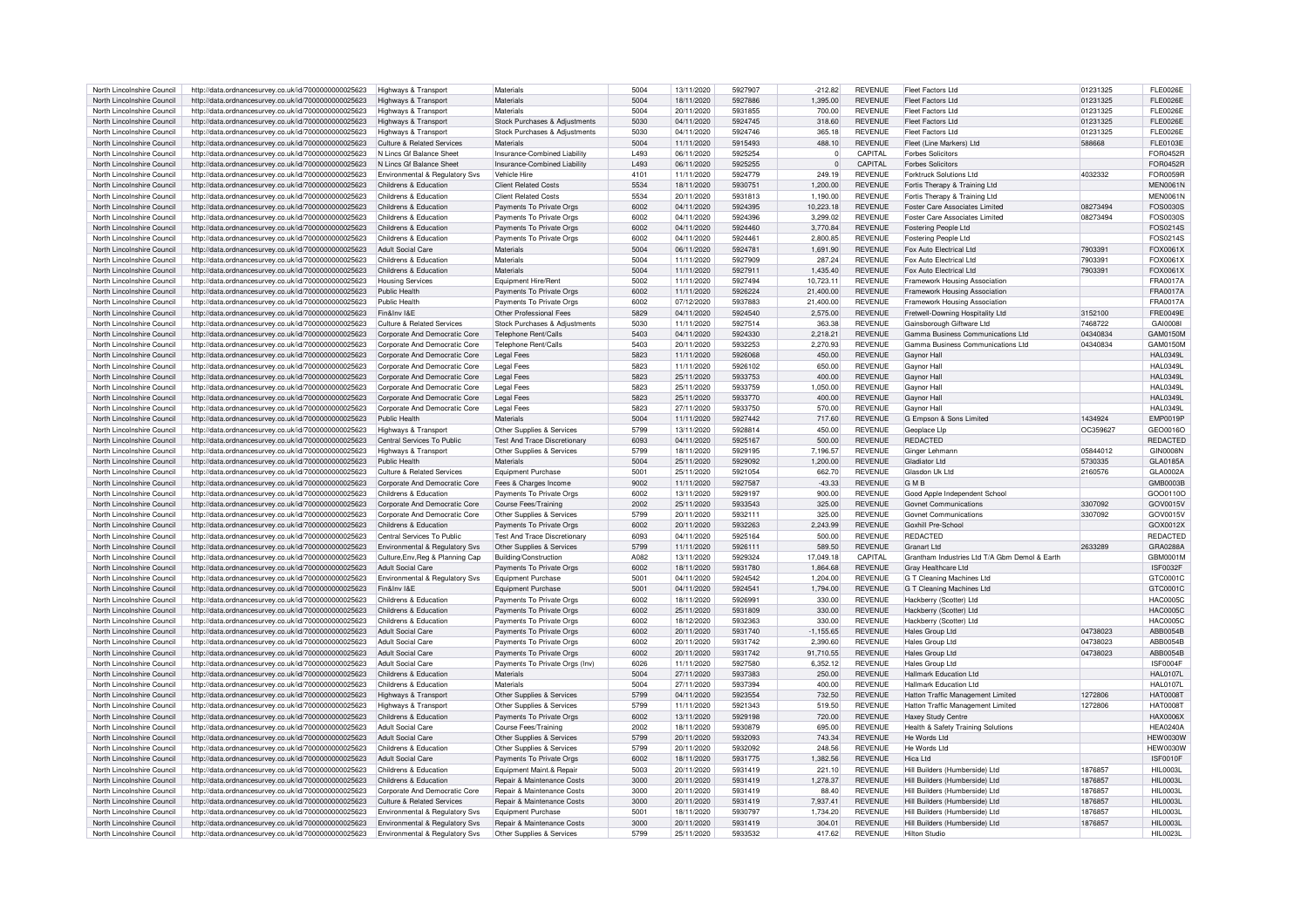| North Lincolnshire Council                               | http://data.ordnancesurvey.co.uk/id/7000000000025623                                                         | <b>Housing Services</b>                                | Fees & Charges Income               | 9002             | 11/11/2020               | 5927518            | $-1,379.04$        | <b>REVENUE</b>     | Hobson & Porter Ltd                        |                    | <b>HOB0001E</b>                    |
|----------------------------------------------------------|--------------------------------------------------------------------------------------------------------------|--------------------------------------------------------|-------------------------------------|------------------|--------------------------|--------------------|--------------------|--------------------|--------------------------------------------|--------------------|------------------------------------|
| North Lincolnshire Council                               | http://data.ordnancesurvey.co.uk/id/7000000000025623                                                         | Adult Social Care                                      | Repair & Maintenance Costs          | 3000             | 20/11/2020               | 5931421            | 478.87             | <b>REVENUE</b>     | Holls Flectrical I td                      | 1421429            | <b>HOL0021L</b>                    |
|                                                          |                                                                                                              |                                                        |                                     |                  |                          |                    |                    |                    |                                            |                    |                                    |
| North Lincolnshire Council                               | http://data.ordnancesurvey.co.uk/id/7000000000025623                                                         | Childrens & Education                                  | Repair & Maintenance Costs          | 3000             | 20/11/2020               | 5931421            | 531.95             | <b>REVENUE</b>     | <b>Holls Electrical Ltd</b>                | 1421429            | <b>HOL0021L</b>                    |
| North Lincolnshire Council                               | http://data.ordnancesurvey.co.uk/id/7000000000025623                                                         | Culture & Related Services                             | Repair & Maintenance Costs          | 3000             | 20/11/2020               | 5931421            | 880.55             | <b>REVENUE</b>     | <b>Holls Electrical Ltd</b>                | 1421429            | <b>HOL0021L</b>                    |
| North Lincolnshire Council                               | http://data.ordnancesurvey.co.uk/id/7000000000025623                                                         | <b>Environmental &amp; Regulatory Sys.</b>             | Repair & Maintenance Costs          | 3000             | 20/11/2020               | 5931421            | 260.35             | <b>REVENUE</b>     | Holls Flectrical Ltd                       | 1421429            | <b>HOL0021L</b>                    |
| North Lincolnshire Council                               | http://data.ordnancesurvey.co.uk/id/7000000000025623                                                         | Fin&Inv I&E                                            | Repair & Maintenance Costs          | 3000             | 20/11/2020               | 5931421            | 490.00             | REVENUE            | Holls Flectrical I td                      | 1421429            | <b>HOL0021L</b>                    |
| North Lincolnshire Council                               | http://data.ordnancesurvey.co.uk/id/7000000000025623                                                         | <b>Highways &amp; Transport</b>                        | Foujnment Maint & Renair            | 5003             | 20/11/2020               | 5931421            | 296.52             | <b>REVENUE</b>     | Holls Flectrical I td                      | 1421429            | <b>HOL0021L</b>                    |
|                                                          |                                                                                                              |                                                        |                                     |                  |                          |                    |                    |                    |                                            |                    |                                    |
| North Lincolnshire Council                               | http://data.ordnancesurvey.co.uk/id/7000000000025623                                                         | <b>Highways &amp; Transport</b>                        | Repair & Maintenance Costs          | 3000             | 20/11/2020               | 5931421            | 32.53              | <b>REVENUE</b>     | Holls Flectrical Ltd                       | 1421429            | <b>HOL0021L</b>                    |
| North Lincolnshire Council                               | http://data.ordnancesurvey.co.uk/id/7000000000025623                                                         | <b>Planning Services</b>                               | Repair & Maintenance Costs          | 3000             | 20/11/2020               | 5931421            | 1.422.32           | <b>REVENUE</b>     | <b>Holls Electrical Ltd</b>                | 1421429            | <b>HOL0021L</b>                    |
| North Lincolnshire Council                               | http://data.ordnancesurvey.co.uk/id/7000000000025623                                                         | Childrens & Education                                  | Materials                           | 5004             | 11/11/2020               | 5926228            | 241.32             | <b>REVENUE</b>     | <b>Hope Education</b>                      | 1135827            | <b>HOP0015P</b>                    |
| North Lincolnshire Council                               | http://data.ordnancesurvey.co.uk/id/7000000000025623                                                         | <b>Culture &amp; Related Services</b>                  | Provisions                          | 5201             | 11/11/2020               | 5925706            | 396.58             | <b>REVENUE</b>     | <b>Hopwells Limited</b>                    | 01404481           | <b>HOP0104P</b>                    |
|                                                          |                                                                                                              |                                                        |                                     |                  |                          |                    |                    | <b>REVENUE</b>     |                                            |                    | <b>HOP0104P</b>                    |
| North Lincolnshire Council                               | http://data.ordnancesurvey.co.uk/id/7000000000025623                                                         | Fin&Inv I&F                                            | Provisions                          | $520 -$          | 04/11/2020               | 5924545            | 255.22             |                    | Honwells I imited                          | 0140448            |                                    |
| North Lincolnshire Council                               | http://data.ordnancesurvey.co.uk/id/7000000000025623                                                         | Fin&Inv I&F                                            | Provisions                          | 520 <sup>1</sup> | 11/11/2020               | 5927654            | 419.52             | REVENUE            | <b>Hopwells Limited</b>                    | 01404481           | <b>HOP0104P</b>                    |
| North Lincolnshire Council                               | http://data.ordnancesurvey.co.uk/id/7000000000025623                                                         | Fin&Inv I&E                                            | Provisions                          | 5201             | 11/11/2020               | 5927679            | 263.19             | <b>REVENUE</b>     | <b>Hopwells Limited</b>                    | 01404481           | <b>HOP0104P</b>                    |
| North Lincolnshire Council                               | http://data.ordnancesurvey.co.uk/id/7000000000025623                                                         | Fin&Inv I&F                                            | Provisions                          | 5201             | 18/11/2020               | 5931153            | 302.88             | <b>REVENUE</b>     | <b>Hopwells Limited</b>                    | 01404481           | <b>HOP0104P</b>                    |
|                                                          |                                                                                                              |                                                        |                                     |                  |                          |                    |                    |                    |                                            |                    |                                    |
| North Lincolnshire Council                               | http://data.ordnancesurvey.co.uk/id/7000000000025623                                                         | Fin&Inv I&E                                            | Provisions                          | 5201             | 18/11/2020               | 5931163            | 386.45             | <b>REVENUE</b>     | <b>Hopwells Limited</b>                    | 01404481           | <b>HOP0104F</b>                    |
| North Lincolnshire Council                               | http://data.ordnancesurvey.co.uk/id/7000000000025623                                                         | Fin&Inv I&F                                            | Provisions                          | 5201             | 18/11/2020               | 5931171            | 246.04             | <b>REVENUE</b>     | Honwells Limited                           | 0140448            | <b>HOP0104F</b>                    |
| North Lincolnshire Council                               | http://data.ordnancesurvey.co.uk/id/7000000000025623                                                         | Fin&Inv I&F                                            | Provisions                          | 520 <sup>1</sup> | 25/11/2020               | 5934025            | 349.79             | <b>REVENUE</b>     | <b>Hopwells Limited</b>                    | 01404481           | <b>HOP0104F</b>                    |
| North Lincolnshire Council                               | http://data.ordnancesurvey.co.uk/id/7000000000025623                                                         | Fin&Inv I&E                                            | Provisions                          | 5201             | 25/11/2020               | 5934086            | 395.86             | <b>REVENUE</b>     | <b>Hopwells Limited</b>                    | 01404481           | <b>HOP0104P</b>                    |
|                                                          |                                                                                                              | Fin&Inv I&F                                            | Provisions                          |                  |                          | 5934092            |                    |                    | Honwells I imited                          |                    | <b>HOP0104P</b>                    |
| North Lincolnshire Council                               | http://data.ordnancesurvey.co.uk/id/7000000000025623                                                         |                                                        |                                     | 5201             | 25/11/2020               |                    | 324.38             | <b>REVENUE</b>     |                                            | 01404481           |                                    |
| North Lincolnshire Council                               | http://data.ordnancesurvey.co.uk/id/7000000000025623                                                         | Childrens & Education                                  | Home To School Transport            | $420^{\circ}$    | 11/11/2020               | 5927778            | 4,928.00           | <b>REVENUE</b>     | Hornsby Travel Services Ltd                | 01490232           | <b>HOR0122R</b>                    |
| North Lincolnshire Council                               | http://data.ordnancesurvey.co.uk/id/7000000000025623                                                         | Childrens & Education                                  | Home To School Transpor             | $420 -$          | 18/11/2020               | 5930833            | 13,260.00          | <b>REVENUE</b>     | Hornshy Travel Services I td               | 01490232           | <b>HOR0122R</b>                    |
| North Lincolnshire Council                               | http://data.ordnancesurvey.co.uk/id/7000000000025623                                                         | Highways & Transport                                   | <b>Concessionary Fares</b>          | 6010             | 11/11/2020               | 5926046            | 32,400.00          | <b>REVENUE</b>     | Hornsby Travel Services Ltd                | 01490232           | <b>HOR0122R</b>                    |
|                                                          |                                                                                                              |                                                        |                                     | 6010             |                          |                    | 32,400.00          | <b>REVENUE</b>     |                                            | 01490232           | <b>HOR0122R</b>                    |
| North Lincolnshire Council                               | http://data.ordnancesurvey.co.uk/id/7000000000025623                                                         | Highways & Transport                                   | <b>Concessionary Fares</b>          |                  | 20/11/2020               | 5931824            |                    |                    | Hornsby Travel Services Ltd                |                    |                                    |
| North Lincolnshire Council                               | http://data.ordnancesurvey.co.uk/id/7000000000025623                                                         | Highways & Transport                                   | Passenger Transpor                  | 6011             | 13/11/2020               | 5928871            | 24,440.04          | REVENUE            | Hornsby Travel Services Ltd                | 01490232           | <b>HOR0122R</b>                    |
| North Lincolnshire Council                               | http://data.ordnancesurvey.co.uk/id/7000000000025623                                                         | <b>Housing Services</b>                                | Other Supplies & Services           | 5799             | 27/11/2020               | 5937550            | 270.00             | <b>REVENUE</b>     | Hotel One Ltd (T/A Nightel)                |                    | <b>HOT0057T</b>                    |
| North Lincolnshire Council                               | http://data.ordnancesurvey.co.uk/id/7000000000025623                                                         | <b>Housing Services</b>                                | Other Supplies & Services           | 5799             | 27/11/2020               | 5937551            | 270.00             | <b>REVENUE</b>     | Hotel One Ltd (T/A Nightel)                |                    | HOT00571                           |
| North Lincolnshire Council                               |                                                                                                              | <b>Housing Services</b>                                |                                     | 5799             | 27/11/2020               | 5937552            | 270.00             | <b>REVENUE</b>     | Hotel One Ltd (T/A Nightel)                |                    | <b>HOT0057T</b>                    |
|                                                          | http://data.ordnancesurvey.co.uk/id/7000000000025623                                                         |                                                        | Other Supplies & Services           |                  |                          |                    |                    |                    |                                            |                    |                                    |
| North Lincolnshire Council                               | http://data.ordnancesurvey.co.uk/id/7000000000025623                                                         | Adult Social Care                                      | Payments To Private Orgs            | 6002             | 18/11/2020               | 5931777            | 1.568.00           | <b>REVENUE</b>     | Housing & Support Solutions Ltd            |                    | <b>ISF0014F</b>                    |
| North Lincolnshire Council                               | http://data.ordnancesurvey.co.uk/id/7000000000025623                                                         | Adult Social Care                                      | Payments To Private Orgs            | 6002             | 18/11/2020               | 5931777            | 24,427.28          | <b>REVENUE</b>     | Housing & Support Solutions Ltd            |                    | <b>ISF0014F</b>                    |
| North Lincolnshire Council                               | http://data.ordnancesurvey.co.uk/id/7000000000025623                                                         | Adult Social Care                                      | Payments To Private Orgs            | 6002             | 20/11/2020               | 5931771            | 8,614.78           | <b>REVENUE</b>     | Housing & Support Solutions Ltd            |                    | <b>HOU0264L</b>                    |
|                                                          |                                                                                                              | Adult Social Care                                      |                                     |                  |                          | 5937543            |                    |                    |                                            |                    |                                    |
| North Lincolnshire Council                               | http://data.ordnancesurvey.co.uk/id/7000000000025623                                                         |                                                        | Licenses, Subs & Memberships        | 5510             | 27/11/2020               |                    | 8,866.20           | <b>REVENUE</b>     | <b>Hull City Council</b>                   |                    | <b>KIN0002N</b>                    |
| North Lincolnshire Council                               | http://data.ordnancesurvey.co.uk/id/7000000000025623                                                         | Central Services To Public                             | Equipment Purchase                  | 5001             | 20/11/2020               | 5931816            | 1.837.50           | <b>REVENUE</b>     | <b>Hull City Council</b>                   |                    | <b>KIN0002N</b>                    |
| North Lincolnshire Council                               | http://data.ordnancesurvey.co.uk/id/7000000000025623                                                         | Corporate And Democratic Core                          | Licenses, Subs & Memberships        | 5510             | 18/11/2020               | 5930542            | 5,000.00           | <b>REVENUE</b>     | <b>Hull City Council</b>                   |                    | KIN0002N                           |
| North Lincolnshire Council                               | http://data.ordnancesurvey.co.uk/id/7000000000025623                                                         | Highways & Transport                                   | <b>Materials</b>                    | 5004             | 30/11/2020               | 5925464            | 215.54             | <b>REVENUE</b>     | Humber Merchants I td                      | 1045179            | HUM0003M                           |
| North Lincolnshire Council                               |                                                                                                              | Public Health                                          | Materials                           | 5004             | 30/12/2020               | 5931924            | 414.60             | <b>REVENUE</b>     | <b>Humber Merchants Ltd</b>                | 1045179            | HUM0003M                           |
|                                                          | http://data.ordnancesurvey.co.uk/id/7000000000025623                                                         |                                                        |                                     |                  |                          |                    |                    |                    |                                            |                    |                                    |
| North Lincolnshire Council                               | http://data.ordnancesurvey.co.uk/id/7000000000025623                                                         | <b>Highways &amp; Transport</b>                        | Equipment Hire/Rent                 | 5002             | 13/11/2020               | 5917254            | 1,210.00           | <b>REVENUE</b>     | Humberside Aid Plant Hire Ltd              | 1207398            | HUM0020M                           |
| North Lincolnshire Council                               | http://data.ordnancesurvey.co.uk/id/7000000000025623                                                         | Highways & Transpor                                    | Equipment Hire/Rent                 | 5002             | 13/11/2020               | 5917258            | 264.00             | <b>REVENUE</b>     | Humberside Aid Plant Hire Ltd              | 1207398            | <b>HUM0020M</b>                    |
| North Lincolnshire Council                               | http://data.ordnancesurvey.co.uk/id/7000000000025623                                                         | Highways & Transpor                                    | Equipment Hire/Rent                 | 5002             | 13/11/2020               | 5917304            | 488.80             | <b>REVENUE</b>     | Humberside Aid Plant Hire I to             | 1207398            | <b>HUM0020M</b>                    |
| North Lincolnshire Council                               | http://data.ordnancesurvey.co.uk/id/7000000000025623                                                         | <b>Highways &amp; Transport</b>                        | Equipment Hire/Rent                 | 5002             | 13/11/2020               | 5928785            | 264.00             | <b>REVENUE</b>     | Humberside Aid Plant Hire Ltd              | 1207398            | HUM0020M                           |
|                                                          |                                                                                                              |                                                        |                                     |                  |                          |                    |                    |                    |                                            |                    |                                    |
| North Lincolnshire Council                               | http://data.ordnancesurvey.co.uk/id/7000000000025623                                                         | Highways & Transport                                   | Equipment Hire/Rent                 | 5002             | 20/11/2020               | 5925646            | 264.00             | <b>REVENUE</b>     | Humberside Aid Plant Hire Ltd              | 1207398            | HUM0020M                           |
| North Lincolnshire Council                               | http://data.ordnancesurvey.co.uk/id/7000000000025623                                                         | <b>Highways &amp; Transport</b>                        | Equipment Hire/Rent                 | 5002             | 20/11/2020               | 5925650            | 210.00             | <b>REVENUE</b>     | Humberside Aid Plant Hire I to             | 1207398            | HUM0020M                           |
| North Lincolnshire Council                               | http://data.ordnancesurvey.co.uk/id/7000000000025623                                                         | Highways & Transport                                   | Equipment Hire/Rent                 | 5002             | 20/11/2020               | 5925721            | 264.00             | <b>REVENUE</b>     | Humberside Aid Plant Hire Ltd              | 1207398            | <b>HUM0020M</b>                    |
| North Lincolnshire Council                               |                                                                                                              |                                                        | Equipment Hire/Rent                 | 5002             | 20/11/2020               | 5925722            | 1,144.00           | <b>REVENUE</b>     | Humberside Aid Plant Hire Ltd              | 1207398            | HUM0020M                           |
|                                                          | http://data.ordnancesurvey.co.uk/id/7000000000025623                                                         | Highways & Transport                                   |                                     |                  |                          |                    |                    |                    |                                            |                    |                                    |
| North Lincolnshire Council                               | http://data.ordnancesurvey.co.uk/id/7000000000025623                                                         | Highways & Transport                                   | Other Supplies & Services           | 5799             | 25/11/2020               | 5929064            | 383.60             | <b>REVENUE</b>     | Humberside Materials Laboratory Ltd        |                    |                                    |
| North Lincolnshire Council                               | http://data.ordnancesurvey.co.uk/id/7000000000025623                                                         | Childrens & Education                                  | Other Incidental Travel Costs       | 4311             |                          |                    |                    |                    |                                            |                    | <b>HUM0312M</b>                    |
| North Lincolnshire Council                               | http://data.ordnancesurvey.co.uk/id/7000000000025623                                                         |                                                        |                                     |                  | 06/11/2020               | 5925694            | 500.00             | <b>REVENUE</b>     | Humber Tag Account                         |                    | <b>HUM0430M</b>                    |
| North Lincolnshire Council                               |                                                                                                              | Fin&Inv I&F                                            |                                     | 3010             |                          | 5925633            | 360.00             | <b>REVENUE</b>     |                                            | 1522204            |                                    |
|                                                          |                                                                                                              |                                                        | Grounds Maintenance                 |                  | 11/11/2020               |                    |                    |                    | Hydrainer Pump Hire Ltd                    |                    | <b>HYD0065D</b>                    |
|                                                          | http://data.ordnancesurvey.co.uk/id/7000000000025623                                                         | Central Services To Public                             | Repair & Maintenance Costs          | 3000             | 27/11/2020               | 5937396            | $\Omega$           | <b>REVENUE</b>     | lag Developments Ltd                       | 05073636           | IGA0021A                           |
| North Lincolnshire Council                               | http://data.ordnancesurvey.co.uk/id/7000000000025623                                                         | Childrens & Education                                  | Repair & Maintenance Costs          | 3000             | 20/11/2020               | 5931735            | 527.41             | <b>REVENUE</b>     | lag Developments Ltd                       | 05073636           | <b>IGA0021A</b>                    |
| North Lincolnshire Council                               | http://data.ordnancesurvey.co.uk/id/7000000000025623                                                         | Culture & Related Services                             | Repair & Maintenance Costs          | 3000             | 20/11/2020               | 5931735            | 2,162.67           | <b>REVENUE</b>     | lag Developments Ltd                       | 05073636           | IGA0021A                           |
| North Lincolnshire Council                               |                                                                                                              | Environmental & Regulatory Svs                         | Repair & Maintenance Costs          | 3000             | 20/11/2020               | 5931735            | 498.87             | <b>REVENUE</b>     | lag Developments Ltd                       |                    | IGA0021A                           |
|                                                          | http://data.ordnancesurvey.co.uk/id/7000000000025623                                                         |                                                        |                                     |                  |                          |                    |                    |                    |                                            | 05073636           |                                    |
| North Lincolnshire Council                               | http://data.ordnancesurvey.co.uk/id/7000000000025623                                                         | Non Distributed Costs                                  | Repair & Maintenance Costs          | 3000             | 27/11/2020               | 5937396            | 226.00             | <b>REVENUE</b>     | lag Developments Ltd                       | 05073636           | IGA0021A                           |
| North Lincolnshire Council                               | http://data.ordnancesurvey.co.uk/id/7000000000025623                                                         | Childrens & Education                                  | Client Related Costs                | 5534             | 18/11/2020               | 5930479            | 1.018.63           | <b>REVENUE</b>     | I Learn Education Ltd                      |                    | ABC0063C                           |
| North Lincolnshire Council                               | http://data.ordnancesurvey.co.uk/id/7000000000025623                                                         | Childrens & Education                                  | <b>Client Related Costs</b>         | 5534             | 20/11/2020               | 5932110            | 297.32             | <b>REVENUE</b>     | I Learn Education Ltd                      |                    | ABC0063C                           |
| North Lincolnshire Council                               | http://data.ordnancesurvey.co.uk/id/7000000000025623                                                         | Childrens & Education                                  | <b>Client Related Costs</b>         | 5534             | 20/11/2020               | 5932112            | 410.90             | <b>REVENUE</b>     | I Learn Education Ltd                      |                    | ABC0063C                           |
|                                                          |                                                                                                              |                                                        |                                     |                  |                          |                    |                    |                    |                                            |                    |                                    |
| North Lincolnshire Council                               | http://data.ordnancesurvey.co.uk/id/7000000000025623                                                         | Childrens & Education                                  | Payments To Private Orgs            | 6002             | 20/11/2020               | 5932255            | 272.03             | <b>REVENUE</b>     | I Learn Education Ltd                      |                    | ILE0004E                           |
| North Lincolnshire Council                               | http://data.ordnancesurvey.co.uk/id/7000000000025623                                                         | Childrens & Education                                  | Course Fees/Training                | 2002             | 20/12/2020               | 5937191            | 1.000.00           | <b>REVENUE</b>     | Impact Training & Consultation Ltd         |                    | <b>IMP0052P</b>                    |
| North Lincolnshire Council                               | http://data.ordnancesurvey.co.uk/id/7000000000025623                                                         | Highways & Transpor                                    | Other Vehicle Costs                 | 4005             | 20/12/2020               | 5931898            | 701.26             | <b>REVENUE</b>     | Imperial Commercials Ltd                   | 653665             | LEX0001X                           |
| North Lincolnshire Council                               | http://data.ordnancesurvey.co.uk/id/7000000000025623                                                         | Corporate And Democratic Core                          | Course Fees/Training                | 2002             | 25/11/2020               | 5933542            | 2,800.00           | <b>REVENUE</b>     | Improvement And Development Agency (Idea)  | 3675577            | IDE0010E                           |
|                                                          |                                                                                                              |                                                        |                                     | 6002             |                          | 5924510            |                    |                    |                                            |                    | CAM0185N                           |
| North Lincolnshire Council                               | http://data.ordnancesurvey.co.uk/id/7000000000025623                                                         | Childrens & Education                                  | Payments To Private Orgs            |                  | 04/11/2020               |                    | 14,171.34          | <b>REVENUE</b>     | Independent Childcare Group Of Schools Ltd |                    |                                    |
| North Lincolnshire Council                               | http://data.ordnancesurvey.co.uk/id/7000000000025623                                                         | Childrens & Education                                  | Fees & Charges Income               | 9002             | 04/11/2020               | 5923124            | 1,650.00           | <b>REVENUE</b>     | Independent Thinking Ltd                   |                    | <b>IND0071D</b>                    |
| North Lincolnshire Council                               | http://data.ordnancesurvey.co.uk/id/7000000000025623                                                         | Central Services To Public                             | <b>Test And Trace Discretionary</b> | 6093             | 30/11/2020               | 5939052            | 500.00             | <b>REVENUE</b>     | <b>REDACTED</b>                            |                    | REDACTED                           |
| North Lincolnshire Council                               | http://data.ordnancesurvey.co.uk/id/7000000000025623                                                         | Fin&Inv I&F                                            | Cleaning Costs/ Materials           | 3301             | 25/11/2020               | 5934115            | 589.00             | <b>REVENUE</b>     | Initial Washroom Solutions                 | 293397             | <b>INI00501</b>                    |
| North Lincolnshire Council                               |                                                                                                              | Fin&Inv I&E                                            |                                     | 3301             |                          | 5934116            |                    |                    | Initial Washroom Solutions                 |                    |                                    |
|                                                          | http://data.ordnancesurvey.co.uk/id/7000000000025623                                                         |                                                        | Cleaning Costs/ Materials           |                  | 25/11/2020               |                    | 563.80             | <b>REVENUE</b>     |                                            | 293397             | <b>INI00501</b>                    |
| North Lincolnshire Council                               | http://data.ordnancesurvey.co.uk/id/7000000000025623                                                         | Fin&Inv I&E                                            | Cleaning Costs/ Materials           | 3301             | 25/11/2020               | 5934117            | $-589.00$          | <b>REVENUE</b>     | Initial Washroom Solutions                 | 293397             | <b>INI00501</b>                    |
| North Lincolnshire Council                               | http://data.ordnancesurvey.co.uk/id/7000000000025623                                                         | Highways & Transport                                   | Stock Purchases & Adjustments       | 5030             | 18/11/2020               | 5930516            | 954.24             | <b>REVENUE</b>     | Instarmac Group Plc                        | 1324925            | <b>INS0024S</b>                    |
| North Lincolnshire Council                               | http://data.ordnancesurvey.co.uk/id/7000000000025623                                                         | Highways & Transpor                                    | Stock Purchases & Adiustments       | 5030             | 25/11/2020               | 5921173            | 954.24             | <b>REVENUE</b>     | Instarmac Group Plc                        | 1324925            | <b>INS0024S</b>                    |
| North Lincolnshire Council                               | http://data.ordnancesurvey.co.uk/id/7000000000025623                                                         | Corporate And Democratic Core                          | Telephone Rent/Calls                | 5403             | 21/02/2018               | 5932802            | $-5,037.56$        | <b>REVENUE</b>     | Interoute Networks Ltd                     | 03773255           | <b>MDN0001N</b>                    |
|                                                          |                                                                                                              |                                                        |                                     |                  |                          |                    |                    |                    |                                            |                    |                                    |
| North Lincolnshire Council                               | http://data.ordnancesurvey.co.uk/id/7000000000025623                                                         | Adult Social Care Capital                              | Other Costs                         | A085             | 18/11/2020               | 5926204            | 1,500.00           | CAPITAL            | Invacare Ltd                               | 5178693            | <b>INV0022V</b>                    |
| North Lincolnshire Council<br>North Lincolnshire Council | http://data.ordnancesurvey.co.uk/id/7000000000025623<br>http://data.ordnancesurvey.co.uk/id/7000000000025623 | Adult Social Care Capital<br>Adult Social Care Capital | Other Costs<br>Other Costs          | A085<br>A085     | 06/12/2020<br>17/12/2020 | 5938267<br>5938266 | 1,000.00<br>750.00 | CAPITAL<br>CAPITAL | Invacare I to<br>Invacare Ltd              | 5178693<br>5178693 | <b>INV0022V</b><br><b>INV0022V</b> |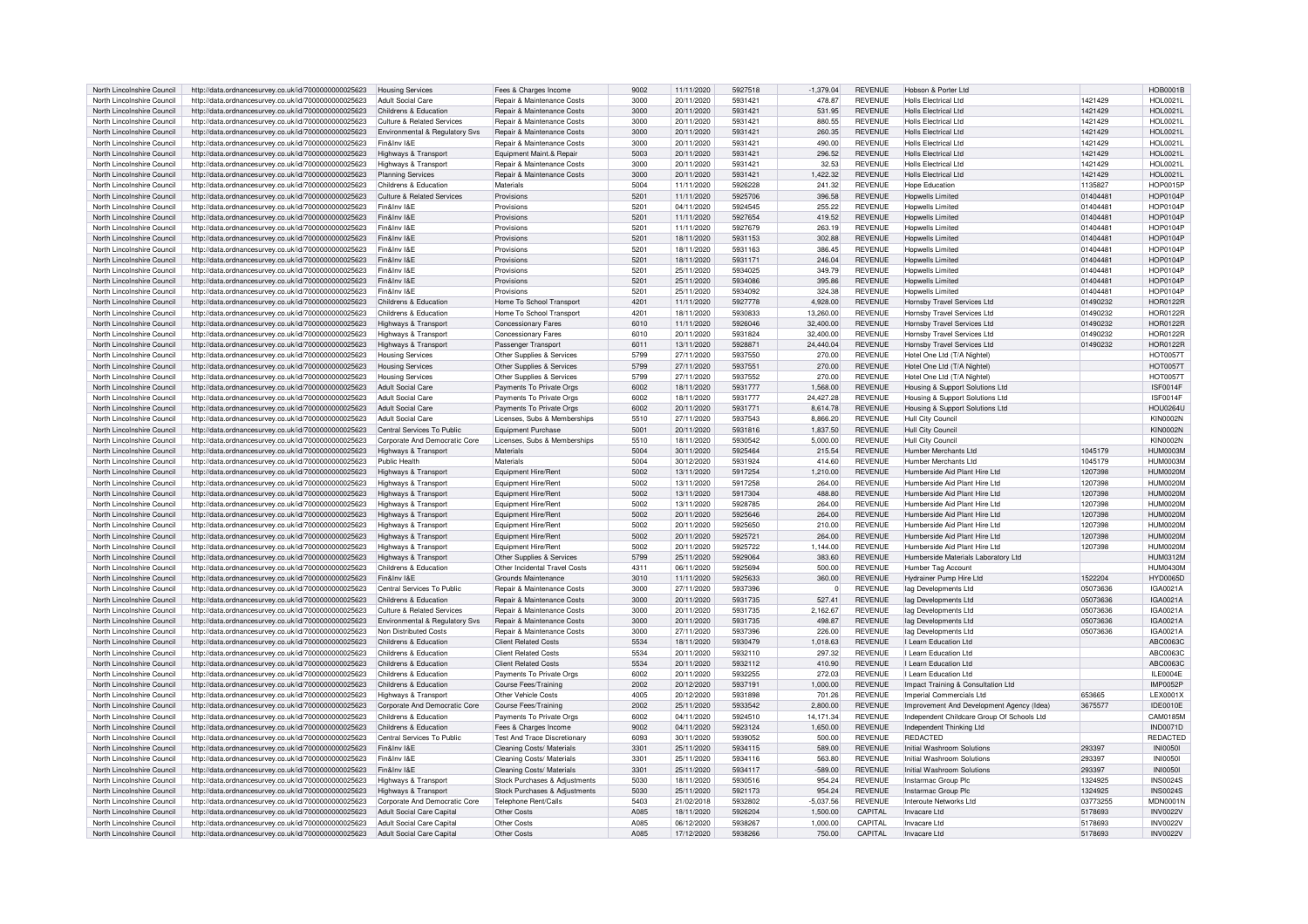| North Lincolnshire Council |                                                                                                              | Culture & Related Services            |                                       | 5510             |            | 5937460 |              |                                  |                                                             |          | 101 00011            |
|----------------------------|--------------------------------------------------------------------------------------------------------------|---------------------------------------|---------------------------------------|------------------|------------|---------|--------------|----------------------------------|-------------------------------------------------------------|----------|----------------------|
|                            | http://data.ordnancesurvey.co.uk/id/7000000000025623                                                         |                                       | Licenses, Subs & Memberships          |                  | 27/11/2020 |         | 380.00       | <b>REVENUE</b>                   | Iql Uk Ltd                                                  |          |                      |
| North Lincolnshire Council | http://data.ordnancesurvey.co.uk/id/7000000000025623                                                         | Highways & Transport                  | <b>Concessionary Fares</b>            | 6010             | 11/11/2020 | 5926048 | 5.000.00     | <b>REVENUE</b>                   | <b>Isle Coaches</b>                                         |          | COA0039A             |
| North Lincolnshire Council | http://data.ordnancesurvey.co.uk/id/7000000000025623                                                         | <b>Highways &amp; Transport</b>       | Concessionary Fares                   | 6010             | 20/11/2020 | 5931826 | 5,000.00     | <b>REVENUE</b>                   | Isle Coaches                                                |          | COA0039A             |
| North Lincolnshire Council | http://data.ordnancesurvey.co.uk/id/7000000000025623                                                         | Childrens & Education                 | Payments To Private Orgs              | 6002             | 11/11/2020 | 5925075 | 2.543.44     | <b>REVENUE</b>                   | <b>Isle Education Trust</b>                                 | 07814150 | ISL0029L             |
| North Lincolnshire Council | http://data.ordnancesurvey.co.uk/id/7000000000025623                                                         | <b>Culture &amp; Related Services</b> | Equipment Maint.& Repair              | 5003             | 11/11/2020 | 5926912 | 993.92       | <b>REVENUE</b>                   | Isle Education Trust Enterprises Limited                    | 07814150 | <b>ISL0101L</b>      |
|                            |                                                                                                              |                                       |                                       |                  |            |         |              |                                  |                                                             |          |                      |
| North Lincolnshire Council | http://data.ordnancesurvey.co.uk/id/7000000000025623                                                         | Central Services To Public            | Test And Trace Discretionary          | 6093             | 23/11/2020 | 5933578 | 500.00       | <b>REVENUE</b>                   | <b>REDACTED</b>                                             |          | <b>REDACTED</b>      |
| North Lincolnshire Council | http://data.ordnancesurvey.co.uk/id/7000000000025623                                                         | Highways & Transport                  | Clothing, Uniforms & Laundry          | 5301             | 20/11/2020 | 5931896 | 453.00       | <b>REVENUE</b>                   | Jacksons Workwear Rental Ltd                                | 193856   | JAC0171C             |
| North Lincolnshire Council | http://data.ordnancesurvey.co.uk/id/7000000000025623                                                         | Corporate And Democratic Core         | Other Professional Fees               | 5829             | 04/11/2020 | 5924453 | 248.00       | <b>REVENUE</b>                   | Jacobs                                                      |          | <b>JAC0011C</b>      |
|                            |                                                                                                              |                                       |                                       |                  |            |         |              |                                  |                                                             |          |                      |
| North Lincolnshire Council | http://data.ordnancesurvey.co.uk/id/7000000000025623                                                         | Corporate And Democratic Core         | Other Professional Fees               | 5829             | 04/11/2020 | 5924464 | $\mathbf{0}$ | <b>REVENUE</b>                   | Jacobs                                                      |          | <b>JAC0011C</b>      |
| North Lincolnshire Council | http://data.ordnancesurvey.co.uk/id/7000000000025623                                                         | Corporate And Democratic Core         | Other Professional Fees               | 5829             | 04/11/2020 | 5924474 | $\mathbf 0$  | <b>REVENUE</b>                   | Jacobs                                                      |          | JAC0011C             |
| North Lincolnshire Council | http://data.ordnancesurvey.co.uk/id/7000000000025623                                                         | Central Services To Public            | <b>Test And Trace Discretionary</b>   | 6093             | 26/11/2020 | 5937404 | 500.00       | <b>REVENUE</b>                   | <b>REDACTED</b>                                             |          | REDACTED             |
| North Lincolnshire Council | http://data.ordnancesurvey.co.uk/id/7000000000025623                                                         | Environmental & Regulatory Svs        | Consultancy                           | 5830             | 20/11/2020 | 5931926 | 4.996.00     | <b>REVENUE</b>                   | Jba Consulting                                              |          | <b>JBA0003A</b>      |
|                            |                                                                                                              |                                       |                                       |                  |            |         |              |                                  |                                                             |          |                      |
| North Lincolnshire Council | http://data.ordnancesurvey.co.uk/id/7000000000025623                                                         | Fin&Inv I&F                           | <b>Repair &amp; Maintenance Costs</b> | 3000             | 13/11/2020 | 5925705 | 2.391.94     | <b>REVENUE</b>                   | <b>IF Vickers &amp; Sons</b>                                |          | <b>VIC0036C</b>      |
| North Lincolnshire Council | http://data.ordnancesurvey.co.uk/id/7000000000025623                                                         | Highways & Transport                  | Other Supplies & Services             | 5799             | 18/11/2020 | 5929182 | 260.00       | <b>REVENUE</b>                   | J Martinson Grab Lorry Hire Ltd                             | 12313161 | MAR0641F             |
| North Lincolnshire Council | http://data.ordnancesurvey.co.uk/id/7000000000025623                                                         | <b>Planning Services</b>              | Equipment Purchase                    | 5001             | 06/11/2020 | 5921334 | 10,484.62    | <b>REVENUE</b>                   | J Mccann & Co Ltd                                           | 08326109 | <b>JMC0004C</b>      |
|                            |                                                                                                              |                                       |                                       |                  |            | 5931781 |              | <b>REVENUE</b>                   | Jme Care Ltd                                                |          |                      |
| North Lincolnshire Council | http://data.ordnancesurvey.co.uk/id/7000000000025623                                                         | <b>Adult Social Care</b>              | Payments To Private Orgs              | 6002             | 18/11/2020 |         | 25,455.80    |                                  |                                                             |          | <b>ISF0035F</b>      |
| North Lincolnshire Council | http://data.ordnancesurvey.co.uk/id/7000000000025623                                                         | Childrens & Education                 | Other Professional Fees               | 5829             | 04/11/2020 | 5923659 | 2.000.00     | <b>REVENUE</b>                   | Joanne Foster-Rhodes                                        |          | FOS0185S             |
| North Lincolnshire Council | http://data.ordnancesurvey.co.uk/id/7000000000025623                                                         | Central Services To Public            | <b>Test And Trace Discretionary</b>   | 6093             | 19/11/2020 | 5932179 | 500.00       | <b>REVENUE</b>                   | <b>REDACTED</b>                                             |          | REDACTED             |
| North Lincolnshire Council | http://data.ordnancesurvey.co.uk/id/7000000000025623                                                         | Childrens & Education                 | Consultancy                           | 5830             | 13/11/2020 | 5925063 | 400.00       | <b>REVENUE</b>                   | John Fitzgerald                                             |          | FIT0130T             |
|                            |                                                                                                              |                                       |                                       |                  |            |         |              |                                  |                                                             |          |                      |
| North Lincolnshire Council | http://data.ordnancesurvey.co.uk/id/7000000000025623                                                         | Childrens & Education                 | Payments To Private Orgs              | 6002             | 20/11/2020 | 5932277 | 85,277.89    | <b>REVENUE</b>                   | John Leggott College                                        |          | JOH0003F             |
| North Lincolnshire Council | http://data.ordnancesurvey.co.uk/id/7000000000025623                                                         | Childrens & Education                 | Clothing, Uniforms & Laundry          | 5301             | 06/11/2020 | 5925264 | 644.50       | <b>REVENUE</b>                   | John Pickering                                              |          | <b>NAM0120N</b>      |
| North Lincolnshire Council | http://data.ordnancesurvey.co.uk/id/7000000000025623                                                         | Childrens & Education                 | <b>Client Related Costs</b>           | 5534             | 18/11/2020 | 5930743 | 658.33       | <b>REVENUE</b>                   | Johns Electrical Ltd                                        |          | <b>JOH0126H</b>      |
| North Lincolnshire Council | http://data.ordnancesurvey.co.uk/id/7000000000025623                                                         | Childrens & Education                 | <b>Client Related Costs</b>           | 5534             | 27/11/2020 | 5934305 | 633.33       | <b>REVENUE</b>                   | Johns Flectrical Ltd                                        |          | JOH0126H             |
|                            |                                                                                                              |                                       |                                       |                  |            |         |              |                                  |                                                             |          |                      |
| North Lincolnshire Council | http://data.ordnancesurvey.co.uk/id/7000000000025623                                                         | <b>Housing Services</b>               | Other Supplies & Services             | 5799             | 20/11/2020 | 5931829 | 608.33       | <b>REVENUE</b>                   | Johns Electrical Ltd                                        |          | JOH0126H             |
| North Lincolnshire Council | http://data.ordnancesurvey.co.uk/id/7000000000025623                                                         | <b>Housing Services</b>               | Other Supplies & Services             | 5799             | 27/11/2020 | 5937198 | 620.83       | <b>REVENUE</b>                   | Johns Electrical Ltd                                        |          | JOH0126H             |
| North Lincolnshire Council | http://data.ordnancesurvey.co.uk/id/7000000000025623                                                         | Environmental & Regulatory Svs        | Materials                             | 5004             | 20/11/2020 | 5931897 | 1,018.15     | <b>REVENUE</b>                   | Johnston Sweepers Ltd                                       | 199841   | JOH0004F             |
|                            |                                                                                                              |                                       |                                       |                  |            | 5935059 |              |                                  |                                                             |          |                      |
| North Lincolnshire Council | http://data.ordnancesurvey.co.uk/id/7000000000025623                                                         | <b>Culture &amp; Related Services</b> | Repair & Maintenance Costs            | 3000             | 27/11/2020 |         | 440.00       | <b>REVENUE</b>                   | John Watson T/A Ultrasonic Systems                          |          | WAT00631             |
| North Lincolnshire Council | http://data.ordnancesurvey.co.uk/id/7000000000025623                                                         | <b>Housing Services</b>               | Fees & Charges Income                 | 9002             | 11/11/2020 | 5927528 | $-1,651.11$  | <b>REVENUE</b>                   | Jp Developers Limited                                       |          | JPD0001D             |
| North Lincolnshire Council | http://data.ordnancesurvey.co.uk/id/7000000000025623                                                         | <b>Housing Services</b>               | Fees & Charges Income                 | 9002             | 11/11/2020 | 5927530 | $-75.36$     | <b>REVENUE</b>                   | Jp Developers Limited                                       |          | JPD0001D             |
| North Lincolnshire Council | http://data.ordnancesurvey.co.uk/id/7000000000025623                                                         | <b>Housing Services</b>               | Fees & Charges Income                 | 9002             | 11/11/2020 | 5927539 | $-89.12$     | <b>REVENUE</b>                   | Jp Developers Limited                                       |          | JPD0001D             |
|                            |                                                                                                              |                                       |                                       |                  |            |         |              |                                  |                                                             |          |                      |
| North Lincolnshire Council | http://data.ordnancesurvey.co.uk/id/7000000000025623                                                         | <b>Housing Services</b>               | Fees & Charges Income                 | 9002             | 27/11/2020 | 5934274 | $-2.025.14$  | <b>REVENUE</b>                   | Jp Developers Limited                                       |          | JPD0001D             |
| North Lincolnshire Council | http://data.ordnancesurvey.co.uk/id/7000000000025623                                                         | <b>Housing Services</b>               | Fees & Charges Income                 | 9002             | 27/11/2020 | 5934279 | $-61.14$     | <b>REVENUE</b>                   | Jn Developers Limited                                       |          | JPD0001D             |
| North Lincolnshire Council | http://data.ordnancesurvey.co.uk/id/7000000000025623                                                         | <b>Housing Services</b>               | Fees & Charges Income                 | 9002             | 27/11/2020 | 5934287 | $-124.43$    | <b>REVENUE</b>                   | Jn Developers Limited                                       |          | JPD0001D             |
|                            |                                                                                                              |                                       |                                       |                  |            |         |              |                                  |                                                             |          |                      |
| North Lincolnshire Council | http://data.ordnancesurvey.co.uk/id/7000000000025623                                                         | <b>Housing Services</b>               | Fees & Charges Income                 | 9002             | 27/11/2020 | 5934298 | $-860.26$    | <b>REVENUE</b>                   | Jp Developers Limited                                       |          | JPD0001D             |
| North Lincolnshire Council | http://data.ordnancesurvey.co.uk/id/7000000000025623                                                         | <b>Housing Services</b>               | Fees & Charges Income                 | 9002             | 27/11/2020 | 5934299 | $-1,023.47$  | <b>REVENUE</b>                   | Jp Developers Limited                                       |          | JPD0001D             |
| North Lincolnshire Council | http://data.ordnancesurvey.co.uk/id/7000000000025623                                                         | <b>Housing Services</b>               | Fees & Charges Income                 | 9002             | 27/11/2020 | 5934300 | $-64.83$     | <b>REVENUE</b>                   | Jp Developers Limited                                       |          | JPD0001D             |
| North Lincolnshire Council | http://data.ordnancesurvey.co.uk/id/7000000000025623                                                         | <b>Housing Services</b>               | Fees & Charges Income                 | 9002             | 27/11/2020 | 5934301 | $-1.239.77$  | <b>REVENUE</b>                   | Jn Developers Limited                                       |          | JPD0001D             |
|                            |                                                                                                              |                                       |                                       |                  |            |         |              |                                  |                                                             |          |                      |
| North Lincolnshire Council | http://data.ordnancesurvey.co.uk/id/7000000000025623                                                         | <b>Housing Services</b>               | Fees & Charges Income                 | 9002             | 27/11/2020 | 5934303 | $-66.54$     | <b>REVENUE</b>                   | Jp Developers Limited                                       |          | JPD0001D             |
| North Lincolnshire Council | http://data.ordnancesurvey.co.uk/id/7000000000025623                                                         | Childrens & Education                 | <b>Client Related Costs</b>           | 5534             | 04/11/2020 | 5924347 | 1,584.00     | <b>REVENUE</b>                   | Jsa Psychotherapy Limited                                   | 06033750 | <b>JSA0003A</b>      |
| North Lincolnshire Council | http://data.ordnancesurvey.co.uk/id/7000000000025623                                                         | Central Services To Public            | Test And Trace Discretionary          | 6093             | 11/11/2020 | 5928805 | 500.00       | <b>REVENUE</b>                   | <b>REDACTED</b>                                             |          | REDACTED             |
|                            |                                                                                                              |                                       |                                       | A085             |            | 5929183 |              | CAPITAL                          |                                                             |          |                      |
| North Lincolnshire Council | http://data.ordnancesurvey.co.uk/id/7000000000025623                                                         | <b>Adult Social Care Capital</b>      | Other Costs                           |                  | 25/11/2020 |         | 3,624.35     |                                  | Just Checking Ltd                                           |          | <b>JUS0056S</b>      |
| North Lincolnshire Council |                                                                                                              |                                       | Other Supplies & Services             |                  |            |         |              | <b>REVENUE</b>                   | Kainos Software                                             |          |                      |
|                            | http://data.ordnancesurvey.co.uk/id/7000000000025623                                                         | Highways & Transport                  |                                       | 5799             | 25/11/2020 | 5932047 | 1.875.00     |                                  |                                                             |          | KAI0021I             |
| North Lincolnshire Council |                                                                                                              | <b>Adult Social Care</b>              |                                       |                  | 06/11/2020 | 5925638 |              | <b>REVENUE</b>                   |                                                             | 1878651  |                      |
|                            | http://data.ordnancesurvey.co.uk/id/7000000000025623                                                         |                                       | Payments To Private Orgs              | 6002             |            |         | 850.29       |                                  | Kapil Care Homes                                            |          | <b>KAP0175F</b>      |
| North Lincolnshire Council | http://data.ordnancesurvey.co.uk/id/7000000000025623                                                         | <b>Culture &amp; Related Services</b> | Fees & Charges Income                 | 9002             | 11/11/2020 | 5927493 | $-167.20$    | <b>REVENUE</b>                   | Karen Raithb                                                |          | RAI0063I             |
| North Lincolnshire Council | http://data.ordnancesurvey.co.uk/id/7000000000025623                                                         | <b>Culture &amp; Related Services</b> | Stock Purchases & Adjustments         | 5030             | 11/11/2020 | 5927493 | 836.00       | <b>REVENUE</b>                   | Karen Raithby                                               |          | RAI0063I             |
| North Lincolnshire Council | http://data.ordnancesurvey.co.uk/id/7000000000025623                                                         | Central Services To Public            | <b>Equipment Purchase</b>             | 5001             | 26/12/2020 | 5937426 | 1,980.00     | <b>REVENUE</b>                   | Kdg Work Wear Ltd                                           | 4630104  | <b>KDG0001G</b>      |
| North Lincolnshire Council | http://data.ordnancesurvey.co.uk/id/7000000000025623                                                         | <b>Highways &amp; Transport</b>       | Clothing, Uniforms & Laundry          | 5301             | 20/11/2020 | 5932344 | 540.55       | <b>REVENUE</b>                   | Keltic Clothing Co Uk Ltd                                   | 5055453  | <b>KEL0082L</b>      |
|                            |                                                                                                              |                                       |                                       |                  |            |         |              |                                  |                                                             |          |                      |
| North Lincolnshire Council | http://data.ordnancesurvey.co.uk/id/7000000000025623                                                         | Highways & Transport                  | Clothing, Uniforms & Laundry          | 5301             | 20/11/2020 | 5932345 | 274.70       | <b>REVENUE</b>                   | Keltic Clothing Co Uk Ltd                                   | 5055453  | <b>KEL0082L</b>      |
| North Lincolnshire Council | http://data.ordnancesurvey.co.uk/id/7000000000025623                                                         | Highways & Transport                  | Equipment Purchase                    | 5001             | 25/11/2020 | 5925470 | 369.80       | <b>REVENUE</b>                   | Keltic Clothing Co Uk Ltd                                   | 5055453  | <b>KEL0082L</b>      |
| North Lincolnshire Council | http://data.ordnancesurvey.co.uk/id/7000000000025623                                                         | Central Services To Public            | <b>Test And Trace Discretionary</b>   | 6093             | 30/11/2020 | 5939050 | 500.00       | <b>REVENUE</b>                   | <b>REDACTED</b>                                             |          | REDACTED             |
| North Lincolnshire Council | http://data.ordnancesurvey.co.uk/id/7000000000025623                                                         | Highways & Transport                  | Stock Purchases & Adjustments         | 5030             | 04/11/2020 | 5917283 | 257.12       | <b>REVENUE</b>                   | Keyline Builders Merchants                                  | 42425    | <b>KEY0035Y</b>      |
|                            |                                                                                                              |                                       |                                       |                  |            |         |              |                                  |                                                             |          |                      |
| North Lincolnshire Council | http://data.ordnancesurvey.co.uk/id/7000000000025623                                                         | Highways & Transport                  | Stock Purchases & Adjustments         | 5030             | 18/11/2020 | 5925458 | 391.74       | <b>REVENUE</b>                   | Keyline Builders Merchants                                  | 42425    | <b>KEY0035Y</b>      |
| North Lincolnshire Council | http://data.ordnancesurvey.co.uk/id/7000000000025623                                                         | Childrens & Education                 | Payments To Private Orgs              | 6002             | 20/11/2020 | 5932280 | 3,312.82     | <b>REVENUE</b>                   | Keys Build-A Future                                         |          | <b>KFY0111Y</b>      |
| North Lincolnshire Council | http://data.ordnancesurvey.co.uk/id/7000000000025623                                                         | Highways & Transport                  | Other Professional Fees               | 5829             | 18/11/2020 | 5930840 | 620.00       | <b>REVENUE</b>                   | Key Security (Uk) Ltd                                       | 6168252  | <b>KFY0017Y</b>      |
|                            |                                                                                                              |                                       |                                       |                  | 18/11/2020 |         |              |                                  |                                                             | 10660100 |                      |
| North Lincolnshire Council | http://data.ordnancesurvey.co.uk/id/7000000000025623                                                         | Childrens & Education                 | Payments To Private Orgs              | 6002             |            | 5930627 | 7,350.00     | <b>REVENUE</b>                   | Keys Pce Ltd                                                |          | <b>KEY0164Y</b>      |
| North Lincolnshire Council | http://data.ordnancesurvey.co.uk/id/7000000000025623                                                         | Childrens & Education                 | Payments To Private Orgs              | 6002             | 18/11/2020 | 5930628 | 8.967.00     | <b>REVENUE</b>                   | Keys Pce Ltd                                                | 10660100 | KFY0164\             |
| North Lincolnshire Council | http://data.ordnancesurvey.co.uk/id/7000000000025623                                                         | Childrens & Education                 | Payments To Private Orgs              | 6002             | 20/11/2020 | 5932259 | 12.993.00    | <b>REVENUE</b>                   | Kevs Pce Ltd                                                | 10660100 | KFY0164\             |
| North Lincolnshire Council | http://data.ordnancesurvey.co.uk/id/7000000000025623                                                         | Childrens & Education                 | Payments To Private Orgs              | 6002             | 20/11/2020 | 5932267 | 1,408.00     | <b>REVENUE</b>                   | Keys Pce Ltd                                                | 10660100 | <b>KEY0164Y</b>      |
|                            |                                                                                                              |                                       |                                       |                  |            |         |              |                                  |                                                             |          |                      |
| North Lincolnshire Council | http://data.ordnancesurvey.co.uk/id/7000000000025623                                                         | Childrens & Education                 | Payments To Private Orgs              | 6002             | 20/11/2020 | 5932268 | 11.163.00    | <b>REVENUE</b>                   | Keys Pce Ltd                                                | 10660100 | <b>KEY0164Y</b>      |
| North Lincolnshire Council | http://data.ordnancesurvey.co.uk/id/7000000000025623                                                         | Environmental & Regulatory Svs        | Other Supplies & Services             | 5799             | 20/12/2020 | 5933550 | 1,500.00     | <b>REVENUE</b>                   | <b>Kings Chambers</b>                                       |          | <b>KIN0321N</b>      |
| North Lincolnshire Council | http://data.ordnancesurvey.co.uk/id/7000000000025623                                                         | Childrens & Education                 | Payments To Private Orgs              | 6002             | 18/11/2020 | 5926992 | 252.00       | <b>REVENUE</b>                   | Kip Mcgrath Education Centre Hull Eas                       |          | KIP0004P             |
| North Lincolnshire Council | http://data.ordnancesurvey.co.uk/id/7000000000025623                                                         | Childrens & Education                 | Payments To Private Orgs              | 6002             | 06/11/2020 | 5925062 | 340.00       | <b>REVENUE</b>                   | Kmec Scunthorne                                             |          | <b>KIP0010P</b>      |
|                            |                                                                                                              |                                       |                                       |                  |            | 5925206 |              | <b>REVENUE</b>                   |                                                             |          |                      |
| North Lincolnshire Council | http://data.ordnancesurvey.co.uk/id/7000000000025623                                                         | Childrens & Education                 | Payments To Private Orgs              | 6002             | 06/11/2020 |         | 950.00       |                                  | Kmec Scunthorne                                             |          | <b>KIP0010P</b>      |
| North Lincolnshire Council | http://data.ordnancesurvey.co.uk/id/7000000000025623                                                         | Childrens & Education                 | Payments To Private Orgs              | 6002             | 24/12/2020 | 5934019 | 306.00       | <b>REVENUE</b>                   | Kmec Scunthorpe                                             |          | <b>KIP0010P</b>      |
| North Lincolnshire Council | http://data.ordnancesurvey.co.uk/id/7000000000025623                                                         | Culture & Related Services            | Other Supplies & Services             | 5799             | 20/11/2020 | 5921074 | 24.160.04    | <b>REVENUE</b>                   | Kompan I to                                                 |          | <b>KOM0003I</b>      |
|                            |                                                                                                              |                                       |                                       | 5799             |            | 5927522 |              | <b>REVENUE</b>                   |                                                             |          |                      |
| North Lincolnshire Council | http://data.ordnancesurvey.co.uk/id/7000000000025623                                                         | <b>Culture &amp; Related Services</b> | Other Supplies & Services             |                  | 20/11/2020 |         | 26,250.00    |                                  | Kompan Ltd                                                  |          | <b>KOM0003M</b>      |
| North Lincolnshire Council | http://data.ordnancesurvey.co.uk/id/7000000000025623                                                         | <b>Highways &amp; Transport</b>       | Other Supplies & Services             | 5799             | 11/11/2020 | 5920949 | 242.00       | <b>REVENUE</b>                   | K W Wilson & Sons Ltd                                       | 6237791  | <b>WIL0178L</b>      |
| North Lincolnshire Council | http://data.ordnancesurvey.co.uk/id/7000000000025623                                                         | Corporate And Democratic Core         | <b>Legal Fees</b>                     | 5823             | 27/11/2020 | 5933760 | 472.50       | <b>REVENUE</b>                   | Kylie Peach                                                 |          | <b>PEA0199A</b>      |
| North Lincolnshire Council | http://data.ordnancesurvey.co.uk/id/7000000000025623                                                         | Corporate And Democratic Core         | <b>Legal Fees</b>                     | 5823             | 24/12/2020 | 5937424 | 210.00       | <b>REVENUE</b>                   | Kylie Peach                                                 |          | <b>PEA0199A</b>      |
| North Lincolnshire Council |                                                                                                              | Highways & Transport                  | Rents                                 | 320 <sup>1</sup> | 27/11/2020 | 5937498 | 425.00       |                                  |                                                             |          |                      |
| North Lincolnshire Council | http://data.ordnancesurvey.co.uk/id/7000000000025623<br>http://data.ordnancesurvey.co.uk/id/7000000000025623 | Corporate And Democratic Core         | Clothing, Uniforms & Laundry          | 5301             | 04/11/2020 | 5908984 | 189.21       | <b>REVENUE</b><br><b>REVENUE</b> | Lambert Smith Hampton Group Ltd<br>Landscape Supply Company |          | LAM0004M<br>LAN0070N |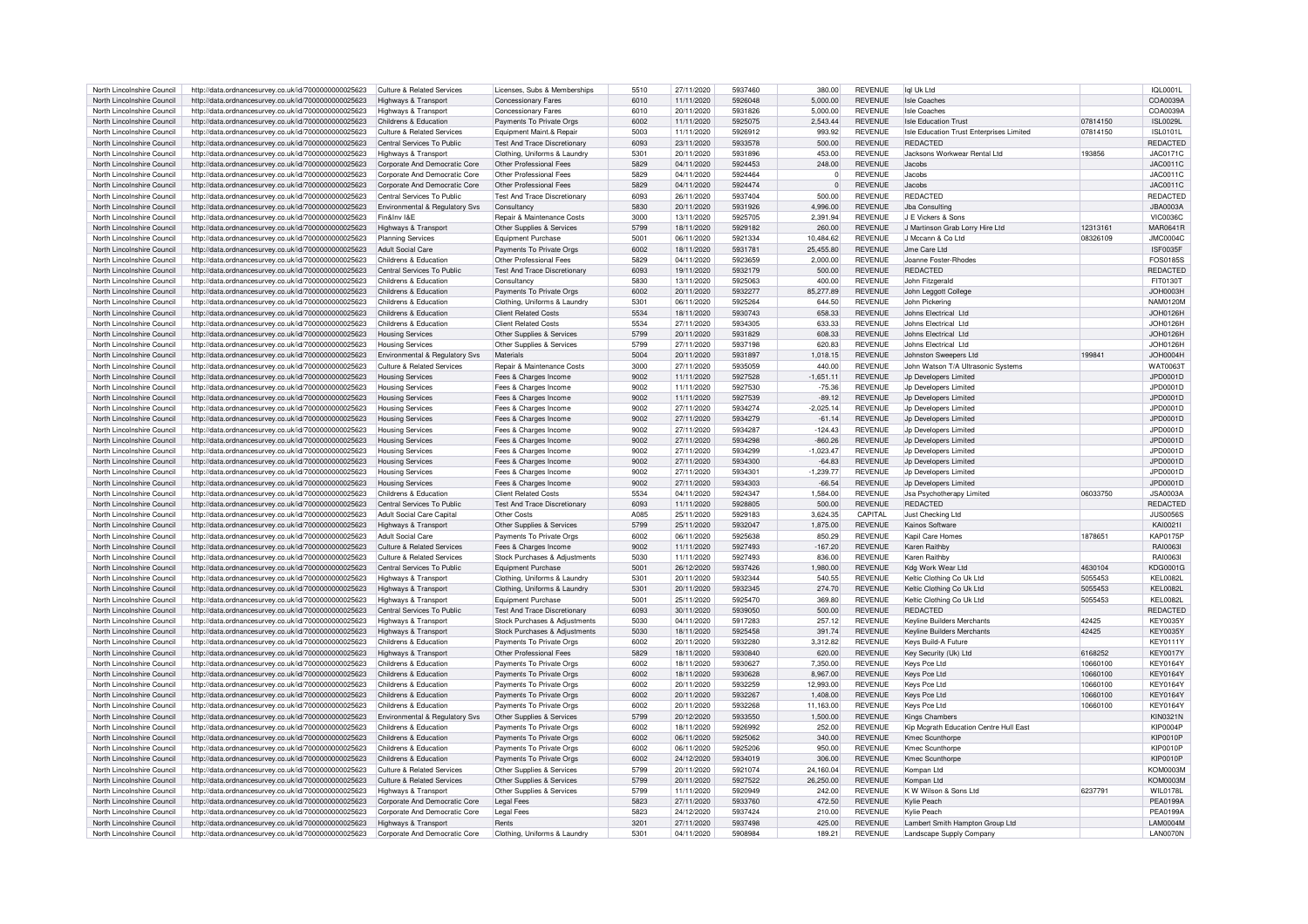| North Lincolnshire Council | http://data.ordnancesurvey.co.uk/id/7000000000025623 | Culture & Related Services            | Equipment Purchase                  | 5001 | 04/11/2020 | 5908984 | 93.19     | <b>REVENUE</b> | Landscape Supply Company                        |          | <b>LAN0070N</b>  |
|----------------------------|------------------------------------------------------|---------------------------------------|-------------------------------------|------|------------|---------|-----------|----------------|-------------------------------------------------|----------|------------------|
| North Lincolnshire Council |                                                      | <b>Culture &amp; Related Services</b> | Materials                           | 5004 | 25/11/2020 | 5929142 | 457.03    | <b>REVENUE</b> |                                                 |          | LAN0070N         |
|                            | http://data.ordnancesurvey.co.uk/id/7000000000025623 |                                       |                                     |      |            |         |           |                | Landscape Supply Company                        |          |                  |
| North Lincolnshire Council | http://data.ordnancesurvey.co.uk/id/7000000000025623 | <b>Highways &amp; Transport</b>       | Equipment Purchase                  | 5001 | 11/11/2020 | 5918446 | 1.084.24  | <b>REVENUE</b> | Landscape Supply Company                        |          | LAN0070N         |
| North Lincolnshire Council | http://data.ordnancesurvey.co.uk/id/7000000000025623 | Public Health                         | Materials                           | 5004 | 13/11/2020 | 5926225 | 1,451.22  | <b>REVENUE</b> | Langham                                         | 231734   | <b>LAN0155N</b>  |
| North Lincolnshire Council | http://data.ordnancesurvey.co.uk/id/7000000000025623 | Childrens & Education                 | Other Supplies & Services           | 5799 | 20/11/2020 | 5932094 | 272.06    | <b>REVENUE</b> | Language Is Everything Ltd                      | 03464388 | EIT0002T         |
| North Lincolnshire Council | http://data.ordnancesurvey.co.uk/id/7000000000025623 | Environmental & Regulatory Svs        | Payments To Private Orgs            | 6002 | 18/11/2020 | 5929338 | 621.00    | <b>REVENUE</b> | Las Metals                                      |          | <b>LAS0020S</b>  |
|                            |                                                      |                                       |                                     |      |            |         |           |                | <b>REDACTED</b>                                 |          |                  |
| North Lincolnshire Council | http://data.ordnancesurvey.co.uk/id/7000000000025623 | Central Services To Public            | <b>Test And Trace Discretionary</b> | 6093 | 05/11/2020 | 5925600 | 500.00    | <b>REVENUE</b> |                                                 |          | REDACTED         |
| North Lincolnshire Council | http://data.ordnancesurvey.co.uk/id/7000000000025623 | Culture & Related Services            | Other Supplies & Services           | 5799 | 04/11/2020 | 5924373 | 1,833.33  | <b>REVENUE</b> | Ld Golf Ltd                                     | 10458739 | LDG0120G         |
| North Lincolnshire Council | http://data.ordnancesurvey.co.uk/id/7000000000025623 | Culture & Related Services            | Other Supplies & Services           | 5799 | 04/11/2020 | 5924374 | 3,425.05  | <b>REVENUE</b> | I d Golf I to                                   | 10458739 | LDG0120G         |
| North Lincolnshire Council | http://data.ordnancesurvey.co.uk/id/7000000000025623 | Childrens & Education                 | Payments To Private Orgs            | 6002 | 18/11/2020 | 5929714 | 13,561.32 | <b>REVENUE</b> | Leap Ahead Childcare (Nlincs) Ltd               |          | <b>LEA0299A</b>  |
| North Lincolnshire Council |                                                      | <b>Culture &amp; Related Services</b> | Other Professional Fees             | 5829 | 11/11/2020 | 5926919 | 437.55    | <b>REVENUE</b> | Les Mills Fitness Uk Ltd                        | 07880229 | MIL0298L         |
|                            | http://data.ordnancesurvey.co.uk/id/7000000000025623 |                                       |                                     |      |            |         |           |                |                                                 |          |                  |
| North Lincolnshire Council | http://data.ordnancesurvey.co.uk/id/7000000000025623 | Culture & Related Services            | Other Professional Fees             | 5829 | 18/11/2020 | 5930487 | 289.53    | <b>REVENUE</b> | Les Mills Fitness Lik Ltd                       | 07880229 | MIL0298L         |
| North Lincolnshire Council | http://data.ordnancesurvey.co.uk/id/7000000000025623 | <b>Culture &amp; Related Services</b> | Other Professional Fees             | 5829 | 18/11/2020 | 5930488 | 402.47    | <b>REVENUE</b> | Les Mills Fitness Uk Ltd                        | 07880229 | MIL0298L         |
| North Lincolnshire Council | http://data.ordnancesurvey.co.uk/id/7000000000025623 | Culture & Related Services            | Other Professional Fees             | 5829 | 18/11/2020 | 5930691 | 254.57    | <b>REVENUE</b> | Les Mills Fitness Uk Ltd                        | 07880229 | MII 0298I        |
| North Lincolnshire Council | http://data.ordnancesurvey.co.uk/id/7000000000025623 | Corporate And Democratic Core         | Equipment Purchase                  | 5001 | 27/11/2020 | 5937398 | 3,641.23  | <b>REVENUE</b> | Lewis Removals Ltd                              | 05115077 | <b>LEW0003W</b>  |
|                            |                                                      |                                       |                                     | 5001 |            | 5937400 |           | <b>REVENUE</b> | Lewis Removals Ltd                              |          | <b>I EW0003W</b> |
| North Lincolnshire Council | http://data.ordnancesurvey.co.uk/id/7000000000025623 | Corporate And Democratic Core         | Equipment Purchase                  |      | 27/11/2020 |         | 934.50    |                |                                                 | 05115077 |                  |
| North Lincolnshire Council | http://data.ordnancesurvey.co.uk/id/7000000000025623 | Corporate And Democratic Core         | Payments To Private Orgs            | 6002 | 11/11/2020 | 5926070 | 252.00    | <b>REVENUE</b> | Lewis Removals Ltd                              | 05115077 | <b>I EW0003W</b> |
| North Lincolnshire Council | http://data.ordnancesurvey.co.uk/id/7000000000025623 | Corporate And Democratic Core         | Payments To Private Orgs            | 6002 | 27/11/2020 | 5935933 | 399.00    | <b>REVENUE</b> | Lewis Removals Ltd                              | 05115077 | <b>I EW0003W</b> |
| North Lincolnshire Council | http://data.ordnancesurvey.co.uk/id/7000000000025623 | <b>Culture &amp; Related Services</b> | <b>Equipment Purchase</b>           | 500  | 27/11/2020 | 5937400 | 126.00    | <b>REVENUE</b> | Lewis Removals Ltd                              | 05115077 | <b>LEW0003W</b>  |
| North Lincolnshire Council | http://data.ordnancesurvey.co.uk/id/7000000000025623 | Environmental & Regulatory Sys        | <b>Foujoment Purchase</b>           | 5001 | 27/11/2020 | 5937400 | 105.00    | <b>REVENUE</b> | Lewis Removals Ltd                              | 05115077 | LEW0003W         |
|                            |                                                      |                                       |                                     |      |            |         |           |                |                                                 |          |                  |
| North Lincolnshire Council | http://data.ordnancesurvey.co.uk/id/7000000000025623 | Childrens & Education                 | <b>Client Related Costs</b>         | 5534 | 04/11/2020 | 5923139 | 424.00    | <b>REVENUE</b> | Lextox                                          |          | <b>I EX0011X</b> |
| North Lincolnshire Council | http://data.ordnancesurvey.co.uk/id/7000000000025623 | Childrens & Education                 | <b>Legal Fees</b>                   | 5823 | 20/11/2020 | 5932114 | 424.00    | <b>REVENUE</b> | Lexton                                          |          | <b>LEX0011X</b>  |
| North Lincolnshire Council | http://data.ordnancesurvey.co.uk/id/7000000000025623 | Childrens & Education                 | <b>Legal Fees</b>                   | 5823 | 19/12/2020 | 5933538 | 620.00    | <b>REVENUE</b> | Lexto>                                          |          | LEX0011X         |
| North Lincolnshire Council | http://data.ordnancesurvey.co.uk/id/7000000000025623 | Culture & Related Services            | Licenses, Subs & Memberships        | 5510 | 13/11/2020 | 5924239 | 3.445.88  | <b>REVENUE</b> | Libraries Connected                             |          | SOC0079C         |
|                            |                                                      |                                       |                                     |      |            |         |           |                |                                                 |          |                  |
| North Lincolnshire Council | http://data.ordnancesurvey.co.uk/id/7000000000025623 | Childrens & Education                 | Payments To Private Orgs            | 6002 | 06/11/2020 | 5925204 | 2,562.56  | <b>REVENUE</b> | Lincoln Minster Schoo                           |          | <b>LIN0203N</b>  |
| North Lincolnshire Council | http://data.ordnancesurvey.co.uk/id/7000000000025623 | Childrens & Education                 | <b>Client Related Costs</b>         | 5534 | 11/11/2020 | 5926114 | 10.000.00 | <b>REVENUE</b> | Lincolnshire County Council                     |          | <b>LIN0003N</b>  |
| North Lincolnshire Council | http://data.ordnancesurvey.co.uk/id/7000000000025623 | Corporate And Democratic Core         | Other Professional Fees             | 5829 | 27/11/2020 | 5937523 | 745.00    | <b>REVENUE</b> | <b>Lincolnshire County Council</b>              |          | <b>I IN0115N</b> |
| North Lincolnshire Council | http://data.ordnancesurvey.co.uk/id/7000000000025623 | Non Distributed Costs                 | <b>Retirement Additional Costs</b>  | 2007 | 04/11/2020 | 5923639 | 1,020.33  | <b>REVENUE</b> | Lincolnshire County Council Pension Fund        |          | <b>LIN0089N</b>  |
|                            |                                                      |                                       |                                     |      |            |         |           |                |                                                 |          |                  |
| North Lincolnshire Council | http://data.ordnancesurvey.co.uk/id/7000000000025623 | <b>Culture &amp; Related Services</b> | Course Fees/Training                | 2002 | 25/11/2020 | 5925645 | 1,630.00  | <b>REVENUE</b> | <b>Lincolnshire Proficiency Tests Committee</b> |          | <b>LIN0342N</b>  |
| North Lincolnshire Council | http://data.ordnancesurvey.co.uk/id/7000000000025623 | <b>Planning Services</b>              | Payments To Voluntary Orgs          | 6001 | 20/11/2020 | 5927424 | 9,374.78  | <b>REVENUE</b> | Lincolnshire Wildlife Trust                     | 461863   | <b>LIN0026N</b>  |
| North Lincolnshire Council | http://data.ordnancesurvey.co.uk/id/7000000000025623 | Corporate And Democratic Core         | Gen Office Exp (Incl Postage)       | 5603 | 27/11/2020 | 5937187 | 1,246.20  | <b>REVENUE</b> | Lincs Fm Group Ltd                              | 2602875  | <b>LIN0032N</b>  |
| North Lincolnshire Council | http://data.ordnancesurvey.co.uk/id/7000000000025623 | Culture & Related Services            | Materials                           | 5004 | 25/11/2020 | 5932782 | 384.00    | <b>REVENUE</b> | Linden Nurseries                                |          | <b>LIN0167N</b>  |
|                            |                                                      |                                       |                                     |      |            |         |           |                |                                                 |          |                  |
| North Lincolnshire Council | http://data.ordnancesurvey.co.uk/id/7000000000025623 | Childrens & Education                 | Payments To Private Orgs            | 6002 | 20/11/2020 | 5932257 | 915.60    | <b>REVENUE</b> | Little Owls Pre-School                          |          | LIT0041T         |
| North Lincolnshire Council | http://data.ordnancesurvey.co.uk/id/7000000000025623 | Childrens & Education                 | Payments To Private Orgs            | 6002 | 20/11/2020 | 5932264 | 1,526.00  | <b>REVENUE</b> | <b>Little Tots Nursery</b>                      |          | <b>LIT0010T</b>  |
| North Lincolnshire Council | http://data.ordnancesurvey.co.uk/id/7000000000025623 | <b>Adult Social Care</b>              | Equipment Maint.& Repair            | 5003 | 17/11/2020 | 5938264 | 660.00    | <b>REVENUE</b> | Lmb Ltd                                         | 4637736  | LMB0001B         |
| North Lincolnshire Council | http://data.ordnancesurvey.co.uk/id/7000000000025623 | <b>Adult Social Care</b>              | Equipment Maint.& Repair            | 5003 | 24/11/2020 | 5938273 | 1.304.25  | <b>REVENUE</b> | Lmb Ltd                                         | 4637736  | <b>LMB0001B</b>  |
|                            |                                                      |                                       |                                     |      |            |         |           |                | I mb I td                                       |          | <b>I MB0001B</b> |
| North Lincolnshire Council | http://data.ordnancesurvey.co.uk/id/7000000000025623 | Adult Social Care                     | Equipment Maint.& Repair            | 5003 | 25/11/2020 | 5938274 | 917.40    | <b>REVENUE</b> |                                                 | 4637736  |                  |
| North Lincolnshire Council | http://data.ordnancesurvey.co.uk/id/7000000000025623 | <b>Adult Social Care</b>              | Equipment Maint.& Repair            | 5003 | 01/12/2020 | 5938275 | 1,454.00  | <b>REVENUE</b> | I mb I td                                       | 4637736  | LMB0001B         |
| North Lincolnshire Council | http://data.ordnancesurvey.co.uk/id/7000000000025623 | <b>Housing Services</b>               | Other Supplies & Services           | 5799 | 13/11/2020 | 5928839 | 7,554.87  | <b>REVENUE</b> | Longburst & Havelok Homes Ltd                   |          | <b>LON0032M</b>  |
| North Lincolnshire Council | http://data.ordnancesurvey.co.uk/id/7000000000025623 | <b>Housing Services</b>               | Other Supplies & Services           | 5799 | 13/11/2020 | 5928840 | 3,060.25  | REVENUE        | Longhurst & Havelok Homes Ltd                   |          | LON0032M         |
|                            | http://data.ordnancesurvey.co.uk/id/7000000000025623 |                                       | Gen Office Exp (Incl Postage)       | 5603 | 04/11/2020 | 5924243 | 211.84    | <b>REVENUE</b> | Lyreco Uk Ltd                                   | 442696   | <b>LYR0001R</b>  |
| North Lincolnshire Council |                                                      | Corporate And Democratic Core         |                                     |      |            |         |           |                |                                                 |          |                  |
| North Lincolnshire Council | http://data.ordnancesurvey.co.uk/id/7000000000025623 | Corporate And Democratic Core         | Gen Office Exp (Incl Postage)       | 5603 | 13/11/2020 | 5929237 | 330.64    | <b>REVENUE</b> | I vreco Uk I to                                 | 442696   | <b>LYR0001R</b>  |
| North Lincolnshire Council | http://data.ordnancesurvey.co.uk/id/7000000000025623 | Culture & Related Services            | Gen Office Exp (Incl Postage)       | 5603 | 11/11/2020 | 5925725 | 373.08    | <b>REVENUE</b> | Lyreco Uk Ltd                                   | 442696   | <b>LYR0001R</b>  |
| North Lincolnshire Council | http://data.ordnancesurvey.co.uk/id/7000000000025623 | <b>Adult Social Care</b>              | Other Supplies & Services           | 5799 | 06/11/2020 | 5925701 | 136.50    | <b>REVENUE</b> | Mac Auto Valetino                               |          | <b>MAC0090C</b>  |
| North Lincolnshire Council | http://data.ordnancesurvey.co.uk/id/7000000000025623 | Childrens & Education                 | Other Supplies & Services           | 5799 | 06/11/2020 | 5925701 | 560.00    | REVENUE        | Mac Auto Valeting                               |          | <b>MAC0090C</b>  |
|                            |                                                      |                                       |                                     |      |            |         |           |                |                                                 |          |                  |
| North Lincolnshire Council | http://data.ordnancesurvey.co.uk/id/7000000000025623 | Central Services To Public            | <b>Test And Trace Discretionary</b> | 6093 | 02/11/2020 | 5924266 | 500.00    | <b>REVENUE</b> | <b>REDACTED</b>                                 |          | <b>REDACTED</b>  |
| North Lincolnshire Council | http://data.ordnancesurvey.co.uk/id/7000000000025623 | Highways & Transport                  | Stock Purchases & Adiustments       | 5030 | 04/11/2020 | 5917303 | 29.864.65 | <b>REVENUE</b> | Mallatite Ltd                                   | 2621328  | <b>MAL0036L</b>  |
| North Lincolnshire Council | http://data.ordnancesurvey.co.uk/id/7000000000025623 | Highways & Transport                  | Stock Purchases & Adjustments       | 5030 | 11/11/2020 | 5917807 | 16,892.00 | <b>REVENUE</b> | Mallatite Ltd                                   | 2621328  | <b>MAL0036L</b>  |
| North Lincolnshire Council | http://data.ordnancesurvey.co.uk/id/7000000000025623 | Highways & Transport                  | Stock Purchases & Adjustments       | 5030 | 11/11/2020 | 5918979 | 7,435.76  | <b>REVENUE</b> | Mallatite I td                                  | 2621328  | MAI 0036L        |
|                            |                                                      |                                       |                                     |      |            |         |           |                |                                                 |          |                  |
| North Lincolnshire Council | http://data.ordnancesurvey.co.uk/id/7000000000025623 | <b>Adult Social Care</b>              | Gen Office Exp (Incl Postage)       | 5603 | 11/11/2020 | 5927937 | 450.00    | <b>REVENUE</b> | Mallina Group                                   |          | <b>MAL0080L</b>  |
| North Lincolnshire Council | http://data.ordnancesurvey.co.uk/id/7000000000025623 | Central Services To Public            | <b>Test And Trace Discretionary</b> | 6093 | 30/11/2020 | 5939047 | 500.00    | <b>REVENUE</b> | <b>REDACTED</b>                                 |          | REDACTED         |
| North Lincolnshire Council | http://data.ordnancesurvey.co.uk/id/7000000000025623 | Highways & Transport                  | Foujoment Purchase                  | 5001 | 18/11/2020 | 5926052 | 2,398.00  | <b>REVENUE</b> | Manchester Safety Services Ltd                  |          | <b>MAN0127N</b>  |
| North Lincolnshire Council | http://data.ordnancesurvey.co.uk/id/7000000000025623 | Highways & Transport                  | Equipment Purchase                  | 5001 | 18/11/2020 | 5926053 | 457.70    | <b>REVENUE</b> | Manchester Safety Services Ltd                  |          | <b>MAN0127N</b>  |
| North Lincolnshire Council | http://data.ordnancesurvey.co.uk/id/7000000000025623 | Highways & Transport                  | Equipment Purchase                  | 500  | 18/11/2020 | 5926054 | 1.673.10  | <b>REVENUE</b> | Manchester Safety Services Ltd                  |          | <b>MAN0127N</b>  |
|                            |                                                      |                                       |                                     |      |            |         |           |                |                                                 |          |                  |
| North Lincolnshire Council | http://data.ordnancesurvey.co.uk/id/7000000000025623 | Childrens & Education                 | Payments To Private Orgs (Inv)      | 6026 | 11/11/2020 | 5927936 | 837.76    | <b>REVENUE</b> | Manor School Sports College                     |          | <b>NAS0050S</b>  |
| North Lincolnshire Council | http://data.ordnancesurvey.co.uk/id/7000000000025623 | Central Services To Public            | <b>Test And Trace Discretionar</b>  | 6093 | 02/11/2020 | 5924265 | 500.00    | <b>REVENUE</b> | REDACTED                                        |          | REDACTED         |
| North Lincolnshire Council | http://data.ordnancesurvey.co.uk/id/7000000000025623 | Central Services To Public            | <b>Test And Trace Discretionary</b> | 6093 | 16/11/2020 | 5930517 | 500.00    | <b>REVENUE</b> | <b>REDACTED</b>                                 |          | REDACTED         |
| North Lincolnshire Council | http://data.ordnancesurvey.co.uk/id/7000000000025623 | Childrens & Education                 | Client Related Costs                | 5534 | 18/12/2020 | 5933537 | 1,207.18  | <b>REVENUE</b> | Marston Group Enforcement Centre                |          | <b>MAR0799R</b>  |
| North Lincolnshire Council | http://data.ordnancesurvey.co.uk/id/7000000000025623 | Childrens & Education                 | <b>Client Related Costs</b>         | 5534 | 25/11/2020 | 5930754 | 450.00    | <b>REVENUE</b> | Maryjoan Hunt                                   |          | <b>MAR0270R</b>  |
|                            |                                                      |                                       |                                     |      |            |         |           |                |                                                 |          |                  |
| North Lincolnshire Council | http://data.ordnancesurvey.co.uk/id/7000000000025623 | Culture, Env, Reg & Planning Cap      | Building/Construction               | A082 | 20/11/2020 | 5932074 | 12,348.40 | CAPITAL        | Mason Clark Associates                          | 02537113 | MAS0158S         |
| North Lincolnshire Council | http://data.ordnancesurvey.co.uk/id/7000000000025623 | Culture, Env, Reg & Planning Cap      | Consultants                         | A087 | 18/11/2020 | 5929351 | 7,850.00  | CAPITAL        | Mason Clark Associates                          | 02537113 | MAS0158S         |
| North Lincolnshire Council | http://data.ordnancesurvey.co.uk/id/7000000000025623 | Culture, Env, Reg & Planning Cap      | Consultants                         | A087 | 20/11/2020 | 5932165 | 571.50    | CAPITAL        | <b>Mason Clark Associates</b>                   | 02537113 | <b>MAS0158S</b>  |
| North Lincolnshire Council | http://data.ordnancesurvey.co.uk/id/7000000000025623 | Culture, Env, Reg & Planning Cap      | Consultants                         | A087 | 20/11/2020 | 5932166 | 964.00    | CAPITAL        | Mason Clark Associates                          | 02537113 | <b>MAS0158S</b>  |
|                            |                                                      |                                       |                                     |      |            |         |           |                |                                                 |          |                  |
| North Lincolnshire Council | http://data.ordnancesurvey.co.uk/id/7000000000025623 | Highways & Transport                  | Equipment Maint.& Repair            | 5003 | 17/11/2020 | 5933811 | 1.198.44  | <b>REVENUE</b> | Mason Clark Associates                          | 02537113 | MAS0158S         |
| North Lincolnshire Council | http://data.ordnancesurvey.co.uk/id/7000000000025623 | Highways & Transport                  | Equipment Maint.& Repair            | 5003 | 27/11/2020 | 5933812 | 1,198.44  | <b>REVENUE</b> | <b>Mason Clark Associates</b>                   | 02537113 | <b>MAS0158S</b>  |
| North Lincolnshire Council | http://data.ordnancesurvey.co.uk/id/7000000000025623 | Central Services To Public            | <b>Test And Trace Discretionar</b>  | 6093 | 09/11/2020 | 5926952 | 500.00    | <b>REVENUE</b> | <b>REDACTED</b>                                 |          | <b>REDACTED</b>  |
| North Lincolnshire Council | http://data.ordnancesurvey.co.uk/id/7000000000025623 | Corporate And Democratic Core         | Other Professional Fees             | 5829 | 04/11/2020 | 5924631 | 20,046.00 | <b>REVENUE</b> | Mazars Llp                                      | OC308299 | MAZ0032Z         |
| North Lincolnshire Council |                                                      |                                       |                                     |      |            |         |           |                |                                                 |          |                  |
|                            |                                                      |                                       |                                     |      |            |         |           |                |                                                 |          |                  |
|                            | http://data.ordnancesurvey.co.uk/id/7000000000025623 | <b>Culture &amp; Related Services</b> | Foujoment Purchase                  | 5001 | 25/11/2020 | 5933792 | 859.69    | <b>REVENUE</b> | Md Sians Limited                                | 07734254 | MDS0003S         |
| North Lincolnshire Council | http://data.ordnancesurvey.co.uk/id/7000000000025623 | <b>Culture &amp; Related Services</b> | Materials                           | 5004 | 04/11/2020 | 5923122 | 1,815.00  | <b>REVENUE</b> | Md Signs Limited                                | 07734254 | MDS0003S         |
| North Lincolnshire Council | http://data.ordnancesurvey.co.uk/id/7000000000025623 | Culture & Related Services            | Materials                           | 5004 | 20/11/2020 | 5932115 | 2.333.00  | <b>REVENUE</b> | Md Signs Limited                                | 07734254 | MDS00035         |
| North Lincolnshire Council | http://data.ordnancesurvey.co.uk/id/7000000000025623 | Environmental & Regulatory Svs        | Other Supplies & Services           | 5799 | 11/11/2020 | 5926884 | 526.80    | <b>REVENUE</b> | Md Signs Limited                                | 07734254 | <b>MDS0003S</b>  |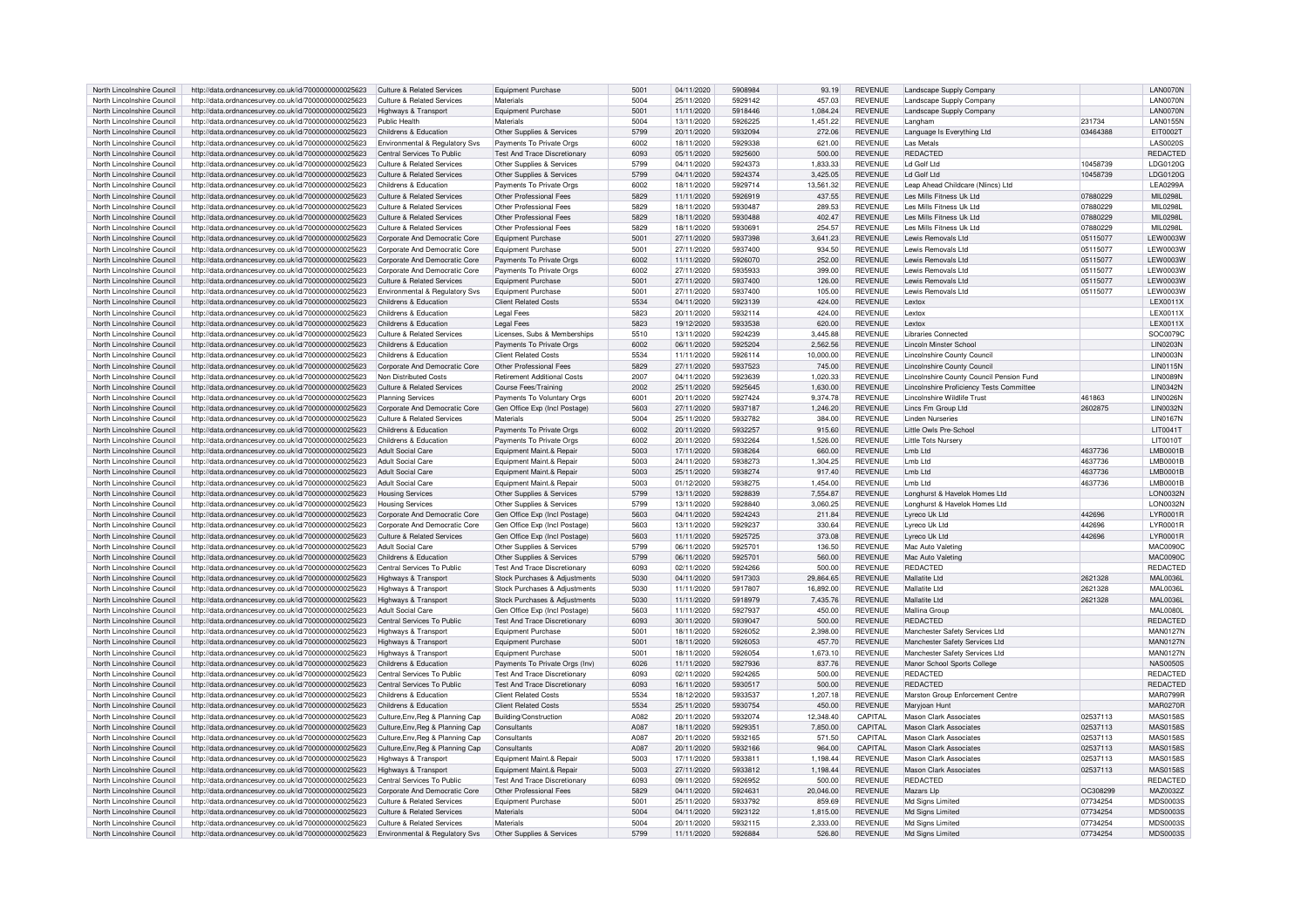| North Lincolnshire Council | http://data.ordnancesurvey.co.uk/id/7000000000025623 | Childrens & Education                 | Payments To Private Orgs           | 6002             | 20/11/2020 | 5932265 | 915.60       | <b>REVENUE</b> | Mels Totstop Day Nursery                      |          | MEL0044L        |
|----------------------------|------------------------------------------------------|---------------------------------------|------------------------------------|------------------|------------|---------|--------------|----------------|-----------------------------------------------|----------|-----------------|
|                            |                                                      |                                       |                                    |                  |            |         |              |                |                                               |          | <b>MFN0244N</b> |
| North Lincolnshire Council | http://data.ordnancesurvey.co.uk/id/7000000000025623 | Adult Social Care                     | Payments To Private Orgs           | 6002             | 20/11/2020 | 5931784 | 4,087.00     | <b>REVENUE</b> | Mencan                                        |          |                 |
| North Lincolnshire Council | http://data.ordnancesurvey.co.uk/id/7000000000025623 | Central Services To Public            | <b>Test And Trace Discretionan</b> | 6093             | 04/11/2020 | 5925165 | 500.00       | <b>REVENUE</b> | <b>REDACTED</b>                               |          | REDACTED        |
| North Lincolnshire Council | http://data.ordnancesurvey.co.uk/id/7000000000025623 | Childrens & Education                 | Payments To Private Orgs           | 6002             | 18/11/2020 | 5930459 | 289.10       | <b>REVENUE</b> | Mini Monkeys Childminding                     |          | MIN0121N        |
| North Lincolnshire Council | http://data.ordnancesurvey.co.uk/id/7000000000025623 | Childrens & Education                 | Payments To Private Orgs           | 6002             | 25/11/2020 | 5933613 | 1,300.00     | <b>REVENUE</b> | Miss Louise Dykstra                           |          | LOU0150U        |
| North Lincolnshire Council | http://data.ordnancesurvey.co.uk/id/7000000000025623 | <b>Adult Social Care</b>              | <b>Legal Fees</b>                  | 5823             | 11/11/2020 | 5923125 | 211.50       | <b>REVENUE</b> | Mic Law Ltd                                   | 10995817 | MJC0032C        |
|                            |                                                      |                                       |                                    |                  |            |         |              |                |                                               |          |                 |
| North Lincolnshire Council | http://data.ordnancesurvey.co.uk/id/7000000000025623 | Culture & Related Services            | Materials                          | 5004             | 11/11/2020 | 5927919 | 520.00       | <b>REVENUE</b> | M L Protective Coatings Ltd                   | 01773189 | <b>MLP0002P</b> |
| North Lincolnshire Council | http://data.ordnancesurvey.co.uk/id/7000000000025623 | Environmental & Regulatory Svs        | Materials                          | 5004             | 11/11/2020 | 5927918 | 720.00       | <b>REVENUE</b> | M L Protective Coatings Ltd                   | 01773189 | <b>MLP0002P</b> |
| North Lincolnshire Council | http://data.ordnancesurvey.co.uk/id/7000000000025623 | Highways & Transport                  | Materials                          | 5004             | 11/11/2020 | 5927917 | 380.00       | <b>REVENUE</b> | M L Protective Coatings Ltd                   | 01773189 | <b>MLP0002P</b> |
| North Lincolnshire Council | http://data.ordnancesurvey.co.uk/id/7000000000025623 | Culture, Env, Reg & Planning Cap      | Consultants                        | A087             | 27/11/2020 | 5937361 | 28,073.33    | CAPITAL        | Mott Macdonald Limited                        | 1243967  | MOT0034T        |
| North Lincolnshire Council |                                                      |                                       | Consultance                        | 5830             |            | 5924632 |              | <b>REVENUE</b> | Mott Macdonald Limited                        |          |                 |
|                            | http://data.ordnancesurvey.co.uk/id/7000000000025623 | <b>Planning Services</b>              |                                    |                  | 04/11/2020 |         | 13,400.00    |                |                                               | 1243967  | MOT0034T        |
| North Lincolnshire Council | http://data.ordnancesurvey.co.uk/id/7000000000025623 | Childrens & Education                 | Payments To Private Orgs           | 6002             | 25/11/2020 | 5933621 | 1,300.00     | <b>REVENUE</b> | Mr Andrew Watson                              |          | AND0330D        |
| North Lincolnshire Council | http://data.ordnancesurvey.co.uk/id/7000000000025623 | Corporate And Democratic Core         | <b>Legal Fees</b>                  | 5823             | 25/11/2020 | 5933752 | 530.00       | <b>REVENUE</b> | Mr Gavin Buttor                               |          | <b>BUT01747</b> |
| North Lincolnshire Council | http://data.ordnancesurvey.co.uk/id/7000000000025623 | Corporate And Democratic Core         | Course Fees/Training               | 2002             | 11/11/2020 | 5926182 | 1,040.00     | <b>REVENUE</b> | Mr Gennaca Sembiante                          |          | SEM0098M        |
| North Lincolnshire Council | http://data.ordnancesurvey.co.uk/id/7000000000025623 | Corporate And Democratic Core         | Other Supplies & Services          | 5799             | 04/11/2020 | 5924457 | 953.40       | <b>REVENUE</b> | Mr Martin Walker                              |          | WAI 0113I       |
| North Lincolnshire Council | http://data.ordnancesurvey.co.uk/id/7000000000025623 | Culture & Related Services            | Other Supplies & Services          | 5799             | 27/11/2020 | 5933533 | 2.000.00     | <b>REVENUE</b> | Mr M Jackson                                  |          | <b>JAC0529C</b> |
|                            |                                                      | Adult Social Care                     |                                    | 5823             |            | 5924435 |              | <b>REVENUE</b> |                                               |          |                 |
| North Lincolnshire Council | http://data.ordnancesurvey.co.uk/id/7000000000025623 |                                       | I egal Fees                        |                  | 11/11/2020 |         | 1.000.00     |                | Mr Richard Copnall Ltd                        |          | COP0024P        |
| North Lincolnshire Council | http://data.ordnancesurvey.co.uk/id/7000000000025623 | Childrens & Education                 | Payments To Private Orgs           | 6002             | 13/11/2020 | 5928867 | 4,400.00     | <b>REVENUE</b> | Murray Psychology Limited                     | 12362099 | <b>MUR0199F</b> |
| North Lincolnshire Council | http://data.ordnancesurvey.co.uk/id/7000000000025623 | Central Services To Public            | <b>Test And Trace Discretionar</b> | 6093             | 04/11/2020 | 5925166 | 500.00       | <b>REVENUE</b> | REDACTED                                      |          | REDACTED        |
| North Lincolnshire Council | http://data.ordnancesurvey.co.uk/id/7000000000025623 | Childrens & Education                 | Payments To Private Orgs           | 6002             | 11/11/2020 | 5924394 | 5,829.37     | <b>REVENUE</b> | National Fostering Agency Ltd                 |          | NAT01001        |
| North Lincolnshire Council | http://data.ordnancesurvey.co.uk/id/7000000000025623 | Childrens & Education                 | Payments To Private Orgs           | 6002             | 04/11/2020 | 5924594 | 720.00       | <b>REVENUE</b> | Natural Choice First Aid Limited              |          | <b>NAT0178T</b> |
|                            |                                                      |                                       |                                    | 5823             |            | 5933754 |              | <b>REVENUE</b> | Neelam Mal                                    |          | MAI 00991       |
| North Lincolnshire Council | http://data.ordnancesurvey.co.uk/id/7000000000025623 | Corporate And Democratic Core         | <b>Legal Fees</b>                  |                  | 25/11/2020 |         | 560.00       |                |                                               |          |                 |
| North Lincolnshire Council | http://data.ordnancesurvey.co.uk/id/7000000000025623 | Corporate And Democratic Core         | Legal Fees                         | 5823             | 25/11/2020 | 5933758 | 560.00       | <b>REVENUE</b> | Neelam Mal                                    |          | <b>MAL0099L</b> |
| North Lincolnshire Council | http://data.ordnancesurvey.co.uk/id/7000000000025623 | Central Services To Public            | Gen Office Exp (Incl Postage       | 5603             | 20/11/2020 | 5931927 | 775.26       | <b>REVENUE</b> | Neopost Finance Ltd                           | 1997384  | <b>FIN0012N</b> |
| North Lincolnshire Council | http://data.ordnancesurvey.co.uk/id/7000000000025623 | Corporate And Democratic Core         | Gen Office Exp (Incl Postage       | 5603             | 11/11/2020 | 5926115 | 252.00       | REVENUE        | Neopost Ltd                                   | 2658324  | NEO0001C        |
| North Lincolnshire Council | http://data.ordnancesurvey.co.uk/id/7000000000025623 | Corporate And Democratic Core         | Gen Office Exp (Incl Postage)      | 5603             | 27/11/2020 | 5937520 | 10.000.00    | <b>REVENUE</b> | Neopost Ltd                                   | 2658324  | <b>NEO0001C</b> |
| North Lincolnshire Council |                                                      | Culture & Related Services            |                                    | 5799             | 06/11/2020 | 5925159 | 325.00       | <b>REVENUE</b> | New Holland Parish Counci                     |          | <b>NEW0011W</b> |
|                            | http://data.ordnancesurvey.co.uk/id/7000000000025623 |                                       | Other Supplies & Services          |                  |            |         |              |                |                                               |          |                 |
| North Lincolnshire Council | http://data.ordnancesurvey.co.uk/id/7000000000025623 | Corporate And Democratic Core         | Other Professional Fees            | 5829             | 25/11/2020 | 5933623 | $\Omega$     | <b>REVENUE</b> | Newlyn Plc                                    | 3770985  | <b>NEW0120W</b> |
| North Lincolnshire Council | http://data.ordnancesurvey.co.uk/id/7000000000025623 | Corporate And Democratic Core         | Other Professional Fees            | 5829             | 25/11/2020 | 5933627 | $\mathbf{0}$ | <b>REVENUE</b> | Newlyn Plc                                    | 3770985  | <b>NEW0120W</b> |
| North Lincolnshire Council | http://data.ordnancesurvey.co.uk/id/7000000000025623 | Corporate And Democratic Core         | Other Professional Fees            | 5829             | 25/11/2020 | 5933630 | $\Omega$     | <b>REVENUE</b> | Newlyn Plc                                    | 3770985  | <b>NEW0120W</b> |
| North Lincolnshire Council | http://data.ordnancesurvey.co.uk/id/7000000000025623 | <b>Adult Social Care</b>              | Cleaning Costs/ Materials          | 3301             | 18/11/2020 | 5930502 | 221.15       | <b>REVENUE</b> | Nexon Group                                   | 8560885  | GRE0002E        |
|                            |                                                      |                                       | Cleaning Costs/ Materials          | 3301             |            | 5930524 |              | <b>REVENUE</b> |                                               |          | GRE0002E        |
| North Lincolnshire Council | http://data.ordnancesurvey.co.uk/id/7000000000025623 | <b>Adult Social Care</b>              |                                    |                  | 18/11/2020 |         | 237.57       |                | Nexon Group                                   | 8560885  |                 |
| North Lincolnshire Council | http://data.ordnancesurvey.co.uk/id/7000000000025623 | <b>Adult Social Care</b>              | Cleaning Costs/ Materials          | 330 <sup>°</sup> | 25/11/2020 | 5932798 | 3,681.80     | <b>REVENUE</b> | Nexon Group                                   | 8560885  | GRE0002E        |
| North Lincolnshire Council | http://data.ordnancesurvey.co.uk/id/7000000000025623 | <b>Culture &amp; Related Services</b> | Provisions                         | 5201             | 11/11/2020 | 5925704 | 262.36       | <b>REVENUE</b> | Nexon Group                                   | 8560885  | GRE0002E        |
| North Lincolnshire Council | http://data.ordnancesurvey.co.uk/id/7000000000025623 | Adult Social Care                     | Rents                              | 320 <sup>1</sup> | 27/11/2020 | 5934379 | 6.810.00     | <b>REVENUE</b> | Nhs Property Services Ltd                     |          | NHS0021S        |
| North Lincolnshire Council | http://data.ordnancesurvey.co.uk/id/7000000000025623 | Adult Social Care                     | Rents                              | 3201             | 27/11/2020 | 5934381 | 8.025.04     | <b>REVENUE</b> | Nhs Property Services Ltd                     |          | <b>NHS0021S</b> |
| North Lincolnshire Council |                                                      | Adult Social Care                     | Rents                              | 3201             |            | 5934382 |              | <b>REVENUE</b> |                                               |          | <b>NHS0021S</b> |
|                            | http://data.ordnancesurvey.co.uk/id/7000000000025623 |                                       |                                    |                  | 27/11/2020 |         | 11,792.29    |                | Nhs Property Services Ltd                     |          |                 |
| North Lincolnshire Council | http://data.ordnancesurvey.co.uk/id/7000000000025623 | Culture & Related Services            | Provisions                         | 520              | 11/11/2020 | 5925712 | 353.58       | <b>REVENUE</b> | <b>Nishets</b>                                | 01693112 | <b>NIS0001S</b> |
| North Lincolnshire Council | http://data.ordnancesurvey.co.uk/id/7000000000025623 | Fin&Inv I&F                           | Equipment Purchase                 | 5001             | 11/11/2020 | 5927765 | 354.60       | <b>REVENUE</b> | Nishets                                       | 01693112 | <b>NIS0001S</b> |
| North Lincolnshire Council | http://data.ordnancesurvey.co.uk/id/7000000000025623 | Fin&Inv I&F                           | Equipment Purchase                 | 5001             | 11/11/2020 | 5927771 | 329.97       | <b>REVENUE</b> | <b>Nishets</b>                                | 01693112 | <b>NIS0001S</b> |
| North Lincolnshire Council | http://data.ordnancesurvey.co.uk/id/7000000000025623 | Childrens & Education                 | <b>Client Related Costs</b>        | 5534             | 06/11/2020 | 5925555 | 800.00       | <b>REVENUE</b> | Nic-Case Management & Cic Imprest             |          | <b>NOR0235F</b> |
| North Lincolnshire Council | http://data.ordnancesurvey.co.uk/id/7000000000025623 | Childrens & Education                 | <b>Client Related Costs</b>        | 5534             | 04/11/2020 | 5924624 | 1,817.48     | <b>REVENUE</b> | NIc-Children And Community Resilience Imprest |          | <b>NOR2007R</b> |
|                            |                                                      |                                       |                                    |                  |            |         |              |                |                                               |          |                 |
| North Lincolnshire Council | http://data.ordnancesurvey.co.uk/id/7000000000025623 | Childrens & Education                 | <b>Client Related Costs</b>        | 5534             | 06/11/2020 | 5925556 | 1.131.41     | <b>REVENUE</b> | NIc-Children And Community Resilience Imprest |          | <b>NOR2007R</b> |
| North Lincolnshire Council | http://data.ordnancesurvey.co.uk/id/7000000000025623 | Childrens & Education                 | <b>Client Related Costs</b>        | 5534             | 13/11/2020 | 5929140 | 1,747.79     | <b>REVENUE</b> | NIc-Children And Community Resilience Imprest |          | <b>NOR2007F</b> |
| North Lincolnshire Council | http://data.ordnancesurvey.co.uk/id/7000000000025623 | Childrens & Education                 | <b>Client Related Costs</b>        | 5534             | 20/11/2020 | 5932292 | 1.882.60     | REVENUE        | NIc-Children And Community Resilience Imprest |          | <b>NOR2007F</b> |
| North Lincolnshire Council | http://data.ordnancesurvey.co.uk/id/7000000000025623 | Childrens & Education                 | <b>Client Related Costs</b>        | 5534             | 03/12/2020 | 5938394 | 1,640.56     | <b>REVENUE</b> | NIc-Children And Community Resilience Imprest |          | <b>NOR2007R</b> |
| North Lincolnshire Council | http://data.ordnancesurvey.co.uk/id/7000000000025623 | Childrens & Education                 | <b>Client Transport Costs</b>      | 6092             | 04/11/2020 | 5924624 | 27.00        | <b>REVENUE</b> | Nlc-Children And Community Resilience Imprest |          | <b>NOR2007R</b> |
|                            |                                                      |                                       |                                    |                  |            |         |              |                |                                               |          |                 |
| North Lincolnshire Council | http://data.ordnancesurvey.co.uk/id/7000000000025623 | Childrens & Education                 | <b>Client Transport Costs</b>      | 6092             | 06/11/2020 | 5925556 | 57.00        | <b>REVENUE</b> | NIc-Children And Community Resilience Imprest |          | <b>NOR2007R</b> |
| North Lincolnshire Council | http://data.ordnancesurvey.co.uk/id/7000000000025623 | Childrens & Education                 | <b>Client Transport Costs</b>      | 6092             | 13/11/2020 | 5929140 | 24.00        | <b>REVENUE</b> | NIc-Children And Community Resilience Imprest |          | <b>NOR2007R</b> |
| North Lincolnshire Council | http://data.ordnancesurvey.co.uk/id/7000000000025623 | Childrens & Education                 | Client Transport Costs             | 6092             | 20/11/2020 | 5932292 | 27.00        | <b>REVENUE</b> | NIc-Children And Community Resilience Imprest |          | <b>NOR2007R</b> |
| North Lincolnshire Council | http://data.ordnancesurvey.co.uk/id/7000000000025623 | Adult Social Care                     | <b>Client Related Costs</b>        | 5534             | 13/11/2020 | 5928846 | 30.00        | <b>REVENUE</b> | NIc-Csh Central Admin Imprest Cash            |          | NOR0933R        |
| North Lincolnshire Council | http://data.ordnancesurvey.co.uk/id/7000000000025623 | Adult Social Care                     | Equipment Maint.& Repair           | 5003             | 13/11/2020 | 5928846 | $-85.34$     | <b>REVENUE</b> | Nic-Csh Central Admin Imprest Cash            |          | <b>NOR0933R</b> |
|                            |                                                      |                                       |                                    |                  |            | 5928846 |              |                |                                               |          |                 |
| North Lincolnshire Council | http://data.ordnancesurvey.co.uk/id/7000000000025623 | <b>Adult Social Care</b>              | Gen Office Exp (Incl Postage)      | 5603             | 13/11/2020 |         | 17.94        | <b>REVENUE</b> | Nic-Csh Central Admin Imprest Cash            |          | NOR0933R        |
| North Lincolnshire Council | http://data.ordnancesurvey.co.uk/id/7000000000025623 | <b>Adult Social Care</b>              | Gen Office Exp (Incl Postage)      | 5603             | 13/11/2020 | 5928846 | 23.40        | <b>REVENUE</b> | NIc-Csh Central Admin Imprest Cash            |          | <b>NOR0933F</b> |
| North Lincolnshire Council | http://data.ordnancesurvey.co.uk/id/7000000000025623 | Adult Social Care                     | Other Supplies & Services          | 5799             | 13/11/2020 | 5928846 | 6.65         | <b>REVENUE</b> | Nic-Csh Central Admin Imprest Cash            |          | <b>NOR0933F</b> |
| North Lincolnshire Council | http://data.ordnancesurvey.co.uk/id/7000000000025623 | Adult Social Care                     | Provisions                         | 520              | 13/11/2020 | 5928846 | 148.72       | REVENUE        | NIc-Csh Central Admin Imprest Cash            |          | NOR0933R        |
| North Lincolnshire Council | http://data.ordnancesurvey.co.uk/id/7000000000025623 | Childrens & Education                 | Client Related Costs               | 5534             | 13/11/2020 | 5928846 | 84.46        | <b>REVENUE</b> | NIc-Csh Central Admin Imprest Cash            |          | NOR0933F        |
| North Lincolnshire Council |                                                      | Childrens & Education                 | Gen Office Exp (Incl Postage)      | 5603             | 13/11/2020 | 5928846 | 13.50        | <b>REVENUE</b> | NIc-Csh Central Admin Imprest Cash            |          | <b>NOR0933R</b> |
|                            | http://data.ordnancesurvey.co.uk/id/7000000000025623 |                                       |                                    |                  |            |         |              |                |                                               |          |                 |
| North Lincolnshire Council | http://data.ordnancesurvey.co.uk/id/7000000000025623 | Childrens & Education                 | Materials                          | 5004             | 13/11/2020 | 5928846 | $-10.32$     | <b>REVENUE</b> | NIc-Csh Central Admin Imprest Cash            |          | <b>NOR0933F</b> |
| North Lincolnshire Council | http://data.ordnancesurvey.co.uk/id/7000000000025623 | Corporate And Democratic Core         | Gen Office Exp (Incl Postage)      | 5603             | 13/11/2020 | 5928846 | 7.75         | <b>REVENUE</b> | NIc-Csh Central Admin Imprest Cash            |          | <b>NOR0933F</b> |
| North Lincolnshire Council | http://data.ordnancesurvey.co.uk/id/7000000000025623 | Environmental & Regulatory Sys        | Other Supplies & Services          | 5799             | 13/11/2020 | 5928846 | 5.59         | <b>REVENUE</b> | Nic-Csh Central Admin Imprest Cash            |          | <b>NOR0933F</b> |
| North Lincolnshire Council | http://data.ordnancesurvey.co.uk/id/7000000000025623 | Fin&Inv I&F                           | Equipment Purchase                 | 5001             | 13/11/2020 | 5928846 | 15.40        | <b>REVENUE</b> | NIc-Csh Central Admin Imprest Cash            |          | <b>NOR0933R</b> |
| North Lincolnshire Council | http://data.ordnancesurvey.co.uk/id/7000000000025623 | Fin&Inv I&F                           | Provisions                         | 5201             | 13/11/2020 | 5928846 | 12.83        | <b>REVENUE</b> | NIc-Csh Central Admin Imprest Cash            |          | <b>NOR0933F</b> |
|                            |                                                      |                                       | Materials                          |                  |            |         |              |                |                                               |          |                 |
| North Lincolnshire Council | http://data.ordnancesurvey.co.uk/id/7000000000025623 | Highways & Transport                  |                                    | 5004             | 13/11/2020 | 5928846 | 10.40        | <b>REVENUE</b> | NIc-Csh Central Admin Imprest Cash            |          | <b>NOR0933F</b> |
| North Lincolnshire Council | http://data.ordnancesurvey.co.uk/id/7000000000025623 | <b>Housing Services</b>               | Other Supplies & Services          | 5799             | 13/11/2020 | 5928846 | 107.79       | <b>REVENUE</b> | Nic-Csh Central Admin Imprest Cash            |          | <b>NOR0933F</b> |
| North Lincolnshire Council | http://data.ordnancesurvey.co.uk/id/7000000000025623 | Childrens & Education                 | <b>Bank Charges</b>                | 5821             | 25/11/2020 | 5933600 | 3.50         | <b>REVENUE</b> | Nic- Kingfisher Lodge Card Account            |          | NOR0935R        |
| North Lincolnshire Council | http://data.ordnancesurvey.co.uk/id/7000000000025623 | Childrens & Education                 | <b>Client Related Costs</b>        | 5534             | 25/11/2020 | 5933600 | 709.46       | <b>REVENUE</b> | Nic- Kingfisher Lodge Card Account            |          | <b>NOR0935R</b> |
| North Lincolnshire Council | http://data.ordnancesurvey.co.uk/id/7000000000025623 | Childrens & Education                 | <b>Client Related Costs</b>        | 5534             | 30/11/2020 | 5938256 | 220.61       | <b>REVENUE</b> | Nlc- Kingfisher Lodge Card Account            |          | NOR0935R        |
| North Lincolnshire Council | http://data.ordnancesurvey.co.uk/id/7000000000025623 | Childrens & Education                 | Provisions                         | 5201             | 25/11/2020 | 5933600 | 286.04       | <b>REVENUE</b> | Nic- Kingfisher Lodge Card Account            |          | NOR0935R        |
|                            |                                                      |                                       |                                    |                  |            |         |              |                |                                               |          |                 |
| North Lincolnshire Council | http://data.ordnancesurvey.co.uk/id/7000000000025623 | Childrens & Education                 | Provisions                         | 520              | 30/11/2020 | 5938256 | 165.44       | <b>REVENUE</b> | Nlc- Kingfisher Lodge Card Account            |          | NOR0935R        |
| North Lincolnshire Council | http://data.ordnancesurvey.co.uk/id/7000000000025623 | Childrens & Education                 | Rail & Other Fares                 | $412 -$          | 25/11/2020 | 5933600 | 21.70        | <b>REVENUE</b> | Nic- Kingfisher Lodge Card Account            |          | NOR0935R        |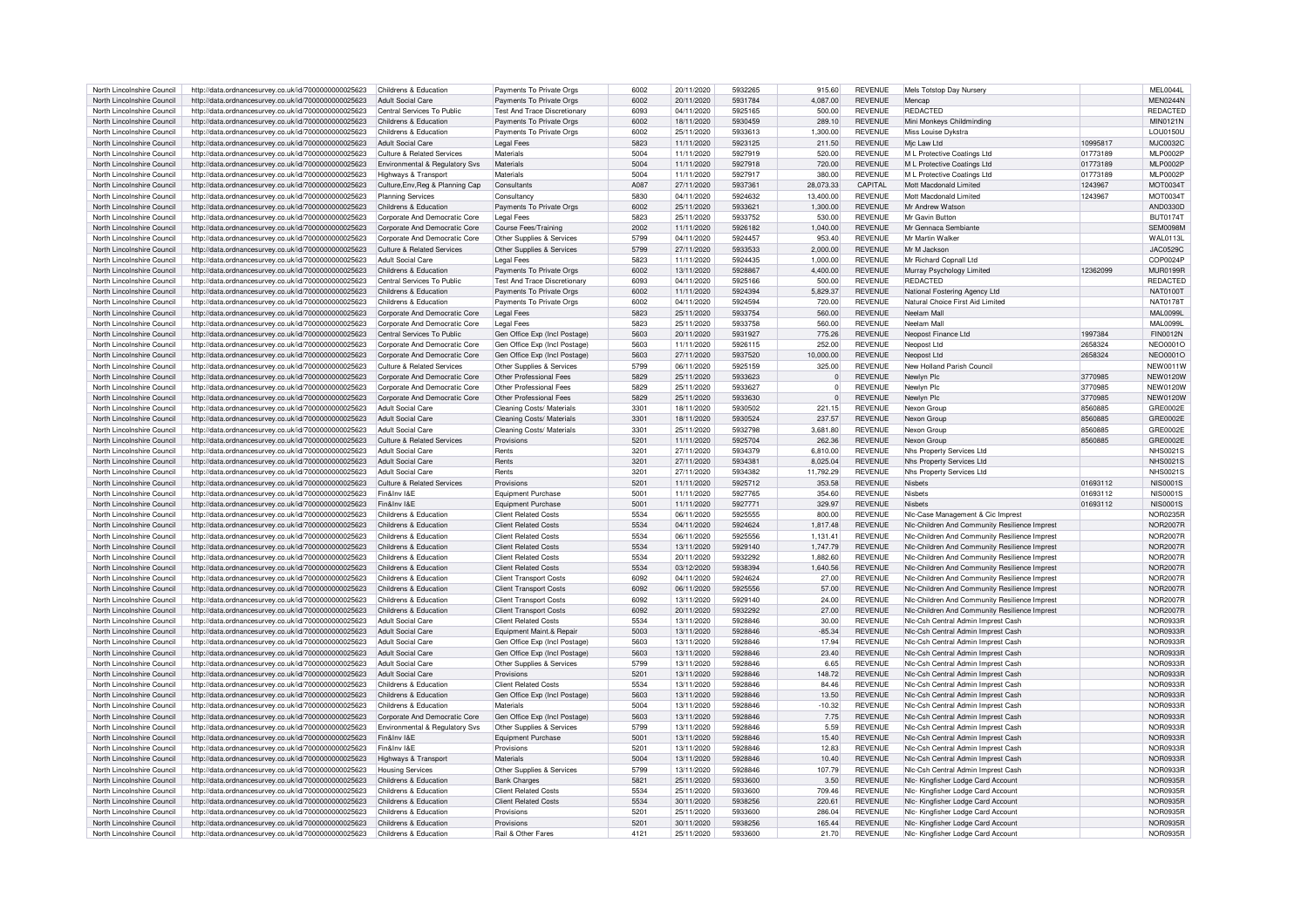| North Lincolnshire Council | http://data.ordnancesurvey.co.uk/id/7000000000025623 | Childrens & Education                 | <b>Client Related Costs</b>    | 5534             | 25/11/2020 | 5933765 | 194.15      | <b>REVENUE</b> | NIc-Kingfisher Lodge Imprest              |          | NOR0248R        |
|----------------------------|------------------------------------------------------|---------------------------------------|--------------------------------|------------------|------------|---------|-------------|----------------|-------------------------------------------|----------|-----------------|
| North Lincolnshire Council | http://data.ordnancesurvey.co.uk/id/7000000000025623 | Childrens & Education                 | Equipment Purchase             | 5001             | 25/11/2020 | 5933765 | 192.50      | <b>REVENUE</b> | NIc-Kingfisher Lodge Imprest              |          | <b>NOR0248R</b> |
|                            |                                                      |                                       |                                |                  |            |         |             |                |                                           |          |                 |
| North Lincolnshire Council | http://data.ordnancesurvey.co.uk/id/7000000000025623 | Childrens & Education                 | Provisions                     | 5201             | 25/11/2020 | 5933765 | 538.89      | <b>REVENUE</b> | NIc-Kingfisher Lodge Imprest              |          | <b>NOR0248R</b> |
| North Lincolnshire Council | http://data.ordnancesurvey.co.uk/id/7000000000025623 | Childrens & Education                 | Rail & Other Fares             | 4121             | 25/11/2020 | 5933765 | 7.85        | <b>REVENUE</b> | NIc-Kingfisher Lodge Imprest              |          | NOR0248R        |
| North Lincolnshire Council | http://data.ordnancesurvey.co.uk/id/7000000000025623 | <b>Adult Social Care</b>              | <b>Client Related Costs</b>    | 5534             | 20/11/2020 | 5932422 | 17.25       | <b>REVENUE</b> | N Lincs Council-The Cygnets               |          | NOR0058R        |
| North Lincolnshire Council | http://data.ordnancesurvey.co.uk/id/7000000000025623 | <b>Adult Social Care</b>              | Gen Office Exp (Incl Postage)  | 5603             | 20/11/2020 | 5932422 | 0.76        | <b>REVENUE</b> | N Lincs Council-The Cygnets               |          | NOR0058R        |
| North Lincolnshire Council |                                                      | <b>Adult Social Care</b>              | Provisions                     |                  | 20/11/2020 | 5932422 | 591.40      | <b>REVENUE</b> |                                           |          | <b>NOR0058F</b> |
|                            | http://data.ordnancesurvey.co.uk/id/7000000000025623 |                                       |                                | 5201             |            |         |             |                | N Lincs Council-The Cygnets               |          |                 |
| North Lincolnshire Council | http://data.ordnancesurvey.co.uk/id/7000000000025623 | Childrens & Education                 | Payments To Health Providers   | 6019             | 11/11/2020 | 5927574 | 3.279.00    | <b>REVENUE</b> | N Lincs & Goole Hosps Nhs F               |          | <b>NOR0424R</b> |
| North Lincolnshire Council | http://data.ordnancesurvey.co.uk/id/7000000000025623 | Childrens & Education                 | Payments To Private Orgs       | 6002             | 13/11/2020 | 5929180 | 12,114.00   | <b>REVENUE</b> | N Lincs & Goole Hosps Nhs Ft              |          | NOR0424R        |
| North Lincolnshire Council | http://data.ordnancesurvey.co.uk/id/7000000000025623 | Corporate And Democratic Core         | Other Supplies & Services      | 5799             | 06/11/2020 | 5923178 | 722.20      | <b>REVENUE</b> | Noreen Wilkinson                          |          | <b>WIL0530L</b> |
| North Lincolnshire Council | http://data.ordnancesurvey.co.uk/id/7000000000025623 | <b>Housing Services</b>               | Other Supplies & Services      | 5799             | 11/11/2020 | 5926158 | 1,917.00    | <b>REVENUE</b> | Normanby Hotel                            |          | <b>NOR0478R</b> |
|                            |                                                      |                                       |                                |                  |            |         |             |                |                                           |          |                 |
| North Lincolnshire Council | http://data.ordnancesurvey.co.uk/id/7000000000025623 | <b>Housing Services</b>               | Other Supplies & Services      | 5799             | 11/11/2020 | 5926978 | 2.253.00    | <b>REVENUE</b> | Normanby Hote                             |          | <b>NOR0478R</b> |
| North Lincolnshire Council | http://data.ordnancesurvey.co.uk/id/7000000000025623 | <b>Housing Services</b>               | Other Supplies & Services      | 5799             | 11/11/2020 | 5927497 | 3,226.00    | <b>REVENUE</b> | Normanby Hotel                            |          | <b>NOR0478R</b> |
| North Lincolnshire Council | http://data.ordnancesurvey.co.uk/id/7000000000025623 | <b>Housing Services</b>               | Other Supplies & Services      | 5799             | 27/11/2020 | 5934336 | 1,474.30    | <b>REVENUE</b> | Normanby Hote                             |          | <b>NOR0478R</b> |
| North Lincolnshire Council | http://data.ordnancesurvey.co.uk/id/7000000000025623 | <b>Housing Services</b>               | Other Supplies & Services      | 5799             | 30/11/2020 | 5937881 | 1,190.00    | <b>REVENUE</b> | Normanby Hote                             |          | NOR0478R        |
|                            |                                                      |                                       |                                |                  |            |         |             |                |                                           |          |                 |
| North Lincolnshire Council | http://data.ordnancesurvey.co.uk/id/7000000000025623 | Central Services To Public            | Other Professional Fees        | 5829             | 18/11/2020 | 5930474 | 300.00      | <b>REVENUE</b> | North East Lincolnshire Council           |          | NOR0269R        |
| North Lincolnshire Council | http://data.ordnancesurvey.co.uk/id/7000000000025623 | Corporate And Democratic Core         | Gen Office Exp (Incl Postage)  | 5603             | 18/11/2020 | 5930851 | 1,225.50    | <b>REVENUE</b> | North East Lincolnshire Council           |          | NOR0269R        |
| North Lincolnshire Council | http://data.ordnancesurvey.co.uk/id/7000000000025623 | Corporate And Democratic Core         | Licenses, Subs & Memberships   | 5510             | 27/11/2020 | 5937427 | 10.920.00   | <b>REVENUE</b> | North East Lincolnshire Council           |          | <b>NOR0269R</b> |
| North Lincolnshire Council | http://data.ordnancesurvey.co.uk/id/7000000000025623 | Corporate And Democratic Core         | Materials                      | 5004             | 11/11/2020 | 5926087 | 300.00      | <b>REVENUE</b> | North East Lincolnshire Council           |          | <b>NOR0269R</b> |
|                            |                                                      |                                       |                                |                  |            |         |             |                |                                           |          |                 |
| North Lincolnshire Council | http://data.ordnancesurvey.co.uk/id/7000000000025623 | Environmental & Regulatory Svs        | Payments To Private Orgs       | 6002             | 18/11/2020 | 5929417 | 43,537.51   | <b>REVENUE</b> | North East Lincolnshire Council           |          | NOR0269R        |
| North Lincolnshire Council | http://data.ordnancesurvey.co.uk/id/7000000000025623 | <b>Housing Services</b>               | Other Professional Fees        | 5829             | 18/11/2020 | 5929737 | 56,000.00   | <b>REVENUE</b> | North East Lincolnshire Council           |          | NOR0269F        |
| North Lincolnshire Council | http://data.ordnancesurvey.co.uk/id/7000000000025623 | <b>Adult Social Care</b>              | Vehicle Hire                   | 4101             | 04/11/2020 | 5924784 | 488.32      | <b>REVENUE</b> | Northgate Vehicle Hire Ltd                | 1434157  | M&G0002G        |
| North Lincolnshire Council | http://data.ordnancesurvey.co.uk/id/7000000000025623 | Childrens & Education                 | Payments To Health Providers   | 6019             | 25/11/2020 | 5933671 | 3.464.21    | <b>REVENUE</b> | North Lincolnshire Cca                    |          | <b>NOR0071R</b> |
|                            |                                                      |                                       |                                |                  |            |         |             |                |                                           |          |                 |
| North Lincolnshire Council | http://data.ordnancesurvey.co.uk/id/7000000000025623 | Childrens & Education                 | Payments To Health Providers   | 6019             | 25/11/2020 | 5933672 | 2.564.80    | <b>REVENUE</b> | North Lincolnshire Cca                    |          | <b>NOR0071R</b> |
| North Lincolnshire Council | http://data.ordnancesurvey.co.uk/id/7000000000025623 | Childrens & Education                 | Payments To Health Providers   | 6019             | 25/11/2020 | 5933673 | 3,098.84    | <b>REVENUE</b> | North Lincolnshire Ccg                    |          | <b>NOR0071R</b> |
| North Lincolnshire Council | http://data.ordnancesurvey.co.uk/id/7000000000025623 | Childrens & Education                 | Payments To Health Providers   | 6019             | 25/11/2020 | 5933674 | 72,731.25   | <b>REVENUE</b> | North Lincolnshire Ccg                    |          | <b>NOR0071R</b> |
| North Lincolnshire Council | http://data.ordnancesurvey.co.uk/id/7000000000025623 | <b>Adult Social Care</b>              | Licences                       | 4002             | 13/11/2020 | 5929130 | 305.00      | <b>REVENUE</b> | North Lincolnshire Council                |          | <b>NOR0802F</b> |
|                            |                                                      |                                       |                                |                  |            |         |             |                |                                           |          |                 |
| North Lincolnshire Council | http://data.ordnancesurvey.co.uk/id/7000000000025623 | Childrens & Education                 | Equipment Purchase             | 5001             | 27/11/2020 | 5934683 | 49.98       | <b>REVENUE</b> | North Lincolnshire Council                |          | <b>NOR0860R</b> |
| North Lincolnshire Council | http://data.ordnancesurvey.co.uk/id/7000000000025623 | Childrens & Education                 | <b>Licences</b>                | 4002             | 13/11/2020 | 5929130 | 167.50      | <b>REVENUE</b> | North Lincolnshire Council                |          | <b>NOR0802R</b> |
| North Lincolnshire Council | http://data.ordnancesurvey.co.uk/id/7000000000025623 | Corporate And Democratic Core         | <b>Equipment Purchase</b>      | 500              | 27/11/2020 | 5934683 | 9.98        | <b>REVENUE</b> | North Lincolnshire Council                |          | <b>NOR0860R</b> |
| North Lincolnshire Council | http://data.ordnancesurvey.co.uk/id/7000000000025623 | Corporate And Democratic Core         | It Hardware-Maintenance        | 5052             | 18/11/2020 | 5929748 | 458.77      | <b>REVENUE</b> | North Lincolnshire Council                |          | <b>NOR0442R</b> |
|                            |                                                      |                                       |                                |                  |            | 5929748 |             |                |                                           |          |                 |
| North Lincolnshire Council | http://data.ordnancesurvey.co.uk/id/7000000000025623 | Corporate And Democratic Core         | It Software-Purchase           | 5051             | 18/11/2020 |         | 214.28      | <b>REVENUE</b> | North Lincolnshire Council                |          | NOR0442R        |
| North Lincolnshire Council | http://data.ordnancesurvey.co.uk/id/7000000000025623 | Cornorate And Democratic Core         | <b>Licences</b>                | 4002             | 13/11/2020 | 5929130 | 267.50      | <b>REVENUE</b> | North Lincolnshire Council                |          | <b>NOR0802R</b> |
| North Lincolnshire Council | http://data.ordnancesurvey.co.uk/id/7000000000025623 | Culture & Related Services            | Books (Libraries+Schools Only) | 5005             | 27/11/2020 | 5934683 | 54.39       | <b>REVENUE</b> | North Lincolnshire Council                |          | NOR0860R        |
| North Lincolnshire Council | http://data.ordnancesurvey.co.uk/id/7000000000025623 | Culture & Related Services            | <b>Equipment Purchase</b>      | 5001             | 27/11/2020 | 5934683 | 757.49      | <b>REVENUE</b> | North Lincolnshire Council                |          | <b>NOR0860R</b> |
|                            |                                                      |                                       |                                |                  | 13/11/2020 |         | 267.50      |                | North Lincolnshire Council                |          |                 |
| North Lincolnshire Council | http://data.ordnancesurvey.co.uk/id/7000000000025623 | Culture & Related Services            | Licences                       | 4002             |            | 5929130 |             | <b>REVENUE</b> |                                           |          | NOR0802F        |
| North Lincolnshire Council | http://data.ordnancesurvey.co.uk/id/7000000000025623 | <b>Culture &amp; Related Services</b> | Other Professional Fees        | 5829             | 27/11/2020 | 5934683 | 34.99       | <b>REVENUE</b> | North Lincolnshire Council                |          | <b>NOR0860R</b> |
| North Lincolnshire Council | http://data.ordnancesurvey.co.uk/id/7000000000025623 | Environmental & Regulatory Sys        | Course Fees/Training           | 2002             | 06/11/2020 | 5925205 | 135.00      | <b>REVENUE</b> | North Lincolnshire Council                |          | <b>NOR0707R</b> |
| North Lincolnshire Council | http://data.ordnancesurvey.co.uk/id/7000000000025623 | Environmental & Regulatory Svs        | Licences                       | 4002             | 13/11/2020 | 5929130 | 167.50      | <b>REVENUE</b> | North Lincolnshire Council                |          | <b>NOR0802F</b> |
|                            |                                                      |                                       |                                | 4002             |            | 5929130 |             | <b>REVENUE</b> | North Lincolnshire Counci                 |          |                 |
| North Lincolnshire Council | http://data.ordnancesurvey.co.uk/id/7000000000025623 | Environmental & Regulatory Svs        | Licences                       |                  | 13/11/2020 |         | 872.50      |                |                                           |          | <b>NOR0802R</b> |
| North Lincolnshire Council | http://data.ordnancesurvey.co.uk/id/7000000000025623 | Highways & Transport                  | Course Fees/Training           | 2002             | 13/11/2020 | 5929130 | 115.00      | <b>REVENUE</b> | North Lincolnshire Council                |          | <b>NOR0802R</b> |
| North Lincolnshire Council | http://data.ordnancesurvey.co.uk/id/7000000000025623 | <b>Highways &amp; Transport</b>       | Licences                       | 4002             | 13/11/2020 | 5929130 | 670.00      | <b>REVENUE</b> | North Lincolnshire Counci                 |          | <b>NOR0802F</b> |
| North Lincolnshire Council | http://data.ordnancesurvey.co.uk/id/7000000000025623 | <b>Highways &amp; Transpor</b>        | Licences                       | 4002             | 13/11/2020 | 5929130 | 427.50      | <b>REVENUE</b> | North Lincolnshire Council                |          | <b>NOR0802R</b> |
|                            |                                                      |                                       | Other Vehicle Costs            | 4005             |            |         |             | <b>REVENUE</b> | North Lincolnshire Council                |          | <b>NOR0802F</b> |
| North Lincolnshire Council | http://data.ordnancesurvey.co.uk/id/7000000000025623 | <b>Highways &amp; Transpor</b>        |                                |                  | 13/11/2020 | 5929130 | 635.92      |                |                                           |          |                 |
| North Lincolnshire Council | http://data.ordnancesurvey.co.uk/id/7000000000025623 | <b>Housing Services</b>               | Other Professional Fees        | 5829             | 06/11/2020 | 5925205 | 1.09        | <b>REVENUE</b> | North Lincolnshire Council                |          | <b>NOR0707F</b> |
| North Lincolnshire Council | http://data.ordnancesurvey.co.uk/id/7000000000025623 | <b>Housing Services</b>               | Other Supplies & Services      | 5799             | 06/11/2020 | 5925205 | 431.62      | <b>REVENUE</b> | North Lincolnshire Council                |          | NOR0707R        |
| North Lincolnshire Council | http://data.ordnancesurvey.co.uk/id/7000000000025623 | <b>Planning Services</b>              | Licences                       | 4002             | 13/11/2020 | 5929130 | 90.00       | <b>REVENUE</b> | North Lincolnshire Council                |          | <b>NOR0802R</b> |
| North Lincolnshire Council | http://data.ordnancesurvey.co.uk/id/7000000000025623 | Culture & Related Services            | Cleaning Costs/ Materials      | 3301             | 18/11/2020 | 5930576 | 42.92       | <b>REVENUE</b> | North Lincs Council-N.Hall Country Park   |          | <b>NOR0283R</b> |
|                            |                                                      |                                       |                                |                  |            |         |             |                |                                           |          |                 |
| North Lincolnshire Council | http://data.ordnancesurvey.co.uk/id/7000000000025623 | Culture & Related Services            | Gen Office Exp (Incl Postage)  | 5603             | 18/11/2020 | 5930576 | 22.47       | <b>REVENUE</b> | North Lincs Council-N.Hall Country Park   |          | NOR0283R        |
| North Lincolnshire Council | http://data.ordnancesurvey.co.uk/id/7000000000025623 | Culture & Related Services            | <b>Materials</b>               | 5004             | 18/11/2020 | 5930576 | 123.51      | <b>REVENUE</b> | North Lincs Council-N.Hall Country Park   |          | NOR0283R        |
| North Lincolnshire Council | http://data.ordnancesurvey.co.uk/id/7000000000025623 | Culture & Related Services            | Other Professional Fees        | 5829             | 18/11/2020 | 5930576 | 423.87      | <b>REVENUE</b> | North Lincs Council-N.Hall Country Park   |          | NOR0283R        |
| North Lincolnshire Council | http://data.ordnancesurvey.co.uk/id/7000000000025623 | Culture & Related Services            | Provisions                     | 520 <sup>1</sup> | 18/11/2020 | 5930576 | 96.73       | <b>REVENUE</b> | North Lincs Council-N.Hall Country Park   |          | NOR0283R        |
|                            |                                                      |                                       |                                |                  |            |         |             |                |                                           |          |                 |
| North Lincolnshire Council | http://data.ordnancesurvey.co.uk/id/7000000000025623 | Fin&Inv I&F                           | Equipment Purchase             | 5001             | 11/11/2020 | 5927774 | 582.24      | <b>REVENUE</b> | North Point Uk Ltd                        | 4575195  | <b>NOR0683R</b> |
| North Lincolnshire Council | http://data.ordnancesurvey.co.uk/id/7000000000025623 | Fin&Inv I&F                           | Other Professional Fees        | 5829             | 11/11/2020 | 5927773 | 825.00      | <b>REVENUE</b> | North Point Uk Ltd                        | 4575195  | <b>NOR0683R</b> |
| North Lincolnshire Council | http://data.ordnancesurvey.co.uk/id/7000000000025623 | Fin&Inv I&F                           | Other Professional Fees        | 5829             | 18/11/2020 | 5931233 | 258.80      | <b>REVENUE</b> | North Point Llk Ltd                       | 4575195  | <b>NOR0683R</b> |
| North Lincolnshire Council | http://data.ordnancesurvey.co.uk/id/7000000000025623 | Environmental & Regulatory Svs        | Materials                      | 5004             | 04/11/2020 | 5924785 | 1,104.73    | <b>REVENUE</b> | Northside Truck Centre                    |          | NOR0643R        |
|                            |                                                      |                                       |                                |                  |            |         |             |                |                                           |          |                 |
| North Lincolnshire Council | http://data.ordnancesurvey.co.uk/id/7000000000025623 | Environmental & Regulatory Svs        | Materials                      | 5004             | 04/11/2020 | 5924786 | 621.75      | <b>REVENUE</b> | Northside Truck Centre                    |          | NOR0643F        |
| North Lincolnshire Council | http://data.ordnancesurvey.co.uk/id/7000000000025623 | Environmental & Regulatory Svs        | Materials                      | 5004             | 11/11/2020 | 5927921 | 830.66      | <b>REVENUE</b> | Northside Truck Centre                    |          | <b>NOR0643R</b> |
| North Lincolnshire Council | http://data.ordnancesurvey.co.uk/id/7000000000025623 | Environmental & Regulatory Svs        | Materials                      | 5004             | 20/11/2020 | 5931901 | 1.765.04    | <b>REVENUE</b> | Northside Truck Centre                    |          | <b>NOR0643R</b> |
| North Lincolnshire Council | http://data.ordnancesurvey.co.uk/id/7000000000025623 | Environmental & Regulatory Svs        | Materials                      | 5004             | 20/11/2020 | 5931902 | $-1,765.04$ | <b>REVENUE</b> | Northside Truck Centre                    |          | <b>NOR0643R</b> |
|                            |                                                      |                                       |                                |                  |            |         |             | CAPITAI        | Nrs Healthcare                            |          |                 |
| North Lincolnshire Council | http://data.ordnancesurvey.co.uk/id/7000000000025623 | Adult Social Care Capital             | Other Costs                    | A085             | 11/11/2020 | 5926202 | 375.00      |                |                                           | 1948041  | <b>NOT0059T</b> |
| North Lincolnshire Council | http://data.ordnancesurvey.co.uk/id/7000000000025623 | Adult Social Care Capita              | Other Costs                    | A085             | 11/11/2020 | 5926206 | 588.00      | CAPITAL        | Nrs Healthcare                            | 1948041  | <b>NOT0059T</b> |
| North Lincolnshire Council | http://data.ordnancesurvey.co.uk/id/7000000000025623 | <b>Adult Social Care Capital</b>      | Other Costs                    | A085             | 05/12/2020 | 5938268 | 625.00      | CAPITAL        | Nrs Healthcare                            | 1948041  | NOT00591        |
| North Lincolnshire Council | http://data.ordnancesurvey.co.uk/id/7000000000025623 | <b>Adult Social Care</b>              | Other Professional Fees        | 5829             | 25/11/2020 | 5933769 | 316.60      | <b>REVENUE</b> | Nurse Plus And Carer Plus Uk Limited      | 05512996 | <b>NUR0029R</b> |
|                            |                                                      | Childrens & Education                 | Rents                          | 320 <sup>1</sup> |            |         |             |                |                                           |          | <b>OAS0085S</b> |
| North Lincolnshire Council | http://data.ordnancesurvey.co.uk/id/7000000000025623 |                                       |                                |                  | 11/11/2020 | 5926926 | 2,250.00    | <b>REVENUE</b> | Oasis Academy Parkwood                    |          |                 |
| North Lincolnshire Council | http://data.ordnancesurvey.co.uk/id/7000000000025623 | Childrens & Education                 | <b>Catering Contract</b>       | 5204             | 18/11/2020 | 5930850 | 308.20      | <b>REVENUE</b> | Oasis Community Learning Henderson Avenue | 05398529 | OAS0032S        |
| North Lincolnshire Council | http://data.ordnancesurvey.co.uk/id/7000000000025623 | <b>Housing Services</b>               | Other Supplies & Services      | 5799             | 13/11/2020 | 5928833 | 1,040.00    | <b>REVENUE</b> | Office Maid                               |          | OFF0061F        |
| North Lincolnshire Council | http://data.ordnancesurvey.co.uk/id/7000000000025623 | Corporate And Democratic Core         | <b>Legal Fees</b>              | 5823             | 25/11/2020 | 5933756 | 700.00      | <b>REVENUE</b> | Olivia Bennyworth                         |          | <b>BEN0299M</b> |
| North Lincolnshire Council | http://data.ordnancesurvey.co.uk/id/7000000000025623 | Corporate And Democratic Core         | <b>Legal Fees</b>              | 5823             | 25/11/2020 | 5933771 | 525.00      | <b>REVENUE</b> | Olivia Bennyworth                         |          | <b>BEN0299N</b> |
|                            |                                                      |                                       |                                |                  |            | 5925673 |             | <b>REVENUE</b> |                                           |          | ONE0035E        |
| North Lincolnshire Council | http://data.ordnancesurvey.co.uk/id/7000000000025623 | Childrens & Education                 | <b>Client Transport Costs</b>  | 6092             | 06/11/2020 |         | 15.790.00   |                | One 2 One Taxis                           |          |                 |
| North Lincolnshire Council | http://data.ordnancesurvey.co.uk/id/7000000000025623 | Childrens & Education                 | Home To School Transport       | 4201             | 04/11/2020 | 5923636 | 746.00      | <b>REVENUE</b> | One 2 One Taxis                           |          | <b>ONE0035E</b> |
|                            |                                                      |                                       |                                |                  |            |         |             |                |                                           |          |                 |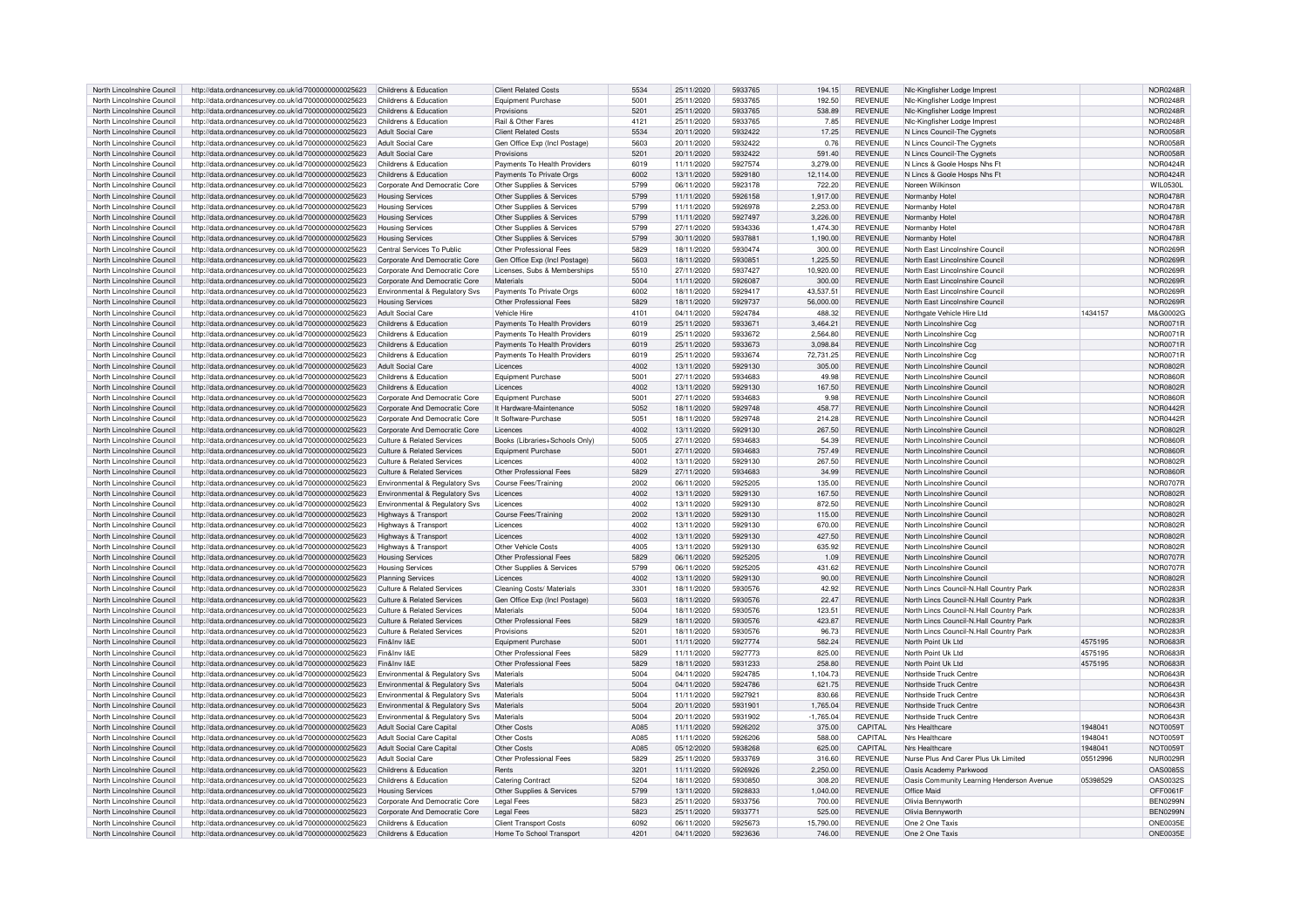| North Lincolnshire Council                               | http://data.ordnancesurvey.co.uk/id/7000000000025623                                                                           | Childrens & Education                      | Home To School Transport                                            | 4201         | 04/11/2020               | 5923638            | 4.623.00      | <b>REVENUE</b>                   | One 2 One Taxis                                |                    | <b>ONE0035E</b>                    |
|----------------------------------------------------------|--------------------------------------------------------------------------------------------------------------------------------|--------------------------------------------|---------------------------------------------------------------------|--------------|--------------------------|--------------------|---------------|----------------------------------|------------------------------------------------|--------------------|------------------------------------|
|                                                          |                                                                                                                                |                                            |                                                                     | 5603         |                          | 5924414            |               |                                  |                                                | 11077107           |                                    |
| North Lincolnshire Council                               | http://data.ordnancesurvey.co.uk/id/7000000000025623                                                                           | <b>Housing Services</b>                    | Gen Office Exp (Incl Postage)                                       |              | 04/11/2020               |                    | 263.80        | <b>REVENUE</b>                   | Ongo                                           |                    | <b>ONG0300G</b>                    |
| North Lincolnshire Council                               | http://data.ordnancesurvey.co.uk/id/7000000000025623                                                                           | <b>Housing Services</b>                    | Gen Office Exp (Incl Postage                                        | 5603         | 13/11/2020               | 5929287            | 295.74        | <b>REVENUE</b>                   | Ongo                                           |                    | ONG01200                           |
| North Lincolnshire Council                               | http://data.ordnancesurvey.co.uk/id/7000000000025623                                                                           | <b>Housing Services</b>                    | Other Supplies & Services                                           | 5799         | 11/11/2020               | 5927467            | 821.05        | <b>REVENUE</b>                   | Ongo                                           |                    | HOM0100M                           |
| North Lincolnshire Council                               | http://data.ordnancesurvey.co.uk/id/7000000000025623                                                                           | <b>Housing Services</b>                    | Other Supplies & Services                                           | 5799         | 11/11/2020               | 5927468            | 625.78        | <b>REVENUE</b>                   | Ongo                                           |                    | <b>HOM0100M</b>                    |
| North Lincolnshire Council                               | http://data.ordnancesurvey.co.uk/id/7000000000025623                                                                           | <b>Housing Services</b>                    | Other Supplies & Services                                           | 5799         | 13/11/2020               | 5928832            | 957.09        | <b>REVENUE</b>                   | Ongo                                           |                    | ONG0120G                           |
| North Lincolnshire Council                               |                                                                                                                                |                                            |                                                                     | 6002         | 18/11/2020               | 5931782            | 88.92         | <b>REVENUE</b>                   |                                                |                    | ISF0039F                           |
|                                                          | http://data.ordnancesurvey.co.uk/id/7000000000025623                                                                           | <b>Adult Social Care</b>                   | Payments To Private Orgs                                            |              |                          |                    |               |                                  | Ongo Recruitment Ltd                           |                    |                                    |
| North Lincolnshire Council                               | http://data.ordnancesurvey.co.uk/id/7000000000025623                                                                           | Adult Social Care                          | Payments To Private Orgs                                            | 6002         | 18/11/2020               | 5931782            | 5,609.68      | <b>REVENUE</b>                   | Ongo Recruitment Ltd                           |                    | <b>ISF0039F</b>                    |
| North Lincolnshire Council                               | http://data.ordnancesurvey.co.uk/id/7000000000025623                                                                           | Childrens & Education                      | Other Supplies & Services                                           | 5799         | 25/11/2020               | 5933678            | 644.00        | <b>REVENUE</b>                   | Ongo Recruitment Ltd                           | 4750128            | CRO0323C                           |
| North Lincolnshire Council                               | http://data.ordnancesurvey.co.uk/id/7000000000025623                                                                           | <b>Housing Services</b>                    | Other Supplies & Services                                           | 5799         | 13/11/2020               | 5928838            | 840.00        | <b>REVENUE</b>                   | Ongo Recruitment Ltd                           | 4750128            | CRO0323C                           |
| North Lincolnshire Council                               | http://data.ordnancesurvey.co.uk/id/7000000000025623                                                                           | Environmental & Regulatory Svs             | <b>Equipment Purchase</b>                                           | 5001         | 18/11/2020               | 5930818            | 1,198.00      | <b>REVENUE</b>                   | Ongrade I td                                   | 7042584            | ONG01300                           |
| North Lincolnshire Council                               | http://data.ordnancesurvey.co.uk/id/7000000000025623                                                                           | <b>Adult Social Care</b>                   | Payments To Private Orgs                                            | 6002         | 18/11/2020               | 5931778            | 298.00        | <b>REVENUE</b>                   | Options (Autism 2) Ltd                         |                    | <b>ISF0021F</b>                    |
|                                                          |                                                                                                                                |                                            |                                                                     |              |                          |                    |               |                                  |                                                |                    |                                    |
| North Lincolnshire Council                               | http://data.ordnancesurvey.co.uk/id/7000000000025623                                                                           | <b>Adult Social Care</b>                   | Payments To Private Orgs                                            | 6002         | 18/11/2020               | 5931778            | 5.831.28      | <b>REVENUE</b>                   | Options (Autism 2) Ltd                         |                    | <b>ISF0021F</b>                    |
| North Lincolnshire Council                               | http://data.ordnancesurvey.co.uk/id/7000000000025623                                                                           | <b>Adult Social Care</b>                   | Payments To Private Orgs                                            | 6002         | 20/11/2020               | 5931790            | 5,278.20      | <b>REVENUE</b>                   | Options Autism (2) Ltd                         | 4228353            | <b>YOU0005L</b>                    |
| North Lincolnshire Council                               | http://data.ordnancesurvey.co.uk/id/7000000000025623                                                                           | <b>Adult Social Care</b>                   | Payments To Private Orgs                                            | 6002         | 20/11/2020               | 5931790            | 1.000.40      | <b>REVENUE</b>                   | Options Autism (2) Ltd                         | 4228353            | YOU0005l                           |
| North Lincolnshire Council                               | http://data.ordnancesurvey.co.uk/id/7000000000025623                                                                           | Childrens & Education                      | Payments To Private Orgs                                            | 6002         | 04/11/2020               | 5924509            | 23.028.57     | <b>REVENUE</b>                   | Oracle Care Limited                            | 5618803            | ORA0060A                           |
| North Lincolnshire Council                               | http://data.ordnancesurvey.co.uk/id/7000000000025623                                                                           | Childrens & Education                      | Payments To Private Orgs                                            | 6002         | 13/11/2020               | 5929206            | 8,460.00      | <b>REVENUE</b>                   | Orchard Education Ltd                          |                    | ORC0021C                           |
| North Lincolnshire Council                               |                                                                                                                                |                                            |                                                                     | 6002         |                          | 5926058            |               | <b>REVENUE</b>                   |                                                | 0166445            | OUG0032G                           |
|                                                          | http://data.ordnancesurvey.co.uk/id/7000000000025623                                                                           | Corporate And Democratic Core              | Payments To Private Orgs                                            |              | 11/11/2020               |                    | 1,020.62      |                                  | Oughtred & Harrison Ltd                        |                    |                                    |
| North Lincolnshire Council                               | http://data.ordnancesurvey.co.uk/id/7000000000025623                                                                           | Corporate And Democratic Core              | Payments To Private Orgs                                            | 6002         | 27/11/2020               | 5935934            | 1,144.22      | <b>REVENUE</b>                   | Oughtred & Harrison Ltd                        | 0166445            | OUG0032G                           |
| North Lincolnshire Council                               | http://data.ordnancesurvey.co.uk/id/7000000000025623                                                                           | Childrens & Education                      | Payments To Private Orgs                                            | 6002         | 13/11/2020               | 5929203            | 3,383.33      | REVENUE                          | Outwood Academy Foxhills                       |                    | FTC0002C                           |
| North Lincolnshire Council                               | http://data.ordnancesurvey.co.uk/id/7000000000025623                                                                           | Childrens & Education                      | Payments To Private Orgs                                            | 6002         | 20/11/2020               | 5932276            | 9.204.17      | <b>REVENUE</b>                   | Outwood Grange Academies Trust                 | 06995649           | OUT0023T                           |
| North Lincolnshire Council                               | http://data.ordnancesurvey.co.uk/id/7000000000025623                                                                           | Childrens & Education                      | Licenses, Subs & Memberships                                        | 5510         | 04/11/2020               | 5924563            | $-857.50$     | <b>REVENUE</b>                   | Pac-Uk                                         | 2040322            | AFT0011T                           |
| North Lincolnshire Council                               | http://data.ordnancesurvey.co.uk/id/7000000000025623                                                                           | Adult Social Care                          | Other Professional Fees                                             | 5829         | 13/11/2020               | 5926299            | 1.088.80      | <b>REVENUE</b>                   | Paragon Medical Ltd                            |                    | <b>HOP0053F</b>                    |
|                                                          |                                                                                                                                |                                            |                                                                     |              |                          |                    |               |                                  |                                                |                    |                                    |
| North Lincolnshire Council                               | http://data.ordnancesurvey.co.uk/id/7000000000025623                                                                           | <b>Adult Social Care</b>                   | Other Professional Fees                                             | 5829         | 16/12/2020               | 5938313            | 1,260.80      | REVENUE                          | Paragon Medical Ltd                            |                    | <b>HOP0053F</b>                    |
| North Lincolnshire Council                               | http://data.ordnancesurvey.co.uk/id/7000000000025623                                                                           | <b>Adult Social Care</b>                   | Other Professional Fees                                             | 5829         | 24/12/2020               | 5938337            | 1.440.00      | <b>REVENUE</b>                   | Paragon Medical Ltd                            |                    | <b>HOP0053R</b>                    |
| North Lincolnshire Council                               | http://data.ordnancesurvey.co.uk/id/7000000000025623                                                                           | Childrens & Education                      | Home To School Transport                                            | 4201         | 11/11/2020               | 5927618            | 945.00        | REVENUE                          | Pat Frankish Psychology & Psychotherapy Ltd    | 6711712            | FRA0130A                           |
| North Lincolnshire Council                               | http://data.ordnancesurvey.co.uk/id/7000000000025623                                                                           | Central Services To Public                 | <b>Test And Trace Discretionary</b>                                 | 6093         | 06/11/2020               | 5926135            | 500.00        | <b>REVENUE</b>                   | <b>REDACTED</b>                                |                    | <b>REDACTED</b>                    |
| North Lincolnshire Council                               |                                                                                                                                | Central Services To Public                 | Test And Trace Discretionary                                        | 6093         | 13/11/2020               | 5929655            | 500.00        | <b>REVENUE</b>                   | <b>REDACTED</b>                                |                    | REDACTED                           |
|                                                          | http://data.ordnancesurvey.co.uk/id/7000000000025623                                                                           |                                            |                                                                     |              |                          |                    |               |                                  |                                                |                    |                                    |
| North Lincolnshire Council                               | http://data.ordnancesurvey.co.uk/id/7000000000025623                                                                           | Central Services To Public                 | <b>Test And Trace Discretionary</b>                                 | 6093         | 20/11/2020               | 5932776            | 500.00        | <b>REVENUE</b>                   | <b>REDACTED</b>                                |                    | REDACTED                           |
| North Lincolnshire Council                               | http://data.ordnancesurvey.co.uk/id/7000000000025623                                                                           | Highways & Transport                       | Other Supplies & Services                                           | 5799         | 13/11/2020               | 5925453            | 3,138.35      | <b>REVENUE</b>                   | Pbs Construction Ltd                           | 2266573            | <b>PBS0100S</b>                    |
| North Lincolnshire Council                               | http://data.ordnancesurvey.co.uk/id/7000000000025623                                                                           | Highways & Transport Capital               | Building/Construction                                               | A082         | 20/11/2020               | 5932107            | 449.225.96    | CAPITAL                          | Phs Construction Ltd                           | 2266573            | <b>PBS0100S</b>                    |
| North Lincolnshire Council                               | http://data.ordnancesurvey.co.uk/id/7000000000025623                                                                           | Environmental & Regulatory Svs             | Other Supplies & Services                                           | 5799         | 20/11/2020               | 5931815            | 1,488.00      | <b>REVENUE</b>                   | Pcc For Humberside                             |                    | <b>PCC0030C</b>                    |
| North Lincolnshire Council                               | http://data.ordnancesurvey.co.uk/id/7000000000025623                                                                           | Environmental & Regulatory Svs             |                                                                     | 5001         | 27/11/2020               | 5932238            | 1,225.00      | <b>REVENUE</b>                   | Peacock Salt Ltd                               |                    | <b>PEA0041A</b>                    |
|                                                          |                                                                                                                                |                                            | <b>Equipment Purchase</b>                                           |              |                          |                    |               |                                  |                                                |                    |                                    |
| North Lincolnshire Council                               | http://data.ordnancesurvey.co.uk/id/7000000000025623                                                                           | Highways & Transport                       | Consultancy                                                         | 5830         | 19/11/2020               | 5933775            | 8.700.00      | <b>REVENUE</b>                   | Pell Frischman Consultants I td.               |                    | PFI 0004                           |
| North Lincolnshire Council                               | http://data.ordnancesurvey.co.uk/id/7000000000025623                                                                           | Adult Social Care                          | Fees & Charges Income                                               | 9002         | 11/11/2020               | 5927324            | $-275.68$     | <b>REVENUE</b>                   | Penderels Trust                                |                    | DP32973                            |
| North Lincolnshire Council                               | http://data.ordnancesurvey.co.uk/id/7000000000025623                                                                           | <b>Adult Social Care</b>                   | Fees & Charges Income                                               | 9002         | 11/11/2020               | 5927353            |               | REVENUE                          |                                                |                    |                                    |
|                                                          |                                                                                                                                |                                            |                                                                     |              |                          |                    | $-122.56$     |                                  | <b>Penderels Trust</b>                         |                    | DP4284                             |
|                                                          |                                                                                                                                |                                            |                                                                     |              |                          |                    |               |                                  |                                                |                    |                                    |
| North Lincolnshire Council                               | http://data.ordnancesurvey.co.uk/id/7000000000025623                                                                           | Cornorate And Democratic Core              | Recruitment Costs And Dbs                                           | 2004         | 11/11/2020               | 5927553            | 5.436.79      | <b>REVENUE</b>                   | People Asset Management I td                   | 5199107            | <b>PEO0120C</b>                    |
| North Lincolnshire Council                               | http://data.ordnancesurvey.co.uk/id/7000000000025623                                                                           | Adult Social Care Capital                  | Other Costs                                                         | A085         | 04/11/2020               | 5938260            | 371.10        | <b>CAPITAL</b>                   | Performance Health International Ltd           | 4374752            | ABI0005I                           |
| North Lincolnshire Council                               | http://data.ordnancesurvey.co.uk/id/7000000000025623                                                                           | Adult Social Care Capital                  | Other Costs                                                         | A085         | 28/11/2020               | 5938265            | 1,114.12      | CAPITAL                          | Performance Health International Ltd           | 4374752            | <b>ABI0005I</b>                    |
| North Lincolnshire Council                               | http://data.ordnancesurvey.co.uk/id/7000000000025623                                                                           | Adult Social Care Capital                  | Other Costs                                                         | A085         | 18/12/2020               | 5938270            | 664.32        | CAPITAL                          | Performance Health International Ltd           | 4374752            | <b>ABI0005I</b>                    |
| North Lincolnshire Council                               | http://data.ordnancesurvey.co.uk/id/7000000000025623                                                                           | Childrens & Education                      | Other Supplies & Services                                           | 5799         | 27/11/2020               | 5933763            | 612.00        | <b>REVENUE</b>                   | Personal Life Coaching                         |                    | <b>PFR0065F</b>                    |
| North Lincolnshire Council                               |                                                                                                                                |                                            | Other Supplies & Services                                           |              |                          |                    |               |                                  |                                                |                    |                                    |
|                                                          | http://data.ordnancesurvey.co.uk/id/7000000000025623                                                                           | Highways & Transport                       |                                                                     | 5799         | 18/11/2020               | 5925696            | 2.325.00      | <b>REVENUE</b>                   | Pestx Ltd                                      | 04233814           | <b>PES0003S</b>                    |
| North Lincolnshire Council                               | http://data.ordnancesurvey.co.uk/id/7000000000025623                                                                           | <b>Planning Services</b>                   | <b>Repair &amp; Maintenance Costs</b>                               | 3000         | 27/11/2020               | 5934955            | 5.755.00      | <b>REVENUE</b>                   | Pestx I td                                     | 04233814           | <b>PES0003S</b>                    |
| North Lincolnshire Council                               | http://data.ordnancesurvey.co.uk/id/7000000000025623                                                                           | Central Services To Public                 | <b>Test And Trace Discretionary</b>                                 | 6093         | 05/11/2020               | 5925598            | 500.00        | <b>REVENUE</b>                   | <b>REDACTED</b>                                |                    | <b>REDACTED</b>                    |
| North Lincolnshire Council                               | http://data.ordnancesurvev.co.uk/id/7000000000025623                                                                           | Central Services To Public                 | Equipment Purchase                                                  | 5001         | 25/11/2020               | 5933865            | 219.52        | <b>REVENUE</b>                   | Peter Hogarth & Sons Ltd                       | 1143352            | HOG0001G                           |
| North Lincolnshire Council                               | http://data.ordnancesurvey.co.uk/id/7000000000025623                                                                           | Central Services To Public                 | <b>Equipment Purchase</b>                                           | 5001         | 27/11/2020               | 5934739            | 633.60        | REVENUE                          | Peter Hogarth & Sons Ltd                       | 1143352            | HOG0001G                           |
| North Lincolnshire Council                               | http://data.ordnancesurvey.co.uk/id/7000000000025623                                                                           | Childrens & Education                      | Cleaning Costs/ Materials                                           | 3301         | 27/11/2020               | 5934719            | 279.14        | <b>REVENUE</b>                   | Peter Hogarth & Sons Ltd                       | 1143352            | HOG0001G                           |
|                                                          |                                                                                                                                |                                            |                                                                     |              |                          |                    |               |                                  |                                                |                    |                                    |
| North Lincolnshire Council                               | http://data.ordnancesurvey.co.uk/id/7000000000025623                                                                           | Culture & Related Services                 | Cleaning Costs/ Materials                                           | 3301         | 27/11/2020               | 5934371            | 229.44        | <b>REVENUE</b>                   | Peter Hogarth & Sons Ltd                       | 1143352            | <b>HOG0001G</b>                    |
| North Lincolnshire Council                               | http://data.ordnancesurvey.co.uk/id/7000000000025623                                                                           | Culture & Related Services                 | Cleaning Costs/ Materials                                           | 3301         | 27/11/2020               | 5934684            | 263.68        | <b>REVENUE</b>                   | Peter Hogarth & Sons Ltd                       | 1143352            | <b>HOG0001G</b>                    |
| North Lincolnshire Council                               | http://data.ordnancesurvey.co.uk/id/7000000000025623                                                                           | <b>Culture &amp; Related Services</b>      | Cleaning Costs/ Materials                                           | 3301         | 27/11/2020               | 5934689            | 863.80        | <b>REVENUE</b>                   | Peter Hogarth & Sons Ltd                       | 1143352            | HOG0001G                           |
| North Lincolnshire Council                               | http://data.ordnancesurvey.co.uk/id/7000000000025623                                                                           | Culture & Related Services                 | Cleaning Costs/ Materials                                           | 3301         | 27/11/2020               | 5937363            | 220.58        | <b>REVENUE</b>                   | Peter Hogarth & Sons Ltd                       | 1143352            | <b>HOG0001G</b>                    |
| North Lincolnshire Council                               | http://data.ordnancesurvey.co.uk/id/7000000000025623                                                                           | <b>Environmental &amp; Regulatory Sys.</b> | Foujoment Purchase                                                  | 5001         | 11/11/2020               | 5926946            | 265.40        | <b>REVENUE</b>                   | Peter Hogarth & Sons Ltd                       | 1143352            | HOG0001G                           |
| North Lincolnshire Council                               |                                                                                                                                | Fin&Inv I&F                                |                                                                     | 3301         |                          | 5931077            |               | <b>REVENUE</b>                   |                                                |                    |                                    |
|                                                          | http://data.ordnancesurvey.co.uk/id/7000000000025623                                                                           |                                            | Cleaning Costs/ Materials                                           |              | 18/11/2020               |                    | 335.79        |                                  | Peter Hogarth & Sons Ltd                       | 1143352            | <b>HOG0001G</b>                    |
| North Lincolnshire Council                               | http://data.ordnancesurvey.co.uk/id/7000000000025623                                                                           | Fin&Inv I&F                                | Cleaning Costs/ Materials                                           | 3301         | 18/11/2020               | 5931078            | 2,014.74      | <b>REVENUE</b>                   | Peter Hogarth & Sons Ltd                       | 1143352            | HOG0001G                           |
| North Lincolnshire Council                               | http://data.ordnancesurvey.co.uk/id/7000000000025623                                                                           | Central Services To Public                 | <b>Test And Trace Discretionary</b>                                 | 6093         | 11/11/2020               | 5928802            | 500.00        | <b>REVENUE</b>                   | <b>REDACTED</b>                                |                    | REDACTED                           |
| North Lincolnshire Council                               | http://data.ordnancesurvey.co.uk/id/7000000000025623                                                                           | Culture & Related Services                 | Books (Libraries+Schools Only)                                      | 5005         | 13/11/2020               | 5927997            | 700.44        | <b>REVENUE</b>                   | Peters Ltd                                     | 24252340           | PET0110T                           |
| North Lincolnshire Council                               | http://data.ordnancesurvey.co.uk/id/7000000000025623                                                                           | <b>Culture &amp; Related Services</b>      | Books (Libraries+Schools Only)                                      | 5005         | 13/11/2020               | 5927998            | 442.54        | <b>REVENUE</b>                   | Peters Ltd                                     | 24252340           | PET0110T                           |
| North Lincolnshire Council                               |                                                                                                                                | Culture & Related Services                 | Books (Libraries+Schools Only)                                      | 5005         | 13/11/2020               | 5927999            | 384.06        | <b>REVENUE</b>                   | Peters Ltd                                     | 24252340           | PET0110T                           |
| North Lincolnshire Council                               | http://data.ordnancesurvey.co.uk/id/7000000000025623                                                                           | Central Services To Public                 | <b>Test And Trace Discretionary</b>                                 | 6093         | 09/11/2020               | 5926949            |               |                                  | <b>REDACTED</b>                                |                    |                                    |
|                                                          | http://data.ordnancesurvey.co.uk/id/7000000000025623                                                                           |                                            |                                                                     |              |                          |                    | 500.00        | REVENUE                          |                                                |                    | REDACTED                           |
| North Lincolnshire Council                               | http://data.ordnancesurvey.co.uk/id/7000000000025623                                                                           | Fin&Inv I&F                                | Repair & Maintenance Costs                                          | 3000         | 18/11/2020               | 5929728            | 1,325.00      | <b>REVENUE</b>                   | Phil Jarratt                                   |                    | <b>JAR0097R</b>                    |
| North Lincolnshire Council                               | http://data.ordnancesurvey.co.uk/id/7000000000025623                                                                           | Fin&Inv I&F                                | Repair & Maintenance Costs                                          | 3000         | 19/12/2020               | 5937190            | 849.50        | REVENUE                          | Phil Jarratt                                   |                    | <b>JAR0097R</b>                    |
| North Lincolnshire Council                               | http://data.ordnancesurvey.co.uk/id/7000000000025623                                                                           | <b>Culture &amp; Related Services</b>      | Course Fees/Training                                                | 2002         | 18/11/2020               | 5929701            | 1,404.00      | <b>REVENUE</b>                   | Phoenix Health And Safety                      | 06534364           | <b>PHO0008C</b>                    |
| North Lincolnshire Council                               | http://data.ordnancesurvey.co.uk/id/7000000000025623                                                                           | Childrens & Education                      | It Software-Purchase                                                | 5051         | 19/12/2020               | 5937468            | 319.22        | <b>REVENUE</b>                   | Phoenix Software Ltd                           | 2548628            | SOF0026F                           |
| North Lincolnshire Council                               |                                                                                                                                | Corporate And Democratic Core              | Consultancy                                                         | 5830         | 20/11/2020               | 5932237            |               | <b>REVENUE</b>                   | Phoenix Software Ltd                           | 2548628            | SOE0026E                           |
|                                                          | http://data.ordnancesurvey.co.uk/id/7000000000025623                                                                           |                                            |                                                                     |              |                          |                    | 3,225.00      |                                  |                                                |                    |                                    |
| North Lincolnshire Council                               | http://data.ordnancesurvey.co.uk/id/7000000000025623                                                                           | Corporate And Democratic Core              | Consultancy                                                         | 5830         | 19/12/2020               | 5937469            | 2,522.50      | <b>REVENUE</b>                   | Phoenix Software Ltd                           | 2548628            | SOF0026F                           |
| North Lincolnshire Council                               | http://data.ordnancesurvey.co.uk/id/7000000000025623                                                                           | Corporate And Democratic Core              | It Software-Purchase                                                | 5051         | 11/11/2020               | 5924245            | 317.89        | <b>REVENUE</b>                   | Phoenix Software Ltd                           | 2548628            | SOF0026F                           |
| North Lincolnshire Council                               | http://data.ordnancesurvey.co.uk/id/7000000000025623                                                                           | Corporate And Democratic Core              | It Software-Purchase                                                | 505          | 11/11/2020               | 5924247            | 317.89        | <b>REVENUE</b>                   | Phoenix Software Ltd                           | 2548628            | SOF0026F                           |
| North Lincolnshire Council                               | http://data.ordnancesurvey.co.uk/id/7000000000025623                                                                           | Corporate And Democratic Core              | It Software-Purchase                                                | 5051         | 18/11/2020               | 5926896            | 317.89        | <b>REVENUE</b>                   | Phoenix Software Ltd                           | 2548628            | SOF0026F                           |
|                                                          |                                                                                                                                |                                            | It Software-Purchase                                                |              | 18/11/2020               | 5929220            | 317.89        |                                  | Phoenix Software Ltd                           |                    |                                    |
| North Lincolnshire Council                               | http://data.ordnancesurvey.co.uk/id/7000000000025623                                                                           | Corporate And Democratic Core              |                                                                     | 5051         |                          |                    |               | <b>REVENUE</b>                   |                                                | 2548628            | SOF0026F                           |
| North Lincolnshire Council<br>North Lincolnshire Council | http://data.ordnancesurvey.co.uk/id/7000000000025623<br>http://data.ordnancesurvey.co.uk/id/7000000000025623 Adult Social Care | Adult Social Care                          | <b>Repair &amp; Maintenance Costs</b><br>Repair & Maintenance Costs | 3000<br>3000 | 11/11/2020<br>11/11/2020 | 5927512<br>5927512 | 24.44<br>7.24 | <b>REVENUE</b><br><b>REVENUE</b> | Pickerings Europe Ltd<br>Pickerings Europe Ltd | 3217853<br>3217853 | <b>PIC0003C</b><br><b>PIC0003C</b> |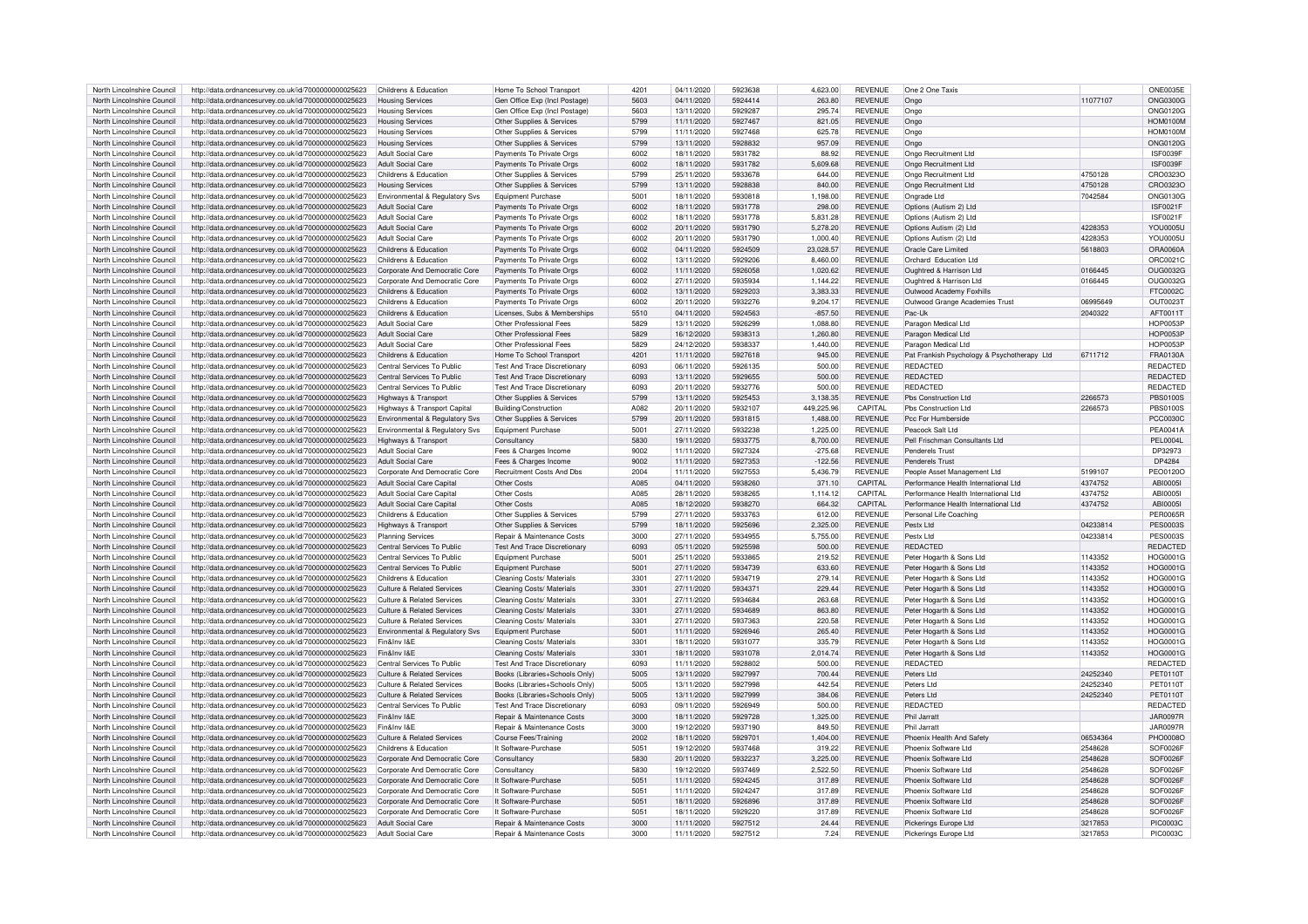| North Lincolnshire Council |                                                      |                                            |                                       |      |            |         |             |                |                                         |            |                 |
|----------------------------|------------------------------------------------------|--------------------------------------------|---------------------------------------|------|------------|---------|-------------|----------------|-----------------------------------------|------------|-----------------|
|                            | http://data.ordnancesurvey.co.uk/id/7000000000025623 | Adult Social Care                          | <b>Benair &amp; Maintenance Costs</b> | 3000 | 27/11/2020 | 5934722 | 24.44       | <b>REVENUE</b> | Pickerings Europe Ltd                   | 3217853    | <b>PIC0003C</b> |
| North Lincolnshire Council | http://data.ordnancesurvey.co.uk/id/7000000000025623 | Adult Social Care                          | <b>Benair &amp; Maintenance Costs</b> | 3000 | 27/11/2020 | 5934722 | 7.24        | <b>REVENUE</b> | Pickerings Europe Ltd                   | 3217853    | <b>PIC0003C</b> |
| North Lincolnshire Council | http://data.ordnancesurvey.co.uk/id/7000000000025623 | Central Services To Public                 | Repair & Maintenance Costs            | 3000 | 27/11/2020 | 5934722 | $\mathbf 0$ | <b>REVENUE</b> | Pickerings Europe Ltd                   | 3217853    | <b>PIC0003C</b> |
|                            |                                                      |                                            |                                       |      |            |         |             |                |                                         |            |                 |
| North Lincolnshire Council | http://data.ordnancesurvey.co.uk/id/7000000000025623 | Childrens & Education                      | Repair & Maintenance Costs            | 3000 | 11/11/2020 | 5927512 | 28.96       | <b>REVENUE</b> | Pickerings Europe Ltd                   | 3217853    | <b>PIC0003C</b> |
| North Lincolnshire Council | http://data.ordnancesurvey.co.uk/id/7000000000025623 | Childrens & Education                      | Repair & Maintenance Costs            | 3000 | 27/11/2020 | 5934722 | 28.96       | <b>REVENUE</b> | Pickerings Europe Ltd                   | 3217853    | <b>PIC0003C</b> |
| North Lincolnshire Council | http://data.ordnancesurvey.co.uk/id/7000000000025623 | Corporate And Democratic Core              | Repair & Maintenance Costs            | 3000 | 11/11/2020 | 5927512 | 158.45      | <b>REVENUE</b> | Pickerings Europe Ltd                   | 3217853    | <b>PIC0003C</b> |
|                            |                                                      |                                            |                                       |      |            |         |             |                |                                         |            |                 |
| North Lincolnshire Council | http://data.ordnancesurvey.co.uk/id/7000000000025623 | Corporate And Democratic Core              | Repair & Maintenance Costs            | 3000 | 11/11/2020 | 5927512 | 31.69       | <b>REVENUE</b> | Pickerings Europe Ltd                   | 3217853    | <b>PIC0003C</b> |
| North Lincolnshire Council | http://data.ordnancesurvey.co.uk/id/7000000000025623 | Corporate And Democratic Core              | Repair & Maintenance Costs            | 3000 | 11/11/2020 | 5927529 | 1,052.44    | <b>REVENUE</b> | Pickerings Europe Ltd                   | 3217853    | <b>PIC0003C</b> |
|                            |                                                      |                                            |                                       |      |            |         |             |                |                                         |            |                 |
| North Lincolnshire Council | http://data.ordnancesurvey.co.uk/id/7000000000025623 | Corporate And Democratic Core              | Repair & Maintenance Costs            | 3000 | 27/11/2020 | 5934722 | 165.69      | <b>REVENUE</b> | Pickerings Europe Ltd                   | 3217853    | <b>PIC0003C</b> |
| North Lincolnshire Council | http://data.ordnancesurvey.co.uk/id/7000000000025623 | Corporate And Democratic Core              | <b>Benair &amp; Maintenance Costs</b> | 3000 | 27/11/2020 | 5934722 | 31.69       | <b>REVENUE</b> | Pickerings Europe Ltd                   | 3217853    | <b>PIC0003C</b> |
|                            |                                                      |                                            |                                       |      |            |         |             |                |                                         |            |                 |
| North Lincolnshire Council | http://data.ordnancesurvey.co.uk/id/7000000000025623 | Culture & Related Services                 | Repair & Maintenance Costs            | 3000 | 11/11/2020 | 5927512 | 226.83      | <b>REVENUE</b> | Pickerings Europe Ltd                   | 3217853    | <b>PIC0003C</b> |
| North Lincolnshire Council | http://data.ordnancesurvey.co.uk/id/7000000000025623 | Culture & Related Services                 | Repair & Maintenance Costs            | 3000 | 27/11/2020 | 5934722 | 248.32      | <b>REVENUE</b> | Pickerings Europe Ltd                   | 3217853    | <b>PIC0003C</b> |
| North Lincolnshire Council |                                                      |                                            |                                       | 3000 |            | 5927512 |             | <b>REVENUE</b> |                                         | 3217853    | <b>PIC0003C</b> |
|                            | http://data.ordnancesurvey.co.uk/id/7000000000025623 | Environmental & Regulatory Svs             | Repair & Maintenance Costs            |      | 11/11/2020 |         | 21.29       |                | Pickerings Europe Ltd                   |            |                 |
| North Lincolnshire Council | http://data.ordnancesurvey.co.uk/id/7000000000025623 | Fin&Inv I&F                                | Repair & Maintenance Costs            | 3000 | 27/11/2020 | 5937367 | 1,885.91    | <b>REVENUE</b> | Pickerings Europe Ltd                   | 3217853    | <b>PIC0003C</b> |
| North Lincolnshire Council | http://data.ordnancesurvey.co.uk/id/7000000000025623 | Highways & Transport                       | Repair & Maintenance Costs            | 3000 | 11/11/2020 | 5927512 | 92.52       | <b>REVENUE</b> | Pickerings Europe Ltd                   | 3217853    | <b>PIC0003C</b> |
|                            |                                                      |                                            |                                       |      |            |         |             |                |                                         |            |                 |
| North Lincolnshire Council | http://data.ordnancesurvey.co.uk/id/7000000000025623 | Highways & Transport                       | Repair & Maintenance Costs            | 3000 | 27/11/2020 | 5934722 | 92.32       | <b>REVENUE</b> | Pickerings Europe Ltd                   | 3217853    | PIC0003C        |
| North Lincolnshire Council | http://data.ordnancesurvey.co.uk/id/7000000000025623 | Childrens & Education                      | It Software-Maintenance               | 5053 | 18/11/2020 | 5925797 | 16,800.00   | <b>REVENUE</b> | Pitney Bowes Software Europe Ltd        |            | PIT0064T        |
|                            |                                                      | Central Services To Public                 |                                       | 5001 |            | 5935054 | 445.84      | <b>REVENUE</b> | Poolside Leisure                        |            | PO00002C        |
| North Lincolnshire Council | http://data.ordnancesurvey.co.uk/id/7000000000025623 |                                            | Equipment Purchase                    |      | 27/11/2020 |         |             |                |                                         |            |                 |
| North Lincolnshire Council | http://data.ordnancesurvey.co.uk/id/7000000000025623 | Culture & Related Services                 | Repair & Maintenance Costs            | 3000 | 11/11/2020 | 5927479 | 798.36      | <b>REVENUE</b> | Poolside Leisure                        |            | POO0002C        |
| North Lincolnshire Council | http://data.ordnancesurvey.co.uk/id/7000000000025623 | Environmental & Regulatory Svs             | Other Supplies & Services             | 5799 | 20/11/2020 | 5932121 | 297.92      | <b>REVENUE</b> | Portland House Veterinary Group         |            | POR0014F        |
|                            |                                                      |                                            |                                       |      |            |         |             |                |                                         |            |                 |
| North Lincolnshire Council | http://data.ordnancesurvey.co.uk/id/7000000000025623 | Childrens & Education                      | Licenses, Subs & Memberships          | 5510 | 04/11/2020 | 5924567 | 857.50      | <b>REVENUE</b> | Post-Adoption Centre                    |            | POS0056S        |
| North Lincolnshire Council | http://data.ordnancesurvey.co.uk/id/7000000000025623 | <b>Adult Social Care</b>                   | <b>Benair &amp; Maintenance Costs</b> | 3000 | 20/11/2020 | 5931736 | 1,665.83    | <b>REVENUE</b> | Premier Roofing And Services Ltd        | 4577119    | <b>PRE0164E</b> |
|                            |                                                      |                                            |                                       |      |            |         |             |                |                                         |            |                 |
| North Lincolnshire Council | http://data.ordnancesurvey.co.uk/id/7000000000025623 | Childrens & Education                      | <b>Benair &amp; Maintenance Costs</b> | 3000 | 20/11/2020 | 5931736 | 148.56      | <b>REVENUE</b> | Premier Roofing And Services Ltd        | 4577119    | <b>PRE0164E</b> |
| North Lincolnshire Council | http://data.ordnancesurvey.co.uk/id/7000000000025623 | <b>Culture &amp; Related Services</b>      | Repair & Maintenance Costs            | 3000 | 20/11/2020 | 5931736 | 1,207.43    | <b>REVENUE</b> | Premier Roofing And Services Ltd        | 4577119    | <b>PRE0164E</b> |
| North Lincolnshire Council |                                                      | <b>Planning Services</b>                   | <b>Recruitment Costs And Dbs</b>      | 2004 | 06/11/2020 | 5925585 | 498.00      | <b>REVENUE</b> | Prepared Media I td                     | 08307674   | PRF0259F        |
|                            | http://data.ordnancesurvey.co.uk/id/7000000000025623 |                                            |                                       |      |            |         |             |                |                                         |            |                 |
| North Lincolnshire Council | http://data.ordnancesurvey.co.uk/id/7000000000025623 | Childrens & Education                      | Pay - Agency                          | 0131 | 06/11/2020 | 5925677 | 431.25      | <b>REVENUE</b> | Principal Resourcing Ltd                | 5159515    | PRI0101I        |
| North Lincolnshire Council | http://data.ordnancesurvey.co.uk/id/7000000000025623 | Childrens & Education                      | Pay - Agency                          | 0131 | 18/11/2020 | 5930884 | 431.25      | <b>REVENUE</b> | Principal Resourcing Ltd                | 5159515    | PRI01011        |
|                            |                                                      |                                            |                                       |      |            |         |             |                |                                         |            |                 |
| North Lincolnshire Council | http://data.ordnancesurvey.co.uk/id/7000000000025623 | Childrens & Education                      | Pay - Agency                          | 0131 | 25/11/2020 | 5933679 | 431.25      | <b>REVENUE</b> | Principal Resourcing Ltd                | 5159515    | PRI01011        |
| North Lincolnshire Council | http://data.ordnancesurvey.co.uk/id/7000000000025623 | Childrens & Education                      | Pay - Agency                          | 0131 | 20/12/2020 | 5933680 | 718.75      | <b>REVENUE</b> | Principal Resourcing Ltd                | 5159515    | PRI0101I        |
|                            |                                                      |                                            |                                       |      |            |         |             |                |                                         |            |                 |
| North Lincolnshire Council | http://data.ordnancesurvey.co.uk/id/7000000000025623 | <b>Housing Services</b>                    | Other Supplies & Services             | 5799 | 27/11/2020 | 5934321 | 1,885.00    | <b>REVENUE</b> | Priory Guest House                      |            | PRI02461        |
| North Lincolnshire Council | http://data.ordnancesurvey.co.uk/id/7000000000025623 | Adult Social Care Capital                  | Other Costs                           | A085 | 11/11/2020 | 5926203 | 582.78      | CAPITAL        | Prism Medical Uk                        | 04992349   | <b>WES01239</b> |
| North Lincolnshire Council | http://data.ordnancesurvey.co.uk/id/7000000000025623 | <b>Adult Social Care Capital</b>           | Other Costs                           | A085 | 27/11/2020 | 5938261 | 418.97      | CAPITAL        | Prism Medical Llk                       | 04992349   | <b>WES01235</b> |
|                            |                                                      |                                            |                                       |      |            |         |             |                |                                         |            |                 |
| North Lincolnshire Council | http://data.ordnancesurvey.co.uk/id/7000000000025623 | <b>Adult Social Care Capital</b>           | Other Costs                           | A085 | 27/11/2020 | 5938262 | 418.97      | CAPITAL        | Prism Medical Uk                        | 04992349   | <b>WES01235</b> |
| North Lincolnshire Council | http://data.ordnancesurvey.co.uk/id/7000000000025623 | <b>Support Servs Capital</b>               | It Equipment                          | A098 | 04/11/2020 | 5924321 | 2.537.18    | CAPITAL        | Professional Telecom Installations I td | 04629825   | PRO0051C        |
|                            |                                                      |                                            |                                       |      |            |         |             |                |                                         |            |                 |
| North Lincolnshire Council | http://data.ordnancesurvey.co.uk/id/7000000000025623 | <b>Culture &amp; Related Services</b>      | <b>Equipment Purchase</b>             | 5001 | 18/11/2020 | 5930666 | 412.39      | <b>REVENUE</b> | Proludic Ltd                            | 04455803   | <b>PRO0560C</b> |
| North Lincolnshire Council | http://data.ordnancesurvey.co.uk/id/7000000000025623 | <b>Culture &amp; Related Services</b>      | <b>Equipment Purchase</b>             | 5001 | 25/11/2020 | 5926079 | 853.16      | <b>REVENUE</b> | Proludic Ltd                            | 04455803   | <b>PRO0560C</b> |
| North Lincolnshire Council | http://data.ordnancesurvey.co.uk/id/7000000000025623 | Cornorate And Democratic Core              | Course Fees/Training                  | 2002 | 27/11/2020 | 5937429 | 375.00      | <b>REVENUE</b> | Protrainings Europe Limited             |            | PRO0203C        |
|                            |                                                      |                                            |                                       |      |            |         |             |                |                                         |            |                 |
| North Lincolnshire Council | http://data.ordnancesurvey.co.uk/id/7000000000025623 | Childrens & Education                      | Payments To Private Orgs              | 6002 | 25/11/2020 | 5932336 | 14.400.00   | <b>REVENUE</b> | Psychology Together                     | 1055440510 | <b>PSY0120Y</b> |
|                            |                                                      |                                            |                                       |      |            |         |             |                |                                         |            |                 |
|                            |                                                      |                                            |                                       |      |            |         |             |                |                                         |            |                 |
| North Lincolnshire Council | http://data.ordnancesurvey.co.uk/id/7000000000025623 | Highways & Transport                       | Stock Purchases & Adjustments         | 5030 | 11/11/2020 | 5925644 | 505.60      | <b>REVENUE</b> | Pudsey Diamond Engineering Ltd          |            | <b>DIA0008A</b> |
| North Lincolnshire Council | http://data.ordnancesurvey.co.uk/id/7000000000025623 | Corporate And Democratic Core              | Foujoment Maint & Repai               | 5003 | 27/11/2020 | 5934348 | 1,376.00    | <b>REVENUE</b> | Pulsar Instruments Plo                  |            | <b>PUL0004L</b> |
|                            |                                                      |                                            |                                       |      |            |         |             |                |                                         |            |                 |
| North Lincolnshire Council | http://data.ordnancesurvey.co.uk/id/7000000000025623 | Fin&Inv I&F                                | Other Supplies & Services             | 5799 | 11/11/2020 | 5924462 | 1,186.25    | <b>REVENUE</b> | Pure Water Cleaning Contractors Ltd     | 11361613   | <b>PUR0010F</b> |
| North Lincolnshire Council | http://data.ordnancesurvey.co.uk/id/7000000000025623 | <b>Environmental &amp; Requlatory Sys.</b> | Materials                             | 5004 | 20/11/2020 | 5931905 | 420.00      | <b>REVENUE</b> | Queensway Engineering(Scunthorpe)Ltd    | 00986777   | QUE0018E        |
| North Lincolnshire Council |                                                      | Childrens & Education                      | Legal Fees                            | 5823 | 25/11/2020 | 5933540 | 448.93      | <b>REVENUE</b> | Quinn Medical Services Ltd              |            | QUI0099         |
|                            | http://data.ordnancesurvey.co.uk/id/7000000000025623 |                                            |                                       |      |            |         |             |                |                                         |            |                 |
| North Lincolnshire Council | http://data.ordnancesurvey.co.uk/id/7000000000025623 | Central Services To Public                 | Test And Trace Discretionary          | 6093 | 03/11/2020 | 592452  | 500.00      | <b>REVENUE</b> | <b>REDACTED</b>                         |            | <b>REDACTED</b> |
| North Lincolnshire Council | http://data.ordnancesurvey.co.uk/id/7000000000025623 | Corporate And Democratic Core              | Gen Office Exp (Incl Postage          | 5603 | 30/10/2020 | 5937887 | 415.00      | <b>REVENUE</b> | Reach Publishing Ltd                    | 82548      | REA0038A        |
|                            |                                                      |                                            |                                       |      |            |         |             |                |                                         |            |                 |
| North Lincolnshire Council | http://data.ordnancesurvey.co.uk/id/7000000000025623 | Corporate And Democratic Core              | Gen Office Exp (Incl Postage          | 5603 | 30/10/2020 | 5937895 | 486.45      | <b>REVENUE</b> | Reach Publishing Ltd                    | 82548      | RFA0038/        |
| North Lincolnshire Council | http://data.ordnancesurvey.co.uk/id/7000000000025623 | Corporate And Democratic Core              | Gen Office Exp (Incl Postage          | 5603 | 11/11/2020 | 5927453 | 242.40      | <b>REVENUE</b> | Reach Publishing Ltd                    | 82548      | <b>REA0038A</b> |
|                            |                                                      |                                            |                                       | 5603 | 11/11/2020 | 5927456 | 9.231.13    | <b>REVENUE</b> |                                         | 82548      | <b>REA0038A</b> |
| North Lincolnshire Council | http://data.ordnancesurvey.co.uk/id/7000000000025623 | Corporate And Democratic Core              | Gen Office Exp (Incl Postage)         |      |            |         |             |                | Reach Publishing Ltd                    |            |                 |
| North Lincolnshire Council | http://data.ordnancesurvey.co.uk/id/7000000000025623 | Corporate And Democratic Core              | Gen Office Exp (Incl Postage)         | 5603 | 17/11/2020 | 5937886 | 415.00      | <b>REVENUE</b> | Reach Publishing Ltd                    | 82548      | <b>REA0038A</b> |
| North Lincolnshire Council | http://data.ordnancesurvey.co.uk/id/7000000000025623 | Corporate And Democratic Core              | Gen Office Exp (Incl Postage)         | 5603 | 30/11/2020 | 593789  | 437.13      | <b>REVENUE</b> | Reach Publishing Ltd                    | 82548      | <b>REA0038A</b> |
| North Lincolnshire Council |                                                      |                                            |                                       | 5610 | 11/11/2020 | 5927458 | 365.00      |                |                                         | 82548      |                 |
|                            | http://data.ordnancesurvey.co.uk/id/7000000000025623 | <b>Planning Services</b>                   | Advertising & Publicity               |      |            |         |             | <b>REVENUE</b> | Reach Publishing Ltd                    |            | <b>REA0038A</b> |
| North Lincolnshire Council | http://data.ordnancesurvey.co.uk/id/7000000000025623 | <b>Planning Services</b>                   | Advertising & Publicity               | 5610 | 18/11/2020 | 5928861 | 219.00      | <b>REVENUE</b> | Reach Publishing Ltd                    | 82548      | <b>REA0038A</b> |
| North Lincolnshire Council | http://data.ordnancesurvey.co.uk/id/7000000000025623 | <b>Planning Services</b>                   | Advertising & Publicity               | 5610 | 25/11/2020 | 5932216 | 277.40      | <b>REVENUE</b> | Reach Publishing Ltd                    | 82548      | <b>REA0038A</b> |
|                            |                                                      |                                            |                                       |      |            |         |             |                |                                         |            |                 |
| North Lincolnshire Council | http://data.ordnancesurvey.co.uk/id/7000000000025623 | <b>Planning Services</b>                   | Advertising & Publicity               | 5610 | 25/11/2020 | 5932217 | 730.00      | <b>REVENUE</b> | Reach Publishing Ltd                    | 82548      | REA0038A        |
| North Lincolnshire Council | http://data.ordnancesurvey.co.uk/id/7000000000025623 | Childrens & Education                      | <b>Client Transport Costs</b>         | 6092 | 13/11/2020 | 5929255 | 250.00      | <b>REVENUE</b> | Ready Rent A Car                        | 2177268    | <b>REA0004A</b> |
|                            |                                                      |                                            |                                       |      |            |         |             |                |                                         |            |                 |
| North Lincolnshire Council | http://data.ordnancesurvey.co.uk/id/7000000000025623 | Childrens & Education                      | <b>Client Transport Costs</b>         | 6092 | 18/11/2020 | 5930485 | 280.00      | <b>REVENUE</b> | Ready Rent A Car                        | 2177268    | <b>REA0004A</b> |
| North Lincolnshire Council | http://data.ordnancesurvey.co.uk/id/7000000000025623 | Childrens & Education                      | Vehicle Hire                          | 4101 | 11/11/2020 | 5927922 | 690.00      | <b>REVENUE</b> | Ready Rent A Car                        | 2177268    | <b>REA0004A</b> |
| North Lincolnshire Council | http://data.ordnancesurvey.co.uk/id/7000000000025623 | Culture & Related Services                 | Other Vehicle Costs                   | 4005 | 11/11/2020 | 5927924 | 380.00      | <b>REVENUE</b> | Ready Rent A Car                        | 2177268    | <b>REA0004A</b> |
|                            |                                                      |                                            |                                       |      |            |         |             |                |                                         |            |                 |
| North Lincolnshire Council | http://data.ordnancesurvey.co.uk/id/7000000000025623 | Environmental & Regulatory Svs             | Vehicle Hire                          | 4101 | 11/11/2020 | 5927923 | 260.00      | <b>REVENUE</b> | Ready Rent A Car                        | 2177268    | <b>REA0004A</b> |
| North Lincolnshire Council | http://data.ordnancesurvey.co.uk/id/7000000000025623 | Culture & Related Services                 | Other Incidental Travel Costs         | 4311 | 25/11/2020 | 5927931 | 255.00      | <b>REVENUE</b> | Ready Rent-A-Car (Grimsby) Ltd          | 2177268    | <b>REA0025A</b> |
|                            |                                                      |                                            |                                       |      |            |         |             |                |                                         |            |                 |
| North Lincolnshire Council | http://data.ordnancesurvey.co.uk/id/7000000000025623 | <b>Adult Social Care</b>                   | Direct Payments To Clients            | 6012 | 04/11/2020 | 5923504 | 3.537.92    | <b>REVENUE</b> | <b>REDACTED</b>                         |            | <b>REDACTED</b> |
| North Lincolnshire Council | http://data.ordnancesurvey.co.uk/id/7000000000025623 | Adult Social Care                          | Direct Payments To Clients            | 6012 | 06/11/2020 | 5925452 | 496.24      | <b>REVENUE</b> | <b>REDACTED</b>                         |            | REDACTED        |
| North Lincolnshire Council |                                                      | Adult Social Care                          |                                       | 6012 |            | 5926153 |             | <b>REVENUE</b> | <b>REDACTED</b>                         |            | REDACTED        |
|                            | http://data.ordnancesurvey.co.uk/id/7000000000025623 |                                            | Direct Payments To Clients            |      | 11/11/2020 |         | 1,127.57    |                |                                         |            |                 |
| North Lincolnshire Council | http://data.ordnancesurvey.co.uk/id/7000000000025623 | <b>Adult Social Care</b>                   | Direct Payments To Clients            | 6012 | 11/11/2020 | 5927009 | 1.261.48    | <b>REVENUE</b> | <b>REDACTED</b>                         |            | REDACTED        |
| North Lincolnshire Council | http://data.ordnancesurvey.co.uk/id/7000000000025623 | <b>Adult Social Care</b>                   | Direct Payments To Clients            | 6012 | 11/11/2020 | 5927011 | 1,200.00    | <b>REVENUE</b> | REDACTED                                |            | REDACTED        |
|                            |                                                      |                                            |                                       |      |            |         |             |                |                                         |            |                 |
| North Lincolnshire Council | http://data.ordnancesurvey.co.uk/id/7000000000025623 | <b>Adult Social Care</b>                   | Direct Payments To Clients            | 6012 | 11/11/2020 | 5927012 | 2.396.00    | <b>REVENUE</b> | REDACTED                                |            | REDACTED        |
| North Lincolnshire Council | http://data.ordnancesurvey.co.uk/id/7000000000025623 | <b>Adult Social Care</b>                   | <b>Direct Payments To Clients</b>     | 6012 | 11/11/2020 | 5927013 | 1.004.80    | <b>REVENUE</b> | <b>REDACTED</b>                         |            | REDACTED        |
| North Lincolnshire Council | http://data.ordnancesurvey.co.uk/id/7000000000025623 | <b>Adult Social Care</b>                   | Direct Payments To Clients            | 6012 | 11/11/2020 | 5927014 | 584.00      | <b>REVENUE</b> | REDACTED                                |            | REDACTED        |
|                            |                                                      |                                            |                                       |      |            |         |             |                |                                         |            |                 |
| North Lincolnshire Council | http://data.ordnancesurvey.co.uk/id/7000000000025623 | <b>Adult Social Care</b>                   | Direct Payments To Clients            | 6012 | 11/11/2020 | 5927015 | 2,610.00    | <b>REVENUE</b> | <b>REDACTED</b>                         |            | REDACTED        |
| North Lincolnshire Council | http://data.ordnancesurvey.co.uk/id/7000000000025623 | Adult Social Care                          | Direct Payments To Clients            | 6012 | 11/11/2020 | 5927016 | 1.541.89    | <b>REVENUE</b> | REDACTED                                |            | REDACTED        |
| North Lincolnshire Council | http://data.ordnancesurvey.co.uk/id/7000000000025623 | Adult Social Care                          | Direct Payments To Clients            | 6012 | 11/11/2020 | 5927017 | 1,124.00    | <b>REVENUE</b> | REDACTED                                |            | REDACTED        |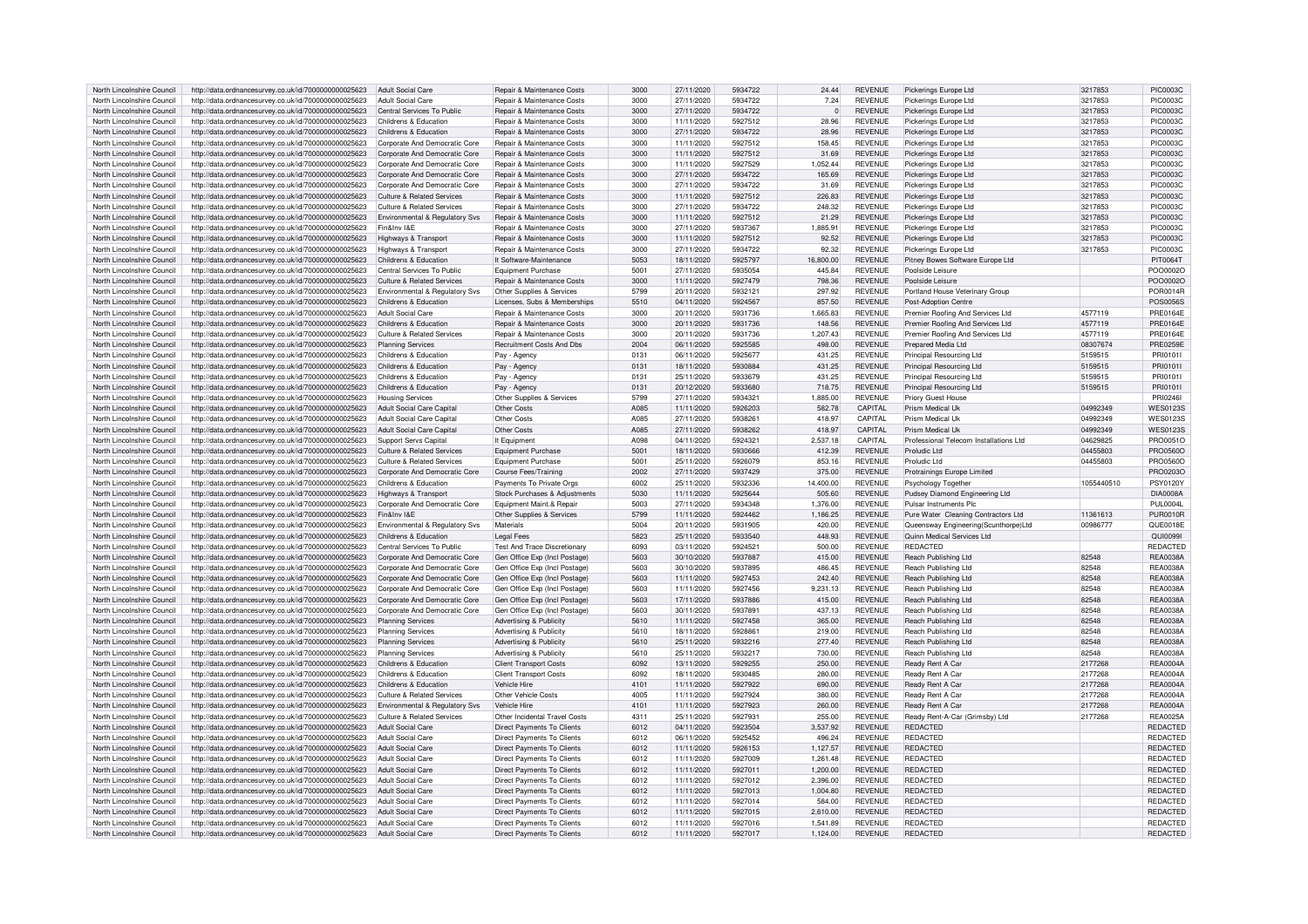| North Lincolnshire Council | http://data.ordnancesurvey.co.uk/id/7000000000025623 | Adult Social Care        | Direct Payments To Clients        | 6012 | 11/11/2020 | 5927018 | 540.00   | <b>REVENUE</b> | <b>REDACTED</b> | REDACTED        |  |
|----------------------------|------------------------------------------------------|--------------------------|-----------------------------------|------|------------|---------|----------|----------------|-----------------|-----------------|--|
| North Lincolnshire Council | http://data.ordnancesurvey.co.uk/id/7000000000025623 | <b>Adult Social Care</b> | <b>Direct Payments To Clients</b> | 6012 | 11/11/2020 | 5927019 | 1.251.04 | <b>REVENUE</b> | REDACTED        | REDACTED        |  |
| North Lincolnshire Council | http://data.ordnancesurvey.co.uk/id/7000000000025623 | <b>Adult Social Care</b> | <b>Direct Payments To Clients</b> | 6012 | 11/11/2020 | 5927020 | 792.28   | <b>REVENUE</b> | REDACTED        | REDACTED        |  |
| North Lincolnshire Council | http://data.ordnancesurvey.co.uk/id/7000000000025623 | <b>Adult Social Care</b> | Direct Payments To Clients        | 6012 | 11/11/2020 | 5927023 | 1,288.00 | <b>REVENUE</b> | REDACTED        | REDACTED        |  |
|                            |                                                      |                          |                                   |      |            |         |          |                |                 |                 |  |
| North Lincolnshire Council | http://data.ordnancesurvey.co.uk/id/7000000000025623 | <b>Adult Social Care</b> | Direct Payments To Clients        | 6012 | 11/11/2020 | 5927024 | 491.56   | <b>REVENUE</b> | REDACTED        | REDACTED        |  |
| North Lincolnshire Council | http://data.ordnancesurvey.co.uk/id/7000000000025623 | <b>Adult Social Care</b> | <b>Direct Payments To Clients</b> | 6012 | 11/11/2020 | 5927025 | 2,028.88 | <b>REVENUE</b> | <b>REDACTED</b> | REDACTED        |  |
| North Lincolnshire Council | http://data.ordnancesurvey.co.uk/id/7000000000025623 | <b>Adult Social Care</b> | Direct Payments To Clients        | 6012 | 11/11/2020 | 5927026 | 700.00   | <b>REVENUE</b> | <b>REDACTED</b> | REDACTED        |  |
| North Lincolnshire Council | http://data.ordnancesurvey.co.uk/id/7000000000025623 | <b>Adult Social Care</b> | <b>Direct Payments To Clients</b> | 6012 | 11/11/2020 | 5927027 | 907.52   | <b>REVENUE</b> | REDACTED        | REDACTED        |  |
| North Lincolnshire Council | http://data.ordnancesurvey.co.uk/id/7000000000025623 | <b>Adult Social Care</b> | Direct Payments To Clients        | 6012 | 11/11/2020 | 5927028 | 1,332.00 | <b>REVENUE</b> | <b>REDACTED</b> | REDACTED        |  |
| North Lincolnshire Council | http://data.ordnancesurvey.co.uk/id/7000000000025623 | <b>Adult Social Care</b> | Direct Payments To Clients        | 6012 | 11/11/2020 | 5927029 | 1,064.00 | <b>REVENUE</b> | REDACTED        | REDACTED        |  |
| North Lincolnshire Council | http://data.ordnancesurvey.co.uk/id/7000000000025623 | <b>Adult Social Care</b> | <b>Direct Payments To Clients</b> | 6012 | 11/11/2020 | 5927030 | 1,162.60 | <b>REVENUE</b> | REDACTED        | REDACTED        |  |
| North Lincolnshire Council | http://data.ordnancesurvey.co.uk/id/7000000000025623 | <b>Adult Social Care</b> | Direct Payments To Clients        | 6012 | 11/11/2020 | 5927031 | 2,058.72 | <b>REVENUE</b> | REDACTED        | REDACTED        |  |
| North Lincolnshire Council | http://data.ordnancesurvey.co.uk/id/7000000000025623 | <b>Adult Social Care</b> | <b>Direct Payments To Clients</b> | 6012 | 11/11/2020 | 5927032 |          | <b>REVENUE</b> | REDACTED        | REDACTED        |  |
|                            |                                                      |                          |                                   |      |            |         | 708.00   |                |                 |                 |  |
| North Lincolnshire Council | http://data.ordnancesurvey.co.uk/id/7000000000025623 | <b>Adult Social Care</b> | Direct Payments To Clients        | 6012 | 11/11/2020 | 5927033 | 1,536.00 | <b>REVENUE</b> | REDACTED        | REDACTED        |  |
| North Lincolnshire Council | http://data.ordnancesurvey.co.uk/id/7000000000025623 | <b>Adult Social Care</b> | Direct Payments To Clients        | 6012 | 11/11/2020 | 5927034 | 756.00   | <b>REVENUE</b> | REDACTED        | REDACTED        |  |
| North Lincolnshire Council | http://data.ordnancesurvey.co.uk/id/7000000000025623 | <b>Adult Social Care</b> | Direct Payments To Clients        | 6012 | 11/11/2020 | 5927036 | 956.12   | <b>REVENUE</b> | REDACTED        | REDACTED        |  |
| North Lincolnshire Council | http://data.ordnancesurvey.co.uk/id/7000000000025623 | <b>Adult Social Care</b> | Direct Payments To Clients        | 6012 | 11/11/2020 | 5927037 | 829.52   | <b>REVENUE</b> | <b>REDACTED</b> | REDACTED        |  |
| North Lincolnshire Council | http://data.ordnancesurvey.co.uk/id/7000000000025623 | <b>Adult Social Care</b> | Direct Payments To Clients        | 6012 | 11/11/2020 | 5927040 | 1.162.20 | <b>REVENUE</b> | REDACTED        | REDACTED        |  |
| North Lincolnshire Council | http://data.ordnancesurvey.co.uk/id/7000000000025623 | <b>Adult Social Care</b> | <b>Direct Payments To Clients</b> | 6012 | 11/11/2020 | 5927041 | 841.60   | <b>REVENUE</b> | REDACTED        | REDACTED        |  |
| North Lincolnshire Council | http://data.ordnancesurvey.co.uk/id/7000000000025623 | <b>Adult Social Care</b> | <b>Direct Payments To Clients</b> | 6012 | 11/11/2020 | 5927042 | 1,596.04 | <b>REVENUE</b> | <b>REDACTED</b> | REDACTED        |  |
|                            |                                                      |                          |                                   |      |            |         |          |                |                 |                 |  |
| North Lincolnshire Council | http://data.ordnancesurvey.co.uk/id/7000000000025623 | <b>Adult Social Care</b> | <b>Direct Payments To Clients</b> | 6012 | 11/11/2020 | 5927043 | 1.584.08 | <b>REVENUE</b> | REDACTED        | REDACTED        |  |
| North Lincolnshire Council | http://data.ordnancesurvey.co.uk/id/7000000000025623 | <b>Adult Social Care</b> | Direct Payments To Clients        | 6012 | 11/11/2020 | 5927044 | 1,594.00 | <b>REVENUE</b> | <b>REDACTED</b> | REDACTED        |  |
| North Lincolnshire Council | http://data.ordnancesurvey.co.uk/id/7000000000025623 | <b>Adult Social Care</b> | Direct Payments To Clients        | 6012 | 11/11/2020 | 5927045 | 729.64   | <b>REVENUE</b> | REDACTED        | REDACTED        |  |
| North Lincolnshire Council | http://data.ordnancesurvey.co.uk/id/7000000000025623 | <b>Adult Social Care</b> | Direct Payments To Clients        | 6012 | 11/11/2020 | 5927046 | 600.00   | <b>REVENUE</b> | REDACTED        | REDACTED        |  |
| North Lincolnshire Council | http://data.ordnancesurvey.co.uk/id/7000000000025623 | <b>Adult Social Care</b> | Direct Payments To Clients        | 6012 | 11/11/2020 | 5927048 | 1,706.00 | <b>REVENUE</b> | <b>REDACTED</b> | REDACTED        |  |
| North Lincolnshire Council | http://data.ordnancesurvey.co.uk/id/7000000000025623 | <b>Adult Social Care</b> | Direct Payments To Clients        | 6012 | 11/11/2020 | 5927051 | 1,048.00 | <b>REVENUE</b> | REDACTED        | REDACTED        |  |
| North Lincolnshire Council | http://data.ordnancesurvey.co.uk/id/7000000000025623 | <b>Adult Social Care</b> | <b>Direct Payments To Clients</b> | 6012 | 11/11/2020 | 5927052 | 1,536.56 | <b>REVENUE</b> | <b>REDACTED</b> | REDACTED        |  |
| North Lincolnshire Council | http://data.ordnancesurvey.co.uk/id/7000000000025623 | <b>Adult Social Care</b> | <b>Direct Payments To Clients</b> | 6012 | 11/11/2020 | 5927053 | 800.76   | <b>REVENUE</b> | <b>REDACTED</b> | REDACTED        |  |
|                            |                                                      | <b>Adult Social Care</b> |                                   | 6012 | 11/11/2020 |         |          | <b>REVENUE</b> | REDACTED        |                 |  |
| North Lincolnshire Council | http://data.ordnancesurvey.co.uk/id/7000000000025623 |                          | Direct Payments To Clients        |      |            | 5927054 | 600.00   |                |                 | REDACTED        |  |
| North Lincolnshire Council | http://data.ordnancesurvey.co.uk/id/7000000000025623 | <b>Adult Social Care</b> | Direct Payments To Clients        | 6012 | 11/11/2020 | 5927055 | 1,603.68 | <b>REVENUE</b> | REDACTED        | REDACTED        |  |
| North Lincolnshire Council | http://data.ordnancesurvey.co.uk/id/7000000000025623 | Adult Social Care        | <b>Direct Payments To Clients</b> | 6012 | 11/11/2020 | 5927056 | 1,671.84 | <b>REVENUE</b> | REDACTED        | REDACTED        |  |
| North Lincolnshire Council | http://data.ordnancesurvey.co.uk/id/7000000000025623 | <b>Adult Social Care</b> | Direct Payments To Clients        | 6012 | 11/11/2020 | 5927057 | 1,063.88 | <b>REVENUE</b> | REDACTED        | REDACTED        |  |
| North Lincolnshire Council | http://data.ordnancesurvey.co.uk/id/7000000000025623 | <b>Adult Social Care</b> | <b>Direct Payments To Clients</b> | 6012 | 11/11/2020 | 5927058 | 540.00   | <b>REVENUE</b> | REDACTED        | REDACTED        |  |
| North Lincolnshire Council | http://data.ordnancesurvey.co.uk/id/7000000000025623 | Adult Social Care        | Direct Payments To Clients        | 6012 | 11/11/2020 | 5927059 | 280.00   | <b>REVENUE</b> | REDACTED        | REDACTED        |  |
| North Lincolnshire Council | http://data.ordnancesurvey.co.uk/id/7000000000025623 | Adult Social Care        | Direct Payments To Clients        | 6012 | 11/11/2020 | 5927060 | 1,320.00 | <b>REVENUE</b> | REDACTED        | REDACTED        |  |
|                            |                                                      |                          | Direct Payments To Clients        |      |            | 5927061 |          |                | <b>REDACTED</b> |                 |  |
| North Lincolnshire Council | http://data.ordnancesurvey.co.uk/id/7000000000025623 | Adult Social Care        |                                   | 6012 | 11/11/2020 |         | 1,143.68 | <b>REVENUE</b> |                 | REDACTED        |  |
| North Lincolnshire Council | http://data.ordnancesurvey.co.uk/id/7000000000025623 | <b>Adult Social Care</b> | Direct Payments To Clients        | 6012 | 11/11/2020 | 5927062 | 2,370.52 | <b>REVENUE</b> | <b>REDACTED</b> | REDACTED        |  |
| North Lincolnshire Council | http://data.ordnancesurvey.co.uk/id/7000000000025623 | <b>Adult Social Care</b> | <b>Direct Payments To Clients</b> | 6012 | 11/11/2020 | 5927064 | 1.488.32 | <b>REVENUE</b> | REDACTED        | REDACTED        |  |
| North Lincolnshire Council | http://data.ordnancesurvey.co.uk/id/7000000000025623 | <b>Adult Social Care</b> | Direct Payments To Clients        | 6012 | 11/11/2020 | 5927065 | 2,080.00 | <b>REVENUE</b> | <b>REDACTED</b> | REDACTED        |  |
| North Lincolnshire Council | http://data.ordnancesurvey.co.uk/id/7000000000025623 | <b>Adult Social Care</b> | <b>Direct Payments To Clients</b> | 6012 | 11/11/2020 | 5927066 | 877.00   | <b>REVENUE</b> | REDACTED        | REDACTED        |  |
| North Lincolnshire Council | http://data.ordnancesurvey.co.uk/id/7000000000025623 | <b>Adult Social Care</b> | Direct Payments To Clients        | 6012 | 11/11/2020 | 5927067 | 594.00   | <b>REVENUE</b> | REDACTED        | <b>REDACTED</b> |  |
| North Lincolnshire Council | http://data.ordnancesurvey.co.uk/id/7000000000025623 | <b>Adult Social Care</b> | Direct Payments To Clients        | 6012 | 11/11/2020 | 5927068 | 930.00   | <b>REVENUE</b> | REDACTED        | REDACTED        |  |
| North Lincolnshire Council | http://data.ordnancesurvey.co.uk/id/7000000000025623 | <b>Adult Social Care</b> | Direct Payments To Clients        | 6012 | 11/11/2020 | 5927069 | 759.72   | <b>REVENUE</b> | REDACTED        | REDACTED        |  |
| North Lincolnshire Council | http://data.ordnancesurvey.co.uk/id/7000000000025623 | <b>Adult Social Care</b> | Direct Payments To Clients        | 6012 | 11/11/2020 | 5927070 | 1.276.56 | <b>REVENUE</b> | REDACTED        | REDACTED        |  |
|                            |                                                      |                          |                                   |      |            |         |          |                |                 |                 |  |
| North Lincolnshire Council | http://data.ordnancesurvey.co.uk/id/7000000000025623 | <b>Adult Social Care</b> | Direct Payments To Clients        | 6012 | 11/11/2020 | 5927071 | 510.88   | <b>REVENUE</b> | REDACTED        | REDACTED        |  |
| North Lincolnshire Council | http://data.ordnancesurvey.co.uk/id/7000000000025623 | <b>Adult Social Care</b> | Direct Payments To Clients        | 6012 | 11/11/2020 | 5927073 | 2.566.32 | <b>REVENUE</b> | REDACTED        | REDACTED        |  |
| North Lincolnshire Council | http://data.ordnancesurvey.co.uk/id/7000000000025623 | <b>Adult Social Care</b> | <b>Direct Payments To Clients</b> | 6012 | 11/11/2020 | 5927074 | 659.20   | <b>REVENUE</b> | <b>REDACTED</b> | REDACTED        |  |
| North Lincolnshire Council | http://data.ordnancesurvey.co.uk/id/7000000000025623 | <b>Adult Social Care</b> | <b>Direct Payments To Clients</b> | 6012 | 11/11/2020 | 5927075 | 1,846.28 | <b>REVENUE</b> | <b>REDACTED</b> | REDACTED        |  |
| North Lincolnshire Council | http://data.ordnancesurvey.co.uk/id/7000000000025623 | <b>Adult Social Care</b> | Direct Payments To Clients        | 6012 | 11/11/2020 | 5927076 | 848.96   | <b>REVENUE</b> | <b>REDACTED</b> | REDACTED        |  |
| North Lincolnshire Council | http://data.ordnancesurvey.co.uk/id/7000000000025623 | <b>Adult Social Care</b> | Direct Payments To Clients        | 6012 | 11/11/2020 | 5927077 | 600.00   | <b>REVENUE</b> | REDACTED        | REDACTED        |  |
| North Lincolnshire Council | http://data.ordnancesurvey.co.uk/id/7000000000025623 | Adult Social Care        | <b>Direct Payments To Clients</b> | 6012 | 11/11/2020 | 5927079 | 1,564.96 | <b>REVENUE</b> | REDACTED        | REDACTED        |  |
| North Lincolnshire Council | http://data.ordnancesurvey.co.uk/id/7000000000025623 | <b>Adult Social Care</b> | Direct Payments To Clients        | 6012 | 11/11/2020 | 5927081 | 1,000.00 | <b>REVENUE</b> | REDACTED        | REDACTED        |  |
| North Lincolnshire Council | http://data.ordnancesurvey.co.uk/id/7000000000025623 | <b>Adult Social Care</b> | Direct Payments To Clients        | 6012 | 11/11/2020 | 5927082 | 3,827.04 | <b>REVENUE</b> | REDACTED        | REDACTED        |  |
| North Lincolnshire Council |                                                      |                          |                                   |      |            | 5927083 |          |                | REDACTED        |                 |  |
|                            | http://data.ordnancesurvey.co.uk/id/7000000000025623 | <b>Adult Social Care</b> | Direct Payments To Clients        | 6012 | 11/11/2020 |         | 3,360.00 | <b>REVENUE</b> |                 | REDACTED        |  |
| North Lincolnshire Council | http://data.ordnancesurvey.co.uk/id/7000000000025623 | <b>Adult Social Care</b> | Direct Payments To Clients        | 6012 | 11/11/2020 | 5927084 | 637.56   | <b>REVENUE</b> | REDACTED        | REDACTED        |  |
| North Lincolnshire Council | http://data.ordnancesurvey.co.uk/id/7000000000025623 | <b>Adult Social Care</b> | <b>Direct Payments To Clients</b> | 6012 | 11/11/2020 | 5927085 | 441.60   | <b>REVENUE</b> | <b>REDACTED</b> | REDACTED        |  |
| North Lincolnshire Council | http://data.ordnancesurvey.co.uk/id/7000000000025623 | <b>Adult Social Care</b> | <b>Direct Payments To Clients</b> | 6012 | 11/11/2020 | 5927086 | 1,809.24 | <b>REVENUE</b> | <b>REDACTED</b> | REDACTED        |  |
| North Lincolnshire Council | http://data.ordnancesurvey.co.uk/id/7000000000025623 | <b>Adult Social Care</b> | <b>Direct Payments To Clients</b> | 6012 | 11/11/2020 | 5927087 | 1,055.68 | <b>REVENUE</b> | REDACTED        | REDACTED        |  |
| North Lincolnshire Council | http://data.ordnancesurvey.co.uk/id/7000000000025623 | <b>Adult Social Care</b> | Direct Payments To Clients        | 6012 | 11/11/2020 | 5927088 | 1,235.68 | <b>REVENUE</b> | <b>REDACTED</b> | REDACTED        |  |
| North Lincolnshire Council | http://data.ordnancesurvey.co.uk/id/7000000000025623 | <b>Adult Social Care</b> | Direct Payments To Clients        | 6012 | 11/11/2020 | 5927089 | 2,900.00 | <b>REVENUE</b> | REDACTED        | REDACTED        |  |
| North Lincolnshire Council | http://data.ordnancesurvey.co.uk/id/7000000000025623 | <b>Adult Social Care</b> | Direct Payments To Clients        | 6012 | 11/11/2020 | 5927090 | 949.20   | <b>REVENUE</b> | REDACTED        | REDACTED        |  |
| North Lincolnshire Council | http://data.ordnancesurvey.co.uk/id/7000000000025623 | <b>Adult Social Care</b> | Direct Payments To Clients        | 6012 | 11/11/2020 | 5927091 | 760.00   | <b>REVENUE</b> | REDACTED        | REDACTED        |  |
|                            |                                                      |                          |                                   |      |            |         |          |                |                 |                 |  |
| North Lincolnshire Council | http://data.ordnancesurvey.co.uk/id/7000000000025623 | <b>Adult Social Care</b> | <b>Direct Payments To Clients</b> | 6012 | 11/11/2020 | 5927092 | 1,519.32 | <b>REVENUE</b> | REDACTED        | REDACTED        |  |
| North Lincolnshire Council | http://data.ordnancesurvey.co.uk/id/7000000000025623 | <b>Adult Social Care</b> | Direct Payments To Clients        | 6012 | 11/11/2020 | 5927093 | 759.36   | <b>REVENUE</b> | REDACTED        | REDACTED        |  |
| North Lincolnshire Council | http://data.ordnancesurvey.co.uk/id/7000000000025623 | <b>Adult Social Care</b> | Direct Payments To Clients        | 6012 | 11/11/2020 | 5927094 | 1,885.86 | <b>REVENUE</b> | REDACTED        | REDACTED        |  |
| North Lincolnshire Council | http://data.ordnancesurvey.co.uk/id/7000000000025623 | <b>Adult Social Care</b> | Direct Payments To Clients        | 6012 | 11/11/2020 | 5927095 | 1.178.44 | <b>REVENUE</b> | REDACTED        | REDACTED        |  |
| North Lincolnshire Council | http://data.ordnancesurvey.co.uk/id/7000000000025623 | <b>Adult Social Care</b> | <b>Direct Payments To Clients</b> | 6012 | 11/11/2020 | 5927096 | 656.80   | <b>REVENUE</b> | <b>REDACTED</b> | REDACTED        |  |
| North Lincolnshire Council | http://data.ordnancesurvey.co.uk/id/7000000000025623 | <b>Adult Social Care</b> | Direct Payments To Clients        | 6012 | 11/11/2020 | 5927097 | 991.80   | <b>REVENUE</b> | REDACTED        | REDACTED        |  |
| North Lincolnshire Council | http://data.ordnancesurvey.co.uk/id/7000000000025623 | <b>Adult Social Care</b> | Direct Payments To Clients        | 6012 | 11/11/2020 | 5927098 | 1,255.48 | <b>REVENUE</b> | REDACTED        | REDACTED        |  |
| North Lincolnshire Council | http://data.ordnancesurvey.co.uk/id/7000000000025623 | Adult Social Care        | Direct Payments To Clients        | 6012 | 11/11/2020 | 5927099 | 4,257.60 | <b>REVENUE</b> | <b>REDACTED</b> | REDACTED        |  |
|                            |                                                      |                          |                                   |      |            |         |          |                |                 |                 |  |
| North Lincolnshire Council | http://data.ordnancesurvey.co.uk/id/7000000000025623 | Adult Social Care        | Direct Payments To Clients        | 6012 | 11/11/2020 | 5927100 | 2,634.04 | <b>REVENUE</b> | REDACTED        | REDACTED        |  |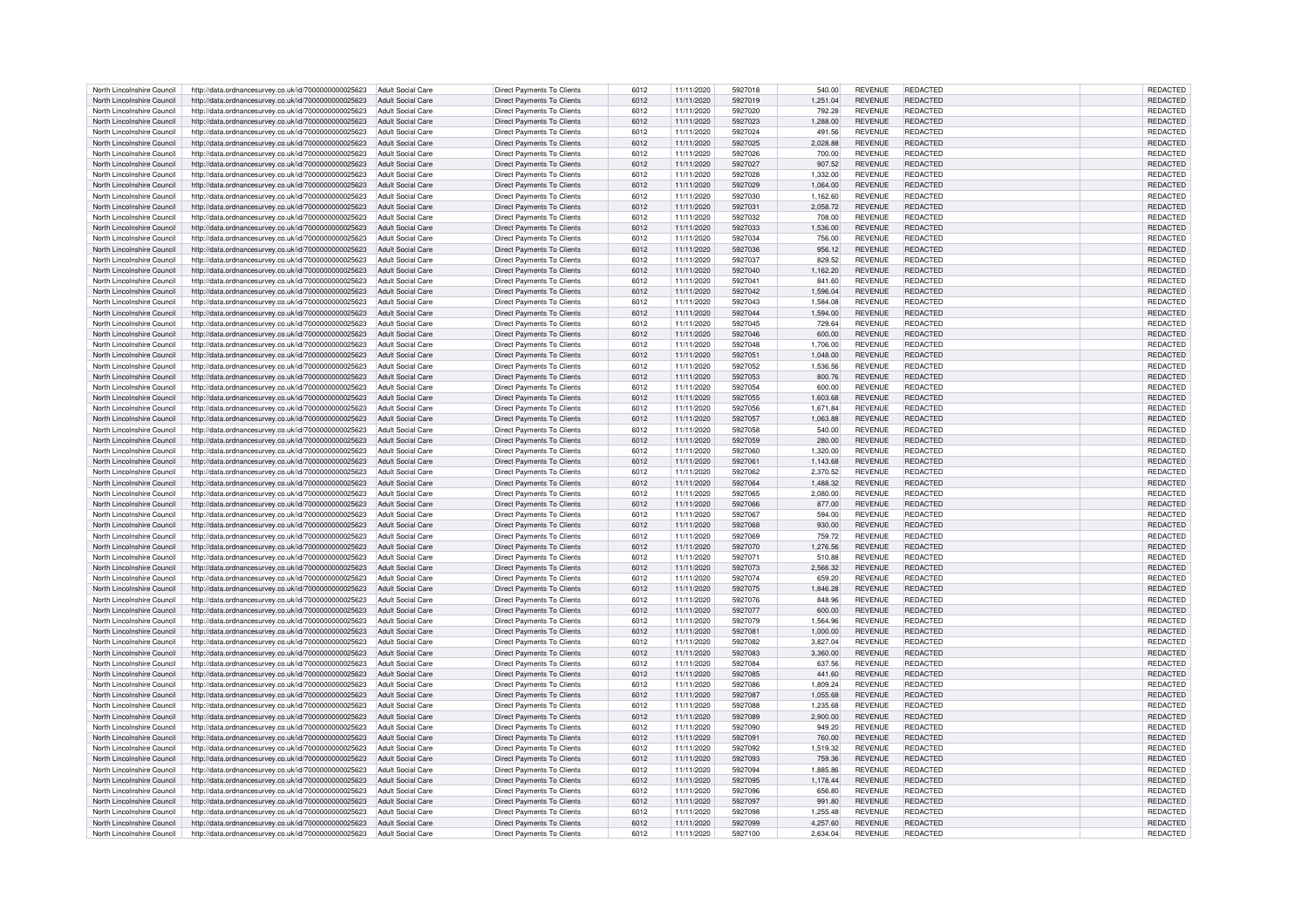| North Lincolnshire Council | http://data.ordnancesurvey.co.uk/id/7000000000025623 | Adult Social Care        | Direct Payments To Clients        | 6012 | 11/11/2020 | 5927101 | 1.680.00  | <b>REVENUE</b> | <b>REDACTED</b> | REDACTED        |
|----------------------------|------------------------------------------------------|--------------------------|-----------------------------------|------|------------|---------|-----------|----------------|-----------------|-----------------|
| North Lincolnshire Council | http://data.ordnancesurvey.co.uk/id/7000000000025623 | <b>Adult Social Care</b> | Direct Payments To Clients        | 6012 | 11/11/2020 | 5927102 | 1,249.60  | <b>REVENUE</b> | REDACTED        | REDACTED        |
| North Lincolnshire Council | http://data.ordnancesurvey.co.uk/id/7000000000025623 | <b>Adult Social Care</b> | Direct Payments To Clients        | 6012 | 11/11/2020 | 5927103 | 987.68    | <b>REVENUE</b> | REDACTED        | REDACTED        |
| North Lincolnshire Council |                                                      | <b>Adult Social Care</b> |                                   | 6012 | 11/11/2020 | 5927104 | 1.100.00  | <b>REVENUE</b> | REDACTED        |                 |
|                            | http://data.ordnancesurvey.co.uk/id/7000000000025623 |                          | Direct Payments To Clients        |      |            |         |           |                |                 | REDACTED        |
| North Lincolnshire Council | http://data.ordnancesurvey.co.uk/id/7000000000025623 | <b>Adult Social Care</b> | Direct Payments To Clients        | 6012 | 11/11/2020 | 5927106 | 1,598.64  | <b>REVENUE</b> | REDACTED        | REDACTED        |
| North Lincolnshire Council | http://data.ordnancesurvey.co.uk/id/7000000000025623 | <b>Adult Social Care</b> | Direct Payments To Clients        | 6012 | 11/11/2020 | 5927107 | 1,082.36  | <b>REVENUE</b> | REDACTED        | REDACTED        |
| North Lincolnshire Council | http://data.ordnancesurvey.co.uk/id/7000000000025623 | <b>Adult Social Care</b> | Direct Payments To Clients        | 6012 | 11/11/2020 | 5927109 | 2,716.56  | <b>REVENUE</b> | REDACTED        | REDACTED        |
| North Lincolnshire Council | http://data.ordnancesurvey.co.uk/id/7000000000025623 | <b>Adult Social Care</b> | Direct Payments To Clients        | 6012 | 11/11/2020 | 5927110 | 857.16    | <b>REVENUE</b> | <b>REDACTED</b> | REDACTED        |
| North Lincolnshire Council | http://data.ordnancesurvey.co.uk/id/7000000000025623 | <b>Adult Social Care</b> | <b>Direct Payments To Clients</b> | 6012 | 11/11/2020 | 5927111 | 560.00    | <b>REVENUE</b> | REDACTED        | REDACTED        |
| North Lincolnshire Council | http://data.ordnancesurvey.co.uk/id/7000000000025623 | <b>Adult Social Care</b> | Direct Payments To Clients        | 6012 | 11/11/2020 | 5927112 | 715.76    | <b>REVENUE</b> | <b>REDACTED</b> | REDACTED        |
| North Lincolnshire Council | http://data.ordnancesurvey.co.uk/id/7000000000025623 | <b>Adult Social Care</b> | <b>Direct Payments To Clients</b> | 6012 | 11/11/2020 | 5927114 | 1,676.00  | <b>REVENUE</b> | REDACTED        | REDACTED        |
| North Lincolnshire Council |                                                      | <b>Adult Social Care</b> |                                   | 6012 | 11/11/2020 | 5927115 | 2.270.56  | <b>REVENUE</b> | REDACTED        |                 |
|                            | http://data.ordnancesurvey.co.uk/id/7000000000025623 |                          | Direct Payments To Clients        |      |            |         |           |                |                 | REDACTED        |
| North Lincolnshire Council | http://data.ordnancesurvey.co.uk/id/7000000000025623 | <b>Adult Social Care</b> | Direct Payments To Clients        | 6012 | 11/11/2020 | 5927116 | 1,945.48  | <b>REVENUE</b> | REDACTED        | REDACTED        |
| North Lincolnshire Council | http://data.ordnancesurvey.co.uk/id/7000000000025623 | <b>Adult Social Care</b> | <b>Direct Payments To Clients</b> | 6012 | 11/11/2020 | 5927117 | 791.72    | <b>REVENUE</b> | REDACTED        | REDACTED        |
| North Lincolnshire Council | http://data.ordnancesurvey.co.uk/id/7000000000025623 | <b>Adult Social Care</b> | Direct Payments To Clients        | 6012 | 11/11/2020 | 5927119 | 361.44    | <b>REVENUE</b> | REDACTED        | REDACTED        |
| North Lincolnshire Council | http://data.ordnancesurvey.co.uk/id/7000000000025623 | <b>Adult Social Care</b> | <b>Direct Payments To Clients</b> | 6012 | 11/11/2020 | 5927120 | 842.24    | <b>REVENUE</b> | <b>REDACTED</b> | REDACTED        |
| North Lincolnshire Council | http://data.ordnancesurvey.co.uk/id/7000000000025623 | <b>Adult Social Care</b> | Direct Payments To Clients        | 6012 | 11/11/2020 | 5927121 | 2.139.80  | <b>REVENUE</b> | REDACTED        | REDACTED        |
| North Lincolnshire Council | http://data.ordnancesurvey.co.uk/id/7000000000025623 | <b>Adult Social Care</b> | Direct Payments To Clients        | 6012 | 11/11/2020 | 5927122 | 827.00    | <b>REVENUE</b> | <b>REDACTED</b> | REDACTED        |
| North Lincolnshire Council | http://data.ordnancesurvey.co.uk/id/7000000000025623 | <b>Adult Social Care</b> | Direct Payments To Clients        | 6012 | 11/11/2020 | 5927124 | 916.60    | <b>REVENUE</b> | REDACTED        | REDACTED        |
| North Lincolnshire Council | http://data.ordnancesurvey.co.uk/id/7000000000025623 | <b>Adult Social Care</b> | Direct Payments To Clients        | 6012 | 11/11/2020 | 5927125 | 726.80    | <b>REVENUE</b> | REDACTED        | REDACTED        |
| North Lincolnshire Council | http://data.ordnancesurvey.co.uk/id/7000000000025623 | Adult Social Care        | Direct Payments To Clients        | 6012 | 11/11/2020 | 5927126 | 1,124.24  | <b>REVENUE</b> | <b>REDACTED</b> | REDACTED        |
| North Lincolnshire Council |                                                      | <b>Adult Social Care</b> | Direct Payments To Clients        | 6012 | 11/11/2020 | 5927127 | 770.20    | <b>REVENUE</b> | REDACTED        | REDACTED        |
|                            | http://data.ordnancesurvey.co.uk/id/7000000000025623 |                          |                                   |      |            |         |           |                |                 |                 |
| North Lincolnshire Council | http://data.ordnancesurvey.co.uk/id/7000000000025623 | <b>Adult Social Care</b> | Direct Payments To Clients        | 6012 | 11/11/2020 | 5927128 | 460.00    | <b>REVENUE</b> | <b>REDACTED</b> | REDACTED        |
| North Lincolnshire Council | http://data.ordnancesurvey.co.uk/id/7000000000025623 | <b>Adult Social Care</b> | Direct Payments To Clients        | 6012 | 11/11/2020 | 5927129 | 3,053.92  | <b>REVENUE</b> | <b>REDACTED</b> | REDACTED        |
| North Lincolnshire Council | http://data.ordnancesurvey.co.uk/id/7000000000025623 | <b>Adult Social Care</b> | Direct Payments To Clients        | 6012 | 11/11/2020 | 5927130 | 3,080.28  | <b>REVENUE</b> | <b>REDACTED</b> | REDACTED        |
| North Lincolnshire Council | http://data.ordnancesurvey.co.uk/id/7000000000025623 | <b>Adult Social Care</b> | Direct Payments To Clients        | 6012 | 11/11/2020 | 5927131 | 840.00    | <b>REVENUE</b> | <b>REDACTED</b> | REDACTED        |
| North Lincolnshire Council | http://data.ordnancesurvey.co.uk/id/7000000000025623 | <b>Adult Social Care</b> | <b>Direct Payments To Clients</b> | 6012 | 11/11/2020 | 5927132 | 747.72    | <b>REVENUE</b> | <b>REDACTED</b> | REDACTED        |
| North Lincolnshire Council | http://data.ordnancesurvey.co.uk/id/7000000000025623 | <b>Adult Social Care</b> | <b>Direct Payments To Clients</b> | 6012 | 11/11/2020 | 5927133 | 3.988.20  | <b>REVENUE</b> | REDACTED        | REDACTED        |
| North Lincolnshire Council | http://data.ordnancesurvey.co.uk/id/7000000000025623 | <b>Adult Social Care</b> | <b>Direct Payments To Clients</b> | 6012 | 11/11/2020 | 5927134 | 1,172.00  | <b>REVENUE</b> | REDACTED        | REDACTED        |
| North Lincolnshire Council | http://data.ordnancesurvey.co.uk/id/7000000000025623 | <b>Adult Social Care</b> | Direct Payments To Clients        | 6012 | 11/11/2020 | 5927135 | 1,498.00  | <b>REVENUE</b> | <b>REDACTED</b> | REDACTED        |
| North Lincolnshire Council | http://data.ordnancesurvey.co.uk/id/7000000000025623 | Adult Social Care        | Direct Payments To Clients        | 6012 | 11/11/2020 | 5927136 | 1,618.40  | <b>REVENUE</b> | REDACTED        | REDACTED        |
| North Lincolnshire Council | http://data.ordnancesurvey.co.uk/id/7000000000025623 | <b>Adult Social Care</b> | Direct Payments To Clients        | 6012 | 11/11/2020 | 5927137 | 2,438.68  | <b>REVENUE</b> | <b>REDACTED</b> | REDACTED        |
| North Lincolnshire Council | http://data.ordnancesurvey.co.uk/id/7000000000025623 | <b>Adult Social Care</b> | Direct Payments To Clients        | 6012 | 11/11/2020 | 5927138 | 524.00    | <b>REVENUE</b> | REDACTED        | REDACTED        |
| North Lincolnshire Council | http://data.ordnancesurvey.co.uk/id/7000000000025623 | <b>Adult Social Care</b> | Direct Payments To Clients        | 6012 | 11/11/2020 | 5927139 | 2,720.00  | <b>REVENUE</b> | REDACTED        | REDACTED        |
| North Lincolnshire Council | http://data.ordnancesurvey.co.uk/id/7000000000025623 | <b>Adult Social Care</b> | Direct Payments To Clients        | 6012 | 11/11/2020 | 5927140 | 627.20    | <b>REVENUE</b> | REDACTED        | <b>REDACTED</b> |
|                            |                                                      |                          |                                   |      |            |         |           |                |                 |                 |
| North Lincolnshire Council | http://data.ordnancesurvey.co.uk/id/7000000000025623 | <b>Adult Social Care</b> | <b>Direct Payments To Clients</b> | 6012 | 11/11/2020 | 5927141 | 1,505.76  | <b>REVENUE</b> | REDACTED        | REDACTED        |
| North Lincolnshire Council | http://data.ordnancesurvey.co.uk/id/7000000000025623 | <b>Adult Social Care</b> | <b>Direct Payments To Clients</b> | 6012 | 11/11/2020 | 5927142 | 1,370.92  | <b>REVENUE</b> | <b>REDACTED</b> | REDACTED        |
| North Lincolnshire Council | http://data.ordnancesurvey.co.uk/id/7000000000025623 | <b>Adult Social Care</b> | Direct Payments To Clients        | 6012 | 11/11/2020 | 5927143 | 456.00    | <b>REVENUE</b> | <b>REDACTED</b> | REDACTED        |
| North Lincolnshire Council | http://data.ordnancesurvey.co.uk/id/7000000000025623 | <b>Adult Social Care</b> | <b>Direct Payments To Clients</b> | 6012 | 11/11/2020 | 5927144 | 411.44    | <b>REVENUE</b> | REDACTED        | REDACTED        |
| North Lincolnshire Council | http://data.ordnancesurvey.co.uk/id/7000000000025623 | <b>Adult Social Care</b> | Direct Payments To Clients        | 6012 | 11/11/2020 | 5927145 | 11,808.00 | <b>REVENUE</b> | REDACTED        | REDACTED        |
| North Lincolnshire Council | http://data.ordnancesurvey.co.uk/id/7000000000025623 | <b>Adult Social Care</b> | <b>Direct Payments To Clients</b> | 6012 | 11/11/2020 | 5927146 | 1,180.00  | <b>REVENUE</b> | REDACTED        | REDACTED        |
| North Lincolnshire Council | http://data.ordnancesurvey.co.uk/id/7000000000025623 | <b>Adult Social Care</b> | Direct Payments To Clients        | 6012 | 11/11/2020 | 5927147 | 1,678.48  | <b>REVENUE</b> | REDACTED        | REDACTED        |
| North Lincolnshire Council | http://data.ordnancesurvey.co.uk/id/7000000000025623 | <b>Adult Social Care</b> | Direct Payments To Clients        | 6012 | 11/11/2020 | 5927148 | 2,150.56  | <b>REVENUE</b> | REDACTED        | REDACTED        |
| North Lincolnshire Council | http://data.ordnancesurvey.co.uk/id/7000000000025623 | <b>Adult Social Care</b> | Direct Payments To Clients        | 6012 | 11/11/2020 | 5927149 | 856.72    | <b>REVENUE</b> | REDACTED        | REDACTED        |
| North Lincolnshire Council | http://data.ordnancesurvey.co.uk/id/7000000000025623 | <b>Adult Social Care</b> | Direct Payments To Clients        | 6012 | 11/11/2020 | 5927150 | 828.00    | <b>REVENUE</b> | REDACTED        | REDACTED        |
| North Lincolnshire Council | http://data.ordnancesurvey.co.uk/id/7000000000025623 | <b>Adult Social Care</b> | <b>Direct Payments To Clients</b> | 6012 | 11/11/2020 | 5927151 | 1,344.00  | <b>REVENUE</b> | REDACTED        | REDACTED        |
| North Lincolnshire Council | http://data.ordnancesurvey.co.uk/id/7000000000025623 | <b>Adult Social Care</b> | Direct Payments To Clients        | 6012 | 11/11/2020 | 5927152 | 2,555.96  | <b>REVENUE</b> | <b>REDACTED</b> | REDACTED        |
| North Lincolnshire Council | http://data.ordnancesurvey.co.uk/id/7000000000025623 | <b>Adult Social Care</b> | <b>Direct Payments To Clients</b> | 6012 | 11/11/2020 | 5927153 | 2.090.00  | <b>REVENUE</b> | REDACTED        | REDACTED        |
|                            |                                                      |                          |                                   |      |            |         |           |                |                 |                 |
| North Lincolnshire Council | http://data.ordnancesurvey.co.uk/id/7000000000025623 | <b>Adult Social Care</b> | Direct Payments To Clients        | 6012 | 11/11/2020 | 5927154 | 2,193.48  | <b>REVENUE</b> | REDACTED        | REDACTED        |
| North Lincolnshire Council | http://data.ordnancesurvey.co.uk/id/7000000000025623 | <b>Adult Social Care</b> | Direct Payments To Clients        | 6012 | 11/11/2020 | 5927155 | 1,878.36  | <b>REVENUE</b> | REDACTED        | REDACTED        |
| North Lincolnshire Council | http://data.ordnancesurvey.co.uk/id/7000000000025623 | <b>Adult Social Care</b> | <b>Direct Payments To Clients</b> | 6012 | 11/11/2020 | 5927156 | 760.00    | <b>REVENUE</b> | REDACTED        | REDACTED        |
| North Lincolnshire Council | http://data.ordnancesurvey.co.uk/id/7000000000025623 | <b>Adult Social Care</b> | Direct Payments To Clients        | 6012 | 11/11/2020 | 5927157 | 3,365.12  | <b>REVENUE</b> | <b>REDACTED</b> | REDACTED        |
| North Lincolnshire Council | http://data.ordnancesurvey.co.uk/id/7000000000025623 | Adult Social Care        | <b>Direct Payments To Clients</b> | 6012 | 11/11/2020 | 5927158 | 560.00    | <b>REVENUE</b> | REDACTED        | REDACTED        |
| North Lincolnshire Council | http://data.ordnancesurvey.co.uk/id/7000000000025623 | Adult Social Care        | Direct Payments To Clients        | 6012 | 11/11/2020 | 5927159 | 2,351.20  | <b>REVENUE</b> | REDACTED        | REDACTED        |
| North Lincolnshire Council | http://data.ordnancesurvey.co.uk/id/7000000000025623 | <b>Adult Social Care</b> | Direct Payments To Clients        | 6012 | 11/11/2020 | 5927161 | 576.24    | <b>REVENUE</b> | REDACTED        | REDACTED        |
| North Lincolnshire Council | http://data.ordnancesurvey.co.uk/id/7000000000025623 | <b>Adult Social Care</b> | <b>Direct Payments To Clients</b> | 6012 | 11/11/2020 | 5927162 | 1,040.00  | <b>REVENUE</b> | REDACTED        | REDACTED        |
| North Lincolnshire Council | http://data.ordnancesurvey.co.uk/id/7000000000025623 | <b>Adult Social Care</b> | Direct Payments To Clients        | 6012 | 11/11/2020 | 5927163 | 828.00    | <b>REVENUE</b> | <b>REDACTED</b> | REDACTED        |
| North Lincolnshire Council | http://data.ordnancesurvey.co.uk/id/7000000000025623 | <b>Adult Social Care</b> | <b>Direct Payments To Clients</b> | 6012 | 11/11/2020 | 5927164 | 1.557.60  | <b>REVENUE</b> | REDACTED        | REDACTED        |
| North Lincolnshire Council | http://data.ordnancesurvey.co.uk/id/7000000000025623 | <b>Adult Social Care</b> | Direct Payments To Clients        | 6012 | 11/11/2020 | 5927165 | 384.00    | <b>REVENUE</b> | <b>REDACTED</b> | REDACTED        |
| North Lincolnshire Council | http://data.ordnancesurvey.co.uk/id/7000000000025623 | <b>Adult Social Care</b> | <b>Direct Payments To Clients</b> | 6012 | 11/11/2020 | 5927166 | 1,410.20  | <b>REVENUE</b> | <b>REDACTED</b> | REDACTED        |
| North Lincolnshire Council | http://data.ordnancesurvey.co.uk/id/7000000000025623 | <b>Adult Social Care</b> | <b>Direct Payments To Clients</b> | 6012 | 11/11/2020 | 5927167 | 1,380.00  | <b>REVENUE</b> | REDACTED        | REDACTED        |
| North Lincolnshire Council | http://data.ordnancesurvey.co.uk/id/7000000000025623 | <b>Adult Social Care</b> | Direct Payments To Clients        | 6012 | 11/11/2020 | 5927168 | 1,248.00  | <b>REVENUE</b> | REDACTED        | REDACTED        |
| North Lincolnshire Council | http://data.ordnancesurvey.co.uk/id/7000000000025623 | Adult Social Care        | <b>Direct Payments To Clients</b> | 6012 | 11/11/2020 | 5927169 |           | <b>REVENUE</b> | REDACTED        | REDACTED        |
|                            |                                                      |                          |                                   |      |            |         | 1.069.20  |                |                 |                 |
| North Lincolnshire Council | http://data.ordnancesurvey.co.uk/id/7000000000025623 | <b>Adult Social Care</b> | Direct Payments To Clients        | 6012 | 11/11/2020 | 5927170 | 1,000.00  | <b>REVENUE</b> | REDACTED        | REDACTED        |
| North Lincolnshire Council | http://data.ordnancesurvey.co.uk/id/7000000000025623 | <b>Adult Social Care</b> | Direct Payments To Clients        | 6012 | 11/11/2020 | 5927171 | 2,618.48  | <b>REVENUE</b> | <b>REDACTED</b> | REDACTED        |
| North Lincolnshire Council | http://data.ordnancesurvey.co.uk/id/7000000000025623 | <b>Adult Social Care</b> | Direct Payments To Clients        | 6012 | 11/11/2020 | 5927172 | 2.846.00  | <b>REVENUE</b> | REDACTED        | REDACTED        |
| North Lincolnshire Council | http://data.ordnancesurvey.co.uk/id/7000000000025623 | <b>Adult Social Care</b> | <b>Direct Payments To Clients</b> | 6012 | 11/11/2020 | 5927173 | 1,394.72  | <b>REVENUE</b> | <b>REDACTED</b> | REDACTED        |
| North Lincolnshire Council | http://data.ordnancesurvey.co.uk/id/7000000000025623 | <b>Adult Social Care</b> | Direct Payments To Clients        | 6012 | 11/11/2020 | 5927174 | 1,291.24  | <b>REVENUE</b> | REDACTED        | REDACTED        |
| North Lincolnshire Council | http://data.ordnancesurvey.co.uk/id/7000000000025623 | <b>Adult Social Care</b> | <b>Direct Payments To Clients</b> | 6012 | 11/11/2020 | 5927175 | 1,199.24  | <b>REVENUE</b> | REDACTED        | REDACTED        |
| North Lincolnshire Council | http://data.ordnancesurvey.co.uk/id/7000000000025623 | Adult Social Care        | Direct Payments To Clients        | 6012 | 11/11/2020 | 5927176 | 1.080.00  | <b>REVENUE</b> | <b>REDACTED</b> | REDACTED        |
| North Lincolnshire Council | http://data.ordnancesurvey.co.uk/id/7000000000025623 | Adult Social Care        | Direct Payments To Clients        | 6012 | 11/11/2020 | 5927177 | 1,221.04  | <b>REVENUE</b> | REDACTED        | REDACTED        |
|                            |                                                      |                          |                                   |      |            |         |           |                |                 |                 |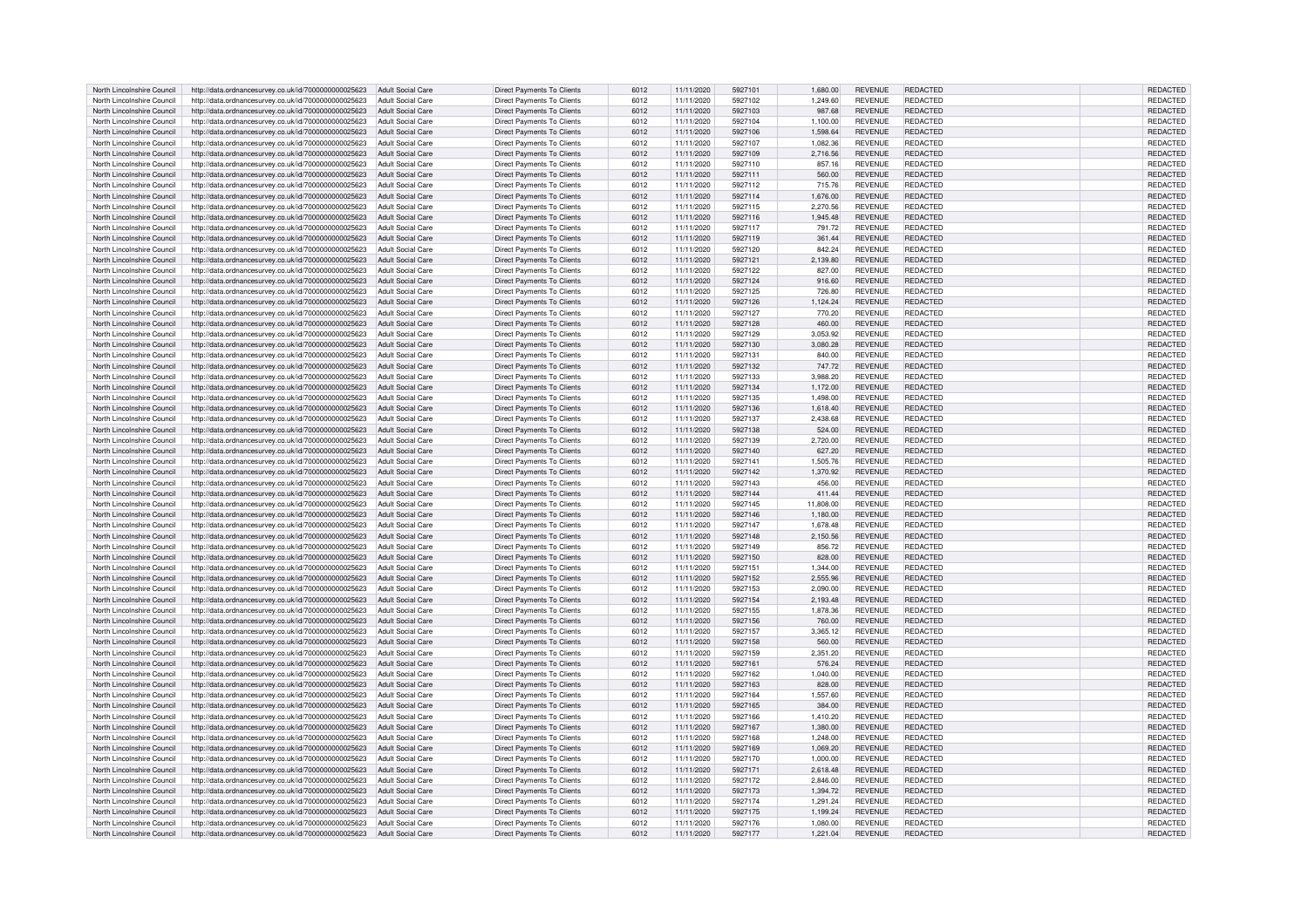| North Lincolnshire Council | http://data.ordnancesurvey.co.uk/id/7000000000025623 | <b>Adult Social Care</b> | Direct Payments To Clients        | 6012 | 11/11/2020 | 5927178 | 280.00   | <b>REVENUE</b> | REDACTED        | REDACTED        |
|----------------------------|------------------------------------------------------|--------------------------|-----------------------------------|------|------------|---------|----------|----------------|-----------------|-----------------|
| North Lincolnshire Council | http://data.ordnancesurvey.co.uk/id/7000000000025623 | <b>Adult Social Care</b> | <b>Direct Payments To Clients</b> | 6012 | 11/11/2020 | 5927179 | 2.355.28 | REVENUE        | <b>REDACTED</b> | <b>REDACTED</b> |
|                            |                                                      |                          |                                   |      |            |         |          |                |                 |                 |
| North Lincolnshire Council | http://data.ordnancesurvey.co.uk/id/7000000000025623 | <b>Adult Social Care</b> | <b>Direct Payments To Clients</b> | 6012 | 11/11/2020 | 5927180 | 2,902.92 | <b>REVENUE</b> | REDACTED        | REDACTED        |
| North Lincolnshire Council | http://data.ordnancesurvey.co.uk/id/7000000000025623 | <b>Adult Social Care</b> | Direct Payments To Clients        | 6012 | 11/11/2020 | 5927181 | 1,251.80 | <b>REVENUE</b> | REDACTED        | REDACTED        |
| North Lincolnshire Council | http://data.ordnancesurvey.co.uk/id/7000000000025623 | <b>Adult Social Care</b> | Direct Payments To Clients        | 6012 | 11/11/2020 | 5927182 | 1,464.60 | <b>REVENUE</b> | REDACTED        | REDACTED        |
| North Lincolnshire Council | http://data.ordnancesurvey.co.uk/id/7000000000025623 | <b>Adult Social Care</b> | <b>Direct Payments To Clients</b> | 6012 | 11/11/2020 | 5927183 | 892.64   | <b>REVENUE</b> | REDACTED        | REDACTED        |
| North Lincolnshire Council | http://data.ordnancesurvey.co.uk/id/7000000000025623 | <b>Adult Social Care</b> | Direct Payments To Clients        | 6012 | 11/11/2020 | 5927184 | 952.80   | <b>REVENUE</b> | <b>REDACTED</b> | REDACTED        |
| North Lincolnshire Council | http://data.ordnancesurvey.co.uk/id/7000000000025623 | <b>Adult Social Care</b> | <b>Direct Payments To Clients</b> | 6012 | 11/11/2020 | 5927185 | 1.240.00 | <b>REVENUE</b> | REDACTED        | <b>REDACTED</b> |
|                            |                                                      |                          |                                   |      |            |         |          |                |                 |                 |
| North Lincolnshire Council | http://data.ordnancesurvey.co.uk/id/7000000000025623 | <b>Adult Social Care</b> | Direct Payments To Clients        | 6012 | 11/11/2020 | 5927186 | 1,013.20 | <b>REVENUE</b> | <b>REDACTED</b> | REDACTED        |
| North Lincolnshire Council | http://data.ordnancesurvey.co.uk/id/7000000000025623 | <b>Adult Social Care</b> | Direct Payments To Clients        | 6012 | 11/11/2020 | 5927187 | 951.32   | <b>REVENUE</b> | REDACTED        | REDACTED        |
| North Lincolnshire Council | http://data.ordnancesurvey.co.uk/id/7000000000025623 | <b>Adult Social Care</b> | <b>Direct Payments To Clients</b> | 6012 | 11/11/2020 | 5927188 | 906.92   | <b>REVENUE</b> | REDACTED        | <b>REDACTED</b> |
| North Lincolnshire Council | http://data.ordnancesurvey.co.uk/id/7000000000025623 | <b>Adult Social Care</b> | Direct Payments To Clients        | 6012 | 11/11/2020 | 5927189 | 6,644.57 | <b>REVENUE</b> | <b>REDACTED</b> | REDACTED        |
| North Lincolnshire Council | http://data.ordnancesurvey.co.uk/id/7000000000025623 | Adult Social Care        | Direct Payments To Clients        | 6012 | 11/11/2020 | 5927191 | 604.52   | REVENUE        | REDACTED        | REDACTED        |
|                            |                                                      |                          |                                   |      |            |         |          |                |                 |                 |
| North Lincolnshire Council | http://data.ordnancesurvey.co.uk/id/7000000000025623 | <b>Adult Social Care</b> | Direct Payments To Clients        | 6012 | 11/11/2020 | 5927192 | 689.04   | REVENUE        | REDACTED        | REDACTED        |
| North Lincolnshire Council | http://data.ordnancesurvey.co.uk/id/7000000000025623 | <b>Adult Social Care</b> | Direct Payments To Clients        | 6012 | 11/11/2020 | 5927193 | 580.00   | <b>REVENUE</b> | REDACTED        | REDACTED        |
| North Lincolnshire Council | http://data.ordnancesurvey.co.uk/id/7000000000025623 | <b>Adult Social Care</b> | Direct Payments To Clients        | 6012 | 11/11/2020 | 5927194 | 2,373.28 | REVENUE        | REDACTED        | <b>REDACTED</b> |
| North Lincolnshire Council | http://data.ordnancesurvey.co.uk/id/7000000000025623 | <b>Adult Social Care</b> | <b>Direct Payments To Clients</b> | 6012 | 11/11/2020 | 5927196 | 1,113.60 | REVENUE        | <b>REDACTED</b> | REDACTED        |
| North Lincolnshire Council | http://data.ordnancesurvey.co.uk/id/7000000000025623 | <b>Adult Social Care</b> | Direct Payments To Clients        | 6012 | 11/11/2020 | 5927197 | 2.191.88 | <b>REVENUE</b> | REDACTED        | <b>REDACTED</b> |
|                            |                                                      |                          |                                   |      |            |         |          |                |                 |                 |
| North Lincolnshire Council | http://data.ordnancesurvey.co.uk/id/7000000000025623 | <b>Adult Social Care</b> | <b>Direct Payments To Clients</b> | 6012 | 11/11/2020 | 5927198 | 560.00   | <b>REVENUE</b> | <b>REDACTED</b> | REDACTED        |
| North Lincolnshire Council | http://data.ordnancesurvey.co.uk/id/7000000000025623 | <b>Adult Social Care</b> | Direct Payments To Clients        | 6012 | 11/11/2020 | 5927199 | 2,081.92 | REVENUE        | REDACTED        | REDACTED        |
| North Lincolnshire Council | http://data.ordnancesurvey.co.uk/id/7000000000025623 | <b>Adult Social Care</b> | <b>Direct Payments To Clients</b> | 6012 | 11/11/2020 | 5927200 | 521.48   | REVENUE        | REDACTED        | REDACTED        |
| North Lincolnshire Council | http://data.ordnancesurvey.co.uk/id/7000000000025623 | <b>Adult Social Care</b> | Direct Payments To Clients        | 6012 | 11/11/2020 | 5927203 | 1,084.64 | REVENUE        | <b>REDACTED</b> | REDACTED        |
| North Lincolnshire Council | http://data.ordnancesurvey.co.uk/id/7000000000025623 | <b>Adult Social Care</b> | Direct Payments To Clients        | 6012 | 11/11/2020 | 5927204 | 464.00   | <b>REVENUE</b> | REDACTED        | REDACTED        |
|                            |                                                      |                          |                                   |      |            |         |          |                |                 |                 |
| North Lincolnshire Council | http://data.ordnancesurvey.co.uk/id/7000000000025623 | <b>Adult Social Care</b> | Direct Payments To Clients        | 6012 | 11/11/2020 | 5927205 | 570.24   | <b>REVENUE</b> | REDACTED        | REDACTED        |
| North Lincolnshire Council | http://data.ordnancesurvey.co.uk/id/7000000000025623 | <b>Adult Social Care</b> | Direct Payments To Clients        | 6012 | 11/11/2020 | 5927206 | 1,841.47 | <b>REVENUE</b> | <b>REDACTED</b> | REDACTED        |
| North Lincolnshire Council | http://data.ordnancesurvey.co.uk/id/7000000000025623 | <b>Adult Social Care</b> | <b>Direct Payments To Clients</b> | 6012 | 11/11/2020 | 5927207 | 1,785.28 | <b>REVENUE</b> | REDACTED        | REDACTED        |
| North Lincolnshire Council | http://data.ordnancesurvey.co.uk/id/7000000000025623 | <b>Adult Social Care</b> | <b>Direct Payments To Clients</b> | 6012 | 11/11/2020 | 5927208 | 1,425.60 | <b>REVENUE</b> | <b>REDACTED</b> | <b>REDACTED</b> |
| North Lincolnshire Council | http://data.ordnancesurvey.co.uk/id/7000000000025623 | <b>Adult Social Care</b> | <b>Direct Payments To Clients</b> | 6012 | 11/11/2020 | 5927209 | 1,889.04 | REVENUE        | <b>REDACTED</b> | REDACTED        |
|                            |                                                      |                          |                                   |      |            |         |          |                |                 |                 |
| North Lincolnshire Council | http://data.ordnancesurvey.co.uk/id/7000000000025623 | <b>Adult Social Care</b> | <b>Direct Payments To Clients</b> | 6012 | 11/11/2020 | 5927210 | 4,136.92 | <b>REVENUE</b> | REDACTED        | REDACTED        |
| North Lincolnshire Council | http://data.ordnancesurvey.co.uk/id/7000000000025623 | Adult Social Care        | Direct Payments To Clients        | 6012 | 11/11/2020 | 592721  | 2,547.16 | <b>REVENUE</b> | REDACTED        | REDACTED        |
| North Lincolnshire Council | http://data.ordnancesurvey.co.uk/id/7000000000025623 | <b>Adult Social Care</b> | <b>Direct Payments To Clients</b> | 6012 | 11/11/2020 | 5927212 | 270.00   | REVENUE        | REDACTED        | REDACTED        |
| North Lincolnshire Council | http://data.ordnancesurvey.co.uk/id/7000000000025623 | <b>Adult Social Care</b> | Direct Payments To Clients        | 6012 | 11/11/2020 | 5927214 | 2,328.00 | REVENUE        | REDACTED        | REDACTED        |
| North Lincolnshire Council | http://data.ordnancesurvey.co.uk/id/7000000000025623 | Adult Social Care        | Direct Payments To Clients        | 6012 | 11/11/2020 | 5927215 | 329.68   | <b>REVENUE</b> | REDACTED        | REDACTED        |
|                            |                                                      |                          |                                   |      |            |         |          |                |                 |                 |
| North Lincolnshire Council | http://data.ordnancesurvey.co.uk/id/7000000000025623 | Adult Social Care        | Direct Payments To Clients        | 6012 | 11/11/2020 | 5927216 | 871.36   | REVENUE        | REDACTED        | REDACTED        |
| North Lincolnshire Council | http://data.ordnancesurvey.co.uk/id/7000000000025623 | Adult Social Care        | Direct Payments To Clients        | 6012 | 11/11/2020 | 5927217 | 1,670.52 | REVENUE        | REDACTED        | REDACTED        |
| North Lincolnshire Council | http://data.ordnancesurvey.co.uk/id/7000000000025623 | Adult Social Care        | Direct Payments To Clients        | 6012 | 11/11/2020 | 5927218 | 1,295.52 | REVENUE        | <b>REDACTED</b> | REDACTED        |
| North Lincolnshire Council | http://data.ordnancesurvey.co.uk/id/7000000000025623 | <b>Adult Social Care</b> | Direct Payments To Clients        | 6012 | 11/11/2020 | 5927219 | 694.68   | <b>REVENUE</b> | <b>REDACTED</b> | REDACTED        |
| North Lincolnshire Council | http://data.ordnancesurvey.co.uk/id/7000000000025623 | <b>Adult Social Care</b> | <b>Direct Payments To Clients</b> | 6012 | 11/11/2020 | 5927220 | 427.68   | <b>REVENUE</b> | REDACTED        | REDACTED        |
| North Lincolnshire Council |                                                      |                          |                                   |      |            |         |          |                | <b>REDACTED</b> |                 |
|                            | http://data.ordnancesurvey.co.uk/id/7000000000025623 | <b>Adult Social Care</b> | Direct Payments To Clients        | 6012 | 11/11/2020 | 5927221 | 6,890.24 | REVENUE        |                 | REDACTED        |
| North Lincolnshire Council | http://data.ordnancesurvey.co.uk/id/7000000000025623 | <b>Adult Social Care</b> | <b>Direct Payments To Clients</b> | 6012 | 11/11/2020 | 5927222 | 1,576.96 | REVENUE        | REDACTED        | REDACTED        |
| North Lincolnshire Council | http://data.ordnancesurvey.co.uk/id/7000000000025623 | <b>Adult Social Care</b> | <b>Direct Payments To Clients</b> | 6012 | 11/11/2020 | 5927223 | 1.059.84 | <b>REVENUE</b> | REDACTED        | <b>REDACTED</b> |
| North Lincolnshire Council | http://data.ordnancesurvey.co.uk/id/7000000000025623 | <b>Adult Social Care</b> | Direct Payments To Clients        | 6012 | 11/11/2020 | 5927224 | 400.00   | REVENUE        | <b>REDACTED</b> | REDACTED        |
| North Lincolnshire Council | http://data.ordnancesurvey.co.uk/id/7000000000025623 | <b>Adult Social Care</b> | Direct Payments To Clients        | 6012 | 11/11/2020 | 5927225 | 1.048.00 | <b>REVENUE</b> | REDACTED        | <b>REDACTED</b> |
|                            |                                                      |                          |                                   |      |            |         |          |                |                 |                 |
| North Lincolnshire Council | http://data.ordnancesurvey.co.uk/id/7000000000025623 | <b>Adult Social Care</b> | Direct Payments To Clients        | 6012 | 11/11/2020 | 5927227 | 496.20   | REVENUE        | REDACTED        | REDACTED        |
| North Lincolnshire Council | http://data.ordnancesurvey.co.uk/id/7000000000025623 | <b>Adult Social Care</b> | Direct Payments To Clients        | 6012 | 11/11/2020 | 5927228 | 3,880.36 | <b>REVENUE</b> | <b>REDACTED</b> | <b>REDACTED</b> |
| North Lincolnshire Council | http://data.ordnancesurvey.co.uk/id/7000000000025623 | <b>Adult Social Care</b> | Direct Payments To Clients        | 6012 | 11/11/2020 | 5927229 | 2.320.00 | <b>REVENUE</b> | REDACTED        | REDACTED        |
| North Lincolnshire Council | http://data.ordnancesurvey.co.uk/id/7000000000025623 | Adult Social Care        | <b>Direct Payments To Clients</b> | 6012 | 11/11/2020 | 5927230 | 1.897.28 | <b>REVENUE</b> | <b>REDACTED</b> | REDACTED        |
| North Lincolnshire Council | http://data.ordnancesurvey.co.uk/id/7000000000025623 | <b>Adult Social Care</b> | <b>Direct Payments To Clients</b> | 6012 | 11/11/2020 | 592723  | 2,592.00 | <b>REVENUE</b> | <b>REDACTED</b> | REDACTED        |
|                            |                                                      |                          |                                   |      |            | 5927232 |          | REVENUE        | REDACTED        |                 |
| North Lincolnshire Council | http://data.ordnancesurvey.co.uk/id/7000000000025623 | <b>Adult Social Care</b> | Direct Payments To Clients        | 6012 | 11/11/2020 |         | 1.814.40 |                |                 | REDACTED        |
| North Lincolnshire Council | http://data.ordnancesurvey.co.uk/id/7000000000025623 | <b>Adult Social Care</b> | Direct Payments To Clients        | 6012 | 11/11/2020 | 5927233 | 2,547.16 | <b>REVENUE</b> | REDACTED        | REDACTED        |
| North Lincolnshire Council | http://data.ordnancesurvey.co.uk/id/7000000000025623 | <b>Adult Social Care</b> | <b>Direct Payments To Clients</b> | 6012 | 11/11/2020 | 5927234 | 748.80   | REVENUE        | REDACTED        | REDACTED        |
| North Lincolnshire Council | http://data.ordnancesurvey.co.uk/id/7000000000025623 | <b>Adult Social Care</b> | Direct Payments To Clients        | 6012 | 11/11/2020 | 5927235 | 1,197.52 | REVENUE        | REDACTED        | REDACTED        |
| North Lincolnshire Council | http://data.ordnancesurvey.co.uk/id/7000000000025623 | <b>Adult Social Care</b> | Direct Payments To Clients        | 6012 | 11/11/2020 | 5927236 | 1,467.32 | REVENUE        | REDACTED        | REDACTED        |
| North Lincolnshire Council | http://data.ordnancesurvey.co.uk/id/7000000000025623 | <b>Adult Social Care</b> | Direct Payments To Clients        | 6012 | 11/11/2020 | 5927237 | 870.88   | <b>REVENUE</b> | REDACTED        | REDACTED        |
|                            |                                                      |                          |                                   |      |            |         |          |                |                 |                 |
| North Lincolnshire Council | http://data.ordnancesurvey.co.uk/id/7000000000025623 | Adult Social Care        | Direct Payments To Clients        | 6012 | 11/11/2020 | 5927238 | 261.40   | <b>REVENUE</b> | REDACTED        | REDACTED        |
| North Lincolnshire Council | http://data.ordnancesurvey.co.uk/id/7000000000025623 | <b>Adult Social Care</b> | Direct Payments To Clients        | 6012 | 11/11/2020 | 5927239 | 818.88   | REVENUE        | REDACTED        | REDACTED        |
| North Lincolnshire Council | http://data.ordnancesurvey.co.uk/id/7000000000025623 | <b>Adult Social Care</b> | <b>Direct Payments To Clients</b> | 6012 | 11/11/2020 | 5927240 | 672.00   | <b>REVENUE</b> | <b>REDACTED</b> | REDACTED        |
| North Lincolnshire Council | http://data.ordnancesurvey.co.uk/id/7000000000025623 | <b>Adult Social Care</b> | <b>Direct Payments To Clients</b> | 6012 | 11/11/2020 | 5927241 | 540.00   | <b>REVENUE</b> | REDACTED        | REDACTED        |
| North Lincolnshire Council | http://data.ordnancesurvey.co.uk/id/7000000000025623 | <b>Adult Social Care</b> | Direct Payments To Clients        | 6012 | 11/11/2020 | 5927242 | 629.52   | REVENUE        | <b>REDACTED</b> | REDACTED        |
| North Lincolnshire Council | http://data.ordnancesurvey.co.uk/id/7000000000025623 | <b>Adult Social Care</b> | Direct Payments To Clients        | 6012 | 11/11/2020 | 5927243 | 781.04   | REVENUE        | REDACTED        | REDACTED        |
|                            |                                                      |                          |                                   |      |            |         |          |                |                 |                 |
| North Lincolnshire Council | http://data.ordnancesurvey.co.uk/id/7000000000025623 | <b>Adult Social Care</b> | Direct Payments To Clients        | 6012 | 11/11/2020 | 5927244 | 4,136.92 | <b>REVENUE</b> | REDACTED        | REDACTED        |
| North Lincolnshire Council | http://data.ordnancesurvey.co.uk/id/7000000000025623 | <b>Adult Social Care</b> | Direct Payments To Clients        | 6012 | 11/11/2020 | 5927245 | 1,307.04 | REVENUE        | REDACTED        | REDACTED        |
| North Lincolnshire Council | http://data.ordnancesurvey.co.uk/id/7000000000025623 | <b>Adult Social Care</b> | <b>Direct Payments To Clients</b> | 6012 | 11/11/2020 | 5927246 | 1,089.20 | <b>REVENUE</b> | REDACTED        | REDACTED        |
| North Lincolnshire Council | http://data.ordnancesurvey.co.uk/id/7000000000025623 | <b>Adult Social Care</b> | Direct Payments To Clients        | 6012 | 11/11/2020 | 5927247 | 3,043.36 | <b>REVENUE</b> | <b>REDACTED</b> | REDACTED        |
| North Lincolnshire Council | http://data.ordnancesurvey.co.uk/id/7000000000025623 | <b>Adult Social Care</b> | Direct Payments To Clients        | 6012 | 11/11/2020 | 5927248 | 711.36   | <b>REVENUE</b> | REDACTED        | REDACTED        |
|                            |                                                      |                          |                                   |      |            |         |          |                |                 |                 |
| North Lincolnshire Council | http://data.ordnancesurvey.co.uk/id/7000000000025623 | <b>Adult Social Care</b> | Direct Payments To Clients        | 6012 | 11/11/2020 | 5927249 | 1.607.76 | REVENUE        | REDACTED        | REDACTED        |
| North Lincolnshire Council | http://data.ordnancesurvey.co.uk/id/7000000000025623 | <b>Adult Social Care</b> | <b>Direct Payments To Clients</b> | 6012 | 11/11/2020 | 5927250 | 2,546.88 | <b>REVENUE</b> | <b>REDACTED</b> | REDACTED        |
| North Lincolnshire Council | http://data.ordnancesurvey.co.uk/id/7000000000025623 | <b>Adult Social Care</b> | <b>Direct Payments To Clients</b> | 6012 | 11/11/2020 | 5927251 | 1,914.00 | <b>REVENUE</b> | REDACTED        | REDACTED        |
| North Lincolnshire Council | http://data.ordnancesurvey.co.uk/id/7000000000025623 | <b>Adult Social Care</b> | <b>Direct Payments To Clients</b> | 6012 | 11/11/2020 | 5927252 | 2,600.00 | REVENUE        | REDACTED        | REDACTED        |
| North Lincolnshire Council | http://data.ordnancesurvey.co.uk/id/7000000000025623 | Adult Social Care        | Direct Payments To Clients        | 6012 | 11/11/2020 | 5927253 | 280.00   | <b>REVENUE</b> | <b>REDACTED</b> | REDACTED        |
|                            |                                                      |                          |                                   |      |            |         |          |                |                 |                 |
| North Lincolnshire Council | http://data.ordnancesurvey.co.uk/id/7000000000025623 | Adult Social Care        | Direct Payments To Clients        | 6012 | 11/11/2020 | 5927254 | 1.243.32 | <b>REVENUE</b> | REDACTED        | REDACTED        |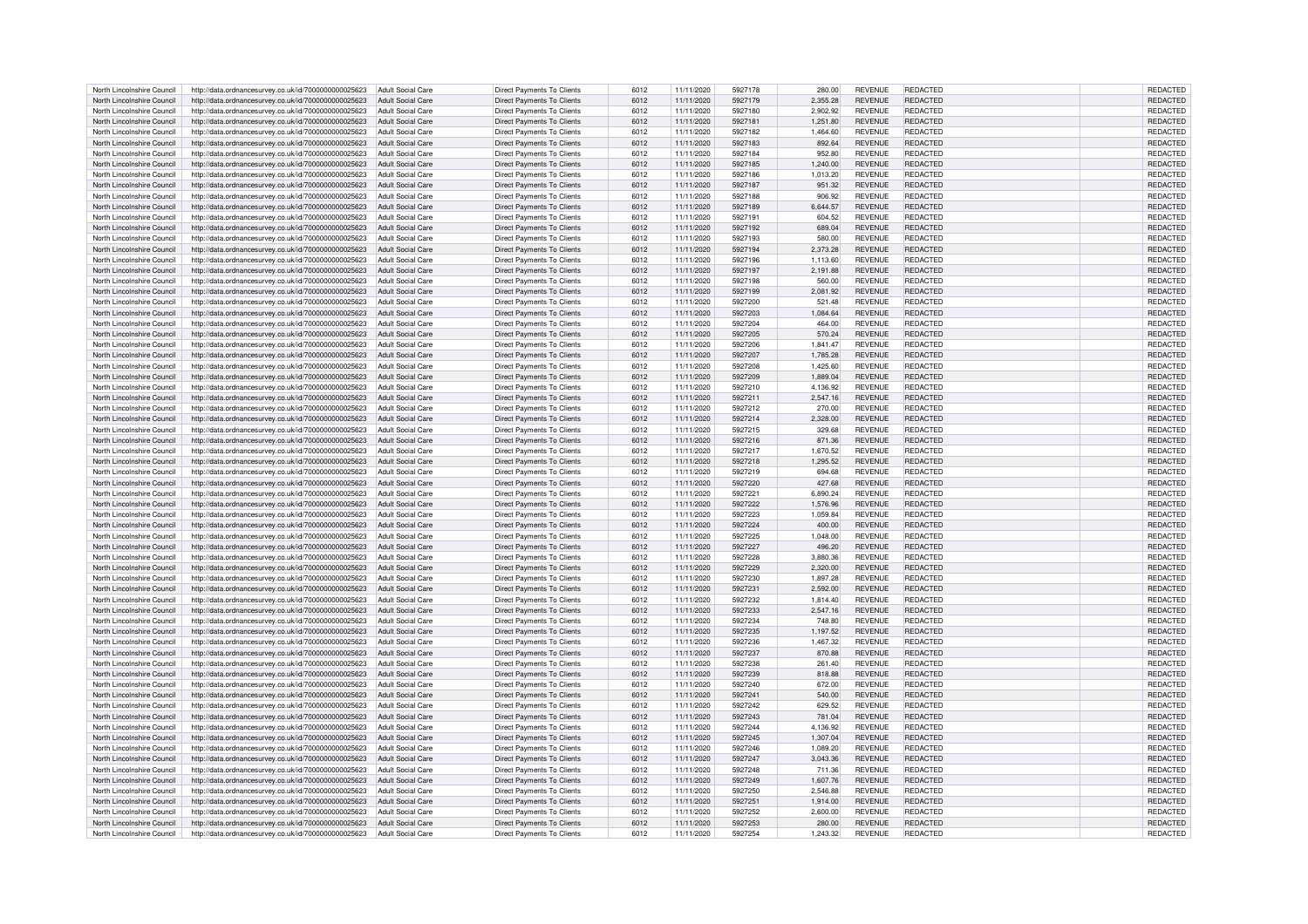| North Lincolnshire Council | http://data.ordnancesurvey.co.uk/id/7000000000025623 | Adult Social Care        | Direct Payments To Clients        | 6012 | 11/11/2020 | 5927255 | 433.80    | <b>REVENUE</b> | <b>REDACTED</b> | REDACTED        |
|----------------------------|------------------------------------------------------|--------------------------|-----------------------------------|------|------------|---------|-----------|----------------|-----------------|-----------------|
| North Lincolnshire Council | http://data.ordnancesurvey.co.uk/id/7000000000025623 | <b>Adult Social Care</b> | Direct Payments To Clients        | 6012 | 11/11/2020 | 5927256 | 1,557.04  | <b>REVENUE</b> | REDACTED        | REDACTED        |
| North Lincolnshire Council | http://data.ordnancesurvey.co.uk/id/7000000000025623 | <b>Adult Social Care</b> | Direct Payments To Clients        | 6012 | 11/11/2020 | 5927257 | 2,789.44  | <b>REVENUE</b> | REDACTED        | REDACTED        |
| North Lincolnshire Council |                                                      | <b>Adult Social Care</b> |                                   | 6012 | 11/11/2020 | 5927258 | 680.00    | <b>REVENUE</b> | REDACTED        |                 |
|                            | http://data.ordnancesurvey.co.uk/id/7000000000025623 |                          | Direct Payments To Clients        |      |            |         |           |                |                 | REDACTED        |
| North Lincolnshire Council | http://data.ordnancesurvey.co.uk/id/7000000000025623 | <b>Adult Social Care</b> | Direct Payments To Clients        | 6012 | 11/11/2020 | 5927259 | 1.104.76  | <b>REVENUE</b> | REDACTED        | REDACTED        |
| North Lincolnshire Council | http://data.ordnancesurvey.co.uk/id/7000000000025623 | <b>Adult Social Care</b> | Direct Payments To Clients        | 6012 | 11/11/2020 | 5927260 | 1,348.48  | <b>REVENUE</b> | REDACTED        | REDACTED        |
| North Lincolnshire Council | http://data.ordnancesurvey.co.uk/id/7000000000025623 | <b>Adult Social Care</b> | Direct Payments To Clients        | 6012 | 11/11/2020 | 5927261 | 1,728.00  | <b>REVENUE</b> | REDACTED        | REDACTED        |
| North Lincolnshire Council | http://data.ordnancesurvey.co.uk/id/7000000000025623 | <b>Adult Social Care</b> | Direct Payments To Clients        | 6012 | 11/11/2020 | 5927262 | 1,724.80  | <b>REVENUE</b> | <b>REDACTED</b> | REDACTED        |
| North Lincolnshire Council | http://data.ordnancesurvey.co.uk/id/7000000000025623 | <b>Adult Social Care</b> | <b>Direct Payments To Clients</b> | 6012 | 11/11/2020 | 5927263 | 3.827.28  | <b>REVENUE</b> | REDACTED        | REDACTED        |
| North Lincolnshire Council | http://data.ordnancesurvey.co.uk/id/7000000000025623 | <b>Adult Social Care</b> | Direct Payments To Clients        | 6012 | 11/11/2020 | 5927264 | 3,184.72  | <b>REVENUE</b> | <b>REDACTED</b> | REDACTED        |
| North Lincolnshire Council | http://data.ordnancesurvey.co.uk/id/7000000000025623 | <b>Adult Social Care</b> | <b>Direct Payments To Clients</b> | 6012 | 11/11/2020 | 5927265 | 458.28    | <b>REVENUE</b> | REDACTED        | REDACTED        |
| North Lincolnshire Council |                                                      | <b>Adult Social Care</b> |                                   | 6012 | 11/11/2020 | 5927266 | 2,122.40  | <b>REVENUE</b> | REDACTED        |                 |
|                            | http://data.ordnancesurvey.co.uk/id/7000000000025623 |                          | Direct Payments To Clients        |      |            |         |           |                |                 | REDACTED        |
| North Lincolnshire Council | http://data.ordnancesurvey.co.uk/id/7000000000025623 | <b>Adult Social Care</b> | Direct Payments To Clients        | 6012 | 11/11/2020 | 5927267 | 3,056.64  | <b>REVENUE</b> | REDACTED        | REDACTED        |
| North Lincolnshire Council | http://data.ordnancesurvey.co.uk/id/7000000000025623 | <b>Adult Social Care</b> | <b>Direct Payments To Clients</b> | 6012 | 11/11/2020 | 5927268 | 2.589.25  | <b>REVENUE</b> | REDACTED        | REDACTED        |
| North Lincolnshire Council | http://data.ordnancesurvey.co.uk/id/7000000000025623 | <b>Adult Social Care</b> | Direct Payments To Clients        | 6012 | 11/11/2020 | 5927269 | 744.80    | <b>REVENUE</b> | REDACTED        | REDACTED        |
| North Lincolnshire Council | http://data.ordnancesurvey.co.uk/id/7000000000025623 | <b>Adult Social Care</b> | <b>Direct Payments To Clients</b> | 6012 | 11/11/2020 | 5927270 | 2,801.80  | <b>REVENUE</b> | <b>REDACTED</b> | REDACTED        |
| North Lincolnshire Council | http://data.ordnancesurvey.co.uk/id/7000000000025623 | <b>Adult Social Care</b> | Direct Payments To Clients        | 6012 | 11/11/2020 | 5927271 | 2.078.72  | <b>REVENUE</b> | REDACTED        | REDACTED        |
| North Lincolnshire Council | http://data.ordnancesurvey.co.uk/id/7000000000025623 | <b>Adult Social Care</b> | Direct Payments To Clients        | 6012 | 11/11/2020 | 5927272 | 746.88    | <b>REVENUE</b> | <b>REDACTED</b> | REDACTED        |
| North Lincolnshire Council | http://data.ordnancesurvey.co.uk/id/7000000000025623 | <b>Adult Social Care</b> | Direct Payments To Clients        | 6012 | 11/11/2020 | 5927273 | 519.20    | <b>REVENUE</b> | REDACTED        | REDACTED        |
| North Lincolnshire Council | http://data.ordnancesurvey.co.uk/id/7000000000025623 | <b>Adult Social Care</b> | Direct Payments To Clients        | 6012 | 11/11/2020 | 5927274 | 1,210.56  | <b>REVENUE</b> | REDACTED        | REDACTED        |
| North Lincolnshire Council | http://data.ordnancesurvey.co.uk/id/7000000000025623 | Adult Social Care        | Direct Payments To Clients        | 6012 | 11/11/2020 | 5927275 | 3,960.00  | <b>REVENUE</b> | <b>REDACTED</b> | REDACTED        |
| North Lincolnshire Council |                                                      | <b>Adult Social Care</b> | Direct Payments To Clients        | 6012 | 11/11/2020 | 5927276 | 2,550.64  | <b>REVENUE</b> | REDACTED        | REDACTED        |
| North Lincolnshire Council | http://data.ordnancesurvey.co.uk/id/7000000000025623 | <b>Adult Social Care</b> |                                   | 6012 |            | 5927277 |           |                | <b>REDACTED</b> |                 |
|                            | http://data.ordnancesurvey.co.uk/id/7000000000025623 |                          | Direct Payments To Clients        |      | 11/11/2020 |         | 4,467.32  | <b>REVENUE</b> |                 | REDACTED        |
| North Lincolnshire Council | http://data.ordnancesurvey.co.uk/id/7000000000025623 | <b>Adult Social Care</b> | Direct Payments To Clients        | 6012 | 11/11/2020 | 5927278 | 483.24    | <b>REVENUE</b> | <b>REDACTED</b> | REDACTED        |
| North Lincolnshire Council | http://data.ordnancesurvey.co.uk/id/7000000000025623 | <b>Adult Social Care</b> | Direct Payments To Clients        | 6012 | 11/11/2020 | 5927279 | 2,148.64  | <b>REVENUE</b> | <b>REDACTED</b> | REDACTED        |
| North Lincolnshire Council | http://data.ordnancesurvey.co.uk/id/7000000000025623 | <b>Adult Social Care</b> | Direct Payments To Clients        | 6012 | 11/11/2020 | 5927281 | 330.80    | <b>REVENUE</b> | <b>REDACTED</b> | REDACTED        |
| North Lincolnshire Council | http://data.ordnancesurvey.co.uk/id/7000000000025623 | <b>Adult Social Care</b> | <b>Direct Payments To Clients</b> | 6012 | 11/11/2020 | 5927282 | 980.28    | <b>REVENUE</b> | <b>REDACTED</b> | REDACTED        |
| North Lincolnshire Council | http://data.ordnancesurvey.co.uk/id/7000000000025623 | <b>Adult Social Care</b> | <b>Direct Payments To Clients</b> | 6012 | 11/11/2020 | 5927283 | 1.141.40  | <b>REVENUE</b> | REDACTED        | REDACTED        |
| North Lincolnshire Council | http://data.ordnancesurvey.co.uk/id/7000000000025623 | <b>Adult Social Care</b> | <b>Direct Payments To Clients</b> | 6012 | 11/11/2020 | 5927284 | 1,157.80  | <b>REVENUE</b> | REDACTED        | REDACTED        |
| North Lincolnshire Council | http://data.ordnancesurvey.co.uk/id/7000000000025623 | <b>Adult Social Care</b> | Direct Payments To Clients        | 6012 | 11/11/2020 | 5927285 | 1,160.00  | <b>REVENUE</b> | <b>REDACTED</b> | REDACTED        |
| North Lincolnshire Council | http://data.ordnancesurvey.co.uk/id/7000000000025623 | Adult Social Care        | Direct Payments To Clients        | 6012 | 11/11/2020 | 5927286 | 485.12    | <b>REVENUE</b> | REDACTED        | REDACTED        |
| North Lincolnshire Council | http://data.ordnancesurvey.co.uk/id/7000000000025623 | <b>Adult Social Care</b> | <b>Direct Payments To Clients</b> | 6012 | 11/11/2020 | 5927287 | 720.00    | <b>REVENUE</b> | <b>REDACTED</b> | REDACTED        |
| North Lincolnshire Council | http://data.ordnancesurvey.co.uk/id/7000000000025623 | <b>Adult Social Care</b> | Direct Payments To Clients        | 6012 | 11/11/2020 | 5927288 | 520.00    | <b>REVENUE</b> | REDACTED        | REDACTED        |
| North Lincolnshire Council | http://data.ordnancesurvey.co.uk/id/7000000000025623 | <b>Adult Social Care</b> | Direct Payments To Clients        | 6012 | 11/11/2020 | 5927289 | 2,646.40  | <b>REVENUE</b> | REDACTED        | REDACTED        |
| North Lincolnshire Council | http://data.ordnancesurvey.co.uk/id/7000000000025623 | <b>Adult Social Care</b> |                                   | 6012 | 11/11/2020 | 5927290 | 970.04    | <b>REVENUE</b> | REDACTED        | <b>REDACTED</b> |
|                            |                                                      |                          | Direct Payments To Clients        |      |            |         |           |                |                 |                 |
| North Lincolnshire Council | http://data.ordnancesurvey.co.uk/id/7000000000025623 | <b>Adult Social Care</b> | <b>Direct Payments To Clients</b> | 6012 | 11/11/2020 | 5927291 | 1,336.80  | <b>REVENUE</b> | REDACTED        | REDACTED        |
| North Lincolnshire Council | http://data.ordnancesurvey.co.uk/id/7000000000025623 | <b>Adult Social Care</b> | <b>Direct Payments To Clients</b> | 6012 | 11/11/2020 | 5927292 | 1,765.28  | <b>REVENUE</b> | <b>REDACTED</b> | REDACTED        |
| North Lincolnshire Council | http://data.ordnancesurvey.co.uk/id/7000000000025623 | <b>Adult Social Care</b> | Direct Payments To Clients        | 6012 | 11/11/2020 | 5927293 | 1,200.40  | <b>REVENUE</b> | <b>REDACTED</b> | REDACTED        |
| North Lincolnshire Council | http://data.ordnancesurvey.co.uk/id/7000000000025623 | <b>Adult Social Care</b> | <b>Direct Payments To Clients</b> | 6012 | 11/11/2020 | 5927294 | 730.80    | <b>REVENUE</b> | REDACTED        | REDACTED        |
| North Lincolnshire Council | http://data.ordnancesurvey.co.uk/id/7000000000025623 | <b>Adult Social Care</b> | Direct Payments To Clients        | 6012 | 11/11/2020 | 5927295 | 476.00    | <b>REVENUE</b> | REDACTED        | REDACTED        |
| North Lincolnshire Council | http://data.ordnancesurvey.co.uk/id/7000000000025623 | <b>Adult Social Care</b> | <b>Direct Payments To Clients</b> | 6012 | 11/11/2020 | 5927296 | 2,677.92  | <b>REVENUE</b> | REDACTED        | REDACTED        |
| North Lincolnshire Council | http://data.ordnancesurvey.co.uk/id/7000000000025623 | <b>Adult Social Care</b> | Direct Payments To Clients        | 6012 | 11/11/2020 | 5927297 | 400.00    | <b>REVENUE</b> | REDACTED        | REDACTED        |
| North Lincolnshire Council | http://data.ordnancesurvey.co.uk/id/7000000000025623 | <b>Adult Social Care</b> | Direct Payments To Clients        | 6012 | 11/11/2020 | 5927298 | 2,201.04  | <b>REVENUE</b> | REDACTED        | REDACTED        |
| North Lincolnshire Council | http://data.ordnancesurvey.co.uk/id/7000000000025623 | <b>Adult Social Care</b> | Direct Payments To Clients        | 6012 | 11/11/2020 | 5927299 | 932.00    | <b>REVENUE</b> | REDACTED        | REDACTED        |
| North Lincolnshire Council | http://data.ordnancesurvey.co.uk/id/7000000000025623 | <b>Adult Social Care</b> | Direct Payments To Clients        | 6012 | 11/11/2020 | 5927300 | 448.00    | <b>REVENUE</b> | REDACTED        | REDACTED        |
| North Lincolnshire Council | http://data.ordnancesurvey.co.uk/id/7000000000025623 | <b>Adult Social Care</b> | Direct Payments To Clients        | 6012 | 11/11/2020 | 5927301 | 2,135.96  | <b>REVENUE</b> | REDACTED        | REDACTED        |
| North Lincolnshire Council | http://data.ordnancesurvey.co.uk/id/7000000000025623 | <b>Adult Social Care</b> | Direct Payments To Clients        | 6012 | 11/11/2020 | 5927302 | 694.68    | <b>REVENUE</b> | <b>REDACTED</b> | REDACTED        |
| North Lincolnshire Council | http://data.ordnancesurvey.co.uk/id/7000000000025623 | <b>Adult Social Care</b> | <b>Direct Payments To Clients</b> | 6012 | 11/11/2020 | 5927303 | $-427.98$ | <b>REVENUE</b> | REDACTED        | REDACTED        |
|                            |                                                      |                          |                                   |      |            |         |           |                |                 |                 |
| North Lincolnshire Council | http://data.ordnancesurvey.co.uk/id/7000000000025623 | <b>Adult Social Care</b> | Direct Payments To Clients        | 6012 | 11/11/2020 | 5927304 | 1,466.48  | <b>REVENUE</b> | <b>REDACTED</b> | REDACTED        |
| North Lincolnshire Council | http://data.ordnancesurvey.co.uk/id/7000000000025623 | <b>Adult Social Care</b> | Direct Payments To Clients        | 6012 | 11/11/2020 | 5927305 | 1,058.44  | <b>REVENUE</b> | REDACTED        | REDACTED        |
| North Lincolnshire Council | http://data.ordnancesurvey.co.uk/id/7000000000025623 | <b>Adult Social Care</b> | <b>Direct Payments To Clients</b> | 6012 | 11/11/2020 | 5927306 | 800.00    | <b>REVENUE</b> | REDACTED        | REDACTED        |
| North Lincolnshire Council | http://data.ordnancesurvey.co.uk/id/7000000000025623 | <b>Adult Social Care</b> | Direct Payments To Clients        | 6012 | 11/11/2020 | 5927308 | 654.48    | <b>REVENUE</b> | <b>REDACTED</b> | REDACTED        |
| North Lincolnshire Council | http://data.ordnancesurvey.co.uk/id/7000000000025623 | Adult Social Care        | <b>Direct Payments To Clients</b> | 6012 | 11/11/2020 | 5927310 | 926.28    | <b>REVENUE</b> | REDACTED        | REDACTED        |
| North Lincolnshire Council | http://data.ordnancesurvey.co.uk/id/7000000000025623 | Adult Social Care        | Direct Payments To Clients        | 6012 | 11/11/2020 | 5927312 | 2,001.32  | <b>REVENUE</b> | REDACTED        | REDACTED        |
| North Lincolnshire Council | http://data.ordnancesurvey.co.uk/id/7000000000025623 | <b>Adult Social Care</b> | Direct Payments To Clients        | 6012 | 11/11/2020 | 5927313 | 3,077.64  | <b>REVENUE</b> | REDACTED        | REDACTED        |
| North Lincolnshire Council | http://data.ordnancesurvey.co.uk/id/7000000000025623 | <b>Adult Social Care</b> | <b>Direct Payments To Clients</b> | 6012 | 11/11/2020 | 5927314 | 744.00    | <b>REVENUE</b> | REDACTED        | REDACTED        |
| North Lincolnshire Council | http://data.ordnancesurvey.co.uk/id/7000000000025623 | <b>Adult Social Care</b> | Direct Payments To Clients        | 6012 | 11/11/2020 | 5927315 | 1,227.40  | <b>REVENUE</b> | <b>REDACTED</b> | REDACTED        |
| North Lincolnshire Council | http://data.ordnancesurvey.co.uk/id/7000000000025623 | <b>Adult Social Care</b> | <b>Direct Payments To Clients</b> | 6012 | 11/11/2020 | 5927316 | 2.547.16  | <b>REVENUE</b> | REDACTED        | REDACTED        |
| North Lincolnshire Council | http://data.ordnancesurvey.co.uk/id/7000000000025623 | <b>Adult Social Care</b> | Direct Payments To Clients        | 6012 | 11/11/2020 | 5927317 | 680.00    | <b>REVENUE</b> | <b>REDACTED</b> | REDACTED        |
| North Lincolnshire Council | http://data.ordnancesurvey.co.uk/id/7000000000025623 | <b>Adult Social Care</b> | Direct Payments To Clients        | 6012 | 11/11/2020 | 5927320 | 1.000.00  | <b>REVENUE</b> | <b>REDACTED</b> | REDACTED        |
|                            |                                                      |                          |                                   |      |            |         |           |                |                 |                 |
| North Lincolnshire Council | http://data.ordnancesurvey.co.uk/id/7000000000025623 | <b>Adult Social Care</b> | <b>Direct Payments To Clients</b> | 6012 | 11/11/2020 | 5927322 | 1,538.88  | <b>REVENUE</b> | REDACTED        | REDACTED        |
| North Lincolnshire Council | http://data.ordnancesurvey.co.uk/id/7000000000025623 | <b>Adult Social Care</b> | Direct Payments To Clients        | 6012 | 11/11/2020 | 5927323 | 694.68    | <b>REVENUE</b> | REDACTED        | REDACTED        |
| North Lincolnshire Council | http://data.ordnancesurvey.co.uk/id/7000000000025623 | Adult Social Care        | <b>Direct Payments To Clients</b> | 6012 | 11/11/2020 | 5927324 | 1.856.44  | <b>REVENUE</b> | REDACTED        | REDACTED        |
| North Lincolnshire Council | http://data.ordnancesurvey.co.uk/id/7000000000025623 | <b>Adult Social Care</b> | Direct Payments To Clients        | 6012 | 11/11/2020 | 5927325 | 672.00    | <b>REVENUE</b> | REDACTED        | REDACTED        |
| North Lincolnshire Council | http://data.ordnancesurvey.co.uk/id/7000000000025623 | <b>Adult Social Care</b> | Direct Payments To Clients        | 6012 | 11/11/2020 | 5927326 | 606.40    | <b>REVENUE</b> | <b>REDACTED</b> | REDACTED        |
| North Lincolnshire Council | http://data.ordnancesurvey.co.uk/id/7000000000025623 | <b>Adult Social Care</b> | Direct Payments To Clients        | 6012 | 11/11/2020 | 5927327 | 382.80    | <b>REVENUE</b> | REDACTED        | REDACTED        |
| North Lincolnshire Council | http://data.ordnancesurvey.co.uk/id/7000000000025623 | <b>Adult Social Care</b> | <b>Direct Payments To Clients</b> | 6012 | 11/11/2020 | 5927328 | 417.60    | <b>REVENUE</b> | <b>REDACTED</b> | REDACTED        |
| North Lincolnshire Council | http://data.ordnancesurvey.co.uk/id/7000000000025623 | <b>Adult Social Care</b> | Direct Payments To Clients        | 6012 | 11/11/2020 | 5927329 | 2,016.00  | <b>REVENUE</b> | REDACTED        | REDACTED        |
| North Lincolnshire Council | http://data.ordnancesurvey.co.uk/id/7000000000025623 | <b>Adult Social Care</b> | <b>Direct Payments To Clients</b> | 6012 | 11/11/2020 | 5927330 | 306.24    | <b>REVENUE</b> | REDACTED        | REDACTED        |
| North Lincolnshire Council | http://data.ordnancesurvey.co.uk/id/7000000000025623 | Adult Social Care        | Direct Payments To Clients        | 6012 | 11/11/2020 | 5927331 | 617.40    | <b>REVENUE</b> | <b>REDACTED</b> | REDACTED        |
| North Lincolnshire Council | http://data.ordnancesurvey.co.uk/id/7000000000025623 | Adult Social Care        | Direct Payments To Clients        | 6012 | 11/11/2020 | 5927332 | 2,436.00  | <b>REVENUE</b> | REDACTED        | REDACTED        |
|                            |                                                      |                          |                                   |      |            |         |           |                |                 |                 |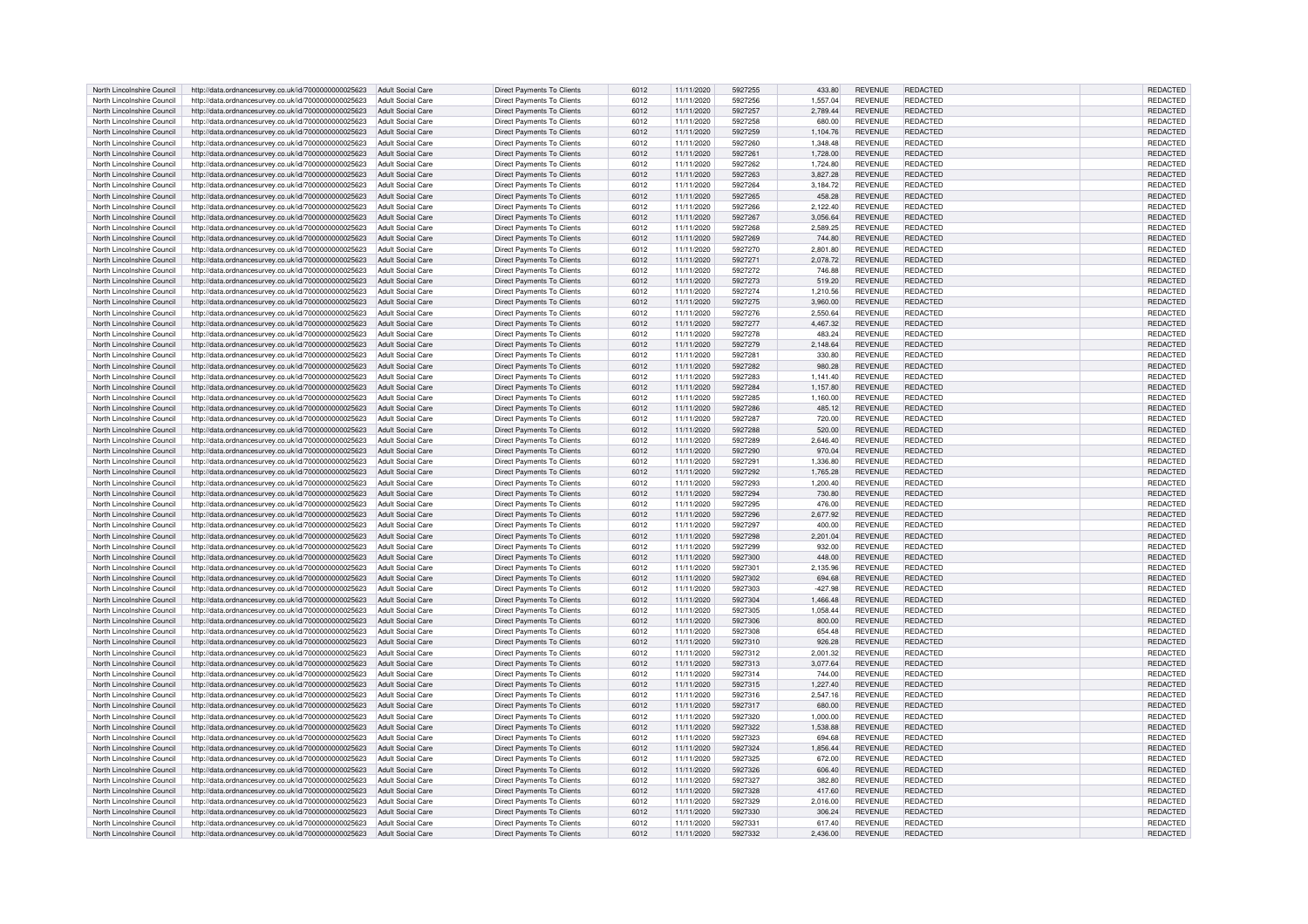| North Lincolnshire Council | http://data.ordnancesurvey.co.uk/id/7000000000025623 | <b>Adult Social Care</b> | Direct Payments To Clients        | 6012 | 11/11/2020 | 5927333 | 828.00   | <b>REVENUE</b> | REDACTED        | REDACTED        |
|----------------------------|------------------------------------------------------|--------------------------|-----------------------------------|------|------------|---------|----------|----------------|-----------------|-----------------|
| North Lincolnshire Council | http://data.ordnancesurvey.co.uk/id/7000000000025623 | <b>Adult Social Care</b> | <b>Direct Payments To Clients</b> | 6012 | 11/11/2020 | 5927334 | 3.080.00 | REVENUE        | <b>REDACTED</b> | <b>REDACTED</b> |
|                            |                                                      |                          |                                   |      |            |         |          |                |                 |                 |
| North Lincolnshire Council | http://data.ordnancesurvey.co.uk/id/7000000000025623 | <b>Adult Social Care</b> | <b>Direct Payments To Clients</b> | 6012 | 11/11/2020 | 5927335 | 2,070.00 | <b>REVENUE</b> | REDACTED        | REDACTED        |
| North Lincolnshire Council | http://data.ordnancesurvey.co.uk/id/7000000000025623 | <b>Adult Social Care</b> | Direct Payments To Clients        | 6012 | 11/11/2020 | 5927336 | 4,215.20 | <b>REVENUE</b> | REDACTED        | REDACTED        |
| North Lincolnshire Council | http://data.ordnancesurvey.co.uk/id/7000000000025623 | <b>Adult Social Care</b> | Direct Payments To Clients        | 6012 | 11/11/2020 | 5927337 | 3,400.68 | <b>REVENUE</b> | REDACTED        | REDACTED        |
| North Lincolnshire Council | http://data.ordnancesurvey.co.uk/id/7000000000025623 | <b>Adult Social Care</b> | <b>Direct Payments To Clients</b> | 6012 | 11/11/2020 | 5927338 | 1,127.20 | <b>REVENUE</b> | REDACTED        | REDACTED        |
| North Lincolnshire Council | http://data.ordnancesurvey.co.uk/id/7000000000025623 | <b>Adult Social Care</b> | Direct Payments To Clients        | 6012 | 11/11/2020 | 5927339 | 1,226.40 | <b>REVENUE</b> | <b>REDACTED</b> | REDACTED        |
| North Lincolnshire Council | http://data.ordnancesurvey.co.uk/id/7000000000025623 | <b>Adult Social Care</b> | <b>Direct Payments To Clients</b> | 6012 | 11/11/2020 | 5927340 | 3,171.20 | <b>REVENUE</b> | REDACTED        | <b>REDACTED</b> |
|                            |                                                      |                          |                                   |      |            |         |          |                |                 |                 |
| North Lincolnshire Council | http://data.ordnancesurvey.co.uk/id/7000000000025623 | <b>Adult Social Care</b> | Direct Payments To Clients        | 6012 | 11/11/2020 | 592734  | 8,358.88 | <b>REVENUE</b> | <b>REDACTED</b> | REDACTED        |
| North Lincolnshire Council | http://data.ordnancesurvey.co.uk/id/7000000000025623 | <b>Adult Social Care</b> | Direct Payments To Clients        | 6012 | 11/11/2020 | 5927342 | 724.00   | <b>REVENUE</b> | REDACTED        | REDACTED        |
| North Lincolnshire Council | http://data.ordnancesurvey.co.uk/id/7000000000025623 | <b>Adult Social Care</b> | <b>Direct Payments To Clients</b> | 6012 | 11/11/2020 | 5927343 | 1,004.80 | <b>REVENUE</b> | REDACTED        | <b>REDACTED</b> |
| North Lincolnshire Council | http://data.ordnancesurvey.co.uk/id/7000000000025623 | <b>Adult Social Care</b> | Direct Payments To Clients        | 6012 | 11/11/2020 | 5927344 | 1,192.48 | REVENUE        | <b>REDACTED</b> | REDACTED        |
| North Lincolnshire Council | http://data.ordnancesurvey.co.uk/id/7000000000025623 | Adult Social Care        | Direct Payments To Clients        | 6012 | 11/11/2020 | 5927345 | 1,306.12 | REVENUE        | REDACTED        | REDACTED        |
|                            |                                                      |                          |                                   |      |            |         |          |                |                 |                 |
| North Lincolnshire Council | http://data.ordnancesurvey.co.uk/id/7000000000025623 | <b>Adult Social Care</b> | Direct Payments To Clients        | 6012 | 11/11/2020 | 5927346 | 1,893.80 | REVENUE        | REDACTED        | REDACTED        |
| North Lincolnshire Council | http://data.ordnancesurvey.co.uk/id/7000000000025623 | <b>Adult Social Care</b> | Direct Payments To Clients        | 6012 | 11/11/2020 | 5927347 | 2,612.96 | REVENUE        | REDACTED        | REDACTED        |
| North Lincolnshire Council | http://data.ordnancesurvey.co.uk/id/7000000000025623 | <b>Adult Social Care</b> | Direct Payments To Clients        | 6012 | 11/11/2020 | 5927348 | 611.60   | REVENUE        | REDACTED        | <b>REDACTED</b> |
| North Lincolnshire Council | http://data.ordnancesurvey.co.uk/id/7000000000025623 | <b>Adult Social Care</b> | <b>Direct Payments To Clients</b> | 6012 | 11/11/2020 | 5927349 | 799.76   | <b>REVENUE</b> | <b>REDACTED</b> | REDACTED        |
| North Lincolnshire Council | http://data.ordnancesurvey.co.uk/id/7000000000025623 | <b>Adult Social Care</b> | Direct Payments To Clients        | 6012 | 11/11/2020 | 5927351 | 1.982.32 | <b>REVENUE</b> | REDACTED        | <b>REDACTED</b> |
|                            |                                                      |                          |                                   |      |            |         |          |                |                 |                 |
| North Lincolnshire Council | http://data.ordnancesurvey.co.uk/id/7000000000025623 | <b>Adult Social Care</b> | <b>Direct Payments To Clients</b> | 6012 | 11/11/2020 | 5927353 | 2,634.04 | REVENUE        | <b>REDACTED</b> | REDACTED        |
| North Lincolnshire Council | http://data.ordnancesurvey.co.uk/id/7000000000025623 | <b>Adult Social Care</b> | Direct Payments To Clients        | 6012 | 11/11/2020 | 5927354 | 2,634.04 | REVENUE        | REDACTED        | REDACTED        |
| North Lincolnshire Council | http://data.ordnancesurvey.co.uk/id/7000000000025623 | <b>Adult Social Care</b> | <b>Direct Payments To Clients</b> | 6012 | 11/11/2020 | 5927355 | 2,634.04 | REVENUE        | REDACTED        | REDACTED        |
| North Lincolnshire Council | http://data.ordnancesurvey.co.uk/id/7000000000025623 | <b>Adult Social Care</b> | Direct Payments To Clients        | 6012 | 11/11/2020 | 5927356 | 880.00   | REVENUE        | <b>REDACTED</b> | REDACTED        |
| North Lincolnshire Council | http://data.ordnancesurvey.co.uk/id/7000000000025623 | <b>Adult Social Care</b> | Direct Payments To Clients        | 6012 | 11/11/2020 | 5927357 | 3,955.56 | REVENUE        | REDACTED        | REDACTED        |
|                            |                                                      |                          |                                   |      |            |         |          |                |                 |                 |
| North Lincolnshire Council | http://data.ordnancesurvey.co.uk/id/7000000000025623 | <b>Adult Social Care</b> | Direct Payments To Clients        | 6012 | 11/11/2020 | 5927358 | 1,464.44 | <b>REVENUE</b> | REDACTED        | REDACTED        |
| North Lincolnshire Council | http://data.ordnancesurvey.co.uk/id/7000000000025623 | <b>Adult Social Care</b> | Direct Payments To Clients        | 6012 | 11/11/2020 | 5927359 | 1,194.80 | <b>REVENUE</b> | <b>REDACTED</b> | REDACTED        |
| North Lincolnshire Council | http://data.ordnancesurvey.co.uk/id/7000000000025623 | <b>Adult Social Care</b> | <b>Direct Payments To Clients</b> | 6012 | 11/11/2020 | 5927360 | 945.64   | <b>REVENUE</b> | REDACTED        | REDACTED        |
| North Lincolnshire Council | http://data.ordnancesurvey.co.uk/id/7000000000025623 | <b>Adult Social Care</b> | <b>Direct Payments To Clients</b> | 6012 | 11/11/2020 | 592736  | 1.944.88 | <b>REVENUE</b> | <b>REDACTED</b> | <b>REDACTED</b> |
| North Lincolnshire Council | http://data.ordnancesurvey.co.uk/id/7000000000025623 | <b>Adult Social Care</b> | <b>Direct Payments To Clients</b> | 6012 | 11/11/2020 | 5927362 | 2,049.00 | REVENUE        | <b>REDACTED</b> | REDACTED        |
|                            |                                                      |                          |                                   |      |            |         |          |                |                 |                 |
| North Lincolnshire Council | http://data.ordnancesurvey.co.uk/id/7000000000025623 | <b>Adult Social Care</b> | <b>Direct Payments To Clients</b> | 6012 | 11/11/2020 | 5927363 | 1,358.28 | <b>REVENUE</b> | REDACTED        | REDACTED        |
| North Lincolnshire Council | http://data.ordnancesurvey.co.uk/id/7000000000025623 | Adult Social Care        | Direct Payments To Clients        | 6012 | 11/11/2020 | 5927364 | 1,961.24 | REVENUE        | REDACTED        | REDACTED        |
| North Lincolnshire Council | http://data.ordnancesurvey.co.uk/id/7000000000025623 | <b>Adult Social Care</b> | <b>Direct Payments To Clients</b> | 6012 | 11/11/2020 | 5927365 | 3,248.00 | REVENUE        | REDACTED        | REDACTED        |
| North Lincolnshire Council | http://data.ordnancesurvey.co.uk/id/7000000000025623 | <b>Adult Social Care</b> | Direct Payments To Clients        | 6012 | 11/11/2020 | 5927366 | 645.36   | REVENUE        | REDACTED        | REDACTED        |
| North Lincolnshire Council | http://data.ordnancesurvey.co.uk/id/7000000000025623 | Adult Social Care        | Direct Payments To Clients        | 6012 | 11/11/2020 | 5927367 | 852.00   | <b>REVENUE</b> | REDACTED        | REDACTED        |
|                            |                                                      |                          |                                   |      |            |         |          |                |                 |                 |
| North Lincolnshire Council | http://data.ordnancesurvey.co.uk/id/7000000000025623 | Adult Social Care        | Direct Payments To Clients        | 6012 | 11/11/2020 | 5927368 | 684.32   | REVENUE        | REDACTED        | REDACTED        |
| North Lincolnshire Council | http://data.ordnancesurvey.co.uk/id/7000000000025623 | Adult Social Care        | Direct Payments To Clients        | 6012 | 11/11/2020 | 5927369 | 3,339.36 | REVENUE        | REDACTED        | REDACTED        |
| North Lincolnshire Council | http://data.ordnancesurvey.co.uk/id/7000000000025623 | Adult Social Care        | Direct Payments To Clients        | 6012 | 11/11/2020 | 5927370 | 400.00   | REVENUE        | <b>REDACTED</b> | REDACTED        |
| North Lincolnshire Council | http://data.ordnancesurvey.co.uk/id/7000000000025623 | <b>Adult Social Care</b> | Direct Payments To Clients        | 6012 | 11/11/2020 | 5927371 | 975.52   | <b>REVENUE</b> | <b>REDACTED</b> | REDACTED        |
| North Lincolnshire Council | http://data.ordnancesurvey.co.uk/id/7000000000025623 | <b>Adult Social Care</b> | <b>Direct Payments To Clients</b> | 6012 | 11/11/2020 | 5927372 | 730.80   | <b>REVENUE</b> | REDACTED        | <b>REDACTED</b> |
| North Lincolnshire Council |                                                      |                          |                                   |      |            |         |          |                | <b>REDACTED</b> |                 |
|                            | http://data.ordnancesurvey.co.uk/id/7000000000025623 | <b>Adult Social Care</b> | Direct Payments To Clients        | 6012 | 11/11/2020 | 5927373 | 2,586.56 | REVENUE        |                 | REDACTED        |
| North Lincolnshire Council | http://data.ordnancesurvey.co.uk/id/7000000000025623 | <b>Adult Social Care</b> | <b>Direct Payments To Clients</b> | 6012 | 11/11/2020 | 5927374 | 397.60   | REVENUE        | REDACTED        | REDACTED        |
| North Lincolnshire Council | http://data.ordnancesurvey.co.uk/id/7000000000025623 | <b>Adult Social Care</b> | <b>Direct Payments To Clients</b> | 6012 | 11/11/2020 | 5927375 | 1.040.00 | <b>REVENUE</b> | REDACTED        | <b>REDACTED</b> |
| North Lincolnshire Council | http://data.ordnancesurvey.co.uk/id/7000000000025623 | <b>Adult Social Care</b> | Direct Payments To Clients        | 6012 | 11/11/2020 | 5927376 | 711.00   | REVENUE        | <b>REDACTED</b> | REDACTED        |
| North Lincolnshire Council | http://data.ordnancesurvey.co.uk/id/7000000000025623 | <b>Adult Social Care</b> | Direct Payments To Clients        | 6012 | 11/11/2020 | 5927377 | 744.00   | <b>REVENUE</b> | REDACTED        | <b>REDACTED</b> |
|                            |                                                      |                          |                                   |      |            |         |          |                |                 |                 |
| North Lincolnshire Council | http://data.ordnancesurvey.co.uk/id/7000000000025623 | <b>Adult Social Care</b> | Direct Payments To Clients        | 6012 | 11/11/2020 | 5927379 | 1,411.56 | <b>REVENUE</b> | REDACTED        | REDACTED        |
| North Lincolnshire Council | http://data.ordnancesurvey.co.uk/id/7000000000025623 | <b>Adult Social Care</b> | Direct Payments To Clients        | 6012 | 11/11/2020 | 5927381 | 913.84   | <b>REVENUE</b> | <b>REDACTED</b> | <b>REDACTED</b> |
| North Lincolnshire Council | http://data.ordnancesurvey.co.uk/id/7000000000025623 | <b>Adult Social Care</b> | Direct Payments To Clients        | 6012 | 11/11/2020 | 5927382 | 5.067.68 | <b>REVENUE</b> | REDACTED        | REDACTED        |
| North Lincolnshire Council | http://data.ordnancesurvey.co.uk/id/7000000000025623 | Adult Social Care        | <b>Direct Payments To Clients</b> | 6012 | 11/11/2020 | 5927383 | 2,340.48 | <b>REVENUE</b> | <b>REDACTED</b> | REDACTED        |
| North Lincolnshire Council | http://data.ordnancesurvey.co.uk/id/7000000000025623 | <b>Adult Social Care</b> | <b>Direct Payments To Clients</b> | 6012 | 11/11/2020 | 5927384 | 737.68   | <b>REVENUE</b> | <b>REDACTED</b> | REDACTED        |
|                            |                                                      |                          |                                   |      | 11/11/2020 | 5927386 |          | <b>REVENUE</b> | REDACTED        |                 |
| North Lincolnshire Council | http://data.ordnancesurvey.co.uk/id/7000000000025623 | <b>Adult Social Care</b> | Direct Payments To Clients        | 6012 |            |         | 1,160.48 |                |                 | REDACTED        |
| North Lincolnshire Council | http://data.ordnancesurvey.co.uk/id/7000000000025623 | <b>Adult Social Care</b> | Direct Payments To Clients        | 6012 | 11/11/2020 | 5927387 | 1,380.00 | <b>REVENUE</b> | REDACTED        | REDACTED        |
| North Lincolnshire Council | http://data.ordnancesurvey.co.uk/id/7000000000025623 | <b>Adult Social Care</b> | <b>Direct Payments To Clients</b> | 6012 | 11/11/2020 | 5927388 | 2,000.88 | REVENUE        | REDACTED        | REDACTED        |
| North Lincolnshire Council | http://data.ordnancesurvey.co.uk/id/7000000000025623 | <b>Adult Social Care</b> | Direct Payments To Clients        | 6012 | 11/11/2020 | 5927389 | 560.00   | <b>REVENUE</b> | REDACTED        | REDACTED        |
| North Lincolnshire Council | http://data.ordnancesurvey.co.uk/id/7000000000025623 | <b>Adult Social Care</b> | Direct Payments To Clients        | 6012 | 11/11/2020 | 5927390 | 963.28   | <b>REVENUE</b> | REDACTED        | REDACTED        |
| North Lincolnshire Council | http://data.ordnancesurvey.co.uk/id/7000000000025623 | <b>Adult Social Care</b> | Direct Payments To Clients        | 6012 | 11/11/2020 | 592739  | 1,440.60 | <b>REVENUE</b> | REDACTED        | REDACTED        |
|                            |                                                      |                          |                                   |      |            |         |          |                |                 |                 |
| North Lincolnshire Council | http://data.ordnancesurvey.co.uk/id/7000000000025623 | Adult Social Care        | Direct Payments To Clients        | 6012 | 11/11/2020 | 5927392 | 1,113.60 | <b>REVENUE</b> | REDACTED        | REDACTED        |
| North Lincolnshire Council | http://data.ordnancesurvey.co.uk/id/7000000000025623 | <b>Adult Social Care</b> | Direct Payments To Clients        | 6012 | 11/11/2020 | 5927393 | 783.60   | REVENUE        | REDACTED        | REDACTED        |
| North Lincolnshire Council | http://data.ordnancesurvey.co.uk/id/7000000000025623 | <b>Adult Social Care</b> | <b>Direct Payments To Clients</b> | 6012 | 11/11/2020 | 5927394 | 1,376.64 | <b>REVENUE</b> | <b>REDACTED</b> | REDACTED        |
| North Lincolnshire Council | http://data.ordnancesurvey.co.uk/id/7000000000025623 | <b>Adult Social Care</b> | <b>Direct Payments To Clients</b> | 6012 | 11/11/2020 | 5927562 | 750.00   | <b>REVENUE</b> | REDACTED        | REDACTED        |
| North Lincolnshire Council | http://data.ordnancesurvey.co.uk/id/7000000000025623 | <b>Adult Social Care</b> | Direct Payments To Clients        | 6012 | 11/11/2020 | 5927564 | 500.00   | REVENUE        | <b>REDACTED</b> | REDACTED        |
| North Lincolnshire Council | http://data.ordnancesurvey.co.uk/id/7000000000025623 | <b>Adult Social Care</b> | Direct Payments To Clients        | 6012 | 11/11/2020 | 5927568 | 500.00   | <b>REVENUE</b> | REDACTED        | REDACTED        |
|                            |                                                      |                          |                                   |      |            |         |          |                |                 |                 |
| North Lincolnshire Council | http://data.ordnancesurvey.co.uk/id/7000000000025623 | <b>Adult Social Care</b> | Direct Payments To Clients        | 6012 | 11/11/2020 | 592757  | 750.00   | <b>REVENUE</b> | REDACTED        | REDACTED        |
| North Lincolnshire Council | http://data.ordnancesurvey.co.uk/id/7000000000025623 | <b>Adult Social Care</b> | Direct Payments To Clients        | 6012 | 11/11/2020 | 5927573 | 1,050.00 | REVENUE        | REDACTED        | REDACTED        |
| North Lincolnshire Council | http://data.ordnancesurvey.co.uk/id/7000000000025623 | <b>Adult Social Care</b> | <b>Direct Payments To Clients</b> | 6012 | 11/11/2020 | 5927576 | 661.88   | <b>REVENUE</b> | REDACTED        | REDACTED        |
| North Lincolnshire Council | http://data.ordnancesurvey.co.uk/id/7000000000025623 | <b>Adult Social Care</b> | Direct Payments To Clients        | 6012 | 13/11/2020 | 5929003 | 519.16   | <b>REVENUE</b> | <b>REDACTED</b> | REDACTED        |
| North Lincolnshire Council | http://data.ordnancesurvey.co.uk/id/7000000000025623 | <b>Adult Social Care</b> | Direct Payments To Clients        | 6012 | 13/11/2020 | 5929072 | 500.00   | <b>REVENUE</b> | REDACTED        | REDACTED        |
|                            |                                                      |                          |                                   |      |            |         |          |                |                 |                 |
| North Lincolnshire Council | http://data.ordnancesurvey.co.uk/id/7000000000025623 | <b>Adult Social Care</b> | Direct Payments To Clients        | 6012 | 13/11/2020 | 5929073 | 1.000.00 | <b>REVENUE</b> | REDACTED        | REDACTED        |
| North Lincolnshire Council | http://data.ordnancesurvey.co.uk/id/7000000000025623 | <b>Adult Social Care</b> | <b>Direct Payments To Clients</b> | 6012 | 13/11/2020 | 5929074 | 750.00   | <b>REVENUE</b> | <b>REDACTED</b> | REDACTED        |
| North Lincolnshire Council | http://data.ordnancesurvey.co.uk/id/7000000000025623 | <b>Adult Social Care</b> | <b>Direct Payments To Clients</b> | 6012 | 13/11/2020 | 5929075 | 610.00   | <b>REVENUE</b> | REDACTED        | REDACTED        |
| North Lincolnshire Council | http://data.ordnancesurvey.co.uk/id/7000000000025623 | <b>Adult Social Care</b> | <b>Direct Payments To Clients</b> | 6012 | 13/11/2020 | 5929076 | 500.00   | <b>REVENUE</b> | REDACTED        | REDACTED        |
| North Lincolnshire Council | http://data.ordnancesurvey.co.uk/id/7000000000025623 | Adult Social Care        | Direct Payments To Clients        | 6012 | 18/11/2020 | 5927108 | 2,800.00 | <b>REVENUE</b> | <b>REDACTED</b> | REDACTED        |
|                            |                                                      |                          |                                   |      |            |         |          |                |                 |                 |
| North Lincolnshire Council | http://data.ordnancesurvey.co.uk/id/7000000000025623 | Adult Social Care        | Direct Payments To Clients        | 6012 | 18/11/2020 | 5929707 | 750.00   | <b>REVENUE</b> | REDACTED        | REDACTED        |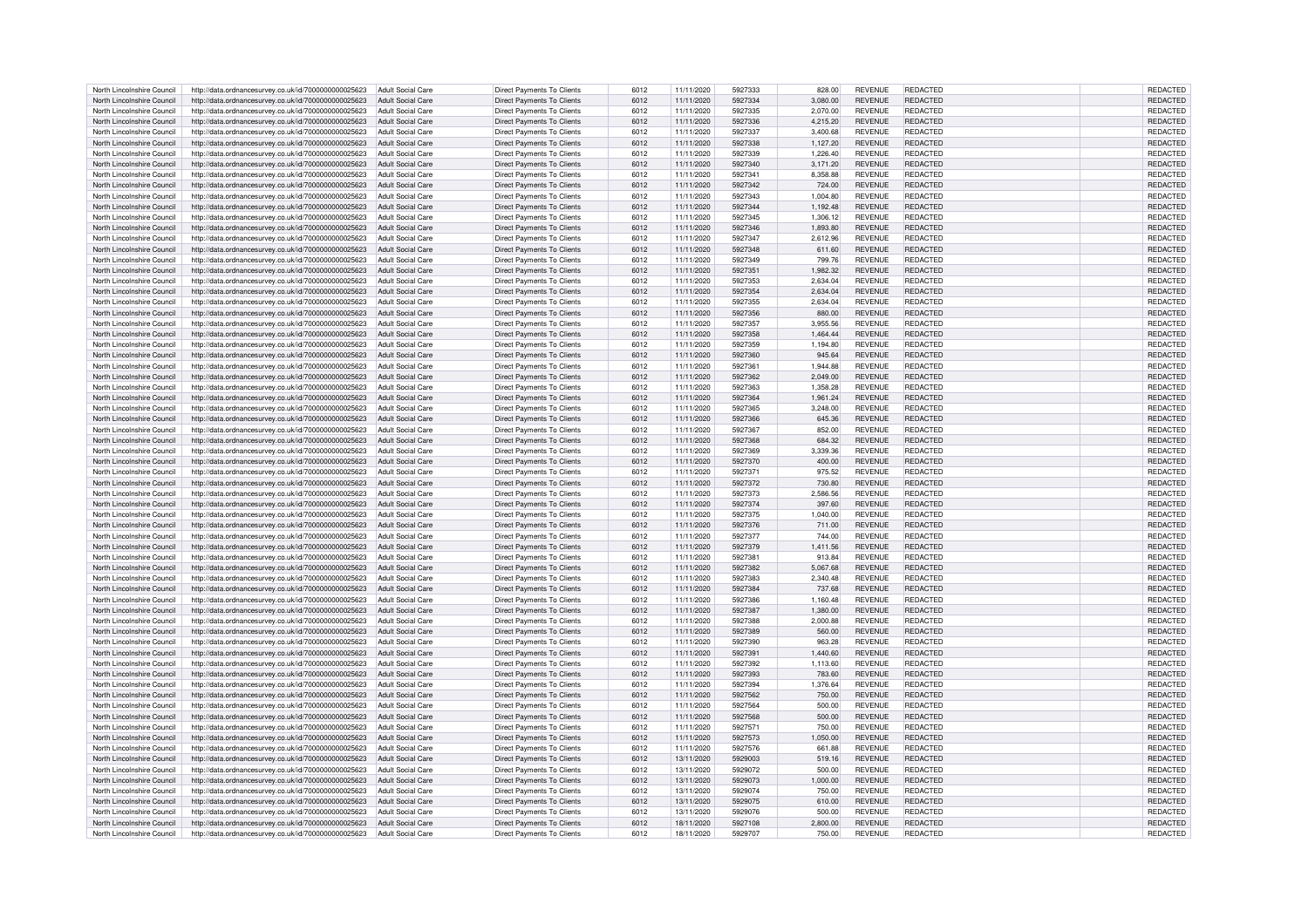| North Lincolnshire Council | http://data.ordnancesurvey.co.uk/id/7000000000025623 | <b>Adult Social Care</b> | Direct Payments To Clients        | 6012 | 18/11/2020 | 5929709 | 750.00    | <b>REVENUE</b> | REDACTED        | <b>REDACTED</b> |
|----------------------------|------------------------------------------------------|--------------------------|-----------------------------------|------|------------|---------|-----------|----------------|-----------------|-----------------|
| North Lincolnshire Council | http://data.ordnancesurvey.co.uk/id/7000000000025623 | <b>Adult Social Care</b> | Direct Payments To Clients        | 6012 | 20/11/2020 | 5932042 | 2,337.38  | REVENUE        | <b>REDACTED</b> | REDACTED        |
|                            |                                                      |                          |                                   |      |            |         |           |                |                 |                 |
| North Lincolnshire Council | http://data.ordnancesurvey.co.uk/id/7000000000025623 | <b>Adult Social Care</b> | <b>Direct Payments To Clients</b> | 6012 | 20/11/2020 | 5932303 | 750.00    | <b>REVENUE</b> | REDACTED        | REDACTED        |
| North Lincolnshire Council | http://data.ordnancesurvey.co.uk/id/7000000000025623 | <b>Adult Social Care</b> | Direct Payments To Clients        | 6012 | 20/11/2020 | 5932304 | 750.00    | <b>REVENUE</b> | REDACTED        | <b>REDACTED</b> |
| North Lincolnshire Council | http://data.ordnancesurvey.co.uk/id/7000000000025623 | <b>Adult Social Care</b> | Direct Payments To Clients        | 6012 | 20/11/2020 | 5932305 | 250.00    | <b>REVENUE</b> | REDACTED        | REDACTED        |
| North Lincolnshire Council | http://data.ordnancesurvey.co.uk/id/7000000000025623 | <b>Adult Social Care</b> | Direct Payments To Clients        | 6012 | 20/11/2020 | 5932306 | 750.00    | <b>REVENUE</b> | REDACTED        | REDACTED        |
| North Lincolnshire Council | http://data.ordnancesurvey.co.uk/id/7000000000025623 | <b>Adult Social Care</b> | Direct Payments To Clients        | 6012 | 20/11/2020 | 5932307 | 750.00    | <b>REVENUE</b> | <b>REDACTED</b> | <b>REDACTED</b> |
| North Lincolnshire Council | http://data.ordnancesurvey.co.uk/id/7000000000025623 | <b>Adult Social Care</b> | Direct Payments To Clients        | 6012 | 25/11/2020 | 5932808 | 840.00    | <b>REVENUE</b> | <b>REDACTED</b> | REDACTED        |
|                            |                                                      |                          |                                   |      |            |         |           |                |                 |                 |
| North Lincolnshire Council | http://data.ordnancesurvey.co.uk/id/7000000000025623 | <b>Adult Social Care</b> | <b>Direct Payments To Clients</b> | 6012 | 25/11/2020 | 5932809 | 1.443.70  | <b>REVENUE</b> | REDACTED        | <b>REDACTED</b> |
| North Lincolnshire Council | http://data.ordnancesurvey.co.uk/id/7000000000025623 | <b>Adult Social Care</b> | Direct Payments To Clients        | 6012 | 25/11/2020 | 5933702 | 617.25    | <b>REVENUE</b> | <b>REDACTED</b> | REDACTED        |
| North Lincolnshire Council | http://data.ordnancesurvey.co.uk/id/7000000000025623 | <b>Adult Social Care</b> | <b>Direct Payments To Clients</b> | 6012 | 27/11/2020 | 5937197 | 4,140.00  | REVENUE        | REDACTED        | REDACTED        |
| North Lincolnshire Council | http://data.ordnancesurvey.co.uk/id/7000000000025623 | <b>Adult Social Care</b> | Direct Payments To Clients        | 6012 | 27/11/2020 | 5937524 | 500.00    | REVENUE        | REDACTED        | REDACTED        |
| North Lincolnshire Council | http://data.ordnancesurvey.co.uk/id/7000000000025623 | <b>Adult Social Care</b> | Fees & Charges Income             | 9002 | 11/11/2020 | 5927009 | $-99.72$  | REVENUE        | <b>REDACTED</b> | REDACTED        |
|                            |                                                      |                          |                                   |      |            |         |           |                |                 |                 |
| North Lincolnshire Council | http://data.ordnancesurvey.co.uk/id/7000000000025623 | <b>Adult Social Care</b> | Fees & Charges Income             | 9002 | 11/11/2020 | 5927011 | $-198.56$ | REVENUE        | REDACTED        | REDACTED        |
| North Lincolnshire Council | http://data.ordnancesurvey.co.uk/id/7000000000025623 | <b>Adult Social Care</b> | Fees & Charges Income             | 9002 | 11/11/2020 | 5927012 | $-122.56$ | <b>REVENUE</b> | REDACTED        | REDACTED        |
| North Lincolnshire Council | http://data.ordnancesurvey.co.uk/id/7000000000025623 | <b>Adult Social Care</b> | Fees & Charges Income             | 9002 | 11/11/2020 | 5927013 | $-379.76$ | REVENUE        | REDACTED        | REDACTED        |
| North Lincolnshire Council | http://data.ordnancesurvey.co.uk/id/7000000000025623 | <b>Adult Social Care</b> | Fees & Charges Income             | 9002 | 11/11/2020 | 5927014 | $-119.28$ | <b>REVENUE</b> | REDACTED        | <b>REDACTED</b> |
| North Lincolnshire Council | http://data.ordnancesurvey.co.uk/id/7000000000025623 | <b>Adult Social Care</b> | Fees & Charges Income             | 9002 | 11/11/2020 | 5927015 | $-198.56$ | REVENUE        | <b>REDACTED</b> | REDACTED        |
|                            |                                                      |                          |                                   |      |            |         |           |                |                 |                 |
| North Lincolnshire Council | http://data.ordnancesurvey.co.uk/id/7000000000025623 | <b>Adult Social Care</b> | Fees & Charges Income             | 9002 | 11/11/2020 | 5927016 | $-138.96$ | <b>REVENUE</b> | REDACTED        | REDACTED        |
| North Lincolnshire Council | http://data.ordnancesurvey.co.uk/id/7000000000025623 | <b>Adult Social Care</b> | Fees & Charges Income             | 9002 | 11/11/2020 | 5927017 | $-122.56$ | <b>REVENUE</b> | <b>REDACTED</b> | REDACTED        |
| North Lincolnshire Council | http://data.ordnancesurvey.co.uk/id/7000000000025623 | Adult Social Care        | Fees & Charges Income             | 9002 | 11/11/2020 | 5927018 | $-122.56$ | REVENUE        | <b>REDACTED</b> | REDACTED        |
| North Lincolnshire Council | http://data.ordnancesurvey.co.uk/id/7000000000025623 | <b>Adult Social Care</b> | Fees & Charges Income             | 9002 | 11/11/2020 | 5927019 | $-274.36$ | REVENUE        | REDACTED        | REDACTED        |
| North Lincolnshire Council | http://data.ordnancesurvey.co.uk/id/7000000000025623 | <b>Adult Social Care</b> | Fees & Charges Income             | 9002 | 11/11/2020 | 5927020 | $-122.56$ | REVENUE        | <b>REDACTED</b> | REDACTED        |
|                            |                                                      |                          |                                   |      |            |         |           |                |                 |                 |
| North Lincolnshire Council | http://data.ordnancesurvey.co.uk/id/7000000000025623 | <b>Adult Social Care</b> | Fees & Charges Income             | 9002 | 11/11/2020 | 5927023 | $-122.56$ | <b>REVENUE</b> | REDACTED        | REDACTED        |
| North Lincolnshire Council | http://data.ordnancesurvey.co.uk/id/7000000000025623 | <b>Adult Social Care</b> | Fees & Charges Income             | 9002 | 11/11/2020 | 5927024 | $-122.56$ | <b>REVENUE</b> | <b>REDACTED</b> | REDACTED        |
| North Lincolnshire Council | http://data.ordnancesurvey.co.uk/id/7000000000025623 | <b>Adult Social Care</b> | Fees & Charges Income             | 9002 | 11/11/2020 | 5927026 | $-122.56$ | <b>REVENUE</b> | <b>REDACTED</b> | REDACTED        |
| North Lincolnshire Council | http://data.ordnancesurvey.co.uk/id/7000000000025623 | <b>Adult Social Care</b> | Fees & Charges Income             | 9002 | 11/11/2020 | 5927027 | $-187.68$ | REVENUE        | <b>REDACTED</b> | REDACTED        |
| North Lincolnshire Council | http://data.ordnancesurvey.co.uk/id/7000000000025623 | <b>Adult Social Care</b> | Fees & Charges Income             | 9002 | 11/11/2020 | 5927029 | $-122.56$ | <b>REVENUE</b> | <b>REDACTED</b> | <b>REDACTED</b> |
| North Lincolnshire Council |                                                      | <b>Adult Social Care</b> |                                   | 9002 | 11/11/2020 | 5927030 | $-122.56$ | <b>REVENUE</b> | <b>REDACTED</b> | <b>REDACTED</b> |
|                            | http://data.ordnancesurvey.co.uk/id/7000000000025623 |                          | Fees & Charges Income             |      |            |         |           |                |                 |                 |
| North Lincolnshire Council | http://data.ordnancesurvey.co.uk/id/7000000000025623 | <b>Adult Social Care</b> | Fees & Charges Income             | 9002 | 11/11/2020 | 5927031 | $-122.56$ | <b>REVENUE</b> | <b>REDACTED</b> | REDACTED        |
| North Lincolnshire Council | http://data.ordnancesurvey.co.uk/id/7000000000025623 | <b>Adult Social Care</b> | Fees & Charges Income             | 9002 | 11/11/2020 | 5927032 | $-123.00$ | <b>REVENUE</b> | <b>REDACTED</b> | REDACTED        |
| North Lincolnshire Council | http://data.ordnancesurvey.co.uk/id/7000000000025623 | <b>Adult Social Care</b> | Fees & Charges Income             | 9002 | 11/11/2020 | 5927033 | $-122.56$ | REVENUE        | <b>REDACTED</b> | REDACTED        |
| North Lincolnshire Council | http://data.ordnancesurvey.co.uk/id/7000000000025623 | <b>Adult Social Care</b> | Fees & Charges Income             | 9002 | 11/11/2020 | 5927034 | $-56.96$  | <b>REVENUE</b> | REDACTED        | REDACTED        |
| North Lincolnshire Council |                                                      |                          |                                   | 9002 |            | 5927036 |           | REVENUE        | REDACTED        | REDACTED        |
|                            | http://data.ordnancesurvey.co.uk/id/7000000000025623 | <b>Adult Social Care</b> | Fees & Charges Income             |      | 11/11/2020 |         | $-98.56$  |                |                 |                 |
| North Lincolnshire Council | http://data.ordnancesurvey.co.uk/id/7000000000025623 | <b>Adult Social Care</b> | Fees & Charges Income             | 9002 | 11/11/2020 | 5927037 | $-122.56$ | <b>REVENUE</b> | REDACTED        | <b>REDACTED</b> |
| North Lincolnshire Council | http://data.ordnancesurvey.co.uk/id/7000000000025623 | <b>Adult Social Care</b> | Fees & Charges Income             | 9002 | 11/11/2020 | 5927040 | $-21.80$  | REVENUE        | REDACTED        | REDACTED        |
| North Lincolnshire Council | http://data.ordnancesurvey.co.uk/id/7000000000025623 | <b>Adult Social Care</b> | Fees & Charges Income             | 9002 | 11/11/2020 | 5927044 | $-120.32$ | REVENUE        | <b>REDACTED</b> | <b>REDACTED</b> |
| North Lincolnshire Council | http://data.ordnancesurvey.co.uk/id/7000000000025623 | <b>Adult Social Care</b> | Fees & Charges Income             | 9002 | 11/11/2020 | 5927048 | $-122.56$ | <b>REVENUE</b> | <b>REDACTED</b> | REDACTED        |
| North Lincolnshire Council | http://data.ordnancesurvey.co.uk/id/7000000000025623 | <b>Adult Social Care</b> |                                   | 9002 | 11/11/2020 | 5927051 | $-57.36$  | <b>REVENUE</b> | REDACTED        | REDACTED        |
|                            |                                                      |                          | Fees & Charges Income             |      |            |         |           |                |                 |                 |
| North Lincolnshire Council | http://data.ordnancesurvey.co.uk/id/7000000000025623 | <b>Adult Social Care</b> | Fees & Charges Income             | 9002 | 11/11/2020 | 5927052 | $-122.56$ | REVENUE        | <b>REDACTED</b> | REDACTED        |
| North Lincolnshire Council | http://data.ordnancesurvey.co.uk/id/7000000000025623 | <b>Adult Social Care</b> | Fees & Charges Income             | 9002 | 11/11/2020 | 5927053 | $-198.56$ | REVENUE        | REDACTED        | REDACTED        |
| North Lincolnshire Council | http://data.ordnancesurvey.co.uk/id/7000000000025623 | <b>Adult Social Care</b> | Fees & Charges Income             | 9002 | 11/11/2020 | 5927054 | $-122.56$ | <b>REVENUE</b> | <b>REDACTED</b> | REDACTED        |
| North Lincolnshire Council | http://data.ordnancesurvey.co.uk/id/7000000000025623 | <b>Adult Social Care</b> | Fees & Charges Income             | 9002 | 11/11/2020 | 5927055 | $-198.56$ | REVENUE        | REDACTED        | REDACTED        |
| North Lincolnshire Council |                                                      | <b>Adult Social Care</b> |                                   | 9002 |            | 5927056 |           | <b>REVENUE</b> | REDACTED        | REDACTED        |
|                            | http://data.ordnancesurvey.co.uk/id/7000000000025623 |                          | Fees & Charges Income             |      | 11/11/2020 |         | $-109.36$ |                |                 |                 |
| North Lincolnshire Council | http://data.ordnancesurvey.co.uk/id/7000000000025623 | <b>Adult Social Care</b> | Fees & Charges Income             | 9002 | 11/11/2020 | 5927057 | $-56.96$  | <b>REVENUE</b> | <b>REDACTED</b> | REDACTED        |
| North Lincolnshire Council | http://data.ordnancesurvey.co.uk/id/7000000000025623 | <b>Adult Social Care</b> | Fees & Charges Income             | 9002 | 11/11/2020 | 5927058 | $-122.56$ | <b>REVENUE</b> | REDACTED        | REDACTED        |
| North Lincolnshire Council | http://data.ordnancesurvey.co.uk/id/7000000000025623 | <b>Adult Social Care</b> | Fees & Charges Income             | 9002 | 11/11/2020 | 5927060 | $-122.56$ | <b>REVENUE</b> | <b>REDACTED</b> | REDACTED        |
| North Lincolnshire Council | http://data.ordnancesurvey.co.uk/id/7000000000025623 | <b>Adult Social Care</b> | Fees & Charges Income             | 9002 | 11/11/2020 | 5927061 | $-122.56$ | <b>REVENUE</b> | REDACTED        | REDACTED        |
| North Lincolnshire Council |                                                      | <b>Adult Social Care</b> |                                   | 9002 | 11/11/2020 | 5927062 | $-198.56$ | <b>REVENUE</b> | <b>REDACTED</b> | <b>REDACTED</b> |
|                            | http://data.ordnancesurvey.co.uk/id/7000000000025623 |                          | Fees & Charges Income             |      |            |         |           |                |                 |                 |
| North Lincolnshire Council | http://data.ordnancesurvey.co.uk/id/7000000000025623 | <b>Adult Social Care</b> | Fees & Charges Income             | 9002 | 11/11/2020 | 5927064 | $-346.44$ | <b>REVENUE</b> | <b>REDACTED</b> | REDACTED        |
| North Lincolnshire Council | http://data.ordnancesurvey.co.uk/id/7000000000025623 | <b>Adult Social Care</b> | Fees & Charges Income             | 9002 | 11/11/2020 | 5927065 | $-379.76$ | <b>REVENUE</b> | <b>REDACTED</b> | REDACTED        |
| North Lincolnshire Council | http://data.ordnancesurvey.co.uk/id/7000000000025623 | <b>Adult Social Care</b> | Fees & Charges Income             | 9002 | 11/11/2020 | 5927066 | $-127.36$ | REVENUE        | <b>REDACTED</b> | REDACTED        |
| North Lincolnshire Council | http://data.ordnancesurvey.co.uk/id/7000000000025623 | Adult Social Care        | Fees & Charges Income             | 9002 | 11/11/2020 | 5927067 | $-113.72$ | <b>REVENUE</b> | REDACTED        | REDACTED        |
| North Lincolnshire Council | http://data.ordnancesurvey.co.uk/id/7000000000025623 | Adult Social Care        | Fees & Charges Income             | 9002 | 11/11/2020 | 5927068 | $-122.56$ | REVENUE        | <b>REDACTED</b> | REDACTED        |
|                            |                                                      |                          |                                   | 9002 |            |         |           |                | <b>REDACTED</b> |                 |
| North Lincolnshire Council | http://data.ordnancesurvey.co.uk/id/7000000000025623 | <b>Adult Social Care</b> | Fees & Charges Income             |      | 11/11/2020 | 5927069 | $-318.76$ | <b>REVENUE</b> |                 | REDACTED        |
| North Lincolnshire Council | http://data.ordnancesurvey.co.uk/id/7000000000025623 | <b>Adult Social Care</b> | Fees & Charges Income             | 9002 | 11/11/2020 | 5927070 | $-364.72$ | <b>REVENUE</b> | <b>REDACTED</b> | <b>REDACTED</b> |
| North Lincolnshire Council | http://data.ordnancesurvey.co.uk/id/7000000000025623 | <b>Adult Social Care</b> | Fees & Charges Income             | 9002 | 11/11/2020 | 5927071 | $-85.04$  | <b>REVENUE</b> | <b>REDACTED</b> | REDACTED        |
| North Lincolnshire Council | http://data.ordnancesurvey.co.uk/id/7000000000025623 | <b>Adult Social Care</b> | Fees & Charges Income             | 9002 | 11/11/2020 | 5927073 | $-324.04$ | <b>REVENUE</b> | <b>REDACTED</b> | <b>REDACTED</b> |
| North Lincolnshire Council | http://data.ordnancesurvey.co.uk/id/7000000000025623 | <b>Adult Social Care</b> | Fees & Charges Income             | 9002 | 11/11/2020 | 5927074 | $-104.56$ | REVENUE        | <b>REDACTED</b> | REDACTED        |
| North Lincolnshire Council |                                                      |                          |                                   | 9002 |            | 5927076 |           |                | <b>REDACTED</b> |                 |
|                            | http://data.ordnancesurvey.co.uk/id/7000000000025623 | <b>Adult Social Care</b> | Fees & Charges Income             |      | 11/11/2020 |         | $-41.12$  | REVENUE        |                 | REDACTED        |
| North Lincolnshire Council | http://data.ordnancesurvey.co.uk/id/7000000000025623 | <b>Adult Social Care</b> | Fees & Charges Income             | 9002 | 11/11/2020 | 5927077 | $-122.56$ | REVENUE        | REDACTED        | REDACTED        |
| North Lincolnshire Council | http://data.ordnancesurvey.co.uk/id/7000000000025623 | <b>Adult Social Care</b> | Fees & Charges Income             | 9002 | 11/11/2020 | 5927079 | $-341.76$ | REVENUE        | <b>REDACTED</b> | REDACTED        |
| North Lincolnshire Council | http://data.ordnancesurvey.co.uk/id/7000000000025623 | <b>Adult Social Care</b> | Fees & Charges Income             | 9002 | 11/11/2020 | 5927084 | $-122.56$ | <b>REVENUE</b> | REDACTED        | <b>REDACTED</b> |
| North Lincolnshire Council | http://data.ordnancesurvey.co.uk/id/7000000000025623 | <b>Adult Social Care</b> | Fees & Charges Income             | 9002 | 11/11/2020 | 5927088 | $-122.56$ | <b>REVENUE</b> | REDACTED        | REDACTED        |
|                            |                                                      |                          |                                   | 9002 |            | 5927089 |           |                | REDACTED        |                 |
| North Lincolnshire Council | http://data.ordnancesurvey.co.uk/id/7000000000025623 | <b>Adult Social Care</b> | Fees & Charges Income             |      | 11/11/2020 |         | $-379.76$ | <b>REVENUE</b> |                 | <b>REDACTED</b> |
| North Lincolnshire Council | http://data.ordnancesurvey.co.uk/id/7000000000025623 | <b>Adult Social Care</b> | Fees & Charges Income             | 9002 | 11/11/2020 | 5927090 | $-49.52$  | <b>REVENUE</b> | REDACTED        | REDACTED        |
| North Lincolnshire Council | http://data.ordnancesurvey.co.uk/id/7000000000025623 | <b>Adult Social Care</b> | Fees & Charges Income             | 9002 | 11/11/2020 | 592709  | $-77.92$  | REVENUE        | <b>REDACTED</b> | REDACTED        |
| North Lincolnshire Council | http://data.ordnancesurvey.co.uk/id/7000000000025623 | <b>Adult Social Care</b> | Fees & Charges Income             | 9002 | 11/11/2020 | 5927092 | $-318.04$ | <b>REVENUE</b> | REDACTED        | REDACTED        |
| North Lincolnshire Council | http://data.ordnancesurvey.co.uk/id/7000000000025623 | <b>Adult Social Care</b> | Fees & Charges Income             | 9002 | 11/11/2020 | 5927093 | $-198.56$ | <b>REVENUE</b> | REDACTED        | REDACTED        |
| North Lincolnshire Council |                                                      | Adult Social Care        |                                   | 9002 | 11/11/2020 | 5927096 | $-103.88$ | <b>REVENUE</b> | <b>REDACTED</b> |                 |
|                            | http://data.ordnancesurvey.co.uk/id/7000000000025623 |                          | Fees & Charges Income             |      |            |         |           |                |                 | REDACTED        |
| North Lincolnshire Council | http://data.ordnancesurvey.co.uk/id/7000000000025623 | Adult Social Care        | Fees & Charges Income             | 9002 | 11/11/2020 | 5927097 | $-322.92$ | <b>REVENUE</b> | REDACTED        | REDACTED        |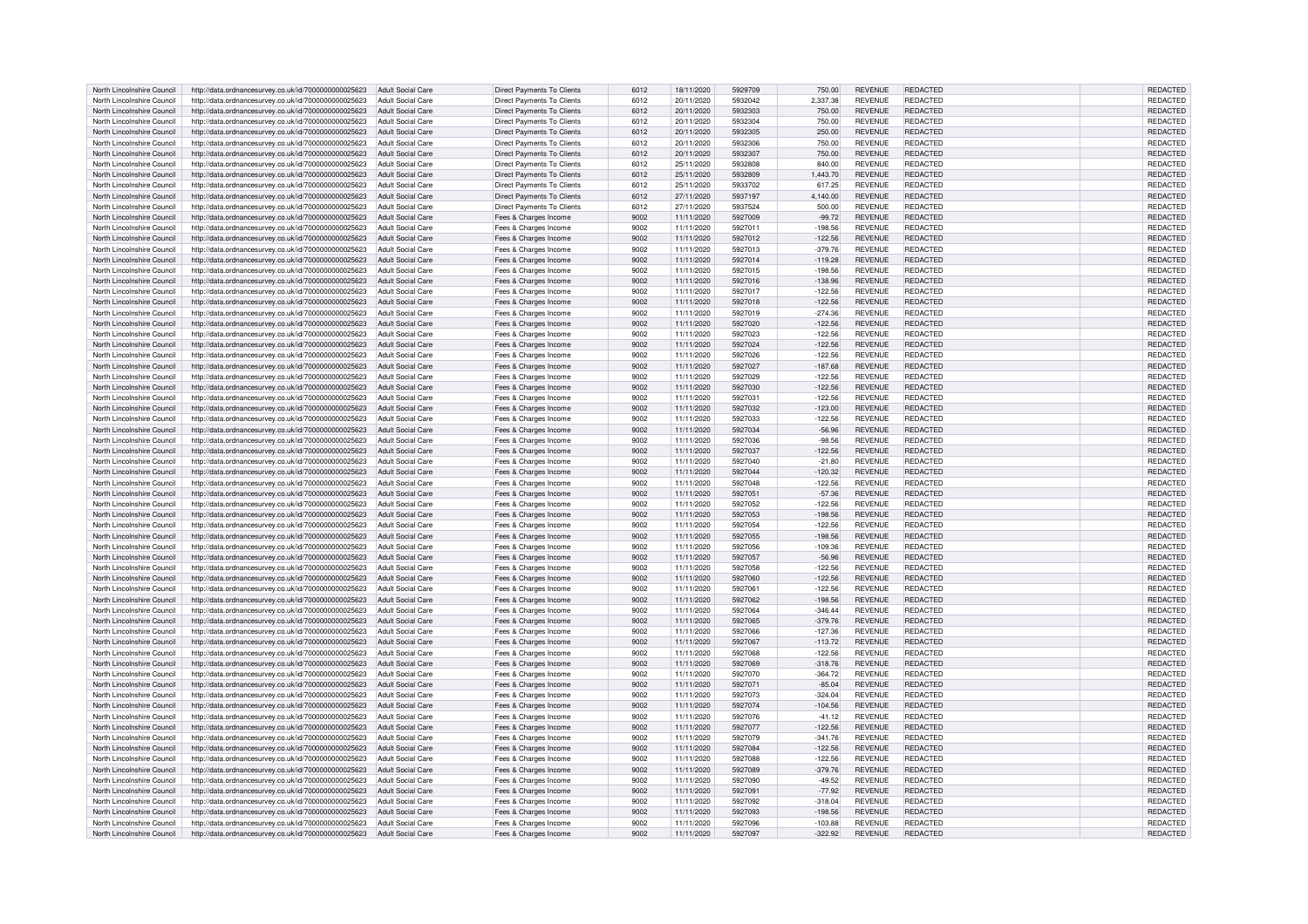| North Lincolnshire Council                               | http://data.ordnancesurvey.co.uk/id/7000000000025623                                                                           | Adult Social Care        | Fees & Charges Income                          | 9002         | 11/11/2020               | 5927098            | $-57.36$               | <b>REVENUE</b>                   | <b>REDACTED</b>      | REDACTED                    |
|----------------------------------------------------------|--------------------------------------------------------------------------------------------------------------------------------|--------------------------|------------------------------------------------|--------------|--------------------------|--------------------|------------------------|----------------------------------|----------------------|-----------------------------|
| North Lincolnshire Council                               | http://data.ordnancesurvey.co.uk/id/7000000000025623                                                                           | Adult Social Care        | Fees & Charges Income                          | 9002         | 11/11/2020               | 5927099            | $-198.56$              | <b>REVENUE</b>                   | REDACTED             | REDACTED                    |
| North Lincolnshire Council                               | http://data.ordnancesurvey.co.uk/id/7000000000025623                                                                           | Adult Social Care        | Fees & Charges Income                          | 9002         | 11/11/2020               | 5927100            | $-122.56$              | <b>REVENUE</b>                   | <b>REDACTED</b>      | REDACTED                    |
| North Lincolnshire Council                               | http://data.ordnancesurvey.co.uk/id/7000000000025623                                                                           | Adult Social Care        |                                                | 9002         | 11/11/2020               | 5927101            | $-122.56$              | <b>REVENUE</b>                   | REDACTED             | <b>REDACTED</b>             |
|                                                          |                                                                                                                                |                          | Fees & Charges Income                          |              |                          |                    |                        |                                  |                      |                             |
| North Lincolnshire Council                               | http://data.ordnancesurvey.co.uk/id/7000000000025623                                                                           | <b>Adult Social Care</b> | Fees & Charges Income                          | 9002         | 11/11/2020               | 5927102            | $-57.36$               | <b>REVENUE</b>                   | <b>REDACTED</b>      | REDACTED                    |
| North Lincolnshire Council                               | http://data.ordnancesurvey.co.uk/id/7000000000025623                                                                           | <b>Adult Social Care</b> | Fees & Charges Income                          | 9002         | 11/11/2020               | 5927103            | $-122.56$              | <b>REVENUE</b>                   | <b>REDACTED</b>      | REDACTED                    |
| North Lincolnshire Council                               | http://data.ordnancesurvey.co.uk/id/7000000000025623                                                                           | <b>Adult Social Care</b> | Fees & Charges Income                          | 9002         | 11/11/2020               | 5927104            | $-198.56$              | <b>REVENUE</b>                   | REDACTED             | REDACTED                    |
| North Lincolnshire Council                               | http://data.ordnancesurvey.co.uk/id/7000000000025623                                                                           | <b>Adult Social Care</b> | Fees & Charges Income                          | 9002         | 11/11/2020               | 5927107            | $-85.64$               | <b>REVENUE</b>                   | <b>REDACTED</b>      | REDACTED                    |
| North Lincolnshire Council                               | http://data.ordnancesurvey.co.uk/id/7000000000025623                                                                           | Adult Social Care        | Fees & Charges Income                          | 9002         | 11/11/2020               | 5927109            | $-130.44$              | <b>REVENUE</b>                   | REDACTED             | REDACTED                    |
| North Lincolnshire Council                               | http://data.ordnancesurvey.co.uk/id/7000000000025623                                                                           | <b>Adult Social Care</b> | Fees & Charges Income                          | 9002         | 11/11/2020               | 5927110            | $-286.40$              | <b>REVENUE</b>                   | REDACTED             | REDACTED                    |
| North Lincolnshire Council                               | http://data.ordnancesurvey.co.uk/id/7000000000025623                                                                           | Adult Social Care        | Fees & Charges Income                          | 9002         | 11/11/2020               | 5927111            | $-47.56$               | <b>REVENUE</b>                   | <b>REDACTED</b>      | REDACTED                    |
|                                                          |                                                                                                                                |                          |                                                |              |                          |                    |                        |                                  |                      |                             |
| North Lincolnshire Council                               | http://data.ordnancesurvey.co.uk/id/7000000000025623                                                                           | <b>Adult Social Care</b> | Fees & Charges Income                          | 9002         | 11/11/2020               | 5927112            | $-244.80$              | <b>REVENUE</b>                   | REDACTED             | REDACTED                    |
| North Lincolnshire Council                               | http://data.ordnancesurvey.co.uk/id/7000000000025623                                                                           | <b>Adult Social Care</b> | Fees & Charges Income                          | 9002         | 11/11/2020               | 5927114            | $-105.48$              | <b>REVENUE</b>                   | REDACTED             | REDACTED                    |
| North Lincolnshire Council                               | http://data.ordnancesurvey.co.uk/id/7000000000025623                                                                           | Adult Social Care        | Fees & Charges Income                          | 9002         | 11/11/2020               | 5927115            | $-107.96$              | <b>REVENUE</b>                   | <b>REDACTED</b>      | REDACTED                    |
| North Lincolnshire Council                               | http://data.ordnancesurvey.co.uk/id/7000000000025623                                                                           | <b>Adult Social Care</b> | Fees & Charges Income                          | 9002         | 11/11/2020               | 5927116            | $-323.40$              | <b>REVENUE</b>                   | <b>REDACTED</b>      | REDACTED                    |
| North Lincolnshire Council                               | http://data.ordnancesurvey.co.uk/id/7000000000025623                                                                           | <b>Adult Social Care</b> | Fees & Charges Income                          | 9002         | 11/11/2020               | 5927117            | $-136.60$              | <b>REVENUE</b>                   | <b>REDACTED</b>      | REDACTED                    |
| North Lincolnshire Council                               | http://data.ordnancesurvey.co.uk/id/7000000000025623                                                                           | <b>Adult Social Care</b> | Fees & Charges Income                          | 9002         | 11/11/2020               | 5927120            | $-25.92$               | <b>REVENUE</b>                   | REDACTED             | REDACTED                    |
| North Lincolnshire Council                               | http://data.ordnancesurvey.co.uk/id/7000000000025623                                                                           | <b>Adult Social Care</b> | Fees & Charges Income                          | 9002         | 11/11/2020               | 5927121            | $-74.20$               | <b>REVENUE</b>                   | <b>REDACTED</b>      | REDACTED                    |
| North Lincolnshire Council                               | http://data.ordnancesurvey.co.uk/id/7000000000025623                                                                           | <b>Adult Social Care</b> | Fees & Charges Income                          | 9002         | 11/11/2020               | 5927122            | $-332.84$              | <b>REVENUE</b>                   | <b>REDACTED</b>      | REDACTED                    |
| North Lincolnshire Council                               | http://data.ordnancesurvey.co.uk/id/7000000000025623                                                                           | <b>Adult Social Care</b> | Fees & Charges Income                          | 9002         | 11/11/2020               | 5927126            | $-312.80$              | <b>REVENUE</b>                   | REDACTED             | REDACTED                    |
|                                                          |                                                                                                                                |                          |                                                |              |                          |                    |                        |                                  | REDACTED             |                             |
| North Lincolnshire Council                               | http://data.ordnancesurvey.co.uk/id/7000000000025623                                                                           | Adult Social Care        | Fees & Charges Income                          | 9002         | 11/11/2020               | 5927131            | $-280.56$              | <b>REVENUE</b>                   |                      | REDACTED                    |
| North Lincolnshire Council                               | http://data.ordnancesurvey.co.uk/id/7000000000025623                                                                           | Adult Social Care        | Fees & Charges Income                          | 9002         | 11/11/2020               | 5927132            | $-122.56$              | <b>REVENUE</b>                   | REDACTED             | REDACTED                    |
| North Lincolnshire Council                               | http://data.ordnancesurvey.co.uk/id/7000000000025623                                                                           | Adult Social Care        | Fees & Charges Income                          | 9002         | 11/11/2020               | 5927133            | $-52.20$               | <b>REVENUE</b>                   | REDACTED             | REDACTED                    |
| North Lincolnshire Council                               | http://data.ordnancesurvey.co.uk/id/7000000000025623                                                                           | <b>Adult Social Care</b> | Fees & Charges Income                          | 9002         | 11/11/2020               | 5927134            | $-122.56$              | <b>REVENUE</b>                   | REDACTED             | REDACTED                    |
| North Lincolnshire Council                               | http://data.ordnancesurvey.co.uk/id/7000000000025623                                                                           | <b>Adult Social Care</b> | Fees & Charges Income                          | 9002         | 11/11/2020               | 5927135            | $-269.20$              | <b>REVENUE</b>                   | REDACTED             | REDACTED                    |
| North Lincolnshire Council                               | http://data.ordnancesurvey.co.uk/id/7000000000025623                                                                           | Adult Social Care        | Fees & Charges Income                          | 9002         | 11/11/2020               | 5927137            | $-299.20$              | <b>REVENUE</b>                   | REDACTED             | REDACTED                    |
| North Lincolnshire Council                               | http://data.ordnancesurvey.co.uk/id/7000000000025623                                                                           | <b>Adult Social Care</b> | Fees & Charges Income                          | 9002         | 11/11/2020               | 5927138            | $-15.20$               | <b>REVENUE</b>                   | REDACTED             | REDACTED                    |
| North Lincolnshire Council                               | http://data.ordnancesurvey.co.uk/id/7000000000025623                                                                           | <b>Adult Social Care</b> | Fees & Charges Income                          | 9002         | 11/11/2020               | 5927139            | $-198.56$              | <b>REVENUE</b>                   | <b>REDACTED</b>      | REDACTED                    |
| North Lincolnshire Council                               |                                                                                                                                | Adult Social Care        |                                                | 9002         | 11/11/2020               | 5927140            | $-122.56$              | <b>REVENUE</b>                   | REDACTED             | REDACTED                    |
|                                                          | http://data.ordnancesurvey.co.uk/id/7000000000025623                                                                           |                          | Fees & Charges Income                          |              |                          |                    |                        |                                  |                      |                             |
| North Lincolnshire Council                               | http://data.ordnancesurvey.co.uk/id/7000000000025623                                                                           | <b>Adult Social Care</b> | Fees & Charges Income                          | 9002         | 11/11/2020               | 5927141            | $-323.40$              | <b>REVENUE</b>                   | REDACTED             | REDACTED                    |
| North Lincolnshire Council                               | http://data.ordnancesurvey.co.uk/id/7000000000025623                                                                           | Adult Social Care        | Fees & Charges Income                          | 9002         | 11/11/2020               | 5927143            | $-198.56$              | <b>REVENUE</b>                   | REDACTED             | REDACTED                    |
| North Lincolnshire Council                               | http://data.ordnancesurvey.co.uk/id/7000000000025623                                                                           | <b>Adult Social Care</b> | Fees & Charges Income                          | 9002         | 11/11/2020               | 5927147            | $-321.00$              | <b>REVENUE</b>                   | REDACTED             | REDACTED                    |
| North Lincolnshire Council                               | http://data.ordnancesurvey.co.uk/id/7000000000025623                                                                           | <b>Adult Social Care</b> | Fees & Charges Income                          | 9002         | 11/11/2020               | 5927148            | $-177.48$              | <b>REVENUE</b>                   | REDACTED             | REDACTED                    |
| North Lincolnshire Council                               | http://data.ordnancesurvey.co.uk/id/7000000000025623                                                                           | <b>Adult Social Care</b> | Fees & Charges Income                          | 9002         | 11/11/2020               | 5927149            | $-119.32$              | <b>REVENUE</b>                   | REDACTED             | REDACTED                    |
| North Lincolnshire Council                               | http://data.ordnancesurvey.co.uk/id/7000000000025623                                                                           | <b>Adult Social Care</b> | Fees & Charges Income                          | 9002         | 11/11/2020               | 5927150            | $-198.56$              | <b>REVENUE</b>                   | REDACTED             | REDACTED                    |
| North Lincolnshire Council                               | http://data.ordnancesurvey.co.uk/id/7000000000025623                                                                           | <b>Adult Social Care</b> | Fees & Charges Income                          | 9002         | 11/11/2020               | 5927152            | $-69.16$               | <b>REVENUE</b>                   | REDACTED             | REDACTED                    |
| North Lincolnshire Council                               | http://data.ordnancesurvey.co.uk/id/7000000000025623                                                                           | <b>Adult Social Care</b> | Fees & Charges Income                          | 9002         | 11/11/2020               | 5927153            | $-198.56$              | <b>REVENUE</b>                   | <b>REDACTED</b>      | REDACTED                    |
| North Lincolnshire Council                               | http://data.ordnancesurvey.co.uk/id/7000000000025623                                                                           | <b>Adult Social Care</b> | Fees & Charges Income                          | 9002         | 11/11/2020               | 5927154            | $-30.24$               | <b>REVENUE</b>                   | <b>REDACTED</b>      | REDACTED                    |
| North Lincolnshire Council                               |                                                                                                                                | Adult Social Care        |                                                | 9002         | 11/11/2020               | 5927156            | $-37.84$               | <b>REVENUE</b>                   | REDACTED             | REDACTED                    |
|                                                          | http://data.ordnancesurvey.co.uk/id/7000000000025623                                                                           |                          | Fees & Charges Income                          |              |                          |                    |                        |                                  |                      |                             |
| North Lincolnshire Council                               | http://data.ordnancesurvey.co.uk/id/7000000000025623                                                                           | <b>Adult Social Care</b> | Fees & Charges Income                          | 9002         | 11/11/2020               | 5927157            | $-87.16$               | <b>REVENUE</b>                   | REDACTED             | REDACTED                    |
| North Lincolnshire Council                               | http://data.ordnancesurvey.co.uk/id/7000000000025623                                                                           | <b>Adult Social Care</b> | Fees & Charges Income                          | 9002         | 11/11/2020               | 5927158            | $-271.12$              | <b>REVENUE</b>                   | <b>REDACTED</b>      | REDACTED                    |
| North Lincolnshire Council                               | http://data.ordnancesurvey.co.uk/id/7000000000025623                                                                           | Adult Social Care        | Fees & Charges Income                          | 9002         | 11/11/2020               | 5927164            | $-198.56$              | <b>REVENUE</b>                   | REDACTED             | REDACTED                    |
| North Lincolnshire Council                               | http://data.ordnancesurvey.co.uk/id/7000000000025623                                                                           | <b>Adult Social Care</b> | Fees & Charges Income                          | 9002         | 11/11/2020               | 5927166            | $-33.44$               | <b>REVENUE</b>                   | REDACTED             | REDACTED                    |
| North Lincolnshire Council                               | http://data.ordnancesurvey.co.uk/id/7000000000025623                                                                           | <b>Adult Social Care</b> | Fees & Charges Income                          | 9002         | 11/11/2020               | 5927168            | $-295.92$              | <b>REVENUE</b>                   | REDACTED             | REDACTED                    |
| North Lincolnshire Council                               | http://data.ordnancesurvey.co.uk/id/7000000000025623                                                                           | <b>Adult Social Care</b> | Fees & Charges Income                          | 9002         | 11/11/2020               | 5927171            | $-58.48$               | <b>REVENUE</b>                   | REDACTED             | REDACTED                    |
| North Lincolnshire Council                               | http://data.ordnancesurvey.co.uk/id/7000000000025623                                                                           | <b>Adult Social Care</b> | Fees & Charges Income                          | 9002         | 11/11/2020               | 5927176            | $-397.20$              | <b>REVENUE</b>                   | <b>REDACTED</b>      | REDACTED                    |
| North Lincolnshire Council                               | http://data.ordnancesurvey.co.uk/id/7000000000025623                                                                           | <b>Adult Social Care</b> | Fees & Charges Income                          | 9002         | 11/11/2020               | 5927177            | $-442.92$              | <b>REVENUE</b>                   | REDACTED             | REDACTED                    |
| North Lincolnshire Council                               |                                                                                                                                | <b>Adult Social Care</b> |                                                | 9002         | 11/11/2020               | 5927179            | $-123.88$              | <b>REVENUE</b>                   | <b>REDACTED</b>      | <b>REDACTED</b>             |
|                                                          | http://data.ordnancesurvey.co.uk/id/7000000000025623                                                                           |                          | Fees & Charges Income                          |              |                          |                    |                        |                                  |                      |                             |
| North Lincolnshire Council                               | http://data.ordnancesurvey.co.uk/id/7000000000025623                                                                           | Adult Social Care        | Fees & Charges Income                          | 9002         | 11/11/2020               | 5927181            | $-161.32$              | <b>REVENUE</b>                   | <b>REDACTED</b>      | REDACTED                    |
| North Lincolnshire Council                               | http://data.ordnancesurvey.co.uk/id/7000000000025623                                                                           | <b>Adult Social Care</b> | Fees & Charges Income                          | 9002         | 11/11/2020               | 5927182            | $-104.80$              | <b>REVENUE</b>                   | <b>REDACTED</b>      | REDACTED                    |
| North Lincolnshire Council                               | http://data.ordnancesurvey.co.uk/id/7000000000025623                                                                           | Adult Social Care        | Fees & Charges Income                          | 9002         | 11/11/2020               | 5927183            | $-229.44$              | <b>REVENUE</b>                   | <b>REDACTED</b>      | REDACTED                    |
| North Lincolnshire Council                               | http://data.ordnancesurvey.co.uk/id/7000000000025623                                                                           | Adult Social Care        | Fees & Charges Income                          | 9002         |                          | 5927184            |                        | <b>REVENUE</b>                   | <b>REDACTED</b>      | REDACTED                    |
| North Lincolnshire Council                               |                                                                                                                                |                          |                                                |              | 11/11/2020               |                    | $-122.56$              |                                  |                      |                             |
|                                                          | http://data.ordnancesurvey.co.uk/id/7000000000025623                                                                           | Adult Social Care        | Fees & Charges Income                          | 9002         | 11/11/2020               | 5927185            | $-232.28$              | <b>REVENUE</b>                   | REDACTED             | REDACTED                    |
| North Lincolnshire Council                               |                                                                                                                                |                          |                                                | 9002         | 11/11/2020               | 5927186            | $-166.36$              | <b>REVENUE</b>                   | <b>REDACTED</b>      | REDACTED                    |
| North Lincolnshire Council                               | http://data.ordnancesurvey.co.uk/id/7000000000025623                                                                           | <b>Adult Social Care</b> | Fees & Charges Income                          | 9002         |                          | 5927187            |                        | <b>REVENUE</b>                   | REDACTED             |                             |
|                                                          | http://data.ordnancesurvey.co.uk/id/7000000000025623                                                                           | <b>Adult Social Care</b> | Fees & Charges Income                          |              | 11/11/2020               |                    | $-192.48$              |                                  |                      | REDACTED                    |
| North Lincolnshire Council                               | http://data.ordnancesurvey.co.uk/id/7000000000025623                                                                           | <b>Adult Social Care</b> | Fees & Charges Income                          | 9002         | 11/11/2020               | 5927188            | $-22.76$               | <b>REVENUE</b>                   | <b>REDACTED</b>      | <b>REDACTED</b>             |
| North Lincolnshire Council                               | http://data.ordnancesurvey.co.uk/id/7000000000025623                                                                           | <b>Adult Social Care</b> | Fees & Charges Income                          | 9002         | 11/11/2020               | 5927189            | $-1.22$                | <b>REVENUE</b>                   | <b>REDACTED</b>      | REDACTED                    |
| North Lincolnshire Council                               | http://data.ordnancesurvey.co.uk/id/7000000000025623                                                                           | <b>Adult Social Care</b> | Fees & Charges Income                          | 9002         | 11/11/2020               | 5927191            | $-171.76$              | <b>REVENUE</b>                   | <b>REDACTED</b>      | REDACTED                    |
| North Lincolnshire Council                               | http://data.ordnancesurvey.co.uk/id/7000000000025623                                                                           | Adult Social Care        | Fees & Charges Income                          | 9002         | 11/11/2020               | 5927192            | $-122.56$              | <b>REVENUE</b>                   | REDACTED             | REDACTED                    |
| North Lincolnshire Council                               | http://data.ordnancesurvey.co.uk/id/7000000000025623                                                                           | <b>Adult Social Care</b> | Fees & Charges Income                          | 9002         | 11/11/2020               | 5927194            | $-292.16$              | <b>REVENUE</b>                   | <b>REDACTED</b>      | REDACTED                    |
| North Lincolnshire Council                               | http://data.ordnancesurvey.co.uk/id/7000000000025623                                                                           | <b>Adult Social Care</b> | Fees & Charges Income                          | 9002         | 11/11/2020               | 5927199            | $-301.28$              | <b>REVENUE</b>                   | REDACTED             | REDACTED                    |
| North Lincolnshire Council                               | http://data.ordnancesurvey.co.uk/id/7000000000025623                                                                           | Adult Social Care        | Fees & Charges Income                          | 9002         | 11/11/2020               | 5927200            | $-96.16$               | <b>REVENUE</b>                   | <b>REDACTED</b>      | REDACTED                    |
| North Lincolnshire Council                               | http://data.ordnancesurvev.co.uk/id/7000000000025623                                                                           | Adult Social Care        | Fees & Charges Income                          | 9002         | 11/11/2020               | 5927207            | $-135.00$              | <b>REVENUE</b>                   | REDACTED             | <b>REDACTED</b>             |
| North Lincolnshire Council                               |                                                                                                                                | Adult Social Care        |                                                | 9002         | 11/11/2020               | 5927210            | $-122.56$              | <b>REVENUE</b>                   | <b>REDACTED</b>      | REDACTED                    |
|                                                          | http://data.ordnancesurvey.co.uk/id/7000000000025623                                                                           |                          | Fees & Charges Income                          |              |                          |                    |                        |                                  |                      |                             |
| North Lincolnshire Council                               | http://data.ordnancesurvey.co.uk/id/7000000000025623                                                                           | <b>Adult Social Care</b> | Fees & Charges Income                          | 9002         | 11/11/2020               | 5927214            | $-229.12$              | <b>REVENUE</b>                   | REDACTED             | REDACTED                    |
| North Lincolnshire Council                               | http://data.ordnancesurvey.co.uk/id/7000000000025623                                                                           | <b>Adult Social Care</b> | Fees & Charges Income                          | 9002         | 11/11/2020               | 5927217            | $-94.20$               | <b>REVENUE</b>                   | <b>REDACTED</b>      | REDACTED                    |
| North Lincolnshire Council                               | http://data.ordnancesurvey.co.uk/id/7000000000025623                                                                           | <b>Adult Social Care</b> | Fees & Charges Income                          | 9002         | 11/11/2020               | 5927222            | $-228.24$              | <b>REVENUE</b>                   | <b>REDACTED</b>      | REDACTED                    |
| North Lincolnshire Council                               | http://data.ordnancesurvey.co.uk/id/7000000000025623                                                                           | <b>Adult Social Care</b> | Fees & Charges Income                          | 9002         | 11/11/2020               | 5927223            | $-191.60$              | <b>REVENUE</b>                   | REDACTED             | REDACTED                    |
| North Lincolnshire Council                               | http://data.ordnancesurvey.co.uk/id/7000000000025623                                                                           | Adult Social Care        | Fees & Charges Income                          | 9002         | 11/11/2020               | 5927224            | $-122.56$              | <b>REVENUE</b>                   | <b>REDACTED</b>      | REDACTED                    |
| North Lincolnshire Council<br>North Lincolnshire Council | http://data.ordnancesurvey.co.uk/id/7000000000025623<br>http://data.ordnancesurvey.co.uk/id/7000000000025623 Adult Social Care | Adult Social Care        | Fees & Charges Income<br>Fees & Charges Income | 9002<br>9002 | 11/11/2020<br>11/11/2020 | 5927225<br>5927227 | $-122.56$<br>$-100.20$ | <b>REVENUE</b><br><b>REVENUE</b> | REDACTED<br>REDACTED | <b>REDACTED</b><br>REDACTED |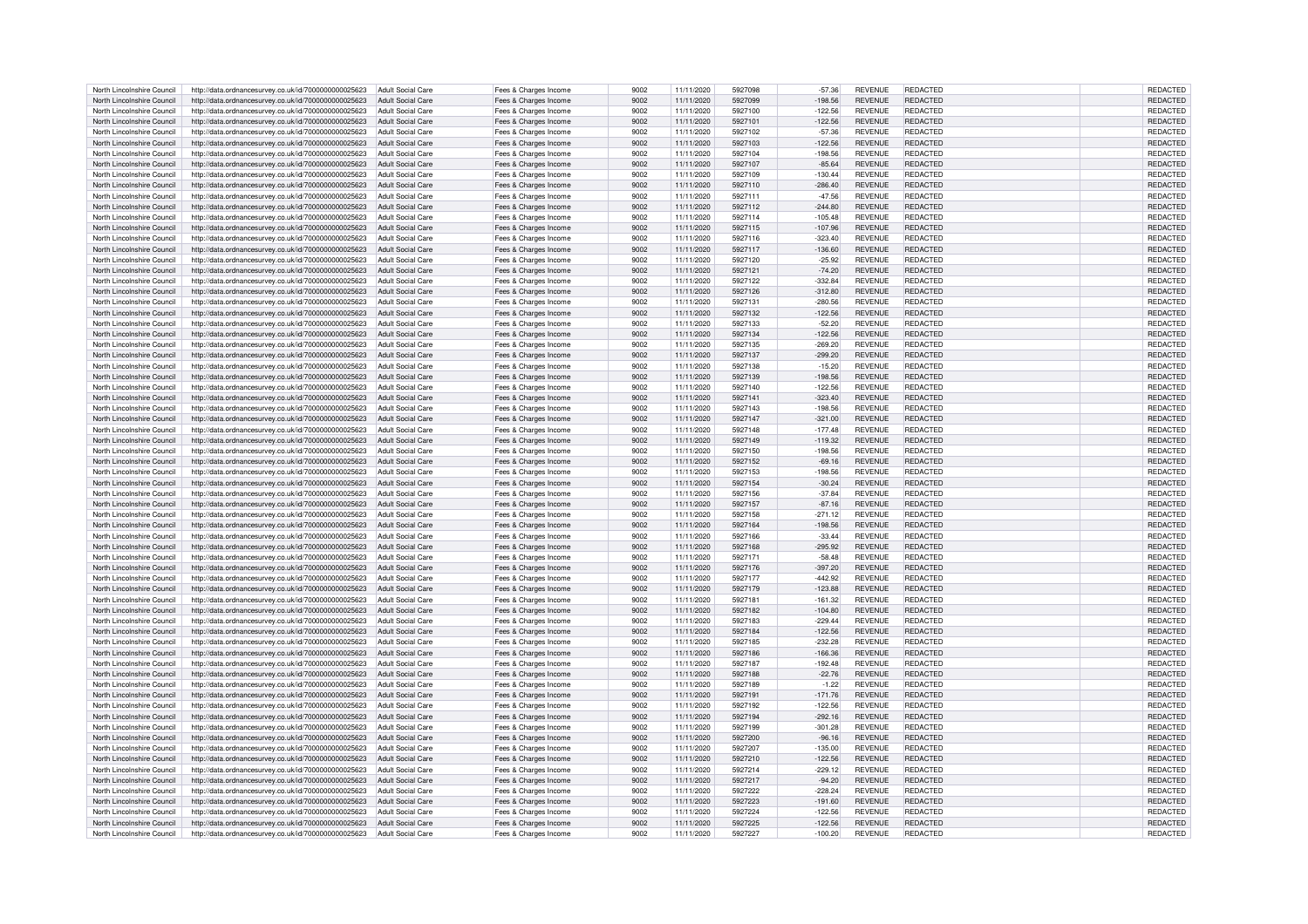| North Lincolnshire Council | http://data.ordnancesurvey.co.uk/id/7000000000025623 | Adult Social Care        | Fees & Charges Income | 9002 | 11/11/2020 | 5927230 | $-244.20$ | <b>REVENUE</b> | <b>REDACTED</b> | REDACTED        |
|----------------------------|------------------------------------------------------|--------------------------|-----------------------|------|------------|---------|-----------|----------------|-----------------|-----------------|
| North Lincolnshire Council | http://data.ordnancesurvey.co.uk/id/7000000000025623 | <b>Adult Social Care</b> | Fees & Charges Income | 9002 | 11/11/2020 | 5927232 | $-676.20$ | <b>REVENUE</b> | <b>REDACTED</b> | REDACTED        |
| North Lincolnshire Council | http://data.ordnancesurvey.co.uk/id/7000000000025623 | <b>Adult Social Care</b> | Fees & Charges Income | 9002 | 11/11/2020 | 5927233 | $-232.52$ | <b>REVENUE</b> | REDACTED        | REDACTED        |
|                            |                                                      |                          |                       |      |            |         |           |                |                 |                 |
| North Lincolnshire Council | http://data.ordnancesurvey.co.uk/id/7000000000025623 | <b>Adult Social Care</b> | Fees & Charges Income | 9002 | 11/11/2020 | 5927236 | $-232.28$ | <b>REVENUE</b> | REDACTED        | REDACTED        |
| North Lincolnshire Council | http://data.ordnancesurvey.co.uk/id/7000000000025623 | <b>Adult Social Care</b> | Fees & Charges Income | 9002 | 11/11/2020 | 5927239 | $-180.20$ | <b>REVENUE</b> | REDACTED        | REDACTED        |
| North Lincolnshire Council | http://data.ordnancesurvey.co.uk/id/7000000000025623 | <b>Adult Social Care</b> | Fees & Charges Income | 9002 | 11/11/2020 | 5927240 | $-122.56$ | <b>REVENUE</b> | REDACTED        | REDACTED        |
| North Lincolnshire Council | http://data.ordnancesurvey.co.uk/id/7000000000025623 | <b>Adult Social Care</b> | Fees & Charges Income | 9002 | 11/11/2020 | 5927243 | $-65.92$  | <b>REVENUE</b> | REDACTED        | REDACTED        |
| North Lincolnshire Council | http://data.ordnancesurvey.co.uk/id/7000000000025623 | <b>Adult Social Care</b> | Fees & Charges Income | 9002 | 11/11/2020 | 5927244 | $-217.24$ | <b>REVENUE</b> | <b>REDACTED</b> | REDACTED        |
| North Lincolnshire Council | http://data.ordnancesurvey.co.uk/id/7000000000025623 | <b>Adult Social Care</b> | Fees & Charges Income | 9002 | 11/11/2020 | 5927246 | $-583.44$ | <b>REVENUE</b> | REDACTED        | REDACTED        |
| North Lincolnshire Council | http://data.ordnancesurvey.co.uk/id/7000000000025623 | <b>Adult Social Care</b> | Fees & Charges Income | 9002 | 11/11/2020 | 5927247 | $-216.52$ | <b>REVENUE</b> | <b>REDACTED</b> | REDACTED        |
|                            |                                                      |                          |                       |      |            |         |           |                | <b>REDACTED</b> |                 |
| North Lincolnshire Council | http://data.ordnancesurvey.co.uk/id/7000000000025623 | <b>Adult Social Care</b> | Fees & Charges Income | 9002 | 11/11/2020 | 5927248 | $-53.64$  | <b>REVENUE</b> |                 | REDACTED        |
| North Lincolnshire Council | http://data.ordnancesurvey.co.uk/id/7000000000025623 | <b>Adult Social Care</b> | Fees & Charges Income | 9002 | 11/11/2020 | 5927252 | $-203.36$ | <b>REVENUE</b> | REDACTED        | REDACTED        |
| North Lincolnshire Council | http://data.ordnancesurvey.co.uk/id/7000000000025623 | Adult Social Care        | Fees & Charges Income | 9002 | 11/11/2020 | 5927254 | $-107.96$ | <b>REVENUE</b> | <b>REDACTED</b> | REDACTED        |
| North Lincolnshire Council | http://data.ordnancesurvey.co.uk/id/7000000000025623 | <b>Adult Social Care</b> | Fees & Charges Income | 9002 | 11/11/2020 | 5927258 | $-314.96$ | <b>REVENUE</b> | REDACTED        | REDACTED        |
| North Lincolnshire Council | http://data.ordnancesurvey.co.uk/id/7000000000025623 | Adult Social Care        | Fees & Charges Income | 9002 | 11/11/2020 | 5927259 | $-66.20$  | <b>REVENUE</b> | <b>REDACTED</b> | REDACTED        |
| North Lincolnshire Council | http://data.ordnancesurvey.co.uk/id/7000000000025623 | <b>Adult Social Care</b> | Fees & Charges Income | 9002 | 11/11/2020 | 5927260 | $-330.96$ | <b>REVENUE</b> | REDACTED        | REDACTED        |
| North Lincolnshire Council | http://data.ordnancesurvey.co.uk/id/7000000000025623 | <b>Adult Social Care</b> | Fees & Charges Income | 9002 | 11/11/2020 | 5927262 | $-442.96$ | <b>REVENUE</b> | REDACTED        | <b>REDACTED</b> |
| North Lincolnshire Council | http://data.ordnancesurvey.co.uk/id/7000000000025623 | <b>Adult Social Care</b> | Fees & Charges Income | 9002 | 11/11/2020 | 5927263 | $-124.88$ | <b>REVENUE</b> | <b>REDACTED</b> | REDACTED        |
|                            |                                                      |                          |                       |      |            | 5927264 |           |                |                 |                 |
| North Lincolnshire Council | http://data.ordnancesurvey.co.uk/id/7000000000025623 | <b>Adult Social Care</b> | Fees & Charges Income | 9002 | 11/11/2020 |         | $-318.32$ | <b>REVENUE</b> | <b>REDACTED</b> | REDACTED        |
| North Lincolnshire Council | http://data.ordnancesurvey.co.uk/id/7000000000025623 | <b>Adult Social Care</b> | Fees & Charges Income | 9002 | 11/11/2020 | 5927265 | $-58.00$  | <b>REVENUE</b> | <b>REDACTED</b> | REDACTED        |
| North Lincolnshire Council | http://data.ordnancesurvey.co.uk/id/7000000000025623 | Adult Social Care        | Fees & Charges Income | 9002 | 11/11/2020 | 5927267 | $-73.96$  | <b>REVENUE</b> | <b>REDACTED</b> | REDACTED        |
| North Lincolnshire Council | http://data.ordnancesurvey.co.uk/id/7000000000025623 | <b>Adult Social Care</b> | Fees & Charges Income | 9002 | 11/11/2020 | 5927269 | $-203.36$ | <b>REVENUE</b> | REDACTED        | REDACTED        |
| North Lincolnshire Council | http://data.ordnancesurvey.co.uk/id/7000000000025623 | <b>Adult Social Care</b> | Fees & Charges Income | 9002 | 11/11/2020 | 5927271 | $-67.56$  | <b>REVENUE</b> | <b>REDACTED</b> | REDACTED        |
| North Lincolnshire Council | http://data.ordnancesurvey.co.uk/id/7000000000025623 | <b>Adult Social Care</b> | Fees & Charges Income | 9002 | 11/11/2020 | 5927272 | $-56.12$  | <b>REVENUE</b> | <b>REDACTED</b> | REDACTED        |
| North Lincolnshire Council | http://data.ordnancesurvey.co.uk/id/7000000000025623 | <b>Adult Social Care</b> | Fees & Charges Income | 9002 | 11/11/2020 | 5927273 | $-122.56$ | <b>REVENUE</b> | <b>REDACTED</b> | REDACTED        |
|                            |                                                      |                          |                       |      |            |         |           |                |                 |                 |
| North Lincolnshire Council | http://data.ordnancesurvey.co.uk/id/7000000000025623 | <b>Adult Social Care</b> | Fees & Charges Income | 9002 | 11/11/2020 | 5927274 | $-104.80$ | <b>REVENUE</b> | <b>REDACTED</b> | REDACTED        |
| North Lincolnshire Council | http://data.ordnancesurvey.co.uk/id/7000000000025623 | <b>Adult Social Care</b> | Fees & Charges Income | 9002 | 11/11/2020 | 5927275 | $-262.04$ | <b>REVENUE</b> | <b>REDACTED</b> | REDACTED        |
| North Lincolnshire Council | http://data.ordnancesurvey.co.uk/id/7000000000025623 | <b>Adult Social Care</b> | Fees & Charges Income | 9002 | 11/11/2020 | 5927277 | $-80.92$  | <b>REVENUE</b> | <b>REDACTED</b> | REDACTED        |
| North Lincolnshire Council | http://data.ordnancesurvey.co.uk/id/7000000000025623 | <b>Adult Social Care</b> | Fees & Charges Income | 9002 | 11/11/2020 | 5927282 | $-67.56$  | <b>REVENUE</b> | <b>REDACTED</b> | REDACTED        |
| North Lincolnshire Council | http://data.ordnancesurvey.co.uk/id/7000000000025623 | <b>Adult Social Care</b> | Fees & Charges Income | 9002 | 11/11/2020 | 5927283 | $-312.48$ | <b>REVENUE</b> | <b>REDACTED</b> | REDACTED        |
| North Lincolnshire Council | http://data.ordnancesurvey.co.uk/id/7000000000025623 | Adult Social Care        | Fees & Charges Income | 9002 | 11/11/2020 | 5927284 | $-262.76$ | <b>REVENUE</b> | REDACTED        | REDACTED        |
| North Lincolnshire Council | http://data.ordnancesurvey.co.uk/id/7000000000025623 | <b>Adult Social Care</b> | Fees & Charges Income | 9002 | 11/11/2020 | 5927285 | $-129.40$ | <b>REVENUE</b> | <b>REDACTED</b> | REDACTED        |
|                            |                                                      |                          |                       |      |            |         |           |                |                 |                 |
| North Lincolnshire Council | http://data.ordnancesurvey.co.uk/id/7000000000025623 | Adult Social Care        | Fees & Charges Income | 9002 | 11/11/2020 | 5927286 | $-218.84$ | <b>REVENUE</b> | REDACTED        | REDACTED        |
| North Lincolnshire Council | http://data.ordnancesurvey.co.uk/id/7000000000025623 | <b>Adult Social Care</b> | Fees & Charges Income | 9002 | 11/11/2020 | 5927288 | $-87.16$  | <b>REVENUE</b> | REDACTED        | REDACTED        |
| North Lincolnshire Council | http://data.ordnancesurvey.co.uk/id/7000000000025623 | <b>Adult Social Care</b> | Fees & Charges Income | 9002 | 11/11/2020 | 5927290 | $-457.56$ | <b>REVENUE</b> | REDACTED        | <b>REDACTED</b> |
| North Lincolnshire Council | http://data.ordnancesurvey.co.uk/id/7000000000025623 | <b>Adult Social Care</b> | Fees & Charges Income | 9002 | 11/11/2020 | 5927293 | $-304.24$ | <b>REVENUE</b> | REDACTED        | REDACTED        |
| North Lincolnshire Council | http://data.ordnancesurvey.co.uk/id/7000000000025623 | <b>Adult Social Care</b> | Fees & Charges Income | 9002 | 11/11/2020 | 5927294 | $-332.84$ | <b>REVENUE</b> | <b>REDACTED</b> | REDACTED        |
| North Lincolnshire Council | http://data.ordnancesurvey.co.uk/id/7000000000025623 | <b>Adult Social Care</b> | Fees & Charges Income | 9002 | 11/11/2020 | 5927296 | $-141.80$ | <b>REVENUE</b> | <b>REDACTED</b> | REDACTED        |
| North Lincolnshire Council | http://data.ordnancesurvey.co.uk/id/7000000000025623 | <b>Adult Social Care</b> | Fees & Charges Income | 9002 | 11/11/2020 | 5927298 | $-81.88$  | <b>REVENUE</b> | REDACTED        | REDACTED        |
| North Lincolnshire Council |                                                      | <b>Adult Social Care</b> |                       | 9002 |            | 5927299 | $-338.24$ | <b>REVENUE</b> | <b>REDACTED</b> |                 |
|                            | http://data.ordnancesurvey.co.uk/id/7000000000025623 |                          | Fees & Charges Income |      | 11/11/2020 |         |           |                |                 | REDACTED        |
| North Lincolnshire Council | http://data.ordnancesurvey.co.uk/id/7000000000025623 | <b>Adult Social Care</b> | Fees & Charges Income | 9002 | 11/11/2020 | 5927301 | $-392.28$ | <b>REVENUE</b> | REDACTED        | REDACTED        |
| North Lincolnshire Council | http://data.ordnancesurvey.co.uk/id/7000000000025623 | <b>Adult Social Care</b> | Fees & Charges Income | 9002 | 11/11/2020 | 5927302 | $-103.20$ | <b>REVENUE</b> | REDACTED        | REDACTED        |
| North Lincolnshire Council | http://data.ordnancesurvey.co.uk/id/7000000000025623 | <b>Adult Social Care</b> | Fees & Charges Income | 9002 | 11/11/2020 | 5927304 | $-328.52$ | <b>REVENUE</b> | REDACTED        | REDACTED        |
| North Lincolnshire Council | http://data.ordnancesurvey.co.uk/id/7000000000025623 | <b>Adult Social Care</b> | Fees & Charges Income | 9002 | 11/11/2020 | 5927310 | $-318.56$ | <b>REVENUE</b> | REDACTED        | REDACTED        |
| North Lincolnshire Council | http://data.ordnancesurvey.co.uk/id/7000000000025623 | <b>Adult Social Care</b> | Fees & Charges Income | 9002 | 11/11/2020 | 5927312 | $-376.56$ | <b>REVENUE</b> | REDACTED        | REDACTED        |
| North Lincolnshire Council | http://data.ordnancesurvey.co.uk/id/7000000000025623 | <b>Adult Social Care</b> | Fees & Charges Income | 9002 | 11/11/2020 | 5927313 | $-945.84$ | <b>REVENUE</b> | <b>REDACTED</b> | REDACTED        |
| North Lincolnshire Council | http://data.ordnancesurvey.co.uk/id/7000000000025623 | <b>Adult Social Care</b> | Fees & Charges Income | 9002 | 11/11/2020 | 5927314 | $-334.96$ | <b>REVENUE</b> | <b>REDACTED</b> | REDACTED        |
| North Lincolnshire Council |                                                      | <b>Adult Social Care</b> |                       | 9002 | 11/11/2020 | 5927316 | $-841.52$ | <b>REVENUE</b> | REDACTED        | REDACTED        |
|                            | http://data.ordnancesurvey.co.uk/id/7000000000025623 |                          | Fees & Charges Income |      |            |         |           |                |                 |                 |
| North Lincolnshire Council | http://data.ordnancesurvey.co.uk/id/7000000000025623 | <b>Adult Social Care</b> | Fees & Charges Income | 9002 | 11/11/2020 | 5927317 | $-114.16$ | <b>REVENUE</b> | <b>REDACTED</b> | REDACTED        |
| North Lincolnshire Council | http://data.ordnancesurvey.co.uk/id/7000000000025623 | <b>Adult Social Care</b> | Fees & Charges Income | 9002 | 11/11/2020 | 5927322 | $-207.60$ | <b>REVENUE</b> | <b>REDACTED</b> | REDACTED        |
| North Lincolnshire Council | http://data.ordnancesurvey.co.uk/id/7000000000025623 | Adult Social Care        | Fees & Charges Income | 9002 | 11/11/2020 | 5927323 | $-125.00$ | <b>REVENUE</b> | <b>REDACTED</b> | REDACTED        |
| North Lincolnshire Council | http://data.ordnancesurvey.co.uk/id/7000000000025623 | <b>Adult Social Care</b> | Fees & Charges Income | 9002 | 11/11/2020 | 5927325 | $-1.40$   | <b>REVENUE</b> | <b>REDACTED</b> | REDACTED        |
| North Lincolnshire Council | http://data.ordnancesurvey.co.uk/id/7000000000025623 | Adult Social Care        | Fees & Charges Income | 9002 | 11/11/2020 | 5927326 | $-113.76$ | <b>REVENUE</b> | REDACTED        | REDACTED        |
| North Lincolnshire Council | http://data.ordnancesurvey.co.uk/id/7000000000025623 | Adult Social Care        | Fees & Charges Income | 9002 | 11/11/2020 | 5927327 | $-103.88$ | <b>REVENUE</b> | REDACTED        | REDACTED        |
| North Lincolnshire Council | http://data.ordnancesurvey.co.uk/id/7000000000025623 | Adult Social Care        | Fees & Charges Income | 9002 | 11/11/2020 | 5927329 | $-236.32$ | <b>REVENUE</b> | <b>REDACTED</b> | REDACTED        |
|                            |                                                      |                          |                       |      |            |         |           |                | <b>REDACTED</b> |                 |
| North Lincolnshire Council | http://data.ordnancesurvey.co.uk/id/7000000000025623 | <b>Adult Social Care</b> | Fees & Charges Income | 9002 | 11/11/2020 | 5927331 | $-332.84$ | <b>REVENUE</b> |                 | <b>REDACTED</b> |
| North Lincolnshire Council | http://data.ordnancesurvey.co.uk/id/7000000000025623 | <b>Adult Social Care</b> | Fees & Charges Income | 9002 | 11/11/2020 | 5927334 | $-104.76$ | <b>REVENUE</b> | <b>REDACTED</b> | REDACTED        |
| North Lincolnshire Council | http://data.ordnancesurvey.co.uk/id/7000000000025623 | <b>Adult Social Care</b> | Fees & Charges Income | 9002 | 11/11/2020 | 5927336 | $-122.56$ | <b>REVENUE</b> | REDACTED        | <b>REDACTED</b> |
| North Lincolnshire Council | http://data.ordnancesurvey.co.uk/id/7000000000025623 | <b>Adult Social Care</b> | Fees & Charges Income | 9002 | 11/11/2020 | 5927337 | $-57.36$  | <b>REVENUE</b> | <b>REDACTED</b> | REDACTED        |
| North Lincolnshire Council | http://data.ordnancesurvey.co.uk/id/7000000000025623 | <b>Adult Social Care</b> | Fees & Charges Income | 9002 | 11/11/2020 | 5927338 | $-319.16$ | <b>REVENUE</b> | <b>REDACTED</b> | REDACTED        |
| North Lincolnshire Council | http://data.ordnancesurvey.co.uk/id/7000000000025623 | <b>Adult Social Care</b> | Fees & Charges Income | 9002 | 11/11/2020 | 5927339 | $-167.40$ | <b>REVENUE</b> | REDACTED        | <b>REDACTED</b> |
| North Lincolnshire Council | http://data.ordnancesurvey.co.uk/id/7000000000025623 | <b>Adult Social Care</b> | Fees & Charges Income | 9002 | 11/11/2020 | 5927341 | $-352.00$ | <b>REVENUE</b> | <b>REDACTED</b> | REDACTED        |
| North Lincolnshire Council | http://data.ordnancesurvey.co.uk/id/7000000000025623 | Adult Social Care        | Fees & Charges Income | 9002 | 11/11/2020 | 5927342 | $-127.36$ | <b>REVENUE</b> | REDACTED        | <b>REDACTED</b> |
| North Lincolnshire Council |                                                      | <b>Adult Social Care</b> |                       | 9002 |            | 5927343 |           | <b>REVENUE</b> | REDACTED        |                 |
|                            | http://data.ordnancesurvey.co.uk/id/7000000000025623 |                          | Fees & Charges Income |      | 11/11/2020 |         | $-122.56$ |                |                 | REDACTED        |
| North Lincolnshire Council | http://data.ordnancesurvey.co.uk/id/7000000000025623 | <b>Adult Social Care</b> | Fees & Charges Income | 9002 | 11/11/2020 | 5927344 | $-57.04$  | <b>REVENUE</b> | <b>REDACTED</b> | REDACTED        |
| North Lincolnshire Council | http://data.ordnancesurvey.co.uk/id/7000000000025623 | <b>Adult Social Care</b> | Fees & Charges Income | 9002 | 11/11/2020 | 5927345 | $-74.60$  | <b>REVENUE</b> | REDACTED        | REDACTED        |
| North Lincolnshire Council | http://data.ordnancesurvey.co.uk/id/7000000000025623 | <b>Adult Social Care</b> | Fees & Charges Income | 9002 | 11/11/2020 | 5927346 | $-56.96$  | <b>REVENUE</b> | <b>REDACTED</b> | REDACTED        |
| North Lincolnshire Council | http://data.ordnancesurvey.co.uk/id/7000000000025623 | <b>Adult Social Care</b> | Fees & Charges Income | 9002 | 11/11/2020 | 5927348 | $-122.56$ | <b>REVENUE</b> | REDACTED        | REDACTED        |
| North Lincolnshire Council | http://data.ordnancesurvey.co.uk/id/7000000000025623 | <b>Adult Social Care</b> | Fees & Charges Income | 9002 | 11/11/2020 | 5927349 | $-122.56$ | <b>REVENUE</b> | REDACTED        | REDACTED        |
| North Lincolnshire Council | http://data.ordnancesurvey.co.uk/id/7000000000025623 | Adult Social Care        | Fees & Charges Income | 9002 | 11/11/2020 | 5927351 | $-55.24$  | <b>REVENUE</b> | <b>REDACTED</b> | <b>REDACTED</b> |
| North Lincolnshire Council | http://data.ordnancesurvey.co.uk/id/7000000000025623 | Adult Social Care        | Fees & Charges Income | 9002 | 11/11/2020 | 5927354 | $-122.56$ | <b>REVENUE</b> | REDACTED        | REDACTED        |
|                            |                                                      |                          |                       |      |            |         |           |                |                 |                 |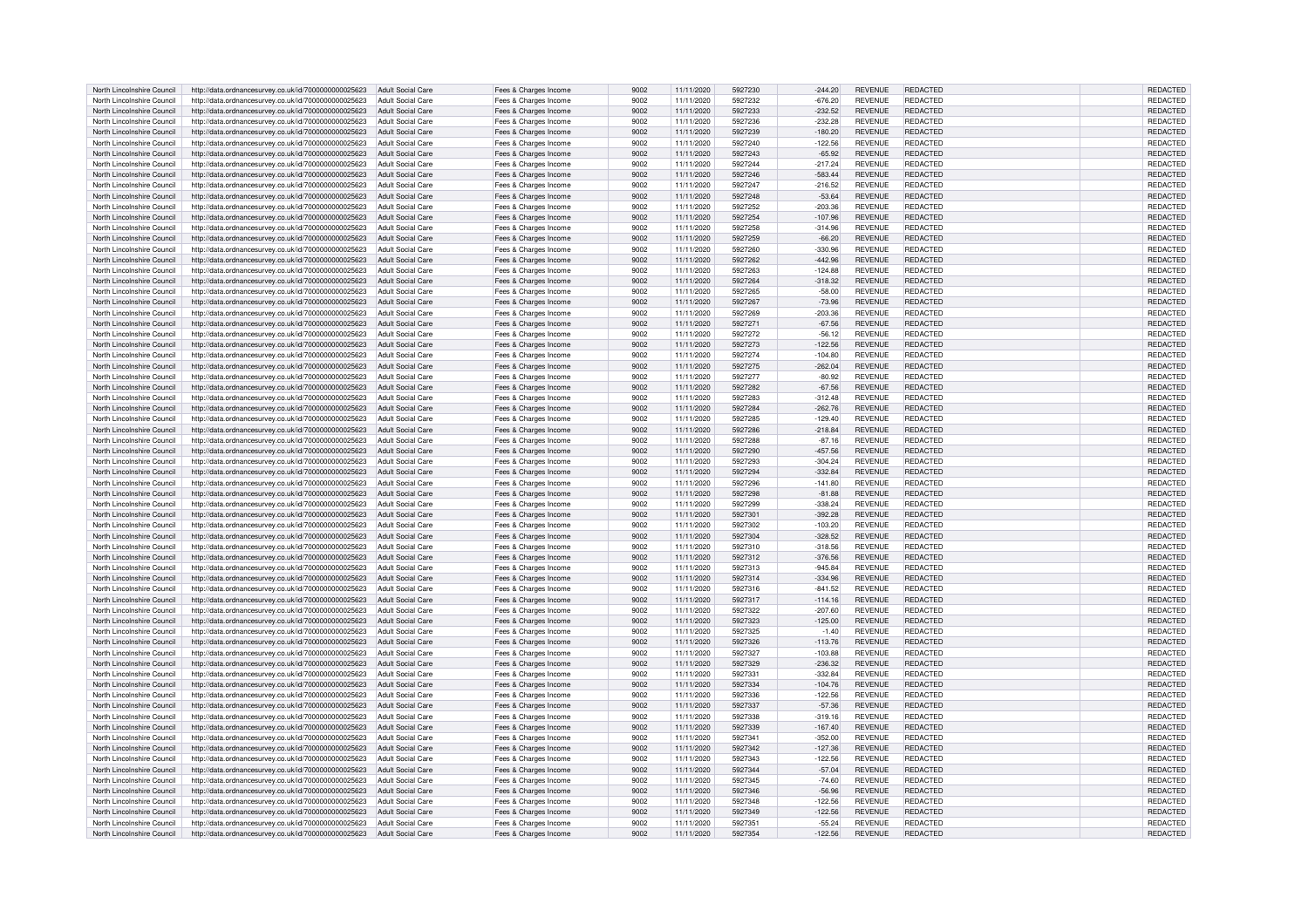| North Lincolnshire Council                               | http://data.ordnancesurvey.co.uk/id/7000000000025623                                                                           | Adult Social Care        | Fees & Charges Income                                | 9002         | 11/11/2020               | 5927355            | $-122.56$              | <b>REVENUE</b>                   | <b>REDACTED</b>      |          | REDACTED                    |
|----------------------------------------------------------|--------------------------------------------------------------------------------------------------------------------------------|--------------------------|------------------------------------------------------|--------------|--------------------------|--------------------|------------------------|----------------------------------|----------------------|----------|-----------------------------|
| North Lincolnshire Council                               | http://data.ordnancesurvey.co.uk/id/7000000000025623                                                                           | Adult Social Care        | Fees & Charges Income                                | 9002         | 11/11/2020               | 5927356            | $-122.56$              | <b>REVENUE</b>                   | REDACTED             |          | REDACTED                    |
| North Lincolnshire Council                               | http://data.ordnancesurvey.co.uk/id/7000000000025623                                                                           | Adult Social Care        | Fees & Charges Income                                | 9002         | 11/11/2020               | 5927357            | $-284.24$              | <b>REVENUE</b>                   | <b>REDACTED</b>      |          | REDACTED                    |
| North Lincolnshire Council                               | http://data.ordnancesurvey.co.uk/id/7000000000025623                                                                           | Adult Social Care        |                                                      | 9002         | 11/11/2020               | 5927358            | $-56.96$               | <b>REVENUE</b>                   | REDACTED             |          | REDACTED                    |
|                                                          |                                                                                                                                |                          | Fees & Charges Income                                |              |                          |                    |                        |                                  |                      |          |                             |
| North Lincolnshire Council                               | http://data.ordnancesurvey.co.uk/id/7000000000025623                                                                           | <b>Adult Social Care</b> | Fees & Charges Income                                | 9002         | 11/11/2020               | 5927359            | $-119.28$              | <b>REVENUE</b>                   | <b>REDACTED</b>      |          | REDACTED                    |
| North Lincolnshire Council                               | http://data.ordnancesurvey.co.uk/id/7000000000025623                                                                           | <b>Adult Social Care</b> | Fees & Charges Income                                | 9002         | 11/11/2020               | 5927360            | $-122.56$              | <b>REVENUE</b>                   | <b>REDACTED</b>      |          | REDACTED                    |
| North Lincolnshire Council                               | http://data.ordnancesurvey.co.uk/id/7000000000025623                                                                           | <b>Adult Social Care</b> | Fees & Charges Income                                | 9002         | 11/11/2020               | 5927361            | $-372.64$              | <b>REVENUE</b>                   | REDACTED             |          | REDACTED                    |
| North Lincolnshire Council                               | http://data.ordnancesurvey.co.uk/id/7000000000025623                                                                           | <b>Adult Social Care</b> | Fees & Charges Income                                | 9002         | 11/11/2020               | 5927362            | $-103.88$              | <b>REVENUE</b>                   | <b>REDACTED</b>      |          | REDACTED                    |
| North Lincolnshire Council                               | http://data.ordnancesurvey.co.uk/id/7000000000025623                                                                           | Adult Social Care        | Fees & Charges Income                                | 9002         | 11/11/2020               | 5927363            | $-122.56$              | <b>REVENUE</b>                   | REDACTED             |          | REDACTED                    |
| North Lincolnshire Council                               | http://data.ordnancesurvey.co.uk/id/7000000000025623                                                                           | <b>Adult Social Care</b> | Fees & Charges Income                                | 9002         | 11/11/2020               | 5927364            | $-122.56$              | <b>REVENUE</b>                   | REDACTED             |          | REDACTED                    |
| North Lincolnshire Council                               | http://data.ordnancesurvey.co.uk/id/7000000000025623                                                                           | Adult Social Care        | Fees & Charges Income                                | 9002         | 11/11/2020               | 5927365            | $-12.44$               | <b>REVENUE</b>                   | REDACTED             |          | REDACTED                    |
|                                                          |                                                                                                                                |                          |                                                      |              |                          |                    |                        |                                  |                      |          |                             |
| North Lincolnshire Council                               | http://data.ordnancesurvey.co.uk/id/7000000000025623                                                                           | <b>Adult Social Care</b> | Fees & Charges Income                                | 9002         | 11/11/2020               | 5927366            | $-122.56$              | <b>REVENUE</b>                   | REDACTED             |          | REDACTED                    |
| North Lincolnshire Council                               | http://data.ordnancesurvey.co.uk/id/7000000000025623                                                                           | Adult Social Care        | Fees & Charges Income                                | 9002         | 11/11/2020               | 5927367            | $-122.56$              | <b>REVENUE</b>                   | REDACTED             |          | REDACTED                    |
| North Lincolnshire Council                               | http://data.ordnancesurvey.co.uk/id/7000000000025623                                                                           | Adult Social Care        | Fees & Charges Income                                | 9002         | 11/11/2020               | 5927369            | $-51.60$               | <b>REVENUE</b>                   | <b>REDACTED</b>      |          | REDACTED                    |
| North Lincolnshire Council                               | http://data.ordnancesurvey.co.uk/id/7000000000025623                                                                           | <b>Adult Social Care</b> | Fees & Charges Income                                | 9002         | 11/11/2020               | 5927371            | $-122.56$              | <b>REVENUE</b>                   | <b>REDACTED</b>      |          | REDACTED                    |
| North Lincolnshire Council                               | http://data.ordnancesurvey.co.uk/id/7000000000025623                                                                           | <b>Adult Social Care</b> | Fees & Charges Income                                | 9002         | 11/11/2020               | 5927372            | $-119.28$              | <b>REVENUE</b>                   | <b>REDACTED</b>      |          | REDACTED                    |
| North Lincolnshire Council                               | http://data.ordnancesurvey.co.uk/id/7000000000025623                                                                           | Adult Social Care        | Fees & Charges Income                                | 9002         | 11/11/2020               | 5927373            | $-62.16$               | <b>REVENUE</b>                   | REDACTED             |          | REDACTED                    |
| North Lincolnshire Council                               | http://data.ordnancesurvey.co.uk/id/7000000000025623                                                                           | <b>Adult Social Care</b> | Fees & Charges Income                                | 9002         | 11/11/2020               | 5927374            | $-84.12$               | <b>REVENUE</b>                   | <b>REDACTED</b>      |          | REDACTED                    |
| North Lincolnshire Council                               | http://data.ordnancesurvey.co.uk/id/7000000000025623                                                                           | <b>Adult Social Care</b> | Fees & Charges Income                                | 9002         | 11/11/2020               | 5927375            | $-122.56$              | <b>REVENUE</b>                   | <b>REDACTED</b>      |          | REDACTED                    |
| North Lincolnshire Council                               | http://data.ordnancesurvey.co.uk/id/7000000000025623                                                                           | <b>Adult Social Care</b> | Fees & Charges Income                                | 9002         | 11/11/2020               | 5927376            | $-322.76$              | <b>REVENUE</b>                   | <b>REDACTED</b>      |          | REDACTED                    |
| North Lincolnshire Council                               |                                                                                                                                | Adult Social Care        |                                                      | 9002         |                          | 5927377            | $-87.36$               | <b>REVENUE</b>                   | REDACTED             |          |                             |
|                                                          | http://data.ordnancesurvey.co.uk/id/7000000000025623                                                                           |                          | Fees & Charges Income                                |              | 11/11/2020               |                    |                        |                                  |                      |          | REDACTED                    |
| North Lincolnshire Council                               | http://data.ordnancesurvey.co.uk/id/7000000000025623                                                                           | Adult Social Care        | Fees & Charges Income                                | 9002         | 11/11/2020               | 5927379            | $-119.28$              | <b>REVENUE</b>                   | REDACTED             |          | REDACTED                    |
| North Lincolnshire Council                               | http://data.ordnancesurvey.co.uk/id/7000000000025623                                                                           | Adult Social Care        | Fees & Charges Income                                | 9002         | 11/11/2020               | 5927381            | $-54.76$               | <b>REVENUE</b>                   | REDACTED             |          | REDACTED                    |
| North Lincolnshire Council                               | http://data.ordnancesurvey.co.uk/id/7000000000025623                                                                           | <b>Adult Social Care</b> | Fees & Charges Income                                | 9002         | 11/11/2020               | 5927382            | $-82.00$               | <b>REVENUE</b>                   | <b>REDACTED</b>      |          | REDACTED                    |
| North Lincolnshire Council                               | http://data.ordnancesurvey.co.uk/id/7000000000025623                                                                           | <b>Adult Social Care</b> | Fees & Charges Income                                | 9002         | 11/11/2020               | 5927383            | $-323.40$              | <b>REVENUE</b>                   | REDACTED             |          | REDACTED                    |
| North Lincolnshire Council                               | http://data.ordnancesurvey.co.uk/id/7000000000025623                                                                           | Adult Social Care        | Fees & Charges Income                                | 9002         | 11/11/2020               | 5927386            | $-122.56$              | <b>REVENUE</b>                   | REDACTED             |          | REDACTED                    |
| North Lincolnshire Council                               | http://data.ordnancesurvey.co.uk/id/7000000000025623                                                                           | <b>Adult Social Care</b> | Fees & Charges Income                                | 9002         | 11/11/2020               | 5927388            | $-210.48$              | <b>REVENUE</b>                   | REDACTED             |          | REDACTED                    |
| North Lincolnshire Council                               | http://data.ordnancesurvey.co.uk/id/7000000000025623                                                                           | <b>Adult Social Care</b> | Fees & Charges Income                                | 9002         | 11/11/2020               | 5927389            | $-122.56$              | <b>REVENUE</b>                   | <b>REDACTED</b>      |          | REDACTED                    |
| North Lincolnshire Council                               | http://data.ordnancesurvey.co.uk/id/7000000000025623                                                                           | Adult Social Care        | Fees & Charges Income                                | 9002         | 11/11/2020               | 5927390            | $-122.56$              | <b>REVENUE</b>                   | REDACTED             |          | REDACTED                    |
| North Lincolnshire Council                               | http://data.ordnancesurvey.co.uk/id/7000000000025623                                                                           | <b>Adult Social Care</b> | Fees & Charges Income                                | 9002         | 11/11/2020               | 5927391            | $-198.56$              | <b>REVENUE</b>                   | <b>REDACTED</b>      |          | REDACTED                    |
| North Lincolnshire Council                               | http://data.ordnancesurvey.co.uk/id/7000000000025623                                                                           | Adult Social Care        | Fees & Charges Income                                | 9002         | 11/11/2020               | 5927392            | $-21.12$               | <b>REVENUE</b>                   | REDACTED             |          | REDACTED                    |
| North Lincolnshire Council                               | http://data.ordnancesurvey.co.uk/id/7000000000025623                                                                           | <b>Adult Social Care</b> | Fees & Charges Income                                | 9002         | 11/11/2020               | 5927393            | $-237.04$              | <b>REVENUE</b>                   | <b>REDACTED</b>      |          | REDACTED                    |
|                                                          |                                                                                                                                |                          |                                                      |              |                          |                    |                        |                                  |                      |          |                             |
| North Lincolnshire Council                               | http://data.ordnancesurvey.co.uk/id/7000000000025623                                                                           | <b>Adult Social Care</b> | Fees & Charges Income                                | 9002         | 11/11/2020               | 5927394            | $-198.56$              | <b>REVENUE</b>                   | REDACTED             |          | REDACTED                    |
| North Lincolnshire Council                               | http://data.ordnancesurvey.co.uk/id/7000000000025623                                                                           | Adult Social Care        | Fees & Charges Income                                | 9002         | 18/11/2020               | 5927108            | $-183.96$              | <b>REVENUE</b>                   | <b>REDACTED</b>      |          | REDACTED                    |
| North Lincolnshire Council                               | http://data.ordnancesurvey.co.uk/id/7000000000025623                                                                           | <b>Adult Social Care</b> | Payments To Private Orgs                             | 6002         | 13/11/2020               | 5929224            | 1,016.68               | <b>REVENUE</b>                   | REDACTED             |          | REDACTED                    |
| North Lincolnshire Council                               | http://data.ordnancesurvey.co.uk/id/7000000000025623                                                                           | <b>Adult Social Care</b> | Payments To Private Orgs                             | 6002         | 13/11/2020               | 5929226            | 7,116.76               | <b>REVENUE</b>                   | REDACTED             |          | REDACTED                    |
| North Lincolnshire Council                               | http://data.ordnancesurvey.co.uk/id/7000000000025623                                                                           | <b>Adult Social Care</b> | Payments To Private Orgs                             | 6002         | 18/11/2020               | 5929731            | 262.86                 | <b>REVENUE</b>                   | <b>REDACTED</b>      |          | REDACTED                    |
| North Lincolnshire Council                               | http://data.ordnancesurvey.co.uk/id/7000000000025623                                                                           | <b>Adult Social Care</b> | Payments To Private Orgs                             | 6002         | 20/11/2020               | 5931745            | 21,949.33              | <b>REVENUE</b>                   | <b>REDACTED</b>      | 08596756 | REDACTED                    |
| North Lincolnshire Council                               | http://data.ordnancesurvey.co.uk/id/7000000000025623                                                                           | Adult Social Care        | Payments To Private Orgs                             | 6002         | 20/11/2020               | 5931745            | 24.639.36              | <b>REVENUE</b>                   | REDACTED             | 08596756 | REDACTED                    |
| North Lincolnshire Council                               | http://data.ordnancesurvey.co.uk/id/7000000000025623                                                                           | <b>Adult Social Care</b> | Payments To Private Orgs                             | 6002         | 20/11/2020               | 5931749            | 557.92                 | <b>REVENUE</b>                   | <b>REDACTED</b>      |          | REDACTED                    |
| North Lincolnshire Council                               | http://data.ordnancesurvey.co.uk/id/7000000000025623                                                                           | <b>Adult Social Care</b> | Payments To Private Orgs                             | 6002         | 20/11/2020               | 5931757            | 38,200.80              | <b>REVENUE</b>                   | REDACTED             |          | REDACTED                    |
| North Lincolnshire Council                               | http://data.ordnancesurvey.co.uk/id/7000000000025623                                                                           | Adult Social Care        | Payments To Private Orgs                             | 6002         | 20/11/2020               | 5931757            | 73.788.82              | <b>REVENUE</b>                   | REDACTED             |          | REDACTED                    |
| North Lincolnshire Council                               | http://data.ordnancesurvey.co.uk/id/7000000000025623                                                                           | <b>Adult Social Care</b> | Payments To Private Orgs                             | 6002         | 20/11/2020               | 5931758            | $-1,433.80$            | <b>REVENUE</b>                   | REDACTED             |          | REDACTED                    |
| North Lincolnshire Council                               | http://data.ordnancesurvey.co.uk/id/7000000000025623                                                                           | <b>Adult Social Care</b> |                                                      | <b>6002</b>  | 20/11/2020               | 5931759            | $-988.96$              | <b>REVENUE</b>                   | REDACTED             |          | REDACTED                    |
|                                                          |                                                                                                                                |                          | Payments To Private Orgs                             |              |                          |                    |                        |                                  |                      |          |                             |
| North Lincolnshire Council                               | http://data.ordnancesurvey.co.uk/id/7000000000025623                                                                           | <b>Adult Social Care</b> | Payments To Private Orgs                             | 6002         | 20/11/2020               | 5931767            | 2.907.28               | <b>REVENUE</b>                   | REDACTED             |          | REDACTED                    |
| North Lincolnshire Council                               | http://data.ordnancesurvey.co.uk/id/7000000000025623                                                                           | <b>Adult Social Care</b> | Payments To Private Orgs                             | 6002         | 20/11/2020               | 5931768            | 1,785.28               | <b>REVENUE</b>                   | <b>REDACTED</b>      | 07128156 | REDACTED                    |
| North Lincolnshire Council                               | http://data.ordnancesurvey.co.uk/id/7000000000025623                                                                           | Adult Social Care        | Payments To Private Orgs                             | 6002         | 20/11/2020               | 5931768            | 920.96                 | <b>REVENUE</b>                   | REDACTED             | 07128156 | REDACTED                    |
| North Lincolnshire Council                               | http://data.ordnancesurvey.co.uk/id/7000000000025623                                                                           | <b>Adult Social Care</b> | Payments To Private Orgs                             | 6002         | 20/11/2020               | 5931770            | 22.537.67              | <b>REVENUE</b>                   | REDACTED             | 27662    | REDACTED                    |
| North Lincolnshire Council                               | http://data.ordnancesurvey.co.uk/id/7000000000025623                                                                           | Adult Social Care        | Payments To Private Orgs                             | 6002         |                          |                    |                        |                                  |                      |          |                             |
| North Lincolnshire Council                               | http://data.ordnancesurvey.co.uk/id/7000000000025623                                                                           |                          |                                                      |              | 20/11/2020               | 5931770            | 95.64                  | <b>REVENUE</b>                   | <b>REDACTED</b>      | 27662    | REDACTED                    |
| North Lincolnshire Council                               |                                                                                                                                | <b>Adult Social Care</b> | Payments To Private Orgs                             | 6002         | 20/11/2020               | 5931783            | 12,009.87              | <b>REVENUE</b>                   | <b>REDACTED</b>      |          | REDACTED                    |
|                                                          | http://data.ordnancesurvey.co.uk/id/7000000000025623                                                                           | Adult Social Care        | Payments To Private Orgs                             | 6002         | 20/11/2020               | 5931786            | 585.20                 | <b>REVENUE</b>                   | <b>REDACTED</b>      | 04228353 | REDACTED                    |
|                                                          |                                                                                                                                |                          |                                                      | 6002         |                          | 5931787            |                        |                                  | <b>REDACTED</b>      |          |                             |
| North Lincolnshire Council                               | http://data.ordnancesurvey.co.uk/id/7000000000025623                                                                           | <b>Adult Social Care</b> | Payments To Private Orgs                             |              | 20/11/2020               |                    | 7,400.00               | <b>REVENUE</b>                   |                      |          | REDACTED                    |
| North Lincolnshire Council                               | http://data.ordnancesurvey.co.uk/id/7000000000025623                                                                           | Adult Social Care        | Payments To Private Oras                             | 6002         | 20/11/2020               | 5931917            | 3.278.87               | <b>REVENUE</b>                   | REDACTED             |          | REDACTED                    |
| North Lincolnshire Council                               | http://data.ordnancesurvey.co.uk/id/7000000000025623                                                                           | <b>Adult Social Care</b> | Payments To Private Orgs                             | 6002         | 20/11/2020               | 5931919            | 12,022.57              | <b>REVENUE</b>                   | <b>REDACTED</b>      |          | REDACTED                    |
| North Lincolnshire Council                               | http://data.ordnancesurvey.co.uk/id/7000000000025623                                                                           | <b>Adult Social Care</b> | Payments To Private Orgs                             | 6002         | 25/11/2020               | 5934792            | 6,260.00               | <b>REVENUE</b>                   | REDACTED             |          | REDACTED                    |
| North Lincolnshire Council                               | http://data.ordnancesurvey.co.uk/id/7000000000025623                                                                           | <b>Adult Social Care</b> | Payments To Private Orgs                             | 6002         | 25/11/2020               | 5934793            | 13,475.89              | <b>REVENUE</b>                   | <b>REDACTED</b>      |          | <b>REDACTED</b>             |
| North Lincolnshire Council                               | http://data.ordnancesurvey.co.uk/id/7000000000025623                                                                           | <b>Adult Social Care</b> | Payments To Private Orgs                             | 6002         | 25/11/2020               | 5934794            | 5,747.60               | <b>REVENUE</b>                   | <b>REDACTED</b>      |          | REDACTED                    |
| North Lincolnshire Council                               | http://data.ordnancesurvey.co.uk/id/7000000000025623                                                                           | <b>Adult Social Care</b> | Payments To Private Oras                             | 6002         | 25/11/2020               | 5934794            | 18,404.60              | <b>REVENUE</b>                   | <b>REDACTED</b>      |          | <b>REDACTED</b>             |
| North Lincolnshire Council                               | http://data.ordnancesurvey.co.uk/id/7000000000025623                                                                           | Adult Social Care        | Payments To Private Orgs                             | 6002         | 25/11/2020               | 5934795            | 20,256.18              | <b>REVENUE</b>                   | REDACTED             |          | REDACTED                    |
| North Lincolnshire Council                               | http://data.ordnancesurvey.co.uk/id/7000000000025623                                                                           | <b>Adult Social Care</b> | Payments To Private Orgs                             | 6002         | 25/11/2020               | 5934795            | 1,270.16               | <b>REVENUE</b>                   | <b>REDACTED</b>      |          | REDACTED                    |
| North Lincolnshire Council                               | http://data.ordnancesurvey.co.uk/id/7000000000025623                                                                           | <b>Adult Social Care</b> | Payments To Private Orgs                             | 6002         | 25/11/2020               | 5934796            | 1,197.84               | <b>REVENUE</b>                   | REDACTED             |          | REDACTED                    |
| North Lincolnshire Council                               | http://data.ordnancesurvey.co.uk/id/7000000000025623                                                                           | Adult Social Care        | Payments To Private Orgs                             | 6002         | 25/11/2020               | 5934796            | 1,530.04               | <b>REVENUE</b>                   | <b>REDACTED</b>      |          | REDACTED                    |
| North Lincolnshire Council                               | http://data.ordnancesurvey.co.uk/id/7000000000025623                                                                           | Adult Social Care        | Payments To Private Oras                             | 6002         | 25/11/2020               | 5934797            | 2.110.48               | <b>REVENUE</b>                   | REDACTED             | 11881882 | REDACTED                    |
| North Lincolnshire Council                               |                                                                                                                                | Adult Social Care        | Payments To Private Orgs                             | 6002         | 25/11/2020               | 5934798            | 3.800.00               | <b>REVENUE</b>                   | <b>REDACTED</b>      |          | REDACTED                    |
|                                                          | http://data.ordnancesurvey.co.uk/id/7000000000025623                                                                           | <b>Adult Social Care</b> |                                                      | 6002         |                          | 5934799            |                        | <b>REVENUE</b>                   | REDACTED             |          |                             |
| North Lincolnshire Council                               | http://data.ordnancesurvey.co.uk/id/7000000000025623                                                                           |                          | Payments To Private Orgs                             |              | 25/11/2020               |                    | 82,971.36              |                                  |                      |          | REDACTED                    |
| North Lincolnshire Council                               | http://data.ordnancesurvey.co.uk/id/7000000000025623                                                                           | <b>Adult Social Care</b> | Payments To Private Orgs                             | 6002         | 25/11/2020               | 5934799            | 2.113.92               | <b>REVENUE</b>                   | <b>REDACTED</b>      |          | REDACTED                    |
| North Lincolnshire Council                               | http://data.ordnancesurvey.co.uk/id/7000000000025623                                                                           | <b>Adult Social Care</b> | Payments To Private Orgs                             | 6002         | 25/11/2020               | 5934801            | 1,207.96               | <b>REVENUE</b>                   | <b>REDACTED</b>      |          | REDACTED                    |
| North Lincolnshire Council                               | http://data.ordnancesurvey.co.uk/id/7000000000025623                                                                           | <b>Adult Social Care</b> | Payments To Private Orgs                             | 6002         | 25/11/2020               | 5934802            | 47,863.20              | <b>REVENUE</b>                   | <b>REDACTED</b>      |          | REDACTED                    |
| North Lincolnshire Council                               | http://data.ordnancesurvey.co.uk/id/7000000000025623                                                                           | Adult Social Care        | Payments To Private Orgs                             | 6002         | 25/11/2020               | 5934803            | 2.566.90               | <b>REVENUE</b>                   | <b>REDACTED</b>      |          | REDACTED                    |
| North Lincolnshire Council<br>North Lincolnshire Council | http://data.ordnancesurvey.co.uk/id/7000000000025623<br>http://data.ordnancesurvey.co.uk/id/7000000000025623 Adult Social Care | Adult Social Care        | Payments To Private Orgs<br>Payments To Private Orgs | 6002<br>6002 | 25/11/2020<br>25/11/2020 | 5934806<br>5934807 | $-520.48$<br>20,819.20 | <b>REVENUE</b><br><b>REVENUE</b> | REDACTED<br>REDACTED |          | <b>REDACTED</b><br>REDACTED |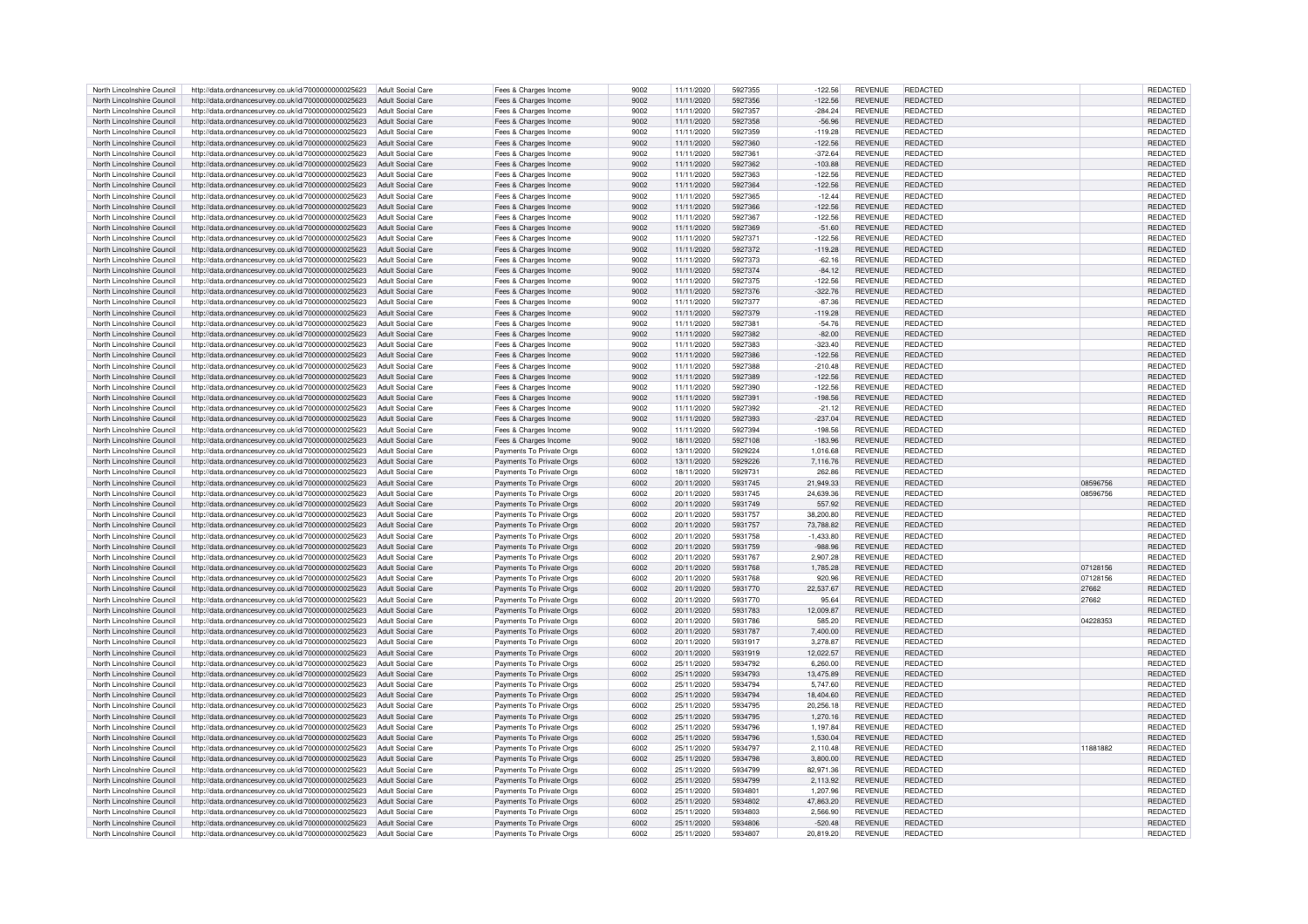| North Lincolnshire Council | http://data.ordnancesurvey.co.uk/id/7000000000025623                   | Adult Social Care        | Payments To Private Orgs | 6002 | 25/11/2020 | 5934808 | 8.131.04    | <b>REVENUE</b> | <b>REDACTED</b> |          | REDACTED        |
|----------------------------|------------------------------------------------------------------------|--------------------------|--------------------------|------|------------|---------|-------------|----------------|-----------------|----------|-----------------|
| North Lincolnshire Council | http://data.ordnancesurvey.co.uk/id/7000000000025623                   | Adult Social Care        | Payments To Private Orgs | 6002 | 25/11/2020 | 5934809 | 2,272.00    | <b>REVENUE</b> | REDACTED        |          | REDACTED        |
| North Lincolnshire Council | http://data.ordnancesurvey.co.uk/id/7000000000025623                   | Adult Social Care        | Payments To Private Orgs | 6002 | 25/11/2020 | 5934810 | 3,368.80    | <b>REVENUE</b> | REDACTED        |          | REDACTED        |
|                            |                                                                        |                          |                          |      |            |         |             |                |                 |          |                 |
| North Lincolnshire Council | http://data.ordnancesurvey.co.uk/id/7000000000025623                   | <b>Adult Social Care</b> | Payments To Private Oras | 6002 | 25/11/2020 | 5934811 | 43.920.32   | <b>REVENUE</b> | REDACTED        | 01952719 | REDACTED        |
| North Lincolnshire Council | http://data.ordnancesurvey.co.uk/id/7000000000025623                   | <b>Adult Social Care</b> | Payments To Private Orgs | 6002 | 25/11/2020 | 5934814 | 2,600.00    | <b>REVENUE</b> | REDACTED        |          | REDACTED        |
| North Lincolnshire Council | http://data.ordnancesurvey.co.uk/id/7000000000025623                   | <b>Adult Social Care</b> | Payments To Private Orgs | 6002 | 25/11/2020 | 5934815 | $-1,578.57$ | <b>REVENUE</b> | REDACTED        |          | REDACTED        |
| North Lincolnshire Council | http://data.ordnancesurvey.co.uk/id/7000000000025623                   | <b>Adult Social Care</b> | Payments To Private Orgs | 6002 | 25/11/2020 | 5934816 | 2,882.32    | <b>REVENUE</b> | REDACTED        |          | <b>REDACTED</b> |
| North Lincolnshire Council | http://data.ordnancesurvey.co.uk/id/7000000000025623                   | <b>Adult Social Care</b> | Payments To Private Orgs | 6002 | 25/11/2020 | 5934817 | 47,552.83   | <b>REVENUE</b> | <b>REDACTED</b> |          | REDACTED        |
| North Lincolnshire Council | http://data.ordnancesurvey.co.uk/id/7000000000025623                   | <b>Adult Social Care</b> | Payments To Private Orgs | 6002 | 25/11/2020 | 5934819 | 2.008.00    | <b>REVENUE</b> | REDACTED        |          | <b>REDACTED</b> |
| North Lincolnshire Council | http://data.ordnancesurvey.co.uk/id/7000000000025623                   | <b>Adult Social Care</b> | Payments To Private Orgs | 6002 | 25/11/2020 | 5934820 | 2,254.80    | <b>REVENUE</b> | <b>REDACTED</b> |          | REDACTED        |
|                            |                                                                        |                          |                          |      |            |         |             |                |                 |          |                 |
| North Lincolnshire Council | http://data.ordnancesurvey.co.uk/id/7000000000025623                   | <b>Adult Social Care</b> | Payments To Private Orgs | 6002 | 25/11/2020 | 5934821 | 12,204.04   | <b>REVENUE</b> | REDACTED        |          | REDACTED        |
| North Lincolnshire Council | http://data.ordnancesurvey.co.uk/id/7000000000025623                   | Adult Social Care        | Payments To Private Orgs | 6002 | 25/11/2020 | 5934822 | $-1,434.44$ | <b>REVENUE</b> | REDACTED        |          | REDACTED        |
| North Lincolnshire Council | http://data.ordnancesurvey.co.uk/id/7000000000025623                   | <b>Adult Social Care</b> | Payments To Private Orgs | 6002 | 25/11/2020 | 5934825 | 31,324.78   | <b>REVENUE</b> | <b>REDACTED</b> |          | REDACTED        |
| North Lincolnshire Council | http://data.ordnancesurvey.co.uk/id/7000000000025623                   | <b>Adult Social Care</b> | Payments To Private Oras | 6002 | 25/11/2020 | 5934826 | 1.205.74    | <b>REVENUE</b> | <b>REDACTED</b> |          | REDACTED        |
| North Lincolnshire Council | http://data.ordnancesurvey.co.uk/id/7000000000025623                   | <b>Adult Social Care</b> | Payments To Private Orgs | 6002 | 25/11/2020 | 5934827 | 18,937.17   | <b>REVENUE</b> | REDACTED        |          | REDACTED        |
| North Lincolnshire Council | http://data.ordnancesurvey.co.uk/id/7000000000025623                   | <b>Adult Social Care</b> | Payments To Private Orgs | 6002 | 25/11/2020 | 5934828 | 709.26      | <b>REVENUE</b> | REDACTED        |          | REDACTED        |
| North Lincolnshire Council |                                                                        | <b>Adult Social Care</b> | Payments To Private Orgs | 6002 | 25/11/2020 | 5934829 | 32,271.20   | <b>REVENUE</b> | <b>REDACTED</b> |          | REDACTED        |
|                            | http://data.ordnancesurvey.co.uk/id/7000000000025623                   |                          |                          |      |            |         |             |                |                 |          |                 |
| North Lincolnshire Council | http://data.ordnancesurvey.co.uk/id/7000000000025623                   | <b>Adult Social Care</b> | Payments To Private Orgs | 6002 | 25/11/2020 | 5934830 | 780.18      | <b>REVENUE</b> | <b>REDACTED</b> |          | REDACTED        |
| North Lincolnshire Council | http://data.ordnancesurvey.co.uk/id/7000000000025623                   | <b>Adult Social Care</b> | Payments To Private Orgs | 6002 | 25/11/2020 | 5934831 | 2,069.48    | <b>REVENUE</b> | <b>REDACTED</b> |          | REDACTED        |
| North Lincolnshire Council | http://data.ordnancesurvey.co.uk/id/7000000000025623                   | <b>Adult Social Care</b> | Payments To Private Orgs | 6002 | 25/11/2020 | 5934833 | 7,898.08    | <b>REVENUE</b> | <b>REDACTED</b> |          | REDACTED        |
| North Lincolnshire Council | http://data.ordnancesurvey.co.uk/id/7000000000025623                   | <b>Adult Social Care</b> | Payments To Private Orgs | 6002 | 25/11/2020 | 5934834 | 2,069.48    | <b>REVENUE</b> | <b>REDACTED</b> | 27662R   | REDACTED        |
| North Lincolnshire Council | http://data.ordnancesurvey.co.uk/id/7000000000025623                   | <b>Adult Social Care</b> | Payments To Private Orgs | 6002 | 25/11/2020 | 5934835 | 8,386.00    | <b>REVENUE</b> | REDACTED        |          | REDACTED        |
| North Lincolnshire Council | http://data.ordnancesurvey.co.uk/id/7000000000025623                   | <b>Adult Social Care</b> | Payments To Private Orgs | 6002 | 25/11/2020 | 5934836 | 32,303.15   | <b>REVENUE</b> | <b>REDACTED</b> |          | REDACTED        |
| North Lincolnshire Council |                                                                        | <b>Adult Social Care</b> |                          | 6002 |            | 5934837 |             | <b>REVENUE</b> | REDACTED        |          | REDACTED        |
|                            | http://data.ordnancesurvey.co.uk/id/7000000000025623                   |                          | Payments To Private Orgs |      | 25/11/2020 |         | 892.25      |                |                 |          |                 |
| North Lincolnshire Council | http://data.ordnancesurvey.co.uk/id/7000000000025623                   | <b>Adult Social Care</b> | Payments To Private Orgs | 6002 | 25/11/2020 | 5934839 | 1,835.20    | <b>REVENUE</b> | <b>REDACTED</b> |          | REDACTED        |
| North Lincolnshire Council | http://data.ordnancesurvey.co.uk/id/7000000000025623                   | <b>Adult Social Care</b> | Payments To Private Orgs | 6002 | 25/11/2020 | 5934840 | 57,147.36   | <b>REVENUE</b> | <b>REDACTED</b> |          | REDACTED        |
| North Lincolnshire Council | http://data.ordnancesurvey.co.uk/id/7000000000025623                   | <b>Adult Social Care</b> | Payments To Private Orgs | 6002 | 25/11/2020 | 5934841 | 528.48      | <b>REVENUE</b> | <b>REDACTED</b> |          | REDACTED        |
| North Lincolnshire Council | http://data.ordnancesurvey.co.uk/id/7000000000025623                   | <b>Adult Social Care</b> | Payments To Private Orgs | 6002 | 25/11/2020 | 5934842 | 6.683.28    | <b>REVENUE</b> | <b>REDACTED</b> |          | <b>REDACTED</b> |
| North Lincolnshire Council | http://data.ordnancesurvey.co.uk/id/7000000000025623                   | <b>Adult Social Care</b> | Payments To Private Orgs | 6002 | 25/11/2020 | 5934842 | 1.985.92    | <b>REVENUE</b> | REDACTED        |          | <b>REDACTED</b> |
| North Lincolnshire Council | http://data.ordnancesurvey.co.uk/id/7000000000025623                   | Adult Social Care        | Payments To Private Orgs | 6002 | 25/11/2020 | 5934843 | 2,084.00    | <b>REVENUE</b> | <b>REDACTED</b> |          | REDACTED        |
|                            |                                                                        |                          |                          |      |            |         |             |                |                 |          |                 |
| North Lincolnshire Council | http://data.ordnancesurvey.co.uk/id/7000000000025623                   | Adult Social Care        | Payments To Private Orgs | 6002 | 25/11/2020 | 5934844 | 2,010.64    | REVENUE        | <b>REDACTED</b> |          | REDACTED        |
| North Lincolnshire Council | http://data.ordnancesurvey.co.uk/id/7000000000025623                   | Adult Social Care        | Payments To Private Orgs | 6002 | 25/11/2020 | 5934845 | 5,027.60    | <b>REVENUE</b> | REDACTED        |          | REDACTED        |
| North Lincolnshire Council | http://data.ordnancesurvey.co.uk/id/7000000000025623                   | <b>Adult Social Care</b> | Payments To Private Orgs | 6002 | 25/11/2020 | 5934846 | 16,742.55   | <b>REVENUE</b> | REDACTED        |          | REDACTED        |
| North Lincolnshire Council | http://data.ordnancesurvey.co.uk/id/7000000000025623                   | <b>Adult Social Care</b> | Payments To Private Orgs | 6002 | 25/11/2020 | 5934847 | 5,314.96    | <b>REVENUE</b> | REDACTED        |          | REDACTED        |
| North Lincolnshire Council | http://data.ordnancesurvey.co.uk/id/7000000000025623                   | <b>Adult Social Care</b> | Payments To Private Orgs | 6002 | 25/11/2020 | 5934848 | 19,225.28   | <b>REVENUE</b> | REDACTED        |          | REDACTED        |
| North Lincolnshire Council | http://data.ordnancesurvey.co.uk/id/7000000000025623                   | <b>Adult Social Care</b> | Payments To Private Orgs | 6002 | 25/11/2020 | 5934849 | 34,899.93   | <b>REVENUE</b> | REDACTED        |          | REDACTED        |
| North Lincolnshire Council | http://data.ordnancesurvey.co.uk/id/7000000000025623                   | <b>Adult Social Care</b> | Payments To Private Orgs | 6002 | 25/11/2020 | 5934850 | 7,622.95    | <b>REVENUE</b> | <b>REDACTED</b> |          | <b>REDACTED</b> |
|                            |                                                                        |                          |                          |      |            |         |             |                |                 |          |                 |
| North Lincolnshire Council | http://data.ordnancesurvey.co.uk/id/7000000000025623                   | <b>Adult Social Care</b> | Payments To Private Orgs | 6002 | 25/11/2020 | 5934851 | $-991.68$   | <b>REVENUE</b> | <b>REDACTED</b> |          | REDACTED        |
| North Lincolnshire Council | http://data.ordnancesurvey.co.uk/id/7000000000025623                   | <b>Adult Social Care</b> | Payments To Private Orgs | 6002 | 25/11/2020 | 5934852 | 2,069.48    | <b>REVENUE</b> | REDACTED        |          | <b>REDACTED</b> |
| North Lincolnshire Council | http://data.ordnancesurvey.co.uk/id/7000000000025623                   | <b>Adult Social Care</b> | Payments To Private Orgs | 6002 | 25/11/2020 | 5934853 | 19,238.02   | <b>REVENUE</b> | <b>REDACTED</b> |          | REDACTED        |
| North Lincolnshire Council | http://data.ordnancesurvey.co.uk/id/7000000000025623                   | Adult Social Care        | Payments To Private Orgs | 6002 | 25/11/2020 | 5934854 | 4,500.00    | <b>REVENUE</b> | <b>REDACTED</b> |          | REDACTED        |
| North Lincolnshire Council | http://data.ordnancesurvey.co.uk/id/7000000000025623                   | <b>Adult Social Care</b> | Payments To Private Orgs | 6002 | 25/11/2020 | 5934855 | 2.272.76    | <b>REVENUE</b> | REDACTED        |          | REDACTED        |
| North Lincolnshire Council | http://data.ordnancesurvey.co.uk/id/7000000000025623                   | <b>Adult Social Care</b> | Payments To Private Orgs | 6002 | 25/11/2020 | 5934856 | 2,290.20    | <b>REVENUE</b> | REDACTED        | 27662    | REDACTED        |
| North Lincolnshire Council | http://data.ordnancesurvey.co.uk/id/7000000000025623                   | <b>Adult Social Care</b> | Payments To Private Orgs | 6002 | 25/11/2020 | 5934856 | 45,105.57   | <b>REVENUE</b> | REDACTED        | 27662    | REDACTED        |
|                            |                                                                        |                          |                          |      |            |         |             |                |                 |          |                 |
| North Lincolnshire Council | http://data.ordnancesurvey.co.uk/id/7000000000025623                   | <b>Adult Social Care</b> | Payments To Private Orgs | 6002 | 25/11/2020 | 5934857 | 2,277.52    | <b>REVENUE</b> | <b>REDACTED</b> | 27662    | REDACTED        |
| North Lincolnshire Council | http://data.ordnancesurvey.co.uk/id/7000000000025623                   | <b>Adult Social Care</b> | Payments To Private Orgs | 6002 | 25/11/2020 | 5934858 | 42,627.40   | <b>REVENUE</b> | REDACTED        | 27662    | REDACTED        |
| North Lincolnshire Council | http://data.ordnancesurvey.co.uk/id/7000000000025623                   | <b>Adult Social Care</b> | Payments To Private Orgs | 6002 | 25/11/2020 | 5934860 | 32,474.48   | <b>REVENUE</b> | <b>REDACTED</b> |          | REDACTED        |
| North Lincolnshire Council | http://data.ordnancesurvey.co.uk/id/7000000000025623                   | <b>Adult Social Care</b> | Payments To Private Orgs | 6002 | 25/11/2020 | 5934860 | 6.823.68    | <b>REVENUE</b> | REDACTED        |          | REDACTED        |
| North Lincolnshire Council | http://data.ordnancesurvey.co.uk/id/7000000000025623                   | Adult Social Care        | Payments To Private Orgs | 6002 | 25/11/2020 | 5934861 | 23.831.04   | <b>REVENUE</b> | <b>REDACTED</b> |          | <b>REDACTED</b> |
| North Lincolnshire Council | http://data.ordnancesurvey.co.uk/id/7000000000025623                   | Adult Social Care        | Payments To Private Orgs | 6002 | 25/11/2020 | 5934862 | 6.296.19    | <b>REVENUE</b> | <b>REDACTED</b> |          | REDACTED        |
| North Lincolnshire Council | http://data.ordnancesurvey.co.uk/id/7000000000025623                   | Adult Social Care        | Payments To Private Orgs | 6002 | 25/11/2020 | 5934864 | 16,399.36   | <b>REVENUE</b> | REDACTED        |          | REDACTED        |
|                            |                                                                        |                          |                          | 6002 |            | 5934865 |             |                | <b>REDACTED</b> |          |                 |
| North Lincolnshire Council | http://data.ordnancesurvey.co.uk/id/7000000000025623                   | Adult Social Care        | Payments To Private Orgs |      | 25/11/2020 |         | 10,089.68   | <b>REVENUE</b> |                 |          | REDACTED        |
| North Lincolnshire Council | http://data.ordnancesurvey.co.uk/id/7000000000025623                   | Adult Social Care        | Payments To Private Orgs | 6002 | 25/11/2020 | 5934866 | 432.41      | <b>REVENUE</b> | REDACTED        |          | <b>REDACTED</b> |
| North Lincolnshire Council | http://data.ordnancesurvey.co.uk/id/7000000000025623                   | <b>Adult Social Care</b> | Payments To Private Orgs | 6002 | 25/11/2020 | 5934868 | 40,766.28   | <b>REVENUE</b> | REDACTED        |          | REDACTED        |
| North Lincolnshire Council | http://data.ordnancesurvey.co.uk/id/7000000000025623                   | <b>Adult Social Care</b> | Payments To Private Orgs | 6002 | 25/11/2020 | 5934870 | 16,692.21   | <b>REVENUE</b> | <b>REDACTED</b> |          | REDACTED        |
| North Lincolnshire Council | http://data.ordnancesurvey.co.uk/id/7000000000025623                   | <b>Adult Social Care</b> | Payments To Private Orgs | 6002 | 25/11/2020 | 5934871 | 12,957.60   | <b>REVENUE</b> | <b>REDACTED</b> |          | REDACTED        |
| North Lincolnshire Council | http://data.ordnancesurvey.co.uk/id/7000000000025623                   | <b>Adult Social Care</b> | Payments To Private Orgs | 6002 | 25/11/2020 | 5934872 | 1,984.36    | <b>REVENUE</b> | <b>REDACTED</b> |          | REDACTED        |
| North Lincolnshire Council | http://data.ordnancesurvey.co.uk/id/7000000000025623                   | <b>Adult Social Care</b> | Payments To Private Oras | 6002 | 25/11/2020 | 5934873 | 26.629.33   | <b>REVENUE</b> | REDACTED        |          | <b>REDACTED</b> |
| North Lincolnshire Council | http://data.ordnancesurvey.co.uk/id/7000000000025623                   | <b>Adult Social Care</b> | Payments To Private Orgs | 6002 | 25/11/2020 | 5934874 | 4,800.00    | <b>REVENUE</b> | <b>REDACTED</b> | 5049402  | REDACTED        |
| North Lincolnshire Council |                                                                        | <b>Adult Social Care</b> |                          | 6002 | 25/11/2020 | 5934875 |             | <b>REVENUE</b> | REDACTED        |          |                 |
|                            | http://data.ordnancesurvey.co.uk/id/7000000000025623                   |                          | Payments To Private Orgs |      |            |         | 2,069.48    |                |                 |          | <b>REDACTED</b> |
| North Lincolnshire Council | http://data.ordnancesurvey.co.uk/id/7000000000025623                   | <b>Adult Social Care</b> | Payments To Private Orgs | 6002 | 25/11/2020 | 5934876 | 3,850.00    | <b>REVENUE</b> | <b>REDACTED</b> |          | <b>REDACTED</b> |
| North Lincolnshire Council | http://data.ordnancesurvey.co.uk/id/7000000000025623                   | <b>Adult Social Care</b> | Payments To Private Orgs | 6002 | 25/11/2020 | 5934877 | 7,229.44    | <b>REVENUE</b> | <b>REDACTED</b> |          | REDACTED        |
| North Lincolnshire Council | http://data.ordnancesurvey.co.uk/id/7000000000025623                   | <b>Adult Social Care</b> | Payments To Private Orgs | 6002 | 25/11/2020 | 5934878 | 3.188.00    | <b>REVENUE</b> | REDACTED        |          | <b>REDACTED</b> |
| North Lincolnshire Council | http://data.ordnancesurvey.co.uk/id/7000000000025623                   | <b>Adult Social Care</b> | Payments To Private Orgs | 6002 | 25/11/2020 | 5934879 | 12,151.94   | <b>REVENUE</b> | REDACTED        |          | REDACTED        |
| North Lincolnshire Council | http://data.ordnancesurvey.co.uk/id/7000000000025623                   | <b>Adult Social Care</b> | Payments To Private Orgs | 6002 | 25/11/2020 | 5934879 | 21,227.52   | <b>REVENUE</b> | REDACTED        |          | REDACTED        |
| North Lincolnshire Council | http://data.ordnancesurvey.co.uk/id/7000000000025623                   | <b>Adult Social Care</b> | Payments To Private Orgs | 6002 | 25/11/2020 | 5934880 | 20,479.57   | <b>REVENUE</b> | REDACTED        |          | REDACTED        |
|                            |                                                                        |                          |                          |      |            |         |             |                |                 |          |                 |
| North Lincolnshire Council | http://data.ordnancesurvey.co.uk/id/7000000000025623                   | <b>Adult Social Care</b> | Payments To Private Orgs | 6002 | 25/11/2020 | 5934880 | 2,049.92    | <b>REVENUE</b> | <b>REDACTED</b> |          | REDACTED        |
| North Lincolnshire Council | http://data.ordnancesurvey.co.uk/id/7000000000025623                   | <b>Adult Social Care</b> | Payments To Private Orgs | 6002 | 25/11/2020 | 593488  | 41,372.43   | <b>REVENUE</b> | REDACTED        |          | REDACTED        |
| North Lincolnshire Council | http://data.ordnancesurvey.co.uk/id/7000000000025623                   | <b>Adult Social Care</b> | Payments To Private Orgs | 6002 | 25/11/2020 | 5934882 | 1.887.43    | <b>REVENUE</b> | REDACTED        |          | <b>REDACTED</b> |
| North Lincolnshire Council | http://data.ordnancesurvey.co.uk/id/7000000000025623                   | Adult Social Care        | Payments To Private Orgs | 6002 | 25/11/2020 | 5934884 | 4.551.84    | <b>REVENUE</b> | REDACTED        |          | <b>REDACTED</b> |
| North Lincolnshire Council | http://data.ordnancesurvey.co.uk/id/7000000000025623 Adult Social Care |                          | Payments To Private Orgs | 6002 | 25/11/2020 | 5934885 | 2,316.16    | <b>REVENUE</b> | <b>REDACTED</b> |          | REDACTED        |
|                            |                                                                        |                          |                          |      |            |         |             |                |                 |          |                 |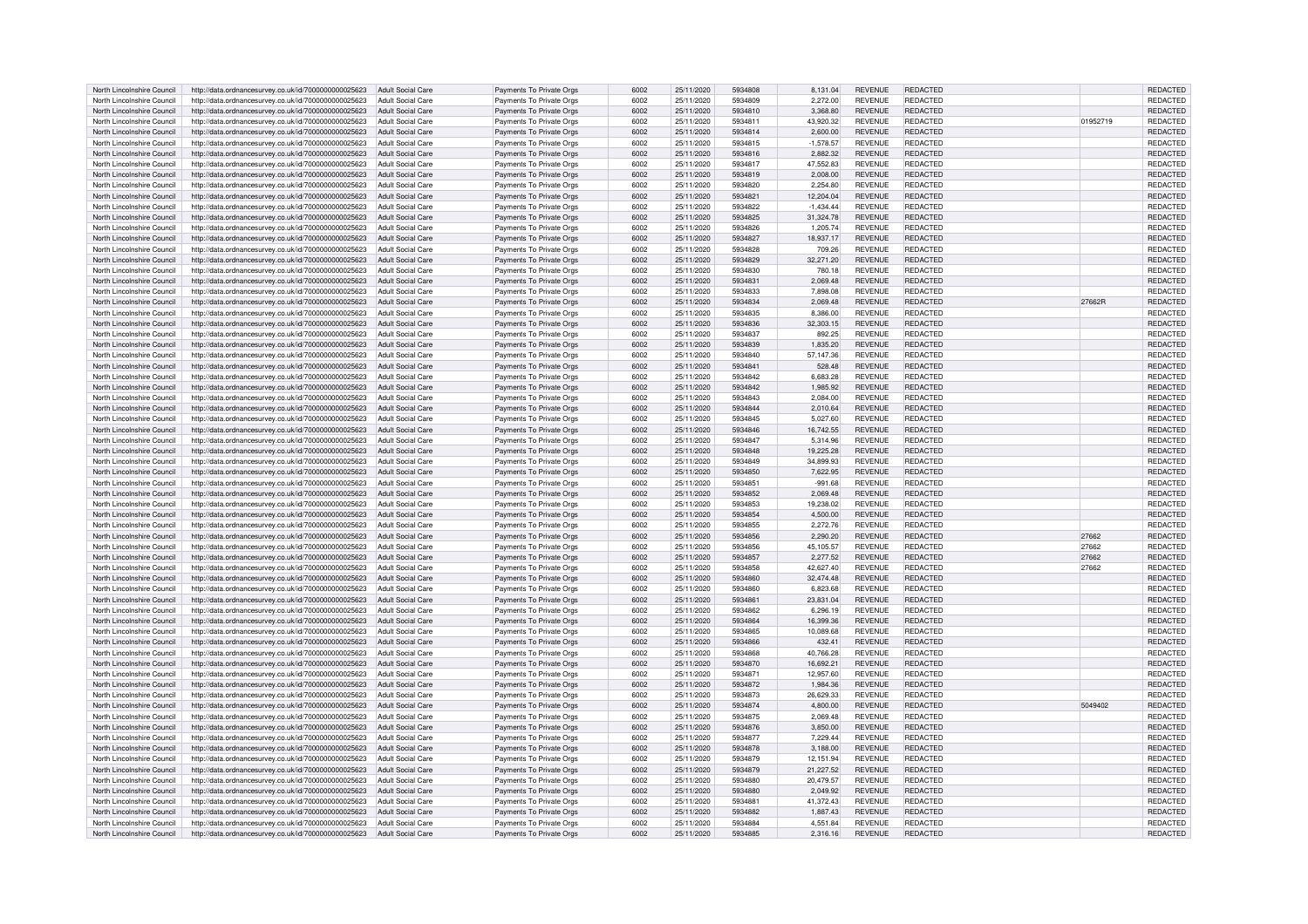| North Lincolnshire Council | http://data.ordnancesurvey.co.uk/id/7000000000025623                   | Adult Social Care        | Payments To Private Orgs | 6002 | 25/11/2020 | 5934886 | 2,523.00     | <b>REVENUE</b> | REDACTED        |          | REDACTED        |
|----------------------------|------------------------------------------------------------------------|--------------------------|--------------------------|------|------------|---------|--------------|----------------|-----------------|----------|-----------------|
| North Lincolnshire Council | http://data.ordnancesurvey.co.uk/id/7000000000025623                   | Adult Social Care        | Payments To Private Orgs | 6002 | 25/11/2020 | 5934887 | 22.909.00    | <b>REVENUE</b> | REDACTED        |          | <b>REDACTED</b> |
| North Lincolnshire Council | http://data.ordnancesurvey.co.uk/id/7000000000025623                   | Adult Social Care        | Payments To Private Orgs | 6002 | 25/11/2020 | 5934888 | 2.198.70     | <b>REVENUE</b> | REDACTED        |          | REDACTED        |
| North Lincolnshire Council | http://data.ordnancesurvey.co.uk/id/7000000000025623                   | Adult Social Care        | Payments To Private Orgs | 6002 | 25/11/2020 | 5934889 | $-1,795.58$  | <b>REVENUE</b> | REDACTED        |          | REDACTED        |
|                            |                                                                        |                          |                          |      |            |         |              |                |                 |          |                 |
| North Lincolnshire Council | http://data.ordnancesurvey.co.uk/id/7000000000025623                   | Adult Social Care        | Payments To Private Orgs | 6002 | 25/11/2020 | 5934890 | 34.539.44    | <b>REVENUE</b> | REDACTED        |          | REDACTED        |
| North Lincolnshire Council | http://data.ordnancesurvey.co.uk/id/7000000000025623                   | <b>Adult Social Care</b> | Payments To Private Orgs | 6002 | 25/11/2020 | 5934891 | 10,779.72    | <b>REVENUE</b> | REDACTED        |          | REDACTED        |
| North Lincolnshire Council | http://data.ordnancesurvey.co.uk/id/7000000000025623                   | <b>Adult Social Care</b> | Payments To Private Orgs | 6002 | 25/11/2020 | 5934892 | $-3,850.36$  | <b>REVENUE</b> | <b>REDACTED</b> |          | REDACTED        |
| North Lincolnshire Council | http://data.ordnancesurvey.co.uk/id/7000000000025623                   | <b>Adult Social Care</b> | Payments To Private Orgs | 6002 | 25/11/2020 | 5934894 | 24.118.92    | <b>REVENUE</b> | REDACTED        |          | <b>REDACTED</b> |
| North Lincolnshire Council | http://data.ordnancesurvey.co.uk/id/7000000000025623                   | Adult Social Care        | Payments To Private Orgs | 6002 | 25/11/2020 | 5934895 | 18.073.28    | <b>REVENUE</b> | <b>REDACTED</b> |          | <b>REDACTED</b> |
| North Lincolnshire Council | http://data.ordnancesurvey.co.uk/id/7000000000025623                   | Adult Social Care        | Payments To Private Orgs | 6002 | 25/11/2020 | 5934896 | 21,960.00    | <b>REVENUE</b> | REDACTED        |          | REDACTED        |
| North Lincolnshire Council | http://data.ordnancesurvey.co.uk/id/7000000000025623                   | Adult Social Care        | Payments To Private Orgs | 6002 | 25/11/2020 | 5934897 | 2,310.20     | <b>REVENUE</b> | <b>REDACTED</b> |          | REDACTED        |
| North Lincolnshire Council | http://data.ordnancesurvey.co.uk/id/7000000000025623                   | Adult Social Care        | Payments To Private Orgs | 6002 | 25/11/2020 | 5934897 | 20,509.00    | <b>REVENUE</b> | <b>REDACTED</b> |          | REDACTED        |
|                            |                                                                        |                          |                          |      |            |         |              |                |                 |          |                 |
| North Lincolnshire Council | http://data.ordnancesurvey.co.uk/id/7000000000025623                   | Adult Social Care        | Payments To Private Oras | 6002 | 25/11/2020 | 5934898 | 8.511.04     | <b>REVENUE</b> | REDACTED        |          | REDACTED        |
| North Lincolnshire Council | http://data.ordnancesurvey.co.uk/id/7000000000025623                   | Adult Social Care        | Payments To Private Orgs | 6002 | 25/11/2020 | 5934899 | 6,848.00     | <b>REVENUE</b> | REDACTED        |          | REDACTED        |
| North Lincolnshire Council | http://data.ordnancesurvey.co.uk/id/7000000000025623                   | Adult Social Care        | Payments To Private Orgs | 6002 | 25/11/2020 | 5934900 | 6,270.60     | <b>REVENUE</b> | <b>REDACTED</b> | 02779611 | REDACTED        |
| North Lincolnshire Council | http://data.ordnancesurvey.co.uk/id/7000000000025623                   | <b>Adult Social Care</b> | Payments To Private Orgs | 6002 | 25/11/2020 | 5934901 | 10,883.00    | <b>REVENUE</b> | REDACTED        | 02779611 | REDACTED        |
| North Lincolnshire Council | http://data.ordnancesurvey.co.uk/id/7000000000025623                   | Adult Social Care        | Payments To Private Orgs | 6002 | 25/11/2020 | 5934901 | 2.090.20     | <b>REVENUE</b> | <b>REDACTED</b> | 02779611 | <b>REDACTED</b> |
| North Lincolnshire Council | http://data.ordnancesurvey.co.uk/id/7000000000025623                   | Adult Social Care        | Payments To Private Orgs | 6002 | 25/11/2020 | 5934902 | 46.770.21    | <b>REVENUE</b> | <b>REDACTED</b> | 02779611 | <b>REDACTED</b> |
| North Lincolnshire Council | http://data.ordnancesurvey.co.uk/id/7000000000025623                   | Adult Social Care        | Payments To Private Orgs | 6002 | 25/11/2020 | 5934903 | 39.899.57    | <b>REVENUE</b> | <b>REDACTED</b> | 02779611 | REDACTED        |
|                            |                                                                        |                          |                          | 6002 |            | 5934903 |              |                | <b>REDACTED</b> |          |                 |
| North Lincolnshire Council | http://data.ordnancesurvey.co.uk/id/7000000000025623                   | Adult Social Care        | Payments To Private Orgs |      | 25/11/2020 |         | 2,090.20     | <b>REVENUE</b> |                 | 02779611 | REDACTED        |
| North Lincolnshire Council | http://data.ordnancesurvey.co.uk/id/7000000000025623                   | Adult Social Care        | Payments To Private Orgs | 6002 | 25/11/2020 | 5934904 | 61,994.64    | <b>REVENUE</b> | REDACTED        | 02779611 | REDACTED        |
| North Lincolnshire Council | http://data.ordnancesurvey.co.uk/id/7000000000025623                   | Adult Social Care        | Payments To Private Orgs | 6002 | 25/11/2020 | 5934905 | $-7,323.23$  | <b>REVENUE</b> | <b>REDACTED</b> | 02779611 | REDACTED        |
| North Lincolnshire Council | http://data.ordnancesurvey.co.uk/id/7000000000025623                   | <b>Adult Social Care</b> | Payments To Private Orgs | 6002 | 25/11/2020 | 5934906 | 27,750.64    | <b>REVENUE</b> | REDACTED        | 02779611 | REDACTED        |
| North Lincolnshire Council | http://data.ordnancesurvey.co.uk/id/7000000000025623                   | <b>Adult Social Care</b> | Payments To Private Orgs | 6002 | 25/11/2020 | 5934906 | 3,907.08     | <b>REVENUE</b> | <b>REDACTED</b> | 02779611 | REDACTED        |
| North Lincolnshire Council | http://data.ordnancesurvey.co.uk/id/7000000000025623                   | <b>Adult Social Care</b> | Payments To Private Orgs | 6002 | 25/11/2020 | 5934907 | 14,127.40    | <b>REVENUE</b> | <b>REDACTED</b> | 02779611 | REDACTED        |
| North Lincolnshire Council | http://data.ordnancesurvey.co.uk/id/7000000000025623                   | <b>Adult Social Care</b> | Payments To Private Orgs | 6002 | 25/11/2020 | 5934907 | 2,069.48     | <b>REVENUE</b> | REDACTED        | 02779611 | REDACTED        |
| North Lincolnshire Council | http://data.ordnancesurvey.co.uk/id/7000000000025623                   | Adult Social Care        | Payments To Private Orgs | 6002 | 25/11/2020 | 5934908 | 8.360.80     | <b>REVENUE</b> | <b>REDACTED</b> | 02779611 | <b>REDACTED</b> |
|                            |                                                                        |                          |                          |      |            |         |              |                |                 |          |                 |
| North Lincolnshire Council | http://data.ordnancesurvey.co.uk/id/7000000000025623                   | Adult Social Care        | Payments To Private Orgs | 6002 | 25/11/2020 | 5934911 | 2.084.00     | <b>REVENUE</b> | <b>REDACTED</b> | 02779611 | <b>REDACTED</b> |
| North Lincolnshire Council | http://data.ordnancesurvey.co.uk/id/7000000000025623                   | Adult Social Care        | Payments To Private Orgs | 6002 | 25/11/2020 | 5934914 | 1.611.92     | <b>REVENUE</b> | <b>REDACTED</b> |          | REDACTED        |
| North Lincolnshire Council | http://data.ordnancesurvey.co.uk/id/7000000000025623                   | Adult Social Care        | Payments To Private Orgs | 6002 | 25/11/2020 | 5934915 | 42.188.02    | <b>REVENUE</b> | REDACTED        | 06048328 | REDACTED        |
| North Lincolnshire Council | http://data.ordnancesurvey.co.uk/id/7000000000025623                   | Adult Social Care        | Payments To Private Orgs | 6002 | 25/11/2020 | 5934916 | 1,631.29     | <b>REVENUE</b> | <b>REDACTED</b> | 06048328 | REDACTED        |
| North Lincolnshire Council | http://data.ordnancesurvey.co.uk/id/7000000000025623                   | Adult Social Care        | Payments To Private Orgs | 6002 | 25/11/2020 | 5934918 | 20,425.99    | <b>REVENUE</b> | <b>REDACTED</b> | 4738023  | REDACTED        |
| North Lincolnshire Council | http://data.ordnancesurvey.co.uk/id/7000000000025623                   | Adult Social Care        | Payments To Private Orgs | 6002 | 25/11/2020 | 5934919 | 3.400.00     | <b>REVENUE</b> | REDACTED        |          | REDACTED        |
| North Lincolnshire Council |                                                                        | Adult Social Care        |                          | 6002 | 25/11/2020 | 5934920 | 15,499.00    | <b>REVENUE</b> | REDACTED        | 04228353 | REDACTED        |
|                            | http://data.ordnancesurvey.co.uk/id/7000000000025623                   |                          | Payments To Private Orgs |      |            |         |              |                |                 |          |                 |
| North Lincolnshire Council | http://data.ordnancesurvey.co.uk/id/7000000000025623                   | Adult Social Care        | Payments To Private Orgs | 6002 | 25/11/2020 | 5934921 | 1,824.00     | <b>REVENUE</b> | <b>REDACTED</b> |          | REDACTED        |
| North Lincolnshire Council | http://data.ordnancesurvey.co.uk/id/7000000000025623                   | Adult Social Care        | Payments To Private Orgs | 6002 | 25/11/2020 | 5934922 | 40.202.10    | <b>REVENUE</b> | <b>REDACTED</b> |          | <b>REDACTED</b> |
| North Lincolnshire Council | http://data.ordnancesurvey.co.uk/id/7000000000025623                   | <b>Adult Social Care</b> | Payments To Private Orgs | 6002 | 25/11/2020 | 5934924 | 13,901.44    | <b>REVENUE</b> | <b>REDACTED</b> |          | REDACTED        |
| North Lincolnshire Council | http://data.ordnancesurvey.co.uk/id/7000000000025623                   | Adult Social Care        | Payments To Private Orgs | 6002 | 25/11/2020 | 5934925 | 2.770.56     | <b>REVENUE</b> | <b>REDACTED</b> |          | <b>REDACTED</b> |
| North Lincolnshire Council | http://data.ordnancesurvey.co.uk/id/7000000000025623                   | Adult Social Care        | Payments To Private Orgs | 6002 | 25/11/2020 | 5934926 | 15,887.36    | <b>REVENUE</b> | <b>REDACTED</b> |          | REDACTED        |
| North Lincolnshire Council | http://data.ordnancesurvey.co.uk/id/7000000000025623                   | Adult Social Care        | Payments To Private Orgs | 6002 | 25/11/2020 | 5934927 | 2,168.00     | <b>REVENUE</b> | <b>REDACTED</b> |          | REDACTED        |
| North Lincolnshire Council | http://data.ordnancesurvey.co.uk/id/7000000000025623                   | <b>Adult Social Care</b> | Payments To Private Orgs | 6002 | 25/11/2020 | 5934928 | 2.452.00     | <b>REVENUE</b> | REDACTED        |          | REDACTED        |
|                            |                                                                        |                          |                          | 6002 |            | 5934929 |              |                | <b>REDACTED</b> |          |                 |
| North Lincolnshire Council | http://data.ordnancesurvey.co.uk/id/7000000000025623                   | <b>Adult Social Care</b> | Payments To Private Orgs |      | 25/11/2020 |         | 2,113.92     | <b>REVENUE</b> |                 |          | REDACTED        |
| North Lincolnshire Council | http://data.ordnancesurvey.co.uk/id/7000000000025623                   | Adult Social Care        | Payments To Private Oras | 6002 | 25/11/2020 | 5934929 | 49.409.83    | <b>REVENUE</b> | REDACTED        |          | REDACTED        |
| North Lincolnshire Council | http://data.ordnancesurvey.co.uk/id/7000000000025623                   | <b>Adult Social Care</b> | Payments To Private Orgs | 6002 | 25/11/2020 | 5934931 | 2,760.84     | <b>REVENUE</b> | <b>REDACTED</b> |          | REDACTED        |
| North Lincolnshire Council | http://data.ordnancesurvey.co.uk/id/7000000000025623                   | <b>Adult Social Care</b> | Payments To Private Orgs | 6002 | 25/11/2020 | 5934932 | 14,037.03    | <b>REVENUE</b> | <b>REDACTED</b> |          | <b>REDACTED</b> |
| North Lincolnshire Council | http://data.ordnancesurvey.co.uk/id/7000000000025623                   | <b>Adult Social Care</b> | Payments To Private Orgs | 6002 | 25/11/2020 | 5934933 | 27,480.96    | <b>REVENUE</b> | REDACTED        |          | REDACTED        |
| North Lincolnshire Council | http://data.ordnancesurvey.co.uk/id/7000000000025623                   | Adult Social Care        | Payments To Private Orgs | 6002 | 25/11/2020 | 5934934 | 1.358.95     | <b>REVENUE</b> | <b>REDACTED</b> |          | REDACTED        |
| North Lincolnshire Council | http://data.ordnancesurvey.co.uk/id/7000000000025623                   | Adult Social Care        | Payments To Private Orgs | 6002 | 25/11/2020 | 5934935 | 4,380.00     | <b>REVENUE</b> | REDACTED        |          | REDACTED        |
|                            |                                                                        | Adult Social Care        |                          | 6002 | 25/11/2020 | 5934936 |              | <b>REVENUE</b> | REDACTED        |          |                 |
| North Lincolnshire Council | http://data.ordnancesurvey.co.uk/id/7000000000025623                   |                          | Payments To Private Orgs |      |            |         | 2,322.16     |                |                 |          | REDACTED        |
| North Lincolnshire Council | http://data.ordnancesurvey.co.uk/id/7000000000025623                   | Adult Social Care        | Payments To Private Orgs | 6002 | 25/11/2020 | 5934938 | $-567.41$    | <b>REVENUE</b> | REDACTED        |          | REDACTED        |
| North Lincolnshire Council | http://data.ordnancesurvey.co.uk/id/7000000000025623                   | Adult Social Care        | Payments To Private Orgs | 6002 | 25/11/2020 | 5934939 | $-1,462.03$  | <b>REVENUE</b> | REDACTED        |          | REDACTED        |
| North Lincolnshire Council | http://data.ordnancesurvey.co.uk/id/7000000000025623                   | Adult Social Care        | Payments To Private Orgs | 6002 | 25/11/2020 | 5934940 | 78,008.85    | <b>REVENUE</b> | <b>REDACTED</b> |          | REDACTED        |
| North Lincolnshire Council | http://data.ordnancesurvey.co.uk/id/7000000000025623                   | Adult Social Care        | Payments To Private Orgs | 6002 | 25/11/2020 | 5934941 | 23,721.78    | <b>REVENUE</b> | REDACTED        |          | REDACTED        |
| North Lincolnshire Council | http://data.ordnancesurvey.co.uk/id/7000000000025623                   | <b>Adult Social Care</b> | Payments To Private Orgs | 6002 | 25/11/2020 | 5934941 | 1,985.92     | <b>REVENUE</b> | REDACTED        |          | REDACTED        |
| North Lincolnshire Council | http://data.ordnancesurvey.co.uk/id/7000000000025623                   | Adult Social Care        | Payments To Private Orgs | 6002 | 25/11/2020 | 5934942 | 425.55       | <b>REVENUE</b> | REDACTED        |          | REDACTED        |
| North Lincolnshire Council | http://data.ordnancesurvey.co.uk/id/7000000000025623                   | <b>Adult Social Care</b> | Payments To Private Orgs | 6002 | 25/11/2020 | 5934943 | 7,195.04     | <b>REVENUE</b> | REDACTED        |          | REDACTED        |
|                            |                                                                        |                          |                          | 6002 |            | 5934945 |              |                | <b>REDACTED</b> |          |                 |
| North Lincolnshire Council | http://data.ordnancesurvey.co.uk/id/7000000000025623                   | <b>Adult Social Care</b> | Payments To Private Orgs |      | 25/11/2020 |         | 4,138.96     | <b>REVENUE</b> |                 | 02779611 | REDACTED        |
| North Lincolnshire Council | http://data.ordnancesurvey.co.uk/id/7000000000025623                   | Adult Social Care        | Payments To Private Oras | 6002 | 25/11/2020 | 5934946 | 28,583.06    | <b>REVENUE</b> | REDACTED        |          | <b>REDACTED</b> |
| North Lincolnshire Council | http://data.ordnancesurvey.co.uk/id/7000000000025623                   | Adult Social Care        | Payments To Private Orgs | 6002 | 25/11/2020 | 5934947 | $-1,134.81$  | <b>REVENUE</b> | <b>REDACTED</b> |          | REDACTED        |
| North Lincolnshire Council | http://data.ordnancesurvey.co.uk/id/7000000000025623                   | Adult Social Care        | Payments To Private Orgs | 6002 | 25/11/2020 | 5934948 | $-354.63$    | <b>REVENUE</b> | <b>REDACTED</b> |          | REDACTED        |
| North Lincolnshire Council | http://data.ordnancesurvey.co.uk/id/7000000000025623                   | Adult Social Care        | Payments To Private Orgs | 6002 | 25/11/2020 | 5934949 | 2.110.48     | <b>REVENUE</b> | REDACTED        |          | REDACTED        |
| North Lincolnshire Council | http://data.ordnancesurvey.co.uk/id/7000000000025623                   | <b>Adult Social Care</b> | Payments To Private Orgs | 6002 | 25/11/2020 | 5934950 | $-951.75$    | <b>REVENUE</b> | <b>REDACTED</b> |          | REDACTED        |
| North Lincolnshire Council | http://data.ordnancesurvev.co.uk/id/7000000000025623                   | Adult Social Care        | Payments To Private Oras | 6002 | 25/11/2020 | 5934951 | 37.489.63    | <b>REVENUE</b> | REDACTED        |          | REDACTED        |
| North Lincolnshire Council | http://data.ordnancesurvey.co.uk/id/7000000000025623                   | <b>Adult Social Care</b> | Payments To Private Orgs | 6002 | 27/11/2020 | 5937472 | 2,856.00     | <b>REVENUE</b> | <b>REDACTED</b> |          | REDACTED        |
|                            |                                                                        |                          |                          | 6002 |            | 5937473 |              |                | <b>REDACTED</b> |          |                 |
| North Lincolnshire Council | http://data.ordnancesurvey.co.uk/id/7000000000025623                   | <b>Adult Social Care</b> | Payments To Private Orgs |      | 27/11/2020 |         | 12,432.00    | <b>REVENUE</b> |                 |          | REDACTED        |
| North Lincolnshire Council | http://data.ordnancesurvey.co.uk/id/7000000000025623                   | <b>Adult Social Care</b> | Payments To Private Orgs | 6002 | 27/11/2020 | 5937474 | 2.352.00     | <b>REVENUE</b> | REDACTED        |          | REDACTED        |
| North Lincolnshire Council | http://data.ordnancesurvey.co.uk/id/7000000000025623                   | Adult Social Care        | Residential Care Income  | 9078 | 25/11/2020 | 5934793 | $-2.869.32$  | <b>REVENUE</b> | <b>REDACTED</b> |          | REDACTED        |
| North Lincolnshire Council | http://data.ordnancesurvey.co.uk/id/7000000000025623                   | <b>Adult Social Care</b> | Residential Care Income  | 9078 | 25/11/2020 | 5934794 | $-439.00$    | <b>REVENUE</b> | REDACTED        |          | REDACTED        |
| North Lincolnshire Council | http://data.ordnancesurvey.co.uk/id/7000000000025623                   | Adult Social Care        | Residential Care Income  | 9078 | 25/11/2020 | 5934799 | $-423.00$    | <b>REVENUE</b> | <b>REDACTED</b> |          | REDACTED        |
| North Lincolnshire Council | http://data.ordnancesurvey.co.uk/id/7000000000025623                   | Adult Social Care        | Residential Care Income  | 9078 | 25/11/2020 | 5934799 | $-23.878.71$ | <b>REVENUE</b> | REDACTED        |          | <b>REDACTED</b> |
| North Lincolnshire Council | http://data.ordnancesurvey.co.uk/id/7000000000025623 Adult Social Care |                          | Residential Care Income  | 9078 | 25/11/2020 | 5934802 | $-16,400.14$ | <b>REVENUE</b> | REDACTED        |          | REDACTED        |
|                            |                                                                        |                          |                          |      |            |         |              |                |                 |          |                 |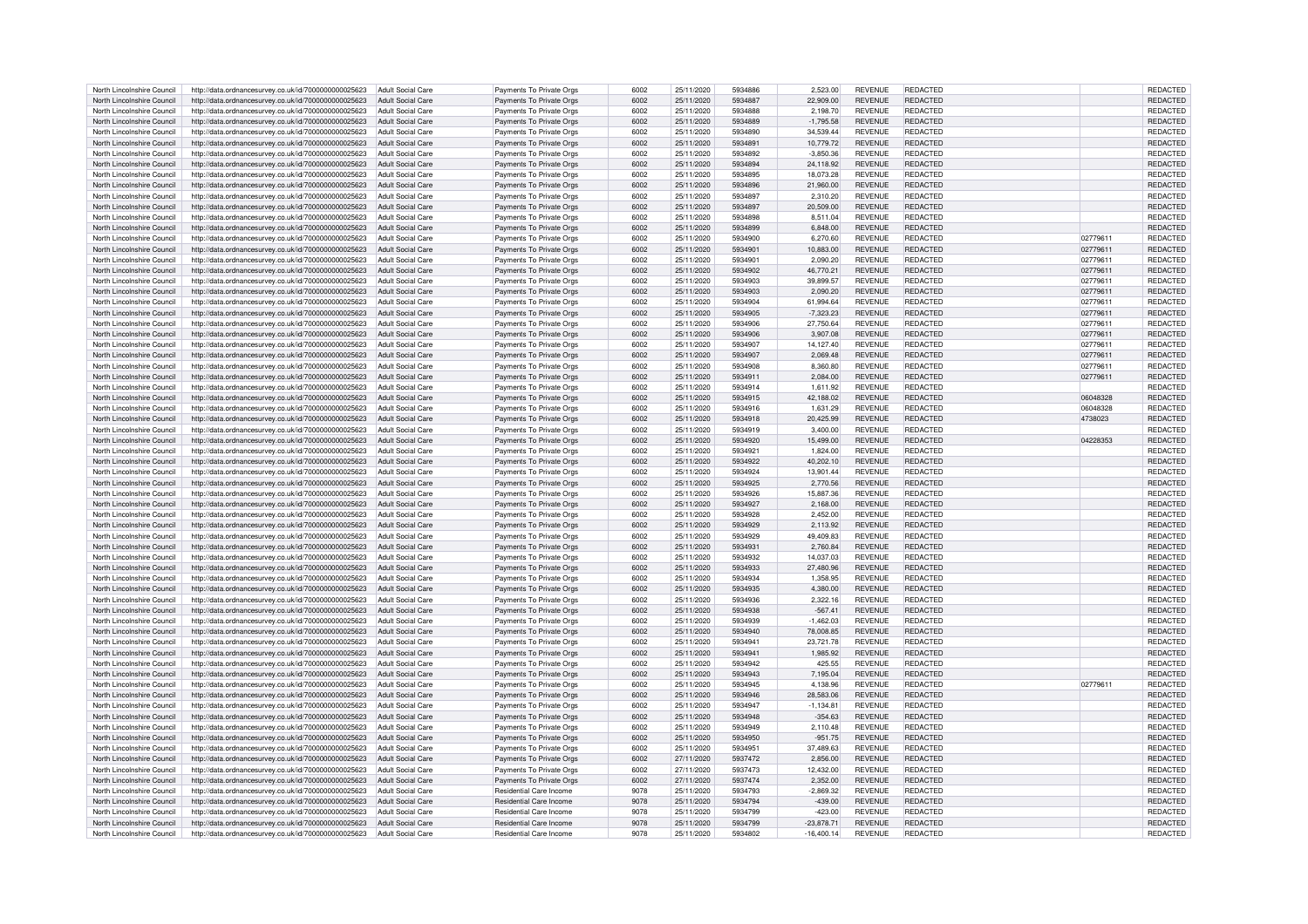| North Lincolnshire Council | http://data.ordnancesurvey.co.uk/id/7000000000025623 | Adult Social Care        | Residential Care Income        | 9078 | 25/11/2020 | 5934807 | $-9.221.24$  | <b>REVENUE</b> | REDACTED        |          | REDACTED        |
|----------------------------|------------------------------------------------------|--------------------------|--------------------------------|------|------------|---------|--------------|----------------|-----------------|----------|-----------------|
| North Lincolnshire Council | http://data.ordnancesurvey.co.uk/id/7000000000025623 | <b>Adult Social Care</b> | Residential Care Income        | 9078 | 25/11/2020 | 5934811 | $-9,696.52$  | <b>REVENUE</b> | REDACTED        | 01952719 | REDACTED        |
| North Lincolnshire Council | http://data.ordnancesurvey.co.uk/id/7000000000025623 | <b>Adult Social Care</b> | Residential Care Income        | 9078 | 25/11/2020 | 5934817 | $-15,901.05$ | <b>REVENUE</b> | REDACTED        |          | REDACTED        |
| North Lincolnshire Council | http://data.ordnancesurvey.co.uk/id/7000000000025623 | <b>Adult Social Care</b> | <b>Residential Care Income</b> | 9078 | 25/11/2020 | 5934818 | $-1,237.35$  | <b>REVENUE</b> | REDACTED        |          | REDACTED        |
| North Lincolnshire Council |                                                      | <b>Adult Social Care</b> | Residential Care Income        | 9078 | 25/11/2020 | 5934821 | $-5,556.41$  | <b>REVENUE</b> | REDACTED        |          | REDACTED        |
|                            | http://data.ordnancesurvey.co.uk/id/7000000000025623 |                          |                                |      |            | 5934822 |              |                |                 |          |                 |
| North Lincolnshire Council | http://data.ordnancesurvey.co.uk/id/7000000000025623 | <b>Adult Social Care</b> | <b>Residential Care Income</b> | 9078 | 25/11/2020 |         | 166.89       | <b>REVENUE</b> | REDACTED        |          | REDACTED        |
| North Lincolnshire Council | http://data.ordnancesurvey.co.uk/id/7000000000025623 | <b>Adult Social Care</b> | Residential Care Income        | 9078 | 25/11/2020 | 5934825 | $-8,759.79$  | <b>REVENUE</b> | <b>REDACTED</b> |          | REDACTED        |
| North Lincolnshire Council | http://data.ordnancesurvey.co.uk/id/7000000000025623 | <b>Adult Social Care</b> | Residential Care Income        | 9078 | 25/11/2020 | 5934827 | $-3,080.60$  | <b>REVENUE</b> | <b>REDACTED</b> |          | REDACTED        |
| North Lincolnshire Council | http://data.ordnancesurvey.co.uk/id/7000000000025623 | <b>Adult Social Care</b> | Residential Care Income        | 9078 | 25/11/2020 | 5934829 | $-8.246.90$  | <b>REVENUE</b> | REDACTED        |          | REDACTED        |
| North Lincolnshire Council | http://data.ordnancesurvey.co.uk/id/7000000000025623 | <b>Adult Social Care</b> | <b>Residential Care Income</b> | 9078 | 25/11/2020 | 5934836 | 10,690.86    | <b>REVENUE</b> | <b>REDACTED</b> |          | REDACTED        |
| North Lincolnshire Council | http://data.ordnancesurvey.co.uk/id/7000000000025623 | <b>Adult Social Care</b> | Residential Care Income        | 9078 | 25/11/2020 | 5934838 | $-300.89$    | <b>REVENUE</b> | REDACTED        |          | REDACTED        |
| North Lincolnshire Council | http://data.ordnancesurvey.co.uk/id/7000000000025623 | <b>Adult Social Care</b> | Residential Care Income        | 9078 | 25/11/2020 | 5934840 | $-18.689.40$ | <b>REVENUE</b> | REDACTED        |          | REDACTED        |
| North Lincolnshire Council | http://data.ordnancesurvey.co.uk/id/7000000000025623 | Adult Social Care        | Residential Care Income        | 9078 | 25/11/2020 | 5934843 | $-414.20$    | <b>REVENUE</b> | <b>REDACTED</b> |          | REDACTED        |
| North Lincolnshire Council | http://data.ordnancesurvey.co.uk/id/7000000000025623 | <b>Adult Social Care</b> | Residential Care Income        | 9078 | 25/11/2020 | 5934848 | $-4.873.57$  | <b>REVENUE</b> | REDACTED        |          | REDACTED        |
| North Lincolnshire Council |                                                      | Adult Social Care        | <b>Residential Care Income</b> | 9078 | 25/11/2020 | 5934849 |              | <b>REVENUE</b> | <b>REDACTED</b> |          | REDACTED        |
|                            | http://data.ordnancesurvey.co.uk/id/7000000000025623 |                          |                                |      |            |         | $-6,613.44$  |                |                 |          |                 |
| North Lincolnshire Council | http://data.ordnancesurvey.co.uk/id/7000000000025623 | <b>Adult Social Care</b> | <b>Residential Care Income</b> | 9078 | 25/11/2020 | 5934851 | 307.20       | <b>REVENUE</b> | <b>REDACTED</b> |          | REDACTED        |
| North Lincolnshire Council | http://data.ordnancesurvey.co.uk/id/7000000000025623 | <b>Adult Social Care</b> | Residential Care Income        | 9078 | 25/11/2020 | 5934856 | $-569.40$    | <b>REVENUE</b> | <b>REDACTED</b> | 27662    | REDACTED        |
| North Lincolnshire Council | http://data.ordnancesurvey.co.uk/id/7000000000025623 | <b>Adult Social Care</b> | <b>Residential Care Income</b> | 9078 | 25/11/2020 | 5934856 | $-7,601.08$  | <b>REVENUE</b> | <b>REDACTED</b> | 27662    | REDACTED        |
| North Lincolnshire Council | http://data.ordnancesurvey.co.uk/id/7000000000025623 | <b>Adult Social Care</b> | Residential Care Income        | 9078 | 25/11/2020 | 5934858 | $-7,741.20$  | <b>REVENUE</b> | REDACTED        | 27662    | REDACTED        |
| North Lincolnshire Council | http://data.ordnancesurvey.co.uk/id/7000000000025623 | <b>Adult Social Care</b> | <b>Residential Care Income</b> | 9078 | 25/11/2020 | 5934860 | $-1,395.16$  | <b>REVENUE</b> | <b>REDACTED</b> |          | REDACTED        |
| North Lincolnshire Council | http://data.ordnancesurvey.co.uk/id/7000000000025623 | Adult Social Care        | Residential Care Income        | 9078 | 25/11/2020 | 5934860 | $-1,006.52$  | <b>REVENUE</b> | <b>REDACTED</b> |          | REDACTED        |
| North Lincolnshire Council | http://data.ordnancesurvey.co.uk/id/7000000000025623 | <b>Adult Social Care</b> | Residential Care Income        | 9078 | 25/11/2020 | 5934861 | $-7.546.21$  | <b>REVENUE</b> | REDACTED        |          | REDACTED        |
| North Lincolnshire Council | http://data.ordnancesurvey.co.uk/id/7000000000025623 | <b>Adult Social Care</b> | <b>Residential Care Income</b> | 9078 | 25/11/2020 | 5934862 | $-356.38$    | <b>REVENUE</b> | <b>REDACTED</b> |          | REDACTED        |
| North Lincolnshire Council |                                                      | <b>Adult Social Care</b> | <b>Residential Care Income</b> | 9078 | 25/11/2020 | 5934864 | $-7,158.24$  | <b>REVENUE</b> | <b>REDACTED</b> |          | REDACTED        |
|                            | http://data.ordnancesurvey.co.uk/id/7000000000025623 |                          |                                |      |            |         |              |                |                 |          |                 |
| North Lincolnshire Council | http://data.ordnancesurvey.co.uk/id/7000000000025623 | <b>Adult Social Care</b> | Residential Care Income        | 9078 | 25/11/2020 | 5934865 | $-2,597.20$  | <b>REVENUE</b> | <b>REDACTED</b> |          | REDACTED        |
| North Lincolnshire Council | http://data.ordnancesurvey.co.uk/id/7000000000025623 | <b>Adult Social Care</b> | Residential Care Income        | 9078 | 25/11/2020 | 5934868 | $-5,909.52$  | <b>REVENUE</b> | <b>REDACTED</b> |          | REDACTED        |
| North Lincolnshire Council | http://data.ordnancesurvey.co.uk/id/7000000000025623 | <b>Adult Social Care</b> | Residential Care Income        | 9078 | 25/11/2020 | 5934870 | $-3,297.47$  | <b>REVENUE</b> | REDACTED        |          | REDACTED        |
| North Lincolnshire Council | http://data.ordnancesurvey.co.uk/id/7000000000025623 | <b>Adult Social Care</b> | Residential Care Income        | 9078 | 25/11/2020 | 5934871 | $-3.908.68$  | <b>REVENUE</b> | <b>REDACTED</b> |          | REDACTED        |
| North Lincolnshire Council | http://data.ordnancesurvey.co.uk/id/7000000000025623 | <b>Adult Social Care</b> | <b>Residential Care Income</b> | 9078 | 25/11/2020 | 5934873 | $-8,650.21$  | <b>REVENUE</b> | REDACTED        |          | REDACTED        |
| North Lincolnshire Council | http://data.ordnancesurvey.co.uk/id/7000000000025623 | <b>Adult Social Care</b> | <b>Residential Care Income</b> | 9078 | 25/11/2020 | 5934877 | $-257.40$    | <b>REVENUE</b> | <b>REDACTED</b> |          | REDACTED        |
| North Lincolnshire Council | http://data.ordnancesurvey.co.uk/id/7000000000025623 | <b>Adult Social Care</b> | Residential Care Income        | 9078 | 25/11/2020 | 5934879 | $-887.60$    | <b>REVENUE</b> | REDACTED        |          | REDACTED        |
| North Lincolnshire Council | http://data.ordnancesurvey.co.uk/id/7000000000025623 | <b>Adult Social Care</b> | <b>Residential Care Income</b> | 9078 | 25/11/2020 | 5934879 | $-3,180.60$  | <b>REVENUE</b> | <b>REDACTED</b> |          | REDACTED        |
| North Lincolnshire Council | http://data.ordnancesurvey.co.uk/id/7000000000025623 | Adult Social Care        | Residential Care Income        | 9078 | 25/11/2020 | 5934880 | $-3,500.01$  | <b>REVENUE</b> | REDACTED        |          | REDACTED        |
| North Lincolnshire Council | http://data.ordnancesurvey.co.uk/id/7000000000025623 | <b>Adult Social Care</b> | Residential Care Income        | 9078 | 25/11/2020 | 5934880 | $-1, 112.84$ | <b>REVENUE</b> | REDACTED        |          | REDACTED        |
|                            |                                                      |                          |                                |      |            |         |              |                |                 |          |                 |
| North Lincolnshire Council | http://data.ordnancesurvey.co.uk/id/7000000000025623 | <b>Adult Social Care</b> | Residential Care Income        | 9078 | 25/11/2020 | 5934881 | -13,389.76   | <b>REVENUE</b> | REDACTED        |          | <b>REDACTED</b> |
| North Lincolnshire Council | http://data.ordnancesurvey.co.uk/id/7000000000025623 | <b>Adult Social Care</b> | Residential Care Income        | 9078 | 25/11/2020 | 5934887 | $-8,890.66$  | <b>REVENUE</b> | REDACTED        |          | REDACTED        |
| North Lincolnshire Council | http://data.ordnancesurvey.co.uk/id/7000000000025623 | <b>Adult Social Care</b> | <b>Residential Care Income</b> | 9078 | 25/11/2020 | 5934889 | 489.08       | <b>REVENUE</b> | <b>REDACTED</b> |          | REDACTED        |
| North Lincolnshire Council | http://data.ordnancesurvey.co.uk/id/7000000000025623 | <b>Adult Social Care</b> | Residential Care Income        | 9078 | 25/11/2020 | 5934890 | $-9,889.50$  | <b>REVENUE</b> | <b>REDACTED</b> |          | REDACTED        |
| North Lincolnshire Council | http://data.ordnancesurvey.co.uk/id/7000000000025623 | <b>Adult Social Care</b> | Residential Care Income        | 9078 | 25/11/2020 | 5934892 | 771.39       | <b>REVENUE</b> | <b>REDACTED</b> |          | REDACTED        |
| North Lincolnshire Council | http://data.ordnancesurvey.co.uk/id/7000000000025623 | <b>Adult Social Care</b> | Residential Care Income        | 9078 | 25/11/2020 | 5934894 | $-6,962.68$  | <b>REVENUE</b> | REDACTED        |          | REDACTED        |
| North Lincolnshire Council | http://data.ordnancesurvey.co.uk/id/7000000000025623 | <b>Adult Social Care</b> | Residential Care Income        | 9078 | 25/11/2020 | 5934895 | $-7,912.08$  | <b>REVENUE</b> | REDACTED        |          | REDACTED        |
| North Lincolnshire Council | http://data.ordnancesurvey.co.uk/id/7000000000025623 | <b>Adult Social Care</b> | Residential Care Income        | 9078 | 25/11/2020 | 5934897 | $-510.17$    | <b>REVENUE</b> | REDACTED        |          | REDACTED        |
| North Lincolnshire Council | http://data.ordnancesurvey.co.uk/id/7000000000025623 | <b>Adult Social Care</b> | Residential Care Income        | 9078 | 25/11/2020 | 5934897 | $-166.18$    | <b>REVENUE</b> | REDACTED        |          | REDACTED        |
| North Lincolnshire Council |                                                      | <b>Adult Social Care</b> | <b>Residential Care Income</b> | 9078 |            | 5934899 |              | <b>REVENUE</b> | REDACTED        |          |                 |
|                            | http://data.ordnancesurvey.co.uk/id/7000000000025623 |                          |                                |      | 25/11/2020 |         | $-443.12$    |                |                 |          | REDACTED        |
| North Lincolnshire Council | http://data.ordnancesurvey.co.uk/id/7000000000025623 | <b>Adult Social Care</b> | Residential Care Income        | 9078 | 25/11/2020 | 5934900 | $-1,413.56$  | <b>REVENUE</b> | REDACTED        | 02779611 | REDACTED        |
| North Lincolnshire Council | http://data.ordnancesurvey.co.uk/id/7000000000025623 | <b>Adult Social Care</b> | Residential Care Income        | 9078 | 25/11/2020 | 5934901 | $-541.40$    | <b>REVENUE</b> | REDACTED        | 0277961  | REDACTED        |
| North Lincolnshire Council | http://data.ordnancesurvey.co.uk/id/7000000000025623 | <b>Adult Social Care</b> | Residential Care Income        | 9078 | 25/11/2020 | 5934901 | $-808.40$    | <b>REVENUE</b> | <b>REDACTED</b> | 02779611 | <b>REDACTED</b> |
| North Lincolnshire Council | http://data.ordnancesurvey.co.uk/id/7000000000025623 | <b>Adult Social Care</b> | Residential Care Income        | 9078 | 25/11/2020 | 5934902 | $-3.714.00$  | <b>REVENUE</b> | REDACTED        | 0277961  | REDACTED        |
| North Lincolnshire Council | http://data.ordnancesurvey.co.uk/id/7000000000025623 | <b>Adult Social Care</b> | Residential Care Income        | 9078 | 25/11/2020 | 5934903 | $-6.057.40$  | <b>REVENUE</b> | <b>REDACTED</b> | 02779611 | REDACTED        |
| North Lincolnshire Council | http://data.ordnancesurvey.co.uk/id/7000000000025623 | <b>Adult Social Care</b> | <b>Residential Care Income</b> | 9078 | 25/11/2020 | 5934903 | $-569.40$    | <b>REVENUE</b> | <b>REDACTED</b> | 02779611 | REDACTED        |
| North Lincolnshire Council | http://data.ordnancesurvey.co.uk/id/7000000000025623 | Adult Social Care        | Residential Care Income        | 9078 | 25/11/2020 | 5934904 | 16,039.72    | <b>REVENUE</b> | REDACTED        | 02779611 | REDACTED        |
| North Lincolnshire Council | http://data.ordnancesurvey.co.uk/id/7000000000025623 | <b>Adult Social Care</b> | Residential Care Income        | 9078 | 25/11/2020 | 5934906 | $-692.96$    | <b>REVENUE</b> | <b>REDACTED</b> | 02779611 | REDACTED        |
| North Lincolnshire Council | http://data.ordnancesurvey.co.uk/id/7000000000025623 | Adult Social Care        | Residential Care Income        | 9078 | 25/11/2020 | 5934906 | $-4,700.32$  | <b>REVENUE</b> | REDACTED        | 02779611 | REDACTED        |
| North Lincolnshire Council |                                                      |                          | Residential Care Income        | 9078 |            | 5934907 |              |                |                 |          |                 |
|                            | http://data.ordnancesurvey.co.uk/id/7000000000025623 | <b>Adult Social Care</b> |                                |      | 25/11/2020 |         | $-378.20$    | <b>REVENUE</b> | REDACTED        | 02779611 | REDACTED        |
| North Lincolnshire Council | http://data.ordnancesurvey.co.uk/id/7000000000025623 | <b>Adult Social Care</b> | <b>Residential Care Income</b> | 9078 | 25/11/2020 | 5934907 | $-828.40$    | <b>REVENUE</b> | <b>REDACTED</b> | 02779611 | REDACTED        |
| North Lincolnshire Council | http://data.ordnancesurvey.co.uk/id/7000000000025623 | <b>Adult Social Care</b> | Residential Care Income        | 9078 | 25/11/2020 | 5934908 | $-1,242.60$  | <b>REVENUE</b> | <b>REDACTED</b> | 02779611 | REDACTED        |
| North Lincolnshire Council | http://data.ordnancesurvey.co.uk/id/7000000000025623 | <b>Adult Social Care</b> | Residential Care Income        | 9078 | 25/11/2020 | 5934915 | 12,013.56    | <b>REVENUE</b> | <b>REDACTED</b> | 06048328 | REDACTED        |
| North Lincolnshire Council | http://data.ordnancesurvey.co.uk/id/7000000000025623 | <b>Adult Social Care</b> | Residential Care Income        | 9078 | 25/11/2020 | 5934918 | $-6.405.65$  | <b>REVENUE</b> | REDACTED        | 4738023  | REDACTED        |
| North Lincolnshire Council | http://data.ordnancesurvey.co.uk/id/7000000000025623 | <b>Adult Social Care</b> | <b>Residential Care Income</b> | 9078 | 25/11/2020 | 5934920 | $-758.00$    | <b>REVENUE</b> | <b>REDACTED</b> | 04228353 | REDACTED        |
| North Lincolnshire Council | http://data.ordnancesurvey.co.uk/id/7000000000025623 | <b>Adult Social Care</b> | Residential Care Income        | 9078 | 25/11/2020 | 5934922 | $-12.140.02$ | <b>REVENUE</b> | <b>REDACTED</b> |          | REDACTED        |
| North Lincolnshire Council | http://data.ordnancesurvey.co.uk/id/7000000000025623 | <b>Adult Social Care</b> | Residential Care Income        | 9078 | 25/11/2020 | 5934924 | $-3,241.92$  | <b>REVENUE</b> | REDACTED        |          | REDACTED        |
| North Lincolnshire Council | http://data.ordnancesurvey.co.uk/id/7000000000025623 | <b>Adult Social Care</b> | <b>Residential Care Income</b> | 9078 | 25/11/2020 | 5934925 | $-414.20$    | <b>REVENUE</b> | <b>REDACTED</b> |          | REDACTED        |
| North Lincolnshire Council | http://data.ordnancesurvey.co.uk/id/7000000000025623 | <b>Adult Social Care</b> | Residential Care Income        | 9078 | 25/11/2020 | 5934926 | $-8.158.44$  | <b>REVENUE</b> | <b>REDACTED</b> |          | REDACTED        |
|                            |                                                      |                          |                                |      |            |         |              |                |                 |          |                 |
| North Lincolnshire Council | http://data.ordnancesurvey.co.uk/id/7000000000025623 | <b>Adult Social Care</b> | <b>Residential Care Income</b> | 9078 | 25/11/2020 | 5934929 | $-423.00$    | <b>REVENUE</b> | <b>REDACTED</b> |          | REDACTED        |
| North Lincolnshire Council | http://data.ordnancesurvey.co.uk/id/7000000000025623 | <b>Adult Social Care</b> | <b>Residential Care Income</b> | 9078 | 25/11/2020 | 5934929 | $-12,769.91$ | <b>REVENUE</b> | <b>REDACTED</b> |          | REDACTED        |
| North Lincolnshire Council | http://data.ordnancesurvey.co.uk/id/7000000000025623 | <b>Adult Social Care</b> | Residential Care Income        | 9078 | 25/11/2020 | 5934933 | $-5.591.28$  | <b>REVENUE</b> | REDACTED        |          | REDACTED        |
| North Lincolnshire Council | http://data.ordnancesurvey.co.uk/id/7000000000025623 | <b>Adult Social Care</b> | <b>Residential Care Income</b> | 9078 | 25/11/2020 | 5934938 | $-210.80$    | <b>REVENUE</b> | <b>REDACTED</b> |          | REDACTED        |
| North Lincolnshire Council | http://data.ordnancesurvey.co.uk/id/7000000000025623 | <b>Adult Social Care</b> | Residential Care Income        | 9078 | 25/11/2020 | 5934939 | 418.77       | <b>REVENUE</b> | REDACTED        |          | REDACTED        |
| North Lincolnshire Council | http://data.ordnancesurvey.co.uk/id/7000000000025623 | <b>Adult Social Care</b> | <b>Residential Care Income</b> | 9078 | 25/11/2020 | 5934940 | $-24.290.92$ | <b>REVENUE</b> | REDACTED        |          | REDACTED        |
| North Lincolnshire Council | http://data.ordnancesurvey.co.uk/id/7000000000025623 | Adult Social Care        | Residential Care Income        | 9078 | 25/11/2020 | 5934941 | $-7.057.28$  | <b>REVENUE</b> | <b>REDACTED</b> |          | <b>REDACTED</b> |
| North Lincolnshire Council | http://data.ordnancesurvey.co.uk/id/7000000000025623 | Adult Social Care        | Residential Care Income        | 9078 | 25/11/2020 | 5934941 | $-414.20$    | <b>REVENUE</b> | REDACTED        |          | REDACTED        |
|                            |                                                      |                          |                                |      |            |         |              |                |                 |          |                 |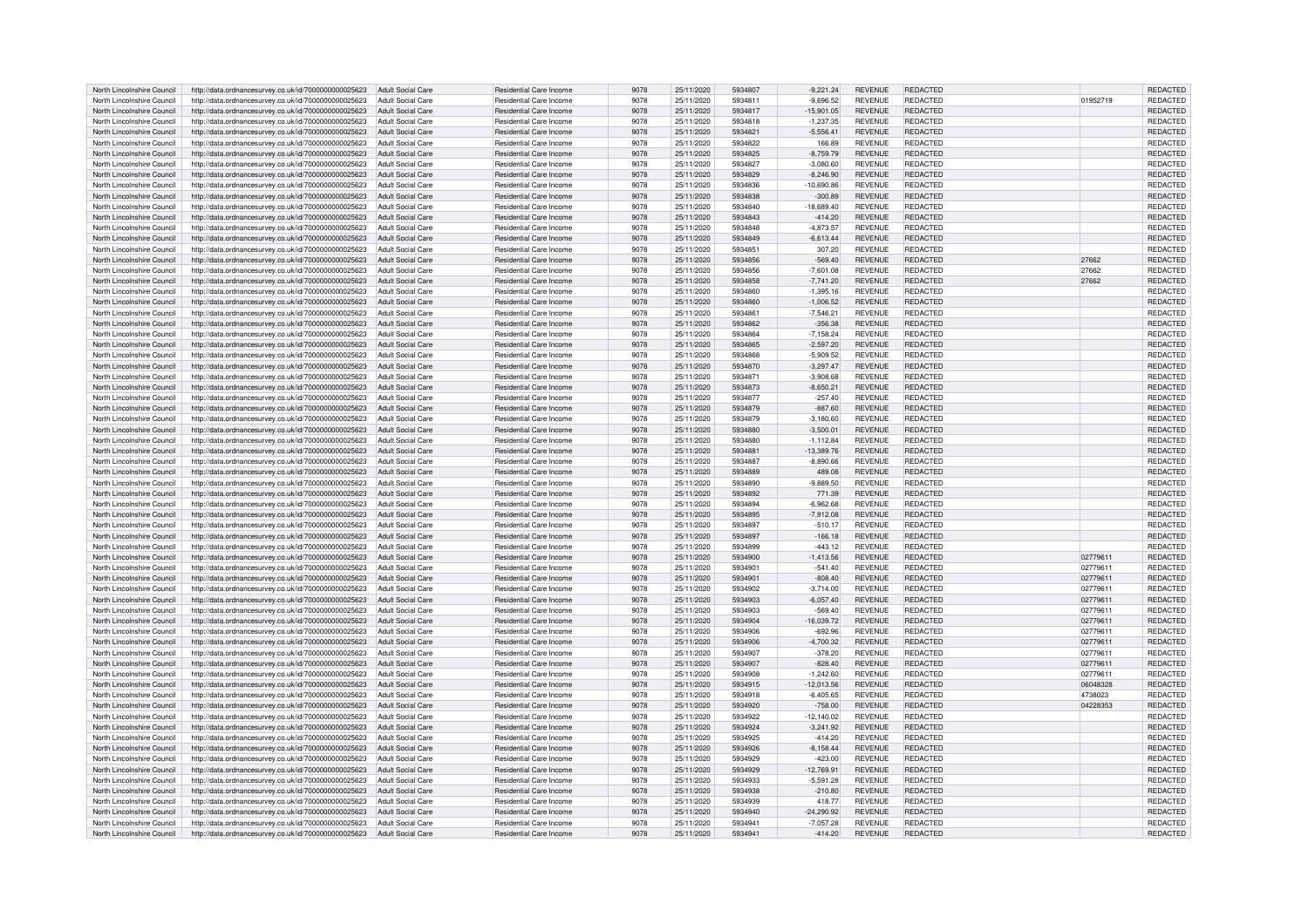| North Lincolnshire Council | http://data.ordnancesurvey.co.uk/id/7000000000025623 | <b>Adult Social Care</b>   | Residential Care Income         | 9078 | 25/11/2020 | 5934946 | $-11,401.53$ | <b>REVENUE</b> | <b>REDACTED</b> | REDACTED        |
|----------------------------|------------------------------------------------------|----------------------------|---------------------------------|------|------------|---------|--------------|----------------|-----------------|-----------------|
| North Lincolnshire Council | http://data.ordnancesurvey.co.uk/id/7000000000025623 | Adult Social Care          | Residential Care Income         | 9078 | 25/11/2020 | 5934948 | $-6.55$      | <b>REVENUE</b> | REDACTED        | <b>REDACTED</b> |
|                            |                                                      |                            |                                 |      |            |         |              |                |                 |                 |
| North Lincolnshire Council | http://data.ordnancesurvey.co.uk/id/7000000000025623 | <b>Adult Social Care</b>   | Residential Care Income         | 9078 | 25/11/2020 | 5934950 | 79.60        | <b>REVENUE</b> | REDACTED        | REDACTED        |
| North Lincolnshire Council | http://data.ordnancesurvey.co.uk/id/7000000000025623 | <b>Adult Social Care</b>   | <b>Residential Care Income</b>  | 9078 | 25/11/2020 | 5934951 | $-7,662.64$  | <b>REVENUE</b> | <b>REDACTED</b> | <b>REDACTED</b> |
| North Lincolnshire Council | http://data.ordnancesurvey.co.uk/id/7000000000025623 | Central Services To Public | <b>Test And Trace Mandatory</b> | 6091 | 02/11/2020 | 5924263 | 500.00       | <b>REVENUE</b> | REDACTED        | REDACTED        |
| North Lincolnshire Council | http://data.ordnancesurvey.co.uk/id/7000000000025623 | Central Services To Public | <b>Test And Trace Mandator</b>  | 6091 | 02/11/2020 | 5924267 | 500.00       | <b>REVENUE</b> | <b>REDACTED</b> | REDACTED        |
|                            |                                                      |                            |                                 |      |            |         |              |                |                 |                 |
| North Lincolnshire Council | http://data.ordnancesurvey.co.uk/id/7000000000025623 | Central Services To Public | <b>Test And Trace Mandaton</b>  | 6091 | 03/11/2020 | 5924522 | 500.00       | <b>REVENUE</b> | <b>REDACTED</b> | REDACTED        |
| North Lincolnshire Council | http://data.ordnancesurvey.co.uk/id/7000000000025623 | Central Services To Public | <b>Test And Trace Mandatory</b> | 6091 | 03/11/2020 | 5924523 | 500.00       | <b>REVENUE</b> | <b>REDACTED</b> | REDACTED        |
| North Lincolnshire Council | http://data.ordnancesurvey.co.uk/id/7000000000025623 | Central Services To Public | <b>Test And Trace Mandatory</b> | 609  | 04/11/2020 | 5925162 | 500.00       | <b>REVENUE</b> | <b>REDACTED</b> | REDACTED        |
| North Lincolnshire Council | http://data.ordnancesurvey.co.uk/id/7000000000025623 | Central Services To Public | <b>Test And Trace Mandatory</b> | 6091 | 05/11/2020 | 5925597 | 500.00       | <b>REVENUE</b> | REDACTED        | REDACTED        |
| North Lincolnshire Council | http://data.ordnancesurvey.co.uk/id/7000000000025623 | Central Services To Public | <b>Test And Trace Mandatory</b> | 6091 | 06/11/2020 | 5926132 | 500.00       | <b>REVENUE</b> | <b>REDACTED</b> | REDACTED        |
|                            |                                                      |                            |                                 |      |            |         |              |                |                 |                 |
| North Lincolnshire Council | http://data.ordnancesurvey.co.uk/id/7000000000025623 | Central Services To Public | <b>Test And Trace Mandatory</b> | 6091 | 06/11/2020 | 5926133 | 500.00       | <b>REVENUE</b> | REDACTED        | REDACTED        |
| North Lincolnshire Council | http://data.ordnancesurvey.co.uk/id/7000000000025623 | Central Services To Public | Test And Trace Mandatory        | 609  | 06/11/2020 | 5926137 | 500.00       | <b>REVENUE</b> | <b>REDACTED</b> | REDACTED        |
| North Lincolnshire Council | http://data.ordnancesurvey.co.uk/id/7000000000025623 | Central Services To Public | <b>Test And Trace Mandatory</b> | 6091 | 06/11/2020 | 5926138 | 500.00       | <b>REVENUE</b> | <b>REDACTED</b> | REDACTED        |
| North Lincolnshire Council | http://data.ordnancesurvey.co.uk/id/7000000000025623 | Central Services To Public | <b>Test And Trace Mandatory</b> | 6091 | 06/11/2020 | 5926139 | 500.00       | <b>REVENUE</b> | <b>REDACTED</b> | REDACTED        |
| North Lincolnshire Council | http://data.ordnancesurvey.co.uk/id/7000000000025623 | Central Services To Public | <b>Test And Trace Mandatory</b> | 6091 | 09/11/2020 | 5926947 | 500.00       | <b>REVENUE</b> | <b>REDACTED</b> | REDACTED        |
|                            |                                                      |                            |                                 |      |            |         |              |                |                 |                 |
| North Lincolnshire Council | http://data.ordnancesurvey.co.uk/id/7000000000025623 | Central Services To Public | <b>Test And Trace Mandatory</b> | 6091 | 09/11/2020 | 5926951 | 500.00       | <b>REVENUE</b> | REDACTED        | REDACTED        |
| North Lincolnshire Council | http://data.ordnancesurvey.co.uk/id/7000000000025623 | Central Services To Public | <b>Test And Trace Mandatory</b> | 6091 | 10/11/2020 | 5927591 | 500.00       | <b>REVENUE</b> | <b>REDACTED</b> | REDACTED        |
| North Lincolnshire Council | http://data.ordnancesurvey.co.uk/id/7000000000025623 | Central Services To Public | <b>Test And Trace Mandatory</b> | 6091 | 10/11/2020 | 5927593 | 500.00       | <b>REVENUE</b> | <b>REDACTED</b> | REDACTED        |
| North Lincolnshire Council | http://data.ordnancesurvey.co.uk/id/7000000000025623 | Central Services To Public | <b>Test And Trace Mandatory</b> | 6091 | 11/11/2020 | 5928799 | 500.00       | <b>REVENUE</b> | REDACTED        | REDACTED        |
| North Lincolnshire Council | http://data.ordnancesurvey.co.uk/id/7000000000025623 | Central Services To Public | <b>Test And Trace Mandatory</b> | 609  | 11/11/2020 | 5928800 | 500.00       | <b>REVENUE</b> | <b>REDACTED</b> | REDACTED        |
|                            |                                                      |                            |                                 |      |            |         |              |                |                 |                 |
| North Lincolnshire Council | http://data.ordnancesurvey.co.uk/id/7000000000025623 | Central Services To Public | <b>Test And Trace Mandatory</b> | 6091 | 11/11/2020 | 5928801 | 500.00       | <b>REVENUE</b> | REDACTED        | REDACTED        |
| North Lincolnshire Council | http://data.ordnancesurvey.co.uk/id/7000000000025623 | Central Services To Public | <b>Test And Trace Mandatory</b> | 6091 | 11/11/2020 | 5928803 | 500.00       | <b>REVENUE</b> | REDACTED        | REDACTED        |
| North Lincolnshire Council | http://data.ordnancesurvey.co.uk/id/7000000000025623 | Central Services To Public | <b>Test And Trace Mandatory</b> | 6091 | 13/11/2020 | 5929654 | 500.00       | <b>REVENUE</b> | REDACTED        | REDACTED        |
| North Lincolnshire Council | http://data.ordnancesurvey.co.uk/id/7000000000025623 | Central Services To Public | <b>Test And Trace Mandator</b>  | 6091 | 13/11/2020 | 5929657 | 500.00       | <b>REVENUE</b> | REDACTED        | REDACTED        |
| North Lincolnshire Council | http://data.ordnancesurvey.co.uk/id/7000000000025623 | Central Services To Public | <b>Test And Trace Mandator</b>  | 6091 | 13/11/2020 | 5929658 | 500.00       | <b>REVENUE</b> | <b>REDACTED</b> | <b>REDACTED</b> |
| North Lincolnshire Council | http://data.ordnancesurvey.co.uk/id/7000000000025623 | Central Services To Public | <b>Test And Trace Mandatory</b> | 609  | 16/11/2020 | 5927592 | 500.00       | <b>REVENUE</b> | <b>REDACTED</b> | REDACTED        |
|                            |                                                      |                            |                                 |      |            |         |              |                |                 |                 |
| North Lincolnshire Council | http://data.ordnancesurvey.co.uk/id/7000000000025623 | Central Services To Public | <b>Test And Trace Mandatory</b> | 6091 | 16/11/2020 | 5930522 | 500.00       | <b>REVENUE</b> | <b>REDACTED</b> | <b>REDACTED</b> |
| North Lincolnshire Council | http://data.ordnancesurvey.co.uk/id/7000000000025623 | Central Services To Public | <b>Test And Trace Mandatory</b> | 6091 | 17/11/2020 | 5930800 | 500.00       | <b>REVENUE</b> | <b>REDACTED</b> | REDACTED        |
| North Lincolnshire Council | http://data.ordnancesurvey.co.uk/id/7000000000025623 | Central Services To Public | <b>Test And Trace Mandatory</b> | 6091 | 17/11/2020 | 5930801 | 500.00       | <b>REVENUE</b> | <b>REDACTED</b> | REDACTED        |
| North Lincolnshire Council | http://data.ordnancesurvey.co.uk/id/7000000000025623 | Central Services To Public | <b>Test And Trace Mandatory</b> | 609  | 17/11/2020 | 5930803 | 500.00       | <b>REVENUE</b> | REDACTED        | REDACTED        |
| North Lincolnshire Council | http://data.ordnancesurvey.co.uk/id/7000000000025623 | Central Services To Public | <b>Test And Trace Mandatory</b> | 6091 | 20/11/2020 | 5932774 | 500.00       | <b>REVENUE</b> | REDACTED        | REDACTED        |
|                            |                                                      |                            |                                 |      |            |         |              |                |                 |                 |
| North Lincolnshire Council | http://data.ordnancesurvey.co.uk/id/7000000000025623 | Central Services To Public | <b>Test And Trace Mandatory</b> | 6091 | 20/11/2020 | 5932775 | 500.00       | <b>REVENUE</b> | <b>REDACTED</b> | REDACTED        |
| North Lincolnshire Council | http://data.ordnancesurvey.co.uk/id/7000000000025623 | Central Services To Public | <b>Test And Trace Mandatory</b> | 6091 | 23/11/2020 | 5933581 | 500.00       | <b>REVENUE</b> | <b>REDACTED</b> | REDACTED        |
| North Lincolnshire Council | http://data.ordnancesurvey.co.uk/id/7000000000025623 | Central Services To Public | <b>Test And Trace Mandatory</b> | 6091 | 24/11/2020 | 5933813 | 500.00       | <b>REVENUE</b> | <b>REDACTED</b> | REDACTED        |
| North Lincolnshire Council | http://data.ordnancesurvey.co.uk/id/7000000000025623 | Central Services To Public | <b>Test And Trace Mandatory</b> | 6091 | 24/11/2020 | 5933814 | 500.00       | <b>REVENUE</b> | <b>REDACTED</b> | REDACTED        |
| North Lincolnshire Council | http://data.ordnancesurvey.co.uk/id/7000000000025623 | Central Services To Public | <b>Test And Trace Mandatory</b> | 6091 | 25/11/2020 | 5934772 | 500.00       | <b>REVENUE</b> | <b>REDACTED</b> | REDACTED        |
|                            |                                                      |                            |                                 |      |            |         |              |                |                 |                 |
| North Lincolnshire Council | http://data.ordnancesurvey.co.uk/id/7000000000025623 | Central Services To Public | <b>Test And Trace Mandatory</b> | 6091 | 26/11/2020 | 5937403 | 500.00       | <b>REVENUE</b> | <b>REDACTED</b> | REDACTED        |
| North Lincolnshire Council | http://data.ordnancesurvey.co.uk/id/7000000000025623 | Central Services To Public | <b>Test And Trace Mandatory</b> | 6091 | 26/11/2020 | 5937405 | 500.00       | <b>REVENUE</b> | <b>REDACTED</b> | REDACTED        |
| North Lincolnshire Council | http://data.ordnancesurvey.co.uk/id/7000000000025623 | Central Services To Public | <b>Test And Trace Mandatory</b> | 6091 | 26/11/2020 | 5937406 | 500.00       | <b>REVENUE</b> | REDACTED        | REDACTED        |
| North Lincolnshire Council | http://data.ordnancesurvey.co.uk/id/7000000000025623 | Central Services To Public | <b>Test And Trace Mandaton</b>  | 609  | 27/11/2020 | 5937888 | 500.00       | <b>REVENUE</b> | <b>REDACTED</b> | <b>REDACTED</b> |
| North Lincolnshire Council | http://data.ordnancesurvey.co.uk/id/7000000000025623 | Central Services To Public | <b>Test And Trace Mandatory</b> | 6091 | 27/11/2020 | 5937889 | 500.00       | <b>REVENUE</b> | REDACTED        | REDACTED        |
|                            |                                                      |                            |                                 |      |            |         |              |                |                 |                 |
| North Lincolnshire Council | http://data.ordnancesurvey.co.uk/id/7000000000025623 | Central Services To Public | <b>Test And Trace Mandatory</b> | 6091 | 27/11/2020 | 5937890 | 500.00       | <b>REVENUE</b> | REDACTED        | REDACTED        |
| North Lincolnshire Council | http://data.ordnancesurvey.co.uk/id/7000000000025623 | Central Services To Public | <b>Test And Trace Mandatory</b> | 6091 | 30/11/2020 | 5939048 | 500.00       | <b>REVENUE</b> | REDACTED        | REDACTED        |
| North Lincolnshire Council | http://data.ordnancesurvey.co.uk/id/7000000000025623 | Central Services To Public | <b>Test And Trace Mandatory</b> | 6091 | 30/11/2020 | 5939049 | 500.00       | <b>REVENUE</b> | REDACTED        | REDACTED        |
| North Lincolnshire Council | http://data.ordnancesurvey.co.uk/id/7000000000025623 | Central Services To Public | <b>Test And Trace Mandator</b>  | 6091 | 30/11/2020 | 5939051 | 500.00       | <b>REVENUE</b> | <b>REDACTED</b> | <b>REDACTED</b> |
| North Lincolnshire Council | http://data.ordnancesurvey.co.uk/id/7000000000025623 | Childrens & Education      | <b>B Out Basic Allowance</b>    | 5520 | 02/11/2020 | 592367  | 675.70       | <b>REVENUE</b> | <b>REDACTED</b> | REDACTED        |
|                            |                                                      |                            |                                 | 5520 |            | 5923674 |              |                | <b>REDACTED</b> |                 |
| North Lincolnshire Council | http://data.ordnancesurvey.co.uk/id/7000000000025623 | Childrens & Education      | <b>B Out Basic Allowance</b>    |      | 02/11/2020 |         | 175.10       | <b>REVENUE</b> |                 | <b>REDACTED</b> |
| North Lincolnshire Council | http://data.ordnancesurvey.co.uk/id/7000000000025623 | Childrens & Education      | <b>B Out Basic Allowance</b>    | 5520 | 02/11/2020 | 5923676 | 603.54       | <b>REVENUE</b> | <b>REDACTED</b> | REDACTED        |
| North Lincolnshire Council | http://data.ordnancesurvey.co.uk/id/7000000000025623 | Childrens & Education      | <b>B</b> Out Basic Allowance    | 5520 | 02/11/2020 | 5923678 | 342.82       | <b>REVENUE</b> | <b>REDACTED</b> | REDACTED        |
| North Lincolnshire Council | http://data.ordnancesurvey.co.uk/id/7000000000025623 | Childrens & Education      | <b>B</b> Out Basic Allowance    | 5520 | 02/11/2020 | 5923679 | 901.25       | <b>REVENUE</b> | REDACTED        | REDACTED        |
| North Lincolnshire Council | http://data.ordnancesurvey.co.uk/id/7000000000025623 | Childrens & Education      | <b>B Out Basic Allowance</b>    | 5520 | 02/11/2020 | 5923683 | 386.08       | <b>REVENUE</b> | REDACTED        | REDACTED        |
| North Lincolnshire Council |                                                      | Childrens & Education      | B Out Basic Allowance           | 5520 | 02/11/2020 | 5923685 | 620.06       | <b>REVENUE</b> | <b>REDACTED</b> | REDACTED        |
|                            | http://data.ordnancesurvey.co.uk/id/7000000000025623 |                            |                                 |      |            |         |              |                |                 |                 |
| North Lincolnshire Council | http://data.ordnancesurvey.co.uk/id/7000000000025623 | Childrens & Education      | B Out Basic Allowance           | 5520 | 02/11/2020 | 5923688 | 578.46       | <b>REVENUE</b> | <b>REDACTED</b> | REDACTED        |
| North Lincolnshire Council | http://data.ordnancesurvey.co.uk/id/7000000000025623 | Childrens & Education      | B Out Basic Allowance           | 5520 | 02/11/2020 | 5923690 | 842.54       | <b>REVENUE</b> | <b>REDACTED</b> | <b>REDACTED</b> |
| North Lincolnshire Council | http://data.ordnancesurvey.co.uk/id/7000000000025623 | Childrens & Education      | <b>B Out Basic Allowance</b>    | 5520 | 02/11/2020 | 5923693 | 473.11       | <b>REVENUE</b> | REDACTED        | REDACTED        |
| North Lincolnshire Council | http://data.ordnancesurvey.co.uk/id/7000000000025623 | Childrens & Education      | <b>B Out Basic Allowance</b>    | 5520 | 02/11/2020 | 5923695 | 532.05       | <b>REVENUE</b> | <b>REDACTED</b> | REDACTED        |
| North Lincolnshire Council | http://data.ordnancesurvey.co.uk/id/7000000000025623 | Childrens & Education      | <b>B Out Basic Allowance</b>    | 5520 | 02/11/2020 | 5923702 | 384.05       | <b>REVENUE</b> | <b>REDACTED</b> | REDACTED        |
|                            |                                                      |                            | <b>B.Out Basic Allowance</b>    | 5520 |            | 5923703 |              |                | <b>REDACTED</b> |                 |
| North Lincolnshire Council | http://data.ordnancesurvey.co.uk/id/7000000000025623 | Childrens & Education      |                                 |      | 02/11/2020 |         | 782.01       | <b>REVENUE</b> |                 | REDACTED        |
| North Lincolnshire Council | http://data.ordnancesurvey.co.uk/id/7000000000025623 | Childrens & Education      | B Out Basic Allowance           | 5520 | 02/11/2020 | 5923705 | 312.07       | <b>REVENUE</b> | <b>REDACTED</b> | REDACTED        |
| North Lincolnshire Council | http://data.ordnancesurvey.co.uk/id/7000000000025623 | Childrens & Education      | <b>B Out Basic Allowance</b>    | 5520 | 02/11/2020 | 5923706 | 889.92       | <b>REVENUE</b> | REDACTED        | REDACTED        |
| North Lincolnshire Council | http://data.ordnancesurvey.co.uk/id/7000000000025623 | Childrens & Education      | <b>B Out Basic Allowance</b>    | 5520 | 02/11/2020 | 5923709 | 222.48       | <b>REVENUE</b> | REDACTED        | REDACTED        |
| North Lincolnshire Council | http://data.ordnancesurvey.co.uk/id/7000000000025623 | Childrens & Education      | <b>B Out Basic Allowance</b>    | 5520 | 02/11/2020 | 5923715 | 421.14       | <b>REVENUE</b> | REDACTED        | REDACTED        |
| North Lincolnshire Council | http://data.ordnancesurvey.co.uk/id/7000000000025623 | Childrens & Education      | <b>B Out Basic Allowance</b>    | 5520 | 02/11/2020 | 5923716 | 904.75       | <b>REVENUE</b> | <b>REDACTED</b> | REDACTED        |
|                            |                                                      |                            |                                 |      |            |         |              |                |                 |                 |
| North Lincolnshire Council | http://data.ordnancesurvey.co.uk/id/7000000000025623 | Childrens & Education      | <b>B Out Basic Allowance</b>    | 5520 | 02/11/2020 | 5923718 | 318.00       | <b>REVENUE</b> | <b>REDACTED</b> | REDACTED        |
| North Lincolnshire Council | http://data.ordnancesurvey.co.uk/id/7000000000025623 | Childrens & Education      | <b>B Out Basic Allowance</b>    | 5520 | 02/11/2020 | 5923722 | 287.00       | <b>REVENUE</b> | <b>REDACTED</b> | REDACTED        |
| North Lincolnshire Council | http://data.ordnancesurvey.co.uk/id/7000000000025623 | Childrens & Education      | <b>B Out Basic Allowance</b>    | 5520 | 02/11/2020 | 5923725 | 283.00       | <b>REVENUE</b> | <b>REDACTED</b> | REDACTED        |
| North Lincolnshire Council | http://data.ordnancesurvey.co.uk/id/7000000000025623 | Childrens & Education      | <b>B Out Basic Allowance</b>    | 5520 | 02/11/2020 | 5923727 | 240.68       | <b>REVENUE</b> | REDACTED        | <b>REDACTED</b> |
| North Lincolnshire Council | http://data.ordnancesurvey.co.uk/id/7000000000025623 | Childrens & Education      | <b>B Out Basic Allowance</b>    | 5520 | 02/11/2020 | 5923728 | 483.00       | <b>REVENUE</b> | <b>REDACTED</b> | REDACTED        |
|                            |                                                      |                            |                                 | 5520 |            |         |              |                |                 |                 |
| North Lincolnshire Council | http://data.ordnancesurvey.co.uk/id/7000000000025623 | Childrens & Education      | B Out Basic Allowance           |      | 02/11/2020 | 5923731 | 287.00       | <b>REVENUE</b> | REDACTED        | <b>REDACTED</b> |
| North Lincolnshire Council | http://data.ordnancesurvey.co.uk/id/7000000000025623 | Childrens & Education      | <b>B Out Basic Allowance</b>    | 5520 | 02/11/2020 | 5923733 | 341.69       | <b>REVENUE</b> | REDACTED        | REDACTED        |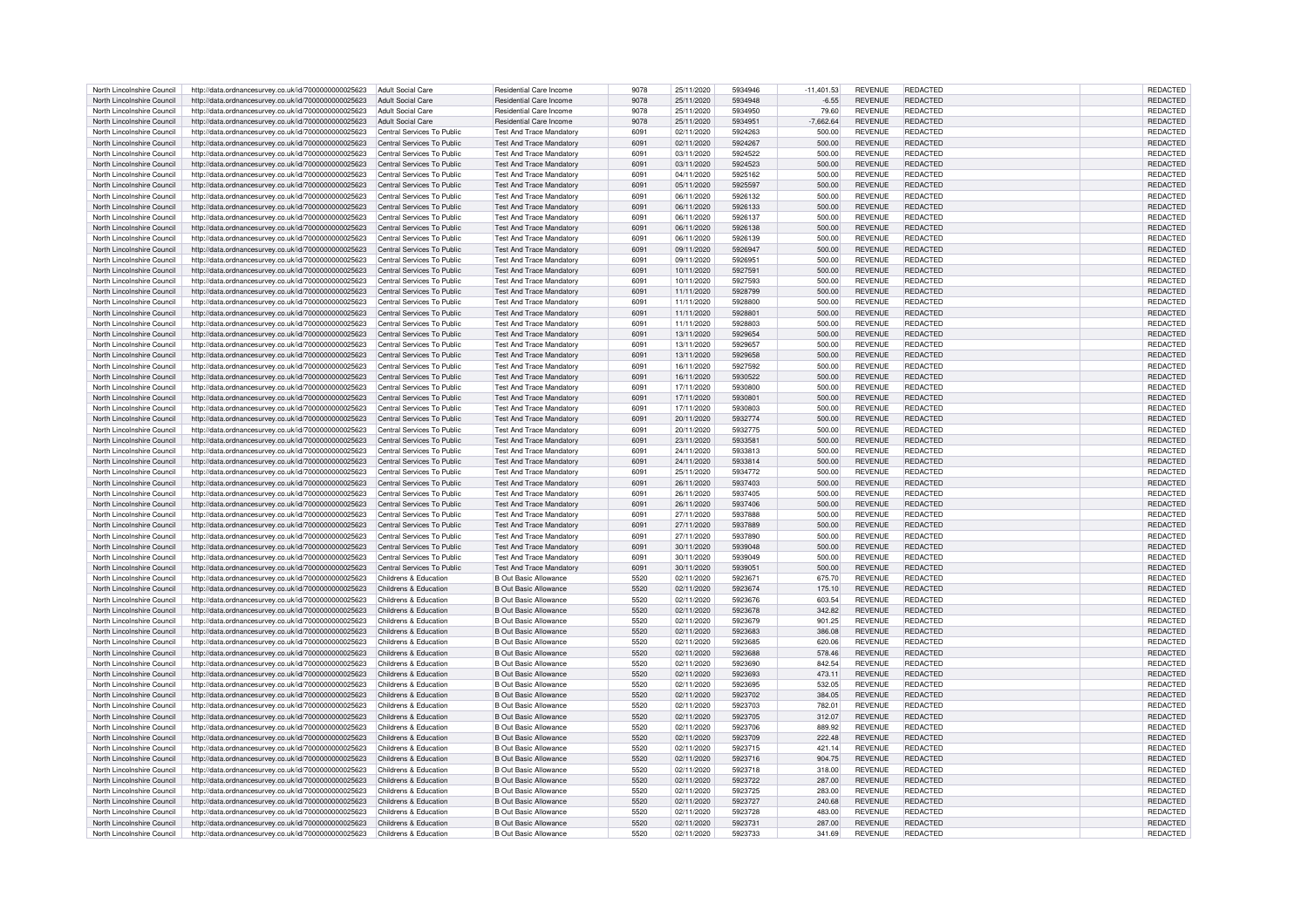| North Lincolnshire Council | http://data.ordnancesurvey.co.uk/id/7000000000025623                       | Childrens & Education | <b>B Out Basic Allowance</b> | 5520 | 02/11/2020 | 5923735 | 409.26   | <b>REVENUE</b> | <b>REDACTED</b> | REDACTED        |
|----------------------------|----------------------------------------------------------------------------|-----------------------|------------------------------|------|------------|---------|----------|----------------|-----------------|-----------------|
| North Lincolnshire Council | http://data.ordnancesurvey.co.uk/id/7000000000025623                       | Childrens & Education | <b>B Out Basic Allowance</b> | 5520 | 02/11/2020 | 5923737 | 297.52   | <b>REVENUE</b> | REDACTED        | REDACTED        |
| North Lincolnshire Council | http://data.ordnancesurvey.co.uk/id/7000000000025623                       | Childrens & Education | <b>B Out Basic Allowance</b> | 5520 | 02/11/2020 | 5923739 | 274.10   | <b>REVENUE</b> | REDACTED        | REDACTED        |
|                            |                                                                            |                       |                              |      |            |         |          |                |                 |                 |
| North Lincolnshire Council | http://data.ordnancesurvey.co.uk/id/7000000000025623                       | Childrens & Education | <b>B Out Basic Allowance</b> | 5520 | 02/11/2020 | 5923740 | 1.141.96 | <b>REVENUE</b> | REDACTED        | REDACTED        |
| North Lincolnshire Council | http://data.ordnancesurvey.co.uk/id/7000000000025623                       | Childrens & Education | <b>B Out Basic Allowance</b> | 5520 | 02/11/2020 | 5923743 | 265.74   | <b>REVENUE</b> | <b>REDACTED</b> | REDACTED        |
| North Lincolnshire Council | http://data.ordnancesurvey.co.uk/id/7000000000025623                       | Childrens & Education | <b>B Out Basic Allowance</b> | 5520 | 02/11/2020 | 5923745 | 634.53   | <b>REVENUE</b> | <b>REDACTED</b> | REDACTED        |
| North Lincolnshire Council | http://data.ordnancesurvey.co.uk/id/7000000000025623                       | Childrens & Education | <b>B Out Basic Allowance</b> | 5520 | 02/11/2020 | 5923748 | 667.44   | <b>REVENUE</b> | REDACTED        | REDACTED        |
| North Lincolnshire Council | http://data.ordnancesurvey.co.uk/id/7000000000025623                       | Childrens & Education | <b>B Out Basic Allowance</b> | 5520 | 02/11/2020 | 5923754 | 397.58   | <b>REVENUE</b> | <b>REDACTED</b> | REDACTED        |
| North Lincolnshire Council | http://data.ordnancesurvey.co.uk/id/7000000000025623                       | Childrens & Education | <b>B Out Basic Allowance</b> | 5520 | 02/11/2020 | 5923755 | 217.18   | <b>REVENUE</b> | REDACTED        | REDACTED        |
| North Lincolnshire Council | http://data.ordnancesurvey.co.uk/id/7000000000025623                       | Childrens & Education | <b>B Out Basic Allowance</b> | 5520 | 02/11/2020 | 5923756 | 650.96   | <b>REVENUE</b> | <b>REDACTED</b> | REDACTED        |
|                            |                                                                            |                       |                              |      |            |         |          |                |                 |                 |
| North Lincolnshire Council | http://data.ordnancesurvey.co.uk/id/7000000000025623                       | Childrens & Education | <b>B Out Basic Allowance</b> | 5520 | 02/11/2020 | 5923758 | 456.44   | <b>REVENUE</b> | <b>REDACTED</b> | REDACTED        |
| North Lincolnshire Council | http://data.ordnancesurvey.co.uk/id/7000000000025623                       | Childrens & Education | <b>B Out Basic Allowance</b> | 5520 | 02/11/2020 | 5923766 | 885.80   | <b>REVENUE</b> | REDACTED        | REDACTED        |
| North Lincolnshire Council | http://data.ordnancesurvey.co.uk/id/7000000000025623                       | Childrens & Education | <b>B Out Basic Allowance</b> | 5520 | 02/11/2020 | 5923769 | 710.70   | <b>REVENUE</b> | <b>REDACTED</b> | REDACTED        |
| North Lincolnshire Council | http://data.ordnancesurvey.co.uk/id/7000000000025623                       | Childrens & Education | <b>B Out Basic Allowance</b> | 5520 | 02/11/2020 | 5923774 | 252.10   | <b>REVENUE</b> | <b>REDACTED</b> | REDACTED        |
| North Lincolnshire Council | http://data.ordnancesurvey.co.uk/id/7000000000025623                       | Childrens & Education | <b>B Out Basic Allowance</b> | 5520 | 02/11/2020 | 5923778 | 746.22   | <b>REVENUE</b> | <b>REDACTED</b> | REDACTED        |
| North Lincolnshire Council | http://data.ordnancesurvey.co.uk/id/7000000000025623                       | Childrens & Education | <b>B Out Basic Allowance</b> | 5520 | 02/11/2020 | 5923780 | 314.00   | <b>REVENUE</b> | <b>REDACTED</b> | REDACTED        |
| North Lincolnshire Council |                                                                            | Childrens & Education | <b>B Out Basic Allowance</b> | 5520 | 02/11/2020 | 5923781 | 394.05   | <b>REVENUE</b> | REDACTED        | REDACTED        |
|                            | http://data.ordnancesurvey.co.uk/id/7000000000025623                       |                       |                              |      |            |         |          |                |                 |                 |
| North Lincolnshire Council | http://data.ordnancesurvey.co.uk/id/7000000000025623                       | Childrens & Education | <b>B Out Basic Allowance</b> | 5520 | 02/11/2020 | 5923786 | 296.66   | <b>REVENUE</b> | <b>REDACTED</b> | REDACTED        |
| North Lincolnshire Council | http://data.ordnancesurvey.co.uk/id/7000000000025623                       | Childrens & Education | <b>B Out Basic Allowance</b> | 5520 | 02/11/2020 | 5923789 | 399.00   | <b>REVENUE</b> | REDACTED        | REDACTED        |
| North Lincolnshire Council | http://data.ordnancesurvey.co.uk/id/7000000000025623                       | Childrens & Education | <b>B Out Basic Allowance</b> | 5520 | 02/11/2020 | 5923791 | 1,578.14 | <b>REVENUE</b> | <b>REDACTED</b> | REDACTED        |
| North Lincolnshire Council | http://data.ordnancesurvey.co.uk/id/7000000000025623                       | Childrens & Education | <b>B Out Basic Allowance</b> | 5520 | 02/11/2020 | 5923792 | 322.39   | <b>REVENUE</b> | <b>REDACTED</b> | REDACTED        |
| North Lincolnshire Council | http://data.ordnancesurvey.co.uk/id/7000000000025623                       | Childrens & Education | <b>B Out Basic Allowance</b> | 5520 | 02/11/2020 | 5923794 | 391.43   | <b>REVENUE</b> | REDACTED        | REDACTED        |
| North Lincolnshire Council | http://data.ordnancesurvey.co.uk/id/7000000000025623                       | Childrens & Education | <b>B Out Basic Allowance</b> | 5520 | 02/11/2020 | 5923797 | 222.48   | <b>REVENUE</b> | <b>REDACTED</b> | REDACTED        |
| North Lincolnshire Council |                                                                            |                       | <b>B Out Basic Allowance</b> | 5520 |            | 5923802 |          | <b>REVENUE</b> | <b>REDACTED</b> | REDACTED        |
|                            | http://data.ordnancesurvey.co.uk/id/7000000000025623                       | Childrens & Education |                              |      | 02/11/2020 |         | 265.74   |                |                 |                 |
| North Lincolnshire Council | http://data.ordnancesurvey.co.uk/id/7000000000025623                       | Childrens & Education | <b>B Out Basic Allowance</b> | 5520 | 02/11/2020 | 5923805 | 349.00   | <b>REVENUE</b> | <b>REDACTED</b> | REDACTED        |
| North Lincolnshire Council | http://data.ordnancesurvey.co.uk/id/7000000000025623                       | Childrens & Education | <b>B Out Basic Allowance</b> | 5520 | 02/11/2020 | 5923808 | 1,215.74 | <b>REVENUE</b> | <b>REDACTED</b> | REDACTED        |
| North Lincolnshire Council | http://data.ordnancesurvey.co.uk/id/7000000000025623                       | Childrens & Education | <b>B Out Basic Allowance</b> | 5520 | 02/11/2020 | 5923811 | 222.48   | <b>REVENUE</b> | REDACTED        | REDACTED        |
| North Lincolnshire Council | http://data.ordnancesurvey.co.uk/id/7000000000025623                       | Childrens & Education | <b>B Out Basic Allowance</b> | 5520 | 02/11/2020 | 5923820 | 366.80   | <b>REVENUE</b> | <b>REDACTED</b> | REDACTED        |
| North Lincolnshire Council | http://data.ordnancesurvey.co.uk/id/7000000000025623                       | Childrens & Education | <b>B Out Basic Allowance</b> | 5520 | 02/11/2020 | 5923824 | 287.00   | <b>REVENUE</b> | REDACTED        | REDACTED        |
| North Lincolnshire Council | http://data.ordnancesurvey.co.uk/id/7000000000025623                       | Childrens & Education | <b>B Out Basic Allowance</b> | 5520 | 02/11/2020 | 5923825 | 366.88   | <b>REVENUE</b> | <b>REDACTED</b> | REDACTED        |
|                            |                                                                            |                       |                              |      |            |         |          |                |                 |                 |
| North Lincolnshire Council | http://data.ordnancesurvey.co.uk/id/7000000000025623                       | Childrens & Education | <b>B Out Basic Allowance</b> | 5520 | 02/11/2020 | 5923830 | 494.40   | <b>REVENUE</b> | REDACTED        | REDACTED        |
| North Lincolnshire Council | http://data.ordnancesurvey.co.uk/id/7000000000025623                       | Childrens & Education | <b>B Out Basic Allowance</b> | 5520 | 02/11/2020 | 5923834 | 386.08   | <b>REVENUE</b> | <b>REDACTED</b> | REDACTED        |
| North Lincolnshire Council | http://data.ordnancesurvey.co.uk/id/7000000000025623                       | Childrens & Education | <b>B Out Basic Allowance</b> | 5520 | 02/11/2020 | 5923836 | 342.82   | <b>REVENUE</b> | REDACTED        | REDACTED        |
| North Lincolnshire Council | http://data.ordnancesurvey.co.uk/id/7000000000025623                       | Childrens & Education | <b>B Out Basic Allowance</b> | 5520 | 02/11/2020 | 5923838 | 222.48   | <b>REVENUE</b> | REDACTED        | REDACTED        |
| North Lincolnshire Council | http://data.ordnancesurvey.co.uk/id/7000000000025623                       | Childrens & Education | <b>B Out Basic Allowance</b> | 5520 | 02/11/2020 | 5923839 | 773.53   | <b>REVENUE</b> | REDACTED        | REDACTED        |
| North Lincolnshire Council | http://data.ordnancesurvey.co.uk/id/7000000000025623                       | Childrens & Education | <b>B Out Basic Allowance</b> | 5520 | 02/11/2020 | 5923840 | 440.84   | <b>REVENUE</b> | REDACTED        | REDACTED        |
| North Lincolnshire Council | http://data.ordnancesurvey.co.uk/id/7000000000025623                       | Childrens & Education | <b>B Out Basic Allowance</b> | 5520 | 02/11/2020 | 5923843 | 282.00   | <b>REVENUE</b> | <b>REDACTED</b> | <b>REDACTED</b> |
|                            |                                                                            |                       |                              |      |            |         |          |                |                 |                 |
| North Lincolnshire Council | http://data.ordnancesurvey.co.uk/id/7000000000025623                       | Childrens & Education | <b>B Out Basic Allowance</b> | 5520 | 02/11/2020 | 5923846 | 382.00   | <b>REVENUE</b> | <b>REDACTED</b> | REDACTED        |
| North Lincolnshire Council | http://data.ordnancesurvey.co.uk/id/7000000000025623                       | Childrens & Education | <b>B Out Basic Allowance</b> | 5520 | 02/11/2020 | 5923851 | 271.92   | <b>REVENUE</b> | REDACTED        | REDACTED        |
| North Lincolnshire Council | http://data.ordnancesurvey.co.uk/id/7000000000025623                       | Childrens & Education | <b>B Out Basic Allowance</b> | 5520 | 02/11/2020 | 5923854 | 286.34   | <b>REVENUE</b> | <b>REDACTED</b> | REDACTED        |
| North Lincolnshire Council | http://data.ordnancesurvey.co.uk/id/7000000000025623                       | Childrens & Education | <b>B Out Basic Allowance</b> | 5520 | 02/11/2020 | 5923856 | 572.68   | <b>REVENUE</b> | REDACTED        | REDACTED        |
| North Lincolnshire Council | http://data.ordnancesurvey.co.uk/id/7000000000025623                       | Childrens & Education | <b>B Out Basic Allowance</b> | 5520 | 02/11/2020 | 5923857 | 597.58   | <b>REVENUE</b> | REDACTED        | <b>REDACTED</b> |
| North Lincolnshire Council | http://data.ordnancesurvey.co.uk/id/7000000000025623                       | Childrens & Education | <b>B Out Basic Allowance</b> | 5520 | 02/11/2020 | 5923859 | 251.00   | <b>REVENUE</b> | REDACTED        | REDACTED        |
| North Lincolnshire Council | http://data.ordnancesurvey.co.uk/id/7000000000025623                       | Childrens & Education | <b>B Out Basic Allowance</b> | 5520 | 02/11/2020 | 5923864 | 258.00   | <b>REVENUE</b> | REDACTED        | REDACTED        |
|                            |                                                                            |                       |                              |      |            |         |          |                |                 |                 |
| North Lincolnshire Council | http://data.ordnancesurvey.co.uk/id/7000000000025623                       | Childrens & Education | <b>B Out Basic Allowance</b> | 5520 | 02/11/2020 | 5923865 | 667.44   | <b>REVENUE</b> | REDACTED        | REDACTED        |
| North Lincolnshire Council | http://data.ordnancesurvey.co.uk/id/7000000000025623                       | Childrens & Education | <b>B Out Basic Allowance</b> | 5520 | 02/11/2020 | 5923866 | 265.74   | <b>REVENUE</b> | <b>REDACTED</b> | REDACTED        |
| North Lincolnshire Council | http://data.ordnancesurvey.co.uk/id/7000000000025623                       | Childrens & Education | <b>B Out Basic Allowance</b> | 5520 | 02/11/2020 | 5923869 | 844.96   | <b>REVENUE</b> | <b>REDACTED</b> | REDACTED        |
| North Lincolnshire Council | http://data.ordnancesurvey.co.uk/id/7000000000025623                       | Childrens & Education | <b>B Out Basic Allowance</b> | 5520 | 02/11/2020 | 5923870 | 710.70   | <b>REVENUE</b> | REDACTED        | REDACTED        |
| North Lincolnshire Council | http://data.ordnancesurvey.co.uk/id/7000000000025623                       | Childrens & Education | <b>B Out Basic Allowance</b> | 5520 | 02/11/2020 | 5923871 | 286.34   | <b>REVENUE</b> | <b>REDACTED</b> | REDACTED        |
| North Lincolnshire Council | http://data.ordnancesurvey.co.uk/id/7000000000025623                       | Childrens & Education | <b>B Out Basic Allowance</b> | 5520 | 02/11/2020 | 5923872 | 440.84   | <b>REVENUE</b> | <b>REDACTED</b> | REDACTED        |
| North Lincolnshire Council | http://data.ordnancesurvey.co.uk/id/7000000000025623                       | Childrens & Education | <b>B Out Basic Allowance</b> | 5520 | 02/11/2020 | 5923876 | 397.58   | <b>REVENUE</b> | <b>REDACTED</b> | REDACTED        |
|                            |                                                                            |                       |                              |      |            |         |          |                |                 |                 |
| North Lincolnshire Council | http://data.ordnancesurvey.co.uk/id/7000000000025623                       | Childrens & Education | <b>B Out Basic Allowance</b> | 5520 | 02/11/2020 | 5923878 | 525.30   | <b>REVENUE</b> | <b>REDACTED</b> | REDACTED        |
| North Lincolnshire Council | http://data.ordnancesurvey.co.uk/id/7000000000025623                       | Childrens & Education | <b>B Out Basic Allowance</b> | 5520 | 02/11/2020 | 5923880 | 240.42   | <b>REVENUE</b> | REDACTED        | <b>REDACTED</b> |
| North Lincolnshire Council | http://data.ordnancesurvey.co.uk/id/7000000000025623                       | Childrens & Education | <b>B Out Basic Allowance</b> | 5520 | 02/11/2020 | 5923881 | 287.00   | <b>REVENUE</b> | <b>REDACTED</b> | REDACTED        |
| North Lincolnshire Council | http://data.ordnancesurvey.co.uk/id/7000000000025623                       | Childrens & Education | <b>B Out Basic Allowance</b> | 5520 | 02/11/2020 | 5923883 | 222.48   | <b>REVENUE</b> | <b>REDACTED</b> | REDACTED        |
| North Lincolnshire Council | http://data.ordnancesurvey.co.uk/id/7000000000025623                       | Childrens & Education | <b>B Out Basic Allowance</b> | 5520 | 02/11/2020 | 5923884 | 394.05   | <b>REVENUE</b> | <b>REDACTED</b> | <b>REDACTED</b> |
| North Lincolnshire Council | http://data.ordnancesurvey.co.uk/id/7000000000025623                       | Childrens & Education | <b>B Out Basic Allowance</b> | 5520 | 02/11/2020 | 5923885 | 508.10   | <b>REVENUE</b> | <b>REDACTED</b> | REDACTED        |
| North Lincolnshire Council | http://data.ordnancesurvey.co.uk/id/7000000000025623                       | Childrens & Education | <b>B Out Basic Allowance</b> | 5520 | 02/11/2020 | 5923886 | 222.48   | <b>REVENUE</b> | REDACTED        | REDACTED        |
| North Lincolnshire Council |                                                                            | Childrens & Education | <b>B Out Basic Allowance</b> | 5520 |            | 5923888 |          |                | <b>REDACTED</b> |                 |
|                            | http://data.ordnancesurvey.co.uk/id/7000000000025623                       |                       |                              |      | 02/11/2020 |         | 299.10   | <b>REVENUE</b> |                 | REDACTED        |
| North Lincolnshire Council | http://data.ordnancesurvey.co.uk/id/7000000000025623                       | Childrens & Education | <b>B Out Basic Allowance</b> | 5520 | 02/11/2020 | 5923895 | 250.30   | <b>REVENUE</b> | <b>REDACTED</b> | REDACTED        |
| North Lincolnshire Council | http://data.ordnancesurvey.co.uk/id/7000000000025623                       | Childrens & Education | <b>B Out Basic Allowance</b> | 5520 | 02/11/2020 | 5923901 | 397.58   | <b>REVENUE</b> | REDACTED        | REDACTED        |
| North Lincolnshire Council | http://data.ordnancesurvey.co.uk/id/7000000000025623                       | Childrens & Education | <b>B Out Basic Allowance</b> | 5520 | 02/11/2020 | 5923902 | 199.82   | <b>REVENUE</b> | <b>REDACTED</b> | REDACTED        |
| North Lincolnshire Council | http://data.ordnancesurvey.co.uk/id/7000000000025623                       | Childrens & Education | <b>B Out Basic Allowance</b> | 5520 | 02/11/2020 | 5923903 | 885.80   | <b>REVENUE</b> | <b>REDACTED</b> | <b>REDACTED</b> |
| North Lincolnshire Council | http://data.ordnancesurvey.co.uk/id/7000000000025623                       | Childrens & Education | <b>B Out Basic Allowance</b> | 5520 | 02/11/2020 | 5923906 | 286.34   | <b>REVENUE</b> | REDACTED        | REDACTED        |
|                            |                                                                            |                       |                              | 5520 |            | 5923907 |          |                | <b>REDACTED</b> |                 |
| North Lincolnshire Council | http://data.ordnancesurvey.co.uk/id/7000000000025623                       | Childrens & Education | <b>B Out Basic Allowance</b> |      | 02/11/2020 |         | 397.58   | <b>REVENUE</b> |                 | REDACTED        |
| North Lincolnshire Council | http://data.ordnancesurvey.co.uk/id/7000000000025623                       | Childrens & Education | <b>B Out Basic Allowance</b> | 5520 | 02/11/2020 | 5923910 | 488.22   | <b>REVENUE</b> | REDACTED        | REDACTED        |
| North Lincolnshire Council | http://data.ordnancesurvey.co.uk/id/7000000000025623                       | Childrens & Education | <b>B Out Basic Allowance</b> | 5520 | 02/11/2020 | 5923911 | 265.74   | <b>REVENUE</b> | <b>REDACTED</b> | REDACTED        |
| North Lincolnshire Council | http://data.ordnancesurvey.co.uk/id/7000000000025623                       | Childrens & Education | <b>B Out Basic Allowance</b> | 5520 | 02/11/2020 | 5923912 | 286.34   | <b>REVENUE</b> | REDACTED        | REDACTED        |
| North Lincolnshire Council | http://data.ordnancesurvey.co.uk/id/7000000000025623                       | Childrens & Education | B Out Basic Allowance        | 5520 | 02/11/2020 | 5923913 | 271.92   | <b>REVENUE</b> | REDACTED        | <b>REDACTED</b> |
| North Lincolnshire Council | http://data.ordnancesurvey.co.uk/id/7000000000025623                       | Childrens & Education | B Out Basic Allowance        | 5520 | 02/11/2020 | 5923914 | 620.06   | <b>REVENUE</b> | <b>REDACTED</b> | <b>REDACTED</b> |
| North Lincolnshire Council | http://data.ordnancesurvey.co.uk/id/7000000000025623 Childrens & Education |                       | <b>B Out Basic Allowance</b> | 5520 | 02/11/2020 | 5923915 | 265.74   | <b>REVENUE</b> | REDACTED        | REDACTED        |
|                            |                                                                            |                       |                              |      |            |         |          |                |                 |                 |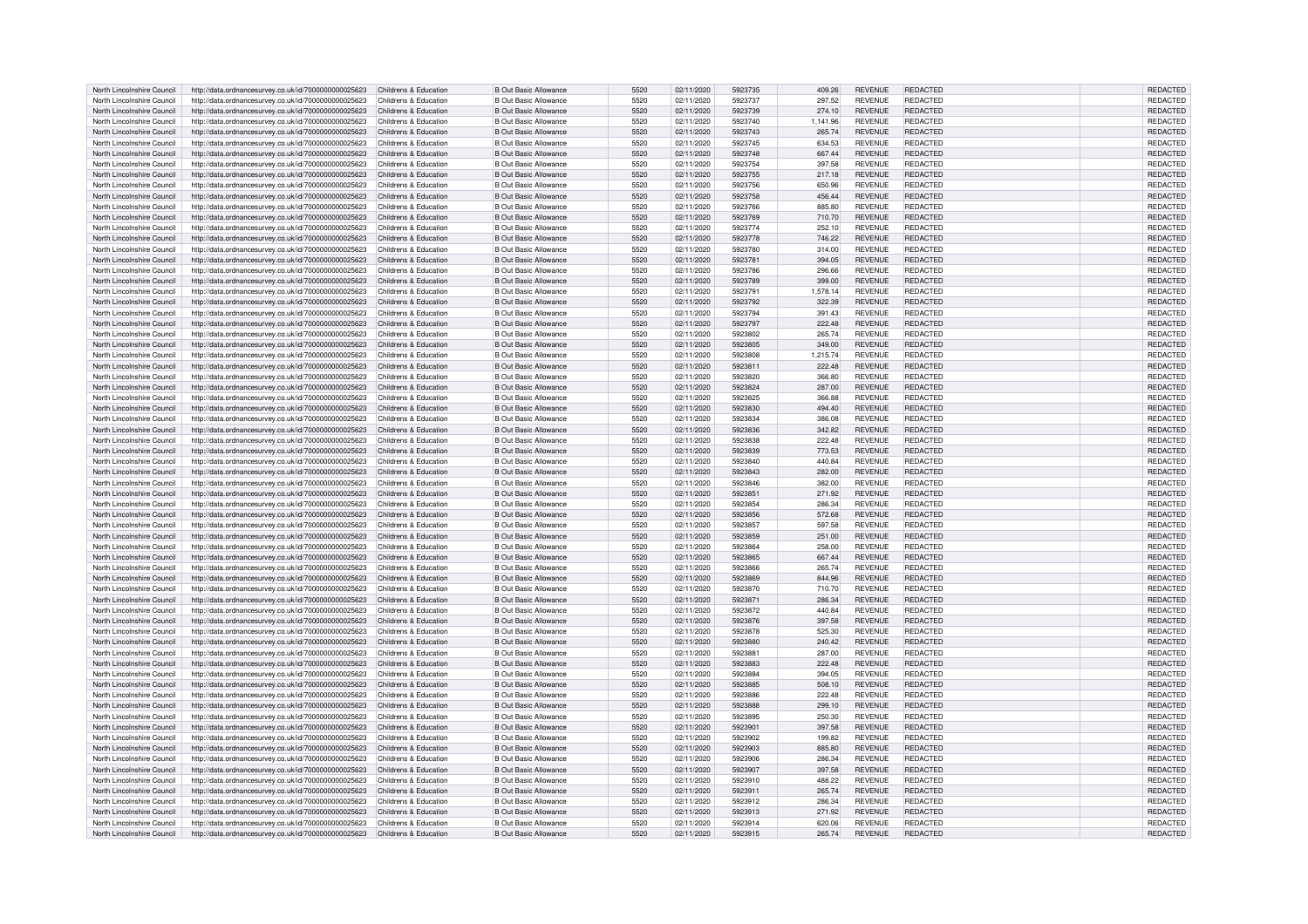| North Lincolnshire Council                               | http://data.ordnancesurvey.co.uk/id/7000000000025623                                                                               | Childrens & Education | <b>B Out Basic Allowance</b>                          | 5520         | 02/11/2020               | 5923918            | 503.67           | <b>REVENUE</b>                   | REDACTED                    | <b>REDACTED</b>             |
|----------------------------------------------------------|------------------------------------------------------------------------------------------------------------------------------------|-----------------------|-------------------------------------------------------|--------------|--------------------------|--------------------|------------------|----------------------------------|-----------------------------|-----------------------------|
|                                                          | http://data.ordnancesurvey.co.uk/id/7000000000025623                                                                               | Childrens & Education | <b>B Out Basic Allowance</b>                          | 5520         | 02/11/2020               | 5923924            | 350.20           | <b>REVENUE</b>                   | REDACTED                    | REDACTED                    |
| North Lincolnshire Council                               | http://data.ordnancesurvey.co.uk/id/7000000000025623                                                                               | Childrens & Education | <b>B Out Basic Allowance</b>                          | 5520         | 02/11/2020               | 5923928            | 286.34           | <b>REVENUE</b>                   | REDACTED                    | REDACTED                    |
| North Lincolnshire Council                               | http://data.ordnancesurvey.co.uk/id/7000000000025623                                                                               | Childrens & Education | B Out Basic Allowance                                 | 5520         | 02/11/2020               | 5923929            | 150.38           | <b>REVENUE</b>                   | <b>REDACTED</b>             | REDACTED                    |
|                                                          |                                                                                                                                    |                       |                                                       |              |                          |                    |                  |                                  |                             |                             |
| North Lincolnshire Council                               | http://data.ordnancesurvey.co.uk/id/7000000000025623                                                                               | Childrens & Education | <b>B Out Basic Allowance</b>                          | 5520         | 02/11/2020               | 5923935            | 265.74           | <b>REVENUE</b>                   | <b>REDACTED</b>             | REDACTED                    |
| North Lincolnshire Council                               | http://data.ordnancesurvey.co.uk/id/7000000000025623                                                                               | Childrens & Education | <b>B Out Basic Allowance</b>                          | 5520         | 02/11/2020               | 5923938            | 265.74           | <b>REVENUE</b>                   | <b>REDACTED</b>             | REDACTED                    |
| North Lincolnshire Council                               | http://data.ordnancesurvey.co.uk/id/7000000000025623                                                                               | Childrens & Education | <b>B Out Basic Allowance</b>                          | 5520         | 02/11/2020               | 5923941            | 572.68           | <b>REVENUE</b>                   | REDACTED                    | REDACTED                    |
| North Lincolnshire Council                               | http://data.ordnancesurvey.co.uk/id/7000000000025623                                                                               | Childrens & Education | <b>B Out Basic Allowance</b>                          | 5520         | 02/11/2020               | 5923944            | 267.76           | <b>REVENUE</b>                   | <b>REDACTED</b>             | REDACTED                    |
| North Lincolnshire Council                               | http://data.ordnancesurvey.co.uk/id/7000000000025623                                                                               | Childrens & Education | <b>B Out Basic Allowance</b>                          | 5520         | 02/11/2020               | 5923950            | 300.76           | <b>REVENUE</b>                   | REDACTED                    | REDACTED                    |
| North Lincolnshire Council                               | http://data.ordnancesurvey.co.uk/id/7000000000025623                                                                               | Childrens & Education | <b>B Out Basic Allowance</b>                          | 5520         | 02/11/2020               | 5923951            | 271.92           | <b>REVENUE</b>                   | <b>REDACTED</b>             | REDACTED                    |
| North Lincolnshire Council                               | http://data.ordnancesurvey.co.uk/id/7000000000025623                                                                               | Childrens & Education | <b>B Out Basic Allowance</b>                          | 5520         | 09/11/2020               | 5926305            | 675.70           | <b>REVENUE</b>                   | <b>REDACTED</b>             | REDACTED                    |
|                                                          |                                                                                                                                    |                       |                                                       |              |                          |                    |                  |                                  |                             |                             |
| North Lincolnshire Council                               | http://data.ordnancesurvey.co.uk/id/7000000000025623                                                                               | Childrens & Education | <b>B Out Basic Allowance</b>                          | 5520         | 09/11/2020               | 5926308            | 175.10           | <b>REVENUE</b>                   | REDACTED                    | REDACTED                    |
| North Lincolnshire Council                               | http://data.ordnancesurvey.co.uk/id/7000000000025623                                                                               | Childrens & Education | <b>B Out Basic Allowance</b>                          | 5520         | 09/11/2020               | 5926309            | 724.25           | <b>REVENUE</b>                   | REDACTED                    | REDACTED                    |
| North Lincolnshire Council                               | http://data.ordnancesurvey.co.uk/id/7000000000025623                                                                               | Childrens & Education | <b>B Out Basic Allowance</b>                          | 5520         | 09/11/2020               | 5926311            | 342.82           | <b>REVENUE</b>                   | <b>REDACTED</b>             | REDACTED                    |
| North Lincolnshire Council                               | http://data.ordnancesurvey.co.uk/id/7000000000025623                                                                               | Childrens & Education | <b>B Out Basic Allowance</b>                          | 5520         | 09/11/2020               | 5926312            | 678.77           | <b>REVENUE</b>                   | <b>REDACTED</b>             | REDACTED                    |
| North Lincolnshire Council                               | http://data.ordnancesurvey.co.uk/id/7000000000025623                                                                               | Childrens & Education | <b>B Out Basic Allowance</b>                          | 5520         | 09/11/2020               | 5926313            | 475.39           | <b>REVENUE</b>                   | <b>REDACTED</b>             | REDACTED                    |
| North Lincolnshire Council                               | http://data.ordnancesurvey.co.uk/id/7000000000025623                                                                               | Childrens & Education | <b>B Out Basic Allowance</b>                          | 5520         | 09/11/2020               | 5926316            | 386.08           | <b>REVENUE</b>                   | REDACTED                    | <b>REDACTED</b>             |
| North Lincolnshire Council                               | http://data.ordnancesurvey.co.uk/id/7000000000025623                                                                               | Childrens & Education | <b>B Out Basic Allowance</b>                          | 5520         | 09/11/2020               | 5926318            | 620.06           | <b>REVENUE</b>                   | <b>REDACTED</b>             | REDACTED                    |
| North Lincolnshire Council                               | http://data.ordnancesurvey.co.uk/id/7000000000025623                                                                               | Childrens & Education | <b>B Out Basic Allowance</b>                          | 5520         | 09/11/2020               | 5926321            | 378.34           | <b>REVENUE</b>                   | REDACTED                    | REDACTED                    |
| North Lincolnshire Council                               |                                                                                                                                    | Childrens & Education | B Out Basic Allowance                                 | 5520         | 09/11/2020               | 5926323            | 842.54           | <b>REVENUE</b>                   | <b>REDACTED</b>             | REDACTED                    |
|                                                          | http://data.ordnancesurvey.co.uk/id/7000000000025623                                                                               |                       |                                                       |              |                          |                    |                  |                                  |                             |                             |
| North Lincolnshire Council                               | http://data.ordnancesurvey.co.uk/id/7000000000025623                                                                               | Childrens & Education | <b>B Out Basic Allowance</b>                          | 5520         | 09/11/2020               | 5926326            | 473.11           | <b>REVENUE</b>                   | <b>REDACTED</b>             | REDACTED                    |
| North Lincolnshire Council                               | http://data.ordnancesurvey.co.uk/id/7000000000025623                                                                               | Childrens & Education | <b>B Out Basic Allowance</b>                          | 5520         | 09/11/2020               | 5926328            | 532.05           | <b>REVENUE</b>                   | REDACTED                    | REDACTED                    |
| North Lincolnshire Council                               | http://data.ordnancesurvey.co.uk/id/7000000000025623                                                                               | Childrens & Education | <b>B Out Basic Allowance</b>                          | 5520         | 09/11/2020               | 5926335            | 384.05           | <b>REVENUE</b>                   | <b>REDACTED</b>             | REDACTED                    |
| North Lincolnshire Council                               | http://data.ordnancesurvey.co.uk/id/7000000000025623                                                                               | Childrens & Education | <b>B Out Basic Allowance</b>                          | 5520         | 09/11/2020               | 5926336            | 559.53           | <b>REVENUE</b>                   | <b>REDACTED</b>             | REDACTED                    |
| North Lincolnshire Council                               | http://data.ordnancesurvey.co.uk/id/7000000000025623                                                                               | Childrens & Education | <b>B Out Basic Allowance</b>                          | 5520         | 09/11/2020               | 5926338            | 312.07           | <b>REVENUE</b>                   | <b>REDACTED</b>             | REDACTED                    |
| North Lincolnshire Council                               | http://data.ordnancesurvey.co.uk/id/7000000000025623                                                                               | Childrens & Education | <b>B Out Basic Allowance</b>                          | 5520         | 09/11/2020               | 5926339            | 889.92           | <b>REVENUE</b>                   | <b>REDACTED</b>             | REDACTED                    |
| North Lincolnshire Council                               | http://data.ordnancesurvey.co.uk/id/7000000000025623                                                                               | Childrens & Education | <b>B Out Basic Allowance</b>                          | 5520         | 09/11/2020               | 5926348            | 421.14           | <b>REVENUE</b>                   | REDACTED                    | REDACTED                    |
| North Lincolnshire Council                               | http://data.ordnancesurvey.co.uk/id/7000000000025623                                                                               | Childrens & Education | <b>B Out Basic Allowance</b>                          | 5520         | 09/11/2020               | 5926349            | 682.27           | <b>REVENUE</b>                   | <b>REDACTED</b>             | REDACTED                    |
| North Lincolnshire Council                               |                                                                                                                                    | Childrens & Education | <b>B Out Basic Allowance</b>                          | 5520         | 09/11/2020               | 5926351            | 318.00           | <b>REVENUE</b>                   | REDACTED                    | REDACTED                    |
|                                                          | http://data.ordnancesurvey.co.uk/id/7000000000025623                                                                               |                       |                                                       |              |                          |                    |                  |                                  |                             |                             |
| North Lincolnshire Council                               | http://data.ordnancesurvey.co.uk/id/7000000000025623                                                                               | Childrens & Education | <b>B Out Basic Allowance</b>                          | 5520         | 09/11/2020               | 5926355            | 287.00           | <b>REVENUE</b>                   | REDACTED                    | REDACTED                    |
| North Lincolnshire Council                               | http://data.ordnancesurvey.co.uk/id/7000000000025623                                                                               | Childrens & Education | <b>B Out Basic Allowance</b>                          | 5520         | 09/11/2020               | 5926358            | 283.00           | <b>REVENUE</b>                   | REDACTED                    | REDACTED                    |
| North Lincolnshire Council                               | http://data.ordnancesurvey.co.uk/id/7000000000025623                                                                               | Childrens & Education | <b>B Out Basic Allowance</b>                          | 5520         | 09/11/2020               | 5926360            | 240.68           | <b>REVENUE</b>                   | <b>REDACTED</b>             | REDACTED                    |
| North Lincolnshire Council                               | http://data.ordnancesurvey.co.uk/id/7000000000025623                                                                               | Childrens & Education | <b>B Out Basic Allowance</b>                          | 5520         | 09/11/2020               | 5926361            | 483.00           | <b>REVENUE</b>                   | REDACTED                    | REDACTED                    |
| North Lincolnshire Council                               | http://data.ordnancesurvey.co.uk/id/7000000000025623                                                                               | Childrens & Education | <b>B Out Basic Allowance</b>                          | 5520         | 09/11/2020               | 5926364            | 287.00           | <b>REVENUE</b>                   | REDACTED                    | REDACTED                    |
| North Lincolnshire Council                               | http://data.ordnancesurvey.co.uk/id/7000000000025623                                                                               | Childrens & Education | <b>B Out Basic Allowance</b>                          | 5520         | 09/11/2020               | 5926366            | 341.69           | <b>REVENUE</b>                   | <b>REDACTED</b>             | REDACTED                    |
| North Lincolnshire Council                               | http://data.ordnancesurvey.co.uk/id/7000000000025623                                                                               | Childrens & Education | <b>B Out Basic Allowance</b>                          | 5520         | 09/11/2020               | 5926368            | 409.26           | <b>REVENUE</b>                   | <b>REDACTED</b>             | REDACTED                    |
| North Lincolnshire Council                               | http://data.ordnancesurvey.co.uk/id/7000000000025623                                                                               | Childrens & Education | <b>B Out Basic Allowance</b>                          | 5520         | 09/11/2020               | 5926370            | 297.52           | <b>REVENUE</b>                   | <b>REDACTED</b>             | REDACTED                    |
| North Lincolnshire Council                               | http://data.ordnancesurvey.co.uk/id/7000000000025623                                                                               | Childrens & Education | <b>B Out Basic Allowance</b>                          | 5520         | 09/11/2020               | 5926372            | 274.10           | <b>REVENUE</b>                   | <b>REDACTED</b>             | REDACTED                    |
| North Lincolnshire Council                               |                                                                                                                                    | Childrens & Education | <b>B Out Basic Allowance</b>                          | 5520         | 09/11/2020               | 5926373            | 1.141.96         | <b>REVENUE</b>                   | REDACTED                    | REDACTED                    |
|                                                          | http://data.ordnancesurvey.co.uk/id/7000000000025623                                                                               |                       |                                                       |              |                          |                    |                  |                                  |                             |                             |
| North Lincolnshire Council                               | http://data.ordnancesurvey.co.uk/id/7000000000025623                                                                               | Childrens & Education | <b>B Out Basic Allowance</b>                          | 5520         | 09/11/2020               | 5926376            | 265.74           | <b>REVENUE</b>                   | <b>REDACTED</b>             | REDACTED                    |
| North Lincolnshire Council                               | http://data.ordnancesurvey.co.uk/id/7000000000025623                                                                               | Childrens & Education | <b>B Out Basic Allowance</b>                          | 5520         | 09/11/2020               | 5926378            | 634.53           | <b>REVENUE</b>                   | REDACTED                    | REDACTED                    |
| North Lincolnshire Council                               |                                                                                                                                    |                       |                                                       |              |                          |                    |                  |                                  |                             |                             |
|                                                          | http://data.ordnancesurvey.co.uk/id/7000000000025623                                                                               | Childrens & Education | B Out Basic Allowance                                 | 5520         | 09/11/2020               | 5926381            | 667.44           | <b>REVENUE</b>                   | <b>REDACTED</b>             | REDACTED                    |
| North Lincolnshire Council                               | http://data.ordnancesurvey.co.uk/id/7000000000025623                                                                               | Childrens & Education | <b>B Out Basic Allowance</b>                          | 5520         | 09/11/2020               | 5926387            | 397.58           | <b>REVENUE</b>                   | REDACTED                    | REDACTED                    |
| North Lincolnshire Council                               | http://data.ordnancesurvey.co.uk/id/7000000000025623                                                                               | Childrens & Education | <b>B Out Basic Allowance</b>                          | 5520         | 09/11/2020               | 5926389            | 663.32           | <b>REVENUE</b>                   | <b>REDACTED</b>             | <b>REDACTED</b>             |
| North Lincolnshire Council                               |                                                                                                                                    | Childrens & Education | <b>B Out Basic Allowance</b>                          | 5520         |                          | 5926391            |                  | <b>REVENUE</b>                   | <b>REDACTED</b>             |                             |
|                                                          | http://data.ordnancesurvey.co.uk/id/7000000000025623                                                                               |                       |                                                       |              | 09/11/2020               |                    | 265.74           |                                  |                             | <b>REDACTED</b>             |
| North Lincolnshire Council                               | http://data.ordnancesurvey.co.uk/id/7000000000025623                                                                               | Childrens & Education | <b>B Out Basic Allowance</b>                          | 5520         | 09/11/2020               | 5926399            | 885.80           | <b>REVENUE</b>                   | <b>REDACTED</b>             | REDACTED                    |
| North Lincolnshire Council                               | http://data.ordnancesurvey.co.uk/id/7000000000025623                                                                               | Childrens & Education | <b>B Out Basic Allowance</b>                          | 5520         | 09/11/2020               | 5926402            | 710.70           | <b>REVENUE</b>                   | <b>REDACTED</b>             | <b>REDACTED</b>             |
| North Lincolnshire Council                               | http://data.ordnancesurvey.co.uk/id/7000000000025623                                                                               | Childrens & Education | <b>B Out Basic Allowance</b>                          | 5520         | 09/11/2020               | 5926407            | 252.10           | <b>REVENUE</b>                   | <b>REDACTED</b>             | <b>REDACTED</b>             |
| North Lincolnshire Council                               | http://data.ordnancesurvey.co.uk/id/7000000000025623                                                                               | Childrens & Education | <b>B Out Basic Allowance</b>                          | 5520         | 09/11/2020               | 5926411            | 746.22           | <b>REVENUE</b>                   | <b>REDACTED</b>             | <b>REDACTED</b>             |
| North Lincolnshire Council                               | http://data.ordnancesurvey.co.uk/id/7000000000025623                                                                               | Childrens & Education | <b>B Out Basic Allowance</b>                          | 5520         | 09/11/2020               | 5926413            | 314.00           | <b>REVENUE</b>                   | REDACTED                    | REDACTED                    |
| North Lincolnshire Council                               | http://data.ordnancesurvey.co.uk/id/7000000000025623                                                                               | Childrens & Education | <b>B Out Basic Allowance</b>                          | 5520         | 09/11/2020               | 5926414            | 394.05           | <b>REVENUE</b>                   | REDACTED                    | REDACTED                    |
| North Lincolnshire Council                               | http://data.ordnancesurvey.co.uk/id/7000000000025623                                                                               | Childrens & Education | <b>B Out Basic Allowance</b>                          | 5520         | 09/11/2020               | 5926419            | 296.66           | <b>REVENUE</b>                   | <b>REDACTED</b>             | REDACTED                    |
| North Lincolnshire Council                               | http://data.ordnancesurvey.co.uk/id/7000000000025623                                                                               | Childrens & Education | B Out Basic Allowance                                 | 5520         | 09/11/2020               | 5926422            | 399.00           | <b>REVENUE</b>                   | REDACTED                    | <b>REDACTED</b>             |
| North Lincolnshire Council                               |                                                                                                                                    | Childrens & Education | <b>B Out Basic Allowance</b>                          | 5520         |                          | 5926424            |                  | <b>REVENUE</b>                   | REDACTED                    | REDACTED                    |
| North Lincolnshire Council                               | http://data.ordnancesurvey.co.uk/id/7000000000025623                                                                               | Childrens & Education | B Out Basic Allowance                                 | 5520         | 09/11/2020               | 5926425            | 1,210.26         |                                  | <b>REDACTED</b>             |                             |
|                                                          | http://data.ordnancesurvey.co.uk/id/7000000000025623                                                                               |                       |                                                       |              | 09/11/2020               |                    | 322.39           | <b>REVENUE</b>                   |                             | REDACTED                    |
| North Lincolnshire Council                               | http://data.ordnancesurvey.co.uk/id/7000000000025623                                                                               | Childrens & Education | <b>B Out Basic Allowance</b>                          | 5520         | 09/11/2020               | 5926427            | 391.43           | <b>REVENUE</b>                   | <b>REDACTED</b>             | <b>REDACTED</b>             |
| North Lincolnshire Council                               | http://data.ordnancesurvey.co.uk/id/7000000000025623                                                                               | Childrens & Education | <b>B Out Basic Allowance</b>                          | 5520         | 09/11/2020               | 5926435            | 265.74           | <b>REVENUE</b>                   | <b>REDACTED</b>             | REDACTED                    |
| North Lincolnshire Council                               | http://data.ordnancesurvey.co.uk/id/7000000000025623                                                                               | Childrens & Education | <b>B Out Basic Allowance</b>                          | 5520         | 09/11/2020               | 5926438            | 349.00           | <b>REVENUE</b>                   | REDACTED                    | <b>REDACTED</b>             |
| North Lincolnshire Council                               | http://data.ordnancesurvey.co.uk/id/7000000000025623                                                                               | Childrens & Education | <b>B Out Basic Allowance</b>                          | 5520         | 09/11/2020               | 5926441            | 1,301.45         | <b>REVENUE</b>                   | <b>REDACTED</b>             | REDACTED                    |
| North Lincolnshire Council                               | http://data.ordnancesurvey.co.uk/id/7000000000025623                                                                               | Childrens & Education | <b>B Out Basic Allowance</b>                          | 5520         | 09/11/2020               | 5926444            | 222.48           | <b>REVENUE</b>                   | <b>REDACTED</b>             | REDACTED                    |
| North Lincolnshire Council                               | http://data.ordnancesurvey.co.uk/id/7000000000025623                                                                               | Childrens & Education | <b>B Out Basic Allowance</b>                          | 5520         | 09/11/2020               | 5926452            | 222.48           | <b>REVENUE</b>                   | REDACTED                    | REDACTED                    |
| North Lincolnshire Council                               | http://data.ordnancesurvey.co.uk/id/7000000000025623                                                                               | Childrens & Education | <b>B Out Basic Allowance</b>                          | 5520         | 09/11/2020               | 5926453            | 325.74           | <b>REVENUE</b>                   | <b>REDACTED</b>             | REDACTED                    |
| North Lincolnshire Council                               | http://data.ordnancesurvey.co.uk/id/7000000000025623                                                                               | Childrens & Education | B Out Basic Allowance                                 | 5520         | 09/11/2020               | 5926457            | 287.00           | <b>REVENUE</b>                   | REDACTED                    | <b>REDACTED</b>             |
| North Lincolnshire Council                               |                                                                                                                                    | Childrens & Education | <b>B Out Basic Allowance</b>                          | 5520         | 09/11/2020               | 5926458            | 366.88           | <b>REVENUE</b>                   | <b>REDACTED</b>             | REDACTED                    |
|                                                          | http://data.ordnancesurvey.co.uk/id/7000000000025623                                                                               |                       |                                                       |              |                          |                    |                  |                                  |                             |                             |
| North Lincolnshire Council                               | http://data.ordnancesurvey.co.uk/id/7000000000025623                                                                               | Childrens & Education | <b>B</b> Out Basic Allowance                          | 5520         | 09/11/2020               | 5926463            | 494.40           | <b>REVENUE</b>                   | <b>REDACTED</b>             | REDACTED                    |
| North Lincolnshire Council                               | http://data.ordnancesurvey.co.uk/id/7000000000025623                                                                               | Childrens & Education | <b>B Out Basic Allowance</b>                          | 5520         | 09/11/2020               | 5926467            | 386.08           | <b>REVENUE</b>                   | <b>REDACTED</b>             | REDACTED                    |
| North Lincolnshire Council                               | http://data.ordnancesurvey.co.uk/id/7000000000025623                                                                               | Childrens & Education | <b>B Out Basic Allowance</b>                          | 5520         | 09/11/2020               | 5926469            | 342.82           | <b>REVENUE</b>                   | <b>REDACTED</b>             | REDACTED                    |
| North Lincolnshire Council                               | http://data.ordnancesurvey.co.uk/id/7000000000025623                                                                               | Childrens & Education | <b>B Out Basic Allowance</b>                          | 5520         | 09/11/2020               | 5926471            | 444.96           | <b>REVENUE</b>                   | REDACTED                    | REDACTED                    |
| North Lincolnshire Council                               | http://data.ordnancesurvey.co.uk/id/7000000000025623                                                                               | Childrens & Education | B Out Basic Allowance                                 | 5520         | 09/11/2020               | 5926472            | 773.53           | <b>REVENUE</b>                   | REDACTED                    | <b>REDACTED</b>             |
| North Lincolnshire Council<br>North Lincolnshire Council | http://data.ordnancesurvey.co.uk/id/7000000000025623<br>http://data.ordnancesurvey.co.uk/id/7000000000025623 Childrens & Education | Childrens & Education | B Out Basic Allowance<br><b>B</b> Out Basic Allowance | 5520<br>5520 | 09/11/2020<br>09/11/2020 | 5926473<br>5926476 | 440.84<br>282.00 | <b>REVENUE</b><br><b>REVENUE</b> | <b>REDACTED</b><br>REDACTED | <b>REDACTED</b><br>REDACTED |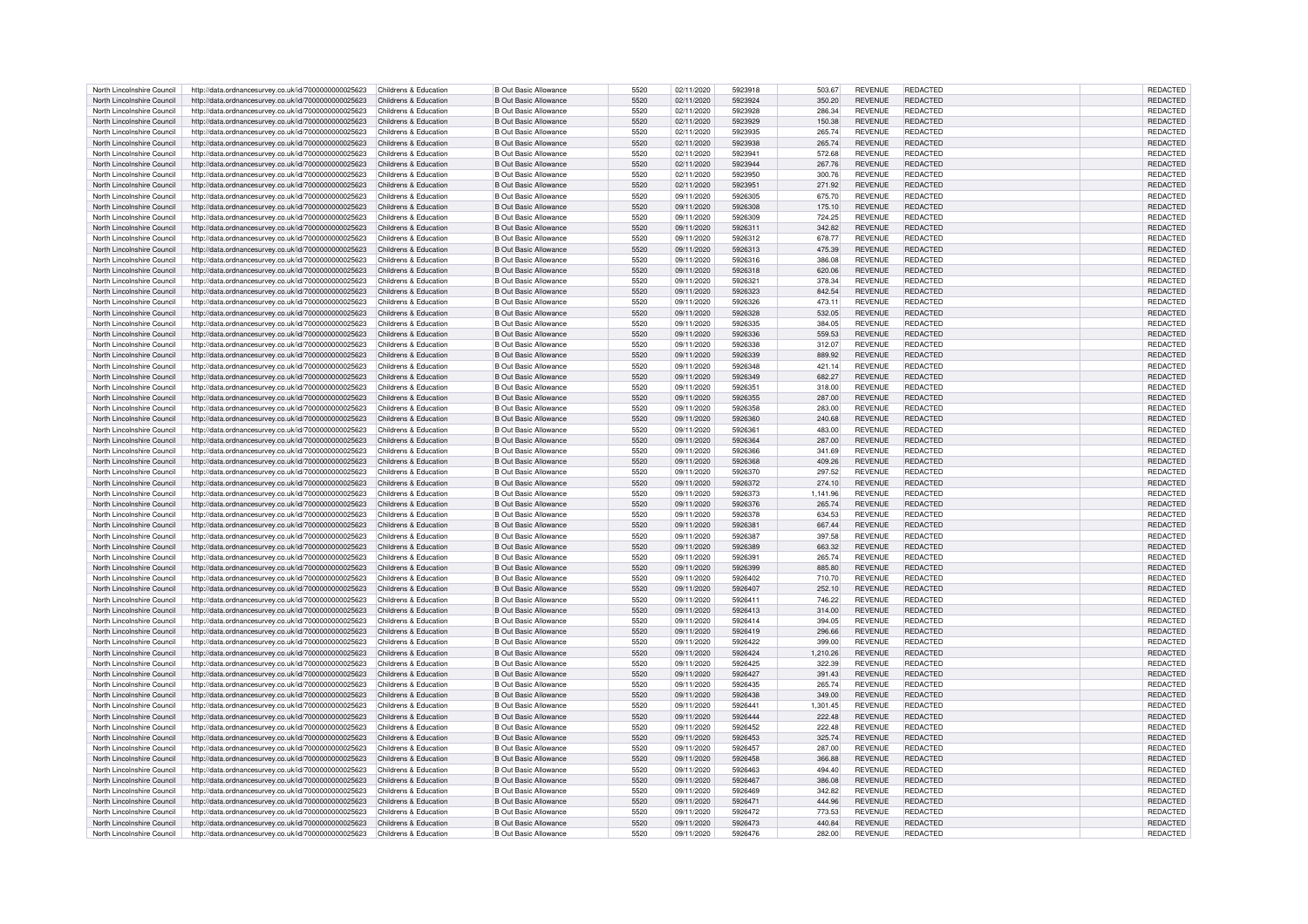| North Lincolnshire Council | http://data.ordnancesurvey.co.uk/id/7000000000025623                       | Childrens & Education | <b>B Out Basic Allowance</b> | 5520 | 09/11/2020 | 5926484 | 271.92 | <b>REVENUE</b> | REDACTED        | REDACTED        |
|----------------------------|----------------------------------------------------------------------------|-----------------------|------------------------------|------|------------|---------|--------|----------------|-----------------|-----------------|
| North Lincolnshire Council | http://data.ordnancesurvey.co.uk/id/7000000000025623                       | Childrens & Education | <b>B Out Basic Allowance</b> | 5520 | 09/11/2020 | 5926487 | 286.34 | <b>REVENUE</b> | REDACTED        | REDACTED        |
| North Lincolnshire Council | http://data.ordnancesurvey.co.uk/id/7000000000025623                       | Childrens & Education | <b>B Out Basic Allowance</b> | 5520 | 09/11/2020 | 5926489 | 572.68 | <b>REVENUE</b> | REDACTED        | REDACTED        |
|                            |                                                                            |                       |                              |      |            |         |        |                |                 |                 |
| North Lincolnshire Council | http://data.ordnancesurvey.co.uk/id/7000000000025623                       | Childrens & Education | <b>B Out Basic Allowance</b> | 5520 | 09/11/2020 | 5926490 | 597.58 | <b>REVENUE</b> | REDACTED        | REDACTED        |
| North Lincolnshire Council | http://data.ordnancesurvey.co.uk/id/7000000000025623                       | Childrens & Education | <b>B Out Basic Allowance</b> | 5520 | 09/11/2020 | 5926498 | 258.00 | <b>REVENUE</b> | <b>REDACTED</b> | REDACTED        |
| North Lincolnshire Council | http://data.ordnancesurvey.co.uk/id/7000000000025623                       | Childrens & Education | <b>B Out Basic Allowance</b> | 5520 | 09/11/2020 | 5926499 | 667.44 | <b>REVENUE</b> | <b>REDACTED</b> | REDACTED        |
| North Lincolnshire Council | http://data.ordnancesurvey.co.uk/id/7000000000025623                       | Childrens & Education | <b>B Out Basic Allowance</b> | 5520 | 09/11/2020 | 5926500 | 265.74 | <b>REVENUE</b> | REDACTED        | REDACTED        |
| North Lincolnshire Council | http://data.ordnancesurvey.co.uk/id/7000000000025623                       | Childrens & Education | <b>B Out Basic Allowance</b> | 5520 | 09/11/2020 | 5926503 | 844.96 | <b>REVENUE</b> | <b>REDACTED</b> | REDACTED        |
| North Lincolnshire Council | http://data.ordnancesurvey.co.uk/id/7000000000025623                       | Childrens & Education | <b>B Out Basic Allowance</b> | 5520 | 09/11/2020 | 5926504 | 710.70 | <b>REVENUE</b> | REDACTED        | REDACTED        |
| North Lincolnshire Council | http://data.ordnancesurvey.co.uk/id/7000000000025623                       | Childrens & Education | <b>B Out Basic Allowance</b> | 5520 | 09/11/2020 | 5926505 | 300.76 | <b>REVENUE</b> | <b>REDACTED</b> | REDACTED        |
|                            |                                                                            |                       |                              |      |            |         |        |                |                 |                 |
| North Lincolnshire Council | http://data.ordnancesurvey.co.uk/id/7000000000025623                       | Childrens & Education | <b>B Out Basic Allowance</b> | 5520 | 09/11/2020 | 5926506 | 440.84 | <b>REVENUE</b> | <b>REDACTED</b> | REDACTED        |
| North Lincolnshire Council | http://data.ordnancesurvey.co.uk/id/7000000000025623                       | Childrens & Education | <b>B Out Basic Allowance</b> | 5520 | 09/11/2020 | 5926510 | 397.58 | <b>REVENUE</b> | REDACTED        | REDACTED        |
| North Lincolnshire Council | http://data.ordnancesurvey.co.uk/id/7000000000025623                       | Childrens & Education | <b>B Out Basic Allowance</b> | 5520 | 09/11/2020 | 5926512 | 525.30 | <b>REVENUE</b> | <b>REDACTED</b> | REDACTED        |
| North Lincolnshire Council | http://data.ordnancesurvey.co.uk/id/7000000000025623                       | Childrens & Education | <b>B Out Basic Allowance</b> | 5520 | 09/11/2020 | 5926514 | 240.42 | <b>REVENUE</b> | <b>REDACTED</b> | REDACTED        |
| North Lincolnshire Council | http://data.ordnancesurvey.co.uk/id/7000000000025623                       | Childrens & Education | <b>B Out Basic Allowance</b> | 5520 | 09/11/2020 | 5926515 | 287.00 | <b>REVENUE</b> | <b>REDACTED</b> | REDACTED        |
| North Lincolnshire Council | http://data.ordnancesurvey.co.uk/id/7000000000025623                       | Childrens & Education | <b>B Out Basic Allowance</b> | 5520 | 09/11/2020 | 5926517 | 222.48 | <b>REVENUE</b> | <b>REDACTED</b> | REDACTED        |
| North Lincolnshire Council |                                                                            | Childrens & Education | <b>B Out Basic Allowance</b> | 5520 | 09/11/2020 | 5926518 | 394.05 | <b>REVENUE</b> | REDACTED        | REDACTED        |
|                            | http://data.ordnancesurvey.co.uk/id/7000000000025623                       |                       |                              |      |            |         |        |                |                 |                 |
| North Lincolnshire Council | http://data.ordnancesurvey.co.uk/id/7000000000025623                       | Childrens & Education | <b>B Out Basic Allowance</b> | 5520 | 09/11/2020 | 5926519 | 508.10 | <b>REVENUE</b> | <b>REDACTED</b> | REDACTED        |
| North Lincolnshire Council | http://data.ordnancesurvey.co.uk/id/7000000000025623                       | Childrens & Education | <b>B Out Basic Allowance</b> | 5520 | 09/11/2020 | 5926520 | 222.48 | <b>REVENUE</b> | REDACTED        | REDACTED        |
| North Lincolnshire Council | http://data.ordnancesurvey.co.uk/id/7000000000025623                       | Childrens & Education | <b>B Out Basic Allowance</b> | 5520 | 09/11/2020 | 5926522 | 299.10 | <b>REVENUE</b> | <b>REDACTED</b> | REDACTED        |
| North Lincolnshire Council | http://data.ordnancesurvey.co.uk/id/7000000000025623                       | Childrens & Education | <b>B Out Basic Allowance</b> | 5520 | 09/11/2020 | 5926523 | 289.95 | <b>REVENUE</b> | <b>REDACTED</b> | REDACTED        |
| North Lincolnshire Council | http://data.ordnancesurvey.co.uk/id/7000000000025623                       | Childrens & Education | <b>B Out Basic Allowance</b> | 5520 | 09/11/2020 | 5926529 | 250.30 | <b>REVENUE</b> | REDACTED        | REDACTED        |
| North Lincolnshire Council | http://data.ordnancesurvey.co.uk/id/7000000000025623                       | Childrens & Education | <b>B Out Basic Allowance</b> | 5520 | 09/11/2020 | 5926535 | 397.58 | <b>REVENUE</b> | <b>REDACTED</b> | REDACTED        |
| North Lincolnshire Council |                                                                            |                       | <b>B Out Basic Allowance</b> | 5520 |            | 5926536 |        | <b>REVENUE</b> | <b>REDACTED</b> | REDACTED        |
|                            | http://data.ordnancesurvey.co.uk/id/7000000000025623                       | Childrens & Education |                              |      | 09/11/2020 |         | 199.82 |                |                 |                 |
| North Lincolnshire Council | http://data.ordnancesurvey.co.uk/id/7000000000025623                       | Childrens & Education | <b>B Out Basic Allowance</b> | 5520 | 09/11/2020 | 5926537 | 885.80 | <b>REVENUE</b> | <b>REDACTED</b> | REDACTED        |
| North Lincolnshire Council | http://data.ordnancesurvey.co.uk/id/7000000000025623                       | Childrens & Education | <b>B Out Basic Allowance</b> | 5520 | 09/11/2020 | 5926540 | 286.34 | <b>REVENUE</b> | <b>REDACTED</b> | REDACTED        |
| North Lincolnshire Council | http://data.ordnancesurvey.co.uk/id/7000000000025623                       | Childrens & Education | <b>B Out Basic Allowance</b> | 5520 | 09/11/2020 | 5926541 | 620.06 | <b>REVENUE</b> | REDACTED        | REDACTED        |
| North Lincolnshire Council | http://data.ordnancesurvey.co.uk/id/7000000000025623                       | Childrens & Education | <b>B Out Basic Allowance</b> | 5520 | 09/11/2020 | 5926544 | 488.22 | <b>REVENUE</b> | <b>REDACTED</b> | REDACTED        |
| North Lincolnshire Council | http://data.ordnancesurvey.co.uk/id/7000000000025623                       | Childrens & Education | <b>B Out Basic Allowance</b> | 5520 | 09/11/2020 | 5926545 | 265.74 | <b>REVENUE</b> | REDACTED        | REDACTED        |
| North Lincolnshire Council | http://data.ordnancesurvey.co.uk/id/7000000000025623                       | Childrens & Education | <b>B Out Basic Allowance</b> | 5520 | 09/11/2020 | 5926546 | 286.34 | <b>REVENUE</b> | <b>REDACTED</b> | REDACTED        |
|                            |                                                                            |                       |                              |      |            |         |        |                |                 |                 |
| North Lincolnshire Council | http://data.ordnancesurvey.co.uk/id/7000000000025623                       | Childrens & Education | <b>B Out Basic Allowance</b> | 5520 | 09/11/2020 | 5926547 | 271.92 | <b>REVENUE</b> | REDACTED        | REDACTED        |
| North Lincolnshire Council | http://data.ordnancesurvey.co.uk/id/7000000000025623                       | Childrens & Education | <b>B Out Basic Allowance</b> | 5520 | 09/11/2020 | 5926548 | 620.06 | <b>REVENUE</b> | <b>REDACTED</b> | REDACTED        |
| North Lincolnshire Council | http://data.ordnancesurvey.co.uk/id/7000000000025623                       | Childrens & Education | <b>B Out Basic Allowance</b> | 5520 | 09/11/2020 | 5926549 | 265.74 | <b>REVENUE</b> | REDACTED        | REDACTED        |
| North Lincolnshire Council | http://data.ordnancesurvey.co.uk/id/7000000000025623                       | Childrens & Education | <b>B Out Basic Allowance</b> | 5520 | 09/11/2020 | 5926551 | 328.57 | <b>REVENUE</b> | REDACTED        | REDACTED        |
| North Lincolnshire Council | http://data.ordnancesurvey.co.uk/id/7000000000025623                       | Childrens & Education | <b>B Out Basic Allowance</b> | 5520 | 09/11/2020 | 5926557 | 350.20 | <b>REVENUE</b> | REDACTED        | REDACTED        |
| North Lincolnshire Council | http://data.ordnancesurvey.co.uk/id/7000000000025623                       | Childrens & Education | <b>B Out Basic Allowance</b> | 5520 | 09/11/2020 | 5926561 | 286.34 | <b>REVENUE</b> | REDACTED        | REDACTED        |
| North Lincolnshire Council | http://data.ordnancesurvey.co.uk/id/7000000000025623                       | Childrens & Education | <b>B Out Basic Allowance</b> | 5520 | 09/11/2020 | 5926563 | 135.96 | <b>REVENUE</b> | <b>REDACTED</b> | <b>REDACTED</b> |
|                            |                                                                            |                       |                              |      |            |         |        |                |                 |                 |
| North Lincolnshire Council | http://data.ordnancesurvey.co.uk/id/7000000000025623                       | Childrens & Education | <b>B Out Basic Allowance</b> | 5520 | 09/11/2020 | 5926568 | 265.74 | <b>REVENUE</b> | <b>REDACTED</b> | REDACTED        |
| North Lincolnshire Council | http://data.ordnancesurvey.co.uk/id/7000000000025623                       | Childrens & Education | <b>B Out Basic Allowance</b> | 5520 | 09/11/2020 | 5926571 | 265.74 | <b>REVENUE</b> | <b>REDACTED</b> | REDACTED        |
| North Lincolnshire Council | http://data.ordnancesurvey.co.uk/id/7000000000025623                       | Childrens & Education | <b>B Out Basic Allowance</b> | 5520 | 09/11/2020 | 5926574 | 572.68 | <b>REVENUE</b> | <b>REDACTED</b> | REDACTED        |
| North Lincolnshire Council | http://data.ordnancesurvey.co.uk/id/7000000000025623                       | Childrens & Education | <b>B Out Basic Allowance</b> | 5520 | 09/11/2020 | 5926577 | 267.76 | <b>REVENUE</b> | REDACTED        | REDACTED        |
| North Lincolnshire Council | http://data.ordnancesurvey.co.uk/id/7000000000025623                       | Childrens & Education | <b>B Out Basic Allowance</b> | 5520 | 09/11/2020 | 5926583 | 699.22 | <b>REVENUE</b> | REDACTED        | <b>REDACTED</b> |
| North Lincolnshire Council | http://data.ordnancesurvey.co.uk/id/7000000000025623                       | Childrens & Education | <b>B Out Basic Allowance</b> | 5520 | 09/11/2020 | 5926584 | 300.76 | <b>REVENUE</b> | REDACTED        | REDACTED        |
| North Lincolnshire Council | http://data.ordnancesurvey.co.uk/id/7000000000025623                       | Childrens & Education | <b>B Out Basic Allowance</b> | 5520 | 09/11/2020 | 5926585 | 271.92 | <b>REVENUE</b> | REDACTED        | <b>REDACTED</b> |
|                            |                                                                            |                       |                              |      |            |         |        |                |                 |                 |
| North Lincolnshire Council | http://data.ordnancesurvey.co.uk/id/7000000000025623                       | Childrens & Education | <b>B Out Basic Allowance</b> | 5520 | 16/11/2020 | 5929762 | 675.70 | <b>REVENUE</b> | REDACTED        | REDACTED        |
| North Lincolnshire Council | http://data.ordnancesurvey.co.uk/id/7000000000025623                       | Childrens & Education | <b>B Out Basic Allowance</b> | 5520 | 16/11/2020 | 5929765 | 175.10 | <b>REVENUE</b> | <b>REDACTED</b> | REDACTED        |
| North Lincolnshire Council | http://data.ordnancesurvey.co.uk/id/7000000000025623                       | Childrens & Education | <b>B Out Basic Allowance</b> | 5520 | 16/11/2020 | 5929766 | 422.48 | <b>REVENUE</b> | <b>REDACTED</b> | REDACTED        |
| North Lincolnshire Council | http://data.ordnancesurvey.co.uk/id/7000000000025623                       | Childrens & Education | <b>B Out Basic Allowance</b> | 5520 | 16/11/2020 | 5929768 | 342.82 | <b>REVENUE</b> | REDACTED        | REDACTED        |
| North Lincolnshire Council | http://data.ordnancesurvey.co.uk/id/7000000000025623                       | Childrens & Education | <b>B Out Basic Allowance</b> | 5520 | 16/11/2020 | 5929769 | 678.77 | <b>REVENUE</b> | <b>REDACTED</b> | REDACTED        |
| North Lincolnshire Council | http://data.ordnancesurvey.co.uk/id/7000000000025623                       | Childrens & Education | <b>B Out Basic Allowance</b> | 5520 | 16/11/2020 | 5929773 | 386.08 | <b>REVENUE</b> | <b>REDACTED</b> | REDACTED        |
| North Lincolnshire Council | http://data.ordnancesurvey.co.uk/id/7000000000025623                       | Childrens & Education | <b>B Out Basic Allowance</b> | 5520 | 16/11/2020 | 5929775 | 620.06 | <b>REVENUE</b> | <b>REDACTED</b> | REDACTED        |
|                            |                                                                            |                       |                              |      |            |         |        |                |                 |                 |
| North Lincolnshire Council | http://data.ordnancesurvey.co.uk/id/7000000000025623                       | Childrens & Education | <b>B Out Basic Allowance</b> | 5520 | 16/11/2020 | 5929776 | 286.05 | <b>REVENUE</b> | <b>REDACTED</b> | REDACTED        |
| North Lincolnshire Council | http://data.ordnancesurvey.co.uk/id/7000000000025623                       | Childrens & Education | <b>B Out Basic Allowance</b> | 5520 | 16/11/2020 | 5929778 | 378.34 | <b>REVENUE</b> | <b>REDACTED</b> | <b>REDACTED</b> |
| North Lincolnshire Council | http://data.ordnancesurvey.co.uk/id/7000000000025623                       | Childrens & Education | <b>B Out Basic Allowance</b> | 5520 | 16/11/2020 | 5929780 | 842.54 | <b>REVENUE</b> | <b>REDACTED</b> | REDACTED        |
| North Lincolnshire Council | http://data.ordnancesurvey.co.uk/id/7000000000025623                       | Childrens & Education | <b>B Out Basic Allowance</b> | 5520 | 16/11/2020 | 5929783 | 473.11 | <b>REVENUE</b> | <b>REDACTED</b> | REDACTED        |
| North Lincolnshire Council | http://data.ordnancesurvey.co.uk/id/7000000000025623                       | Childrens & Education | <b>B Out Basic Allowance</b> | 5520 | 16/11/2020 | 5929785 | 532.05 | <b>REVENUE</b> | <b>REDACTED</b> | <b>REDACTED</b> |
| North Lincolnshire Council | http://data.ordnancesurvey.co.uk/id/7000000000025623                       | Childrens & Education | <b>B Out Basic Allowance</b> | 5520 | 16/11/2020 | 5929792 | 384.05 | <b>REVENUE</b> | <b>REDACTED</b> | REDACTED        |
| North Lincolnshire Council | http://data.ordnancesurvey.co.uk/id/7000000000025623                       | Childrens & Education | <b>B Out Basic Allowance</b> | 5520 | 16/11/2020 | 5929793 | 559.53 | <b>REVENUE</b> | REDACTED        | REDACTED        |
|                            |                                                                            |                       |                              |      |            |         |        |                |                 |                 |
| North Lincolnshire Council | http://data.ordnancesurvey.co.uk/id/7000000000025623                       | Childrens & Education | <b>B Out Basic Allowance</b> | 5520 | 16/11/2020 | 5929795 | 312.07 | <b>REVENUE</b> | <b>REDACTED</b> | REDACTED        |
| North Lincolnshire Council | http://data.ordnancesurvey.co.uk/id/7000000000025623                       | Childrens & Education | <b>B Out Basic Allowance</b> | 5520 | 16/11/2020 | 5929796 | 889.92 | <b>REVENUE</b> | <b>REDACTED</b> | REDACTED        |
| North Lincolnshire Council | http://data.ordnancesurvey.co.uk/id/7000000000025623                       | Childrens & Education | <b>B Out Basic Allowance</b> | 5520 | 16/11/2020 | 5929799 | 222.48 | <b>REVENUE</b> | REDACTED        | REDACTED        |
| North Lincolnshire Council | http://data.ordnancesurvey.co.uk/id/7000000000025623                       | Childrens & Education | <b>B Out Basic Allowance</b> | 5520 | 16/11/2020 | 5929805 | 421.14 | <b>REVENUE</b> | <b>REDACTED</b> | REDACTED        |
| North Lincolnshire Council | http://data.ordnancesurvey.co.uk/id/7000000000025623                       | Childrens & Education | <b>B Out Basic Allowance</b> | 5520 | 16/11/2020 | 5929806 | 682.27 | <b>REVENUE</b> | <b>REDACTED</b> | <b>REDACTED</b> |
| North Lincolnshire Council | http://data.ordnancesurvey.co.uk/id/7000000000025623                       | Childrens & Education | <b>B Out Basic Allowance</b> | 5520 | 16/11/2020 | 5929808 | 318.00 | <b>REVENUE</b> | REDACTED        | REDACTED        |
|                            |                                                                            |                       |                              | 5520 |            | 5929813 |        |                | <b>REDACTED</b> |                 |
| North Lincolnshire Council | http://data.ordnancesurvey.co.uk/id/7000000000025623                       | Childrens & Education | <b>B Out Basic Allowance</b> |      | 16/11/2020 |         | 287.00 | <b>REVENUE</b> |                 | REDACTED        |
| North Lincolnshire Council | http://data.ordnancesurvey.co.uk/id/7000000000025623                       | Childrens & Education | <b>B Out Basic Allowance</b> | 5520 | 16/11/2020 | 5929816 | 283.00 | <b>REVENUE</b> | REDACTED        | REDACTED        |
| North Lincolnshire Council | http://data.ordnancesurvey.co.uk/id/7000000000025623                       | Childrens & Education | <b>B Out Basic Allowance</b> | 5520 | 16/11/2020 | 5929818 | 240.68 | <b>REVENUE</b> | <b>REDACTED</b> | REDACTED        |
| North Lincolnshire Council | http://data.ordnancesurvey.co.uk/id/7000000000025623                       | Childrens & Education | <b>B Out Basic Allowance</b> | 5520 | 16/11/2020 | 5929819 | 483.00 | <b>REVENUE</b> | REDACTED        | REDACTED        |
| North Lincolnshire Council | http://data.ordnancesurvey.co.uk/id/7000000000025623                       | Childrens & Education | B Out Basic Allowance        | 5520 | 16/11/2020 | 5929822 | 287.00 | <b>REVENUE</b> | REDACTED        | <b>REDACTED</b> |
| North Lincolnshire Council | http://data.ordnancesurvey.co.uk/id/7000000000025623                       | Childrens & Education | B Out Basic Allowance        | 5520 | 16/11/2020 | 5929824 | 341.69 | <b>REVENUE</b> | <b>REDACTED</b> | <b>REDACTED</b> |
| North Lincolnshire Council | http://data.ordnancesurvey.co.uk/id/7000000000025623 Childrens & Education |                       | <b>B Out Basic Allowance</b> | 5520 | 16/11/2020 | 5929826 | 409.26 | <b>REVENUE</b> | REDACTED        | REDACTED        |
|                            |                                                                            |                       |                              |      |            |         |        |                |                 |                 |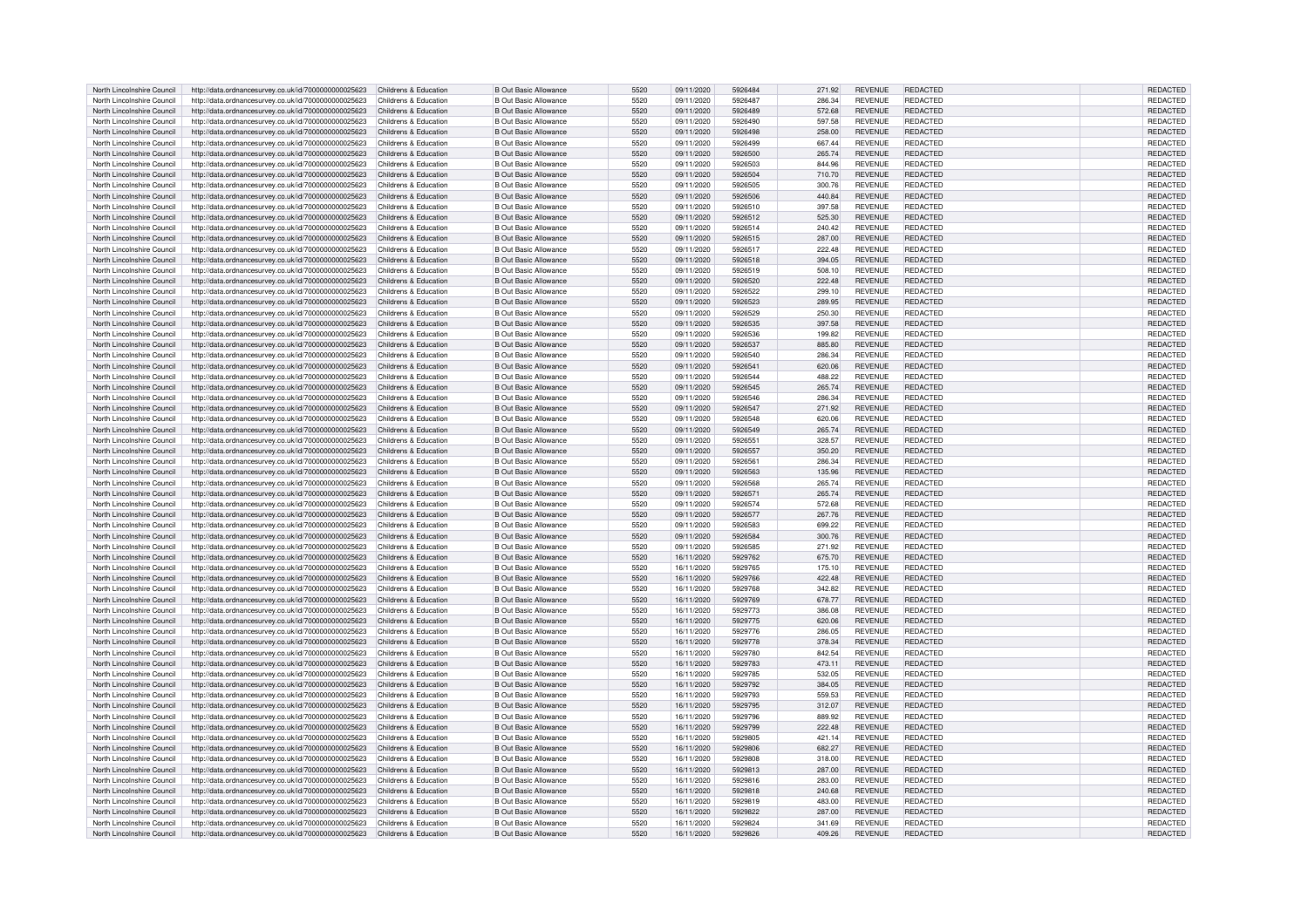| North Lincolnshire Council | http://data.ordnancesurvey.co.uk/id/7000000000025623                       | Childrens & Education | <b>B Out Basic Allowance</b> | 5520 | 16/11/2020 | 5929828 | 297.52   | <b>REVENUE</b> | REDACTED        | <b>REDACTED</b> |
|----------------------------|----------------------------------------------------------------------------|-----------------------|------------------------------|------|------------|---------|----------|----------------|-----------------|-----------------|
| North Lincolnshire Council | http://data.ordnancesurvey.co.uk/id/7000000000025623                       | Childrens & Education | <b>B Out Basic Allowance</b> | 5520 | 16/11/2020 | 5929830 | 274.10   | <b>REVENUE</b> | REDACTED        | REDACTED        |
| North Lincolnshire Council | http://data.ordnancesurvey.co.uk/id/7000000000025623                       | Childrens & Education | <b>B Out Basic Allowance</b> | 5520 | 16/11/2020 | 5929831 | 1,141.96 | <b>REVENUE</b> | REDACTED        | REDACTED        |
|                            |                                                                            |                       |                              |      |            |         |          |                |                 |                 |
| North Lincolnshire Council | http://data.ordnancesurvey.co.uk/id/7000000000025623                       | Childrens & Education | B Out Basic Allowance        | 5520 | 16/11/2020 | 5929834 | 265.74   | <b>REVENUE</b> | <b>REDACTED</b> | REDACTED        |
| North Lincolnshire Council | http://data.ordnancesurvey.co.uk/id/7000000000025623                       | Childrens & Education | <b>B Out Basic Allowance</b> | 5520 | 16/11/2020 | 5929836 | 778.87   | <b>REVENUE</b> | <b>REDACTED</b> | REDACTED        |
| North Lincolnshire Council | http://data.ordnancesurvey.co.uk/id/7000000000025623                       | Childrens & Education | <b>B Out Basic Allowance</b> | 5520 | 16/11/2020 | 5929838 | 222.48   | <b>REVENUE</b> | <b>REDACTED</b> | REDACTED        |
| North Lincolnshire Council | http://data.ordnancesurvey.co.uk/id/7000000000025623                       | Childrens & Education | <b>B Out Basic Allowance</b> | 5520 | 16/11/2020 | 5929839 | 667.44   | <b>REVENUE</b> | REDACTED        | REDACTED        |
| North Lincolnshire Council | http://data.ordnancesurvey.co.uk/id/7000000000025623                       | Childrens & Education | <b>B Out Basic Allowance</b> | 5520 | 16/11/2020 | 5929845 | 397.58   | <b>REVENUE</b> | <b>REDACTED</b> | REDACTED        |
| North Lincolnshire Council | http://data.ordnancesurvey.co.uk/id/7000000000025623                       | Childrens & Education | <b>B Out Basic Allowance</b> | 5520 | 16/11/2020 | 5929847 | 1.326.64 | <b>REVENUE</b> | REDACTED        | REDACTED        |
| North Lincolnshire Council | http://data.ordnancesurvey.co.uk/id/7000000000025623                       | Childrens & Education | <b>B Out Basic Allowance</b> | 5520 | 16/11/2020 | 5929849 | 275.52   | <b>REVENUE</b> | <b>REDACTED</b> | REDACTED        |
|                            |                                                                            |                       |                              |      |            |         |          |                |                 |                 |
| North Lincolnshire Council | http://data.ordnancesurvey.co.uk/id/7000000000025623                       | Childrens & Education | <b>B Out Basic Allowance</b> | 5520 | 16/11/2020 | 5929857 | 885.80   | <b>REVENUE</b> | <b>REDACTED</b> | REDACTED        |
| North Lincolnshire Council | http://data.ordnancesurvey.co.uk/id/7000000000025623                       | Childrens & Education | <b>B Out Basic Allowance</b> | 5520 | 16/11/2020 | 5929860 | 710.70   | <b>REVENUE</b> | REDACTED        | REDACTED        |
| North Lincolnshire Council | http://data.ordnancesurvey.co.uk/id/7000000000025623                       | Childrens & Education | <b>B Out Basic Allowance</b> | 5520 | 16/11/2020 | 5929864 | 488.22   | <b>REVENUE</b> | REDACTED        | REDACTED        |
| North Lincolnshire Council | http://data.ordnancesurvey.co.uk/id/7000000000025623                       | Childrens & Education | <b>B Out Basic Allowance</b> | 5520 | 16/11/2020 | 5929865 | 252.10   | <b>REVENUE</b> | <b>REDACTED</b> | REDACTED        |
| North Lincolnshire Council | http://data.ordnancesurvey.co.uk/id/7000000000025623                       | Childrens & Education | <b>B Out Basic Allowance</b> | 5520 | 16/11/2020 | 5929869 | 746.22   | <b>REVENUE</b> | <b>REDACTED</b> | REDACTED        |
| North Lincolnshire Council | http://data.ordnancesurvey.co.uk/id/7000000000025623                       | Childrens & Education | <b>B Out Basic Allowance</b> | 5520 | 16/11/2020 | 5929871 | 314.00   | <b>REVENUE</b> | <b>REDACTED</b> | REDACTED        |
| North Lincolnshire Council |                                                                            | Childrens & Education | <b>B Out Basic Allowance</b> | 5520 | 16/11/2020 | 5929872 | 394.05   | <b>REVENUE</b> | REDACTED        | <b>REDACTED</b> |
|                            | http://data.ordnancesurvey.co.uk/id/7000000000025623                       |                       |                              |      |            |         |          |                |                 |                 |
| North Lincolnshire Council | http://data.ordnancesurvey.co.uk/id/7000000000025623                       | Childrens & Education | <b>B Out Basic Allowance</b> | 5520 | 16/11/2020 | 5929877 | 296.66   | <b>REVENUE</b> | <b>REDACTED</b> | REDACTED        |
| North Lincolnshire Council | http://data.ordnancesurvey.co.uk/id/7000000000025623                       | Childrens & Education | <b>B Out Basic Allowance</b> | 5520 | 16/11/2020 | 5929880 | 399.00   | <b>REVENUE</b> | REDACTED        | REDACTED        |
| North Lincolnshire Council | http://data.ordnancesurvey.co.uk/id/7000000000025623                       | Childrens & Education | B Out Basic Allowance        | 5520 | 16/11/2020 | 5929882 | 1,210.26 | <b>REVENUE</b> | <b>REDACTED</b> | REDACTED        |
| North Lincolnshire Council | http://data.ordnancesurvey.co.uk/id/7000000000025623                       | Childrens & Education | <b>B Out Basic Allowance</b> | 5520 | 16/11/2020 | 5929883 | 322.39   | <b>REVENUE</b> | <b>REDACTED</b> | REDACTED        |
| North Lincolnshire Council | http://data.ordnancesurvey.co.uk/id/7000000000025623                       | Childrens & Education | <b>B Out Basic Allowance</b> | 5520 | 16/11/2020 | 5929885 | 391.43   | <b>REVENUE</b> | REDACTED        | REDACTED        |
| North Lincolnshire Council | http://data.ordnancesurvey.co.uk/id/7000000000025623                       | Childrens & Education | <b>B Out Basic Allowance</b> | 5520 | 16/11/2020 | 5929892 | 265.74   | <b>REVENUE</b> | <b>REDACTED</b> | REDACTED        |
|                            |                                                                            | Childrens & Education |                              | 5520 |            | 5929895 |          |                | <b>REDACTED</b> | REDACTED        |
| North Lincolnshire Council | http://data.ordnancesurvey.co.uk/id/7000000000025623                       |                       | <b>B Out Basic Allowance</b> |      | 16/11/2020 |         | 349.00   | <b>REVENUE</b> |                 |                 |
| North Lincolnshire Council | http://data.ordnancesurvey.co.uk/id/7000000000025623                       | Childrens & Education | <b>B Out Basic Allowance</b> | 5520 | 16/11/2020 | 5929898 | 1,215.74 | <b>REVENUE</b> | <b>REDACTED</b> | REDACTED        |
| North Lincolnshire Council | http://data.ordnancesurvey.co.uk/id/7000000000025623                       | Childrens & Education | <b>B Out Basic Allowance</b> | 5520 | 16/11/2020 | 5929901 | 222.48   | <b>REVENUE</b> | <b>REDACTED</b> | REDACTED        |
| North Lincolnshire Council | http://data.ordnancesurvey.co.uk/id/7000000000025623                       | Childrens & Education | <b>B Out Basic Allowance</b> | 5520 | 16/11/2020 | 5929910 | 325.74   | <b>REVENUE</b> | REDACTED        | REDACTED        |
| North Lincolnshire Council | http://data.ordnancesurvey.co.uk/id/7000000000025623                       | Childrens & Education | <b>B Out Basic Allowance</b> | 5520 | 16/11/2020 | 5929914 | 287.00   | <b>REVENUE</b> | <b>REDACTED</b> | REDACTED        |
| North Lincolnshire Council | http://data.ordnancesurvey.co.uk/id/7000000000025623                       | Childrens & Education | <b>B Out Basic Allowance</b> | 5520 | 16/11/2020 | 5929916 | 366.88   | <b>REVENUE</b> | REDACTED        | REDACTED        |
| North Lincolnshire Council | http://data.ordnancesurvey.co.uk/id/7000000000025623                       | Childrens & Education | <b>B Out Basic Allowance</b> | 5520 | 16/11/2020 | 5929921 | 666.41   | <b>REVENUE</b> | REDACTED        | REDACTED        |
|                            |                                                                            |                       |                              |      |            |         |          |                |                 |                 |
| North Lincolnshire Council | http://data.ordnancesurvey.co.uk/id/7000000000025623                       | Childrens & Education | <b>B Out Basic Allowance</b> | 5520 | 16/11/2020 | 5929925 | 386.08   | <b>REVENUE</b> | REDACTED        | REDACTED        |
| North Lincolnshire Council | http://data.ordnancesurvey.co.uk/id/7000000000025623                       | Childrens & Education | <b>B Out Basic Allowance</b> | 5520 | 16/11/2020 | 5929927 | 565.30   | <b>REVENUE</b> | <b>REDACTED</b> | REDACTED        |
| North Lincolnshire Council | http://data.ordnancesurvey.co.uk/id/7000000000025623                       | Childrens & Education | <b>B Out Basic Allowance</b> | 5520 | 16/11/2020 | 5929920 | 222.48   | <b>REVENUE</b> | REDACTED        | REDACTED        |
| North Lincolnshire Council | http://data.ordnancesurvey.co.uk/id/7000000000025623                       | Childrens & Education | <b>B Out Basic Allowance</b> | 5520 | 16/11/2020 | 5929930 | 773.53   | <b>REVENUE</b> | REDACTED        | REDACTED        |
| North Lincolnshire Council | http://data.ordnancesurvey.co.uk/id/7000000000025623                       | Childrens & Education | <b>B Out Basic Allowance</b> | 5520 | 16/11/2020 | 5929931 | 251.03   | <b>REVENUE</b> | <b>REDACTED</b> | REDACTED        |
| North Lincolnshire Council | http://data.ordnancesurvey.co.uk/id/7000000000025623                       | Childrens & Education | <b>B Out Basic Allowance</b> | 5520 | 16/11/2020 | 5929934 | 282.00   | <b>REVENUE</b> | <b>REDACTED</b> | REDACTED        |
| North Lincolnshire Council | http://data.ordnancesurvey.co.uk/id/7000000000025623                       | Childrens & Education | <b>B Out Basic Allowance</b> | 5520 | 16/11/2020 | 5929942 | 271.92   | <b>REVENUE</b> | <b>REDACTED</b> | REDACTED        |
|                            |                                                                            |                       |                              |      |            |         |          |                |                 |                 |
| North Lincolnshire Council | http://data.ordnancesurvey.co.uk/id/7000000000025623                       | Childrens & Education | <b>B Out Basic Allowance</b> | 5520 | 16/11/2020 | 5929945 | 286.34   | <b>REVENUE</b> | <b>REDACTED</b> | REDACTED        |
| North Lincolnshire Council | http://data.ordnancesurvey.co.uk/id/7000000000025623                       | Childrens & Education | <b>B Out Basic Allowance</b> | 5520 | 16/11/2020 | 5929947 | 572.68   | <b>REVENUE</b> | REDACTED        | REDACTED        |
| North Lincolnshire Council | http://data.ordnancesurvey.co.uk/id/7000000000025623                       | Childrens & Education | <b>B Out Basic Allowance</b> | 5520 | 16/11/2020 | 5929948 | 597.58   | <b>REVENUE</b> | <b>REDACTED</b> | REDACTED        |
| North Lincolnshire Council | http://data.ordnancesurvey.co.uk/id/7000000000025623                       | Childrens & Education | <b>B Out Basic Allowance</b> | 5520 | 16/11/2020 | 5929952 | 222.48   | <b>REVENUE</b> | REDACTED        | REDACTED        |
| North Lincolnshire Council | http://data.ordnancesurvey.co.uk/id/7000000000025623                       | Childrens & Education | B Out Basic Allowance        | 5520 | 16/11/2020 | 5929956 | 258.00   | <b>REVENUE</b> | <b>REDACTED</b> | REDACTED        |
| North Lincolnshire Council | http://data.ordnancesurvey.co.uk/id/7000000000025623                       | Childrens & Education | <b>B Out Basic Allowance</b> | 5520 | 16/11/2020 | 5929957 | 3,094.32 | <b>REVENUE</b> | REDACTED        | REDACTED        |
|                            | http://data.ordnancesurvey.co.uk/id/7000000000025623                       | Childrens & Education | <b>B Out Basic Allowance</b> | 5520 | 16/11/2020 | 5929958 | 450.88   | <b>REVENUE</b> | <b>REDACTED</b> | <b>REDACTED</b> |
| North Lincolnshire Council |                                                                            |                       |                              |      |            |         |          |                |                 |                 |
| North Lincolnshire Council | http://data.ordnancesurvey.co.uk/id/7000000000025623                       | Childrens & Education | <b>B Out Basic Allowance</b> | 5520 | 16/11/2020 | 5929961 | 844.96   | <b>REVENUE</b> | <b>REDACTED</b> | REDACTED        |
| North Lincolnshire Council | http://data.ordnancesurvey.co.uk/id/7000000000025623                       | Childrens & Education | <b>B Out Basic Allowance</b> | 5520 | 16/11/2020 | 5929962 | 710.70   | <b>REVENUE</b> | <b>REDACTED</b> | REDACTED        |
| North Lincolnshire Council | http://data.ordnancesurvey.co.uk/id/7000000000025623                       | Childrens & Education | <b>B Out Basic Allowance</b> | 5520 | 16/11/2020 | 5929963 | 300.76   | <b>REVENUE</b> | <b>REDACTED</b> | <b>REDACTED</b> |
| North Lincolnshire Council | http://data.ordnancesurvey.co.uk/id/7000000000025623                       | Childrens & Education | <b>B Out Basic Allowance</b> | 5520 | 16/11/2020 | 5929964 | 440.84   | <b>REVENUE</b> | <b>REDACTED</b> | <b>REDACTED</b> |
| North Lincolnshire Council | http://data.ordnancesurvey.co.uk/id/7000000000025623                       | Childrens & Education | <b>B Out Basic Allowance</b> | 5520 | 16/11/2020 | 5929968 | 397.58   | <b>REVENUE</b> | <b>REDACTED</b> | <b>REDACTED</b> |
| North Lincolnshire Council | http://data.ordnancesurvey.co.uk/id/7000000000025623                       | Childrens & Education | <b>B Out Basic Allowance</b> | 5520 | 16/11/2020 | 5929970 | 525.30   | <b>REVENUE</b> | REDACTED        | REDACTED        |
| North Lincolnshire Council | http://data.ordnancesurvey.co.uk/id/7000000000025623                       | Childrens & Education | <b>B Out Basic Allowance</b> | 5520 | 16/11/2020 | 5929972 | 240.42   | <b>REVENUE</b> | <b>REDACTED</b> | REDACTED        |
|                            |                                                                            |                       |                              |      |            |         |          |                |                 |                 |
| North Lincolnshire Council | http://data.ordnancesurvey.co.uk/id/7000000000025623                       | Childrens & Education | <b>B Out Basic Allowance</b> | 5520 | 16/11/2020 | 5929974 | 287.00   | <b>REVENUE</b> | <b>REDACTED</b> | REDACTED        |
| North Lincolnshire Council | http://data.ordnancesurvey.co.uk/id/7000000000025623                       | Childrens & Education | B Out Basic Allowance        | 5520 | 16/11/2020 | 5929976 | 222.48   | <b>REVENUE</b> | REDACTED        | <b>REDACTED</b> |
| North Lincolnshire Council | http://data.ordnancesurvey.co.uk/id/7000000000025623                       | Childrens & Education | <b>B Out Basic Allowance</b> | 5520 | 16/11/2020 | 5929977 | 394.05   | <b>REVENUE</b> | REDACTED        | REDACTED        |
| North Lincolnshire Council | http://data.ordnancesurvey.co.uk/id/7000000000025623                       | Childrens & Education | B Out Basic Allowance        | 5520 | 16/11/2020 | 5929978 | 508.10   | <b>REVENUE</b> | <b>REDACTED</b> | REDACTED        |
| North Lincolnshire Council | http://data.ordnancesurvey.co.uk/id/7000000000025623                       | Childrens & Education | <b>B Out Basic Allowance</b> | 5520 | 16/11/2020 | 5929979 | 222.48   | <b>REVENUE</b> | <b>REDACTED</b> | <b>REDACTED</b> |
| North Lincolnshire Council | http://data.ordnancesurvey.co.uk/id/7000000000025623                       | Childrens & Education | <b>B Out Basic Allowance</b> | 5520 | 16/11/2020 | 5929981 | 299.10   | <b>REVENUE</b> | <b>REDACTED</b> | REDACTED        |
| North Lincolnshire Council | http://data.ordnancesurvey.co.uk/id/7000000000025623                       | Childrens & Education | <b>B Out Basic Allowance</b> | 5520 | 16/11/2020 | 5929988 | 250.30   | <b>REVENUE</b> | REDACTED        | <b>REDACTED</b> |
| North Lincolnshire Council |                                                                            | Childrens & Education | <b>B Out Basic Allowance</b> | 5520 |            | 5929994 |          | <b>REVENUE</b> | <b>REDACTED</b> |                 |
|                            | http://data.ordnancesurvey.co.uk/id/7000000000025623                       |                       |                              |      | 16/11/2020 |         | 397.58   |                |                 | REDACTED        |
| North Lincolnshire Council | http://data.ordnancesurvey.co.uk/id/7000000000025623                       | Childrens & Education | <b>B Out Basic Allowance</b> | 5520 | 16/11/2020 | 5929995 | 199.82   | <b>REVENUE</b> | <b>REDACTED</b> | REDACTED        |
| North Lincolnshire Council | http://data.ordnancesurvey.co.uk/id/7000000000025623                       | Childrens & Education | <b>B Out Basic Allowance</b> | 5520 | 16/11/2020 | 5929996 | 1.108.28 | <b>REVENUE</b> | REDACTED        | REDACTED        |
| North Lincolnshire Council | http://data.ordnancesurvey.co.uk/id/7000000000025623                       | Childrens & Education | <b>B Out Basic Allowance</b> | 5520 | 16/11/2020 | 5929999 | 286.34   | <b>REVENUE</b> | <b>REDACTED</b> | REDACTED        |
| North Lincolnshire Council | http://data.ordnancesurvey.co.uk/id/7000000000025623                       | Childrens & Education | B Out Basic Allowance        | 5520 | 16/11/2020 | 5930000 | 397.58   | <b>REVENUE</b> | REDACTED        | <b>REDACTED</b> |
| North Lincolnshire Council | http://data.ordnancesurvey.co.uk/id/7000000000025623                       | Childrens & Education | <b>B Out Basic Allowance</b> | 5520 | 16/11/2020 | 5930003 | 488.22   | <b>REVENUE</b> | <b>REDACTED</b> | REDACTED        |
| North Lincolnshire Council | http://data.ordnancesurvey.co.uk/id/7000000000025623                       | Childrens & Education | <b>B</b> Out Basic Allowance | 5520 | 16/11/2020 | 5930004 | 265.74   | <b>REVENUE</b> | <b>REDACTED</b> | REDACTED        |
| North Lincolnshire Council |                                                                            | Childrens & Education | <b>B Out Basic Allowance</b> | 5520 | 16/11/2020 | 5930005 | 286.34   | <b>REVENUE</b> | <b>REDACTED</b> | REDACTED        |
|                            | http://data.ordnancesurvey.co.uk/id/7000000000025623                       |                       |                              |      |            |         |          |                |                 |                 |
| North Lincolnshire Council | http://data.ordnancesurvey.co.uk/id/7000000000025623                       | Childrens & Education | <b>B Out Basic Allowance</b> | 5520 | 16/11/2020 | 5930006 | 271.92   | <b>REVENUE</b> | <b>REDACTED</b> | REDACTED        |
| North Lincolnshire Council | http://data.ordnancesurvey.co.uk/id/7000000000025623                       | Childrens & Education | <b>B Out Basic Allowance</b> | 5520 | 16/11/2020 | 5930007 | 620.06   | <b>REVENUE</b> | REDACTED        | REDACTED        |
| North Lincolnshire Council | http://data.ordnancesurvey.co.uk/id/7000000000025623                       | Childrens & Education | B Out Basic Allowance        | 5520 | 16/11/2020 | 5930008 | 265.74   | <b>REVENUE</b> | REDACTED        | <b>REDACTED</b> |
| North Lincolnshire Council | http://data.ordnancesurvey.co.uk/id/7000000000025623                       | Childrens & Education | B Out Basic Allowance        | 5520 | 16/11/2020 | 5930010 | 328.57   | <b>REVENUE</b> | <b>REDACTED</b> | <b>REDACTED</b> |
| North Lincolnshire Council | http://data.ordnancesurvey.co.uk/id/7000000000025623 Childrens & Education |                       | <b>B</b> Out Basic Allowance | 5520 | 16/11/2020 | 5930014 | 525.30   | <b>REVENUE</b> | REDACTED        | REDACTED        |
|                            |                                                                            |                       |                              |      |            |         |          |                |                 |                 |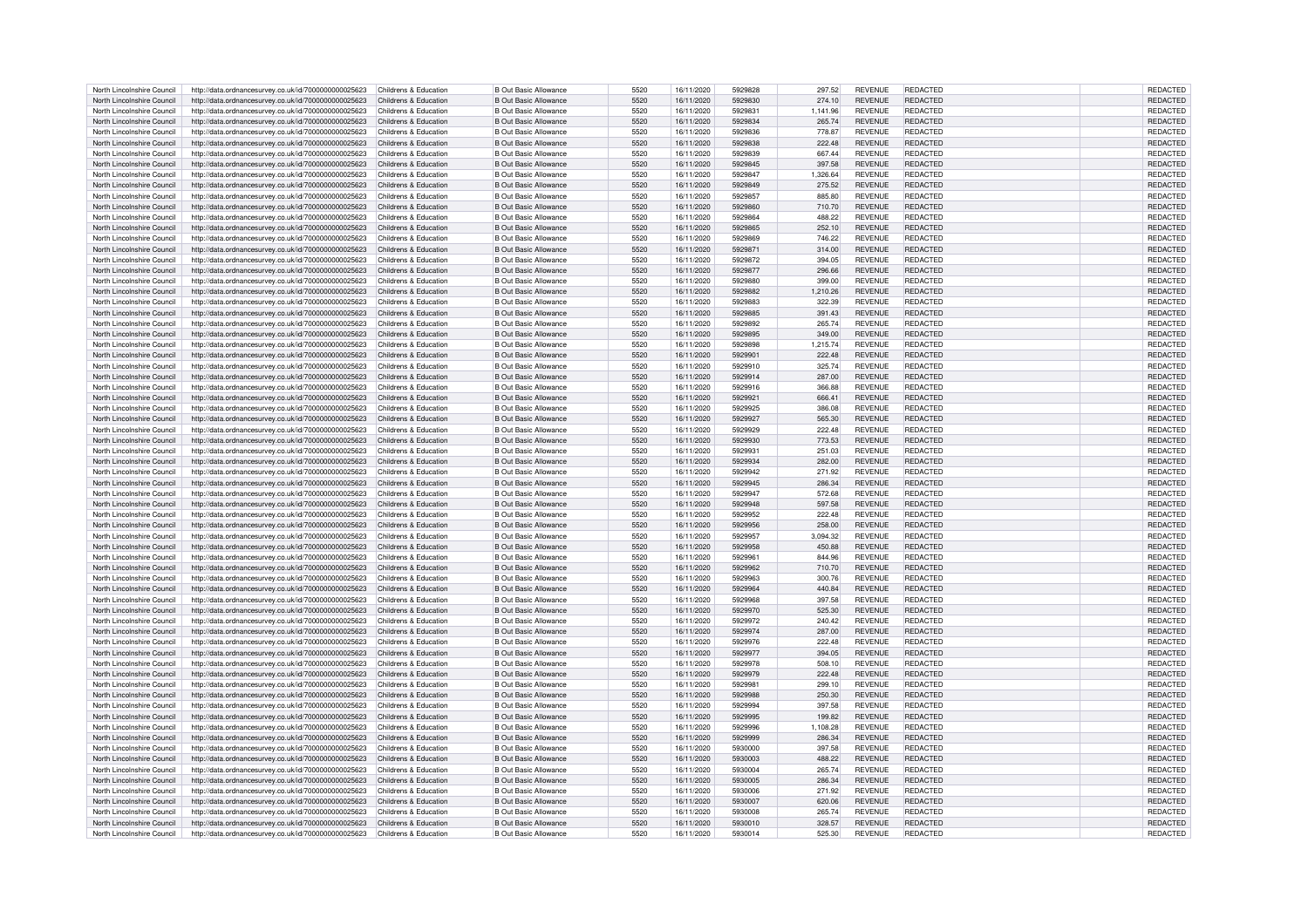| North Lincolnshire Council | http://data.ordnancesurvey.co.uk/id/7000000000025623                       | Childrens & Education | <b>B Out Basic Allowance</b> | 5520 | 16/11/2020 | 5930016 | 350.20   | <b>REVENUE</b> | <b>REDACTED</b> | REDACTED        |
|----------------------------|----------------------------------------------------------------------------|-----------------------|------------------------------|------|------------|---------|----------|----------------|-----------------|-----------------|
| North Lincolnshire Council | http://data.ordnancesurvey.co.uk/id/7000000000025623                       | Childrens & Education | <b>B Out Basic Allowance</b> | 5520 | 16/11/2020 | 5930020 | 286.34   | <b>REVENUE</b> | REDACTED        | REDACTED        |
| North Lincolnshire Council | http://data.ordnancesurvey.co.uk/id/7000000000025623                       | Childrens & Education | <b>B Out Basic Allowance</b> | 5520 | 16/11/2020 | 5930021 | 150.38   | <b>REVENUE</b> | REDACTED        | REDACTED        |
| North Lincolnshire Council | http://data.ordnancesurvey.co.uk/id/7000000000025623                       | Childrens & Education | <b>B Out Basic Allowance</b> | 5520 | 16/11/2020 | 5930024 | 150.38   | <b>REVENUE</b> | REDACTED        | REDACTED        |
|                            |                                                                            |                       |                              |      |            |         |          |                |                 |                 |
| North Lincolnshire Council | http://data.ordnancesurvey.co.uk/id/7000000000025623                       | Childrens & Education | <b>B Out Basic Allowance</b> | 5520 | 16/11/2020 | 5930027 | 265.74   | <b>REVENUE</b> | <b>REDACTED</b> | REDACTED        |
| North Lincolnshire Council | http://data.ordnancesurvey.co.uk/id/7000000000025623                       | Childrens & Education | <b>B Out Basic Allowance</b> | 5520 | 16/11/2020 | 5930030 | 265.74   | <b>REVENUE</b> | <b>REDACTED</b> | REDACTED        |
| North Lincolnshire Council | http://data.ordnancesurvey.co.uk/id/7000000000025623                       | Childrens & Education | <b>B Out Basic Allowance</b> | 5520 | 16/11/2020 | 5930033 | 572.68   | <b>REVENUE</b> | REDACTED        | REDACTED        |
| North Lincolnshire Council | http://data.ordnancesurvey.co.uk/id/7000000000025623                       | Childrens & Education | <b>B Out Basic Allowance</b> | 5520 | 16/11/2020 | 5930036 | 267.76   | <b>REVENUE</b> | <b>REDACTED</b> | REDACTED        |
| North Lincolnshire Council | http://data.ordnancesurvey.co.uk/id/7000000000025623                       | Childrens & Education | <b>B Out Basic Allowance</b> | 5520 | 16/11/2020 | 5930042 | 271.92   | <b>REVENUE</b> | REDACTED        | REDACTED        |
| North Lincolnshire Council | http://data.ordnancesurvey.co.uk/id/7000000000025623                       | Childrens & Education | <b>B Out Basic Allowance</b> | 5520 | 16/11/2020 | 5930043 | 300.76   | <b>REVENUE</b> | <b>REDACTED</b> | REDACTED        |
| North Lincolnshire Council | http://data.ordnancesurvey.co.uk/id/7000000000025623                       | Childrens & Education | <b>B Out Basic Allowance</b> | 5520 | 16/11/2020 | 5930044 | 271.92   | <b>REVENUE</b> | <b>REDACTED</b> | REDACTED        |
|                            |                                                                            |                       |                              |      |            |         |          |                |                 |                 |
| North Lincolnshire Council | http://data.ordnancesurvey.co.uk/id/7000000000025623                       | Childrens & Education | <b>B Out Basic Allowance</b> | 5520 | 23/11/2020 | 5932860 | 675.70   | <b>REVENUE</b> | REDACTED        | REDACTED        |
| North Lincolnshire Council | http://data.ordnancesurvey.co.uk/id/7000000000025623                       | Childrens & Education | <b>B Out Basic Allowance</b> | 5520 | 23/11/2020 | 5932863 | 175.10   | <b>REVENUE</b> | <b>REDACTED</b> | REDACTED        |
| North Lincolnshire Council | http://data.ordnancesurvey.co.uk/id/7000000000025623                       | Childrens & Education | <b>B Out Basic Allowance</b> | 5520 | 23/11/2020 | 5932865 | 422.48   | <b>REVENUE</b> | <b>REDACTED</b> | REDACTED        |
| North Lincolnshire Council | http://data.ordnancesurvey.co.uk/id/7000000000025623                       | Childrens & Education | <b>B Out Basic Allowance</b> | 5520 | 23/11/2020 | 5932867 | 342.82   | <b>REVENUE</b> | <b>REDACTED</b> | REDACTED        |
| North Lincolnshire Council | http://data.ordnancesurvey.co.uk/id/7000000000025623                       | Childrens & Education | <b>B Out Basic Allowance</b> | 5520 | 23/11/2020 | 5932868 | 678.77   | <b>REVENUE</b> | <b>REDACTED</b> | REDACTED        |
| North Lincolnshire Council | http://data.ordnancesurvey.co.uk/id/7000000000025623                       | Childrens & Education | <b>B Out Basic Allowance</b> | 5520 | 23/11/2020 | 5932872 | 386.08   | <b>REVENUE</b> | REDACTED        | REDACTED        |
| North Lincolnshire Council | http://data.ordnancesurvey.co.uk/id/7000000000025623                       | Childrens & Education | <b>B Out Basic Allowance</b> | 5520 | 23/11/2020 | 5932874 | 620.06   | <b>REVENUE</b> | <b>REDACTED</b> | REDACTED        |
| North Lincolnshire Council | http://data.ordnancesurvey.co.uk/id/7000000000025623                       | Childrens & Education | <b>B Out Basic Allowance</b> | 5520 | 23/11/2020 | 5932875 | 222.48   | <b>REVENUE</b> | REDACTED        | REDACTED        |
| North Lincolnshire Council | http://data.ordnancesurvey.co.uk/id/7000000000025623                       | Childrens & Education | <b>B Out Basic Allowance</b> | 5520 | 23/11/2020 | 5932877 | 653.23   | <b>REVENUE</b> | <b>REDACTED</b> | REDACTED        |
|                            |                                                                            |                       |                              |      |            |         |          |                |                 |                 |
| North Lincolnshire Council | http://data.ordnancesurvey.co.uk/id/7000000000025623                       | Childrens & Education | <b>B Out Basic Allowance</b> | 5520 | 23/11/2020 | 5932879 | 842.54   | <b>REVENUE</b> | <b>REDACTED</b> | REDACTED        |
| North Lincolnshire Council | http://data.ordnancesurvey.co.uk/id/7000000000025623                       | Childrens & Education | <b>B Out Basic Allowance</b> | 5520 | 23/11/2020 | 5932882 | 473.1    | <b>REVENUE</b> | REDACTED        | REDACTED        |
| North Lincolnshire Council | http://data.ordnancesurvey.co.uk/id/7000000000025623                       | Childrens & Education | <b>B Out Basic Allowance</b> | 5520 | 23/11/2020 | 5932884 | 532.05   | <b>REVENUE</b> | <b>REDACTED</b> | REDACTED        |
| North Lincolnshire Council | http://data.ordnancesurvey.co.uk/id/7000000000025623                       | Childrens & Education | <b>B Out Basic Allowance</b> | 5520 | 23/11/2020 | 5932891 | 384.05   | <b>REVENUE</b> | <b>REDACTED</b> | REDACTED        |
| North Lincolnshire Council | http://data.ordnancesurvey.co.uk/id/7000000000025623                       | Childrens & Education | <b>B Out Basic Allowance</b> | 5520 | 23/11/2020 | 5932892 | 559.53   | <b>REVENUE</b> | <b>REDACTED</b> | REDACTED        |
| North Lincolnshire Council | http://data.ordnancesurvey.co.uk/id/7000000000025623                       | Childrens & Education | <b>B Out Basic Allowance</b> | 5520 | 23/11/2020 | 5932894 | 312.07   | <b>REVENUE</b> | <b>REDACTED</b> | REDACTED        |
| North Lincolnshire Council | http://data.ordnancesurvey.co.uk/id/7000000000025623                       | Childrens & Education | <b>B Out Basic Allowance</b> | 5520 | 23/11/2020 | 5932895 | 889.92   | <b>REVENUE</b> | REDACTED        | REDACTED        |
| North Lincolnshire Council | http://data.ordnancesurvey.co.uk/id/7000000000025623                       | Childrens & Education | <b>B Out Basic Allowance</b> | 5520 | 23/11/2020 | 5932898 | 222.48   | <b>REVENUE</b> | <b>REDACTED</b> | REDACTED        |
| North Lincolnshire Council |                                                                            | Childrens & Education | <b>B Out Basic Allowance</b> | 5520 | 23/11/2020 | 5932904 | 421.14   | <b>REVENUE</b> | <b>REDACTED</b> | REDACTED        |
|                            | http://data.ordnancesurvey.co.uk/id/7000000000025623                       |                       |                              |      |            |         |          |                |                 |                 |
| North Lincolnshire Council | http://data.ordnancesurvey.co.uk/id/7000000000025623                       | Childrens & Education | <b>B Out Basic Allowance</b> | 5520 | 23/11/2020 | 5932905 | 682.27   | <b>REVENUE</b> | <b>REDACTED</b> | REDACTED        |
| North Lincolnshire Council | http://data.ordnancesurvey.co.uk/id/7000000000025623                       | Childrens & Education | <b>B Out Basic Allowance</b> | 5520 | 23/11/2020 | 5932907 | 318.00   | <b>REVENUE</b> | REDACTED        | REDACTED        |
| North Lincolnshire Council | http://data.ordnancesurvey.co.uk/id/7000000000025623                       | Childrens & Education | <b>B Out Basic Allowance</b> | 5520 | 23/11/2020 | 5932912 | 287.00   | <b>REVENUE</b> | <b>REDACTED</b> | REDACTED        |
| North Lincolnshire Council | http://data.ordnancesurvey.co.uk/id/7000000000025623                       | Childrens & Education | <b>B Out Basic Allowance</b> | 5520 | 23/11/2020 | 5932915 | 283.00   | <b>REVENUE</b> | REDACTED        | REDACTED        |
| North Lincolnshire Council | http://data.ordnancesurvey.co.uk/id/7000000000025623                       | Childrens & Education | <b>B Out Basic Allowance</b> | 5520 | 23/11/2020 | 5932917 | 240.68   | <b>REVENUE</b> | REDACTED        | REDACTED        |
| North Lincolnshire Council | http://data.ordnancesurvey.co.uk/id/7000000000025623                       | Childrens & Education | <b>B Out Basic Allowance</b> | 5520 | 23/11/2020 | 5932918 | 483.00   | <b>REVENUE</b> | REDACTED        | REDACTED        |
| North Lincolnshire Council | http://data.ordnancesurvey.co.uk/id/7000000000025623                       | Childrens & Education | <b>B Out Basic Allowance</b> | 5520 | 23/11/2020 | 5932921 | 287.00   | <b>REVENUE</b> | REDACTED        | REDACTED        |
| North Lincolnshire Council | http://data.ordnancesurvey.co.uk/id/7000000000025623                       | Childrens & Education | <b>B Out Basic Allowance</b> | 5520 | 23/11/2020 | 5932923 | 341.69   | <b>REVENUE</b> | <b>REDACTED</b> | <b>REDACTED</b> |
|                            |                                                                            |                       |                              | 5520 |            | 5932925 |          |                | <b>REDACTED</b> |                 |
| North Lincolnshire Council | http://data.ordnancesurvey.co.uk/id/7000000000025623                       | Childrens & Education | <b>B Out Basic Allowance</b> |      | 23/11/2020 |         | 409.26   | <b>REVENUE</b> |                 | REDACTED        |
| North Lincolnshire Council | http://data.ordnancesurvey.co.uk/id/7000000000025623                       | Childrens & Education | <b>B Out Basic Allowance</b> | 5520 | 23/11/2020 | 5932927 | 297.52   | <b>REVENUE</b> | <b>REDACTED</b> | REDACTED        |
| North Lincolnshire Council | http://data.ordnancesurvey.co.uk/id/7000000000025623                       | Childrens & Education | <b>B Out Basic Allowance</b> | 5520 | 23/11/2020 | 5932929 | 274.10   | <b>REVENUE</b> | <b>REDACTED</b> | REDACTED        |
| North Lincolnshire Council | http://data.ordnancesurvey.co.uk/id/7000000000025623                       | Childrens & Education | <b>B Out Basic Allowance</b> | 5520 | 23/11/2020 | 5932930 | 1,141.96 | <b>REVENUE</b> | REDACTED        | REDACTED        |
| North Lincolnshire Council | http://data.ordnancesurvey.co.uk/id/7000000000025623                       | Childrens & Education | <b>B Out Basic Allowance</b> | 5520 | 23/11/2020 | 5932933 | 265.74   | <b>REVENUE</b> | REDACTED        | <b>REDACTED</b> |
| North Lincolnshire Council | http://data.ordnancesurvey.co.uk/id/7000000000025623                       | Childrens & Education | <b>B Out Basic Allowance</b> | 5520 | 23/11/2020 | 5932935 | 655.58   | <b>REVENUE</b> | REDACTED        | REDACTED        |
| North Lincolnshire Council | http://data.ordnancesurvey.co.uk/id/7000000000025623                       | Childrens & Education | <b>B Out Basic Allowance</b> | 5520 | 23/11/2020 | 5932938 | 667.44   | <b>REVENUE</b> | REDACTED        | <b>REDACTED</b> |
| North Lincolnshire Council | http://data.ordnancesurvey.co.uk/id/7000000000025623                       | Childrens & Education | <b>B Out Basic Allowance</b> | 5520 | 23/11/2020 | 5932944 | 397.58   | <b>REVENUE</b> | REDACTED        | REDACTED        |
| North Lincolnshire Council | http://data.ordnancesurvey.co.uk/id/7000000000025623                       | Childrens & Education | <b>B Out Basic Allowance</b> | 5520 | 23/11/2020 | 5932946 | 663.32   | <b>REVENUE</b> | <b>REDACTED</b> | REDACTED        |
| North Lincolnshire Council |                                                                            | Childrens & Education | <b>B Out Basic Allowance</b> | 5520 | 23/11/2020 | 5932948 | 265.74   | <b>REVENUE</b> | <b>REDACTED</b> | REDACTED        |
|                            | http://data.ordnancesurvey.co.uk/id/7000000000025623                       |                       |                              |      |            |         |          |                |                 |                 |
| North Lincolnshire Council | http://data.ordnancesurvey.co.uk/id/7000000000025623                       | Childrens & Education | <b>B Out Basic Allowance</b> | 5520 | 23/11/2020 | 5932956 | 885.80   | <b>REVENUE</b> | REDACTED        | REDACTED        |
| North Lincolnshire Council | http://data.ordnancesurvey.co.uk/id/7000000000025623                       | Childrens & Education | <b>B Out Basic Allowance</b> | 5520 | 23/11/2020 | 5932959 | 710.70   | <b>REVENUE</b> | <b>REDACTED</b> | REDACTED        |
| North Lincolnshire Council | http://data.ordnancesurvey.co.uk/id/7000000000025623                       | Childrens & Education | <b>B Out Basic Allowance</b> | 5520 | 23/11/2020 | 5932964 | 252.10   | <b>REVENUE</b> | <b>REDACTED</b> | REDACTED        |
| North Lincolnshire Council | http://data.ordnancesurvey.co.uk/id/7000000000025623                       | Childrens & Education | <b>B Out Basic Allowance</b> | 5520 | 23/11/2020 | 5932968 | 1,055.82 | <b>REVENUE</b> | <b>REDACTED</b> | REDACTED        |
| North Lincolnshire Council | http://data.ordnancesurvey.co.uk/id/7000000000025623                       | Childrens & Education | <b>B Out Basic Allowance</b> | 5520 | 23/11/2020 | 5932970 | 314.00   | <b>REVENUE</b> | <b>REDACTED</b> | REDACTED        |
| North Lincolnshire Council | http://data.ordnancesurvey.co.uk/id/7000000000025623                       | Childrens & Education | <b>B Out Basic Allowance</b> | 5520 | 23/11/2020 | 5932971 | 394.05   | <b>REVENUE</b> | <b>REDACTED</b> | <b>REDACTED</b> |
| North Lincolnshire Council | http://data.ordnancesurvey.co.uk/id/7000000000025623                       | Childrens & Education | <b>B Out Basic Allowance</b> | 5520 | 23/11/2020 | 5932976 | 296.66   | <b>REVENUE</b> | <b>REDACTED</b> | REDACTED        |
| North Lincolnshire Council | http://data.ordnancesurvey.co.uk/id/7000000000025623                       | Childrens & Education | <b>B Out Basic Allowance</b> | 5520 | 23/11/2020 | 5932979 | 399.00   | <b>REVENUE</b> | <b>REDACTED</b> | REDACTED        |
|                            |                                                                            |                       |                              | 5520 |            | 5932981 |          |                | <b>REDACTED</b> |                 |
| North Lincolnshire Council | http://data.ordnancesurvey.co.uk/id/7000000000025623                       | Childrens & Education | <b>B Out Basic Allowance</b> |      | 23/11/2020 |         | 1,210.26 | <b>REVENUE</b> |                 | <b>REDACTED</b> |
| North Lincolnshire Council | http://data.ordnancesurvey.co.uk/id/7000000000025623                       | Childrens & Education | <b>B Out Basic Allowance</b> | 5520 | 23/11/2020 | 5932982 | 322.39   | <b>REVENUE</b> | <b>REDACTED</b> | REDACTED        |
| North Lincolnshire Council | http://data.ordnancesurvey.co.uk/id/7000000000025623                       | Childrens & Education | <b>B Out Basic Allowance</b> | 5520 | 23/11/2020 | 5932984 | 391.43   | <b>REVENUE</b> | REDACTED        | REDACTED        |
| North Lincolnshire Council | http://data.ordnancesurvey.co.uk/id/7000000000025623                       | Childrens & Education | <b>B Out Basic Allowance</b> | 5520 | 23/11/2020 | 5932991 | 265.74   | <b>REVENUE</b> | <b>REDACTED</b> | REDACTED        |
| North Lincolnshire Council | http://data.ordnancesurvey.co.uk/id/7000000000025623                       | Childrens & Education | <b>B Out Basic Allowance</b> | 5520 | 23/11/2020 | 5932994 | 349.00   | <b>REVENUE</b> | <b>REDACTED</b> | REDACTED        |
| North Lincolnshire Council | http://data.ordnancesurvey.co.uk/id/7000000000025623                       | Childrens & Education | <b>B Out Basic Allowance</b> | 5520 | 23/11/2020 | 5932997 | 1,215.74 | <b>REVENUE</b> | REDACTED        | REDACTED        |
| North Lincolnshire Council | http://data.ordnancesurvey.co.uk/id/7000000000025623                       | Childrens & Education | <b>B Out Basic Allowance</b> | 5520 | 23/11/2020 | 5933000 | 222.48   | <b>REVENUE</b> | <b>REDACTED</b> | REDACTED        |
| North Lincolnshire Council | http://data.ordnancesurvey.co.uk/id/7000000000025623                       | Childrens & Education | <b>B Out Basic Allowance</b> | 5520 | 23/11/2020 | 5933008 | 259.56   | <b>REVENUE</b> | <b>REDACTED</b> | <b>REDACTED</b> |
| North Lincolnshire Council | http://data.ordnancesurvey.co.uk/id/7000000000025623                       | Childrens & Education | <b>B Out Basic Allowance</b> | 5520 | 23/11/2020 | 5933009 | 325.74   | <b>REVENUE</b> | REDACTED        | REDACTED        |
|                            |                                                                            |                       |                              | 5520 |            | 5933013 |          |                | <b>REDACTED</b> |                 |
| North Lincolnshire Council | http://data.ordnancesurvey.co.uk/id/7000000000025623                       | Childrens & Education | <b>B Out Basic Allowance</b> |      | 23/11/2020 |         | 287.00   | <b>REVENUE</b> |                 | REDACTED        |
| North Lincolnshire Council | http://data.ordnancesurvey.co.uk/id/7000000000025623                       | Childrens & Education | <b>B Out Basic Allowance</b> | 5520 | 23/11/2020 | 5933015 | 366.88   | <b>REVENUE</b> | REDACTED        | REDACTED        |
| North Lincolnshire Council | http://data.ordnancesurvey.co.uk/id/7000000000025623                       | Childrens & Education | <b>B Out Basic Allowance</b> | 5520 | 23/11/2020 | 5933020 | 494.40   | <b>REVENUE</b> | <b>REDACTED</b> | REDACTED        |
| North Lincolnshire Council | http://data.ordnancesurvey.co.uk/id/7000000000025623                       | Childrens & Education | <b>B Out Basic Allowance</b> | 5520 | 23/11/2020 | 5933024 | 386.08   | <b>REVENUE</b> | REDACTED        | REDACTED        |
| North Lincolnshire Council | http://data.ordnancesurvey.co.uk/id/7000000000025623                       | Childrens & Education | B Out Basic Allowance        | 5520 | 23/11/2020 | 5933026 | 342.82   | <b>REVENUE</b> | REDACTED        | <b>REDACTED</b> |
| North Lincolnshire Council | http://data.ordnancesurvey.co.uk/id/7000000000025623                       | Childrens & Education | B Out Basic Allowance        | 5520 | 23/11/2020 | 5933028 | 222.48   | <b>REVENUE</b> | <b>REDACTED</b> | <b>REDACTED</b> |
| North Lincolnshire Council | http://data.ordnancesurvey.co.uk/id/7000000000025623 Childrens & Education |                       | <b>B Out Basic Allowance</b> | 5520 | 23/11/2020 | 5933029 | 773.53   | <b>REVENUE</b> | REDACTED        | REDACTED        |
|                            |                                                                            |                       |                              |      |            |         |          |                |                 |                 |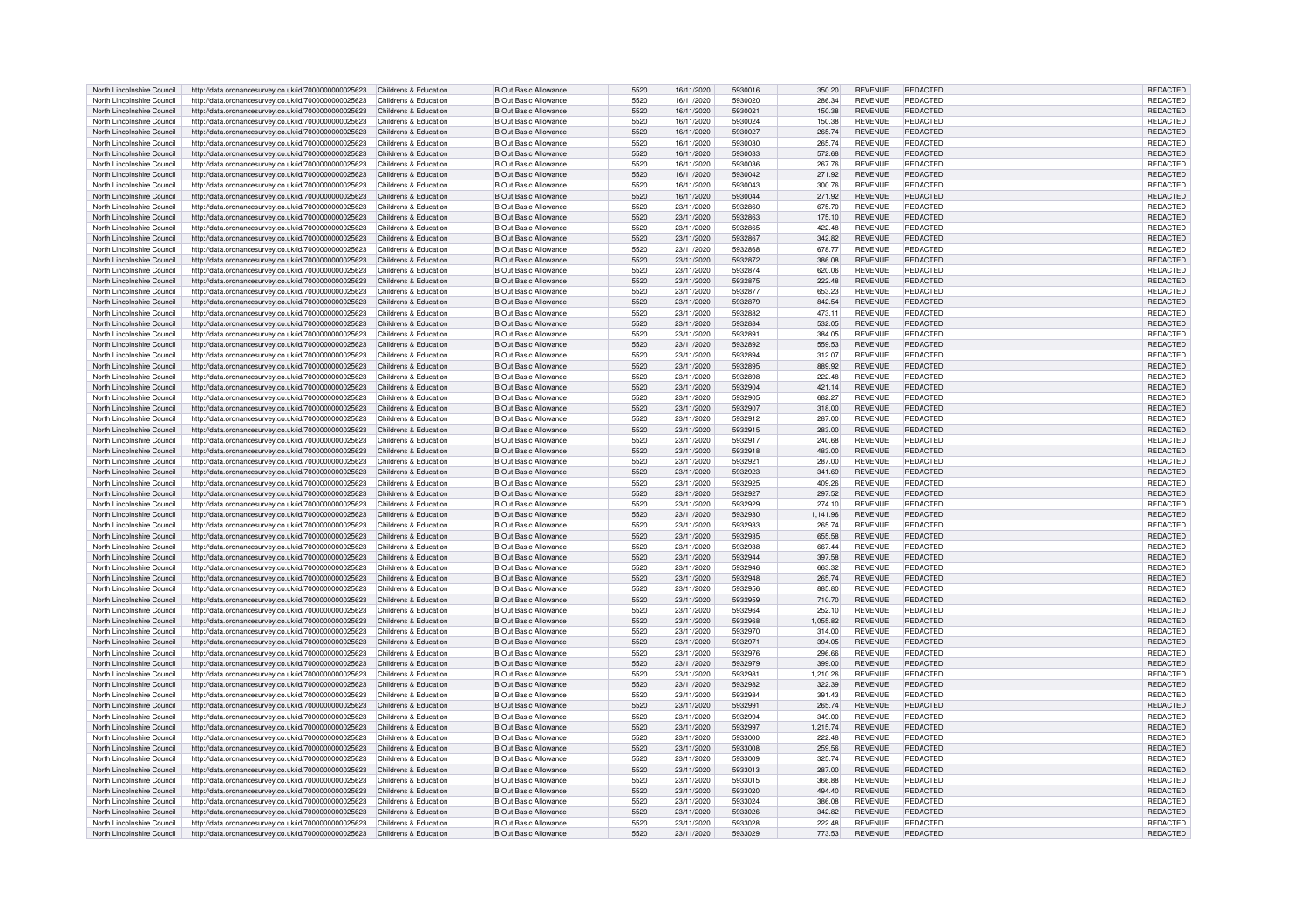| North Lincolnshire Council | http://data.ordnancesurvey.co.uk/id/7000000000025623                       | Childrens & Education | <b>B Out Basic Allowance</b> | 5520 | 23/11/2020 | 5933030 | 175.10             | <b>REVENUE</b> | REDACTED        | REDACTED                    |
|----------------------------|----------------------------------------------------------------------------|-----------------------|------------------------------|------|------------|---------|--------------------|----------------|-----------------|-----------------------------|
| North Lincolnshire Council | http://data.ordnancesurvey.co.uk/id/7000000000025623                       | Childrens & Education | <b>B Out Basic Allowance</b> | 5520 | 23/11/2020 | 5933033 | 282.00             | <b>REVENUE</b> | <b>REDACTED</b> | REDACTED                    |
| North Lincolnshire Council | http://data.ordnancesurvey.co.uk/id/7000000000025623                       | Childrens & Education | <b>B Out Basic Allowance</b> | 5520 | 23/11/2020 | 5933041 | 271.92             | <b>REVENUE</b> | REDACTED        | REDACTED                    |
| North Lincolnshire Council | http://data.ordnancesurvey.co.uk/id/7000000000025623                       | Childrens & Education | <b>B Out Basic Allowance</b> | 5520 | 23/11/2020 | 5933044 | 286.34             | <b>REVENUE</b> | <b>REDACTED</b> | REDACTED                    |
|                            |                                                                            |                       |                              |      |            |         |                    |                |                 |                             |
| North Lincolnshire Council | http://data.ordnancesurvey.co.uk/id/7000000000025623                       | Childrens & Education | <b>B Out Basic Allowance</b> | 5520 | 23/11/2020 | 5933046 | 572.68             | <b>REVENUE</b> | REDACTED        | REDACTED                    |
| North Lincolnshire Council | http://data.ordnancesurvey.co.uk/id/7000000000025623                       | Childrens & Education | <b>B Out Basic Allowance</b> | 5520 | 23/11/2020 | 5933047 | 597.58             | <b>REVENUE</b> | <b>REDACTED</b> | REDACTED                    |
| North Lincolnshire Council | http://data.ordnancesurvey.co.uk/id/7000000000025623                       | Childrens & Education | <b>B Out Basic Allowance</b> | 5520 | 23/11/2020 | 5933051 | 368.26             | <b>REVENUE</b> | <b>REDACTED</b> | REDACTED                    |
| North Lincolnshire Council | http://data.ordnancesurvey.co.uk/id/7000000000025623                       | Childrens & Education | <b>B Out Basic Allowance</b> | 5520 | 23/11/2020 | 5933055 | 521.16             | <b>REVENUE</b> | REDACTED        | REDACTED                    |
| North Lincolnshire Council | http://data.ordnancesurvey.co.uk/id/7000000000025623                       | Childrens & Education | <b>B Out Basic Allowance</b> | 5520 | 23/11/2020 | 5933056 | 667.44             | <b>REVENUE</b> | <b>REDACTED</b> | REDACTED                    |
| North Lincolnshire Council | http://data.ordnancesurvey.co.uk/id/7000000000025623                       | Childrens & Education | <b>B Out Basic Allowance</b> | 5520 | 23/11/2020 | 5933057 | 500.25             | REVENUE        | REDACTED        | REDACTED                    |
| North Lincolnshire Council | http://data.ordnancesurvey.co.uk/id/7000000000025623                       | Childrens & Education | <b>B Out Basic Allowance</b> | 5520 | 23/11/2020 | 5933060 | 844.96             | <b>REVENUE</b> | REDACTED        | <b>REDACTED</b>             |
| North Lincolnshire Council | http://data.ordnancesurvey.co.uk/id/7000000000025623                       | Childrens & Education | <b>B Out Basic Allowance</b> | 5520 | 23/11/2020 | 5933061 | 710.70             | <b>REVENUE</b> | REDACTED        | REDACTED                    |
|                            |                                                                            |                       |                              |      |            |         |                    |                |                 |                             |
| North Lincolnshire Council | http://data.ordnancesurvey.co.uk/id/7000000000025623                       | Childrens & Education | <b>B Out Basic Allowance</b> | 5520 | 23/11/2020 | 5933062 | 300.76             | <b>REVENUE</b> | REDACTED        | REDACTED                    |
| North Lincolnshire Council | http://data.ordnancesurvey.co.uk/id/7000000000025623                       | Childrens & Education | <b>B Out Basic Allowance</b> | 5520 | 23/11/2020 | 5933063 | 440.84             | <b>REVENUE</b> | REDACTED        | REDACTED                    |
| North Lincolnshire Council | http://data.ordnancesurvey.co.uk/id/7000000000025623                       | Childrens & Education | B Out Basic Allowance        | 5520 | 23/11/2020 | 5933067 | 397.58             | <b>REVENUE</b> | REDACTED        | REDACTED                    |
| North Lincolnshire Council | http://data.ordnancesurvey.co.uk/id/7000000000025623                       | Childrens & Education | <b>B Out Basic Allowance</b> | 5520 | 23/11/2020 | 5933069 | 525.30             | <b>REVENUE</b> | REDACTED        | <b>REDACTED</b>             |
| North Lincolnshire Council | http://data.ordnancesurvey.co.uk/id/7000000000025623                       | Childrens & Education | <b>B Out Basic Allowance</b> | 5520 | 23/11/2020 | 5933071 | 240.42             | <b>REVENUE</b> | REDACTED        | REDACTED                    |
| North Lincolnshire Council | http://data.ordnancesurvey.co.uk/id/7000000000025623                       | Childrens & Education | <b>B Out Basic Allowance</b> | 5520 | 23/11/2020 | 5933072 | 287.00             | <b>REVENUE</b> | <b>REDACTED</b> | <b>REDACTED</b>             |
| North Lincolnshire Council | http://data.ordnancesurvey.co.uk/id/7000000000025623                       | Childrens & Education | B Out Basic Allowance        | 5520 | 23/11/2020 | 5933074 | 222.48             | <b>REVENUE</b> | <b>REDACTED</b> | REDACTED                    |
|                            |                                                                            |                       |                              |      |            |         |                    |                |                 |                             |
| North Lincolnshire Council | http://data.ordnancesurvey.co.uk/id/7000000000025623                       | Childrens & Education | <b>B Out Basic Allowance</b> | 5520 | 23/11/2020 | 5933075 | 394.05             | <b>REVENUE</b> | <b>REDACTED</b> | REDACTED                    |
| North Lincolnshire Council | http://data.ordnancesurvey.co.uk/id/7000000000025623                       | Childrens & Education | <b>B Out Basic Allowance</b> | 5520 | 23/11/2020 | 5933076 | 508.10             | <b>REVENUE</b> | REDACTED        | REDACTED                    |
| North Lincolnshire Council | http://data.ordnancesurvey.co.uk/id/7000000000025623                       | Childrens & Education | <b>B Out Basic Allowance</b> | 5520 | 23/11/2020 | 5933077 | 222.48             | <b>REVENUE</b> | <b>REDACTED</b> | REDACTED                    |
| North Lincolnshire Council | http://data.ordnancesurvey.co.uk/id/7000000000025623                       | Childrens & Education | <b>B Out Basic Allowance</b> | 5520 | 23/11/2020 | 5933079 | 299.10             | <b>REVENUE</b> | REDACTED        | REDACTED                    |
| North Lincolnshire Council | http://data.ordnancesurvey.co.uk/id/7000000000025623                       | Childrens & Education | <b>B Out Basic Allowance</b> | 5520 | 23/11/2020 | 5933086 | 250.30             | <b>REVENUE</b> | <b>REDACTED</b> | REDACTED                    |
| North Lincolnshire Council | http://data.ordnancesurvey.co.uk/id/7000000000025623                       | Childrens & Education | <b>B Out Basic Allowance</b> | 5520 | 23/11/2020 | 5933092 | 397.58             | <b>REVENUE</b> | <b>REDACTED</b> | REDACTED                    |
| North Lincolnshire Council | http://data.ordnancesurvey.co.uk/id/7000000000025623                       | Childrens & Education | <b>B Out Basic Allowance</b> | 5520 | 23/11/2020 | 5933093 | 199.82             | <b>REVENUE</b> | <b>REDACTED</b> | REDACTED                    |
|                            |                                                                            |                       |                              |      |            |         |                    |                |                 |                             |
| North Lincolnshire Council | http://data.ordnancesurvey.co.uk/id/7000000000025623                       | Childrens & Education | <b>B Out Basic Allowance</b> | 5520 | 23/11/2020 | 5933094 | 885.80             | <b>REVENUE</b> | <b>REDACTED</b> | <b>REDACTED</b>             |
| North Lincolnshire Council | http://data.ordnancesurvey.co.uk/id/7000000000025623                       | Childrens & Education | <b>B Out Basic Allowance</b> | 5520 | 23/11/2020 | 5933097 | 286.34             | <b>REVENUE</b> | <b>REDACTED</b> | REDACTED                    |
| North Lincolnshire Council | http://data.ordnancesurvey.co.uk/id/7000000000025623                       | Childrens & Education | <b>B Out Basic Allowance</b> | 5520 | 23/11/2020 | 5933098 | 397.58             | <b>REVENUE</b> | REDACTED        | REDACTED                    |
| North Lincolnshire Council | http://data.ordnancesurvey.co.uk/id/7000000000025623                       | Childrens & Education | <b>B Out Basic Allowance</b> | 5520 | 23/11/2020 | 5933101 | 657.22             | <b>REVENUE</b> | REDACTED        | REDACTED                    |
| North Lincolnshire Council | http://data.ordnancesurvey.co.uk/id/7000000000025623                       | Childrens & Education | <b>B Out Basic Allowance</b> | 5520 | 23/11/2020 | 5933102 | 265.74             | <b>REVENUE</b> | REDACTED        | REDACTED                    |
| North Lincolnshire Council | http://data.ordnancesurvey.co.uk/id/7000000000025623                       | Childrens & Education | <b>B Out Basic Allowance</b> | 5520 | 23/11/2020 | 5933103 | 286.34             | <b>REVENUE</b> | REDACTED        | REDACTED                    |
| North Lincolnshire Council | http://data.ordnancesurvey.co.uk/id/7000000000025623                       | Childrens & Education | B Out Basic Allowance        | 5520 | 23/11/2020 | 5933104 | 271.92             | <b>REVENUE</b> | REDACTED        | REDACTED                    |
|                            |                                                                            |                       |                              |      |            |         |                    |                |                 |                             |
| North Lincolnshire Council | http://data.ordnancesurvey.co.uk/id/7000000000025623                       | Childrens & Education | B Out Basic Allowance        | 5520 | 23/11/2020 | 5933105 | 620.06             | <b>REVENUE</b> | REDACTED        | <b>REDACTED</b>             |
| North Lincolnshire Council | http://data.ordnancesurvey.co.uk/id/7000000000025623                       | Childrens & Education | B Out Basic Allowance        | 5520 | 23/11/2020 | 5933106 | 265.74             | <b>REVENUE</b> | <b>REDACTED</b> | REDACTED                    |
| North Lincolnshire Council | http://data.ordnancesurvey.co.uk/id/7000000000025623                       | Childrens & Education | B Out Basic Allowance        | 5520 | 23/11/2020 | 5933108 | 328.57             | <b>REVENUE</b> | <b>REDACTED</b> | <b>REDACTED</b>             |
| North Lincolnshire Council | http://data.ordnancesurvey.co.uk/id/7000000000025623                       | Childrens & Education | <b>B Out Basic Allowance</b> | 5520 | 23/11/2020 | 5933114 | 350.20             | <b>REVENUE</b> | <b>REDACTED</b> | REDACTED                    |
| North Lincolnshire Council | http://data.ordnancesurvey.co.uk/id/7000000000025623                       | Childrens & Education | <b>B Out Basic Allowance</b> | 5520 | 23/11/2020 | 5933118 | 286.34             | <b>REVENUE</b> | <b>REDACTED</b> | REDACTED                    |
| North Lincolnshire Council | http://data.ordnancesurvey.co.uk/id/7000000000025623                       | Childrens & Education | <b>B Out Basic Allowance</b> | 5520 | 23/11/2020 | 5933119 | 150.38             | <b>REVENUE</b> | <b>REDACTED</b> | REDACTED                    |
|                            |                                                                            |                       |                              |      |            |         |                    |                |                 |                             |
| North Lincolnshire Council | http://data.ordnancesurvey.co.uk/id/7000000000025623                       | Childrens & Education | <b>B Out Basic Allowance</b> | 5520 | 23/11/2020 | 5933125 | 265.74             | <b>REVENUE</b> | REDACTED        | REDACTED                    |
| North Lincolnshire Council | http://data.ordnancesurvey.co.uk/id/7000000000025623                       | Childrens & Education | <b>B Out Basic Allowance</b> | 5520 | 23/11/2020 | 5933127 | 135.96             | <b>REVENUE</b> | REDACTED        | REDACTED                    |
| North Lincolnshire Council | http://data.ordnancesurvey.co.uk/id/7000000000025623                       | Childrens & Education | <b>B Out Basic Allowance</b> | 5520 | 23/11/2020 | 5933128 | 265.74             | <b>REVENUE</b> | REDACTED        | REDACTED                    |
| North Lincolnshire Council | http://data.ordnancesurvey.co.uk/id/7000000000025623                       | Childrens & Education | <b>B Out Basic Allowance</b> | 5520 | 23/11/2020 | 5933131 | 572.68             | <b>REVENUE</b> | REDACTED        | REDACTED                    |
| North Lincolnshire Council | http://data.ordnancesurvey.co.uk/id/7000000000025623                       | Childrens & Education | <b>B Out Basic Allowance</b> | 5520 | 23/11/2020 | 5933134 | 267.76             | <b>REVENUE</b> | <b>REDACTED</b> | REDACTED                    |
| North Lincolnshire Council | http://data.ordnancesurvey.co.uk/id/7000000000025623                       | Childrens & Education | <b>B Out Basic Allowance</b> | 5520 | 23/11/2020 | 5933140 | 271.92             | <b>REVENUE</b> | <b>REDACTED</b> | <b>REDACTED</b>             |
| North Lincolnshire Council | http://data.ordnancesurvey.co.uk/id/7000000000025623                       | Childrens & Education | <b>B Out Basic Allowance</b> | 5520 | 23/11/2020 | 5933141 | 300.76             | <b>REVENUE</b> | <b>REDACTED</b> | REDACTED                    |
| North Lincolnshire Council | http://data.ordnancesurvey.co.uk/id/7000000000025623                       | Childrens & Education | <b>B Out Basic Allowance</b> | 5520 | 23/11/2020 | 5933142 | 271.92             | <b>REVENUE</b> | <b>REDACTED</b> | REDACTED                    |
|                            |                                                                            |                       |                              |      |            |         |                    |                |                 |                             |
| North Lincolnshire Council | http://data.ordnancesurvey.co.uk/id/7000000000025623                       | Childrens & Education | <b>B Out Basic Allowance</b> | 5520 | 30/11/2020 | 5938463 | 1,120.66           | <b>REVENUE</b> | <b>REDACTED</b> | REDACTED                    |
| North Lincolnshire Council | http://data.ordnancesurvey.co.uk/id/7000000000025623                       | Childrens & Education | <b>B Out Basic Allowance</b> | 5520 | 30/11/2020 | 5938466 | 525.30             | <b>REVENUE</b> | <b>REDACTED</b> | REDACTED                    |
| North Lincolnshire Council | http://data.ordnancesurvey.co.uk/id/7000000000025623                       | Childrens & Education | <b>B Out Basic Allowance</b> | 5520 | 30/11/2020 | 5938467 | 867.44             | <b>REVENUE</b> | <b>REDACTED</b> | <b>REDACTED</b>             |
| North Lincolnshire Council | http://data.ordnancesurvey.co.uk/id/7000000000025623                       | Childrens & Education | <b>B Out Basic Allowance</b> | 5520 | 30/11/2020 | 5938469 | 787.78             | <b>REVENUE</b> | REDACTED        | REDACTED                    |
| North Lincolnshire Council | http://data.ordnancesurvey.co.uk/id/7000000000025623                       | Childrens & Education | <b>B Out Basic Allowance</b> | 5520 | 30/11/2020 | 5938470 | 2,056.62           | <b>REVENUE</b> | REDACTED        | REDACTED                    |
| North Lincolnshire Council | http://data.ordnancesurvey.co.uk/id/7000000000025623                       | Childrens & Education | B Out Basic Allowance        | 5520 | 30/11/2020 | 5938471 | 721.83             | <b>REVENUE</b> | <b>REDACTED</b> | REDACTED                    |
| North Lincolnshire Council |                                                                            | Childrens & Education | <b>B Out Basic Allowance</b> | 5520 | 30/11/2020 | 5938473 | 542.95             | <b>REVENUE</b> | REDACTED        | REDACTED                    |
|                            | http://data.ordnancesurvey.co.uk/id/7000000000025623                       |                       |                              |      |            |         |                    |                |                 |                             |
| North Lincolnshire Council | http://data.ordnancesurvey.co.uk/id/7000000000025623                       | Childrens & Education | B Out Basic Allowance        | 5520 | 30/11/2020 | 5938474 | 917.56             | <b>REVENUE</b> | <b>REDACTED</b> | REDACTED                    |
| North Lincolnshire Council | http://data.ordnancesurvey.co.uk/id/7000000000025623                       | Childrens & Education | <b>B Out Basic Allowance</b> | 5520 | 30/11/2020 | 5938476 | 1,860.18           | <b>REVENUE</b> | <b>REDACTED</b> | REDACTED                    |
| North Lincolnshire Council | http://data.ordnancesurvey.co.uk/id/7000000000025623                       | Childrens & Education | <b>B Out Basic Allowance</b> | 5520 | 30/11/2020 | 5938477 | 667.44             | <b>REVENUE</b> | <b>REDACTED</b> | REDACTED                    |
| North Lincolnshire Council | http://data.ordnancesurvey.co.uk/id/7000000000025623                       | Childrens & Education | <b>B Out Basic Allowance</b> | 5520 | 30/11/2020 | 5938478 | 542.95             | <b>REVENUE</b> | REDACTED        | REDACTED                    |
| North Lincolnshire Council | http://data.ordnancesurvey.co.uk/id/7000000000025623                       | Childrens & Education | <b>B Out Basic Allowance</b> | 5520 | 30/11/2020 | 5938479 | 917.56             | <b>REVENUE</b> | <b>REDACTED</b> | REDACTED                    |
| North Lincolnshire Council | http://data.ordnancesurvey.co.uk/id/7000000000025623                       | Childrens & Education | <b>B Out Basic Allowance</b> | 5520 | 30/11/2020 | 5938481 | 2,527.62           | <b>REVENUE</b> | <b>REDACTED</b> | REDACTED                    |
| North Lincolnshire Council | http://data.ordnancesurvey.co.uk/id/7000000000025623                       | Childrens & Education | <b>B Out Basic Allowance</b> | 5520 | 30/11/2020 | 5938482 | 469.05             | <b>REVENUE</b> | REDACTED        | <b>REDACTED</b>             |
| North Lincolnshire Council | http://data.ordnancesurvey.co.uk/id/7000000000025623                       | Childrens & Education | <b>B Out Basic Allowance</b> | 5520 | 30/11/2020 | 5938483 | 649.95             | <b>REVENUE</b> | REDACTED        | REDACTED                    |
|                            |                                                                            |                       |                              |      |            |         |                    |                |                 |                             |
| North Lincolnshire Council | http://data.ordnancesurvey.co.uk/id/7000000000025623                       | Childrens & Education | B Out Basic Allowance        | 5520 | 30/11/2020 | 5938484 | 1.393.93           | <b>REVENUE</b> | REDACTED        | REDACTED                    |
| North Lincolnshire Council | http://data.ordnancesurvey.co.uk/id/7000000000025623                       | Childrens & Education | <b>B Out Basic Allowance</b> | 5520 | 30/11/2020 | 5938486 | 1,640.05           | <b>REVENUE</b> | <b>REDACTED</b> | REDACTED                    |
| North Lincolnshire Council | http://data.ordnancesurvey.co.uk/id/7000000000025623                       | Childrens & Education | <b>B Out Basic Allowance</b> | 5520 | 30/11/2020 | 5938488 | 461.95             | <b>REVENUE</b> | <b>REDACTED</b> | REDACTED                    |
| North Lincolnshire Council | http://data.ordnancesurvey.co.uk/id/7000000000025623                       | Childrens & Education | <b>B Out Basic Allowance</b> | 5520 | 30/11/2020 | 5938492 | 460.4              | <b>REVENUE</b> | <b>REDACTED</b> | <b>REDACTED</b>             |
| North Lincolnshire Council | http://data.ordnancesurvey.co.uk/id/7000000000025623                       | Childrens & Education | <b>B Out Basic Allowance</b> | 5520 | 30/11/2020 | 5938493 | 384.05             | <b>REVENUE</b> | <b>REDACTED</b> | REDACTED                    |
| North Lincolnshire Council | http://data.ordnancesurvey.co.uk/id/7000000000025623                       | Childrens & Education | <b>B Out Basic Allowance</b> | 5520 | 30/11/2020 | 5938494 | 1,354.69           | <b>REVENUE</b> | REDACTED        | REDACTED                    |
| North Lincolnshire Council | http://data.ordnancesurvey.co.uk/id/7000000000025623                       | Childrens & Education | B Out Basic Allowance        | 5520 | 30/11/2020 | 5938496 | 312.07             | <b>REVENUE</b> | REDACTED        | <b>REDACTED</b>             |
|                            |                                                                            | Childrens & Education |                              | 5520 |            | 5938497 |                    | <b>REVENUE</b> | <b>REDACTED</b> |                             |
| North Lincolnshire Council | http://data.ordnancesurvey.co.uk/id/7000000000025623                       |                       | <b>B Out Basic Allowance</b> |      | 30/11/2020 |         | 2,669.76<br>667.44 | <b>REVENUE</b> | REDACTED        | <b>REDACTED</b><br>REDACTED |
| North Lincolnshire Council | http://data.ordnancesurvey.co.uk/id/7000000000025623 Childrens & Education |                       | <b>B</b> Out Basic Allowance | 5520 | 30/11/2020 | 5938500 |                    |                |                 |                             |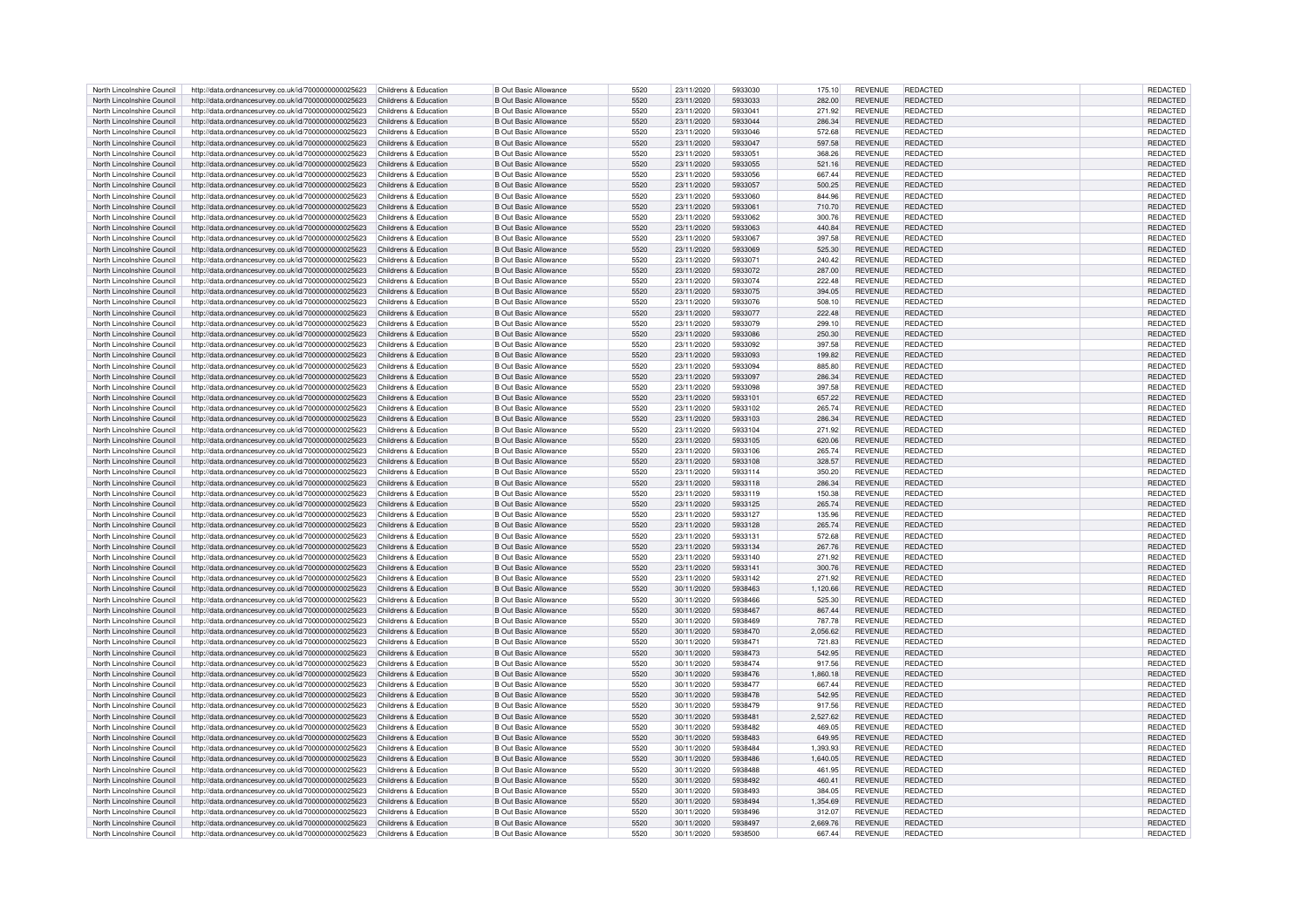| North Lincolnshire Council | http://data.ordnancesurvey.co.uk/id/7000000000025623                       | Childrens & Education | <b>B Out Basic Allowance</b> | 5520 | 30/11/2020 | 5938506 | 421.14   | <b>REVENUE</b> | <b>REDACTED</b> | REDACTED        |
|----------------------------|----------------------------------------------------------------------------|-----------------------|------------------------------|------|------------|---------|----------|----------------|-----------------|-----------------|
| North Lincolnshire Council | http://data.ordnancesurvey.co.uk/id/7000000000025623                       | Childrens & Education | <b>B Out Basic Allowance</b> | 5520 | 30/11/2020 | 5938507 | 2,047.31 | <b>REVENUE</b> | REDACTED        | REDACTED        |
| North Lincolnshire Council | http://data.ordnancesurvey.co.uk/id/7000000000025623                       | Childrens & Education | <b>B Out Basic Allowance</b> | 5520 | 30/11/2020 | 5938509 | 318.00   | <b>REVENUE</b> | REDACTED        | REDACTED        |
|                            |                                                                            |                       |                              |      |            |         |          |                |                 |                 |
| North Lincolnshire Council | http://data.ordnancesurvey.co.uk/id/7000000000025623                       | Childrens & Education | <b>B Out Basic Allowance</b> | 5520 | 30/11/2020 | 5938514 | 931.00   | <b>REVENUE</b> | REDACTED        | REDACTED        |
| North Lincolnshire Council | http://data.ordnancesurvey.co.uk/id/7000000000025623                       | Childrens & Education | <b>B Out Basic Allowance</b> | 5520 | 30/11/2020 | 5938517 | 283.00   | <b>REVENUE</b> | <b>REDACTED</b> | REDACTED        |
| North Lincolnshire Council | http://data.ordnancesurvey.co.uk/id/7000000000025623                       | Childrens & Education | <b>B Out Basic Allowance</b> | 5520 | 30/11/2020 | 5938518 | 471.74   | <b>REVENUE</b> | <b>REDACTED</b> | REDACTED        |
| North Lincolnshire Council | http://data.ordnancesurvey.co.uk/id/7000000000025623                       | Childrens & Education | <b>B Out Basic Allowance</b> | 5520 | 30/11/2020 | 5938519 | 240.68   | <b>REVENUE</b> | REDACTED        | REDACTED        |
| North Lincolnshire Council | http://data.ordnancesurvey.co.uk/id/7000000000025623                       | Childrens & Education | <b>B Out Basic Allowance</b> | 5520 | 30/11/2020 | 5938520 | 483.00   | <b>REVENUE</b> | <b>REDACTED</b> | REDACTED        |
| North Lincolnshire Council | http://data.ordnancesurvey.co.uk/id/7000000000025623                       | Childrens & Education | <b>B Out Basic Allowance</b> | 5520 | 30/11/2020 | 5938521 | 461.95   | <b>REVENUE</b> | REDACTED        | REDACTED        |
| North Lincolnshire Council | http://data.ordnancesurvey.co.uk/id/7000000000025623                       | Childrens & Education | <b>B Out Basic Allowance</b> | 5520 | 30/11/2020 | 5938522 | 469.05   | <b>REVENUE</b> | <b>REDACTED</b> | REDACTED        |
|                            |                                                                            |                       |                              |      |            |         |          |                |                 |                 |
| North Lincolnshire Council | http://data.ordnancesurvey.co.uk/id/7000000000025623                       | Childrens & Education | <b>B Out Basic Allowance</b> | 5520 | 30/11/2020 | 5938523 | 287.00   | <b>REVENUE</b> | <b>REDACTED</b> | REDACTED        |
| North Lincolnshire Council | http://data.ordnancesurvey.co.uk/id/7000000000025623                       | Childrens & Education | <b>B Out Basic Allowance</b> | 5520 | 30/11/2020 | 5938524 | 546.56   | <b>REVENUE</b> | REDACTED        | REDACTED        |
| North Lincolnshire Council | http://data.ordnancesurvey.co.uk/id/7000000000025623                       | Childrens & Education | <b>B Out Basic Allowance</b> | 5520 | 30/11/2020 | 5938525 | 341.69   | <b>REVENUE</b> | <b>REDACTED</b> | REDACTED        |
| North Lincolnshire Council | http://data.ordnancesurvey.co.uk/id/7000000000025623                       | Childrens & Education | <b>B Out Basic Allowance</b> | 5520 | 30/11/2020 | 5938527 | 409.26   | <b>REVENUE</b> | <b>REDACTED</b> | REDACTED        |
| North Lincolnshire Council | http://data.ordnancesurvey.co.uk/id/7000000000025623                       | Childrens & Education | <b>B Out Basic Allowance</b> | 5520 | 30/11/2020 | 5938529 | 604.46   | <b>REVENUE</b> | <b>REDACTED</b> | REDACTED        |
| North Lincolnshire Council | http://data.ordnancesurvey.co.uk/id/7000000000025623                       | Childrens & Education | <b>B Out Basic Allowance</b> | 5520 | 30/11/2020 | 5938530 | 889.92   | <b>REVENUE</b> | <b>REDACTED</b> | REDACTED        |
| North Lincolnshire Council |                                                                            | Childrens & Education | <b>B Out Basic Allowance</b> | 5520 | 30/11/2020 | 5938531 | 878.10   | <b>REVENUE</b> | REDACTED        | REDACTED        |
|                            | http://data.ordnancesurvey.co.uk/id/7000000000025623                       |                       |                              |      |            |         |          |                |                 |                 |
| North Lincolnshire Council | http://data.ordnancesurvey.co.uk/id/7000000000025623                       | Childrens & Education | <b>B Out Basic Allowance</b> | 5520 | 30/11/2020 | 5938532 | 3.025.88 | <b>REVENUE</b> | <b>REDACTED</b> | REDACTED        |
| North Lincolnshire Council | http://data.ordnancesurvey.co.uk/id/7000000000025623                       | Childrens & Education | <b>B Out Basic Allowance</b> | 5520 | 30/11/2020 | 5938535 | 797.22   | <b>REVENUE</b> | REDACTED        | REDACTED        |
| North Lincolnshire Council | http://data.ordnancesurvey.co.uk/id/7000000000025623                       | Childrens & Education | <b>B Out Basic Allowance</b> | 5520 | 30/11/2020 | 5938537 | 1,826.74 | <b>REVENUE</b> | <b>REDACTED</b> | REDACTED        |
| North Lincolnshire Council | http://data.ordnancesurvey.co.uk/id/7000000000025623                       | Childrens & Education | <b>B Out Basic Allowance</b> | 5520 | 30/11/2020 | 5938539 | 667.44   | <b>REVENUE</b> | <b>REDACTED</b> | REDACTED        |
| North Lincolnshire Council | http://data.ordnancesurvey.co.uk/id/7000000000025623                       | Childrens & Education | <b>B Out Basic Allowance</b> | 5520 | 30/11/2020 | 5938540 | 2,002.32 | <b>REVENUE</b> | REDACTED        | REDACTED        |
| North Lincolnshire Council | http://data.ordnancesurvey.co.uk/id/7000000000025623                       | Childrens & Education | <b>B Out Basic Allowance</b> | 5520 | 30/11/2020 | 5938542 | 460.41   | <b>REVENUE</b> | <b>REDACTED</b> | REDACTED        |
| North Lincolnshire Council |                                                                            |                       | <b>B Out Basic Allowance</b> | 5520 |            | 5938545 |          | <b>REVENUE</b> | <b>REDACTED</b> | REDACTED        |
|                            | http://data.ordnancesurvey.co.uk/id/7000000000025623                       | Childrens & Education |                              |      | 30/11/2020 |         | 461.95   |                |                 |                 |
| North Lincolnshire Council | http://data.ordnancesurvey.co.uk/id/7000000000025623                       | Childrens & Education | <b>B Out Basic Allowance</b> | 5520 | 30/11/2020 | 5938546 | 1,192.74 | <b>REVENUE</b> | <b>REDACTED</b> | REDACTED        |
| North Lincolnshire Council | http://data.ordnancesurvey.co.uk/id/7000000000025623                       | Childrens & Education | <b>B Out Basic Allowance</b> | 5520 | 30/11/2020 | 5938548 | 1,989.96 | <b>REVENUE</b> | <b>REDACTED</b> | REDACTED        |
| North Lincolnshire Council | http://data.ordnancesurvey.co.uk/id/7000000000025623                       | Childrens & Education | <b>B Out Basic Allowance</b> | 5520 | 30/11/2020 | 5938550 | 797.22   | <b>REVENUE</b> | REDACTED        | REDACTED        |
| North Lincolnshire Council | http://data.ordnancesurvey.co.uk/id/7000000000025623                       | Childrens & Education | <b>B Out Basic Allowance</b> | 5520 | 30/11/2020 | 5938558 | 2.657.40 | <b>REVENUE</b> | <b>REDACTED</b> | REDACTED        |
| North Lincolnshire Council | http://data.ordnancesurvey.co.uk/id/7000000000025623                       | Childrens & Education | <b>B Out Basic Allowance</b> | 5520 | 30/11/2020 | 5938561 | 2,132.10 | <b>REVENUE</b> | <b>REDACTED</b> | REDACTED        |
| North Lincolnshire Council | http://data.ordnancesurvey.co.uk/id/7000000000025623                       | Childrens & Education | <b>B Out Basic Allowance</b> | 5520 | 30/11/2020 | 5938564 | 370.05   | <b>REVENUE</b> | <b>REDACTED</b> | REDACTED        |
|                            |                                                                            |                       |                              |      |            |         |          |                |                 |                 |
| North Lincolnshire Council | http://data.ordnancesurvey.co.uk/id/7000000000025623                       | Childrens & Education | <b>B Out Basic Allowance</b> | 5520 | 30/11/2020 | 5938565 | 667.44   | <b>REVENUE</b> | REDACTED        | REDACTED        |
| North Lincolnshire Council | http://data.ordnancesurvey.co.uk/id/7000000000025623                       | Childrens & Education | <b>B Out Basic Allowance</b> | 5520 | 30/11/2020 | 5938566 | 252.10   | <b>REVENUE</b> | <b>REDACTED</b> | REDACTED        |
| North Lincolnshire Council | http://data.ordnancesurvey.co.uk/id/7000000000025623                       | Childrens & Education | <b>B Out Basic Allowance</b> | 5520 | 30/11/2020 | 5938568 | 667.44   | <b>REVENUE</b> | REDACTED        | REDACTED        |
| North Lincolnshire Council | http://data.ordnancesurvey.co.uk/id/7000000000025623                       | Childrens & Education | <b>B Out Basic Allowance</b> | 5520 | 30/11/2020 | 5938570 | 2,261.88 | <b>REVENUE</b> | REDACTED        | REDACTED        |
| North Lincolnshire Council | http://data.ordnancesurvey.co.uk/id/7000000000025623                       | Childrens & Education | B Out Basic Allowance        | 5520 | 30/11/2020 | 5938572 | 1,012.00 | <b>REVENUE</b> | REDACTED        | REDACTED        |
| North Lincolnshire Council | http://data.ordnancesurvey.co.uk/id/7000000000025623                       | Childrens & Education | <b>B Out Basic Allowance</b> | 5520 | 30/11/2020 | 5938573 | 1,280.05 | <b>REVENUE</b> | REDACTED        | REDACTED        |
| North Lincolnshire Council | http://data.ordnancesurvey.co.uk/id/7000000000025623                       | Childrens & Education | <b>B Out Basic Allowance</b> | 5520 | 30/11/2020 | 5938575 | 460.4    | <b>REVENUE</b> | <b>REDACTED</b> | <b>REDACTED</b> |
|                            |                                                                            |                       |                              |      |            |         |          |                |                 |                 |
| North Lincolnshire Council | http://data.ordnancesurvey.co.uk/id/7000000000025623                       | Childrens & Education | <b>B Out Basic Allowance</b> | 5520 | 30/11/2020 | 5938578 | 296.66   | <b>REVENUE</b> | <b>REDACTED</b> | REDACTED        |
| North Lincolnshire Council | http://data.ordnancesurvey.co.uk/id/7000000000025623                       | Childrens & Education | <b>B Out Basic Allowance</b> | 5520 | 30/11/2020 | 5938579 | 542.95   | <b>REVENUE</b> | <b>REDACTED</b> | REDACTED        |
| North Lincolnshire Council | http://data.ordnancesurvey.co.uk/id/7000000000025623                       | Childrens & Education | <b>B Out Basic Allowance</b> | 5520 | 30/11/2020 | 5938581 | 399.00   | <b>REVENUE</b> | <b>REDACTED</b> | REDACTED        |
| North Lincolnshire Council | http://data.ordnancesurvey.co.uk/id/7000000000025623                       | Childrens & Education | <b>B Out Basic Allowance</b> | 5520 | 30/11/2020 | 5938583 | 2,990.10 | <b>REVENUE</b> | REDACTED        | REDACTED        |
| North Lincolnshire Council | http://data.ordnancesurvey.co.uk/id/7000000000025623                       | Childrens & Education | <b>B Out Basic Allowance</b> | 5520 | 30/11/2020 | 5938584 | 967.17   | <b>REVENUE</b> | REDACTED        | <b>REDACTED</b> |
| North Lincolnshire Council | http://data.ordnancesurvey.co.uk/id/7000000000025623                       | Childrens & Education | <b>B Out Basic Allowance</b> | 5520 | 30/11/2020 | 5938586 | 1,158.39 | <b>REVENUE</b> | REDACTED        | REDACTED        |
| North Lincolnshire Council | http://data.ordnancesurvey.co.uk/id/7000000000025623                       | Childrens & Education | <b>B Out Basic Allowance</b> | 5520 | 30/11/2020 | 5938591 | 352.28   | <b>REVENUE</b> | REDACTED        | <b>REDACTED</b> |
|                            |                                                                            |                       |                              |      |            |         |          |                |                 |                 |
| North Lincolnshire Council | http://data.ordnancesurvey.co.uk/id/7000000000025623                       | Childrens & Education | <b>B Out Basic Allowance</b> | 5520 | 30/11/2020 | 5938593 | 797.22   | <b>REVENUE</b> | REDACTED        | REDACTED        |
| North Lincolnshire Council | http://data.ordnancesurvey.co.uk/id/7000000000025623                       | Childrens & Education | <b>B Out Basic Allowance</b> | 5520 | 30/11/2020 | 5938596 | 349.00   | <b>REVENUE</b> | <b>REDACTED</b> | REDACTED        |
| North Lincolnshire Council | http://data.ordnancesurvey.co.uk/id/7000000000025623                       | Childrens & Education | <b>B Out Basic Allowance</b> | 5520 | 30/11/2020 | 5938598 | 667.44   | <b>REVENUE</b> | <b>REDACTED</b> | REDACTED        |
| North Lincolnshire Council | http://data.ordnancesurvey.co.uk/id/7000000000025623                       | Childrens & Education | <b>B Out Basic Allowance</b> | 5520 | 30/11/2020 | 5938599 | 2.012.96 | <b>REVENUE</b> | REDACTED        | REDACTED        |
| North Lincolnshire Council | http://data.ordnancesurvey.co.uk/id/7000000000025623                       | Childrens & Education | <b>B Out Basic Allowance</b> | 5520 | 30/11/2020 | 5938602 | 667.44   | <b>REVENUE</b> | <b>REDACTED</b> | REDACTED        |
| North Lincolnshire Council | http://data.ordnancesurvey.co.uk/id/7000000000025623                       | Childrens & Education | <b>B Out Basic Allowance</b> | 5520 | 30/11/2020 | 5938603 | 699.22   | <b>REVENUE</b> | <b>REDACTED</b> | REDACTED        |
| North Lincolnshire Council | http://data.ordnancesurvey.co.uk/id/7000000000025623                       | Childrens & Education | <b>B Out Basic Allowance</b> | 5520 | 30/11/2020 | 5938604 | 460.41   | <b>REVENUE</b> | <b>REDACTED</b> | REDACTED        |
|                            |                                                                            |                       |                              |      |            |         |          |                |                 |                 |
| North Lincolnshire Council | http://data.ordnancesurvey.co.uk/id/7000000000025623                       | Childrens & Education | <b>B Out Basic Allowance</b> | 5520 | 30/11/2020 | 5938606 | 460.41   | <b>REVENUE</b> | <b>REDACTED</b> | REDACTED        |
| North Lincolnshire Council | http://data.ordnancesurvey.co.uk/id/7000000000025623                       | Childrens & Education | <b>B Out Basic Allowance</b> | 5520 | 30/11/2020 | 5938611 | 797.22   | <b>REVENUE</b> | <b>REDACTED</b> | <b>REDACTED</b> |
| North Lincolnshire Council | http://data.ordnancesurvey.co.uk/id/7000000000025623                       | Childrens & Education | <b>B Out Basic Allowance</b> | 5520 | 30/11/2020 | 5938612 | 325.74   | <b>REVENUE</b> | <b>REDACTED</b> | REDACTED        |
| North Lincolnshire Council | http://data.ordnancesurvey.co.uk/id/7000000000025623                       | Childrens & Education | <b>B Out Basic Allowance</b> | 5520 | 30/11/2020 | 5938616 | 287.00   | <b>REVENUE</b> | <b>REDACTED</b> | REDACTED        |
| North Lincolnshire Council | http://data.ordnancesurvey.co.uk/id/7000000000025623                       | Childrens & Education | <b>B Out Basic Allowance</b> | 5520 | 30/11/2020 | 5938618 | 366.88   | <b>REVENUE</b> | <b>REDACTED</b> | <b>REDACTED</b> |
| North Lincolnshire Council | http://data.ordnancesurvey.co.uk/id/7000000000025623                       | Childrens & Education | <b>B Out Basic Allowance</b> | 5520 | 30/11/2020 | 5938619 | 406.95   | <b>REVENUE</b> | <b>REDACTED</b> | REDACTED        |
| North Lincolnshire Council | http://data.ordnancesurvey.co.uk/id/7000000000025623                       | Childrens & Education | <b>B Out Basic Allowance</b> | 5520 | 30/11/2020 | 5938621 | 362.95   | <b>REVENUE</b> | REDACTED        | REDACTED        |
|                            |                                                                            |                       |                              |      |            |         |          |                |                 |                 |
| North Lincolnshire Council | http://data.ordnancesurvey.co.uk/id/7000000000025623                       | Childrens & Education | <b>B Out Basic Allowance</b> | 5520 | 30/11/2020 | 5938622 | 368.95   | <b>REVENUE</b> | <b>REDACTED</b> | REDACTED        |
| North Lincolnshire Council | http://data.ordnancesurvey.co.uk/id/7000000000025623                       | Childrens & Education | <b>B Out Basic Allowance</b> | 5520 | 30/11/2020 | 5938623 | 1,483.20 | <b>REVENUE</b> | <b>REDACTED</b> | REDACTED        |
| North Lincolnshire Council | http://data.ordnancesurvey.co.uk/id/7000000000025623                       | Childrens & Education | <b>B Out Basic Allowance</b> | 5520 | 30/11/2020 | 5938624 | 325.27   | <b>REVENUE</b> | REDACTED        | REDACTED        |
| North Lincolnshire Council | http://data.ordnancesurvey.co.uk/id/7000000000025623                       | Childrens & Education | <b>B Out Basic Allowance</b> | 5520 | 30/11/2020 | 5938625 | 451.14   | <b>REVENUE</b> | <b>REDACTED</b> | REDACTED        |
| North Lincolnshire Council | http://data.ordnancesurvey.co.uk/id/7000000000025623                       | Childrens & Education | <b>B Out Basic Allowance</b> | 5520 | 30/11/2020 | 5938627 | 917.56   | <b>REVENUE</b> | <b>REDACTED</b> | <b>REDACTED</b> |
| North Lincolnshire Council | http://data.ordnancesurvey.co.uk/id/7000000000025623                       | Childrens & Education | <b>B Out Basic Allowance</b> | 5520 | 30/11/2020 | 5938629 | 787.78   | <b>REVENUE</b> | REDACTED        | REDACTED        |
|                            |                                                                            |                       |                              | 5520 |            | 5938631 |          |                | <b>REDACTED</b> |                 |
| North Lincolnshire Council | http://data.ordnancesurvey.co.uk/id/7000000000025623                       | Childrens & Education | <b>B Out Basic Allowance</b> |      | 30/11/2020 |         | 667.44   | <b>REVENUE</b> |                 | REDACTED        |
| North Lincolnshire Council | http://data.ordnancesurvey.co.uk/id/7000000000025623                       | Childrens & Education | <b>B Out Basic Allowance</b> | 5520 | 30/11/2020 | 5938632 | 2.320.59 | <b>REVENUE</b> | REDACTED        | REDACTED        |
| North Lincolnshire Council | http://data.ordnancesurvey.co.uk/id/7000000000025623                       | Childrens & Education | <b>B Out Basic Allowance</b> | 5520 | 30/11/2020 | 5938633 | 525.30   | <b>REVENUE</b> | <b>REDACTED</b> | REDACTED        |
| North Lincolnshire Council | http://data.ordnancesurvey.co.uk/id/7000000000025623                       | Childrens & Education | <b>B Out Basic Allowance</b> | 5520 | 30/11/2020 | 5938635 | 393.93   | <b>REVENUE</b> | REDACTED        | REDACTED        |
| North Lincolnshire Council | http://data.ordnancesurvey.co.uk/id/7000000000025623                       | Childrens & Education | B Out Basic Allowance        | 5520 | 30/11/2020 | 5938636 | 846.00   | <b>REVENUE</b> | REDACTED        | <b>REDACTED</b> |
| North Lincolnshire Council | http://data.ordnancesurvey.co.uk/id/7000000000025623                       | Childrens & Education | B Out Basic Allowance        | 5520 | 30/11/2020 | 5938639 | 567.00   | <b>REVENUE</b> | <b>REDACTED</b> | <b>REDACTED</b> |
| North Lincolnshire Council | http://data.ordnancesurvey.co.uk/id/7000000000025623 Childrens & Education |                       | <b>B Out Basic Allowance</b> | 5520 | 30/11/2020 | 5938641 | 407.88   | <b>REVENUE</b> | REDACTED        | REDACTED        |
|                            |                                                                            |                       |                              |      |            |         |          |                |                 |                 |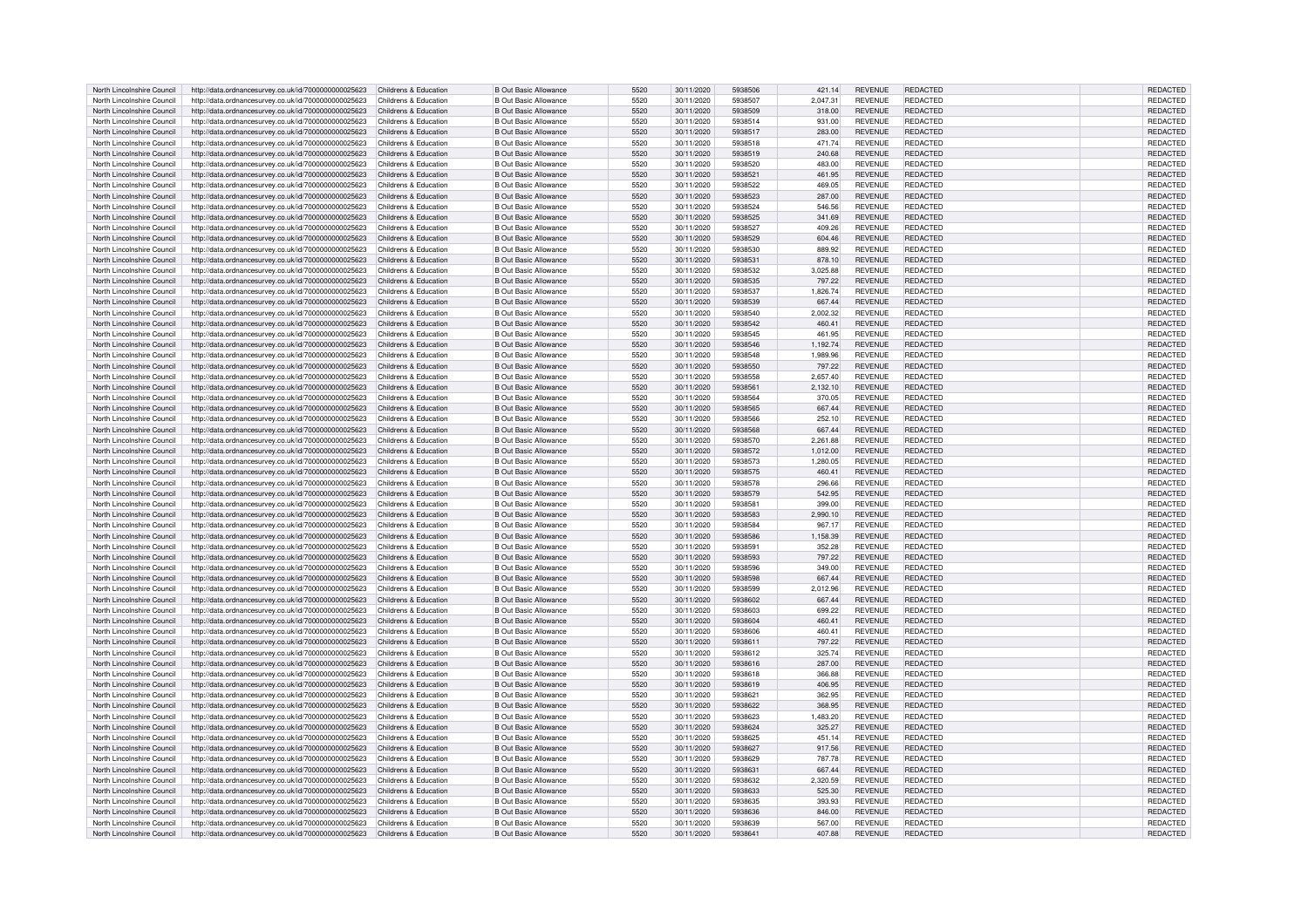| North Lincolnshire Council | http://data.ordnancesurvey.co.uk/id/7000000000025623                       | Childrens & Education | <b>B Out Basic Allowance</b> | 5520 | 30/11/2020 | 5938643 | 403.95   | <b>REVENUE</b> | REDACTED        | REDACTED        |  |
|----------------------------|----------------------------------------------------------------------------|-----------------------|------------------------------|------|------------|---------|----------|----------------|-----------------|-----------------|--|
| North Lincolnshire Council | http://data.ordnancesurvey.co.uk/id/7000000000025623                       | Childrens & Education | <b>B Out Basic Allowance</b> | 5520 | 30/11/2020 | 5938644 | 815.76   | <b>REVENUE</b> | <b>REDACTED</b> | REDACTED        |  |
| North Lincolnshire Council |                                                                            | Childrens & Education | <b>B Out Basic Allowance</b> | 5520 | 30/11/2020 | 5938647 | 859.02   | <b>REVENUE</b> | REDACTED        | REDACTED        |  |
|                            | http://data.ordnancesurvey.co.uk/id/7000000000025623                       |                       |                              |      |            |         |          |                |                 |                 |  |
| North Lincolnshire Council | http://data.ordnancesurvey.co.uk/id/7000000000025623                       | Childrens & Education | <b>B Out Basic Allowance</b> | 5520 | 30/11/2020 | 5938649 | 1,718.04 | <b>REVENUE</b> | <b>REDACTED</b> | REDACTED        |  |
| North Lincolnshire Council | http://data.ordnancesurvey.co.uk/id/7000000000025623                       | Childrens & Education | <b>B Out Basic Allowance</b> | 5520 | 30/11/2020 | 5938650 | 1.042.54 | <b>REVENUE</b> | REDACTED        | REDACTED        |  |
| North Lincolnshire Council | http://data.ordnancesurvey.co.uk/id/7000000000025623                       | Childrens & Education | <b>B Out Basic Allowance</b> | 5520 | 30/11/2020 | 5938652 | 804.21   | <b>REVENUE</b> | <b>REDACTED</b> | REDACTED        |  |
| North Lincolnshire Council | http://data.ordnancesurvey.co.uk/id/7000000000025623                       | Childrens & Education | <b>B Out Basic Allowance</b> | 5520 | 30/11/2020 | 5938654 | 667.44   | <b>REVENUE</b> | <b>REDACTED</b> | REDACTED        |  |
| North Lincolnshire Council |                                                                            | Childrens & Education | <b>B Out Basic Allowance</b> | 5520 | 30/11/2020 | 5938655 |          | <b>REVENUE</b> | REDACTED        | REDACTED        |  |
|                            | http://data.ordnancesurvey.co.uk/id/7000000000025623                       |                       |                              |      |            |         | 1,115.74 |                |                 |                 |  |
| North Lincolnshire Council | http://data.ordnancesurvey.co.uk/id/7000000000025623                       | Childrens & Education | <b>B Out Basic Allowance</b> | 5520 | 30/11/2020 | 5938656 | 324.49   | <b>REVENUE</b> | <b>REDACTED</b> | REDACTED        |  |
| North Lincolnshire Council | http://data.ordnancesurvey.co.uk/id/7000000000025623                       | Childrens & Education | <b>B Out Basic Allowance</b> | 5520 | 30/11/2020 | 5938658 | 797.22   | REVENUE        | REDACTED        | REDACTED        |  |
| North Lincolnshire Council | http://data.ordnancesurvey.co.uk/id/7000000000025623                       | Childrens & Education | <b>B Out Basic Allowance</b> | 5520 | 30/11/2020 | 5938659 | 2,002.32 | <b>REVENUE</b> | REDACTED        | <b>REDACTED</b> |  |
|                            |                                                                            |                       |                              | 5520 |            | 5938660 |          |                |                 |                 |  |
| North Lincolnshire Council | http://data.ordnancesurvey.co.uk/id/7000000000025623                       | Childrens & Education | <b>B Out Basic Allowance</b> |      | 30/11/2020 |         | 1,464.66 | <b>REVENUE</b> | REDACTED        | REDACTED        |  |
| North Lincolnshire Council | http://data.ordnancesurvey.co.uk/id/7000000000025623                       | Childrens & Education | <b>B Out Basic Allowance</b> | 5520 | 30/11/2020 | 5938663 | 1.734.88 | <b>REVENUE</b> | REDACTED        | REDACTED        |  |
| North Lincolnshire Council | http://data.ordnancesurvey.co.uk/id/7000000000025623                       | Childrens & Education | <b>B Out Basic Allowance</b> | 5520 | 30/11/2020 | 5938664 | 2,132.10 | <b>REVENUE</b> | REDACTED        | REDACTED        |  |
| North Lincolnshire Council | http://data.ordnancesurvey.co.uk/id/7000000000025623                       | Childrens & Education | B Out Basic Allowance        | 5520 | 30/11/2020 | 5938665 | 902.28   | <b>REVENUE</b> | REDACTED        | REDACTED        |  |
| North Lincolnshire Council |                                                                            | Childrens & Education | <b>B Out Basic Allowance</b> | 5520 | 30/11/2020 | 5938666 | 1,322.52 | <b>REVENUE</b> | REDACTED        | <b>REDACTED</b> |  |
|                            | http://data.ordnancesurvey.co.uk/id/7000000000025623                       |                       |                              |      |            |         |          |                |                 |                 |  |
| North Lincolnshire Council | http://data.ordnancesurvey.co.uk/id/7000000000025623                       | Childrens & Education | <b>B Out Basic Allowance</b> | 5520 | 30/11/2020 | 5938668 | 460.41   | <b>REVENUE</b> | REDACTED        | REDACTED        |  |
| North Lincolnshire Council | http://data.ordnancesurvey.co.uk/id/7000000000025623                       | Childrens & Education | <b>B Out Basic Allowance</b> | 5520 | 30/11/2020 | 5938670 | 1.192.74 | <b>REVENUE</b> | <b>REDACTED</b> | <b>REDACTED</b> |  |
| North Lincolnshire Council | http://data.ordnancesurvey.co.uk/id/7000000000025623                       | Childrens & Education | B Out Basic Allowance        | 5520 | 30/11/2020 | 5938672 | 1,575.90 | <b>REVENUE</b> | <b>REDACTED</b> | REDACTED        |  |
| North Lincolnshire Council | http://data.ordnancesurvey.co.uk/id/7000000000025623                       | Childrens & Education | <b>B Out Basic Allowance</b> | 5520 | 30/11/2020 | 5938674 | 547.36   | <b>REVENUE</b> | <b>REDACTED</b> | REDACTED        |  |
|                            |                                                                            |                       |                              |      |            |         |          |                |                 |                 |  |
| North Lincolnshire Council | http://data.ordnancesurvey.co.uk/id/7000000000025623                       | Childrens & Education | <b>B Out Basic Allowance</b> | 5520 | 30/11/2020 | 5938676 | 287.00   | <b>REVENUE</b> | REDACTED        | REDACTED        |  |
| North Lincolnshire Council | http://data.ordnancesurvey.co.uk/id/7000000000025623                       | Childrens & Education | <b>B Out Basic Allowance</b> | 5520 | 30/11/2020 | 5938678 | 667.44   | <b>REVENUE</b> | <b>REDACTED</b> | REDACTED        |  |
| North Lincolnshire Council | http://data.ordnancesurvey.co.uk/id/7000000000025623                       | Childrens & Education | <b>B Out Basic Allowance</b> | 5520 | 30/11/2020 | 5938679 | 394.05   | <b>REVENUE</b> | REDACTED        | REDACTED        |  |
| North Lincolnshire Council | http://data.ordnancesurvey.co.uk/id/7000000000025623                       | Childrens & Education | <b>B Out Basic Allowance</b> | 5520 | 30/11/2020 | 5938680 | 764.10   | <b>REVENUE</b> | <b>REDACTED</b> | REDACTED        |  |
|                            |                                                                            |                       |                              |      |            |         |          |                |                 |                 |  |
| North Lincolnshire Council | http://data.ordnancesurvey.co.uk/id/7000000000025623                       | Childrens & Education | <b>B Out Basic Allowance</b> | 5520 | 30/11/2020 | 5938681 | 635.66   | <b>REVENUE</b> | <b>REDACTED</b> | REDACTED        |  |
| North Lincolnshire Council | http://data.ordnancesurvey.co.uk/id/7000000000025623                       | Childrens & Education | <b>B Out Basic Allowance</b> | 5520 | 30/11/2020 | 5938682 | 407.88   | <b>REVENUE</b> | <b>REDACTED</b> | REDACTED        |  |
| North Lincolnshire Council | http://data.ordnancesurvey.co.uk/id/7000000000025623                       | Childrens & Education | <b>B Out Basic Allowance</b> | 5520 | 30/11/2020 | 5938683 | 1.077.10 | <b>REVENUE</b> | <b>REDACTED</b> | <b>REDACTED</b> |  |
| North Lincolnshire Council | http://data.ordnancesurvey.co.uk/id/7000000000025623                       | Childrens & Education | <b>B Out Basic Allowance</b> | 5520 | 30/11/2020 | 5938684 | 289.95   | <b>REVENUE</b> | <b>REDACTED</b> | REDACTED        |  |
|                            |                                                                            | Childrens & Education | <b>B Out Basic Allowance</b> | 5520 | 30/11/2020 | 5938687 | 749.16   | <b>REVENUE</b> | REDACTED        | REDACTED        |  |
| North Lincolnshire Council | http://data.ordnancesurvey.co.uk/id/7000000000025623                       |                       |                              |      |            |         |          |                |                 |                 |  |
| North Lincolnshire Council | http://data.ordnancesurvey.co.uk/id/7000000000025623                       | Childrens & Education | <b>B Out Basic Allowance</b> | 5520 | 30/11/2020 | 5938688 | 525.30   | <b>REVENUE</b> | REDACTED        | REDACTED        |  |
| North Lincolnshire Council | http://data.ordnancesurvey.co.uk/id/7000000000025623                       | Childrens & Education | <b>B Out Basic Allowance</b> | 5520 | 30/11/2020 | 5938690 | 250.30   | <b>REVENUE</b> | REDACTED        | REDACTED        |  |
| North Lincolnshire Council | http://data.ordnancesurvey.co.uk/id/7000000000025623                       | Childrens & Education | <b>B Out Basic Allowance</b> | 5520 | 30/11/2020 | 5938693 | 776.00   | <b>REVENUE</b> | REDACTED        | REDACTED        |  |
| North Lincolnshire Council | http://data.ordnancesurvey.co.uk/id/7000000000025623                       | Childrens & Education | B Out Basic Allowance        | 5520 | 30/11/2020 | 5938694 | 451.14   | <b>REVENUE</b> | REDACTED        | REDACTED        |  |
|                            |                                                                            |                       |                              |      |            |         |          |                |                 |                 |  |
| North Lincolnshire Council | http://data.ordnancesurvey.co.uk/id/7000000000025623                       | Childrens & Education | B Out Basic Allowance        | 5520 | 30/11/2020 | 5938695 | 407.88   | <b>REVENUE</b> | REDACTED        | <b>REDACTED</b> |  |
| North Lincolnshire Council | http://data.ordnancesurvey.co.uk/id/7000000000025623                       | Childrens & Education | B Out Basic Allowance        | 5520 | 30/11/2020 | 5938696 | 1,192.74 | <b>REVENUE</b> | <b>REDACTED</b> | REDACTED        |  |
| North Lincolnshire Council | http://data.ordnancesurvey.co.uk/id/7000000000025623                       | Childrens & Education | B Out Basic Allowance        | 5520 | 30/11/2020 | 5938697 | 599.46   | <b>REVENUE</b> | <b>REDACTED</b> | <b>REDACTED</b> |  |
| North Lincolnshire Council | http://data.ordnancesurvey.co.uk/id/7000000000025623                       | Childrens & Education | <b>B Out Basic Allowance</b> | 5520 | 30/11/2020 | 5938698 | 2,657.40 | <b>REVENUE</b> | <b>REDACTED</b> | REDACTED        |  |
|                            |                                                                            |                       |                              |      |            |         |          |                |                 |                 |  |
| North Lincolnshire Council | http://data.ordnancesurvey.co.uk/id/7000000000025623                       | Childrens & Education | <b>B Out Basic Allowance</b> | 5520 | 30/11/2020 | 5938700 | 491.46   | <b>REVENUE</b> | <b>REDACTED</b> | REDACTED        |  |
| North Lincolnshire Council | http://data.ordnancesurvey.co.uk/id/7000000000025623                       | Childrens & Education | <b>B Out Basic Allowance</b> | 5520 | 30/11/2020 | 5938701 | 859.02   | <b>REVENUE</b> | <b>REDACTED</b> | REDACTED        |  |
| North Lincolnshire Council | http://data.ordnancesurvey.co.uk/id/7000000000025623                       | Childrens & Education | <b>B Out Basic Allowance</b> | 5520 | 30/11/2020 | 5938702 | 1,192.74 | <b>REVENUE</b> | REDACTED        | REDACTED        |  |
| North Lincolnshire Council |                                                                            | Childrens & Education | <b>B Out Basic Allowance</b> | 5520 | 30/11/2020 | 5938703 | 470.95   | <b>REVENUE</b> | REDACTED        | REDACTED        |  |
|                            | http://data.ordnancesurvey.co.uk/id/7000000000025623                       |                       |                              |      |            |         |          |                |                 |                 |  |
| North Lincolnshire Council | http://data.ordnancesurvey.co.uk/id/7000000000025623                       | Childrens & Education | <b>B Out Basic Allowance</b> | 5520 | 30/11/2020 | 5938704 | 464.95   | <b>REVENUE</b> | <b>REDACTED</b> | REDACTED        |  |
| North Lincolnshire Council | http://data.ordnancesurvey.co.uk/id/7000000000025623                       | Childrens & Education | <b>B Out Basic Allowance</b> | 5520 | 30/11/2020 | 5938705 | 1.274.85 | <b>REVENUE</b> | REDACTED        | REDACTED        |  |
| North Lincolnshire Council | http://data.ordnancesurvey.co.uk/id/7000000000025623                       | Childrens & Education | <b>B Out Basic Allowance</b> | 5520 | 30/11/2020 | 5938706 | 797.22   | <b>REVENUE</b> | <b>REDACTED</b> | <b>REDACTED</b> |  |
| North Lincolnshire Council | http://data.ordnancesurvey.co.uk/id/7000000000025623                       | Childrens & Education | <b>B Out Basic Allowance</b> | 5520 | 30/11/2020 | 5938707 | 859.02   | <b>REVENUE</b> | <b>REDACTED</b> | <b>REDACTED</b> |  |
|                            |                                                                            |                       |                              |      |            |         |          |                |                 |                 |  |
| North Lincolnshire Council | http://data.ordnancesurvey.co.uk/id/7000000000025623                       | Childrens & Education | <b>B Out Basic Allowance</b> | 5520 | 30/11/2020 | 5938708 | 815.76   | <b>REVENUE</b> | <b>REDACTED</b> | REDACTED        |  |
| North Lincolnshire Council | http://data.ordnancesurvey.co.uk/id/7000000000025623                       | Childrens & Education | <b>B Out Basic Allowance</b> | 5520 | 30/11/2020 | 5938709 | 1,860.18 | <b>REVENUE</b> | <b>REDACTED</b> | REDACTED        |  |
| North Lincolnshire Council | http://data.ordnancesurvey.co.uk/id/7000000000025623                       | Childrens & Education | <b>B Out Basic Allowance</b> | 5520 | 30/11/2020 | 5938710 | 797.22   | <b>REVENUE</b> | <b>REDACTED</b> | REDACTED        |  |
| North Lincolnshire Council | http://data.ordnancesurvey.co.uk/id/7000000000025623                       | Childrens & Education | <b>B Out Basic Allowance</b> | 5520 | 30/11/2020 | 5938711 | 407.88   | <b>REVENUE</b> | <b>REDACTED</b> | REDACTED        |  |
|                            |                                                                            |                       |                              |      |            |         |          |                |                 |                 |  |
| North Lincolnshire Council | http://data.ordnancesurvey.co.uk/id/7000000000025623                       | Childrens & Education | <b>B Out Basic Allowance</b> | 5520 | 30/11/2020 | 5938712 | 991.89   | <b>REVENUE</b> | <b>REDACTED</b> | <b>REDACTED</b> |  |
| North Lincolnshire Council | http://data.ordnancesurvey.co.uk/id/7000000000025623                       | Childrens & Education | <b>B Out Basic Allowance</b> | 5520 | 30/11/2020 | 5938713 | 362.95   | <b>REVENUE</b> | REDACTED        | REDACTED        |  |
| North Lincolnshire Council | http://data.ordnancesurvey.co.uk/id/7000000000025623                       | Childrens & Education | <b>B Out Basic Allowance</b> | 5520 | 30/11/2020 | 5938714 | 451.14   | <b>REVENUE</b> | REDACTED        | REDACTED        |  |
| North Lincolnshire Council | http://data.ordnancesurvey.co.uk/id/7000000000025623                       | Childrens & Education | B Out Basic Allowance        | 5520 | 30/11/2020 | 5938715 | 407.88   | <b>REVENUE</b> | <b>REDACTED</b> | REDACTED        |  |
| North Lincolnshire Council |                                                                            | Childrens & Education | B Out Basic Allowance        | 5520 | 30/11/2020 | 5938716 | 525.30   | <b>REVENUE</b> | <b>REDACTED</b> | REDACTED        |  |
|                            | http://data.ordnancesurvey.co.uk/id/7000000000025623                       |                       |                              |      |            |         |          |                |                 |                 |  |
| North Lincolnshire Council | http://data.ordnancesurvey.co.uk/id/7000000000025623                       | Childrens & Education | B Out Basic Allowance        | 5520 | 30/11/2020 | 5938717 | 289.95   | <b>REVENUE</b> | <b>REDACTED</b> | REDACTED        |  |
| North Lincolnshire Council | http://data.ordnancesurvey.co.uk/id/7000000000025623                       | Childrens & Education | <b>B Out Basic Allowance</b> | 5520 | 30/11/2020 | 5938718 | 1,050.60 | <b>REVENUE</b> | <b>REDACTED</b> | REDACTED        |  |
| North Lincolnshire Council | http://data.ordnancesurvey.co.uk/id/7000000000025623                       | Childrens & Education | <b>B Out Basic Allowance</b> | 5520 | 30/11/2020 | 5938719 | 407.88   | <b>REVENUE</b> | <b>REDACTED</b> | REDACTED        |  |
| North Lincolnshire Council | http://data.ordnancesurvey.co.uk/id/7000000000025623                       | Childrens & Education | <b>B Out Basic Allowance</b> | 5520 | 30/11/2020 | 5938721 | 387.18   | <b>REVENUE</b> | <b>REDACTED</b> | REDACTED        |  |
| North Lincolnshire Council |                                                                            | Childrens & Education |                              | 5520 |            | 5938722 | 859.02   |                | <b>REDACTED</b> |                 |  |
|                            | http://data.ordnancesurvey.co.uk/id/7000000000025623                       |                       | <b>B Out Basic Allowance</b> |      | 30/11/2020 |         |          | <b>REVENUE</b> |                 | REDACTED        |  |
| North Lincolnshire Council | http://data.ordnancesurvey.co.uk/id/7000000000025623                       | Childrens & Education | <b>B Out Basic Allowance</b> | 5520 | 30/11/2020 | 5938723 | 451.14   | <b>REVENUE</b> | <b>REDACTED</b> | REDACTED        |  |
| North Lincolnshire Council | http://data.ordnancesurvey.co.uk/id/7000000000025623                       | Childrens & Education | <b>B Out Basic Allowance</b> | 5520 | 30/11/2020 | 5938724 | 407.88   | <b>REVENUE</b> | REDACTED        | <b>REDACTED</b> |  |
| North Lincolnshire Council | http://data.ordnancesurvey.co.uk/id/7000000000025623                       | Childrens & Education | <b>B Out Basic Allowance</b> | 5520 | 30/11/2020 | 5938725 | 407.88   | <b>REVENUE</b> | REDACTED        | REDACTED        |  |
| North Lincolnshire Council | http://data.ordnancesurvey.co.uk/id/7000000000025623                       | Childrens & Education | B Out Basic Allowance        | 5520 | 30/11/2020 | 5938726 | 451.14   | <b>REVENUE</b> | REDACTED        | REDACTED        |  |
|                            |                                                                            |                       |                              |      |            |         |          |                |                 |                 |  |
| North Lincolnshire Council | http://data.ordnancesurvey.co.uk/id/7000000000025623                       | Childrens & Education | <b>B Out Basic Allowance</b> | 5520 | 30/11/2020 | 5938727 | 516.03   | <b>REVENUE</b> | <b>REDACTED</b> | REDACTED        |  |
| North Lincolnshire Council | http://data.ordnancesurvey.co.uk/id/7000000000025623                       | Childrens & Education | <b>B Out Basic Allowance</b> | 5520 | 30/11/2020 | 5938728 | 461.95   | <b>REVENUE</b> | <b>REDACTED</b> | REDACTED        |  |
| North Lincolnshire Council | http://data.ordnancesurvey.co.uk/id/7000000000025623                       | Childrens & Education | <b>B Out Basic Allowance</b> | 5520 | 30/11/2020 | 5938729 | 797.22   | <b>REVENUE</b> | <b>REDACTED</b> | <b>REDACTED</b> |  |
| North Lincolnshire Council | http://data.ordnancesurvey.co.uk/id/7000000000025623                       | Childrens & Education | <b>B Out Basic Allowance</b> | 5520 | 30/11/2020 | 5938730 | 407.88   | <b>REVENUE</b> | <b>REDACTED</b> | REDACTED        |  |
|                            |                                                                            |                       |                              | 5520 |            |         |          |                |                 |                 |  |
| North Lincolnshire Council | http://data.ordnancesurvey.co.uk/id/7000000000025623                       | Childrens & Education | <b>B Out Basic Allowance</b> |      | 30/11/2020 | 5938731 | 407.88   | <b>REVENUE</b> | REDACTED        | REDACTED        |  |
| North Lincolnshire Council | http://data.ordnancesurvey.co.uk/id/7000000000025623                       | Childrens & Education | B Out Basic Allowance        | 5520 | 30/11/2020 | 5938732 | 797.22   | <b>REVENUE</b> | REDACTED        | <b>REDACTED</b> |  |
| North Lincolnshire Council | http://data.ordnancesurvey.co.uk/id/7000000000025623                       | Childrens & Education | B Out Basic Allowance        | 5520 | 30/11/2020 | 5938734 | 451.14   | <b>REVENUE</b> | <b>REDACTED</b> | <b>REDACTED</b> |  |
| North Lincolnshire Council | http://data.ordnancesurvey.co.uk/id/7000000000025623 Childrens & Education |                       | <b>B</b> Out Basic Allowance | 5520 | 30/11/2020 | 5938735 | 1.718.04 | <b>REVENUE</b> | REDACTED        | REDACTED        |  |
|                            |                                                                            |                       |                              |      |            |         |          |                |                 |                 |  |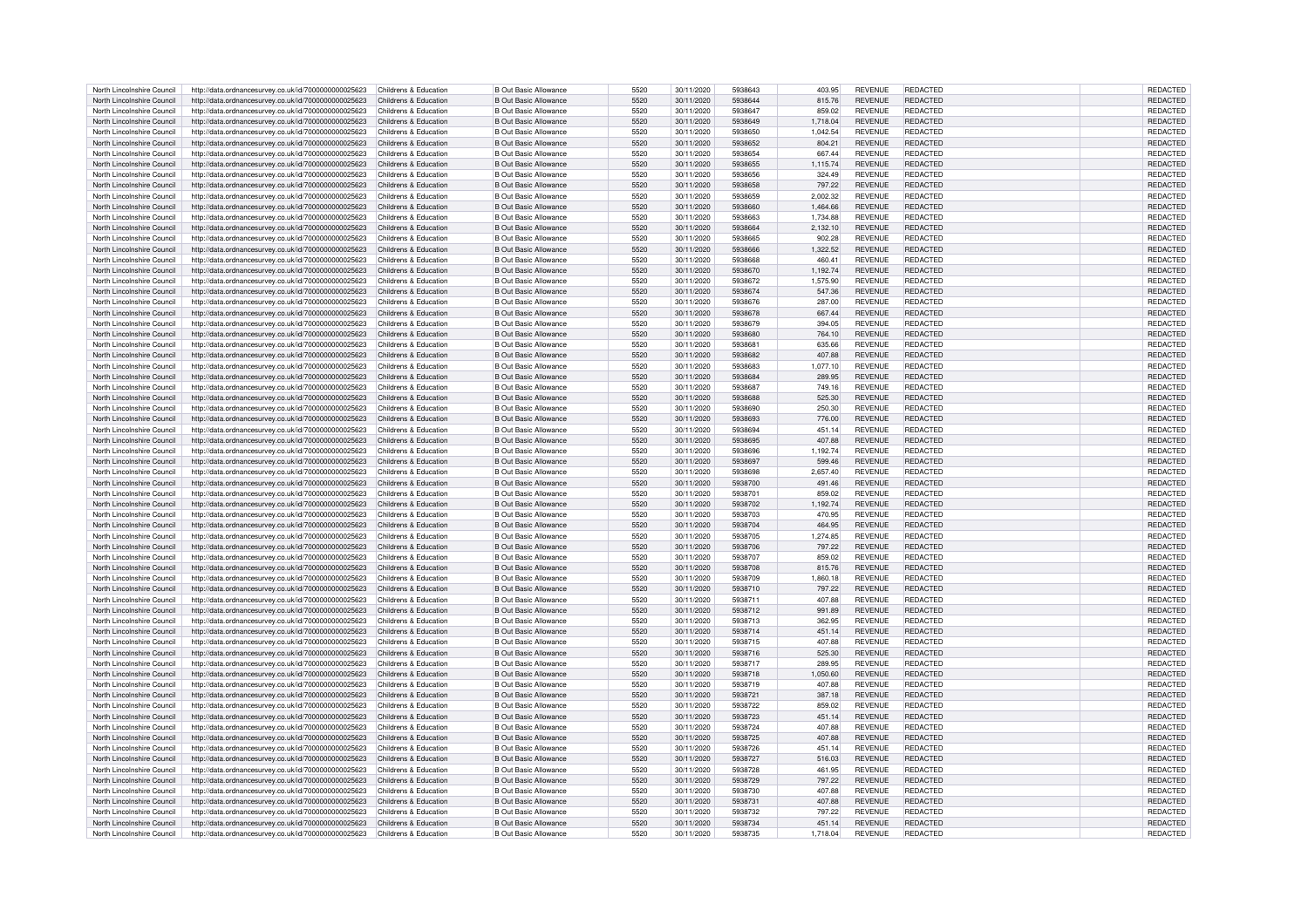| North Lincolnshire Council | http://data.ordnancesurvey.co.uk/id/7000000000025623                       | Childrens & Education | <b>B Out Basic Allowance</b> | 5520 | 30/11/2020 | 5938738 | 267.76   | <b>REVENUE</b> | <b>REDACTED</b> | <b>REDACTED</b> |
|----------------------------|----------------------------------------------------------------------------|-----------------------|------------------------------|------|------------|---------|----------|----------------|-----------------|-----------------|
| North Lincolnshire Council | http://data.ordnancesurvey.co.uk/id/7000000000025623                       | Childrens & Education | <b>B Out Basic Allowance</b> | 5520 | 30/11/2020 | 5938741 | 387.18   | <b>REVENUE</b> | <b>REDACTED</b> | REDACTED        |
|                            |                                                                            |                       |                              | 5520 |            |         |          |                |                 |                 |
| North Lincolnshire Council | http://data.ordnancesurvey.co.uk/id/7000000000025623                       | Childrens & Education | <b>B Out Basic Allowance</b> |      | 30/11/2020 | 5938743 | 383.78   | <b>REVENUE</b> | REDACTED        | REDACTED        |
| North Lincolnshire Council | http://data.ordnancesurvey.co.uk/id/7000000000025623                       | Childrens & Education | <b>B Out Basic Allowance</b> | 5520 | 30/11/2020 | 5938744 | 815.76   | <b>REVENUE</b> | REDACTED        | REDACTED        |
| North Lincolnshire Council | http://data.ordnancesurvey.co.uk/id/7000000000025623                       | Childrens & Education | <b>B Out Basic Allowance</b> | 5520 | 30/11/2020 | 5938745 | 902.28   | <b>REVENUE</b> | <b>REDACTED</b> | REDACTED        |
| North Lincolnshire Council | http://data.ordnancesurvey.co.uk/id/7000000000025623                       | Childrens & Education | <b>B Out Basic Allowance</b> | 5520 | 30/11/2020 | 5938746 | 815.76   | <b>REVENUE</b> | <b>REDACTED</b> | REDACTED        |
| North Lincolnshire Council | http://data.ordnancesurvey.co.uk/id/7000000000025623                       | Childrens & Education | <b>B Out Basic Allowance</b> | 5520 | 30/11/2020 | 5938748 | 516.03   | <b>REVENUE</b> | REDACTED        | <b>REDACTED</b> |
|                            |                                                                            |                       |                              | 5534 |            | 592367  |          |                | <b>REDACTED</b> |                 |
| North Lincolnshire Council | http://data.ordnancesurvey.co.uk/id/7000000000025623                       | Childrens & Education | <b>Client Related Costs</b>  |      | 02/11/2020 |         | 62.31    | <b>REVENUE</b> |                 | REDACTED        |
| North Lincolnshire Council | http://data.ordnancesurvey.co.uk/id/7000000000025623                       | Childrens & Education | <b>Client Related Costs</b>  | 5534 | 02/11/2020 | 5923674 | 80.00    | <b>REVENUE</b> | REDACTED        | <b>REDACTED</b> |
| North Lincolnshire Council | http://data.ordnancesurvey.co.uk/id/7000000000025623                       | Childrens & Education | Client Related Costs         | 5534 | 02/11/2020 | 5923676 | 22.31    | <b>REVENUE</b> | <b>REDACTED</b> | REDACTED        |
| North Lincolnshire Council | http://data.ordnancesurvey.co.uk/id/7000000000025623                       | Childrens & Education | <b>Client Related Costs</b>  | 5534 | 02/11/2020 | 5923678 | 62.31    | <b>REVENUE</b> | REDACTED        | REDACTED        |
| North Lincolnshire Council |                                                                            | Childrens & Education | <b>Client Related Costs</b>  | 5534 | 02/11/2020 | 5923679 | 22.31    | <b>REVENUE</b> | REDACTED        | REDACTED        |
|                            | http://data.ordnancesurvey.co.uk/id/7000000000025623                       |                       |                              |      |            |         |          |                |                 |                 |
| North Lincolnshire Council | http://data.ordnancesurvey.co.uk/id/7000000000025623                       | Childrens & Education | <b>Client Related Costs</b>  | 5534 | 02/11/2020 | 5923685 | 210.00   | <b>REVENUE</b> | <b>REDACTED</b> | REDACTED        |
| North Lincolnshire Council | http://data.ordnancesurvey.co.uk/id/7000000000025623                       | Childrens & Education | <b>Client Related Costs</b>  | 5534 | 02/11/2020 | 5923688 | 174.28   | <b>REVENUE</b> | <b>REDACTED</b> | REDACTED        |
| North Lincolnshire Council | http://data.ordnancesurvey.co.uk/id/7000000000025623                       | Childrens & Education | <b>Client Related Costs</b>  | 5534 | 02/11/2020 | 5923690 | 262.31   | <b>REVENUE</b> | REDACTED        | REDACTED        |
| North Lincolnshire Council | http://data.ordnancesurvey.co.uk/id/7000000000025623                       | Childrens & Education | <b>Client Related Costs</b>  | 5534 | 02/11/2020 | 5923703 | 60.00    | <b>REVENUE</b> | <b>REDACTED</b> | REDACTED        |
|                            |                                                                            |                       |                              |      |            |         |          |                |                 |                 |
| North Lincolnshire Council | http://data.ordnancesurvey.co.uk/id/7000000000025623                       | Childrens & Education | <b>Client Related Costs</b>  | 5534 | 02/11/2020 | 5923706 | 120.00   | <b>REVENUE</b> | REDACTED        | REDACTED        |
| North Lincolnshire Council | http://data.ordnancesurvey.co.uk/id/7000000000025623                       | Childrens & Education | Client Related Costs         | 5534 | 02/11/2020 | 5923709 | 60.00    | <b>REVENUE</b> | <b>REDACTED</b> | <b>REDACTED</b> |
| North Lincolnshire Council | http://data.ordnancesurvey.co.uk/id/7000000000025623                       | Childrens & Education | <b>Client Related Costs</b>  | 5534 | 02/11/2020 | 5923716 | 100.00   | <b>REVENUE</b> | <b>REDACTED</b> | REDACTED        |
| North Lincolnshire Council | http://data.ordnancesurvey.co.uk/id/7000000000025623                       | Childrens & Education | Client Related Costs         | 5534 | 02/11/2020 | 5923727 | 53.50    | <b>REVENUE</b> | <b>REDACTED</b> | REDACTED        |
| North Lincolnshire Council |                                                                            | Childrens & Education |                              | 5534 |            | 5923740 |          |                | <b>REDACTED</b> |                 |
|                            | http://data.ordnancesurvey.co.uk/id/7000000000025623                       |                       | <b>Client Related Costs</b>  |      | 02/11/2020 |         | 150.00   | <b>REVENUE</b> |                 | REDACTED        |
| North Lincolnshire Council | http://data.ordnancesurvey.co.uk/id/7000000000025623                       | Childrens & Education | <b>Client Related Costs</b>  | 5534 | 02/11/2020 | 5923748 | 50.00    | <b>REVENUE</b> | REDACTED        | REDACTED        |
| North Lincolnshire Council | http://data.ordnancesurvey.co.uk/id/7000000000025623                       | Childrens & Education | <b>Client Related Costs</b>  | 5534 | 02/11/2020 | 5923755 | 500.00   | <b>REVENUE</b> | <b>REDACTED</b> | REDACTED        |
| North Lincolnshire Council | http://data.ordnancesurvey.co.uk/id/7000000000025623                       | Childrens & Education | <b>Client Related Costs</b>  | 5534 | 02/11/2020 | 5923756 | 130.00   | <b>REVENUE</b> | <b>REDACTED</b> | REDACTED        |
| North Lincolnshire Council | http://data.ordnancesurvey.co.uk/id/7000000000025623                       | Childrens & Education | <b>Client Related Costs</b>  | 5534 | 02/11/2020 | 5923758 | $-85.71$ | <b>REVENUE</b> | REDACTED        | REDACTED        |
|                            |                                                                            |                       |                              |      |            |         |          |                |                 |                 |
| North Lincolnshire Council | http://data.ordnancesurvey.co.uk/id/7000000000025623                       | Childrens & Education | <b>Client Related Costs</b>  | 5534 | 02/11/2020 | 5923766 | 160.00   | <b>REVENUE</b> | <b>REDACTED</b> | REDACTED        |
| North Lincolnshire Council | http://data.ordnancesurvey.co.uk/id/7000000000025623                       | Childrens & Education | <b>Client Related Costs</b>  | 5534 | 02/11/2020 | 5923769 | 190.00   | <b>REVENUE</b> | <b>REDACTED</b> | REDACTED        |
| North Lincolnshire Council | http://data.ordnancesurvey.co.uk/id/7000000000025623                       | Childrens & Education | <b>Client Related Costs</b>  | 5534 | 02/11/2020 | 5923778 | 200.00   | <b>REVENUE</b> | <b>REDACTED</b> | <b>REDACTED</b> |
| North Lincolnshire Council | http://data.ordnancesurvey.co.uk/id/7000000000025623                       | Childrens & Education | <b>Client Related Costs</b>  | 5534 | 02/11/2020 | 5923791 | 409.99   | <b>REVENUE</b> | REDACTED        | <b>REDACTED</b> |
|                            |                                                                            |                       |                              |      |            |         |          |                |                 |                 |
| North Lincolnshire Council | http://data.ordnancesurvey.co.uk/id/7000000000025623                       | Childrens & Education | <b>Client Related Costs</b>  | 5534 | 02/11/2020 | 5923797 | 40.00    | <b>REVENUE</b> | <b>REDACTED</b> | REDACTED        |
| North Lincolnshire Council | http://data.ordnancesurvey.co.uk/id/7000000000025623                       | Childrens & Education | <b>Client Related Costs</b>  | 5534 | 02/11/2020 | 5923802 | 20.00    | <b>REVENUE</b> | <b>REDACTED</b> | REDACTED        |
| North Lincolnshire Council | http://data.ordnancesurvey.co.uk/id/7000000000025623                       | Childrens & Education | <b>Client Related Costs</b>  | 5534 | 02/11/2020 | 5923811 | 80.00    | <b>REVENUE</b> | <b>REDACTED</b> | <b>REDACTED</b> |
| North Lincolnshire Council | http://data.ordnancesurvey.co.uk/id/7000000000025623                       | Childrens & Education | <b>Client Related Costs</b>  | 5534 | 02/11/2020 | 5923830 | 300.00   | <b>REVENUE</b> | <b>REDACTED</b> | REDACTED        |
|                            |                                                                            |                       |                              |      |            |         |          |                |                 |                 |
| North Lincolnshire Council | http://data.ordnancesurvey.co.uk/id/7000000000025623                       | Childrens & Education | <b>Client Related Costs</b>  | 5534 | 02/11/2020 | 5923834 | 82.31    | <b>REVENUE</b> | REDACTED        | <b>REDACTED</b> |
| North Lincolnshire Council | http://data.ordnancesurvey.co.uk/id/7000000000025623                       | Childrens & Education | <b>Client Related Costs</b>  | 5534 | 02/11/2020 | 5923836 | 102.31   | <b>REVENUE</b> | REDACTED        | REDACTED        |
| North Lincolnshire Council | http://data.ordnancesurvey.co.uk/id/7000000000025623                       | Childrens & Education | <b>Client Related Costs</b>  | 5534 | 02/11/2020 | 5923838 | 122.31   | <b>REVENUE</b> | REDACTED        | REDACTED        |
| North Lincolnshire Council | http://data.ordnancesurvey.co.uk/id/7000000000025623                       | Childrens & Education | <b>Client Related Costs</b>  | 5534 | 02/11/2020 | 5923839 | 122.31   | <b>REVENUE</b> | <b>REDACTED</b> | <b>REDACTED</b> |
|                            |                                                                            |                       |                              |      |            |         |          |                |                 |                 |
| North Lincolnshire Council | http://data.ordnancesurvey.co.uk/id/7000000000025623                       | Childrens & Education | <b>Client Related Costs</b>  | 5534 | 02/11/2020 | 5923840 | 100.00   | <b>REVENUE</b> | <b>REDACTED</b> | REDACTED        |
| North Lincolnshire Council | http://data.ordnancesurvey.co.uk/id/7000000000025623                       | Childrens & Education | <b>Client Related Costs</b>  | 5534 | 02/11/2020 | 5923856 | 110.00   | <b>REVENUE</b> | REDACTED        | REDACTED        |
| North Lincolnshire Council | http://data.ordnancesurvey.co.uk/id/7000000000025623                       | Childrens & Education | <b>Client Related Costs</b>  | 5534 | 02/11/2020 | 5923864 | 40.00    | <b>REVENUE</b> | <b>REDACTED</b> | REDACTED        |
| North Lincolnshire Council | http://data.ordnancesurvey.co.uk/id/7000000000025623                       | Childrens & Education | <b>Client Related Costs</b>  | 5534 | 02/11/2020 | 5923865 | 150.00   | <b>REVENUE</b> | <b>REDACTED</b> | REDACTED        |
| North Lincolnshire Council |                                                                            | Childrens & Education | <b>Client Related Costs</b>  | 5534 | 02/11/2020 | 5923866 | 100.00   | <b>REVENUE</b> | REDACTED        | REDACTED        |
|                            | http://data.ordnancesurvey.co.uk/id/7000000000025623                       |                       |                              |      |            |         |          |                |                 |                 |
| North Lincolnshire Council | http://data.ordnancesurvey.co.uk/id/7000000000025623                       | Childrens & Education | <b>Client Related Costs</b>  | 5534 | 02/11/2020 | 5923870 | 160.00   | <b>REVENUE</b> | <b>REDACTED</b> | REDACTED        |
| North Lincolnshire Council | http://data.ordnancesurvey.co.uk/id/7000000000025623                       | Childrens & Education | <b>Client Related Costs</b>  | 5534 | 02/11/2020 | 5923872 | 80.00    | <b>REVENUE</b> | <b>REDACTED</b> | REDACTED        |
| North Lincolnshire Council | http://data.ordnancesurvey.co.uk/id/7000000000025623                       | Childrens & Education | <b>Client Related Costs</b>  | 5534 | 02/11/2020 | 5923880 | 100.00   | <b>REVENUE</b> | <b>REDACTED</b> | REDACTED        |
| North Lincolnshire Council | http://data.ordnancesurvey.co.uk/id/7000000000025623                       | Childrens & Education | <b>Client Related Costs</b>  | 5534 | 02/11/2020 | 5923883 | 40.00    | <b>REVENUE</b> | <b>REDACTED</b> | REDACTED        |
|                            |                                                                            |                       |                              |      |            |         |          |                |                 |                 |
| North Lincolnshire Council | http://data.ordnancesurvey.co.uk/id/7000000000025623                       | Childrens & Education | <b>Client Related Costs</b>  | 5534 | 02/11/2020 | 5923886 | 60.00    | <b>REVENUE</b> | <b>REDACTED</b> | REDACTED        |
| North Lincolnshire Council | http://data.ordnancesurvey.co.uk/id/7000000000025623                       | Childrens & Education | <b>Client Related Costs</b>  | 5534 | 02/11/2020 | 5923901 | 40.00    | <b>REVENUE</b> | REDACTED        | REDACTED        |
| North Lincolnshire Council | http://data.ordnancesurvey.co.uk/id/7000000000025623                       | Childrens & Education | <b>Client Related Costs</b>  | 5534 | 02/11/2020 | 5923902 | 80.00    | <b>REVENUE</b> | <b>REDACTED</b> | <b>REDACTED</b> |
| North Lincolnshire Council | http://data.ordnancesurvey.co.uk/id/7000000000025623                       | Childrens & Education | <b>Client Related Costs</b>  | 5534 | 02/11/2020 | 5923903 | 60.00    | <b>REVENUE</b> | <b>REDACTED</b> | REDACTED        |
|                            |                                                                            |                       |                              | 5534 |            | 5923910 |          |                | <b>REDACTED</b> |                 |
| North Lincolnshire Council | http://data.ordnancesurvey.co.uk/id/7000000000025623                       | Childrens & Education | <b>Client Related Costs</b>  |      | 02/11/2020 |         | 60.00    | <b>REVENUE</b> |                 | REDACTED        |
| North Lincolnshire Council | http://data.ordnancesurvey.co.uk/id/7000000000025623                       | Childrens & Education | <b>Client Related Costs</b>  | 5534 | 02/11/2020 | 5923914 | 100.00   | <b>REVENUE</b> | <b>REDACTED</b> | REDACTED        |
| North Lincolnshire Council | http://data.ordnancesurvey.co.uk/id/7000000000025623                       | Childrens & Education | <b>Client Related Costs</b>  | 5534 | 02/11/2020 | 5923915 | 80.00    | <b>REVENUE</b> | REDACTED        | REDACTED        |
| North Lincolnshire Council | http://data.ordnancesurvey.co.uk/id/7000000000025623                       | Childrens & Education | Client Related Costs         | 5534 | 02/11/2020 | 5923929 | 40.00    | <b>REVENUE</b> | <b>REDACTED</b> | REDACTED        |
| North Lincolnshire Council | http://data.ordnancesurvey.co.uk/id/7000000000025623                       | Childrens & Education | <b>Client Related Costs</b>  | 5534 | 02/11/2020 | 5923935 | 40.00    | <b>REVENUE</b> | <b>REDACTED</b> | REDACTED        |
|                            |                                                                            |                       |                              |      |            |         |          |                |                 |                 |
| North Lincolnshire Council | http://data.ordnancesurvey.co.uk/id/7000000000025623                       | Childrens & Education | <b>Client Related Costs</b>  | 5534 | 02/11/2020 | 5923941 | 80.00    | <b>REVENUE</b> | <b>REDACTED</b> | <b>REDACTED</b> |
| North Lincolnshire Council | http://data.ordnancesurvey.co.uk/id/7000000000025623                       | Childrens & Education | <b>Client Related Costs</b>  | 5534 | 09/11/2020 | 5926305 | 62.31    | <b>REVENUE</b> | <b>REDACTED</b> | REDACTED        |
| North Lincolnshire Council | http://data.ordnancesurvey.co.uk/id/7000000000025623                       | Childrens & Education | <b>Client Related Costs</b>  | 5534 | 09/11/2020 | 5926308 | 80.00    | <b>REVENUE</b> | REDACTED        | REDACTED        |
| North Lincolnshire Council | http://data.ordnancesurvey.co.uk/id/7000000000025623                       | Childrens & Education | <b>Client Related Costs</b>  | 5534 | 09/11/2020 | 5926309 | 22.31    | <b>REVENUE</b> | <b>REDACTED</b> | REDACTED        |
| North Lincolnshire Council |                                                                            | Childrens & Education | <b>Client Related Costs</b>  | 5534 | 09/11/2020 | 5926311 |          | <b>REVENUE</b> | <b>REDACTED</b> |                 |
|                            | http://data.ordnancesurvey.co.uk/id/7000000000025623                       |                       |                              |      |            |         | 62.31    |                |                 | REDACTED        |
| North Lincolnshire Council | http://data.ordnancesurvey.co.uk/id/7000000000025623                       | Childrens & Education | <b>Client Related Costs</b>  | 5534 | 09/11/2020 | 5926312 | 22.31    | <b>REVENUE</b> | <b>REDACTED</b> | REDACTED        |
| North Lincolnshire Council | http://data.ordnancesurvey.co.uk/id/7000000000025623                       | Childrens & Education | <b>Client Related Costs</b>  | 5534 | 09/11/2020 | 5926318 | 210.00   | <b>REVENUE</b> | <b>REDACTED</b> | REDACTED        |
| North Lincolnshire Council | http://data.ordnancesurvev.co.uk/id/7000000000025623                       | Childrens & Education | <b>Client Related Costs</b>  | 5534 | 09/11/2020 | 5926321 | 60.00    | <b>REVENUE</b> | REDACTED        | REDACTED        |
| North Lincolnshire Council | http://data.ordnancesurvey.co.uk/id/7000000000025623                       | Childrens & Education | <b>Client Related Costs</b>  | 5534 | 09/11/2020 | 5926323 | 262.31   | <b>REVENUE</b> | REDACTED        | REDACTED        |
|                            |                                                                            |                       |                              |      |            |         |          |                |                 |                 |
| North Lincolnshire Council | http://data.ordnancesurvey.co.uk/id/7000000000025623                       | Childrens & Education | <b>Client Related Costs</b>  | 5534 | 09/11/2020 | 5926336 | 240.15   | <b>REVENUE</b> | <b>REDACTED</b> | REDACTED        |
| North Lincolnshire Council | http://data.ordnancesurvey.co.uk/id/7000000000025623                       | Childrens & Education | <b>Client Related Costs</b>  | 5534 | 09/11/2020 | 5926339 | 120.00   | <b>REVENUE</b> | REDACTED        | REDACTED        |
| North Lincolnshire Council | http://data.ordnancesurvey.co.uk/id/7000000000025623                       | Childrens & Education | <b>Client Related Costs</b>  | 5534 | 09/11/2020 | 5926349 | 40.00    | <b>REVENUE</b> | <b>REDACTED</b> | REDACTED        |
| North Lincolnshire Council | http://data.ordnancesurvey.co.uk/id/7000000000025623                       | Childrens & Education | <b>Client Related Costs</b>  | 5534 | 09/11/2020 | 5926360 | 53.50    | <b>REVENUE</b> | <b>REDACTED</b> | REDACTED        |
| North Lincolnshire Council |                                                                            | Childrens & Education | <b>Client Related Costs</b>  | 5534 | 09/11/2020 | 5926373 |          | <b>REVENUE</b> | <b>REDACTED</b> | <b>REDACTED</b> |
|                            | http://data.ordnancesurvey.co.uk/id/7000000000025623                       |                       |                              |      |            |         | 150.00   |                |                 |                 |
| North Lincolnshire Council | http://data.ordnancesurvey.co.uk/id/7000000000025623                       | Childrens & Education | <b>Client Related Costs</b>  | 5534 | 09/11/2020 | 5926381 | 50.00    | <b>REVENUE</b> | <b>REDACTED</b> | REDACTED        |
| North Lincolnshire Council | http://data.ordnancesurvey.co.uk/id/7000000000025623 Childrens & Education |                       | <b>Client Related Costs</b>  | 5534 | 09/11/2020 | 5926389 | 10.00    | <b>REVENUE</b> | <b>REDACTED</b> | REDACTED        |
|                            |                                                                            |                       |                              |      |            |         |          |                |                 |                 |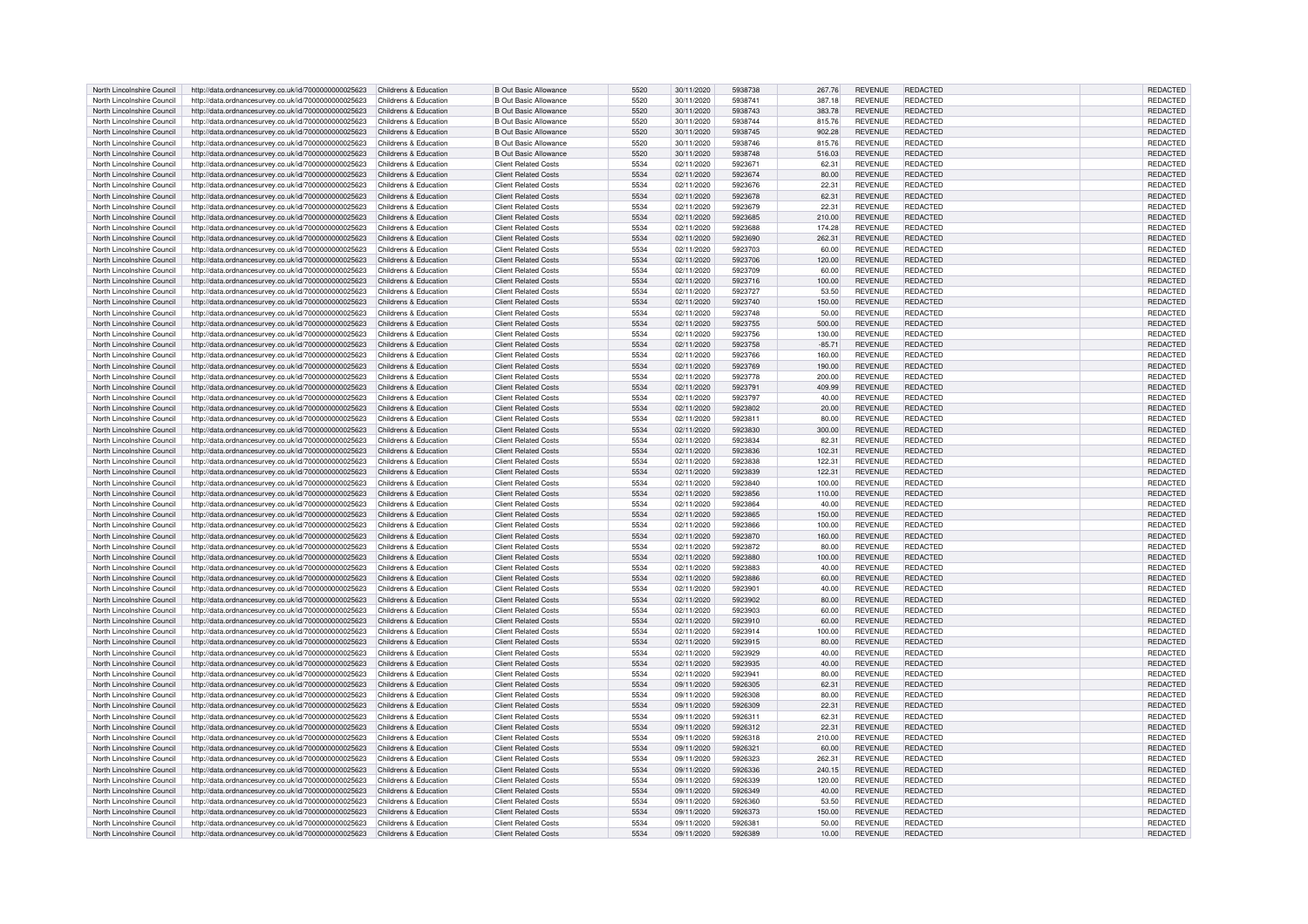| North Lincolnshire Council                               | http://data.ordnancesurvey.co.uk/id/7000000000025623                                                         | Childrens & Education                          | <b>Client Related Costs</b>                                | 5534         | 09/11/2020               | 5926399            | 280.00          | <b>REVENUE</b>                   | REDACTED             | REDACTED             |
|----------------------------------------------------------|--------------------------------------------------------------------------------------------------------------|------------------------------------------------|------------------------------------------------------------|--------------|--------------------------|--------------------|-----------------|----------------------------------|----------------------|----------------------|
| North Lincolnshire Council                               | http://data.ordnancesurvey.co.uk/id/7000000000025623                                                         | Childrens & Education                          | <b>Client Related Costs</b>                                | 5534         | 09/11/2020               | 5926402            | 190.00          | <b>REVENUE</b>                   | REDACTED             | <b>REDACTED</b>      |
|                                                          |                                                                                                              |                                                |                                                            |              |                          |                    |                 |                                  |                      |                      |
| North Lincolnshire Council                               | http://data.ordnancesurvey.co.uk/id/7000000000025623                                                         | Childrens & Education                          | <b>Client Related Costs</b>                                | 5534         | 09/11/2020               | 5926411            | 200.00          | <b>REVENUE</b>                   | REDACTED             | REDACTED             |
| North Lincolnshire Council                               | http://data.ordnancesurvey.co.uk/id/7000000000025623                                                         | Childrens & Education                          | <b>Client Related Costs</b>                                | 5534         | 09/11/2020               | 5926424            | 220.00          | <b>REVENUE</b>                   | REDACTED             | REDACTED             |
| North Lincolnshire Council                               | http://data.ordnancesurvey.co.uk/id/7000000000025623                                                         | Childrens & Education                          | <b>Client Related Costs</b>                                | 5534         | 09/11/2020               | 5926427            | 60.00           | <b>REVENUE</b>                   | REDACTED             | REDACTED             |
| North Lincolnshire Council                               | http://data.ordnancesurvey.co.uk/id/7000000000025623                                                         | Childrens & Education                          | <b>Client Related Costs</b>                                | 5534         | 09/11/2020               | 5926435            | 20.00           | <b>REVENUE</b>                   | REDACTED             | REDACTED             |
| North Lincolnshire Council                               | http://data.ordnancesurvey.co.uk/id/7000000000025623                                                         | Childrens & Education                          | <b>Client Related Costs</b>                                | 5534         | 09/11/2020               | 5926444            | 80.00           | <b>REVENUE</b>                   | <b>REDACTED</b>      | REDACTED             |
|                                                          |                                                                                                              |                                                |                                                            |              |                          |                    |                 |                                  |                      |                      |
| North Lincolnshire Council                               | http://data.ordnancesurvey.co.uk/id/7000000000025623                                                         | Childrens & Education                          | <b>Client Related Costs</b>                                | 5534         | 09/11/2020               | 5926452            | 88.00           | <b>REVENUE</b>                   | REDACTED             | <b>REDACTED</b>      |
| North Lincolnshire Council                               | http://data.ordnancesurvey.co.uk/id/7000000000025623                                                         | Childrens & Education                          | <b>Client Related Costs</b>                                | 5534         | 09/11/2020               | 5926463            | 300.00          | <b>REVENUE</b>                   | <b>REDACTED</b>      | <b>REDACTED</b>      |
| North Lincolnshire Council                               | http://data.ordnancesurvey.co.uk/id/7000000000025623                                                         | Childrens & Education                          | <b>Client Related Costs</b>                                | 5534         | 09/11/2020               | 5926467            | 82.31           | <b>REVENUE</b>                   | <b>REDACTED</b>      | REDACTED             |
| North Lincolnshire Council                               | http://data.ordnancesurvey.co.uk/id/7000000000025623                                                         | Childrens & Education                          | <b>Client Related Costs</b>                                | 5534         | 09/11/2020               | 5926469            | 102.31          | <b>REVENUE</b>                   | REDACTED             | <b>REDACTED</b>      |
|                                                          |                                                                                                              |                                                |                                                            |              |                          |                    |                 |                                  |                      |                      |
| North Lincolnshire Council                               | http://data.ordnancesurvey.co.uk/id/7000000000025623                                                         | Childrens & Education                          | <b>Client Related Costs</b>                                | 5534         | 09/11/2020               | 5926471            | 122.31          | <b>REVENUE</b>                   | <b>REDACTED</b>      | REDACTED             |
| North Lincolnshire Council                               | http://data.ordnancesurvey.co.uk/id/7000000000025623                                                         | Childrens & Education                          | <b>Client Related Costs</b>                                | 5534         | 09/11/2020               | 5926472            | 630.17          | <b>REVENUE</b>                   | REDACTED             | REDACTED             |
| North Lincolnshire Council                               | http://data.ordnancesurvey.co.uk/id/7000000000025623                                                         | Childrens & Education                          | Client Related Costs                                       | 5534         | 09/11/2020               | 5926473            | 100.00          | <b>REVENUE</b>                   | <b>REDACTED</b>      | REDACTED             |
| North Lincolnshire Council                               | http://data.ordnancesurvey.co.uk/id/7000000000025623                                                         | Childrens & Education                          | <b>Client Related Costs</b>                                | 5534         | 09/11/2020               | 5926489            | 110.00          | <b>REVENUE</b>                   | <b>REDACTED</b>      | REDACTED             |
|                                                          |                                                                                                              |                                                |                                                            |              |                          |                    |                 |                                  |                      |                      |
| North Lincolnshire Council                               | http://data.ordnancesurvey.co.uk/id/7000000000025623                                                         | Childrens & Education                          | <b>Client Related Costs</b>                                | 5534         | 09/11/2020               | 5926498            | 40.00           | <b>REVENUE</b>                   | REDACTED             | REDACTED             |
| North Lincolnshire Council                               | http://data.ordnancesurvey.co.uk/id/7000000000025623                                                         | Childrens & Education                          | <b>Client Related Costs</b>                                | 5534         | 09/11/2020               | 5926499            | 150.00          | <b>REVENUE</b>                   | <b>REDACTED</b>      | <b>REDACTED</b>      |
| North Lincolnshire Council                               | http://data.ordnancesurvey.co.uk/id/7000000000025623                                                         | Childrens & Education                          | <b>Client Related Costs</b>                                | 5534         | 09/11/2020               | 5926500            | 100.00          | <b>REVENUE</b>                   | REDACTED             | REDACTED             |
| North Lincolnshire Council                               | http://data.ordnancesurvey.co.uk/id/7000000000025623                                                         | Childrens & Education                          | <b>Client Related Costs</b>                                | 5534         | 09/11/2020               | 5926504            | 160.00          | <b>REVENUE</b>                   | <b>REDACTED</b>      | REDACTED             |
|                                                          |                                                                                                              |                                                |                                                            |              |                          |                    |                 |                                  |                      |                      |
| North Lincolnshire Council                               | http://data.ordnancesurvey.co.uk/id/7000000000025623                                                         | Childrens & Education                          | <b>Client Related Costs</b>                                | 5534         | 09/11/2020               | 5926506            | 80.00           | <b>REVENUE</b>                   | <b>REDACTED</b>      | REDACTED             |
| North Lincolnshire Council                               | http://data.ordnancesurvey.co.uk/id/7000000000025623                                                         | Childrens & Education                          | <b>Client Related Costs</b>                                | 5534         | 09/11/2020               | 5926514            | 100.00          | <b>REVENUE</b>                   | REDACTED             | REDACTED             |
| North Lincolnshire Council                               | http://data.ordnancesurvey.co.uk/id/7000000000025623                                                         | Childrens & Education                          | <b>Client Related Costs</b>                                | 5534         | 09/11/2020               | 5926517            | 40.00           | <b>REVENUE</b>                   | <b>REDACTED</b>      | REDACTED             |
| North Lincolnshire Council                               | http://data.ordnancesurvey.co.uk/id/7000000000025623                                                         | Childrens & Education                          | <b>Client Related Costs</b>                                | 5534         | 09/11/2020               | 5926520            | 144.00          | <b>REVENUE</b>                   | REDACTED             | REDACTED             |
| North Lincolnshire Council                               |                                                                                                              |                                                | <b>Client Related Costs</b>                                | 5534         |                          | 5926535            |                 | <b>REVENUE</b>                   | REDACTED             |                      |
|                                                          | http://data.ordnancesurvey.co.uk/id/7000000000025623                                                         | Childrens & Education                          |                                                            |              | 09/11/2020               |                    | 40.00           |                                  |                      | REDACTED             |
| North Lincolnshire Council                               | http://data.ordnancesurvey.co.uk/id/7000000000025623                                                         | Childrens & Education                          | <b>Client Related Costs</b>                                | 5534         | 09/11/2020               | 5926536            | 80.00           | <b>REVENUE</b>                   | <b>REDACTED</b>      | REDACTED             |
| North Lincolnshire Council                               | http://data.ordnancesurvey.co.uk/id/7000000000025623                                                         | Childrens & Education                          | <b>Client Related Costs</b>                                | 5534         | 09/11/2020               | 5926537            | 774.29          | <b>REVENUE</b>                   | REDACTED             | REDACTED             |
| North Lincolnshire Council                               | http://data.ordnancesurvey.co.uk/id/7000000000025623                                                         | Childrens & Education                          | <b>Client Related Costs</b>                                | 5534         | 09/11/2020               | 5926544            | 60.00           | <b>REVENUE</b>                   | <b>REDACTED</b>      | <b>REDACTED</b>      |
| North Lincolnshire Council                               |                                                                                                              | Childrens & Education                          | <b>Client Related Costs</b>                                | 5534         | 09/11/2020               | 5926548            | 100.00          | <b>REVENUE</b>                   | <b>REDACTED</b>      | <b>REDACTED</b>      |
|                                                          | http://data.ordnancesurvey.co.uk/id/7000000000025623                                                         |                                                |                                                            |              |                          |                    |                 |                                  |                      |                      |
| North Lincolnshire Council                               | http://data.ordnancesurvey.co.uk/id/7000000000025623                                                         | Childrens & Education                          | <b>Client Related Costs</b>                                | 5534         | 09/11/2020               | 5926549            | 80.00           | <b>REVENUE</b>                   | <b>REDACTED</b>      | REDACTED             |
| North Lincolnshire Council                               | http://data.ordnancesurvey.co.uk/id/7000000000025623                                                         | Childrens & Education                          | <b>Client Related Costs</b>                                | 5534         | 09/11/2020               | 5926563            | 154.00          | <b>REVENUE</b>                   | <b>REDACTED</b>      | REDACTED             |
| North Lincolnshire Council                               | http://data.ordnancesurvey.co.uk/id/7000000000025623                                                         | Childrens & Education                          | <b>Client Related Costs</b>                                | 5534         | 09/11/2020               | 5926568            | 40.00           | <b>REVENUE</b>                   | <b>REDACTED</b>      | REDACTED             |
|                                                          |                                                                                                              |                                                |                                                            | 5534         |                          | 5926574            |                 |                                  | <b>REDACTED</b>      |                      |
| North Lincolnshire Council                               | http://data.ordnancesurvey.co.uk/id/7000000000025623                                                         | Childrens & Education                          | <b>Client Related Costs</b>                                |              | 09/11/2020               |                    | 80.00           | <b>REVENUE</b>                   |                      | REDACTED             |
| North Lincolnshire Council                               | http://data.ordnancesurvey.co.uk/id/7000000000025623                                                         | Childrens & Education                          | <b>Client Related Costs</b>                                | 5534         | 11/11/2020               | 5927603            | 1,000.00        | <b>REVENUE</b>                   | REDACTED             | REDACTED             |
| North Lincolnshire Council                               | http://data.ordnancesurvey.co.uk/id/7000000000025623                                                         | Childrens & Education                          | Client Related Costs                                       | 5534         | 13/11/2020               | 5929358            | 300.00          | <b>REVENUE</b>                   | <b>REDACTED</b>      | REDACTED             |
| North Lincolnshire Council                               | http://data.ordnancesurvey.co.uk/id/7000000000025623                                                         | Childrens & Education                          | <b>Client Related Costs</b>                                | 5534         | 16/11/2020               | 5929762            | 62.31           | <b>REVENUE</b>                   | <b>REDACTED</b>      | REDACTED             |
| North Lincolnshire Council                               |                                                                                                              | Childrens & Education                          | <b>Client Related Costs</b>                                | 5534         | 16/11/2020               | 5929765            |                 | <b>REVENUE</b>                   | <b>REDACTED</b>      | <b>REDACTED</b>      |
|                                                          | http://data.ordnancesurvey.co.uk/id/7000000000025623                                                         |                                                |                                                            |              |                          |                    | 80.00           |                                  |                      |                      |
| North Lincolnshire Council                               | http://data.ordnancesurvey.co.uk/id/7000000000025623                                                         | Childrens & Education                          | <b>Client Related Costs</b>                                | 5534         | 16/11/2020               | 5929766            | 22.31           | <b>REVENUE</b>                   | <b>REDACTED</b>      | REDACTED             |
| North Lincolnshire Council                               | http://data.ordnancesurvey.co.uk/id/7000000000025623                                                         | Childrens & Education                          | <b>Client Related Costs</b>                                | 5534         | 16/11/2020               | 5929768            | 62.31           | <b>REVENUE</b>                   | REDACTED             | REDACTED             |
| North Lincolnshire Council                               | http://data.ordnancesurvey.co.uk/id/7000000000025623                                                         | Childrens & Education                          | Client Related Costs                                       | 5534         | 16/11/2020               | 5929769            | 261.41          | <b>REVENUE</b>                   | <b>REDACTED</b>      | REDACTED             |
| North Lincolnshire Council                               | http://data.ordnancesurvey.co.uk/id/7000000000025623                                                         | Childrens & Education                          | <b>Client Related Costs</b>                                | 5534         | 16/11/2020               | 5929775            | 210.00          | <b>REVENUE</b>                   | <b>REDACTED</b>      | REDACTED             |
|                                                          |                                                                                                              |                                                |                                                            |              |                          |                    |                 |                                  |                      |                      |
| North Lincolnshire Council                               | http://data.ordnancesurvey.co.uk/id/7000000000025623                                                         | Childrens & Education                          | <b>Client Related Costs</b>                                | 5534         | 16/11/2020               | 5929776            | 22.31           | <b>REVENUE</b>                   | REDACTED             | REDACTED             |
| North Lincolnshire Council                               | http://data.ordnancesurvey.co.uk/id/7000000000025623                                                         | Childrens & Education                          | <b>Client Related Costs</b>                                | 5534         | 16/11/2020               | 5929778            | 60.00           | <b>REVENUE</b>                   | <b>REDACTED</b>      | REDACTED             |
| North Lincolnshire Council                               | http://data.ordnancesurvey.co.uk/id/7000000000025623                                                         | Childrens & Education                          | <b>Client Related Costs</b>                                | 5534         | 16/11/2020               | 5929780            | 262.31          | <b>REVENUE</b>                   | REDACTED             | REDACTED             |
| North Lincolnshire Council                               | http://data.ordnancesurvey.co.uk/id/7000000000025623                                                         | Childrens & Education                          | <b>Client Related Costs</b>                                | 5534         | 16/11/2020               | 5929793            | 60.00           | <b>REVENUE</b>                   | <b>REDACTED</b>      | REDACTED             |
|                                                          |                                                                                                              |                                                |                                                            |              |                          |                    |                 |                                  |                      |                      |
| North Lincolnshire Council                               | http://data.ordnancesurvey.co.uk/id/7000000000025623                                                         | Childrens & Education                          | <b>Client Related Costs</b>                                | 5534         | 16/11/2020               | 5929796            | 120.00          | <b>REVENUE</b>                   | <b>REDACTED</b>      | <b>REDACTED</b>      |
| North Lincolnshire Council                               | http://data.ordnancesurvey.co.uk/id/7000000000025623                                                         | Childrens & Education                          | <b>Client Related Costs</b>                                | 5534         | 16/11/2020               | 5929799            | 120.00          | <b>REVENUE</b>                   | REDACTED             | REDACTED             |
| North Lincolnshire Council                               | http://data.ordnancesurvey.co.uk/id/7000000000025623                                                         | Childrens & Education                          | <b>Client Related Costs</b>                                | 5534         | 16/11/2020               | 5929806            | 40.00           | <b>REVENUE</b>                   | <b>REDACTED</b>      | REDACTED             |
| North Lincolnshire Council                               | http://data.ordnancesurvey.co.uk/id/7000000000025623                                                         | Childrens & Education                          | <b>Client Related Costs</b>                                | 5534         | 16/11/2020               | 5929818            | 53.50           | <b>REVENUE</b>                   | REDACTED             | REDACTED             |
|                                                          |                                                                                                              |                                                |                                                            |              |                          |                    |                 |                                  |                      |                      |
| North Lincolnshire Council                               | http://data.ordnancesurvey.co.uk/id/7000000000025623                                                         | Childrens & Education                          | Client Related Costs                                       | 5534         | 16/11/2020               | 5929828            | 53.94           | <b>REVENUE</b>                   | <b>REDACTED</b>      | REDACTED             |
| North Lincolnshire Council                               | http://data.ordnancesurvey.co.uk/id/7000000000025623                                                         | Childrens & Education                          | <b>Client Related Costs</b>                                | 5534         | 16/11/2020               | 5929831            | 150.00          | <b>REVENUE</b>                   | <b>REDACTED</b>      | REDACTED             |
| North Lincolnshire Council                               | http://data.ordnancesurvey.co.uk/id/7000000000025623                                                         | Childrens & Education                          | <b>Client Related Costs</b>                                | 5534         | 16/11/2020               | 5929838            | 41.24           | <b>REVENUE</b>                   | REDACTED             | REDACTED             |
| North Lincolnshire Council                               | http://data.ordnancesurvey.co.uk/id/7000000000025623                                                         | Childrens & Education                          | <b>Client Related Costs</b>                                | 5534         | 16/11/2020               | 5929839            | 50.00           | <b>REVENUE</b>                   | <b>REDACTED</b>      | REDACTED             |
| North Lincolnshire Council                               | http://data.ordnancesurvey.co.uk/id/7000000000025623                                                         | Childrens & Education                          | <b>Client Related Costs</b>                                | 5534         | 16/11/2020               | 5929847            | 250.00          | <b>REVENUE</b>                   | REDACTED             | <b>REDACTED</b>      |
|                                                          |                                                                                                              |                                                |                                                            |              |                          |                    |                 |                                  |                      |                      |
| North Lincolnshire Council                               | http://data.ordnancesurvey.co.uk/id/7000000000025623                                                         | Childrens & Education                          | <b>Client Related Costs</b>                                | 5534         | 16/11/2020               | 5929857            | 160.00          | <b>REVENUE</b>                   | <b>REDACTED</b>      | REDACTED             |
| North Lincolnshire Council                               | http://data.ordnancesurvey.co.uk/id/7000000000025623                                                         | Childrens & Education                          | <b>Client Related Costs</b>                                | 5534         | 16/11/2020               | 5929860            | 190.00          | <b>REVENUE</b>                   | <b>REDACTED</b>      | REDACTED             |
| North Lincolnshire Council                               | http://data.ordnancesurvey.co.uk/id/7000000000025623                                                         | Childrens & Education                          | <b>Client Related Costs</b>                                | 5534         | 16/11/2020               | 5929869            | 200.00          | <b>REVENUE</b>                   | <b>REDACTED</b>      | REDACTED             |
| North Lincolnshire Council                               | http://data.ordnancesurvey.co.uk/id/7000000000025623                                                         | Childrens & Education                          | <b>Client Related Costs</b>                                | 5534         | 16/11/2020               | 5929882            | 220.00          | <b>REVENUE</b>                   | <b>REDACTED</b>      | REDACTED             |
|                                                          |                                                                                                              |                                                |                                                            |              |                          |                    |                 |                                  |                      |                      |
| North Lincolnshire Council                               | http://data.ordnancesurvey.co.uk/id/7000000000025623                                                         | Childrens & Education                          | <b>Client Related Costs</b>                                | 5534         | 16/11/2020               | 5929885            | 35.00           | <b>REVENUE</b>                   | REDACTED             | REDACTED             |
| North Lincolnshire Council                               | http://data.ordnancesurvey.co.uk/id/7000000000025623                                                         | Childrens & Education                          | Client Related Costs                                       | 5534         | 16/11/2020               | 5929892            | 20.00           | <b>REVENUE</b>                   | <b>REDACTED</b>      | REDACTED             |
| North Lincolnshire Council                               | http://data.ordnancesurvey.co.uk/id/7000000000025623                                                         | Childrens & Education                          | <b>Client Related Costs</b>                                | 5534         | 16/11/2020               | 5929901            | 131.95          | <b>REVENUE</b>                   | <b>REDACTED</b>      | REDACTED             |
| North Lincolnshire Council                               | http://data.ordnancesurvey.co.uk/id/7000000000025623                                                         | Childrens & Education                          | <b>Client Related Costs</b>                                | 5534         | 16/11/2020               | 5929921            | 300.00          | <b>REVENUE</b>                   | REDACTED             | REDACTED             |
|                                                          |                                                                                                              |                                                |                                                            |              |                          |                    |                 |                                  |                      |                      |
| North Lincolnshire Council                               | http://data.ordnancesurvey.co.uk/id/7000000000025623                                                         | Childrens & Education                          | <b>Client Related Costs</b>                                | 5534         | 16/11/2020               | 5929925            | 82.31           | <b>REVENUE</b>                   | <b>REDACTED</b>      | REDACTED             |
| North Lincolnshire Council                               | http://data.ordnancesurvey.co.uk/id/7000000000025623                                                         | Childrens & Education                          | <b>Client Related Costs</b>                                | 5534         | 16/11/2020               | 5929927            | 102.31          | <b>REVENUE</b>                   | REDACTED             | REDACTED             |
| North Lincolnshire Council                               | http://data.ordnancesurvey.co.uk/id/7000000000025623                                                         | Childrens & Education                          | <b>Client Related Costs</b>                                | 5534         | 16/11/2020               | 5929929            | 50.88           | <b>REVENUE</b>                   | <b>REDACTED</b>      | REDACTED             |
| North Lincolnshire Council                               | http://data.ordnancesurvey.co.uk/id/7000000000025623                                                         | Childrens & Education                          | <b>Client Related Costs</b>                                | 5534         | 16/11/2020               | 5929930            | 182.31          | <b>REVENUE</b>                   | <b>REDACTED</b>      | REDACTED             |
|                                                          |                                                                                                              |                                                |                                                            |              |                          |                    |                 |                                  |                      |                      |
| North Lincolnshire Council                               | http://data.ordnancesurvey.co.uk/id/7000000000025623                                                         | Childrens & Education                          | <b>Client Related Costs</b>                                | 5534         | 16/11/2020               | 5929931            | 208.57          | <b>REVENUE</b>                   | <b>REDACTED</b>      | REDACTED             |
| North Lincolnshire Council                               | http://data.ordnancesurvey.co.uk/id/7000000000025623                                                         | Childrens & Education                          | <b>Client Related Costs</b>                                | 5534         | 16/11/2020               | 5929942            | 159.89          | <b>REVENUE</b>                   | <b>REDACTED</b>      | REDACTED             |
| North Lincolnshire Council                               | http://data.ordnancesurvey.co.uk/id/7000000000025623                                                         | Childrens & Education                          | <b>Client Related Costs</b>                                | 5534         | 16/11/2020               | 5929947            | 110.00          | <b>REVENUE</b>                   | <b>REDACTED</b>      | REDACTED             |
| North Lincolnshire Council                               | http://data.ordnancesurvey.co.uk/id/7000000000025623                                                         | Childrens & Education                          | <b>Client Related Costs</b>                                | 5534         | 16/11/2020               | 5929952            | 140.99          | <b>REVENUE</b>                   | <b>REDACTED</b>      | REDACTED             |
|                                                          |                                                                                                              |                                                |                                                            |              |                          |                    |                 |                                  |                      |                      |
|                                                          |                                                                                                              |                                                |                                                            |              |                          |                    |                 |                                  |                      |                      |
| North Lincolnshire Council<br>North Lincolnshire Council | http://data.ordnancesurvey.co.uk/id/7000000000025623<br>http://data.ordnancesurvey.co.uk/id/7000000000025623 | Childrens & Education<br>Childrens & Education | <b>Client Related Costs</b><br><b>Client Related Costs</b> | 5534<br>5534 | 16/11/2020<br>16/11/2020 | 5929956<br>5929957 | 40.00<br>150.00 | <b>REVENUE</b><br><b>REVENUE</b> | REDACTED<br>REDACTED | REDACTED<br>REDACTED |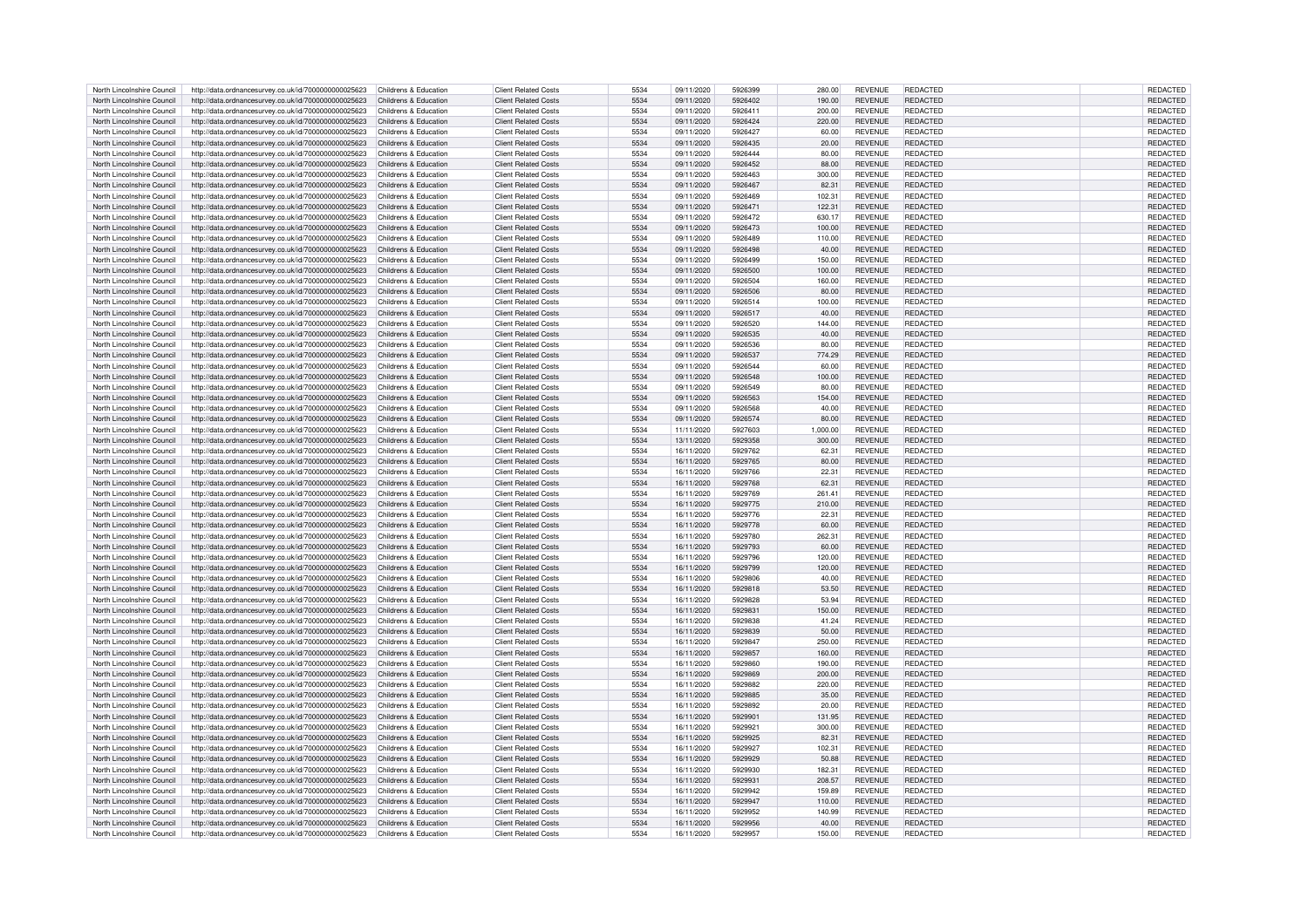| North Lincolnshire Council | http://data.ordnancesurvey.co.uk/id/7000000000025623                       | Childrens & Education | <b>Client Related Costs</b> | 5534 | 16/11/2020 | 5929958 | 151.43 | <b>REVENUE</b> | <b>REDACTED</b> | REDACTED        |
|----------------------------|----------------------------------------------------------------------------|-----------------------|-----------------------------|------|------------|---------|--------|----------------|-----------------|-----------------|
| North Lincolnshire Council | http://data.ordnancesurvey.co.uk/id/7000000000025623                       | Childrens & Education | <b>Client Related Costs</b> | 5534 | 16/11/2020 | 5929962 | 80.00  | <b>REVENUE</b> | <b>REDACTED</b> | REDACTED        |
| North Lincolnshire Council | http://data.ordnancesurvey.co.uk/id/7000000000025623                       | Childrens & Education | <b>Client Related Costs</b> | 5534 | 16/11/2020 | 5929963 | 71.43  | <b>REVENUE</b> | REDACTED        | REDACTED        |
| North Lincolnshire Council | http://data.ordnancesurvey.co.uk/id/7000000000025623                       | Childrens & Education | <b>Client Related Costs</b> | 5534 | 16/11/2020 | 5929964 | 114.99 | <b>REVENUE</b> | REDACTED        | REDACTED        |
|                            |                                                                            |                       |                             |      |            |         |        |                |                 |                 |
| North Lincolnshire Council | http://data.ordnancesurvey.co.uk/id/7000000000025623                       | Childrens & Education | Client Related Costs        | 5534 | 16/11/2020 | 5929972 | 126.00 | <b>REVENUE</b> | <b>REDACTED</b> | REDACTED        |
| North Lincolnshire Council | http://data.ordnancesurvey.co.uk/id/7000000000025623                       | Childrens & Education | <b>Client Related Costs</b> | 5534 | 16/11/2020 | 5929976 | 40.00  | <b>REVENUE</b> | <b>REDACTED</b> | REDACTED        |
| North Lincolnshire Council | http://data.ordnancesurvey.co.uk/id/7000000000025623                       | Childrens & Education | <b>Client Related Costs</b> | 5534 | 16/11/2020 | 5929979 | 60.00  | <b>REVENUE</b> | <b>REDACTED</b> | REDACTED        |
| North Lincolnshire Council | http://data.ordnancesurvey.co.uk/id/7000000000025623                       | Childrens & Education | <b>Client Related Costs</b> | 5534 | 16/11/2020 | 5929994 | 40.00  | <b>REVENUE</b> | <b>REDACTED</b> | REDACTED        |
| North Lincolnshire Council | http://data.ordnancesurvey.co.uk/id/7000000000025623                       | Childrens & Education | <b>Client Related Costs</b> | 5534 | 16/11/2020 | 5929995 | 80.00  | <b>REVENUE</b> | REDACTED        | REDACTED        |
| North Lincolnshire Council | http://data.ordnancesurvey.co.uk/id/7000000000025623                       | Childrens & Education | <b>Client Related Costs</b> | 5534 | 16/11/2020 | 5929996 | 220.00 | <b>REVENUE</b> | REDACTED        | REDACTED        |
| North Lincolnshire Council | http://data.ordnancesurvey.co.uk/id/7000000000025623                       | Childrens & Education | <b>Client Related Costs</b> | 5534 | 16/11/2020 | 5930003 | 60.00  | <b>REVENUE</b> | REDACTED        | REDACTED        |
|                            |                                                                            |                       |                             |      |            |         |        |                |                 |                 |
| North Lincolnshire Council | http://data.ordnancesurvey.co.uk/id/7000000000025623                       | Childrens & Education | <b>Client Related Costs</b> | 5534 | 16/11/2020 | 5930007 | 100.00 | <b>REVENUE</b> | REDACTED        | REDACTED        |
| North Lincolnshire Council | http://data.ordnancesurvey.co.uk/id/7000000000025623                       | Childrens & Education | <b>Client Related Costs</b> | 5534 | 16/11/2020 | 5930008 | 45.71  | <b>REVENUE</b> | <b>REDACTED</b> | REDACTED        |
| North Lincolnshire Council | http://data.ordnancesurvey.co.uk/id/7000000000025623                       | Childrens & Education | <b>Client Related Costs</b> | 5534 | 16/11/2020 | 5930021 | 40.00  | <b>REVENUE</b> | REDACTED        | REDACTED        |
| North Lincolnshire Council | http://data.ordnancesurvey.co.uk/id/7000000000025623                       | Childrens & Education | <b>Client Related Costs</b> | 5534 | 16/11/2020 | 5930024 | 40.00  | <b>REVENUE</b> | REDACTED        | REDACTED        |
| North Lincolnshire Council | http://data.ordnancesurvey.co.uk/id/7000000000025623                       | Childrens & Education | <b>Client Related Costs</b> | 5534 | 16/11/2020 | 5930027 | 40.00  | <b>REVENUE</b> | <b>REDACTED</b> | REDACTED        |
| North Lincolnshire Council | http://data.ordnancesurvey.co.uk/id/7000000000025623                       | Childrens & Education | <b>Client Related Costs</b> | 5534 | 16/11/2020 | 5930033 | 599.40 | <b>REVENUE</b> | REDACTED        | REDACTED        |
| North Lincolnshire Council | http://data.ordnancesurvey.co.uk/id/7000000000025623                       | Childrens & Education | <b>Client Related Costs</b> | 5534 | 20/11/2020 | 5932734 | 575.00 | <b>REVENUE</b> | <b>REDACTED</b> | REDACTED        |
| North Lincolnshire Council | http://data.ordnancesurvey.co.uk/id/7000000000025623                       | Childrens & Education | <b>Client Related Costs</b> | 5534 | 23/11/2020 | 5932860 | 62.31  | <b>REVENUE</b> | <b>REDACTED</b> | REDACTED        |
| North Lincolnshire Council |                                                                            | Childrens & Education | <b>Client Related Costs</b> | 5534 | 23/11/2020 | 5932863 |        | <b>REVENUE</b> | <b>REDACTED</b> |                 |
|                            | http://data.ordnancesurvey.co.uk/id/7000000000025623                       |                       |                             |      |            |         | 80.00  |                |                 | REDACTED        |
| North Lincolnshire Council | http://data.ordnancesurvey.co.uk/id/7000000000025623                       | Childrens & Education | <b>Client Related Costs</b> | 5534 | 23/11/2020 | 5932865 | 22.31  | <b>REVENUE</b> | <b>REDACTED</b> | REDACTED        |
| North Lincolnshire Council | http://data.ordnancesurvey.co.uk/id/7000000000025623                       | Childrens & Education | <b>Client Related Costs</b> | 5534 | 23/11/2020 | 5932867 | 62.31  | <b>REVENUE</b> | REDACTED        | REDACTED        |
| North Lincolnshire Council | http://data.ordnancesurvey.co.uk/id/7000000000025623                       | Childrens & Education | <b>Client Related Costs</b> | 5534 | 23/11/2020 | 5932868 | 62.3   | <b>REVENUE</b> | <b>REDACTED</b> | REDACTED        |
| North Lincolnshire Council | http://data.ordnancesurvey.co.uk/id/7000000000025623                       | Childrens & Education | <b>Client Related Costs</b> | 5534 | 23/11/2020 | 5932874 | 210.00 | <b>REVENUE</b> | <b>REDACTED</b> | REDACTED        |
| North Lincolnshire Council | http://data.ordnancesurvey.co.uk/id/7000000000025623                       | Childrens & Education | <b>Client Related Costs</b> | 5534 | 23/11/2020 | 5932875 | 42.31  | <b>REVENUE</b> | <b>REDACTED</b> | REDACTED        |
| North Lincolnshire Council | http://data.ordnancesurvey.co.uk/id/7000000000025623                       | Childrens & Education | <b>Client Related Costs</b> | 5534 | 23/11/2020 | 5932877 | 60.00  | <b>REVENUE</b> | <b>REDACTED</b> | REDACTED        |
| North Lincolnshire Council | http://data.ordnancesurvey.co.uk/id/7000000000025623                       | Childrens & Education | <b>Client Related Costs</b> | 5534 | 23/11/2020 | 5932879 | 262.31 | <b>REVENUE</b> | <b>REDACTED</b> | REDACTED        |
|                            |                                                                            |                       |                             | 5534 |            | 5932892 |        |                | <b>REDACTED</b> |                 |
| North Lincolnshire Council | http://data.ordnancesurvey.co.uk/id/7000000000025623                       | Childrens & Education | <b>Client Related Costs</b> |      | 23/11/2020 |         | 60.00  | <b>REVENUE</b> |                 | REDACTED        |
| North Lincolnshire Council | http://data.ordnancesurvey.co.uk/id/7000000000025623                       | Childrens & Education | <b>Client Related Costs</b> | 5534 | 23/11/2020 | 5932895 | 120.00 | <b>REVENUE</b> | <b>REDACTED</b> | REDACTED        |
| North Lincolnshire Council | http://data.ordnancesurvey.co.uk/id/7000000000025623                       | Childrens & Education | <b>Client Related Costs</b> | 5534 | 23/11/2020 | 5932898 | 60.00  | <b>REVENUE</b> | <b>REDACTED</b> | REDACTED        |
| North Lincolnshire Council | http://data.ordnancesurvey.co.uk/id/7000000000025623                       | Childrens & Education | <b>Client Related Costs</b> | 5534 | 23/11/2020 | 5932905 | 40.00  | <b>REVENUE</b> | REDACTED        | REDACTED        |
| North Lincolnshire Council | http://data.ordnancesurvey.co.uk/id/7000000000025623                       | Childrens & Education | <b>Client Related Costs</b> | 5534 | 23/11/2020 | 5932917 | 53.50  | <b>REVENUE</b> | <b>REDACTED</b> | REDACTED        |
| North Lincolnshire Council | http://data.ordnancesurvey.co.uk/id/7000000000025623                       | Childrens & Education | <b>Client Related Costs</b> | 5534 | 23/11/2020 | 5932930 | 150.00 | <b>REVENUE</b> | REDACTED        | REDACTED        |
| North Lincolnshire Council | http://data.ordnancesurvey.co.uk/id/7000000000025623                       | Childrens & Education | <b>Client Related Costs</b> | 5534 | 23/11/2020 | 5932938 | 50.00  | <b>REVENUE</b> | REDACTED        | REDACTED        |
| North Lincolnshire Council |                                                                            | Childrens & Education | <b>Client Related Costs</b> | 5534 | 23/11/2020 | 5932946 | 130.00 | <b>REVENUE</b> | REDACTED        | REDACTED        |
|                            | http://data.ordnancesurvey.co.uk/id/7000000000025623                       |                       |                             |      |            |         |        |                |                 |                 |
| North Lincolnshire Council | http://data.ordnancesurvey.co.uk/id/7000000000025623                       | Childrens & Education | <b>Client Related Costs</b> | 5534 | 23/11/2020 | 5932956 | 160.00 | <b>REVENUE</b> | REDACTED        | REDACTED        |
| North Lincolnshire Council | http://data.ordnancesurvey.co.uk/id/7000000000025623                       | Childrens & Education | <b>Client Related Costs</b> | 5534 | 23/11/2020 | 5932959 | 190.00 | <b>REVENUE</b> | <b>REDACTED</b> | <b>REDACTED</b> |
| North Lincolnshire Council | http://data.ordnancesurvey.co.uk/id/7000000000025623                       | Childrens & Education | <b>Client Related Costs</b> | 5534 | 23/11/2020 | 5932968 | 185.71 | <b>REVENUE</b> | <b>REDACTED</b> | REDACTED        |
| North Lincolnshire Council | http://data.ordnancesurvey.co.uk/id/7000000000025623                       | Childrens & Education | <b>Client Related Costs</b> | 5534 | 23/11/2020 | 5932981 | 220.00 | <b>REVENUE</b> | REDACTED        | REDACTED        |
| North Lincolnshire Council | http://data.ordnancesurvey.co.uk/id/7000000000025623                       | Childrens & Education | <b>Client Related Costs</b> | 5534 | 23/11/2020 | 5932991 | 20.00  | <b>REVENUE</b> | <b>REDACTED</b> | REDACTED        |
| North Lincolnshire Council | http://data.ordnancesurvey.co.uk/id/7000000000025623                       | Childrens & Education | <b>Client Related Costs</b> | 5534 | 23/11/2020 | 5933000 | 80.00  | <b>REVENUE</b> | REDACTED        | REDACTED        |
| North Lincolnshire Council | http://data.ordnancesurvey.co.uk/id/7000000000025623                       | Childrens & Education | <b>Client Related Costs</b> | 5534 | 23/11/2020 | 5933020 | 300.00 | <b>REVENUE</b> | REDACTED        | REDACTED        |
| North Lincolnshire Council | http://data.ordnancesurvey.co.uk/id/7000000000025623                       | Childrens & Education | <b>Client Related Costs</b> | 5534 | 23/11/2020 | 5933024 | 82.31  | <b>REVENUE</b> | <b>REDACTED</b> | REDACTED        |
| North Lincolnshire Council |                                                                            | Childrens & Education | <b>Client Related Costs</b> | 5534 |            | 5933026 |        | <b>REVENUE</b> | <b>REDACTED</b> | REDACTED        |
|                            | http://data.ordnancesurvey.co.uk/id/7000000000025623                       |                       |                             |      | 23/11/2020 |         | 102.31 |                |                 |                 |
| North Lincolnshire Council | http://data.ordnancesurvey.co.uk/id/7000000000025623                       | Childrens & Education | <b>Client Related Costs</b> | 5534 | 23/11/2020 | 5933028 | 193.74 | <b>REVENUE</b> | <b>REDACTED</b> | REDACTED        |
| North Lincolnshire Council | http://data.ordnancesurvey.co.uk/id/7000000000025623                       | Childrens & Education | <b>Client Related Costs</b> | 5534 | 23/11/2020 | 5933029 | 182.31 | <b>REVENUE</b> | <b>REDACTED</b> | REDACTED        |
| North Lincolnshire Council | http://data.ordnancesurvey.co.uk/id/7000000000025623                       | Childrens & Education | <b>Client Related Costs</b> | 5534 | 23/11/2020 | 5933030 | 100.00 | <b>REVENUE</b> | <b>REDACTED</b> | REDACTED        |
| North Lincolnshire Council | http://data.ordnancesurvey.co.uk/id/7000000000025623                       | Childrens & Education | <b>Client Related Costs</b> | 5534 | 23/11/2020 | 5933046 | 110.00 | <b>REVENUE</b> | REDACTED        | REDACTED        |
| North Lincolnshire Council | http://data.ordnancesurvey.co.uk/id/7000000000025623                       | Childrens & Education | <b>Client Related Costs</b> | 5534 | 23/11/2020 | 5933055 | 17.14  | <b>REVENUE</b> | <b>REDACTED</b> | REDACTED        |
| North Lincolnshire Council | http://data.ordnancesurvey.co.uk/id/7000000000025623                       | Childrens & Education | <b>Client Related Costs</b> | 5534 | 23/11/2020 | 5933056 | 150.00 | <b>REVENUE</b> | <b>REDACTED</b> | REDACTED        |
| North Lincolnshire Council | http://data.ordnancesurvey.co.uk/id/7000000000025623                       | Childrens & Education | <b>Client Related Costs</b> | 5534 | 23/11/2020 | 5933057 | 160.00 | <b>REVENUE</b> | <b>REDACTED</b> | REDACTED        |
| North Lincolnshire Council | http://data.ordnancesurvey.co.uk/id/7000000000025623                       | Childrens & Education | <b>Client Related Costs</b> | 5534 | 23/11/2020 | 5933061 | 240.00 | <b>REVENUE</b> | <b>REDACTED</b> | REDACTED        |
|                            |                                                                            |                       |                             |      |            |         |        |                |                 |                 |
| North Lincolnshire Council | http://data.ordnancesurvey.co.uk/id/7000000000025623                       | Childrens & Education | <b>Client Related Costs</b> | 5534 | 23/11/2020 | 5933062 | 20.00  | <b>REVENUE</b> | <b>REDACTED</b> | REDACTED        |
| North Lincolnshire Council | http://data.ordnancesurvey.co.uk/id/7000000000025623                       | Childrens & Education | Client Related Costs        | 5534 | 23/11/2020 | 5933063 | 80.00  | <b>REVENUE</b> | <b>REDACTED</b> | REDACTED        |
| North Lincolnshire Council | http://data.ordnancesurvey.co.uk/id/7000000000025623                       | Childrens & Education | <b>Client Related Costs</b> | 5534 | 23/11/2020 | 5933071 | 100.00 | <b>REVENUE</b> | <b>REDACTED</b> | REDACTED        |
| North Lincolnshire Council | http://data.ordnancesurvey.co.uk/id/7000000000025623                       | Childrens & Education | <b>Client Related Costs</b> | 5534 | 23/11/2020 | 5933074 | 40.00  | <b>REVENUE</b> | <b>REDACTED</b> | REDACTED        |
| North Lincolnshire Council | http://data.ordnancesurvey.co.uk/id/7000000000025623                       | Childrens & Education | <b>Client Related Costs</b> | 5534 | 23/11/2020 | 5933077 | 60.00  | <b>REVENUE</b> | <b>REDACTED</b> | REDACTED        |
| North Lincolnshire Council | http://data.ordnancesurvey.co.uk/id/7000000000025623                       | Childrens & Education | <b>Client Related Costs</b> | 5534 | 23/11/2020 | 5933092 | 40.00  | <b>REVENUE</b> | REDACTED        | REDACTED        |
| North Lincolnshire Council | http://data.ordnancesurvey.co.uk/id/7000000000025623                       | Childrens & Education | <b>Client Related Costs</b> | 5534 | 23/11/2020 | 5933093 | 68.57  | <b>REVENUE</b> | <b>REDACTED</b> | REDACTED        |
| North Lincolnshire Council | http://data.ordnancesurvey.co.uk/id/7000000000025623                       | Childrens & Education | <b>Client Related Costs</b> | 5534 | 23/11/2020 | 5933094 | 970.35 | <b>REVENUE</b> | <b>REDACTED</b> | REDACTED        |
|                            |                                                                            |                       |                             |      |            |         |        |                |                 |                 |
| North Lincolnshire Council | http://data.ordnancesurvey.co.uk/id/7000000000025623                       | Childrens & Education | <b>Client Related Costs</b> | 5534 | 23/11/2020 | 5933101 | 60.00  | <b>REVENUE</b> | REDACTED        | REDACTED        |
| North Lincolnshire Council | http://data.ordnancesurvey.co.uk/id/7000000000025623                       | Childrens & Education | <b>Client Related Costs</b> | 5534 | 23/11/2020 | 5933105 | 100.00 | <b>REVENUE</b> | <b>REDACTED</b> | REDACTED        |
| North Lincolnshire Council | http://data.ordnancesurvey.co.uk/id/7000000000025623                       | Childrens & Education | <b>Client Related Costs</b> | 5534 | 23/11/2020 | 5933106 | 114.29 | <b>REVENUE</b> | <b>REDACTED</b> | REDACTED        |
| North Lincolnshire Council | http://data.ordnancesurvey.co.uk/id/7000000000025623                       | Childrens & Education | <b>Client Related Costs</b> | 5534 | 23/11/2020 | 5933119 | 40.00  | <b>REVENUE</b> | REDACTED        | REDACTED        |
| North Lincolnshire Council | http://data.ordnancesurvey.co.uk/id/7000000000025623                       | Childrens & Education | <b>Client Related Costs</b> | 5534 | 23/11/2020 | 5933125 | 40.00  | <b>REVENUE</b> | <b>REDACTED</b> | REDACTED        |
| North Lincolnshire Council | http://data.ordnancesurvey.co.uk/id/7000000000025623                       | Childrens & Education | <b>Client Related Costs</b> | 5534 | 23/11/2020 | 5933131 | 80.00  | <b>REVENUE</b> | REDACTED        | REDACTED        |
| North Lincolnshire Council | http://data.ordnancesurvey.co.uk/id/7000000000025623                       | Childrens & Education | <b>Client Related Costs</b> | 5534 | 30/11/2020 | 5938463 | 62.31  | <b>REVENUE</b> | <b>REDACTED</b> | REDACTED        |
| North Lincolnshire Council | http://data.ordnancesurvey.co.uk/id/7000000000025623                       | Childrens & Education | <b>Client Related Costs</b> | 5534 | 30/11/2020 | 5938466 | 80.00  | <b>REVENUE</b> | <b>REDACTED</b> | REDACTED        |
| North Lincolnshire Council |                                                                            | Childrens & Education | <b>Client Related Costs</b> | 5534 | 30/11/2020 | 5938467 | 22.3   | <b>REVENUE</b> | REDACTED        | <b>REDACTED</b> |
|                            | http://data.ordnancesurvey.co.uk/id/7000000000025623                       |                       |                             |      |            |         |        |                | <b>REDACTED</b> |                 |
| North Lincolnshire Council | http://data.ordnancesurvey.co.uk/id/7000000000025623                       | Childrens & Education | <b>Client Related Costs</b> | 5534 | 30/11/2020 | 5938469 | 62.31  | <b>REVENUE</b> |                 | REDACTED        |
| North Lincolnshire Council | http://data.ordnancesurvey.co.uk/id/7000000000025623 Childrens & Education |                       | <b>Client Related Costs</b> | 5534 | 30/11/2020 | 5938470 | 62.31  | <b>REVENUE</b> | REDACTED        | REDACTED        |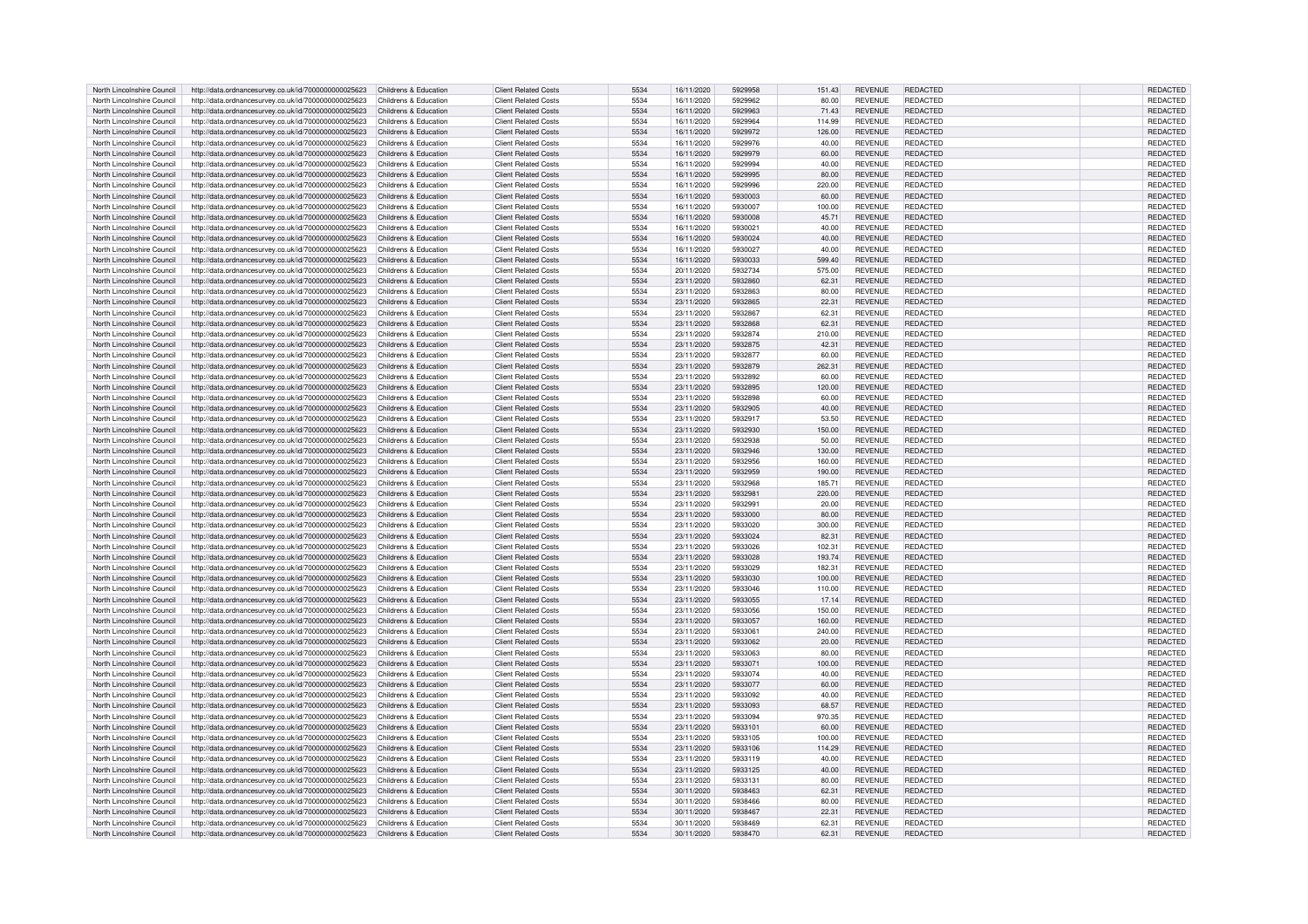| North Lincolnshire Council | http://data.ordnancesurvey.co.uk/id/7000000000025623                                                         | Childrens & Education | <b>Client Related Costs</b>   | 5534 | 30/11/2020 | 5938476 | 210.00 | <b>REVENUE</b> | REDACTED        | REDACTED        |
|----------------------------|--------------------------------------------------------------------------------------------------------------|-----------------------|-------------------------------|------|------------|---------|--------|----------------|-----------------|-----------------|
| North Lincolnshire Council | http://data.ordnancesurvey.co.uk/id/7000000000025623                                                         | Childrens & Education | <b>Client Related Costs</b>   | 5534 | 30/11/2020 | 5938477 | 22.31  | <b>REVENUE</b> | REDACTED        | <b>REDACTED</b> |
|                            |                                                                                                              |                       |                               |      |            |         |        |                |                 |                 |
| North Lincolnshire Council | http://data.ordnancesurvey.co.uk/id/7000000000025623                                                         | Childrens & Education | <b>Client Related Costs</b>   | 5534 | 30/11/2020 | 5938479 | 60.00  | <b>REVENUE</b> | REDACTED        | REDACTED        |
| North Lincolnshire Council | http://data.ordnancesurvey.co.uk/id/7000000000025623                                                         | Childrens & Education | <b>Client Related Costs</b>   | 5534 | 30/11/2020 | 5938481 | 262.31 | <b>REVENUE</b> | REDACTED        | REDACTED        |
| North Lincolnshire Council | http://data.ordnancesurvey.co.uk/id/7000000000025623                                                         | Childrens & Education | <b>Client Related Costs</b>   | 5534 | 30/11/2020 | 5938492 | 2.31   | <b>REVENUE</b> | REDACTED        | REDACTED        |
| North Lincolnshire Council | http://data.ordnancesurvey.co.uk/id/7000000000025623                                                         | Childrens & Education | <b>Client Related Costs</b>   | 5534 | 30/11/2020 | 5938494 | 60.00  | <b>REVENUE</b> | REDACTED        | REDACTED        |
| North Lincolnshire Council | http://data.ordnancesurvey.co.uk/id/7000000000025623                                                         | Childrens & Education | <b>Client Related Costs</b>   | 5534 | 30/11/2020 | 5938497 | 172.00 | <b>REVENUE</b> | <b>REDACTED</b> | REDACTED        |
|                            |                                                                                                              |                       |                               |      |            |         |        |                |                 |                 |
| North Lincolnshire Council | http://data.ordnancesurvey.co.uk/id/7000000000025623                                                         | Childrens & Education | <b>Client Related Costs</b>   | 5534 | 30/11/2020 | 5938500 | 60.00  | <b>REVENUE</b> | REDACTED        | <b>REDACTED</b> |
| North Lincolnshire Council | http://data.ordnancesurvey.co.uk/id/7000000000025623                                                         | Childrens & Education | <b>Client Related Costs</b>   | 5534 | 30/11/2020 | 5938507 | 40.00  | <b>REVENUE</b> | <b>REDACTED</b> | <b>REDACTED</b> |
| North Lincolnshire Council | http://data.ordnancesurvey.co.uk/id/7000000000025623                                                         | Childrens & Education | <b>Client Related Costs</b>   | 5534 | 30/11/2020 | 5938519 | 53.50  | <b>REVENUE</b> | REDACTED        | REDACTED        |
| North Lincolnshire Council | http://data.ordnancesurvey.co.uk/id/7000000000025623                                                         | Childrens & Education | <b>Client Related Costs</b>   | 5534 | 30/11/2020 | 5938532 | 150.00 | <b>REVENUE</b> | REDACTED        | <b>REDACTED</b> |
|                            |                                                                                                              |                       |                               | 5534 |            | 5938540 |        |                | <b>REDACTED</b> |                 |
| North Lincolnshire Council | http://data.ordnancesurvey.co.uk/id/7000000000025623                                                         | Childrens & Education | <b>Client Related Costs</b>   |      | 30/11/2020 |         | 50.00  | <b>REVENUE</b> |                 | REDACTED        |
| North Lincolnshire Council | http://data.ordnancesurvey.co.uk/id/7000000000025623                                                         | Childrens & Education | <b>Client Related Costs</b>   | 5534 | 30/11/2020 | 5938548 | 130.00 | <b>REVENUE</b> | REDACTED        | REDACTED        |
| North Lincolnshire Council | http://data.ordnancesurvey.co.uk/id/7000000000025623                                                         | Childrens & Education | Client Related Costs          | 5534 | 30/11/2020 | 5938558 | 200.01 | <b>REVENUE</b> | <b>REDACTED</b> | REDACTED        |
| North Lincolnshire Council | http://data.ordnancesurvey.co.uk/id/7000000000025623                                                         | Childrens & Education | <b>Client Related Costs</b>   | 5534 | 30/11/2020 | 5938561 | 190.00 | <b>REVENUE</b> | <b>REDACTED</b> | REDACTED        |
| North Lincolnshire Council |                                                                                                              | Childrens & Education | <b>Client Related Costs</b>   | 5534 | 30/11/2020 | 5938570 | 170.00 | <b>REVENUE</b> | REDACTED        | REDACTED        |
|                            | http://data.ordnancesurvey.co.uk/id/7000000000025623                                                         |                       |                               |      |            |         |        |                |                 |                 |
| North Lincolnshire Council | http://data.ordnancesurvey.co.uk/id/7000000000025623                                                         | Childrens & Education | <b>Client Related Costs</b>   | 5534 | 30/11/2020 | 5938583 | 220.00 | <b>REVENUE</b> | <b>REDACTED</b> | REDACTED        |
| North Lincolnshire Council | http://data.ordnancesurvey.co.uk/id/7000000000025623                                                         | Childrens & Education | <b>Client Related Costs</b>   | 5534 | 30/11/2020 | 5938586 | 60.00  | <b>REVENUE</b> | REDACTED        | <b>REDACTED</b> |
| North Lincolnshire Council | http://data.ordnancesurvey.co.uk/id/7000000000025623                                                         | Childrens & Education | <b>Client Related Costs</b>   | 5534 | 30/11/2020 | 5938593 | 20.00  | <b>REVENUE</b> | <b>REDACTED</b> | REDACTED        |
| North Lincolnshire Council | http://data.ordnancesurvey.co.uk/id/7000000000025623                                                         | Childrens & Education | <b>Client Related Costs</b>   | 5534 | 30/11/2020 | 5938602 | 80.00  | <b>REVENUE</b> | <b>REDACTED</b> | REDACTED        |
|                            |                                                                                                              |                       |                               |      |            |         |        |                |                 |                 |
| North Lincolnshire Council | http://data.ordnancesurvey.co.uk/id/7000000000025623                                                         | Childrens & Education | <b>Client Related Costs</b>   | 5534 | 30/11/2020 | 5938603 | 68.57  | <b>REVENUE</b> | REDACTED        | REDACTED        |
| North Lincolnshire Council | http://data.ordnancesurvey.co.uk/id/7000000000025623                                                         | Childrens & Education | <b>Client Related Costs</b>   | 5534 | 30/11/2020 | 5938604 | 40.00  | <b>REVENUE</b> | <b>REDACTED</b> | REDACTED        |
| North Lincolnshire Council | http://data.ordnancesurvey.co.uk/id/7000000000025623                                                         | Childrens & Education | <b>Client Related Costs</b>   | 5534 | 30/11/2020 | 5938606 | 20.00  | <b>REVENUE</b> | REDACTED        | REDACTED        |
| North Lincolnshire Council | http://data.ordnancesurvey.co.uk/id/7000000000025623                                                         | Childrens & Education | <b>Client Related Costs</b>   | 5534 | 30/11/2020 | 5938623 | 300.00 | <b>REVENUE</b> | <b>REDACTED</b> | REDACTED        |
| North Lincolnshire Council | http://data.ordnancesurvey.co.uk/id/7000000000025623                                                         | Childrens & Education | <b>Client Related Costs</b>   | 5534 | 30/11/2020 | 5938627 | 82.31  | <b>REVENUE</b> | <b>REDACTED</b> | REDACTED        |
|                            |                                                                                                              |                       |                               |      |            |         |        |                |                 |                 |
| North Lincolnshire Council | http://data.ordnancesurvey.co.uk/id/7000000000025623                                                         | Childrens & Education | <b>Client Related Costs</b>   | 5534 | 30/11/2020 | 5938629 | 102.31 | <b>REVENUE</b> | <b>REDACTED</b> | REDACTED        |
| North Lincolnshire Council | http://data.ordnancesurvey.co.uk/id/7000000000025623                                                         | Childrens & Education | <b>Client Related Costs</b>   | 5534 | 30/11/2020 | 593863  | 122.31 | <b>REVENUE</b> | <b>REDACTED</b> | <b>REDACTED</b> |
| North Lincolnshire Council | http://data.ordnancesurvey.co.uk/id/7000000000025623                                                         | Childrens & Education | <b>Client Related Costs</b>   | 5534 | 30/11/2020 | 5938632 | 182.31 | <b>REVENUE</b> | <b>REDACTED</b> | <b>REDACTED</b> |
| North Lincolnshire Council | http://data.ordnancesurvey.co.uk/id/7000000000025623                                                         | Childrens & Education | <b>Client Related Costs</b>   | 5534 | 30/11/2020 | 5938633 | 85.71  | <b>REVENUE</b> | <b>REDACTED</b> | REDACTED        |
|                            |                                                                                                              |                       |                               |      |            |         |        |                |                 |                 |
| North Lincolnshire Council | http://data.ordnancesurvey.co.uk/id/7000000000025623                                                         | Childrens & Education | <b>Client Related Costs</b>   | 5534 | 30/11/2020 | 5938649 | 110.00 | <b>REVENUE</b> | <b>REDACTED</b> | REDACTED        |
| North Lincolnshire Council | http://data.ordnancesurvey.co.uk/id/7000000000025623                                                         | Childrens & Education | <b>Client Related Costs</b>   | 5534 | 30/11/2020 | 5938659 | 150.00 | <b>REVENUE</b> | <b>REDACTED</b> | REDACTED        |
| North Lincolnshire Council | http://data.ordnancesurvey.co.uk/id/7000000000025623                                                         | Childrens & Education | <b>Client Related Costs</b>   | 5534 | 30/11/2020 | 5938660 | 160.00 | <b>REVENUE</b> | <b>REDACTED</b> | REDACTED        |
| North Lincolnshire Council | http://data.ordnancesurvey.co.uk/id/7000000000025623                                                         | Childrens & Education | <b>Client Related Costs</b>   | 5534 | 30/11/2020 | 5938664 | 160.00 | <b>REVENUE</b> | REDACTED        | REDACTED        |
|                            |                                                                                                              |                       |                               | 5534 |            | 5938665 |        |                | <b>REDACTED</b> |                 |
| North Lincolnshire Council | http://data.ordnancesurvey.co.uk/id/7000000000025623                                                         | Childrens & Education | <b>Client Related Costs</b>   |      | 30/11/2020 |         | 20.00  | <b>REVENUE</b> |                 | REDACTED        |
| North Lincolnshire Council | http://data.ordnancesurvey.co.uk/id/7000000000025623                                                         | Childrens & Education | <b>Client Related Costs</b>   | 5534 | 30/11/2020 | 5938666 | 80.00  | <b>REVENUE</b> | <b>REDACTED</b> | REDACTED        |
| North Lincolnshire Council | http://data.ordnancesurvey.co.uk/id/7000000000025623                                                         | Childrens & Education | <b>Client Related Costs</b>   | 5534 | 30/11/2020 | 5938668 | 60.00  | <b>REVENUE</b> | <b>REDACTED</b> | <b>REDACTED</b> |
| North Lincolnshire Council | http://data.ordnancesurvey.co.uk/id/7000000000025623                                                         | Childrens & Education | <b>Client Related Costs</b>   | 5534 | 30/11/2020 | 5938674 | 100.00 | <b>REVENUE</b> | <b>REDACTED</b> | REDACTED        |
| North Lincolnshire Council |                                                                                                              | Childrens & Education | <b>Client Related Costs</b>   | 5534 | 30/11/2020 | 5938678 | 40.00  | <b>REVENUE</b> | REDACTED        | <b>REDACTED</b> |
|                            | http://data.ordnancesurvey.co.uk/id/7000000000025623                                                         |                       |                               |      |            |         |        |                |                 |                 |
| North Lincolnshire Council | http://data.ordnancesurvey.co.uk/id/7000000000025623                                                         | Childrens & Education | Client Related Costs          | 5534 | 30/11/2020 | 593868  | 51.43  | <b>REVENUE</b> | <b>REDACTED</b> | REDACTED        |
| North Lincolnshire Council | http://data.ordnancesurvey.co.uk/id/7000000000025623                                                         | Childrens & Education | <b>Client Related Costs</b>   | 5534 | 30/11/2020 | 5938696 | 40.00  | <b>REVENUE</b> | <b>REDACTED</b> | REDACTED        |
| North Lincolnshire Council | http://data.ordnancesurvey.co.uk/id/7000000000025623                                                         | Childrens & Education | <b>Client Related Costs</b>   | 5534 | 30/11/2020 | 5938698 | 220.00 | <b>REVENUE</b> | REDACTED        | REDACTED        |
| North Lincolnshire Council | http://data.ordnancesurvey.co.uk/id/7000000000025623                                                         | Childrens & Education | <b>Client Related Costs</b>   | 5534 | 30/11/2020 | 5938700 | 51.43  | <b>REVENUE</b> | <b>REDACTED</b> | REDACTED        |
|                            |                                                                                                              |                       |                               |      |            |         |        |                |                 |                 |
| North Lincolnshire Council | http://data.ordnancesurvey.co.uk/id/7000000000025623                                                         | Childrens & Education | <b>Client Related Costs</b>   | 5534 | 30/11/2020 | 5938705 | 60.00  | <b>REVENUE</b> | <b>REDACTED</b> | REDACTED        |
| North Lincolnshire Council | http://data.ordnancesurvey.co.uk/id/7000000000025623                                                         | Childrens & Education | <b>Client Related Costs</b>   | 5534 | 30/11/2020 | 5938709 | 100.00 | <b>REVENUE</b> | <b>REDACTED</b> | REDACTED        |
| North Lincolnshire Council | http://data.ordnancesurvey.co.uk/id/7000000000025623                                                         | Childrens & Education | <b>Client Related Costs</b>   | 5534 | 30/11/2020 | 5938710 | 80.00  | <b>REVENUE</b> | <b>REDACTED</b> | <b>REDACTED</b> |
| North Lincolnshire Council | http://data.ordnancesurvey.co.uk/id/7000000000025623                                                         | Childrens & Education | <b>Client Related Costs</b>   | 5534 | 30/11/2020 | 5938723 | 40.00  | <b>REVENUE</b> | <b>REDACTED</b> | REDACTED        |
|                            |                                                                                                              |                       |                               |      |            |         |        |                |                 |                 |
| North Lincolnshire Council | http://data.ordnancesurvey.co.uk/id/7000000000025623                                                         | Childrens & Education | <b>Client Related Costs</b>   | 5534 | 30/11/2020 | 5938726 | 40.00  | <b>REVENUE</b> | <b>REDACTED</b> | REDACTED        |
| North Lincolnshire Council | http://data.ordnancesurvey.co.uk/id/7000000000025623                                                         | Childrens & Education | <b>Client Related Costs</b>   | 5534 | 30/11/2020 | 5938729 | 170.00 | <b>REVENUE</b> | REDACTED        | REDACTED        |
| North Lincolnshire Council | http://data.ordnancesurvey.co.uk/id/7000000000025623                                                         | Childrens & Education | <b>Client Related Costs</b>   | 5534 | 30/11/2020 | 5938735 | 80.00  | <b>REVENUE</b> | REDACTED        | REDACTED        |
| North Lincolnshire Council | http://data.ordnancesurvey.co.uk/id/7000000000025623                                                         | Childrens & Education | <b>Client Transport Costs</b> | 6092 | 02/11/2020 | 5923769 | 392.40 | <b>REVENUE</b> | <b>REDACTED</b> | REDACTED        |
| North Lincolnshire Council | http://data.ordnancesurvey.co.uk/id/7000000000025623                                                         | Childrens & Education | <b>Client Transport Costs</b> | 6092 | 02/11/2020 | 5923929 | 128.70 | <b>REVENUE</b> | REDACTED        | REDACTED        |
|                            |                                                                                                              |                       |                               |      |            |         |        |                |                 |                 |
| North Lincolnshire Council | http://data.ordnancesurvey.co.uk/id/7000000000025623                                                         | Childrens & Education | <b>Client Transport Costs</b> | 6092 | 02/11/2020 | 5923950 | 72.00  | <b>REVENUE</b> | <b>REDACTED</b> | REDACTED        |
| North Lincolnshire Council | http://data.ordnancesurvey.co.uk/id/7000000000025623                                                         | Childrens & Education | <b>Client Transport Costs</b> | 6092 | 06/11/2020 | 5925259 | 406.29 | <b>REVENUE</b> | REDACTED        | REDACTED        |
| North Lincolnshire Council | http://data.ordnancesurvey.co.uk/id/7000000000025623                                                         | Childrens & Education | <b>Client Transport Costs</b> | 6092 | 06/11/2020 | 5925260 | 420.30 | <b>REVENUE</b> | <b>REDACTED</b> | <b>REDACTED</b> |
| North Lincolnshire Council | http://data.ordnancesurvey.co.uk/id/7000000000025623                                                         | Childrens & Education | <b>Client Transport Costs</b> | 6092 | 06/11/2020 | 5925261 | 315.62 | <b>REVENUE</b> | REDACTED        | REDACTED        |
| North Lincolnshire Council | http://data.ordnancesurvey.co.uk/id/7000000000025623                                                         | Childrens & Education | <b>Client Transport Costs</b> | 6092 | 09/11/2020 | 5926472 | 472.50 | <b>REVENUE</b> | <b>REDACTED</b> | REDACTED        |
|                            |                                                                                                              |                       |                               |      |            |         |        |                |                 |                 |
| North Lincolnshire Council | http://data.ordnancesurvey.co.uk/id/7000000000025623                                                         | Childrens & Education | <b>Client Transport Costs</b> | 6092 | 09/11/2020 | 5926500 | 181.85 | <b>REVENUE</b> | <b>REDACTED</b> | REDACTED        |
| North Lincolnshire Council | http://data.ordnancesurvey.co.uk/id/7000000000025623                                                         | Childrens & Education | <b>Client Transport Costs</b> | 6092 | 09/11/2020 | 5926520 | 103.32 | <b>REVENUE</b> | REDACTED        | REDACTED        |
| North Lincolnshire Council | http://data.ordnancesurvey.co.uk/id/7000000000025623                                                         | Childrens & Education | <b>Client Transport Costs</b> | 6092 | 09/11/2020 | 5926557 | 109.35 | <b>REVENUE</b> | <b>REDACTED</b> | REDACTED        |
| North Lincolnshire Council | http://data.ordnancesurvey.co.uk/id/7000000000025623                                                         | Childrens & Education | <b>Client Transport Costs</b> | 6092 | 09/11/2020 | 5926584 | 72.00  | <b>REVENUE</b> | <b>REDACTED</b> | REDACTED        |
|                            |                                                                                                              |                       |                               |      |            |         |        |                |                 |                 |
| North Lincolnshire Council | http://data.ordnancesurvey.co.uk/id/7000000000025623                                                         | Childrens & Education | <b>Client Transport Costs</b> | 6092 | 16/11/2020 | 5929929 | 121.50 | <b>REVENUE</b> | REDACTED        | REDACTED        |
| North Lincolnshire Council | http://data.ordnancesurvey.co.uk/id/7000000000025623                                                         | Childrens & Education | <b>Client Transport Costs</b> | 6092 | 16/11/2020 | 5929947 | 387.00 | <b>REVENUE</b> | <b>REDACTED</b> | REDACTED        |
| North Lincolnshire Council | http://data.ordnancesurvey.co.uk/id/7000000000025623                                                         | Childrens & Education | Client Transport Costs        | 6092 | 16/11/2020 | 5929952 | 8.28   | <b>REVENUE</b> | REDACTED        | REDACTED        |
| North Lincolnshire Council | http://data.ordnancesurvey.co.uk/id/7000000000025623                                                         | Childrens & Education | <b>Client Transport Costs</b> | 6092 | 16/11/2020 | 5929979 | 273.24 | <b>REVENUE</b> | <b>REDACTED</b> | REDACTED        |
| North Lincolnshire Council | http://data.ordnancesurvey.co.uk/id/7000000000025623                                                         | Childrens & Education | <b>Client Transport Costs</b> | 6092 | 16/11/2020 | 5929995 | 162.90 | <b>REVENUE</b> | <b>REDACTED</b> | REDACTED        |
|                            |                                                                                                              |                       |                               |      |            |         |        |                |                 |                 |
| North Lincolnshire Council | http://data.ordnancesurvey.co.uk/id/7000000000025623                                                         | Childrens & Education | <b>Client Transport Costs</b> | 6092 | 16/11/2020 | 5930014 | 452.70 | <b>REVENUE</b> | <b>REDACTED</b> | REDACTED        |
| North Lincolnshire Council | http://data.ordnancesurvey.co.uk/id/7000000000025623                                                         | Childrens & Education | <b>Client Transport Costs</b> | 6092 | 16/11/2020 | 593002  | 128.70 | <b>REVENUE</b> | <b>REDACTED</b> | REDACTED        |
| North Lincolnshire Council | http://data.ordnancesurvey.co.uk/id/7000000000025623                                                         | Childrens & Education | <b>Client Transport Costs</b> | 6092 | 16/11/2020 | 5930024 | 474.75 | <b>REVENUE</b> | <b>REDACTED</b> | REDACTED        |
| North Lincolnshire Council | http://data.ordnancesurvey.co.uk/id/7000000000025623                                                         | Childrens & Education | <b>Client Transport Costs</b> | 6092 | 16/11/2020 | 5930043 | 72.00  | <b>REVENUE</b> | <b>REDACTED</b> | REDACTED        |
| North Lincolnshire Council |                                                                                                              | Childrens & Education |                               | 6092 | 23/11/2020 | 5932959 | 729.00 | <b>REVENUE</b> | REDACTED        | <b>REDACTED</b> |
| North Lincolnshire Council | http://data.ordnancesurvey.co.uk/id/7000000000025623<br>http://data.ordnancesurvey.co.uk/id/7000000000025623 |                       | <b>Client Transport Costs</b> |      |            |         |        |                |                 |                 |
|                            |                                                                                                              | Childrens & Education | <b>Client Transport Costs</b> | 6092 | 23/11/2020 | 5933094 | 132.30 | <b>REVENUE</b> | REDACTED        | REDACTED        |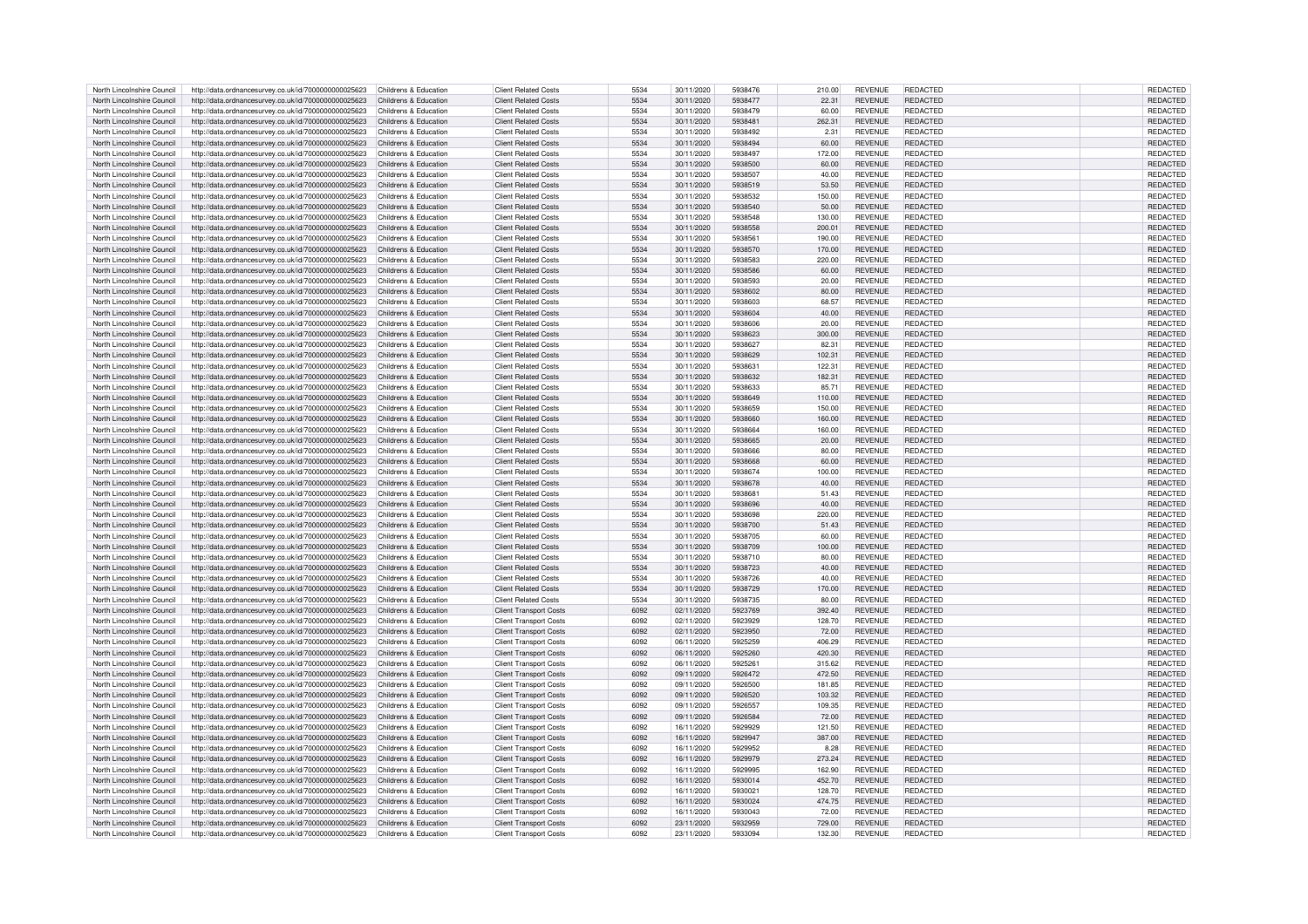| North Lincolnshire Council | http://data.ordnancesurvey.co.uk/id/7000000000025623                            | Childrens & Education             | <b>Client Transport Costs</b>     | 6092          | 23/11/2020 | 5933106 | 57.15    | <b>REVENUE</b> | REDACTED        |         | REDACTED        |
|----------------------------|---------------------------------------------------------------------------------|-----------------------------------|-----------------------------------|---------------|------------|---------|----------|----------------|-----------------|---------|-----------------|
|                            |                                                                                 |                                   |                                   |               |            |         |          |                |                 |         |                 |
| North Lincolnshire Council | http://data.ordnancesurvey.co.uk/id/7000000000025623                            | Childrens & Education             | <b>Client Transport Costs</b>     | 6092          | 23/11/2020 | 5933119 | 128.70   | <b>REVENUE</b> | REDACTED        |         | <b>REDACTED</b> |
| North Lincolnshire Council | http://data.ordnancesurvey.co.uk/id/7000000000025623                            | Childrens & Education             | <b>Client Transport Costs</b>     | 6092          | 23/11/2020 | 5933127 | 201.60   | <b>REVENUE</b> | <b>REDACTED</b> |         | <b>REDACTED</b> |
| North Lincolnshire Council | http://data.ordnancesurvey.co.uk/id/7000000000025623                            | Childrens & Education             | <b>Client Transport Costs</b>     | 6092          | 30/11/2020 | 5938558 | 130.50   | <b>REVENUE</b> | REDACTED        |         | <b>REDACTED</b> |
| North Lincolnshire Council | http://data.ordnancesurvey.co.uk/id/7000000000025623                            | Childrens & Education             | <b>Client Transport Costs</b>     | 6092          | 30/11/2020 | 5938681 | 158.13   | <b>REVENUE</b> | <b>REDACTED</b> |         | REDACTED        |
|                            |                                                                                 |                                   |                                   |               |            |         |          |                |                 |         |                 |
| North Lincolnshire Council | http://data.ordnancesurvey.co.uk/id/7000000000025623                            | Childrens & Education             | <b>Client Transport Costs</b>     | 6092          | 30/11/2020 | 5938723 | 128.70   | <b>REVENUE</b> | <b>REDACTED</b> |         | REDACTED        |
| North Lincolnshire Council | http://data.ordnancesurvey.co.uk/id/7000000000025623                            | Childrens & Education             | <b>Client Transport Costs</b>     | 6092          | 30/11/2020 | 5938729 | 129.10   | <b>REVENUE</b> | REDACTED        |         | REDACTED        |
| North Lincolnshire Council | http://data.ordnancesurvey.co.uk/id/7000000000025623                            | Childrens & Education             | Direct Payments To Clients        | 6012          | 11/11/2020 | 5926997 | 324.00   | <b>REVENUE</b> | REDACTED        |         | <b>REDACTED</b> |
| North Lincolnshire Council | http://data.ordnancesurvey.co.uk/id/7000000000025623                            | Childrens & Education             | Direct Payments To Clients        | 6012          | 11/11/2020 | 5926999 | 252.00   | <b>REVENUE</b> | <b>REDACTED</b> |         | <b>REDACTED</b> |
|                            |                                                                                 |                                   |                                   |               |            |         |          |                |                 |         |                 |
| North Lincolnshire Council | http://data.ordnancesurvey.co.uk/id/7000000000025623                            | Childrens & Education             | Direct Payments To Clients        | 6012          | 11/11/2020 | 5927001 | 288.00   | <b>REVENUE</b> | REDACTED        |         | REDACTED        |
| North Lincolnshire Council | http://data.ordnancesurvey.co.uk/id/7000000000025623                            | Childrens & Education             | <b>Direct Payments To Clients</b> | 6012          | 11/11/2020 | 5927003 | 270.00   | <b>REVENUE</b> | REDACTED        |         | REDACTED        |
| North Lincolnshire Council | http://data.ordnancesurvey.co.uk/id/7000000000025623                            | Childrens & Education             | <b>Direct Payments To Clients</b> | 6012          | 11/11/2020 | 5927004 | 1,260.00 | <b>REVENUE</b> | <b>REDACTED</b> |         | REDACTED        |
|                            |                                                                                 |                                   |                                   |               |            |         |          |                |                 |         |                 |
| North Lincolnshire Council | http://data.ordnancesurvey.co.uk/id/7000000000025623                            | Childrens & Education             | <b>Direct Payments To Clients</b> | 6012          | 11/11/2020 | 5927395 | 774.00   | <b>REVENUE</b> | REDACTED        | 7605054 | <b>REDACTED</b> |
| North Lincolnshire Council | http://data.ordnancesurvey.co.uk/id/7000000000025623                            | Childrens & Education             | Direct Payments To Clients        | 6012          | 27/11/2020 | 5934750 | 1,000.00 | <b>REVENUE</b> | REDACTED        |         | REDACTED        |
| North Lincolnshire Council | http://data.ordnancesurvey.co.uk/id/7000000000025623                            | Childrens & Education             | Payments To Private Orgs          | 6002          | 06/11/2020 | 5925632 | 585.00   | <b>REVENUE</b> | REDACTED        |         | REDACTED        |
| North Lincolnshire Council | http://data.ordnancesurvey.co.uk/id/7000000000025623                            | Childrens & Education             | Payments To Private Orgs          | 6002          | 20/11/2020 | 5932278 | 877.50   | <b>REVENUE</b> | REDACTED        |         | REDACTED        |
|                            |                                                                                 |                                   |                                   |               |            |         |          |                |                 |         |                 |
| North Lincolnshire Council | http://data.ordnancesurvey.co.uk/id/7000000000025623                            | Childrens & Education             | Payments To Private Orgs          | 6002          | 20/11/2020 | 5932279 | 360.00   | <b>REVENUE</b> | <b>REDACTED</b> |         | REDACTED        |
| North Lincolnshire Council | http://data.ordnancesurvey.co.uk/id/7000000000025623                            | Childrens & Education             | Payments To Private Orgs          | 6002          | 25/11/2020 | 5933610 | 2.600.00 | <b>REVENUE</b> | REDACTED        |         | REDACTED        |
| North Lincolnshire Council | http://data.ordnancesurvey.co.uk/id/7000000000025623                            | Childrens & Education             | Payments To Private Orgs          | 6002          | 25/11/2020 | 5933611 | 2,600.00 | <b>REVENUE</b> | <b>REDACTED</b> |         | REDACTED        |
|                            |                                                                                 |                                   |                                   |               |            | 5933615 |          |                | REDACTED        |         |                 |
| North Lincolnshire Council | http://data.ordnancesurvey.co.uk/id/7000000000025623                            | Childrens & Education             | Payments To Private Orgs          | 6002          | 25/11/2020 |         | 900.00   | <b>REVENUE</b> |                 |         | REDACTED        |
| North Lincolnshire Council | http://data.ordnancesurvey.co.uk/id/7000000000025623                            | Childrens & Education             | Payments To Private Orgs          | 6002          | 25/11/2020 | 5933617 | 2,600.00 | <b>REVENUE</b> | REDACTED        |         | REDACTED        |
| North Lincolnshire Council | http://data.ordnancesurvey.co.uk/id/7000000000025623                            | Childrens & Education             | Payments To Private Orgs          | 6002          | 25/11/2020 | 5933618 | 900.00   | <b>REVENUE</b> | <b>REDACTED</b> |         | REDACTED        |
| North Lincolnshire Council | http://data.ordnancesurvey.co.uk/id/7000000000025623                            | Childrens & Education             | Payments To Private Orgs          | 6002          | 25/11/2020 | 5933620 | 1,200.00 | <b>REVENUE</b> | REDACTED        |         | REDACTED        |
|                            |                                                                                 |                                   |                                   |               |            |         |          |                |                 |         |                 |
| North Lincolnshire Council | http://data.ordnancesurvey.co.uk/id/7000000000025623                            | Childrens & Education             | Pay - Operational Staff           | 0921          | 25/11/2020 | 5933597 | 1.416.64 | <b>REVENUE</b> | <b>REDACTED</b> |         | REDACTED        |
| North Lincolnshire Council | http://data.ordnancesurvey.co.uk/id/7000000000025623                            | Childrens & Education             | Pay - Operational Staf            | 0921          | 25/11/2020 | 5933598 | 1,416.64 | <b>REVENUE</b> | <b>REDACTED</b> |         | REDACTED        |
| North Lincolnshire Council | http://data.ordnancesurvey.co.uk/id/7000000000025623                            | Childrens & Education             | Pay - Operational Staff           | 0921          | 25/11/2020 | 5933599 | 1.416.64 | <b>REVENUE</b> | <b>REDACTED</b> |         | REDACTED        |
|                            |                                                                                 | Childrens & Education             |                                   | 0921          | 25/11/2020 | 5933601 |          | <b>REVENUE</b> | <b>REDACTED</b> |         |                 |
| North Lincolnshire Council | http://data.ordnancesurvey.co.uk/id/7000000000025623                            |                                   | Pay - Operational Staff           |               |            |         | 1,416.64 |                |                 |         | <b>REDACTED</b> |
| North Lincolnshire Council | http://data.ordnancesurvey.co.uk/id/7000000000025623                            | Council Tax Payers Account        | Refunds                           | <b>REFUND</b> | 02/11/2020 | 5923578 | 666.14   |                | <b>REDACTED</b> |         | <b>REDACTED</b> |
| North Lincolnshire Council | http://data.ordnancesurvey.co.uk/id/7000000000025623                            | Council Tax Payers Account        | Refunds                           | <b>REFUND</b> | 02/11/2020 | 5923579 | 282.75   |                | REDACTED        |         | <b>REDACTED</b> |
| North Lincolnshire Council | http://data.ordnancesurvey.co.uk/id/7000000000025623                            | Council Tax Payers Account        | Refunds                           | <b>REFUND</b> | 02/11/2020 | 5923580 | 649.57   |                | REDACTED        |         | REDACTED        |
|                            |                                                                                 |                                   |                                   |               |            |         |          |                |                 |         |                 |
| North Lincolnshire Council | http://data.ordnancesurvey.co.uk/id/7000000000025623                            | Council Tax Payers Account        | Refunds                           | <b>REFUND</b> | 02/11/2020 | 5923585 | 708.30   |                | REDACTED        |         | REDACTED        |
| North Lincolnshire Council | http://data.ordnancesurvey.co.uk/id/7000000000025623                            | Council Tax Payers Account        | Refunds                           | <b>REFUND</b> | 02/11/2020 | 5923586 | 253.87   |                | REDACTED        |         | REDACTED        |
| North Lincolnshire Council | http://data.ordnancesurvey.co.uk/id/7000000000025623                            | Council Tax Payers Account        | Refunds                           | <b>REFUND</b> | 02/11/2020 | 5923587 | 516.62   |                | REDACTED        |         | <b>REDACTED</b> |
|                            |                                                                                 |                                   |                                   |               |            |         |          |                |                 |         |                 |
| North Lincolnshire Council | http://data.ordnancesurvey.co.uk/id/7000000000025623                            | Council Tax Payers Account        | Refunds                           | <b>REFUND</b> | 02/11/2020 | 5923590 | 361.85   |                | REDACTED        |         | REDACTED        |
| North Lincolnshire Council | http://data.ordnancesurvey.co.uk/id/7000000000025623                            | Council Tax Payers Account        | Refunds                           | <b>REFUND</b> | 02/11/2020 | 5923591 | 802.65   |                | REDACTED        |         | REDACTED        |
| North Lincolnshire Council | http://data.ordnancesurvey.co.uk/id/7000000000025623                            | Council Tax Payers Account        | Refunds                           | <b>REFUND</b> | 02/11/2020 | 5923595 | 273.55   |                | REDACTED        |         | <b>REDACTED</b> |
| North Lincolnshire Council | http://data.ordnancesurvey.co.uk/id/7000000000025623                            | <b>Council Tax Payers Account</b> | Refunds                           | <b>REFUND</b> | 02/11/2020 | 5923597 | 974.74   |                | REDACTED        |         | REDACTED        |
|                            |                                                                                 |                                   |                                   |               |            |         |          |                |                 |         |                 |
| North Lincolnshire Council | http://data.ordnancesurvey.co.uk/id/7000000000025623                            | Council Tax Pavers Account        | Refunds                           | <b>REFUND</b> | 02/11/2020 | 5923598 | 862.57   |                | REDACTED        |         | <b>REDACTED</b> |
| North Lincolnshire Council | http://data.ordnancesurvey.co.uk/id/7000000000025623                            | Council Tax Payers Account        | Refunds                           | <b>REFUND</b> | 02/11/2020 | 5923601 | 261.26   |                | REDACTED        |         | REDACTED        |
| North Lincolnshire Council | http://data.ordnancesurvey.co.uk/id/7000000000025623                            | Council Tax Payers Account        | Refunds                           | <b>REFUND</b> | 02/11/2020 | 5923606 | 274.49   |                | REDACTED        |         | REDACTED        |
|                            |                                                                                 |                                   |                                   |               |            |         |          |                |                 |         |                 |
| North Lincolnshire Council | http://data.ordnancesurvey.co.uk/id/7000000000025623                            | Council Tax Payers Account        | Refunds                           | <b>REFUND</b> | 05/11/2020 | 5925315 | 300.44   |                | REDACTED        |         | REDACTED        |
| North Lincolnshire Council | http://data.ordnancesurvey.co.uk/id/7000000000025623                            | Council Tax Payers Account        | Refunds                           | <b>REFUND</b> | 05/11/2020 | 5925316 | 1,012.86 |                | REDACTED        |         | REDACTED        |
| North Lincolnshire Council | http://data.ordnancesurvey.co.uk/id/7000000000025623                            | Council Tax Payers Account        | Refunds                           | <b>REFUND</b> | 05/11/2020 | 5925317 | 379.80   |                | REDACTED        |         | REDACTED        |
|                            |                                                                                 |                                   |                                   |               |            |         |          |                |                 |         |                 |
| North Lincolnshire Council | http://data.ordnancesurvey.co.uk/id/7000000000025623                            | Council Tax Payers Account        | Refunds                           | <b>REFUND</b> | 05/11/2020 | 5925322 | 262.23   |                | REDACTED        |         | REDACTED        |
| North Lincolnshire Council | http://data.ordnancesurvey.co.uk/id/7000000000025623                            | Council Tax Payers Account        | Refunds                           | <b>REFUND</b> | 05/11/2020 | 5925328 | 1,269.48 |                | <b>REDACTED</b> |         | <b>REDACTED</b> |
| North Lincolnshire Council | http://data.ordnancesurvey.co.uk/id/7000000000025623                            | Council Tax Payers Account        | Refunds                           | <b>REFUND</b> | 05/11/2020 | 5925339 | 444.77   |                | REDACTED        |         | REDACTED        |
| North Lincolnshire Council | http://data.ordnancesurvey.co.uk/id/7000000000025623                            | <b>Council Tax Payers Account</b> | Refunds                           | <b>REFUND</b> | 05/11/2020 | 5925341 | 1,102.20 |                | <b>REDACTED</b> |         | <b>REDACTED</b> |
|                            |                                                                                 |                                   |                                   |               |            |         |          |                |                 |         |                 |
| North Lincolnshire Council | http://data.ordnancesurvey.co.uk/id/7000000000025623                            | Council Tax Payers Account        | Refunds                           | <b>REFUND</b> | 05/11/2020 | 5925342 | 330.24   |                | REDACTED        |         | <b>REDACTED</b> |
| North Lincolnshire Council | http://data.ordnancesurvey.co.uk/id/7000000000025623                            | <b>Council Tax Payers Account</b> | Refunds                           | <b>REFUND</b> | 05/11/2020 | 5925352 | 1,199.34 |                | REDACTED        |         | <b>REDACTED</b> |
| North Lincolnshire Council | http://data.ordnancesurvey.co.uk/id/7000000000025623                            | Council Tax Payers Account        | Refunds                           | <b>REFUND</b> | 05/11/2020 | 5925358 | 329.12   |                | REDACTED        |         | REDACTED        |
| North Lincolnshire Council | http://data.ordnancesurvey.co.uk/id/7000000000025623                            | Council Tax Payers Account        | Refunds                           | <b>REFUND</b> | 05/11/2020 | 5925361 | 339.73   |                | REDACTED        |         | <b>REDACTED</b> |
|                            |                                                                                 |                                   |                                   |               |            |         |          |                |                 |         |                 |
| North Lincolnshire Council | http://data.ordnancesurvey.co.uk/id/7000000000025623                            | Council Tax Payers Account        | Refunds                           | <b>REFUND</b> | 05/11/2020 | 5925363 | 715.36   |                | <b>REDACTED</b> |         | REDACTED        |
| North Lincolnshire Council | http://data.ordnancesurvey.co.uk/id/7000000000025623                            | Council Tax Payers Account        | Refunds                           | <b>REFUND</b> | 05/11/2020 | 5925366 | 269.77   |                | REDACTED        |         | <b>REDACTED</b> |
| North Lincolnshire Council | http://data.ordnancesurvey.co.uk/id/7000000000025623                            | Council Tax Payers Account        | Refunds                           | <b>REFUND</b> | 05/11/2020 | 5925372 | 267.84   |                | REDACTED        |         | REDACTED        |
| North Lincolnshire Council |                                                                                 |                                   | Refunds                           |               |            | 5925374 | 1,283.16 |                | REDACTED        |         | REDACTED        |
|                            | http://data.ordnancesurvey.co.uk/id/7000000000025623                            | Council Tax Payers Account        |                                   | <b>REFUND</b> | 05/11/2020 |         |          |                |                 |         |                 |
| North Lincolnshire Council | http://data.ordnancesurvey.co.uk/id/7000000000025623                            | Council Tax Payers Account        | Refunds                           | <b>REFUND</b> | 05/11/2020 | 5925379 | 1,005.84 |                | REDACTED        |         | REDACTED        |
| North Lincolnshire Council | http://data.ordnancesurvey.co.uk/id/7000000000025623                            | Council Tax Payers Account        | Refunds                           | <b>REFUND</b> | 09/11/2020 | 5926241 | 1,098.07 |                | REDACTED        |         | REDACTED        |
| North Lincolnshire Council | http://data.ordnancesurvey.co.uk/id/7000000000025623                            | Council Tax Payers Account        | Refunds                           | <b>REFUND</b> | 09/11/2020 | 5926244 | 354.36   |                | REDACTED        |         | <b>REDACTED</b> |
|                            |                                                                                 |                                   |                                   |               |            | 5926245 |          |                |                 |         |                 |
| North Lincolnshire Council | http://data.ordnancesurvey.co.uk/id/7000000000025623                            | Council Tax Payers Account        | Refunds                           | <b>REFUND</b> | 09/11/2020 |         | 256.23   |                | REDACTED        |         | <b>REDACTED</b> |
| North Lincolnshire Council | http://data.ordnancesurvey.co.uk/id/7000000000025623                            | Council Tax Payers Account        | Refunds                           | <b>REFUND</b> | 09/11/2020 | 5926248 | 362.84   |                | REDACTED        |         | REDACTED        |
| North Lincolnshire Council | http://data.ordnancesurvey.co.uk/id/7000000000025623                            | Council Tax Payers Account        | Refunds                           | <b>REFUND</b> | 09/11/2020 | 5926253 | 251.78   |                | REDACTED        |         | <b>REDACTED</b> |
| North Lincolnshire Council | http://data.ordnancesurvey.co.uk/id/7000000000025623                            | Council Tax Payers Account        | Refunds                           | <b>REFUND</b> | 09/11/2020 | 5926254 | 250.34   |                | REDACTED        |         | REDACTED        |
|                            |                                                                                 |                                   |                                   |               |            |         |          |                |                 |         |                 |
| North Lincolnshire Council | http://data.ordnancesurvey.co.uk/id/7000000000025623                            | Council Tax Payers Account        | Refunds                           | <b>REFUND</b> | 09/11/2020 | 5926261 | 303.11   |                | REDACTED        |         | <b>REDACTED</b> |
| North Lincolnshire Council | http://data.ordnancesurvey.co.uk/id/7000000000025623                            | Council Tax Payers Account        | Refunds                           | <b>REFUND</b> | 09/11/2020 | 5926266 | 422.73   |                | REDACTED        |         | REDACTED        |
| North Lincolnshire Council | http://data.ordnancesurvey.co.uk/id/7000000000025623                            | Council Tax Payers Account        | Refunds                           | <b>REFUND</b> | 12/11/2020 | 5928890 | 265.52   |                | REDACTED        |         | REDACTED        |
| North Lincolnshire Council | http://data.ordnancesurvey.co.uk/id/7000000000025623                            | Council Tax Payers Account        | Refunds                           | <b>REFUND</b> | 12/11/2020 | 5928892 | 484.84   |                | REDACTED        |         | REDACTED        |
|                            |                                                                                 |                                   |                                   |               |            |         |          |                |                 |         |                 |
| North Lincolnshire Council | http://data.ordnancesurvey.co.uk/id/7000000000025623                            | Council Tax Payers Account        | Refunds                           | <b>REFUND</b> | 12/11/2020 | 5928894 | 501.02   |                | REDACTED        |         | REDACTED        |
| North Lincolnshire Council | http://data.ordnancesurvey.co.uk/id/7000000000025623                            | Council Tax Payers Account        | Refunds                           | <b>REFUND</b> | 12/11/2020 | 5928897 | 417.81   |                | <b>REDACTED</b> |         | REDACTED        |
| North Lincolnshire Council | http://data.ordnancesurvey.co.uk/id/7000000000025623                            | Council Tax Payers Account        | Refunds                           | <b>REFUND</b> | 12/11/2020 | 5928898 | 335.08   |                | REDACTED        |         | <b>REDACTED</b> |
| North Lincolnshire Council |                                                                                 |                                   | Refunds                           | <b>REFUND</b> |            | 5928901 | 279.16   |                | REDACTED        |         | <b>REDACTED</b> |
|                            | http://data.ordnancesurvey.co.uk/id/7000000000025623                            | Council Tax Payers Account        |                                   |               | 12/11/2020 |         |          |                |                 |         |                 |
| North Lincolnshire Council | http://data.ordnancesurvey.co.uk/id/7000000000025623 Council Tax Payers Account |                                   | Refunds                           | <b>REFUND</b> | 12/11/2020 | 5928903 | 361.55   |                | REDACTED        |         | REDACTED        |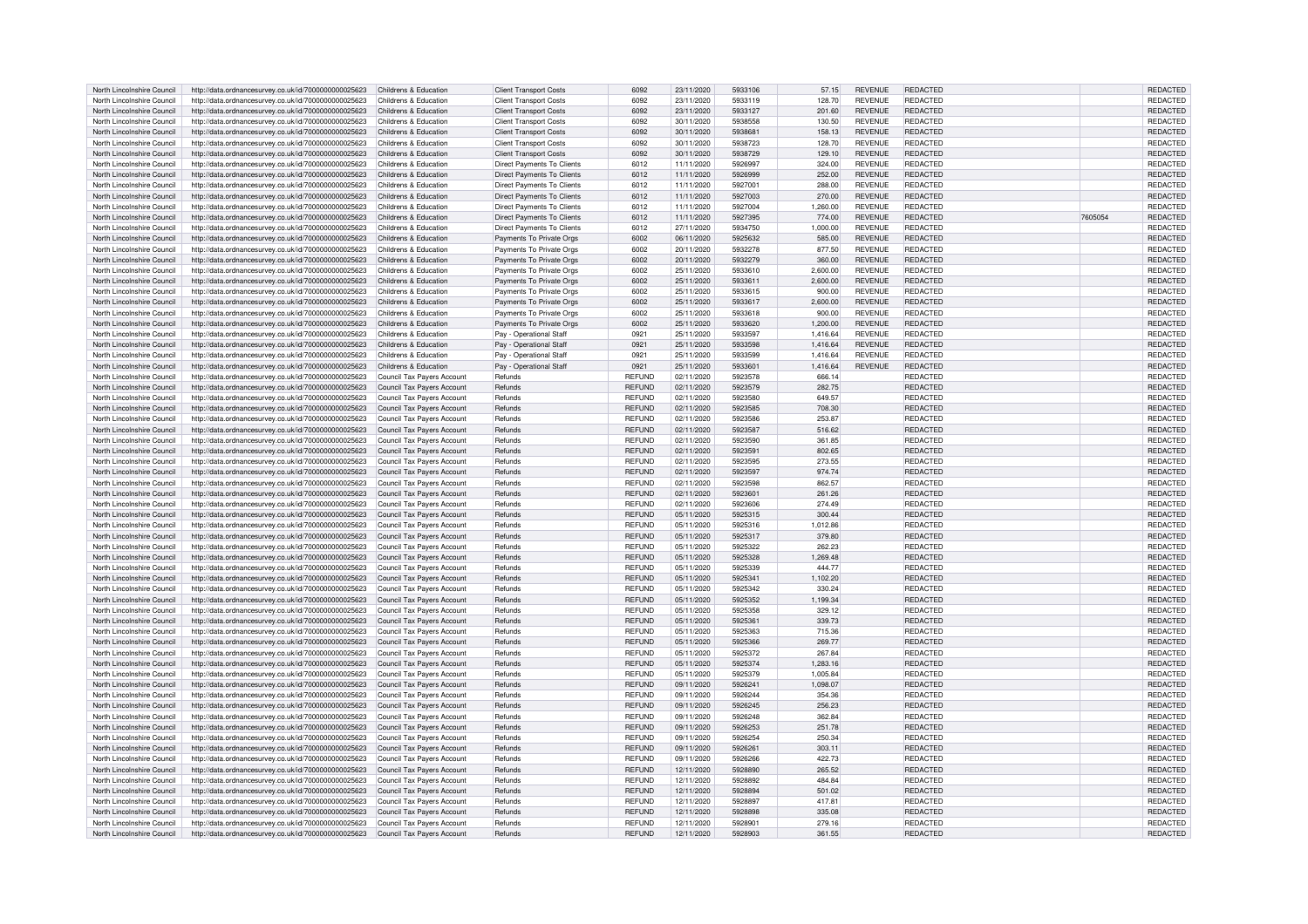|                            | http://data.ordnancesurvey.co.uk/id/7000000000025623 | Council Tax Payers Account | Refunds | <b>REFUND</b> | 12/11/2020 | 5928905 | 342.54   | REDACTED        | REDACTED        |
|----------------------------|------------------------------------------------------|----------------------------|---------|---------------|------------|---------|----------|-----------------|-----------------|
| North Lincolnshire Council |                                                      |                            |         |               |            |         |          |                 |                 |
| North Lincolnshire Council | http://data.ordnancesurvey.co.uk/id/7000000000025623 | Council Tax Payers Account | Refunds | <b>REFUND</b> | 12/11/2020 | 5928907 | 273.11   | <b>REDACTED</b> | <b>REDACTED</b> |
| North Lincolnshire Council | http://data.ordnancesurvey.co.uk/id/7000000000025623 | Council Tax Payers Account | Refunds | <b>REFUND</b> | 12/11/2020 | 5928913 | 485.32   | <b>REDACTED</b> | REDACTED        |
|                            |                                                      |                            |         |               |            |         |          |                 |                 |
| North Lincolnshire Council | http://data.ordnancesurvey.co.uk/id/7000000000025623 | Council Tax Payers Account | Refunds | <b>REFUND</b> | 12/11/2020 | 5928916 | 263.50   | REDACTED        | <b>REDACTED</b> |
| North Lincolnshire Council | http://data.ordnancesurvey.co.uk/id/7000000000025623 | Council Tax Payers Account | Refunds | <b>REFUND</b> | 12/11/2020 | 5928921 | 402.64   | <b>REDACTED</b> | REDACTED        |
| North Lincolnshire Council | http://data.ordnancesurvey.co.uk/id/7000000000025623 | Council Tax Payers Account | Refunds | <b>REFUND</b> | 12/11/2020 | 5928922 | 371.06   | REDACTED        | REDACTED        |
|                            |                                                      |                            |         |               |            |         |          |                 |                 |
| North Lincolnshire Council | http://data.ordnancesurvey.co.uk/id/7000000000025623 | Council Tax Payers Account | Refunds | <b>REFUND</b> | 12/11/2020 | 5928924 | 496.31   | REDACTED        | REDACTED        |
| North Lincolnshire Council | http://data.ordnancesurvey.co.uk/id/7000000000025623 | Council Tax Payers Account | Refunds | <b>REFUND</b> | 12/11/2020 | 5928928 | 1.762.93 | <b>REDACTED</b> | <b>REDACTED</b> |
|                            |                                                      |                            |         |               |            |         |          |                 |                 |
| North Lincolnshire Council | http://data.ordnancesurvey.co.uk/id/7000000000025623 | Council Tax Payers Account | Refunds | <b>REFUND</b> | 16/11/2020 | 5930335 | 438.57   | <b>REDACTED</b> | REDACTED        |
| North Lincolnshire Council | http://data.ordnancesurvey.co.uk/id/7000000000025623 | Council Tax Payers Account | Refunds | <b>REFUND</b> | 16/11/2020 | 5930338 | 604.79   | REDACTED        | REDACTED        |
|                            |                                                      |                            |         |               |            |         |          |                 |                 |
| North Lincolnshire Council | http://data.ordnancesurvey.co.uk/id/7000000000025623 | Council Tax Payers Account | Refunds | <b>REFUND</b> | 16/11/2020 | 5930340 | 277.03   | <b>REDACTED</b> | REDACTED        |
| North Lincolnshire Council | http://data.ordnancesurvey.co.uk/id/7000000000025623 | Council Tax Payers Account | Refunds | <b>REFUND</b> | 16/11/2020 | 5930344 | 400.47   | <b>REDACTED</b> | REDACTED        |
|                            |                                                      |                            |         |               |            |         |          |                 |                 |
| North Lincolnshire Council | http://data.ordnancesurvey.co.uk/id/7000000000025623 | Council Tax Payers Account | Refunds | <b>REFUND</b> | 16/11/2020 | 5930347 | 264.83   | REDACTED        | REDACTED        |
| North Lincolnshire Council | http://data.ordnancesurvey.co.uk/id/7000000000025623 | Council Tax Payers Account | Refunds | <b>REFUND</b> | 16/11/2020 | 5930353 | 485.73   | <b>REDACTED</b> | REDACTED        |
|                            |                                                      |                            |         |               |            |         |          |                 |                 |
| North Lincolnshire Council | http://data.ordnancesurvey.co.uk/id/7000000000025623 | Council Tax Payers Account | Refunds | <b>REFUND</b> | 16/11/2020 | 5930355 | 1,696.97 | <b>REDACTED</b> | REDACTED        |
| North Lincolnshire Council | http://data.ordnancesurvey.co.uk/id/7000000000025623 | Council Tax Payers Account | Refunds | <b>REFUND</b> | 16/11/2020 | 5930358 | 367.99   | <b>REDACTED</b> | REDACTED        |
| North Lincolnshire Council |                                                      |                            | Refunds | <b>REFUND</b> |            | 5930360 | 349.03   | <b>REDACTED</b> | <b>REDACTED</b> |
|                            | http://data.ordnancesurvey.co.uk/id/7000000000025623 | Council Tax Payers Account |         |               | 16/11/2020 |         |          |                 |                 |
| North Lincolnshire Council | http://data.ordnancesurvey.co.uk/id/7000000000025623 | Council Tax Payers Account | Refunds | <b>REFUND</b> | 16/11/2020 | 5930361 | 290.33   | <b>REDACTED</b> | REDACTED        |
| North Lincolnshire Council | http://data.ordnancesurvey.co.uk/id/7000000000025623 | Council Tax Pavers Account | Refunds | <b>REFUND</b> | 16/11/2020 | 5930371 | 273.70   | REDACTED        | <b>REDACTED</b> |
|                            |                                                      |                            |         |               |            |         |          |                 |                 |
| North Lincolnshire Council | http://data.ordnancesurvey.co.uk/id/7000000000025623 | Council Tax Payers Account | Refunds | <b>REFUND</b> | 16/11/2020 | 5930373 | 315.44   | REDACTED        | REDACTED        |
| North Lincolnshire Council | http://data.ordnancesurvey.co.uk/id/7000000000025623 | Council Tax Payers Account | Refunds | <b>REFUND</b> | 16/11/2020 | 5930376 | 385.97   | REDACTED        | REDACTED        |
|                            |                                                      |                            |         |               |            |         |          |                 |                 |
| North Lincolnshire Council | http://data.ordnancesurvey.co.uk/id/7000000000025623 | Council Tax Payers Account | Refunds | <b>REFUND</b> | 16/11/2020 | 5930377 | 663.97   | REDACTED        | REDACTED        |
| North Lincolnshire Council | http://data.ordnancesurvey.co.uk/id/7000000000025623 | Council Tax Payers Account | Refunds | <b>REFUND</b> | 16/11/2020 | 5930379 | 352.64   | REDACTED        | REDACTED        |
|                            |                                                      |                            |         |               |            |         |          |                 |                 |
| North Lincolnshire Council | http://data.ordnancesurvey.co.uk/id/7000000000025623 | Council Tax Payers Account | Refunds | <b>REFUND</b> | 16/11/2020 | 5930382 | 268.49   | REDACTED        | REDACTED        |
| North Lincolnshire Council | http://data.ordnancesurvey.co.uk/id/7000000000025623 | Council Tax Payers Account | Refunds | <b>REFUND</b> | 16/11/2020 | 5930383 | 408.34   | REDACTED        | REDACTED        |
|                            |                                                      |                            |         |               |            |         |          |                 |                 |
| North Lincolnshire Council | http://data.ordnancesurvey.co.uk/id/7000000000025623 | Council Tax Payers Account | Refunds | <b>REFUND</b> | 19/11/2020 | 5931959 | 405.00   | <b>REDACTED</b> | REDACTED        |
| North Lincolnshire Council | http://data.ordnancesurvey.co.uk/id/7000000000025623 | Council Tax Payers Account | Refunds | <b>REFUND</b> | 19/11/2020 | 5931961 | 3,866.04 | REDACTED        | REDACTED        |
|                            |                                                      |                            |         |               |            |         |          |                 |                 |
| North Lincolnshire Council | http://data.ordnancesurvey.co.uk/id/7000000000025623 | Council Tax Payers Account | Refunds | <b>REFUND</b> | 19/11/2020 | 5931964 | 273.70   | REDACTED        | REDACTED        |
| North Lincolnshire Council | http://data.ordnancesurvey.co.uk/id/7000000000025623 | Council Tax Payers Account | Refunds | <b>REFUND</b> | 19/11/2020 | 5931965 | 570.61   | REDACTED        | <b>REDACTED</b> |
| North Lincolnshire Council |                                                      |                            | Refunds | <b>REFUND</b> | 19/11/2020 | 5931966 | 303.67   | REDACTED        | REDACTED        |
|                            | http://data.ordnancesurvey.co.uk/id/7000000000025623 | Council Tax Payers Account |         |               |            |         |          |                 |                 |
| North Lincolnshire Council | http://data.ordnancesurvey.co.uk/id/7000000000025623 | Council Tax Payers Account | Refunds | <b>REFUND</b> | 19/11/2020 | 5931969 | 263.48   | REDACTED        | REDACTED        |
| North Lincolnshire Council | http://data.ordnancesurvey.co.uk/id/7000000000025623 | Council Tax Payers Account | Refunds | <b>REFUND</b> | 19/11/2020 | 5931971 | 250.77   | REDACTED        | REDACTED        |
|                            |                                                      |                            |         |               |            |         |          |                 |                 |
| North Lincolnshire Council | http://data.ordnancesurvey.co.uk/id/7000000000025623 | Council Tax Payers Account | Refunds | <b>REFUND</b> | 19/11/2020 | 5931972 | 675.14   | REDACTED        | REDACTED        |
| North Lincolnshire Council | http://data.ordnancesurvey.co.uk/id/7000000000025623 | Council Tax Payers Account | Refunds | <b>REFUND</b> | 19/11/2020 | 5931974 | 352.80   | REDACTED        | REDACTED        |
|                            |                                                      |                            |         |               |            |         |          |                 |                 |
| North Lincolnshire Council | http://data.ordnancesurvey.co.uk/id/7000000000025623 | Council Tax Payers Account | Refunds | <b>REFUND</b> | 19/11/2020 | 5931976 | 283.23   | REDACTED        | REDACTED        |
| North Lincolnshire Council | http://data.ordnancesurvey.co.uk/id/7000000000025623 | Council Tax Payers Account | Refunds | <b>REFUND</b> | 19/11/2020 | 5931978 | 426.69   | REDACTED        | REDACTED        |
|                            |                                                      |                            |         |               |            |         |          |                 |                 |
| North Lincolnshire Council | http://data.ordnancesurvey.co.uk/id/7000000000025623 | Council Tax Payers Account | Refunds | <b>REFUND</b> | 19/11/2020 | 5931980 | 326.35   | REDACTED        | REDACTED        |
| North Lincolnshire Council | http://data.ordnancesurvey.co.uk/id/7000000000025623 | Council Tax Payers Account | Refunds | <b>REFUND</b> | 19/11/2020 | 5931981 | 447.11   | REDACTED        | REDACTED        |
|                            |                                                      |                            |         |               |            |         |          |                 |                 |
| North Lincolnshire Council | http://data.ordnancesurvey.co.uk/id/7000000000025623 | Council Tax Payers Account | Refunds | <b>REFUND</b> | 19/11/2020 | 5931983 | 346.50   | REDACTED        | REDACTED        |
| North Lincolnshire Council | http://data.ordnancesurvey.co.uk/id/7000000000025623 | Council Tax Payers Account | Refunds | <b>REFUND</b> | 19/11/2020 | 5931988 | 511.48   | REDACTED        | REDACTED        |
| North Lincolnshire Council |                                                      |                            | Refunds | <b>REFUND</b> |            | 5931989 | 2,021.14 | REDACTED        | REDACTED        |
|                            | http://data.ordnancesurvey.co.uk/id/7000000000025623 | Council Tax Payers Account |         |               | 19/11/2020 |         |          |                 |                 |
| North Lincolnshire Council | http://data.ordnancesurvey.co.uk/id/7000000000025623 | Council Tax Payers Account | Refunds | <b>REFUND</b> | 19/11/2020 | 5931992 | 363.33   | REDACTED        | REDACTED        |
| North Lincolnshire Council | http://data.ordnancesurvey.co.uk/id/7000000000025623 | Council Tax Payers Account | Refunds | <b>REFUND</b> | 19/11/2020 | 5931993 | 349.02   | REDACTED        | <b>REDACTED</b> |
|                            |                                                      |                            |         |               |            |         |          |                 |                 |
| North Lincolnshire Council | http://data.ordnancesurvey.co.uk/id/7000000000025623 | Council Tax Payers Account | Refunds | <b>REFUND</b> | 23/11/2020 | 5933432 | 3,292.22 | REDACTED        | <b>REDACTED</b> |
| North Lincolnshire Council | http://data.ordnancesurvey.co.uk/id/7000000000025623 | Council Tax Payers Account | Refunds | <b>REFUND</b> | 23/11/2020 | 5933433 | 291.91   | REDACTED        |                 |
|                            |                                                      |                            |         |               |            |         |          |                 |                 |
| North Lincolnshire Council | http://data.ordnancesurvey.co.uk/id/7000000000025623 | Council Tax Payers Account | Refunds | <b>REFUND</b> |            |         |          |                 | REDACTED        |
| North Lincolnshire Council |                                                      |                            |         |               | 23/11/2020 | 5933439 | 472.20   | REDACTED        | REDACTED        |
|                            |                                                      |                            |         |               |            |         |          |                 |                 |
|                            | http://data.ordnancesurvey.co.uk/id/7000000000025623 | Council Tax Payers Account | Refunds | <b>REFUND</b> | 23/11/2020 | 5933442 | 1,083.42 | REDACTED        | REDACTED        |
| North Lincolnshire Council | http://data.ordnancesurvey.co.uk/id/7000000000025623 | Council Tax Payers Account | Refunds | <b>REFUND</b> | 23/11/2020 | 5933444 | 333.53   | REDACTED        | REDACTED        |
| North Lincolnshire Council | http://data.ordnancesurvey.co.uk/id/7000000000025623 | Council Tax Pavers Account | Refunds | <b>REFUND</b> | 23/11/2020 | 5933447 | 470.45   | <b>REDACTED</b> | <b>REDACTED</b> |
|                            |                                                      |                            |         |               |            |         |          |                 |                 |
| North Lincolnshire Council | http://data.ordnancesurvey.co.uk/id/7000000000025623 | Council Tax Payers Account | Refunds | <b>REFUND</b> | 23/11/2020 | 5933449 | 304.68   | REDACTED        | <b>REDACTED</b> |
| North Lincolnshire Council | http://data.ordnancesurvey.co.uk/id/7000000000025623 | Council Tax Payers Account | Refunds | <b>REFUND</b> | 23/11/2020 | 5933451 | 639.99   | REDACTED        | REDACTED        |
|                            |                                                      |                            |         |               |            |         |          |                 |                 |
| North Lincolnshire Council | http://data.ordnancesurvey.co.uk/id/7000000000025623 | Council Tax Payers Account | Refunds | <b>REFUND</b> | 23/11/2020 | 5933453 | 427.15   | REDACTED        | REDACTED        |
| North Lincolnshire Council | http://data.ordnancesurvey.co.uk/id/7000000000025623 | Council Tax Payers Account | Refunds | <b>REFUND</b> | 26/11/2020 | 5937214 | 273.63   | REDACTED        | REDACTED        |
| North Lincolnshire Council | http://data.ordnancesurvey.co.uk/id/7000000000025623 | Council Tax Payers Account | Refunds | <b>REFUND</b> | 26/11/2020 | 5937216 | 371.45   | REDACTED        | REDACTED        |
|                            |                                                      |                            |         |               |            |         |          |                 |                 |
| North Lincolnshire Council | http://data.ordnancesurvey.co.uk/id/7000000000025623 | Council Tax Payers Account | Refunds | <b>REFUND</b> | 26/11/2020 | 5937217 | 2,443.00 | REDACTED        | REDACTED        |
| North Lincolnshire Council | http://data.ordnancesurvey.co.uk/id/7000000000025623 | Council Tax Payers Account | Refunds | <b>REFUND</b> | 26/11/2020 | 5937220 | 309.10   | REDACTED        | REDACTED        |
|                            |                                                      |                            |         |               |            |         |          |                 |                 |
| North Lincolnshire Council | http://data.ordnancesurvey.co.uk/id/7000000000025623 | Council Tax Payers Account | Refunds | <b>REFUND</b> | 26/11/2020 | 5937221 | 592.74   | REDACTED        | REDACTED        |
| North Lincolnshire Council | http://data.ordnancesurvey.co.uk/id/7000000000025623 | Council Tax Payers Account | Refunds | <b>REFUND</b> | 26/11/2020 | 5937225 | 322.80   | REDACTED        | REDACTED        |
|                            |                                                      |                            |         |               |            |         | 304.68   |                 |                 |
| North Lincolnshire Council | http://data.ordnancesurvey.co.uk/id/7000000000025623 | Council Tax Payers Account | Refunds | <b>REFUND</b> | 26/11/2020 | 5937226 |          | REDACTED        | REDACTED        |
| North Lincolnshire Council | http://data.ordnancesurvey.co.uk/id/7000000000025623 | Council Tax Payers Account | Refunds | <b>REFUND</b> | 26/11/2020 | 5937228 | 477.17   | REDACTED        | REDACTED        |
| North Lincolnshire Council |                                                      |                            | Refunds | <b>REFUND</b> |            | 5937230 | 304.50   |                 |                 |
|                            | http://data.ordnancesurvey.co.uk/id/7000000000025623 | Council Tax Payers Account |         |               | 26/11/2020 |         |          | REDACTED        | REDACTED        |
| North Lincolnshire Council | http://data.ordnancesurvey.co.uk/id/7000000000025623 | Council Tax Payers Account | Refunds | <b>REFUND</b> | 26/11/2020 | 5937232 | 327.17   | REDACTED        | REDACTED        |
| North Lincolnshire Council | http://data.ordnancesurvey.co.uk/id/7000000000025623 | Council Tax Payers Account | Refunds | <b>REFUND</b> | 26/11/2020 | 5937237 | 341.90   | REDACTED        | REDACTED        |
|                            |                                                      |                            |         |               |            |         |          |                 |                 |
| North Lincolnshire Council | http://data.ordnancesurvey.co.uk/id/7000000000025623 | Council Tax Payers Account | Refunds | <b>REFUND</b> | 26/11/2020 | 5937246 | 544.79   | <b>REDACTED</b> | <b>REDACTED</b> |
| North Lincolnshire Council | http://data.ordnancesurvey.co.uk/id/7000000000025623 | Council Tax Payers Account | Refunds | <b>REFUND</b> | 26/11/2020 | 5937247 | 270.09   | REDACTED        | REDACTED        |
| North Lincolnshire Council |                                                      |                            | Refunds |               |            | 5937249 |          |                 |                 |
|                            | http://data.ordnancesurvey.co.uk/id/7000000000025623 | Council Tax Payers Account |         | <b>REFUND</b> | 26/11/2020 |         | 671.68   | REDACTED        | <b>REDACTED</b> |
| North Lincolnshire Council | http://data.ordnancesurvey.co.uk/id/7000000000025623 | Council Tax Payers Account | Refunds | <b>REFUND</b> | 26/11/2020 | 5937250 | 275.74   | REDACTED        | REDACTED        |
| North Lincolnshire Council | http://data.ordnancesurvey.co.uk/id/7000000000025623 | Council Tax Payers Account | Refunds | <b>REFUND</b> | 26/11/2020 | 5937251 | 333.70   | REDACTED        | REDACTED        |
|                            |                                                      |                            |         |               |            |         |          |                 |                 |
| North Lincolnshire Council | http://data.ordnancesurvey.co.uk/id/7000000000025623 | Council Tax Payers Account | Refunds | <b>REFUND</b> | 26/11/2020 | 5937252 | 409.77   | <b>REDACTED</b> | REDACTED        |
| North Lincolnshire Council | http://data.ordnancesurvey.co.uk/id/7000000000025623 | Council Tax Payers Account | Refunds | <b>REFUND</b> | 26/11/2020 | 5937254 | 651.27   | REDACTED        | <b>REDACTED</b> |
| North Lincolnshire Council | http://data.ordnancesurvey.co.uk/id/7000000000025623 | Council Tax Payers Account | Refunds | <b>REFUND</b> | 26/11/2020 | 5937255 | 509.42   | REDACTED        | <b>REDACTED</b> |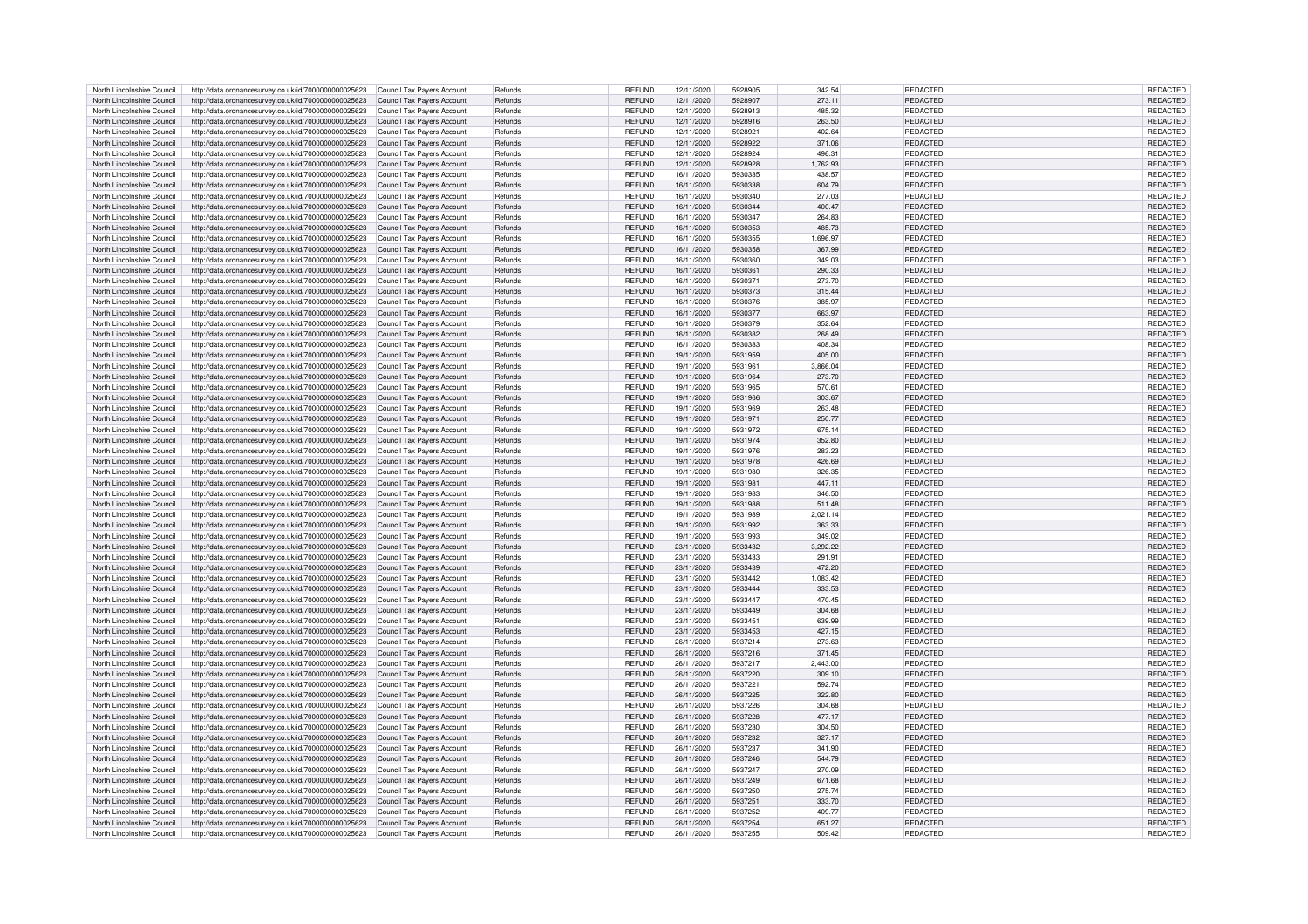| North Lincolnshire Council | http://data.ordnancesurvey.co.uk/id/7000000000025623 | Council Tax Payers Account            | Refunds                             | <b>REFUND</b> | 26/11/2020 | 5937256 | 297.73    |                | REDACTED                        |          | REDACTED        |
|----------------------------|------------------------------------------------------|---------------------------------------|-------------------------------------|---------------|------------|---------|-----------|----------------|---------------------------------|----------|-----------------|
| North Lincolnshire Council | http://data.ordnancesurvey.co.uk/id/7000000000025623 | Council Tax Pavers Account            | Refunds                             | <b>REFUND</b> | 26/11/2020 | 5937259 | 413.46    |                | REDACTED                        |          | REDACTED        |
|                            |                                                      |                                       |                                     |               |            |         |           |                |                                 |          |                 |
| North Lincolnshire Council | http://data.ordnancesurvey.co.uk/id/7000000000025623 | Council Tax Payers Account            | Refunds                             | <b>REFUND</b> | 26/11/2020 | 5937260 | 380.28    |                | REDACTED                        |          | REDACTED        |
| North Lincolnshire Council | http://data.ordnancesurvey.co.uk/id/7000000000025623 | Council Tax Payers Account            | Refunds                             | <b>REFUND</b> | 26/11/2020 | 5937266 | 280.52    |                | REDACTED                        |          | REDACTED        |
| North Lincolnshire Council | http://data.ordnancesurvey.co.uk/id/7000000000025623 | Council Tax Payers Account            | Refunds                             | <b>REFUND</b> | 26/11/2020 | 5937267 | 380.90    |                | REDACTED                        |          | REDACTED        |
| North Lincolnshire Council | http://data.ordnancesurvey.co.uk/id/7000000000025623 | Council Tax Payers Account            | Refunds                             | <b>REFUND</b> | 30/11/2020 | 5938345 | 291.04    |                | REDACTED                        |          | REDACTED        |
| North Lincolnshire Council | http://data.ordnancesurvey.co.uk/id/7000000000025623 | Council Tax Payers Account            | Refunds                             | <b>REFUND</b> | 30/11/2020 | 5938346 | 496.22    |                | REDACTED                        |          | REDACTED        |
| North Lincolnshire Council | http://data.ordnancesurvey.co.uk/id/7000000000025623 | Council Tax Payers Account            | Refunds                             | <b>REFUND</b> | 30/11/2020 | 5938347 | 272.95    |                | <b>REDACTED</b>                 |          | REDACTED        |
| North Lincolnshire Council | http://data.ordnancesurvey.co.uk/id/7000000000025623 | Council Tax Payers Account            | Refunds                             | <b>REFUND</b> | 30/11/2020 | 5938348 | 273.40    |                | <b>REDACTED</b>                 |          | REDACTED        |
| North Lincolnshire Council | http://data.ordnancesurvey.co.uk/id/7000000000025623 | Council Tax Payers Account            | Refunds                             | <b>REFUND</b> | 30/11/2020 | 5938349 | 454.00    |                | REDACTED                        |          | REDACTED        |
|                            |                                                      |                                       |                                     |               |            |         |           |                |                                 |          |                 |
| North Lincolnshire Council | http://data.ordnancesurvey.co.uk/id/7000000000025623 | Council Tax Pavers Account            | Refunds                             | <b>REFUND</b> | 30/11/2020 | 5938353 | 359.26    |                | REDACTED                        |          | <b>REDACTED</b> |
| North Lincolnshire Council | http://data.ordnancesurvey.co.uk/id/7000000000025623 | Council Tax Payers Account            | Refunds                             | <b>REFUND</b> | 30/11/2020 | 5938357 | 6,101.79  |                | REDACTED                        |          | REDACTED        |
| North Lincolnshire Council | http://data.ordnancesurvey.co.uk/id/7000000000025623 | Council Tax Payers Account            | Refunds                             | <b>REFUND</b> | 30/11/2020 | 5938359 | 640.88    |                | REDACTED                        |          | REDACTED        |
| North Lincolnshire Council | http://data.ordnancesurvey.co.uk/id/7000000000025623 | Council Tax Payers Account            | Refunds                             | <b>REFUND</b> | 30/11/2020 | 5938362 | 339.00    |                | REDACTED                        |          | REDACTED        |
| North Lincolnshire Council | http://data.ordnancesurvey.co.uk/id/7000000000025623 | Culture, Env, Reg & Planning Cap      | <b>Improvement Grants</b>           | A088          | 20/11/2020 | 5930731 | 3,482.12  | CAPITAL        | <b>REDACTED</b>                 |          | REDACTED        |
| North Lincolnshire Council | http://data.ordnancesurvey.co.uk/id/7000000000025623 | Culture, Env, Reg & Planning Cap      | <b>Improvement Grants</b>           | A088          | 25/11/2020 | 5933853 | 7,500.00  | CAPITAL        | REDACTED                        |          | REDACTED        |
| North Lincolnshire Council | http://data.ordnancesurvey.co.uk/id/7000000000025623 | Highways & Transport                  | <b>Exhibitions/Events</b>           | 5709          | 20/11/2020 | 5931941 | 500.00    | <b>REVENUE</b> | <b>REDACTED</b>                 |          | REDACTED        |
| North Lincolnshire Council | http://data.ordnancesurvey.co.uk/id/7000000000025623 | Highways & Transport                  | <b>Exhibitions/Events</b>           | 5709          | 20/11/2020 | 5931942 | 500.00    | <b>REVENUE</b> | <b>REDACTED</b>                 |          | REDACTED        |
|                            |                                                      |                                       |                                     |               |            |         |           |                |                                 |          |                 |
| North Lincolnshire Council | http://data.ordnancesurvey.co.uk/id/7000000000025623 | Highways & Transport                  | Exhibitions/Events                  | 5709          | 20/11/2020 | 5931943 | 500.00    | <b>REVENUE</b> | REDACTED                        |          | REDACTED        |
| North Lincolnshire Council | http://data.ordnancesurvey.co.uk/id/7000000000025623 | <b>Housing Services</b>               | Gen Office Exp (Incl Postage)       | 5603          | 04/11/2020 | 5924412 | 870.06    | <b>REVENUE</b> | <b>REDACTED</b>                 |          | <b>REDACTED</b> |
| North Lincolnshire Council | http://data.ordnancesurvey.co.uk/id/7000000000025623 | <b>Housing Services</b>               | Gen Office Exp (Incl Postage)       | 5603          | 11/11/2020 | 5927606 | 492.13    | <b>REVENUE</b> | REDACTED                        |          | REDACTED        |
| North Lincolnshire Council | http://data.ordnancesurvey.co.uk/id/7000000000025623 | <b>Housing Services</b>               | Gen Office Exp (Incl Postage)       | 5603          | 11/11/2020 | 5927607 | 1.200.12  | <b>REVENUE</b> | REDACTED                        |          | REDACTED        |
| North Lincolnshire Council | http://data.ordnancesurvey.co.uk/id/7000000000025623 | <b>Housing Services</b>               | Gen Office Exp (Incl Postage)       | 5603          | 13/11/2020 | 5929288 | 815.01    | <b>REVENUE</b> | REDACTED                        |          | REDACTED        |
| North Lincolnshire Council | http://data.ordnancesurvey.co.uk/id/7000000000025623 | <b>Housing Services</b>               | Gen Office Exp (Incl Postage)       | 5603          | 25/11/2020 | 5933856 | 277.10    | <b>REVENUE</b> | REDACTED                        |          | REDACTED        |
| North Lincolnshire Council | http://data.ordnancesurvey.co.uk/id/7000000000025623 | <b>Housing Services</b>               | Gen Office Exp (Incl Postage)       | 5603          | 25/11/2020 | 5933857 | 600.00    | <b>REVENUE</b> | REDACTED                        |          | <b>REDACTED</b> |
|                            |                                                      |                                       |                                     | 5603          |            | 5933869 |           |                |                                 |          |                 |
| North Lincolnshire Council | http://data.ordnancesurvey.co.uk/id/7000000000025623 | <b>Housing Services</b>               | Gen Office Exp (Incl Postage)       |               | 25/11/2020 |         | 1,001.68  | <b>REVENUE</b> | REDACTED                        |          | REDACTED        |
| North Lincolnshire Council | http://data.ordnancesurvey.co.uk/id/7000000000025623 | N Lincs Gf Balance Sheet              | Hsg Bens Debtors System             | A57D          | 11/11/2020 | 5927610 | 477.66    | CAPITAL        | REDACTED                        |          | <b>REDACTED</b> |
| North Lincolnshire Council | http://data.ordnancesurvey.co.uk/id/7000000000025623 | Nndr Payers Account                   | Refunds                             | <b>REFUND</b> | 06/11/2020 | 5925798 | 3,077.22  |                | <b>REDACTED</b>                 |          | REDACTED        |
| North Lincolnshire Council | http://data.ordnancesurvey.co.uk/id/7000000000025623 | Nndr Payers Account                   | Refunds                             | <b>REFUND</b> | 06/11/2020 | 5925799 | 2,108.12  |                | <b>REDACTED</b>                 |          | <b>REDACTED</b> |
| North Lincolnshire Council | http://data.ordnancesurvey.co.uk/id/7000000000025623 | Nndr Pavers Account                   | Refunds                             | <b>REFUND</b> | 06/11/2020 | 5925800 | 2,026.65  |                | REDACTED                        |          | REDACTED        |
| North Lincolnshire Council | http://data.ordnancesurvey.co.uk/id/7000000000025623 | Nndr Payers Account                   | Refunds                             | <b>REFUND</b> | 06/11/2020 | 5925801 | 7,734.90  |                | REDACTED                        |          | REDACTED        |
| North Lincolnshire Council | http://data.ordnancesurvey.co.uk/id/7000000000025623 | Nndr Pavers Account                   | Refunds                             | <b>REFUND</b> | 06/11/2020 | 5925802 | 7,133.19  |                | REDACTED                        |          | REDACTED        |
|                            |                                                      |                                       |                                     |               |            | 5925803 |           |                | <b>REDACTED</b>                 |          |                 |
| North Lincolnshire Council | http://data.ordnancesurvey.co.uk/id/7000000000025623 | Nndr Payers Account                   | Refunds                             | <b>REFUND</b> | 06/11/2020 |         | 1,729.27  |                |                                 |          | REDACTED        |
| North Lincolnshire Council | http://data.ordnancesurvey.co.uk/id/7000000000025623 | Nndr Payers Account                   | Refunds                             | <b>REFUND</b> | 06/11/2020 | 5925804 | 2,026.65  |                | REDACTED                        |          | REDACTED        |
| North Lincolnshire Council | http://data.ordnancesurvey.co.uk/id/7000000000025623 | <b>Nndr Pavers Account</b>            | Refunds                             | <b>REFUND</b> | 06/11/2020 | 5925805 | 347.99    |                | REDACTED                        |          | REDACTED        |
| North Lincolnshire Council | http://data.ordnancesurvey.co.uk/id/7000000000025623 | Nndr Pavers Account                   | Refunds                             | <b>REFUND</b> | 06/11/2020 | 5925806 | 275.16    |                | REDACTED                        |          | REDACTED        |
| North Lincolnshire Council | http://data.ordnancesurvey.co.uk/id/7000000000025623 | Nndr Payers Account                   | Refunds                             | <b>REFUND</b> | 13/11/2020 | 5929290 | 3.338.77  |                | <b>REDACTED</b>                 |          | REDACTED        |
| North Lincolnshire Council | http://data.ordnancesurvey.co.uk/id/7000000000025623 | Nndr Payers Account                   | Refunds                             | <b>REFUND</b> | 13/11/2020 | 5929291 | 394.17    |                | REDACTED                        |          | REDACTED        |
| North Lincolnshire Council | http://data.ordnancesurvey.co.uk/id/7000000000025623 | Nndr Payers Account                   | Refunds                             | <b>REFUND</b> | 13/11/2020 | 5929292 | 8,118.00  |                | REDACTED                        |          | REDACTED        |
| North Lincolnshire Council | http://data.ordnancesurvey.co.uk/id/7000000000025623 | Nndr Payers Account                   | Refunds                             | <b>REFUND</b> | 13/11/2020 | 5929293 | 2,075.78  |                | <b>REDACTED</b>                 |          | REDACTED        |
|                            |                                                      |                                       |                                     |               |            |         |           |                |                                 |          |                 |
| North Lincolnshire Council | http://data.ordnancesurvey.co.uk/id/7000000000025623 | Nndr Pavers Account                   | Refunds                             | <b>REFUND</b> | 13/11/2020 | 5929297 | 13,424.07 |                | REDACTED                        |          | REDACTED        |
| North Lincolnshire Council | http://data.ordnancesurvey.co.uk/id/7000000000025623 | Nndr Payers Account                   | Refunds                             | <b>REFUND</b> | 13/11/2020 | 5929298 | 499.99    |                | <b>REDACTED</b>                 |          | REDACTED        |
| North Lincolnshire Council | http://data.ordnancesurvey.co.uk/id/7000000000025623 | <b>Nndr Payers Account</b>            | Refunds                             | <b>REFUND</b> | 13/11/2020 | 5929299 | 6,137.50  |                | REDACTED                        |          | REDACTED        |
| North Lincolnshire Council | http://data.ordnancesurvey.co.uk/id/7000000000025623 | Nndr Pavers Account                   | Refunds                             | <b>REFUND</b> | 13/11/2020 | 5929300 | 47,094.87 |                | REDACTED                        |          | REDACTED        |
| North Lincolnshire Council | http://data.ordnancesurvey.co.uk/id/7000000000025623 | Nndr Payers Account                   | Refunds                             | <b>REFUND</b> | 13/11/2020 | 5929301 | 2.068.74  |                | <b>REDACTED</b>                 |          | <b>REDACTED</b> |
| North Lincolnshire Council | http://data.ordnancesurvey.co.uk/id/7000000000025623 | Nndr Payers Account                   | Refunds                             | <b>REFUND</b> | 13/11/2020 | 5929302 | 7,379.27  |                | REDACTED                        |          | REDACTED        |
| North Lincolnshire Council | http://data.ordnancesurvey.co.uk/id/7000000000025623 | Nndr Payers Account                   | Refunds                             | <b>REFUND</b> | 13/11/2020 | 5929303 | 848.43    |                | <b>REDACTED</b>                 |          | <b>REDACTED</b> |
|                            |                                                      |                                       |                                     |               |            | 5929304 | 7,029.86  |                |                                 |          |                 |
| North Lincolnshire Council | http://data.ordnancesurvey.co.uk/id/7000000000025623 | Nndr Payers Account                   | Refunds                             | <b>REFUND</b> | 13/11/2020 |         |           |                | REDACTED                        |          | REDACTED        |
| North Lincolnshire Council | http://data.ordnancesurvey.co.uk/id/7000000000025623 | Nndr Payers Account                   | Refunds                             | <b>REFUND</b> | 13/11/2020 | 5929305 | 409.70    |                | REDACTED                        |          | REDACTED        |
| North Lincolnshire Council | http://data.ordnancesurvey.co.uk/id/7000000000025623 | Nndr Payers Account                   | Refunds                             | <b>REFUND</b> | 18/11/2020 | 5925807 | 4,188.00  |                | REDACTED                        |          | REDACTED        |
| North Lincolnshire Council | http://data.ordnancesurvey.co.uk/id/7000000000025623 | Nndr Payers Account                   | Refunds                             | <b>REFUND</b> | 20/11/2020 | 5932381 | 2,911.48  |                | REDACTED                        |          | <b>REDACTED</b> |
| North Lincolnshire Council | http://data.ordnancesurvey.co.uk/id/7000000000025623 | Nndr Payers Account                   | Refunds                             | <b>REFUND</b> | 20/11/2020 | 5932382 | 19,614.14 |                | REDACTED                        |          | REDACTED        |
| North Lincolnshire Council | http://data.ordnancesurvey.co.uk/id/7000000000025623 | Nndr Payers Account                   | Refunds                             | <b>REFUND</b> | 20/11/2020 | 5932383 | 1,154.54  |                | REDACTED                        |          | <b>REDACTED</b> |
| North Lincolnshire Council | http://data.ordnancesurvey.co.uk/id/7000000000025623 | Nndr Payers Account                   | Refunds                             | <b>REFUND</b> | 20/11/2020 | 5932385 | 16,587.04 |                | REDACTED                        |          | <b>REDACTED</b> |
| North Lincolnshire Council | http://data.ordnancesurvey.co.uk/id/7000000000025623 | Nndr Pavers Account                   | Refunds                             | <b>REFUND</b> | 20/11/2020 | 5932387 | 2,050.72  |                | REDACTED                        |          | <b>REDACTED</b> |
| North Lincolnshire Council | http://data.ordnancesurvey.co.uk/id/7000000000025623 | Nndr Payers Account                   | Refunds                             | <b>REFUND</b> | 20/11/2020 | 5932388 | 272.98    |                | <b>REDACTED</b>                 |          | REDACTED        |
|                            |                                                      |                                       | Refunds                             | <b>REFUND</b> | 20/11/2020 | 5932389 |           |                | <b>REDACTED</b>                 |          |                 |
| North Lincolnshire Council | http://data.ordnancesurvey.co.uk/id/7000000000025623 | Nndr Payers Account                   |                                     |               |            |         | 18,115.84 |                |                                 |          | <b>REDACTED</b> |
| North Lincolnshire Council | http://data.ordnancesurvey.co.uk/id/7000000000025623 | Nndr Pavers Account                   | Refunds                             | <b>REFUND</b> | 20/11/2020 | 5932390 | 331.41    |                | <b>REDACTED</b>                 |          | REDACTED        |
| North Lincolnshire Council | http://data.ordnancesurvey.co.uk/id/7000000000025623 | Nndr Payers Account                   | Refunds                             | <b>REFUND</b> | 20/11/2020 | 5932391 | 6,910.23  |                | REDACTED                        |          | <b>REDACTED</b> |
| North Lincolnshire Council | http://data.ordnancesurvey.co.uk/id/7000000000025623 | Nndr Pavers Account                   | Refunds                             | <b>REFUND</b> | 20/11/2020 | 5932392 | 584.38    |                | REDACTED                        |          | REDACTED        |
| North Lincolnshire Council | http://data.ordnancesurvey.co.uk/id/7000000000025623 | Nndr Payers Account                   | Refunds                             | <b>REFUND</b> | 20/11/2020 | 5932393 | 2,306.41  |                | REDACTED                        |          | REDACTED        |
| North Lincolnshire Council | http://data.ordnancesurvey.co.uk/id/7000000000025623 | Nndr Payers Account                   | Refunds                             | <b>REFUND</b> | 27/11/2020 | 5937531 | 4.739.00  |                | REDACTED                        |          | REDACTED        |
| North Lincolnshire Council | http://data.ordnancesurvey.co.uk/id/7000000000025623 | Nndr Payers Account                   | Refunds                             | <b>REFUND</b> | 27/11/2020 | 5937532 | 3.156.68  |                | REDACTED                        |          | REDACTED        |
| North Lincolnshire Council |                                                      |                                       | Refunds                             | <b>REFUND</b> |            | 5937533 |           |                | REDACTED                        |          |                 |
|                            | http://data.ordnancesurvey.co.uk/id/7000000000025623 | Nndr Payers Account                   |                                     |               | 27/11/2020 |         | 7,976.00  |                |                                 |          | REDACTED        |
| North Lincolnshire Council | http://data.ordnancesurvey.co.uk/id/7000000000025623 | Nndr Payers Account                   | Refunds                             | <b>REFUND</b> | 27/11/2020 | 5937534 | 6.986.50  |                | <b>REDACTED</b>                 |          | REDACTED        |
| North Lincolnshire Council | http://data.ordnancesurvey.co.uk/id/7000000000025623 | <b>Culture &amp; Related Services</b> | Payments To Private Orgs            | 6002          | 20/12/2020 | 5933839 | 289.00    | <b>REVENUE</b> | Red Industries (Brownhills) Ltd | 03244279 | CHE0152E        |
| North Lincolnshire Council | http://data.ordnancesurvey.co.uk/id/7000000000025623 | Environmental & Regulatory Svs        | Payments To Private Orgs            | 6002          | 20/11/2020 | 5932204 | 2.009.00  | <b>REVENUE</b> | Refood Uk Ltd                   | 06561170 | REF0100F        |
| North Lincolnshire Council | http://data.ordnancesurvey.co.uk/id/7000000000025623 | Environmental & Regulatory Svs        | Payments To Private Orgs            | 5002          | 20/11/2020 | 5932219 | 1,476.00  | <b>REVENUE</b> | Refood Uk Ltd                   | 06561170 | <b>REF0100F</b> |
| North Lincolnshire Council | http://data.ordnancesurvey.co.uk/id/7000000000025623 | Childrens & Education                 | Payments To Private Orgs            | 6002          | 11/11/2020 | 5926148 | 3,341.49  | <b>REVENUE</b> | <b>Regional Foster Families</b> | 4217642  | <b>REG0076G</b> |
| North Lincolnshire Council | http://data.ordnancesurvey.co.uk/id/7000000000025623 | Central Services To Public            | <b>Test And Trace Discretionary</b> | 6093          | 13/11/2020 | 5929656 | 500.00    | <b>REVENUE</b> | <b>REDACTED</b>                 |          | REDACTED        |
| North Lincolnshire Council | http://data.ordnancesurvey.co.uk/id/7000000000025623 | Culture & Related Services            | Equipment Maint.& Repair            | 5003          | 11/11/2020 | 5926921 | 415.83    | <b>REVENUE</b> | Replay Maintenance Ltd          |          | <b>REP0018P</b> |
|                            |                                                      |                                       |                                     |               |            |         |           |                |                                 |          |                 |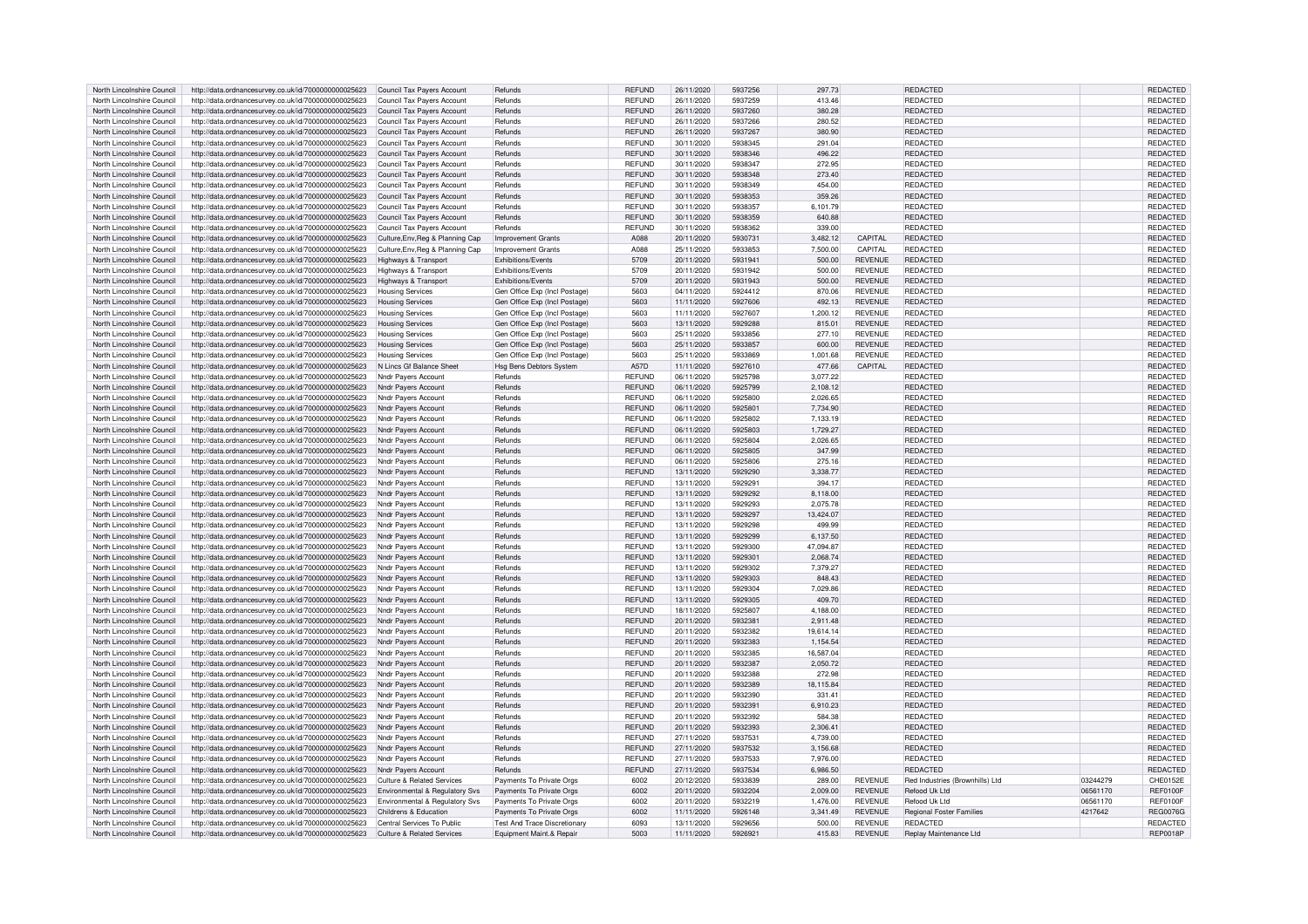| North Lincolnshire Council                               | http://data.ordnancesurvey.co.uk/id/7000000000025623                                                         | Adult Social Care                                     | Licenses, Subs & Memberships                               | 5510         | 20/11/2020               | 5928829            | 300.00             | <b>REVENUE</b>                   | Restorative Justice Council                            |          | <b>RES0053S</b>             |
|----------------------------------------------------------|--------------------------------------------------------------------------------------------------------------|-------------------------------------------------------|------------------------------------------------------------|--------------|--------------------------|--------------------|--------------------|----------------------------------|--------------------------------------------------------|----------|-----------------------------|
| North Lincolnshire Council                               | http://data.ordnancesurvey.co.uk/id/7000000000025623                                                         | Environmental & Regulatory Svs                        | Consultancy                                                | 5830         | 13/11/2020               | 5926891            | 800.00             | <b>REVENUE</b>                   | Reveal Media                                           |          | <b>RFV0004V</b>             |
| North Lincolnshire Council                               | http://data.ordnancesurvey.co.uk/id/7000000000025623                                                         | Childrens & Education                                 | Repair & Maintenance Costs                                 | 3000         | 27/11/2020               | 5935056            | 280.00             | <b>REVENUE</b>                   | Rex Group Services Ltd                                 | 1534914  | <b>REX0004X</b>             |
|                                                          |                                                                                                              |                                                       |                                                            |              |                          |                    |                    |                                  |                                                        |          |                             |
| North Lincolnshire Council                               | http://data.ordnancesurvey.co.uk/id/7000000000025623                                                         | Culture & Related Services                            | Materials                                                  | 5004         | 04/11/2020               | 5924787            | 14.237.49          | <b>REVENUE</b>                   | <b>Binon Farm Services</b>                             | 9373430  | <b>RFS0001S</b>             |
| North Lincolnshire Council                               | http://data.ordnancesurvey.co.uk/id/7000000000025623                                                         | Culture & Related Services                            | Materials                                                  | 5004         | 04/11/2020               | 5924788            | 5,605.43           | REVENUE                          | <b>Ripon Farm Services</b>                             | 9373430  | <b>RES0001S</b>             |
| North Lincolnshire Council                               | http://data.ordnancesurvey.co.uk/id/7000000000025623                                                         | <b>Culture &amp; Related Services</b>                 | Materials                                                  | 5004         | 04/11/2020               | 5924789            | 3.056.05           | <b>REVENUE</b>                   | <b>Ripon Farm Services</b>                             | 9373430  | <b>RFS0001S</b>             |
| North Lincolnshire Council                               | http://data.ordnancesurvey.co.uk/id/7000000000025623                                                         | Culture & Related Services                            | Materials                                                  | 5004         | 04/11/2020               | 5924790            | 3,401.91           | <b>REVENUE</b>                   | <b>Ripon Farm Services</b>                             | 9373430  | <b>RFS0001S</b>             |
| North Lincolnshire Council                               | http://data.ordnancesurvey.co.uk/id/7000000000025623                                                         | <b>Culture &amp; Related Services</b>                 | Materials                                                  | 5004         | 11/11/2020               | 5926126            | 453.02             | <b>REVENUE</b>                   | <b>Ripon Farm Services</b>                             | 3973430  | PAR0006F                    |
| North Lincolnshire Council                               | http://data.ordnancesurvey.co.uk/id/7000000000025623                                                         | Environmental & Regulatory Svs                        | Other Vehicle Costs                                        | 4005         | 11/11/2020               | 5927925            | 3,586.00           | <b>REVENUE</b>                   | Riverside Truck Rental Ltd                             | 3190863  | <b>RIV0019V</b>             |
| North Lincolnshire Council                               | http://data.ordnancesurvey.co.uk/id/7000000000025623                                                         | Environmental & Regulatory Svs                        | Other Vehicle Costs                                        | 4005         | 11/11/2020               | 5927926            | 3,586.00           | <b>REVENUE</b>                   | Riverside Truck Rental I td                            | 3190863  | <b>RIV0019V</b>             |
| North Lincolnshire Council                               | http://data.ordnancesurvey.co.uk/id/7000000000025623                                                         | Corporate And Democratic Core                         | Course Fees/Training                                       | 2002         | 06/11/2020               | 5925145            | 1,578.50           | <b>REVENUE</b>                   | RIss Uk Lifeguard Training Ltd                         |          | <b>RLS0001S</b>             |
|                                                          |                                                                                                              | <b>Adult Social Care</b>                              |                                                            | 5001         |                          | 5929261            |                    | <b>REVENUE</b>                   | RNIB                                                   | 226227   | RNI0001I                    |
| North Lincolnshire Council                               | http://data.ordnancesurvey.co.uk/id/7000000000025623                                                         |                                                       | Equipment Purchase                                         |              | 13/11/2020               |                    | 242.47             |                                  |                                                        |          |                             |
| North Lincolnshire Council                               | http://data.ordnancesurvey.co.uk/id/7000000000025623                                                         | Culture, Env, Reg & Planning Cap                      | <b>External Fees</b>                                       | A083         | 04/11/2020               | 5924633            | 5.000.00           | CAPITAL                          | Road Safety Support Ltd                                | 6176687  | <b>ROA0099</b>              |
| North Lincolnshire Council                               | http://data.ordnancesurvey.co.uk/id/7000000000025623                                                         | Highways & Transport                                  | Other Supplies & Services                                  | 5799         | 04/11/2020               | 5921439            | 1,215.00           | REVENUE                          | Roadway Uk (Tm) Ltd                                    | 09294199 | ROA0015A                    |
| North Lincolnshire Council                               | http://data.ordnancesurvey.co.uk/id/7000000000025623                                                         | Central Services To Public                            | Test And Trace Discretionar                                | 6093         | 18/11/2020               | 5931803            | 500.00             | <b>REVENUE</b>                   | REDACTED                                               |          | <b>REDACTED</b>             |
| North Lincolnshire Council                               | http://data.ordnancesurvey.co.uk/id/7000000000025623                                                         | <b>Housing Services</b>                               | Other Supplies & Services                                  | 5799         | 27/11/2020               | 5937547            | 450.00             | <b>REVENUE</b>                   | Robert Mason                                           |          | <b>ROB0572E</b>             |
| North Lincolnshire Council                               | http://data.ordnancesurvey.co.uk/id/7000000000025623                                                         | Housing Services                                      | Other Supplies & Services                                  | 5799         | 27/11/2020               | 5937548            | 460.00             | <b>REVENUE</b>                   | <b>Robert Masor</b>                                    |          | <b>ROB0572B</b>             |
| North Lincolnshire Council                               | http://data.ordnancesurvey.co.uk/id/7000000000025623                                                         | Culture & Related Services                            | Equipment Hire/Rent                                        | 5002         | 13/11/2020               | 5929068            | 899.30             | <b>REVENUE</b>                   | Roll-A-Ramp (Europe) Ltd                               | 03694430 | <b>ROL0099L</b>             |
| North Lincolnshire Council                               | http://data.ordnancesurvey.co.uk/id/7000000000025623                                                         | <b>Culture &amp; Related Services</b>                 | Equipment Hire/Rent                                        | 5002         | 13/11/2020               | 5929069            | $-449.65$          | REVENUE                          | Roll-A-Ramp (Europe) Ltd                               | 03694430 | <b>ROL0099L</b>             |
|                                                          |                                                                                                              |                                                       |                                                            |              |                          |                    |                    |                                  |                                                        |          |                             |
| North Lincolnshire Council                               | http://data.ordnancesurvey.co.uk/id/7000000000025623                                                         | <b>Adult Social Care</b>                              | Gen Office Exp (Incl Postage)                              | 5603         | 06/11/2020               | 5925634            | 254.99             | <b>REVENUE</b>                   | Royal Mail Group Plc                                   | 4138203  | ROY0021\                    |
| North Lincolnshire Council                               | http://data.ordnancesurvey.co.uk/id/7000000000025623                                                         | Central Services To Public                            | Gen Office Exp (Incl Postage)                              | 5603         | 06/11/2020               | 5925634            | 573.17             | <b>REVENUE</b>                   | Royal Mail Group Plc                                   | 4138203  | ROY0021Y                    |
| North Lincolnshire Council                               | http://data.ordnancesurvey.co.uk/id/7000000000025623                                                         | Childrens & Education                                 | Gen Office Exp (Incl Postage)                              | 5603         | 06/11/2020               | 5925634            | 11.40              | <b>REVENUE</b>                   | Royal Mail Group Plc                                   | 4138203  | ROY0021Y                    |
| North Lincolnshire Council                               | http://data.ordnancesurvey.co.uk/id/7000000000025623                                                         | Corporate And Democratic Core                         | Gen Office Exp (Incl Postage)                              | 5603         | 06/11/2020               | 5925634            | 482.84             | <b>REVENUE</b>                   | Royal Mail Group Plc                                   | 4138203  | ROY0021Y                    |
| North Lincolnshire Council                               | http://data.ordnancesurvey.co.uk/id/7000000000025623                                                         | Corporate And Democratic Core                         | Gen Office Exp (Incl Postage)                              | 5603         | 06/11/2020               | 5925634            | 991.25             | REVENUE                          | Roval Mail Group Plo                                   | 4138203  | ROY0021\                    |
| North Lincolnshire Council                               | http://data.ordnancesurvey.co.uk/id/7000000000025623                                                         | <b>Culture &amp; Related Services</b>                 | Equipment Hire/Rent                                        | 5002         | 06/11/2020               | 592459             | 638.00             | REVENUE                          | Russell Groundcare                                     | 178738   | <b>BUS01305</b>             |
| North Lincolnshire Council                               | http://data.ordnancesurvey.co.uk/id/7000000000025623                                                         | <b>Culture &amp; Related Services</b>                 | Equipment Purchase                                         | 5001         | 11/11/2020               | 5924571            | 316.71             | <b>REVENUE</b>                   | Russell Leisure Ltd                                    |          | <b>RUS0150S</b>             |
|                                                          |                                                                                                              |                                                       |                                                            |              |                          |                    |                    |                                  |                                                        |          |                             |
| North Lincolnshire Council                               | http://data.ordnancesurvey.co.uk/id/7000000000025623                                                         | Environmental & Regulatory Svs                        | Payments To Private Orgs                                   | 6002         | 06/11/2020               | 5925643            | 2.514.00           | <b>REVENUE</b>                   | S A Greenfield                                         |          | GRA0228A                    |
| North Lincolnshire Council                               | http://data.ordnancesurvey.co.uk/id/7000000000025623                                                         | Childrens & Education                                 | <b>Client Related Costs</b>                                | 5534         | 13/11/2020               | 5929252            | 301.79             | <b>REVENUE</b>                   | Sainsbury'S Argos Ltd                                  | 03234511 | ARG0003G                    |
| North Lincolnshire Council                               | http://data.ordnancesurvey.co.uk/id/7000000000025623                                                         | Culture & Related Services                            | Equipment Purchase                                         | 5001         | 18/11/2020               | 5926899            | 243.28             | <b>REVENUE</b>                   | Sainsbury'S Argos Ltd                                  | 03234511 | ARG0003G                    |
| North Lincolnshire Council                               | http://data.ordnancesurvey.co.uk/id/7000000000025623                                                         | Fin&Inv I&F                                           | Flectricity                                                | 3102         | 18/11/2020               | 5929702            | 1.384.84           | <b>REVENUE</b>                   | Scottish Hydro Electric                                |          | SCO0197C                    |
| North Lincolnshire Council                               | http://data.ordnancesurvey.co.uk/id/7000000000025623                                                         | Fin&Inv I&F                                           | Electricity                                                | 3102         | 18/11/2020               | 5929704            | 1,758.82           | <b>REVENUE</b>                   | Scottish Hydro Electric                                |          | SCO0197O                    |
| North Lincolnshire Council                               | http://data.ordnancesurvey.co.uk/id/7000000000025623                                                         | Fin&Inv I&F                                           | Electricity                                                | 3102         | 18/11/2020               | 5929705            | 1,821.96           | <b>REVENUE</b>                   | Scottish Hydro Electric                                |          | SCO0197C                    |
| North Lincolnshire Council                               |                                                                                                              | Childrens & Education                                 |                                                            | 4201         |                          | 5925697            | 1.360.00           | <b>REVENUE</b>                   |                                                        |          | SCU0465L                    |
|                                                          | http://data.ordnancesurvey.co.uk/id/7000000000025623                                                         |                                                       | Home To School Transport                                   |              | 06/11/2020               |                    |                    |                                  | Scunthorpe & Brigg Private Hire                        |          |                             |
| North Lincolnshire Council                               | http://data.ordnancesurvey.co.uk/id/7000000000025623                                                         | <b>Culture &amp; Related Services</b>                 | Other Supplies & Services                                  | 5799         | 04/11/2020               | 5924344            | 467.91             | <b>REVENUE</b>                   | Scunthorpe & District Citizens Advice Bureau           |          | SCU0018U                    |
| North Lincolnshire Council                               | http://data.ordnancesurvey.co.uk/id/7000000000025623                                                         | Culture & Related Services                            | Equipment Purchase                                         | 5001         | 11/11/2020               | 5927560            | 410.00             | <b>REVENUE</b>                   | Scunthorne Lawnmowers Limited                          | 6750913  | SCLIDDDRL                   |
| North Lincolnshire Council                               | http://data.ordnancesurvey.co.uk/id/7000000000025623                                                         | Planning Services                                     | Other Premises Costs                                       | 3390         | 25/11/2020               | 5932812            | 14.740.00          | <b>REVENUE</b>                   | Scunthorpe Parish Estate Company                       |          | SCU0352U                    |
|                                                          |                                                                                                              |                                                       |                                                            |              |                          |                    |                    |                                  |                                                        |          |                             |
| North Lincolnshire Council                               | http://data.ordnancesurvey.co.uk/id/7000000000025623                                                         | Adult Social Care                                     | Materials                                                  | 5004         | 20/11/2020               | 5931907            | 70.00              | <b>REVENUE</b>                   | Scunthorne Truck Stor                                  | 09511543 | SCI IO280L                  |
| North Lincolnshire Council                               |                                                                                                              | Childrens & Education                                 | Materials                                                  | 5004         |                          | 5931907            |                    |                                  |                                                        |          |                             |
|                                                          | http://data.ordnancesurvey.co.uk/id/7000000000025623                                                         |                                                       |                                                            |              | 20/11/2020               |                    | 20.00              | <b>REVENUE</b>                   | Scunthorpe Truck Stop                                  | 09511543 | SCU0280U                    |
| North Lincolnshire Council                               | http://data.ordnancesurvey.co.uk/id/7000000000025623                                                         | Culture & Related Services                            | Materials                                                  | 5004         | 20/11/2020               | 5931907            | 70.00              | <b>REVENUE</b>                   | Scunthorpe Truck Stop                                  | 09511543 | <b>SCU0280L</b>             |
| North Lincolnshire Council                               | http://data.ordnancesurvey.co.uk/id/7000000000025623                                                         | Environmental & Regulatory Svs                        | Materials                                                  | 5004         | 20/11/2020               | 5931907            | 140.00             | <b>REVENUE</b>                   | Scunthorpe Truck Stop                                  | 09511543 | SCU0280U                    |
| North Lincolnshire Council                               | http://data.ordnancesurvey.co.uk/id/7000000000025623                                                         | <b>Environmental &amp; Requlatory Sys</b>             | Materials                                                  | 5004         | 20/11/2020               | 5931907            | 70.00              | <b>REVENUE</b>                   | Scunthorne Truck Stor                                  | 09511543 | SCU0280U                    |
| North Lincolnshire Council                               | http://data.ordnancesurvey.co.uk/id/7000000000025623                                                         | Highways & Transport                                  | Materials                                                  | 5004         | 20/11/2020               | 5931907            | 70.00              | <b>REVENUE</b>                   | Scunthorpe Truck Stop                                  | 09511543 | <b>SCU0280L</b>             |
| North Lincolnshire Council                               | http://data.ordnancesurvey.co.uk/id/7000000000025623                                                         | Highways & Transport                                  | Materials                                                  | 5004         | 20/11/2020               | 5931907            | 90.00              | <b>REVENUE</b>                   | Scunthorpe Truck Stop                                  | 09511543 | <b>SCU0280L</b>             |
| North Lincolnshire Council                               | http://data.ordnancesurvey.co.uk/id/7000000000025623                                                         | Corporate And Democratic Core                         | Other Professional Fees                                    | 5829         | 11/11/2020               | 5926161            | 247.20             | REVENUE                          | Security Plus Limite                                   | 1325489  | <b>SEC0017C</b>             |
| North Lincolnshire Council                               | http://data.ordnancesurvey.co.uk/id/7000000000025623                                                         | Corporate And Democratic Core                         | Other Professional Fees                                    | 5829         | 11/11/2020               | 5926162            | 309.00             | REVENUE                          | Security Plus Limited                                  | 1325489  | SEC0017C                    |
|                                                          |                                                                                                              |                                                       |                                                            | 5829         |                          | 5926165            |                    |                                  |                                                        |          |                             |
| North Lincolnshire Council                               | http://data.ordnancesurvey.co.uk/id/7000000000025623                                                         | Corporate And Democratic Core                         | Other Professional Fees                                    |              | 11/11/2020               |                    | 247.20             | <b>REVENUE</b>                   | Security Plus Limited                                  | 1325489  | <b>SEC0017C</b>             |
| North Lincolnshire Council                               | http://data.ordnancesurvey.co.uk/id/7000000000025623                                                         | Corporate And Democratic Core                         | Other Professional Fees                                    | 5829         | 18/11/2020               | 5930707            | 309.00             | <b>REVENUE</b>                   | Security Plus Limited                                  | 1325489  | <b>SEC0017C</b>             |
| North Lincolnshire Council                               | http://data.ordnancesurvey.co.uk/id/7000000000025623                                                         | Corporate And Democratic Core                         | Other Professional Fees                                    | 5829         | 18/11/2020               | 5930708            | 513.30             | <b>REVENUE</b>                   | Security Plus Limited                                  | 1325489  | <b>SEC0017C</b>             |
| North Lincolnshire Council                               | http://data.ordnancesurvey.co.uk/id/7000000000025623                                                         | Highways & Transport                                  | Equipment Purchase                                         | 5001         | 25/11/2020               | 5926885            | 237.93             | <b>REVENUE</b>                   | Sentex Trading Ltd                                     | 4572423  | <b>FRI0004I</b>             |
| North Lincolnshire Council                               | http://data.ordnancesurvey.co.uk/id/7000000000025623                                                         | Childrens & Education                                 | <b>Client Transport Costs</b>                              | 6092         | 06/11/2020               | 5925693            | 698.00             | <b>REVENUE</b>                   | Shelley'S Taxis Ltd                                    | 7169676  | <b>SHF0127F</b>             |
| North Lincolnshire Council                               | http://data.ordnancesurvey.co.uk/id/7000000000025623                                                         | Childrens & Education                                 | <b>Client Related Costs</b>                                | 5534         | 20/11/2020               | 5932122            | 330.00             | <b>REVENUE</b>                   | Sherwood Travel                                        |          | SHE0170E                    |
| North Lincolnshire Council                               | http://data.ordnancesurvey.co.uk/id/7000000000025623                                                         | Childrens & Education                                 | Home To School Transport                                   | 4201         | 11/11/2020               | 5927779            | 330.00             | <b>REVENUE</b>                   | Sherwood Travel                                        |          | <b>SHF0170F</b>             |
| North Lincolnshire Council                               | http://data.ordnancesurvey.co.uk/id/7000000000025623                                                         | Childrens & Education                                 | Home To School Transport                                   | 4201         | 11/11/2020               | 5927780            | 330.00             | <b>REVENUE</b>                   | Sherwood Trave                                         |          | SHE0170E                    |
|                                                          |                                                                                                              |                                                       |                                                            | 4201         |                          | 5927782            |                    | <b>REVENUE</b>                   |                                                        |          | <b>SHF0170F</b>             |
| North Lincolnshire Council                               | http://data.ordnancesurvey.co.uk/id/7000000000025623                                                         | Childrens & Education                                 | Home To School Transport                                   |              | 11/11/2020               |                    | 330.00             |                                  | Sherwood Travel                                        |          |                             |
| North Lincolnshire Council                               | http://data.ordnancesurvey.co.uk/id/7000000000025623                                                         | Childrens & Education                                 | Home To School Transport                                   | 4201         | 11/11/2020               | 5927783            | 330.00             | <b>REVENUE</b>                   | Sherwood Travel                                        |          | <b>SHE0170E</b>             |
| North Lincolnshire Council                               | http://data.ordnancesurvey.co.uk/id/7000000000025623                                                         | <b>Culture &amp; Related Services</b>                 | Other Supplies & Services                                  | 5799         | 04/11/2020               | 5923645            | 534.24             | <b>REVENUE</b>                   | Shield Security Services(Yorkshire)Ltd                 | 4464684  | <b>SHI0015I</b>             |
| North Lincolnshire Council                               | http://data.ordnancesurvey.co.uk/id/7000000000025623                                                         | Environmental & Regulatory Sys                        | Other Supplies & Services                                  | 5799         | 18/11/2020               | 5929708            | 1,156.00           | <b>REVENUE</b>                   | Shield Security Services(Yorkshire)Ltd                 | 4464684  | SHI0015I                    |
| North Lincolnshire Council                               | http://data.ordnancesurvey.co.uk/id/7000000000025623                                                         | Public Health                                         | Pay - Agency                                               | 0131         | 11/11/2020               | 5927455            | 1,200.61           | <b>REVENUE</b>                   | Shield Security Services(Yorkshire)Ltd                 | 4464684  | <b>SHI0015I</b>             |
| North Lincolnshire Council                               | http://data.ordnancesurvey.co.uk/id/7000000000025623                                                         | Childrens & Education                                 | <b>Client Related Costs</b>                                | 5534         | 20/11/2020               | 5932285            | 373.50             | <b>REVENUE</b>                   | Shining Little Stars T/A                               |          | <b>LIT0060T</b>             |
| North Lincolnshire Council                               | http://data.ordnancesurvey.co.uk/id/7000000000025623                                                         | Childrens & Education                                 | <b>Client Related Costs</b>                                | 5534         | 20/11/2020               | 5932286            | 300.00             | <b>REVENUE</b>                   | Shining Little Stars T/A                               |          | <b>LIT0060T</b>             |
| North Lincolnshire Council                               | http://data.ordnancesurvey.co.uk/id/7000000000025623                                                         | Childrens & Education                                 | Payments To Private Orgs                                   | 6002         | 20/11/2020               | 5932286            | 81.00              | <b>REVENUE</b>                   | Shining Little Stars T/A                               |          | <b>LIT0060T</b>             |
| North Lincolnshire Council                               |                                                                                                              |                                                       |                                                            | 6002         | 25/11/2020               | 5933829            | 500.50             | <b>REVENUE</b>                   | Shredall (Fast Midlands) Ltd                           | 03317730 |                             |
|                                                          | http://data.ordnancesurvey.co.uk/id/7000000000025623                                                         | Environmental & Regulatory Sys                        | Payments To Private Oras                                   |              |                          |                    |                    |                                  |                                                        |          | SHR0005F                    |
| North Lincolnshire Council                               | http://data.ordnancesurvey.co.uk/id/7000000000025623                                                         | Central Services To Public                            | <b>Test And Trace Discretionary</b>                        | 6093         | 11/11/2020               | 5928804            | 500.00             | <b>REVENUE</b>                   | <b>REDACTED</b>                                        |          | REDACTED                    |
| North Lincolnshire Council                               | http://data.ordnancesurvey.co.uk/id/7000000000025623                                                         | <b>Adult Social Care Capital</b>                      | Other Costs                                                | A085         | 19/12/2020               | 5938272            | 218.33             | CAPITAL                          | Silvalea Ltd                                           | 4350939  | SIL0034L                    |
| North Lincolnshire Council                               | http://data.ordnancesurvey.co.uk/id/7000000000025623                                                         | <b>Adult Social Care Capital</b>                      | Other Costs                                                | A085         | 11/11/2020               | 5926215            | 1.054.50           | CAPITAL                          | Simply Med                                             |          | SIM0082M                    |
| North Lincolnshire Council                               | http://data.ordnancesurvey.co.uk/id/7000000000025623                                                         | Environmental & Regulatory Svs                        | Materials                                                  | 5004         | 25/11/2020               | 5924323            | 434.42             | <b>REVENUE</b>                   | Skuma Timba Limited                                    | 6176953  | <b>SKU0001U</b>             |
| North Lincolnshire Council                               | http://data.ordnancesurvey.co.uk/id/7000000000025623                                                         | Corporate And Democratic Core                         | Clothing, Uniforms & Laundry                               | 5301         | 20/11/2020               | 5921064            | 213.27             | <b>REVENUE</b>                   | Smi Group                                              | 07644080 | <b>SMI0960I</b>             |
| North Lincolnshire Council                               | http://data.ordnancesurvey.co.uk/id/7000000000025623                                                         | Corporate And Democratic Core                         | Clothing, Uniforms & Laundry                               | 5301         | 25/11/2020               | 5921344            | 387.02             | <b>REVENUE</b>                   | Smi Group                                              | 07644080 | SMI0960I                    |
| North Lincolnshire Council                               |                                                                                                              |                                                       |                                                            |              |                          | 5925484            |                    |                                  |                                                        |          |                             |
|                                                          | http://data.ordnancesurvey.co.uk/id/7000000000025623                                                         | Corporate And Democratic Core                         | Clothing, Uniforms & Laundry                               | 5301         | 25/11/2020               |                    | 250.39             | <b>REVENUE</b>                   | Smi Group                                              | 07644080 | <b>SMI09601</b>             |
| North Lincolnshire Council<br>North Lincolnshire Council | http://data.ordnancesurvey.co.uk/id/7000000000025623<br>http://data.ordnancesurvey.co.uk/id/7000000000025623 | Highways & Transport<br>Corporate And Democratic Core | Stock Purchases & Adjustments<br>Other Supplies & Services | 5030<br>5799 | 06/11/2020<br>13/11/2020 | 5918971<br>5929181 | 258.90<br>1.895.00 | <b>REVENUE</b><br><b>REVENUE</b> | Smith Bros(Caer Conan) Wholesale Ltd<br>Socitm Limited | 267023   | <b>SMI00301</b><br>SOC0045C |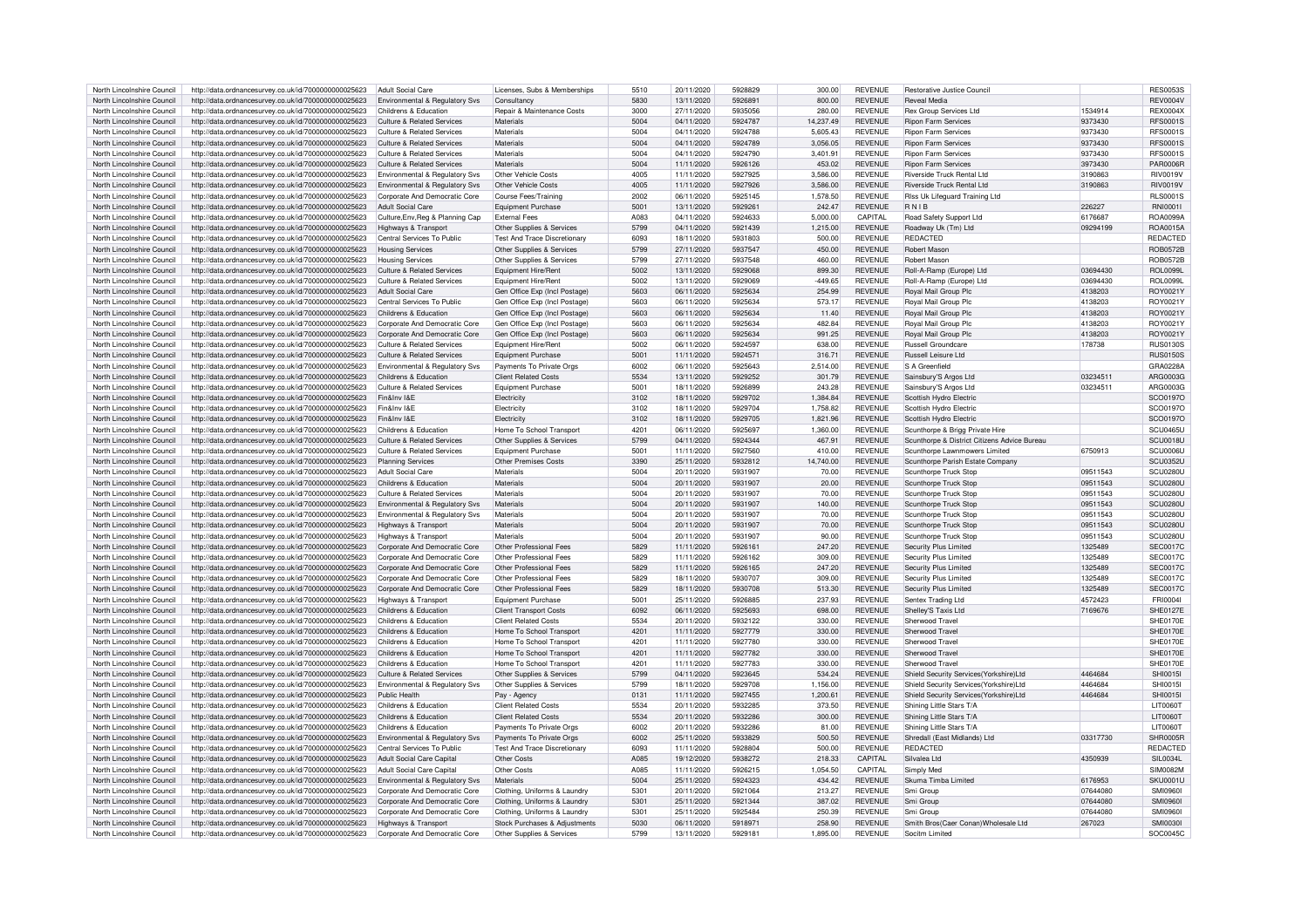| North Lincolnshire Council | http://data.ordnancesurvey.co.uk/id/7000000000025623 | Corporate And Democratic Core             | Other Supplies & Services             | 5799 | 18/11/2020 | 5930849 | 303.63      | <b>REVENUE</b> | Sodexo Motivation Solutions Ltd              |          | P&M0002M        |
|----------------------------|------------------------------------------------------|-------------------------------------------|---------------------------------------|------|------------|---------|-------------|----------------|----------------------------------------------|----------|-----------------|
| North Lincolnshire Council | http://data.ordnancesurvey.co.uk/id/7000000000025623 | Corporate And Democratic Core             | It Software-Purchase                  | 5051 | 20/11/2020 | 5932248 | 239.70      | <b>REVENUE</b> | Softwareone Uk I td                          | 0662960  | COM0151M        |
| North Lincolnshire Council | http://data.ordnancesurvey.co.uk/id/7000000000025623 | Childrens & Education                     | Payments To Private Orgs              | 6002 | 18/11/2020 | 5929045 | 1.680.00    | <b>REVENUE</b> | Solutions Pledge2learn                       |          | <b>PLE0041E</b> |
| North Lincolnshire Council | http://data.ordnancesurvey.co.uk/id/7000000000025623 | Childrens & Education                     | Payments To Private Orgs              | 6002 | 20/11/2020 | 5929041 | 840.00      | <b>REVENUE</b> | Solutions Pledge2learn                       |          | <b>PLE0041E</b> |
| North Lincolnshire Council | http://data.ordnancesurvey.co.uk/id/7000000000025623 | Childrens & Education                     | Payments To Private Orgs              | 6002 | 20/11/2020 | 5929043 | 1.680.00    | <b>REVENUE</b> | Solutions Pledge2learn                       |          | PI F0041F       |
| North Lincolnshire Council | http://data.ordnancesurvey.co.uk/id/7000000000025623 | Childrens & Education                     | Payments To Private Orgs              | 6002 | 25/12/2020 | 5937608 | 1,800.00    | <b>REVENUE</b> | Solutions Pledge2learn                       |          | PLE0041E        |
| North Lincolnshire Council | http://data.ordnancesurvey.co.uk/id/7000000000025623 | <b>Adult Social Care</b>                  | Payments To Health Providers          | 6019 | 20/11/2020 | 5931064 | 923.42      | <b>REVENUE</b> | South Axholme Practice                       |          | SOU0151U        |
| North Lincolnshire Council | http://data.ordnancesurvey.co.uk/id/7000000000025623 | Childrens & Education                     | Payments To Private Orgs              | 6002 | 16/11/2020 | 5929715 | $-5.962.73$ | <b>REVENUE</b> | Southfield Nursery                           |          | <b>SOU0007U</b> |
| North Lincolnshire Council |                                                      | <b>Culture &amp; Related Services</b>     | <b>Equipment Purchase</b>             | 5001 | 11/11/2020 | 5921315 | 443.76      | <b>REVENUE</b> | <b>Spaldings Limited</b>                     | 1558147  | SPA0024A        |
|                            | http://data.ordnancesurvey.co.uk/id/7000000000025623 |                                           |                                       |      |            | 5921327 |             |                |                                              |          |                 |
| North Lincolnshire Council | http://data.ordnancesurvey.co.uk/id/7000000000025623 | Culture & Related Services                | <b>Equipment Purchase</b>             | 5001 | 11/11/2020 |         | 450.85      | <b>REVENUE</b> | Spaldings Limited                            | 1558147  | SPA0024A        |
| North Lincolnshire Council | http://data.ordnancesurvey.co.uk/id/7000000000025623 | Culture & Related Services                | <b>Equipment Purchase</b>             | 5001 | 25/11/2020 | 5917274 | 134.10      | <b>REVENUE</b> | <b>Spaldings Limited</b>                     | 1558147  | SPA0024A        |
| North Lincolnshire Council | http://data.ordnancesurvey.co.uk/id/7000000000025623 | <b>Culture &amp; Related Services</b>     | Materials                             | 5004 | 25/11/2020 | 5917274 | 109.78      | <b>REVENUE</b> | <b>Spaldings Limited</b>                     | 1558147  | SPA0024A        |
| North Lincolnshire Council | http://data.ordnancesurvey.co.uk/id/7000000000025623 | Culture & Related Services                | Vehicle Renairs                       | 4004 | 20/12/2020 | 5933496 | 392.85      | <b>REVENUE</b> | Spaldings Limited                            | 1558147  | SPA0024A        |
| North Lincolnshire Council | http://data.ordnancesurvey.co.uk/id/7000000000025623 | Environmental & Regulatory Svs            | Other Professional Fees               | 5829 | 25/11/2020 | 5933828 | 1,150.09    | <b>REVENUE</b> | SrcI Ltd (Mediaburst)                        | 03226910 | WHI0238         |
| North Lincolnshire Council | http://data.ordnancesurvey.co.uk/id/7000000000025623 | Environmental & Regulatory Svs            | Other Professional Fees               | 5829 | 27/11/2020 | 5937401 | 264.79      | <b>REVENUE</b> | Srcl Ltd (Mediaburst)                        | 03226910 | WHI0238I        |
| North Lincolnshire Council | http://data.ordnancesurvey.co.uk/id/7000000000025623 | Environmental & Regulatory Svs            | Other Supplies & Services             | 5799 | 06/11/2020 | 5924376 | 250.00      | <b>REVENUE</b> | Srp Hire Solutions Ltd                       | 06087866 | SRP0001P        |
| North Lincolnshire Council | http://data.ordnancesurvey.co.uk/id/7000000000025623 | <b>Environmental &amp; Regulatory Svs</b> | Other Supplies & Services             | 5799 | 06/11/2020 | 5924377 | 250.00      | <b>REVENUE</b> | Srp Hire Solutions Ltd                       | 06087866 | SRP0001P        |
| North Lincolnshire Council | http://data.ordnancesurvey.co.uk/id/7000000000025623 | Environmental & Regulatory Svs            | Other Supplies & Services             | 5799 | 11/11/2020 | 5924379 | 664.00      | <b>REVENUE</b> | Srp Hire Solutions Ltd                       | 06087866 | SRP0001P        |
| North Lincolnshire Council | http://data.ordnancesurvey.co.uk/id/7000000000025623 | Environmental & Regulatory Svs            | Other Supplies & Services             | 5799 | 11/11/2020 | 5924380 | 472.00      | <b>REVENUE</b> | Srn Hire Solutions Ltd                       | 06087866 | <b>SRP0001P</b> |
| North Lincolnshire Council | http://data.ordnancesurvey.co.uk/id/7000000000025623 | Environmental & Regulatory Svs            | Other Supplies & Services             | 5799 | 20/11/2020 | 5931833 | 869.00      | <b>REVENUE</b> | <b>Srp Hire Solutions Ltd</b>                | 06087866 | SRP0001P        |
| North Lincolnshire Council | http://data.ordnancesurvey.co.uk/id/7000000000025623 | Childrens & Education                     | Payments To Private Orgs              | 6002 | 04/11/2020 | 5924634 | 771.74      | <b>REVENUE</b> | Stacey White                                 |          | WHI05111        |
| North Lincolnshire Council | http://data.ordnancesurvey.co.uk/id/7000000000025623 | Highways & Transport                      | <b>Concessionary Fares</b>            | 6010 | 11/11/2020 | 5926045 | 79,450.00   | <b>REVENUE</b> | Stagecoach Services Limited                  | 2818654  | <b>LIN0118N</b> |
| North Lincolnshire Council | http://data.ordnancesurvey.co.uk/id/7000000000025623 | Highways & Transport                      | <b>Concessionary Fares</b>            | 6010 | 20/11/2020 | 5931823 | 79,450.00   | <b>REVENUE</b> | Stagecoach Services Limited                  | 2818654  | <b>LIN0118N</b> |
| North Lincolnshire Council |                                                      |                                           |                                       | 6011 |            | 5924518 | 529.60      | <b>REVENUE</b> |                                              | 2818654  | <b>STA0274A</b> |
|                            | http://data.ordnancesurvey.co.uk/id/7000000000025623 | Highways & Transport                      | Passenger Transpor                    |      | 11/11/2020 |         |             |                | Stagecoach Services Ltd                      |          |                 |
| North Lincolnshire Council | http://data.ordnancesurvey.co.uk/id/7000000000025623 | <b>Highways &amp; Transport</b>           | Passenger Transport                   | 6011 | 11/11/2020 | 5924520 | 1,968.00    | <b>REVENUE</b> | Stagecoach Services Ltd                      | 2818654  | <b>STA0274A</b> |
| North Lincolnshire Council | http://data.ordnancesurvey.co.uk/id/7000000000025623 | Highways & Transport                      | Passenger Transport                   | 6011 | 11/11/2020 | 5924524 | 5.736.00    | <b>REVENUE</b> | Stagecoach Services Ltd                      | 2818654  | STA0274A        |
| North Lincolnshire Council | http://data.ordnancesurvey.co.uk/id/7000000000025623 | Highways & Transport                      | Passenger Transport                   | 6011 | 11/11/2020 | 5924525 | 420.00      | <b>REVENUE</b> | Stagecoach Services Ltd                      | 2818654  | <b>STA0274A</b> |
| North Lincolnshire Council | http://data.ordnancesurvey.co.uk/id/7000000000025623 | Highways & Transport                      | Passenger Transport                   | 6011 | 11/11/2020 | 5924526 | 528.00      | <b>REVENUE</b> | Stagecoach Services Ltd                      | 2818654  | <b>STA0274A</b> |
| North Lincolnshire Council | http://data.ordnancesurvey.co.uk/id/7000000000025623 | Highways & Transport                      | Passenger Transport                   | 6011 | 11/11/2020 | 5924527 | 1,916.00    | <b>REVENUE</b> | Stagecoach Services Ltd                      | 2818654  | <b>STA0274A</b> |
| North Lincolnshire Council | http://data.ordnancesurvey.co.uk/id/7000000000025623 | Highways & Transport                      | Passenger Transport                   | 6011 | 11/11/2020 | 5924529 | 4,100.00    | <b>REVENUE</b> | Stagecoach Services Ltd                      | 2818654  | <b>STA0274A</b> |
| North Lincolnshire Council | http://data.ordnancesurvey.co.uk/id/7000000000025623 | <b>Highways &amp; Transport</b>           | Passenger Transport                   | 6011 | 11/11/2020 | 5924534 | 5.664.00    | <b>REVENUE</b> | Stagecoach Services Ltd                      | 2818654  | <b>STA0274A</b> |
| North Lincolnshire Council | http://data.ordnancesurvey.co.uk/id/7000000000025623 | Highways & Transport                      | Passenger Transport                   | 6011 | 11/11/2020 | 5925064 | 367.84      | <b>REVENUE</b> | Stagecoach Services Ltd                      | 2818654  | <b>STA0274A</b> |
| North Lincolnshire Council | http://data.ordnancesurvey.co.uk/id/7000000000025623 | Highways & Transport                      | Passenger Transport                   | 6011 | 11/11/2020 | 5925067 | 480.72      | <b>REVENUE</b> | Stagecoach Services Ltd                      | 2818654  | <b>STA0274A</b> |
| North Lincolnshire Council | http://data.ordnancesurvey.co.uk/id/7000000000025623 | Highways & Transport                      | Passenger Transport                   | 6011 | 25/11/2020 | 5924535 | 384.00      | <b>REVENUE</b> | Stagecoach Services Ltd                      | 2818654  | STA0274A        |
| North Lincolnshire Council | http://data.ordnancesurvey.co.uk/id/7000000000025623 | Highways & Transport                      | Passenger Transport                   | 6011 | 25/11/2020 | 5924536 | 320.00      | <b>REVENUE</b> | Stagecoach Services Ltd                      | 2818654  | <b>STA0274A</b> |
| North Lincolnshire Council | http://data.ordnancesurvey.co.uk/id/7000000000025623 | Highways & Transport                      | Passenger Transport                   | 6011 | 28/12/2020 | 5937428 | 1,532.96    | <b>REVENUE</b> | Stagecoach Services Ltd                      | 2818654  | <b>STA0274A</b> |
| North Lincolnshire Council | http://data.ordnancesurvey.co.uk/id/7000000000025623 | Highways & Transport                      | Passenger Transport                   | 6011 | 29/12/2020 | 5937431 | 428.80      | <b>REVENUE</b> | Stagecoach Services Ltd                      | 2818654  | <b>STA0274A</b> |
| North Lincolnshire Council | http://data.ordnancesurvey.co.uk/id/7000000000025623 | Highways & Transport                      | Passenger Transpor                    | 6011 | 29/12/2020 | 5937432 | 2.569.92    | <b>REVENUE</b> | Stagecoach Services Ltd                      | 2818654  | <b>STA0274A</b> |
| North Lincolnshire Council | http://data.ordnancesurvey.co.uk/id/7000000000025623 | Highways & Transport                      | Passenger Transpor                    | 6011 | 29/12/2020 | 5937433 | 1,172.08    | <b>REVENUE</b> | Stagecoach Services Ltd                      | 2818654  | <b>STA0274A</b> |
| North Lincolnshire Council |                                                      |                                           |                                       | 6011 | 29/12/2020 | 5937434 | 1.471.36    | <b>REVENUE</b> |                                              | 2818654  | <b>STA0274A</b> |
|                            | http://data.ordnancesurvey.co.uk/id/7000000000025623 | Highways & Transport                      | Passenger Transpor                    |      |            |         |             |                | Stagecoach Services Ltd                      |          |                 |
| North Lincolnshire Council | http://data.ordnancesurvey.co.uk/id/7000000000025623 | Highways & Transport                      | Passenger Transport                   | 6011 | 29/12/2020 | 5937435 | 5,689.32    | <b>REVENUE</b> | Stagecoach Services Ltd                      | 2818654  | <b>STA0274A</b> |
| North Lincolnshire Council | http://data.ordnancesurvey.co.uk/id/7000000000025623 | Highways & Transport                      | Passenger Transport                   | 6011 | 29/12/2020 | 5937436 | 523.20      | <b>REVENUE</b> | Stagecoach Services Ltd                      | 2818654  | <b>STA0274A</b> |
| North Lincolnshire Council | http://data.ordnancesurvey.co.uk/id/7000000000025623 | Highways & Transport                      | Passenger Transport                   | 6011 | 29/12/2020 | 5937483 | 827.64      | <b>REVENUE</b> | Stagecoach Services Ltd                      | 2818654  | <b>STA0274A</b> |
| North Lincolnshire Council | http://data.ordnancesurvey.co.uk/id/7000000000025623 | Highways & Transport                      | Passenger Transpor                    | 6011 | 29/12/2020 | 5937485 | 5,736.00    | <b>REVENUE</b> | Stagecoach Services Ltd                      | 2818654  | STA0274A        |
| North Lincolnshire Council | http://data.ordnancesurvey.co.uk/id/7000000000025623 | Highways & Transport                      | Passenger Transport                   | 6011 | 29/12/2020 | 5937486 | 1.968.00    | <b>REVENUE</b> | Stagecoach Services Ltd                      | 2818654  | STA0274A        |
| North Lincolnshire Council | http://data.ordnancesurvey.co.uk/id/7000000000025623 | Highways & Transport                      | Passenger Transport                   | 6011 | 29/12/2020 | 5937487 | 1,916.00    | <b>REVENUE</b> | Stagecoach Services Ltd                      | 2818654  | <b>STA0274A</b> |
| North Lincolnshire Council | http://data.ordnancesurvey.co.uk/id/7000000000025623 | Highways & Transport                      | Passenger Transport                   | 6011 | 29/12/2020 | 5937488 | 384.00      | <b>REVENUE</b> | Stagecoach Services Ltd                      | 2818654  | <b>STA0274A</b> |
| North Lincolnshire Council | http://data.ordnancesurvey.co.uk/id/7000000000025623 | Highways & Transport                      | Passenger Transport                   | 6011 | 29/12/2020 | 5937489 | 320.00      | <b>REVENUE</b> | Stagecoach Services Ltd                      | 2818654  | <b>STA0274A</b> |
| North Lincolnshire Council | http://data.ordnancesurvey.co.uk/id/7000000000025623 | Highways & Transport                      | Passenger Transport                   | 6011 | 29/12/2020 | 5937490 | 528.00      | <b>REVENUE</b> | Stagecoach Services Ltd                      | 2818654  | <b>STA0274A</b> |
| North Lincolnshire Council | http://data.ordnancesurvey.co.uk/id/7000000000025623 | Highways & Transport                      | Passenger Transport                   | 6011 | 29/12/2020 | 5937492 | 5,664.00    | <b>REVENUE</b> | Stagecoach Services Ltd                      | 2818654  | <b>STA0274A</b> |
| North Lincolnshire Council | http://data.ordnancesurvey.co.uk/id/7000000000025623 | Highways & Transport                      | Passenger Transport                   | 6011 | 29/12/2020 | 5937493 | 420.00      | <b>REVENUE</b> | Stagecoach Services Ltd                      | 2818654  | <b>STA0274A</b> |
| North Lincolnshire Council | http://data.ordnancesurvey.co.uk/id/7000000000025623 | Highways & Transport                      | Passenger Transport                   | 6011 | 29/12/2020 | 5937495 | 4,100.00    | <b>REVENUE</b> | Stagecoach Services Ltd                      | 2818654  | <b>STA0274A</b> |
| North Lincolnshire Council | http://data.ordnancesurvey.co.uk/id/7000000000025623 | Childrens & Education                     | Payments To Private Orgs              | 6002 | 20/11/2020 | 5932262 | 915.60      | <b>REVENUE</b> | St. Bernadette'S Catholic Prim. Vol. Academy |          | STB0030B        |
| North Lincolnshire Council | http://data.ordnancesurvey.co.uk/id/7000000000025623 | Corporate And Democratic Core             | Gen Office Exp (Incl Postage)         | 5603 | 27/12/2020 | 5930578 | 320.00      | <b>REVENUE</b> | Steel Fm Scunthorpe Ltd                      | 12524159 | <b>STE0499E</b> |
| North Lincolnshire Council | http://data.ordnancesurvey.co.uk/id/7000000000025623 | Central Services To Public                | <b>Test And Trace Discretionary</b>   | 6093 | 02/11/2020 | 5924268 | 500.00      | <b>REVENUE</b> | <b>REDACTED</b>                              |          | <b>REDACTED</b> |
| North Lincolnshire Council | http://data.ordnancesurvey.co.uk/id/7000000000025623 | Central Services To Public                | <b>Test And Trace Discretionary</b>   | 6093 | 04/11/2020 | 5925163 | 500.00      | <b>REVENUE</b> | <b>REDACTED</b>                              |          | REDACTED        |
| North Lincolnshire Council |                                                      | Adult Social Care                         | Repair & Maintenance Costs            | 3000 | 20/11/2020 | 5931737 | 95.68       | <b>REVENUE</b> | Steve Ball Joinery Ltd                       | 3682402  | <b>BAL0025L</b> |
|                            | http://data.ordnancesurvey.co.uk/id/7000000000025623 |                                           |                                       |      |            |         |             |                |                                              |          |                 |
| North Lincolnshire Council | http://data.ordnancesurvey.co.uk/id/7000000000025623 | Childrens & Education                     | Repair & Maintenance Costs            | 3000 | 20/11/2020 | 5931737 | 1.133.32    | <b>REVENUE</b> | Steve Ball Joinery Ltd                       | 3682402  | <b>BAL0025L</b> |
| North Lincolnshire Council | http://data.ordnancesurvey.co.uk/id/7000000000025623 | Corporate And Democratic Core             | Repair & Maintenance Costs            | 3000 | 20/11/2020 | 5931737 | 1,813.10    | <b>REVENUE</b> | Steve Ball Joinery Ltd                       | 3682402  | <b>BAL0025L</b> |
| North Lincolnshire Council | http://data.ordnancesurvey.co.uk/id/7000000000025623 | Culture, Env, Reg & Planning Cap          | Building/Construction                 | A082 | 27/11/2020 | 5937519 | 3.310.75    | CAPITAL        | Steve Ball Joinery Ltd                       | 3682402  | <b>BAL0025L</b> |
| North Lincolnshire Council | http://data.ordnancesurvey.co.uk/id/7000000000025623 | Culture & Related Services                | <b>Repair &amp; Maintenance Costs</b> | 3000 | 20/11/2020 | 5931737 | 545.89      | <b>REVENUE</b> | Steve Ball Joinery Ltd                       | 3682402  | <b>BAL0025L</b> |
| North Lincolnshire Council | http://data.ordnancesurvey.co.uk/id/7000000000025623 | Fin&Inv I&F                               | Repair & Maintenance Costs            | 3000 | 20/11/2020 | 5931737 | 73.87       | <b>REVENUE</b> | Steve Ball Joinery Ltd                       | 3682402  | <b>BAL0025L</b> |
| North Lincolnshire Council | http://data.ordnancesurvey.co.uk/id/7000000000025623 | Highways & Transport                      | Repair & Maintenance Costs            | 3000 | 20/11/2020 | 5931737 | 247.70      | <b>REVENUE</b> | Steve Ball Joinery Ltd                       | 3682402  | <b>BAL0025L</b> |
| North Lincolnshire Council | http://data.ordnancesurvey.co.uk/id/7000000000025623 | <b>Planning Services</b>                  | Repair & Maintenance Costs            | 3000 | 20/11/2020 | 5931737 | 436.62      | <b>REVENUE</b> | Steve Ball Joinery Ltd                       | 3682402  | <b>BAL0025L</b> |
| North Lincolnshire Council | http://data.ordnancesurvey.co.uk/id/7000000000025623 | <b>Planning Services</b>                  | Provisions                            | 5201 | 01/12/2020 | 5938246 | 3,330.00    | <b>REVENUE</b> | St Lawrence Academy                          |          | STL0003L        |
| North Lincolnshire Council | http://data.ordnancesurvey.co.uk/id/7000000000025623 | <b>Planning Services</b>                  | Payments To Voluntary Orgs            | 6001 | 25/11/2020 | 5933847 | 880.01      | <b>REVENUE</b> | St Marks Community Fund                      |          | <b>STM0180M</b> |
| North Lincolnshire Council | http://data.ordnancesurvey.co.uk/id/7000000000025623 | Childrens & Education                     | Payments To Private Orgs              | 6002 | 20/11/2020 | 5932256 | 289.00      | <b>REVENUE</b> | St Pauls Pre-School                          |          | STP0001P        |
| North Lincolnshire Council | http://data.ordnancesurvey.co.uk/id/7000000000025623 | Culture & Related Services                | Other Professional Fees               | 5829 | 11/11/2020 | 5926903 | 277.50      | <b>REVENUE</b> | Street Beat College                          | 08387440 | STR0023R        |
| North Lincolnshire Council | http://data.ordnancesurvey.co.uk/id/7000000000025623 | Culture & Related Services                | Other Professional Fees               | 5829 | 11/11/2020 | 5926908 | 320.00      | <b>REVENUE</b> | <b>Street Beat College</b>                   | 08387440 | STR0023R        |
| North Lincolnshire Council | http://data.ordnancesurvey.co.uk/id/7000000000025623 | Culture & Related Services                | Other Professional Fees               | 5829 | 11/11/2020 | 5926909 | 2,000.00    | <b>REVENUE</b> | <b>Street Beat College</b>                   | 08387440 | STR0023R        |
| North Lincolnshire Council | http://data.ordnancesurvey.co.uk/id/7000000000025623 | Culture & Related Services                | Rents                                 | 3201 | 11/11/2020 | 5926903 | 100.00      | <b>REVENUE</b> | Street Beat College                          | 08387440 | STR0023R        |
|                            |                                                      |                                           |                                       |      |            |         |             |                |                                              |          |                 |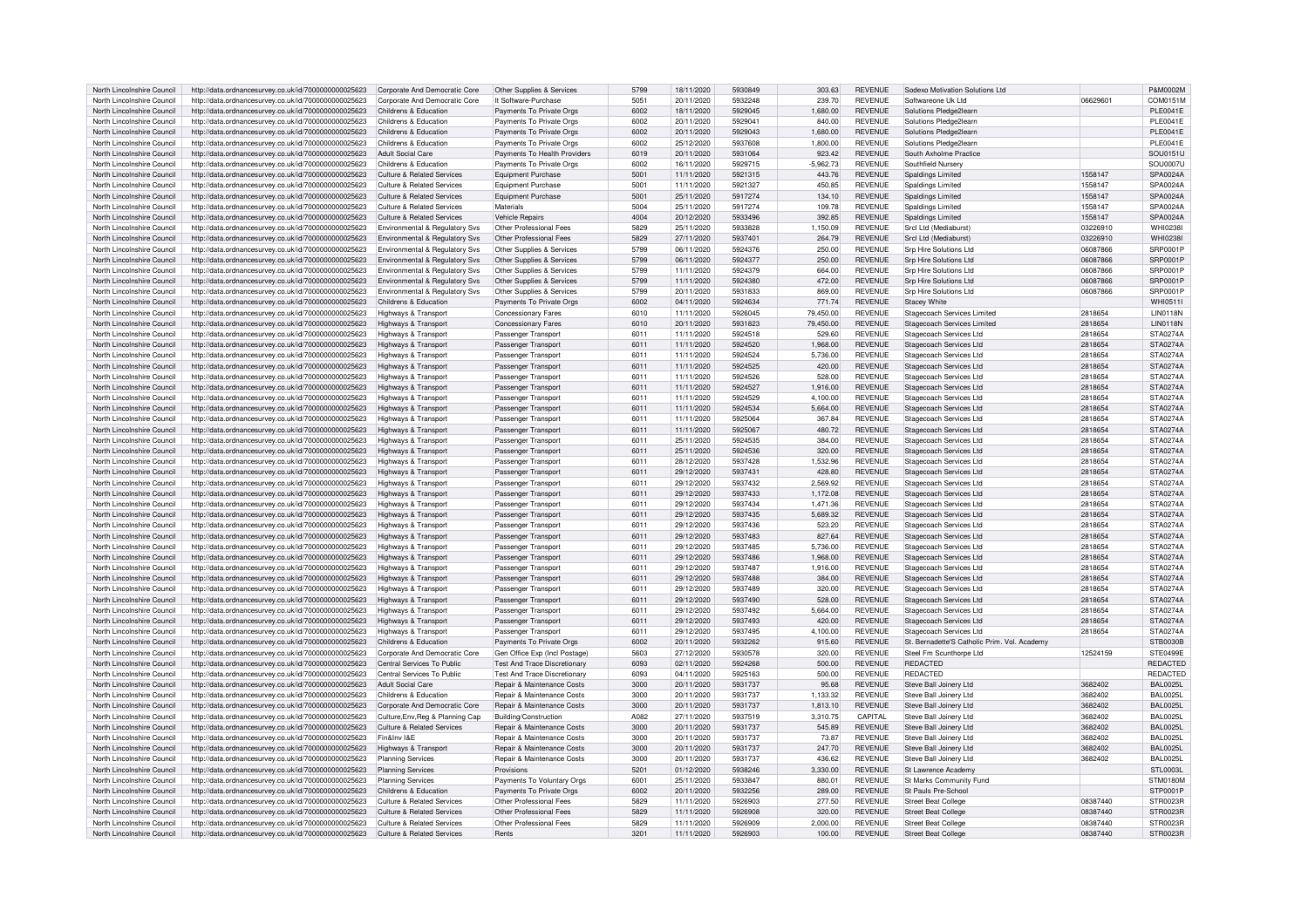| North Lincolnshire Council                               | http://data.ordnancesurvey.co.uk/id/7000000000025623                                                         | Childrens & Education                                          | <b>Client Related Costs</b>                         | 5534         | 11/11/2020               | 5926233            | 317.50               | <b>REVENUE</b>                   | Street Beat Dance Academy                                         |                      | STR0143R                    |
|----------------------------------------------------------|--------------------------------------------------------------------------------------------------------------|----------------------------------------------------------------|-----------------------------------------------------|--------------|--------------------------|--------------------|----------------------|----------------------------------|-------------------------------------------------------------------|----------------------|-----------------------------|
| North Lincolnshire Council                               | http://data.ordnancesurvey.co.uk/id/7000000000025623                                                         | Culture & Related Services                                     | <b>Foujoment Purchase</b>                           | 5001         | 26/11/2020               | 5921830            | 231.84               | <b>REVENUE</b>                   | Sutcliffe Play I td                                               |                      | SUT0004T                    |
|                                                          |                                                                                                              |                                                                |                                                     |              |                          |                    |                      |                                  |                                                                   |                      |                             |
| North Lincolnshire Council                               | http://data.ordnancesurvey.co.uk/id/7000000000025623                                                         | Corporate And Democratic Core                                  | Gen Office Exp (Incl Postage)                       | 5603         | 11/11/2020               | 5925138            | 680.00               | <b>REVENUE</b>                   | Systematic Print Management Ltd                                   | 3890167              | SYS0015S                    |
| North Lincolnshire Council                               | http://data.ordnancesurvey.co.uk/id/7000000000025623                                                         | Corporate And Democratic Core                                  | Gen Office Exp (Incl Postage)                       | 5603         | 20/11/2020               | 5927439            | 780.00               | <b>REVENUE</b>                   | Systematic Print Management Ltd                                   | 3890167              | SYS0015S                    |
| North Lincolnshire Council                               | http://data.ordnancesurvey.co.uk/id/7000000000025623                                                         | Corporate And Democratic Core                                  | Gen Office Exp (Incl Postage                        | 5603         | 25/11/2020               | 5930756            | 3.434.00             | <b>REVENUE</b>                   | Systematic Print Management Ltd                                   | 3890167              | SYS0015S                    |
| North Lincolnshire Council                               | http://data.ordnancesurvey.co.uk/id/7000000000025623                                                         | Corporate And Democratic Core                                  | Gen Office Exp (Incl Postage                        | 5603         | 25/11/2020               | 5930757            | 370.00               | <b>REVENUE</b>                   | Systematic Print Management Ltd                                   | 3890167              | SYS0015S                    |
|                                                          |                                                                                                              |                                                                |                                                     |              |                          | 5929117            |                      |                                  | <b>REDACTED</b>                                                   |                      |                             |
| North Lincolnshire Council                               | http://data.ordnancesurvey.co.uk/id/7000000000025623                                                         | Central Services To Public                                     | Test And Trace Discretionary                        | 6093         | 12/11/2020               |                    | 500.00               | <b>REVENUE</b>                   |                                                                   |                      | REDACTED                    |
| North Lincolnshire Council                               | http://data.ordnancesurvey.co.uk/id/7000000000025623                                                         | Central Services To Public                                     | <b>Test And Trace Discretionary</b>                 | 6093         | 02/11/2020               | 5924264            | 500.00               | <b>REVENUE</b>                   | <b>REDACTED</b>                                                   |                      | REDACTED                    |
| North Lincolnshire Council                               | http://data.ordnancesurvey.co.uk/id/7000000000025623                                                         | Childrens & Education                                          | <b>Agency Costs</b>                                 | 6005         | 20/11/2020               | 5932338            | 711.51               | <b>REVENUE</b>                   | <b>Teaching Personnel Ltd</b>                                     | 3225158              | <b>BAR0135R</b>             |
| North Lincolnshire Council                               | http://data.ordnancesurvey.co.uk/id/7000000000025623                                                         | Childrens & Education                                          | <b>Agency Costs</b>                                 | 6005         | 20/11/2020               | 5932339            | 711.51               | <b>REVENUE</b>                   | <b>Teaching Personnel Ltd</b>                                     | 3225158              | <b>BAR0135R</b>             |
|                                                          |                                                                                                              |                                                                |                                                     |              |                          |                    |                      |                                  |                                                                   |                      |                             |
| North Lincolnshire Council                               | http://data.ordnancesurvey.co.uk/id/7000000000025623                                                         | Childrens & Education                                          | <b>Agency Costs</b>                                 | 6005         | 20/11/2020               | 5932340            | 711.51               | <b>REVENUE</b>                   | <b>Teaching Personnel Ltd</b>                                     | 3225158              | <b>BAR0135R</b>             |
| North Lincolnshire Council                               | http://data.ordnancesurvey.co.uk/id/7000000000025623                                                         | Childrens & Education                                          | Payments To Private Orgs                            | 6002         | 18/11/2020               | 5930626            | 1,043.90             | <b>REVENUE</b>                   | <b>Teaching Personnel Ltd</b>                                     | 3225158              | <b>BAR0135R</b>             |
| North Lincolnshire Council                               | http://data.ordnancesurvey.co.uk/id/7000000000025623                                                         | Childrens & Education                                          | Payments To Private Orgs                            | 6002         | 20/11/2020               | 5932269            | 1.043.90             | <b>REVENUE</b>                   | Teaching Personnel Ltd                                            | 3225158              | <b>BAR0135R</b>             |
| North Lincolnshire Council                               | http://data.ordnancesurvey.co.uk/id/7000000000025623                                                         | Childrens & Education                                          | Payments To Private Orgs                            | 6002         | 20/11/2020               | 5932270            | 1.043.90             | <b>REVENUE</b>                   | <b>Teaching Personnel Ltd</b>                                     | 3225158              | <b>BAR0135R</b>             |
|                                                          |                                                                                                              |                                                                |                                                     |              |                          | 5932338            |                      |                                  |                                                                   |                      |                             |
| North Lincolnshire Council                               | http://data.ordnancesurvey.co.uk/id/7000000000025623                                                         | Childrens & Education                                          | Payments To Private Orgs                            | 6002         | 20/11/2020               |                    | 687.25               | <b>REVENUE</b>                   | <b>Teaching Personnel Ltd</b>                                     | 3225158              | <b>BAR0135R</b>             |
| North Lincolnshire Council                               | http://data.ordnancesurvey.co.uk/id/7000000000025623                                                         | Childrens & Education                                          | Payments To Private Orgs                            | 6002         | 20/11/2020               | 5932339            | 687.25               | <b>REVENUE</b>                   | <b>Teaching Personnel Ltd</b>                                     | 3225158              | <b>BAR0135R</b>             |
| North Lincolnshire Council                               | http://data.ordnancesurvey.co.uk/id/7000000000025623                                                         | Childrens & Education                                          | Payments To Private Orgs                            | 6002         | 20/11/2020               | 5932340            | 687.25               | <b>REVENUE</b>                   | <b>Teaching Personnel Ltd</b>                                     | 3225158              | <b>BAR0135R</b>             |
| North Lincolnshire Council                               | http://data.ordnancesurvey.co.uk/id/7000000000025623                                                         | Childrens & Education                                          | Course Fees/Training                                | 2002         | 13/11/2020               | 5928869            | 5.744.60             | <b>REVENUE</b>                   | Team Teach Ltd                                                    | 03770582             | <b>TEA0015A</b>             |
| North Lincolnshire Council                               |                                                                                                              |                                                                | Materials                                           | 5004         | 06/11/2020               | 5925149            |                      | <b>REVENUE</b>                   |                                                                   |                      | TEL0036L                    |
|                                                          | http://data.ordnancesurvey.co.uk/id/7000000000025623                                                         | Environmental & Regulatory Svs                                 |                                                     |              |                          |                    | 361.80               |                                  | Teleshore (Uk) Ltd                                                | 36901545             |                             |
| North Lincolnshire Council                               | http://data.ordnancesurvey.co.uk/id/7000000000025623                                                         | Environmental & Regulatory Svs                                 | Materials                                           | 5004         | 20/11/2020               | 5931909            | 3,555.39             | <b>REVENUE</b>                   | Terberg Matec Uk Ltd                                              | 3404297              | <b>TER0017F</b>             |
| North Lincolnshire Council                               | http://data.ordnancesurvey.co.uk/id/7000000000025623                                                         | Childrens & Education                                          | <b>Client Related Costs</b>                         | 5534         | 20/11/2020               | 5931832            | 208.33               | <b>REVENUE</b>                   | T Gibala & Son                                                    |                      | GIB0037F                    |
| North Lincolnshire Council                               | http://data.ordnancesurvey.co.uk/id/7000000000025623                                                         | <b>Housing Services</b>                                        | Other Supplies & Services                           | 5799         | 04/11/2020               | 5923647            | 562.50               | <b>REVENUE</b>                   | T Gibala & Son                                                    |                      | GIB0037B                    |
| North Lincolnshire Council                               | http://data.ordnancesurvey.co.uk/id/7000000000025623                                                         | <b>Housing Services</b>                                        | Other Supplies & Services                           | 5799         | 13/11/2020               | 5928848            | 640.00               | <b>REVENUE</b>                   | T Gibala & Son                                                    |                      | GIB0037B                    |
|                                                          |                                                                                                              |                                                                |                                                     |              |                          |                    |                      |                                  |                                                                   |                      |                             |
| North Lincolnshire Council                               | http://data.ordnancesurvey.co.uk/id/7000000000025623                                                         | <b>Housing Services</b>                                        | Other Supplies & Services                           | 5799         | 18/11/2020               | 5929735            | 691.67               | <b>REVENUE</b>                   | T Gibala & Son                                                    |                      | GIB0037B                    |
| North Lincolnshire Council                               | http://data.ordnancesurvey.co.uk/id/7000000000025623                                                         | <b>Housing Services</b>                                        | Other Supplies & Services                           | 5799         | 25/11/2020               | 5933749            | 908.33               | <b>REVENUE</b>                   | T Gibala & Son                                                    |                      | GIB0037B                    |
| North Lincolnshire Council                               | http://data.ordnancesurvey.co.uk/id/7000000000025623                                                         | Childrens & Education                                          | <b>Client Related Costs</b>                         | 5534         | 25/11/2020               | 5933676            | 265.50               | <b>REVENUE</b>                   | The Ark Family Centre                                             |                      | ARK0120K                    |
| North Lincolnshire Council                               | http://data.ordnancesurvey.co.uk/id/7000000000025623                                                         | Childrens & Education                                          | Payments To Private Orgs                            | 6002         | 20/11/2020               | 5932260            | 915.60               | <b>REVENUE</b>                   | The Ark Family Centre                                             |                      | ARK0120K                    |
|                                                          |                                                                                                              |                                                                |                                                     |              |                          |                    |                      |                                  |                                                                   |                      |                             |
| North Lincolnshire Council                               | http://data.ordnancesurvey.co.uk/id/7000000000025623                                                         | Childrens & Education                                          | Payments To Private Orgs                            | 6002         | 13/11/2020               | 5929172            | 18,900.00            | <b>REVENUE</b>                   | The Axholme Academ                                                |                      | AXH0012H                    |
| North Lincolnshire Council                               | http://data.ordnancesurvey.co.uk/id/7000000000025623                                                         | Childrens & Education                                          | Payments To Private Orgs                            | 6002         | 13/11/2020               | 5929174            | 13,170.83            | <b>REVENUE</b>                   | The Axholme Academy                                               |                      | AXH0012H                    |
| North Lincolnshire Council                               | http://data.ordnancesurvey.co.uk/id/7000000000025623                                                         | Adult Social Care                                              | Payments To Health Providers                        | 6019         | 11/11/2020               | 5927398            | 449.53               | <b>REVENUE</b>                   | The Birches Medical Practice                                      |                      | <b>BIR0224R</b>             |
| North Lincolnshire Council                               | http://data.ordnancesurvey.co.uk/id/7000000000025623                                                         | Public Health                                                  | Payments To Health Providers                        | 6019         | 11/11/2020               | 5927398            | 40.00                | <b>REVENUE</b>                   | The Birches Medical Practice                                      |                      | <b>BIR0224R</b>             |
|                                                          |                                                                                                              |                                                                |                                                     |              |                          |                    |                      |                                  |                                                                   |                      |                             |
| North Lincolnshire Council                               | http://data.ordnancesurvey.co.uk/id/7000000000025623                                                         | <b>Housing Services</b>                                        | Other Supplies & Services                           | 5799         | 11/11/2020               | 5926986            | 342.50               | <b>REVENUE</b>                   | The Cocked Hat Hotel                                              |                      | COC0002C                    |
| North Lincolnshire Council                               | http://data.ordnancesurvey.co.uk/id/7000000000025623                                                         | <b>Housing Services</b>                                        | Other Supplies & Services                           | 5799         | 11/11/2020               | 5926987            | 1,072.50             | <b>REVENUE</b>                   | The Cocked Hat Hote                                               |                      | COC00020                    |
| North Lincolnshire Council                               | http://data.ordnancesurvey.co.uk/id/7000000000025623                                                         | <b>Housing Services</b>                                        | Other Supplies & Services                           | 5799         | 25/11/2020               | 5933743            | 1,657.50             | <b>REVENUE</b>                   | The Cocked Hat Hotel                                              |                      | COC0002C                    |
| North Lincolnshire Council                               | http://data.ordnancesurvey.co.uk/id/7000000000025623                                                         | <b>Housing Services</b>                                        | Other Supplies & Services                           | 5799         | 25/11/2020               | 5933746            | 905.00               | <b>REVENUE</b>                   | The Cocked Hat Hote                                               |                      | COC0002C                    |
|                                                          |                                                                                                              |                                                                |                                                     |              |                          |                    |                      |                                  |                                                                   |                      |                             |
| North Lincolnshire Council                               | http://data.ordnancesurvey.co.uk/id/7000000000025623                                                         | <b>Environmental &amp; Regulatory Svs</b>                      | Other Professional Fees                             | 5829         | 06/11/2020               | 5925109            | 456.00               | <b>REVENUE</b>                   | The Columbaria Company                                            | 890557               | COL0332L                    |
| North Lincolnshire Council                               | http://data.ordnancesurvey.co.uk/id/7000000000025623                                                         | Environmental & Regulatory Sys                                 | Other Professional Fees                             | 5829         | 06/11/2020               | 5925111            | 224.50               | <b>REVENUE</b>                   | The Columbaria Company                                            | 890557               | COL0332L                    |
|                                                          |                                                                                                              |                                                                |                                                     |              |                          |                    |                      |                                  |                                                                   |                      |                             |
| North Lincolnshire Council                               |                                                                                                              |                                                                |                                                     | 6002         | 20/11/2020               | 5931766            |                      | <b>REVENUE</b>                   |                                                                   |                      |                             |
|                                                          | http://data.ordnancesurvey.co.uk/id/7000000000025623                                                         | <b>Adult Social Care</b>                                       | Payments To Private Orgs                            |              |                          |                    | 2,160.00             |                                  | The Croft Community (Camphill Village Trust)                      |                      | CVT0001T                    |
| North Lincolnshire Council                               | http://data.ordnancesurvey.co.uk/id/7000000000025623                                                         | Support Servs Capital                                          | <b>External Fees</b>                                | A083         | 18/11/2020               | 5925796            | 10,675.00            | CAPITAI                          | The Dextrous Web Ltd                                              | 06617101             | <b>DEX0003X</b>             |
| North Lincolnshire Council                               | http://data.ordnancesurvey.co.uk/id/7000000000025623                                                         | <b>Public Health</b>                                           | Materials                                           | 5004         | 25/11/2020               | 5925513            | 16,275.94            | <b>REVENUE</b>                   | The Dollywood Foundation Of The Uk                                |                      | <b>DOL0032L</b>             |
| North Lincolnshire Council                               | http://data.ordnancesurvey.co.uk/id/7000000000025623                                                         | Fin&Inv I&F                                                    | Gen Office Exp (Incl Postage)                       | 5603         | 18/11/2020               | 5930579            | 3,683.10             | REVENUE                          | The Essential Partnership Ltd                                     |                      | <b>ESS0130S</b>             |
|                                                          |                                                                                                              |                                                                |                                                     |              |                          |                    |                      |                                  |                                                                   |                      |                             |
| North Lincolnshire Council                               | http://data.ordnancesurvey.co.uk/id/7000000000025623                                                         | <b>Adult Social Care Capital</b>                               | Other Costs                                         | A085         | 11/11/2020               | 5926216            | 431.40               | CAPITAL                          | The Helping Hand Co Ledbury Ltd                                   | 2172956              | <b>HEL0001L</b>             |
| North Lincolnshire Council                               | http://data.ordnancesurvey.co.uk/id/7000000000025623                                                         | Public Health                                                  | Course Fees/Training                                | 2002         | 11/11/2020               | 5926874            | 260.00               | <b>REVENUE</b>                   | The Knowledge Exchange Group Ltd                                  | 08808447             | <b>KNO0015C</b>             |
| North Lincolnshire Council                               | http://data.ordnancesurvey.co.uk/id/7000000000025623                                                         | <b>Adult Social Care</b>                                       | Payments To Health Providers                        | 6019         | 20/11/2020               | 5931066            | 324.70               | <b>REVENUE</b>                   | The Oswald Road Medical Centre                                    |                      | OSW0002V                    |
| North Lincolnshire Council                               | http://data.ordnancesurvey.co.uk/id/7000000000025623                                                         | <b>Public Health</b>                                           | Payments To Health Providers                        | 6019         | 20/11/2020               | 5931066            | 40.00                | <b>REVENUE</b>                   | The Oswald Road Medical Centre                                    |                      | OSW0002V                    |
| North Lincolnshire Council                               |                                                                                                              | Childrens & Education                                          |                                                     | 6002         | 11/11/2020               | 5926179            | 675.00               | <b>REVENUE</b>                   | The River Education Services                                      | 09480967             | <b>RIV0130V</b>             |
|                                                          | http://data.ordnancesurvey.co.uk/id/7000000000025623                                                         |                                                                | Payments To Private Orgs                            |              |                          | 5924308            |                      |                                  |                                                                   |                      |                             |
| North Lincolnshire Council                               | http://data.ordnancesurvey.co.uk/id/7000000000025623                                                         | <b>Culture &amp; Related Services</b>                          | <b>Catering Contract</b>                            | 5204         | 04/11/2020               |                    | 627.00               | <b>REVENUE</b>                   | The Wortley House Hotel                                           | 4792332              | WOR0009F                    |
| North Lincolnshire Council                               | http://data.ordnancesurvey.co.uk/id/7000000000025623                                                         | <b>Culture &amp; Related Services</b>                          | <b>Catering Contract</b>                            | 5204         | 04/11/2020               | 5924309            | 513.00               | <b>REVENUE</b>                   | The Wortley House Hotel                                           | 4792332              | WOR0009F                    |
| North Lincolnshire Council                               | http://data.ordnancesurvey.co.uk/id/7000000000025623                                                         | Culture & Related Services                                     | <b>Catering Contract</b>                            | 5204         | 04/11/2020               | 5924310            | 570.00               | <b>REVENUE</b>                   | The Wortley House Hotel                                           | 4792332              | WOR0009F                    |
| North Lincolnshire Council                               | http://data.ordnancesurvey.co.uk/id/7000000000025623                                                         | <b>Culture &amp; Related Services</b>                          | <b>Catering Contract</b>                            | 5204         | 04/11/2020               | 5924311            | 565.25               | <b>REVENUE</b>                   | The Wortley House Hotel                                           | 4792332              | WOR0009R                    |
|                                                          |                                                                                                              | Culture & Related Services                                     |                                                     | 5204         |                          | 5924313            |                      | <b>REVENUE</b>                   |                                                                   |                      | <b>WOR0009R</b>             |
| North Lincolnshire Council                               | http://data.ordnancesurvey.co.uk/id/7000000000025623                                                         |                                                                | <b>Catering Contract</b>                            |              | 04/11/2020               |                    | 242.86               |                                  | The Wortley House Hotel                                           | 4792332              |                             |
| North Lincolnshire Council                               | http://data.ordnancesurvey.co.uk/id/7000000000025623                                                         | <b>Culture &amp; Related Services</b>                          | <b>Catering Contract</b>                            | 5204         | 25/11/2020               | 5933785            | 567.65               | <b>REVENUE</b>                   | The Wortley House Hotel                                           | 4792332              | <b>WOR0009R</b>             |
| North Lincolnshire Council                               | http://data.ordnancesurvey.co.uk/id/7000000000025623                                                         | Culture & Related Services                                     | Course Fees/Training                                | 2002         | 27/11/2020               | 5934304            | 2,735.00             | <b>REVENUE</b>                   | The Wright Foundation                                             | SC439136             | WRI0159I                    |
| North Lincolnshire Council                               | http://data.ordnancesurvey.co.uk/id/7000000000025623                                                         | Environmental & Regulatory Svs                                 | Other Professional Fees                             | 5829         | 11/11/2020               | 5926116            | 240.00               | <b>REVENUE</b>                   | The Yahoo Company                                                 | 3569494              | <b>WES03879</b>             |
|                                                          |                                                                                                              |                                                                |                                                     |              |                          |                    |                      |                                  | <b>REDACTED</b>                                                   |                      |                             |
| North Lincolnshire Council                               | http://data.ordnancesurvey.co.uk/id/7000000000025623                                                         | Central Services To Public                                     | <b>Test And Trace Discretionary</b>                 | 6093         | 16/11/2020               | 5930519            | 500.00               | <b>REVENUE</b>                   |                                                                   |                      | REDACTED                    |
| North Lincolnshire Council                               | http://data.ordnancesurvey.co.uk/id/7000000000025623                                                         | Adult Social Care                                              | Vehicle Hire                                        | 4101         | 11/11/2020               | 5924799            | 783.00               | <b>REVENUE</b>                   | Tis Hire Co (Humberside) I td                                     | 1364047              | <b>TJS0001S</b>             |
| North Lincolnshire Council                               | http://data.ordnancesurvey.co.uk/id/7000000000025623                                                         | Adult Social Care                                              | Vehicle Hire                                        | 4101         | 11/11/2020               | 5924801            | 837.00               | <b>REVENUE</b>                   | Tis Hire Co (Humberside) Ltd                                      | 1364047              | <b>TJS0001S</b>             |
| North Lincolnshire Council                               | http://data.ordnancesurvey.co.uk/id/7000000000025623                                                         | Childrens & Education                                          | Vehicle Hire                                        | 4101         | 11/11/2020               | 5924797            | 708.57               | <b>REVENUE</b>                   | Tis Hire Co (Humberside) I td                                     | 1364047              | <b>TJS0001S</b>             |
| North Lincolnshire Council                               | http://data.ordnancesurvey.co.uk/id/7000000000025623                                                         | <b>Culture &amp; Related Services</b>                          | Other Vehicle Costs                                 | 4005         | 11/11/2020               | 5924800            | 668.57               | <b>REVENUE</b>                   | Tjs Hire Co (Humberside) Ltd                                      | 1364047              | <b>TJS0001S</b>             |
|                                                          |                                                                                                              |                                                                |                                                     |              |                          |                    |                      |                                  |                                                                   |                      |                             |
| North Lincolnshire Council                               | http://data.ordnancesurvey.co.uk/id/7000000000025623                                                         | Culture & Related Services                                     | Vehicle Hire                                        | 4101         | 11/11/2020               | 5924796            | 797.14               | <b>REVENUE</b>                   | Tjs Hire Co (Humberside) Ltd                                      | 1364047              | <b>TJS0001S</b>             |
| North Lincolnshire Council                               | http://data.ordnancesurvey.co.uk/id/7000000000025623                                                         | Environmental & Regulatory Svs                                 | Vehicle Hire                                        | 4101         | 11/11/2020               | 5924794            | 797.14               | REVENUE                          | Tis Hire Co (Humberside) Ltd                                      | 1364047              | <b>TJS0001S</b>             |
| North Lincolnshire Council                               | http://data.ordnancesurvey.co.uk/id/7000000000025623                                                         | Highways & Transport                                           | Vehicle Hire                                        | 4101         | 11/11/2020               | 5924793            | 837.00               | <b>REVENUE</b>                   | Tis Hire Co (Humberside) I td                                     | 1364047              | <b>TJS0001S</b>             |
| North Lincolnshire Council                               | http://data.ordnancesurvey.co.uk/id/7000000000025623                                                         | Highways & Transport                                           | Vehicle Hire                                        | 4101         | 11/11/2020               | 5924795            | 531.43               | <b>REVENUE</b>                   | Tjs Hire Co (Humberside) Ltd                                      | 1364047              | <b>TJS0001S</b>             |
| North Lincolnshire Council                               |                                                                                                              |                                                                | Vehicle Hire                                        |              |                          | 5924798            |                      |                                  |                                                                   |                      |                             |
|                                                          | http://data.ordnancesurvey.co.uk/id/7000000000025623                                                         | Highways & Transport                                           |                                                     | 4101         | 11/11/2020               |                    | 837.00               | <b>REVENUE</b>                   | Tjs Hire Co (Humberside) Ltd                                      | 1364047              | <b>TJS0001S</b>             |
| North Lincolnshire Council                               | http://data.ordnancesurvey.co.uk/id/7000000000025623                                                         | Culture & Related Services                                     | Foujoment Purchase                                  | 5001         | 29/09/2020               | 5931048            | 236.82               | <b>REVENUE</b>                   | <b>Torne Valley</b>                                               | 1057235              | <b>TOR0063F</b>             |
| North Lincolnshire Council                               | http://data.ordnancesurvey.co.uk/id/7000000000025623                                                         | Childrens & Education                                          | It Hardware - Purchase                              | 5050         | 19/12/2020               | 5932242            | 400.00               | <b>REVENUE</b>                   | <b>Total Computer Networks Ltd</b>                                | 04858126             | TOT0031T                    |
| North Lincolnshire Council                               | http://data.ordnancesurvey.co.uk/id/7000000000025623                                                         | Childrens & Education                                          | It Hardware - Purchase                              | 5050         | 23/12/2020               | 5937478            | 1.320.00             | <b>REVENUE</b>                   | <b>Total Computer Networks Ltd</b>                                | 04858126             | TOT0031T                    |
| North Lincolnshire Council                               | http://data.ordnancesurvey.co.uk/id/7000000000025623                                                         | Childrens & Education                                          | It Hardware - Purchase                              | 5050         | 24/12/2020               | 5937480            | 298.00               | <b>REVENUE</b>                   | <b>Total Computer Networks Ltd</b>                                | 04858126             | <b>TOT0031T</b>             |
|                                                          |                                                                                                              |                                                                |                                                     |              |                          |                    |                      |                                  |                                                                   |                      |                             |
| North Lincolnshire Council                               | http://data.ordnancesurvey.co.uk/id/7000000000025623                                                         | Corporate And Democratic Core                                  | <b>Equipment Purchase</b>                           | 5001         | 04/11/2020               | 5924335            | 259.10               | <b>REVENUE</b>                   | <b>Total Computer Networks Ltd</b>                                | 04858126             | <b>TOT0031T</b>             |
| North Lincolnshire Council<br>North Lincolnshire Council | http://data.ordnancesurvey.co.uk/id/7000000000025623<br>http://data.ordnancesurvey.co.uk/id/7000000000025623 | Corporate And Democratic Core<br>Corporate And Democratic Core | <b>Equipment Purchase</b><br>It Hardware - Purchase | 5001<br>5050 | 13/11/2020<br>11/11/2020 | 5929177<br>5924342 | 2,750.00<br>2.250.00 | <b>REVENUE</b><br><b>REVENUE</b> | <b>Total Computer Networks Ltd</b><br>Total Computer Networks Ltd | 04858126<br>04858126 | <b>TOT0031T</b><br>TOT0031T |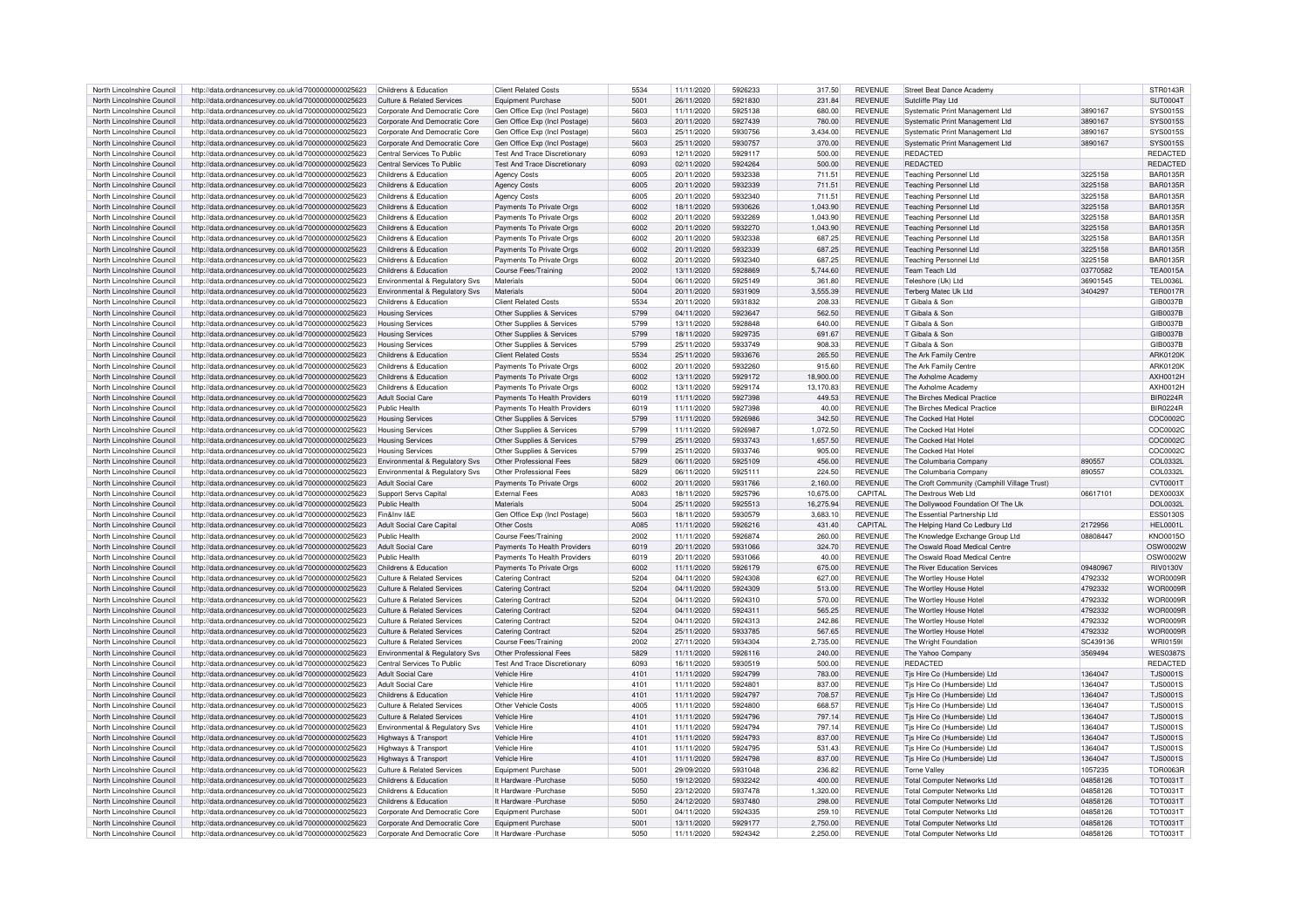| North Lincolnshire Council | http://data.ordnancesurvey.co.uk/id/7000000000025623                                                         | Corporate And Democratic Core             | It Hardware - Purchase                | 5050             | 11/11/2020 | 5924343            | 1.904.00        | <b>REVENUE</b> | <b>Total Computer Networks Ltd</b>      | 04858126             | TOT0031                     |
|----------------------------|--------------------------------------------------------------------------------------------------------------|-------------------------------------------|---------------------------------------|------------------|------------|--------------------|-----------------|----------------|-----------------------------------------|----------------------|-----------------------------|
| North Lincolnshire Council | http://data.ordnancesurvey.co.uk/id/7000000000025623                                                         | Corporate And Democratic Core             | It Hardware - Purchase                | 5050             | 11/11/2020 | 5924348            | 773.50          | <b>REVENUE</b> | <b>Total Computer Networks Ltd</b>      | 04858126             | TOT0031T                    |
| North Lincolnshire Council | http://data.ordnancesurvey.co.uk/id/7000000000025623                                                         | Corporate And Democratic Core             | It Hardware - Purchase                | 5050             | 11/11/2020 | 5924354            | 4.125.00        | <b>REVENUE</b> | <b>Total Computer Networks Ltd</b>      | 04858126             | TOT0031T                    |
| North Lincolnshire Council | http://data.ordnancesurvey.co.uk/id/7000000000025623                                                         | Corporate And Democratic Core             | It Hardware - Purchase                | 5050             | 11/11/2020 | 5924355            | 280.00          | <b>REVENUE</b> | <b>Total Computer Networks Ltd</b>      | 04858126             | TOT0031T                    |
| North Lincolnshire Council | http://data.ordnancesurvey.co.uk/id/7000000000025623                                                         | Corporate And Democratic Core             | It Hardware - Purchase                | 5050             | 13/11/2020 | 5929162            | 210.00          | <b>REVENUE</b> | <b>Total Computer Networks Ltd</b>      | 04858126             | <b>TOT0031T</b>             |
| North Lincolnshire Council | http://data.ordnancesurvey.co.uk/id/7000000000025623                                                         | Corporate And Democratic Core             | It Hardware - Purchase                | 5050             | 27/11/2020 | 5932234            | 225.00          | <b>REVENUE</b> | <b>Total Computer Networks Ltd</b>      | 04858126             | <b>TOT0031T</b>             |
| North Lincolnshire Council | http://data.ordnancesurvey.co.uk/id/7000000000025623                                                         | Highways & Transport                      | It Hardware - Purchase                | 5050             | 18/11/2020 | 5929228            | 449.00          | <b>REVENUE</b> | <b>Total Computer Networks Ltd</b>      | 04858126             | TOT0031T                    |
| North Lincolnshire Council | http://data.ordnancesurvey.co.uk/id/7000000000025623                                                         | Support Servs Capital                     | It Equipment                          | A098             | 13/11/2020 | 5929179            | 360.00          | CAPITAL        | <b>Total Computer Networks Ltd</b>      | 04858126             | TOT0031T                    |
| North Lincolnshire Council | http://data.ordnancesurvey.co.uk/id/7000000000025623                                                         | Support Servs Capital                     | It Equipment                          | A098             | 20/12/2020 | 5937477            | 5,850.00        | CAPITAL        | <b>Total Computer Networks Ltd</b>      | 04858126             | TOT0031T                    |
| North Lincolnshire Council | http://data.ordnancesurvey.co.uk/id/7000000000025623                                                         | Fin&Inv I&E                               | Electricity                           | 3102             | 18/11/2020 | 5930439            | 2.100.92        | <b>REVENUE</b> | Total Gas & Power Ltd                   |                      | ELF0001F                    |
| North Lincolnshire Council | http://data.ordnancesurvey.co.uk/id/7000000000025623                                                         | Public Health                             | Payments To Private Orgs              | 6002             | 11/11/2020 | 5925512            | 8,400.00        | <b>REVENUE</b> | <b>Tovertafel/Active Cues</b>           |                      | <b>TOV0001V</b>             |
| North Lincolnshire Council | http://data.ordnancesurvey.co.uk/id/7000000000025623                                                         | Corporate And Democratic Core             | Repair & Maintenance Costs            | 3000             | 27/11/2020 | 5935071            | $\Omega$        | <b>REVENUE</b> | Townsend Flec. Serv. - Mechanical       |                      | <b>TOW0600W</b>             |
| North Lincolnshire Council | http://data.ordnancesurvey.co.uk/id/7000000000025623                                                         | <b>Culture &amp; Related Services</b>     | Repair & Maintenance Costs            | 3000             | 20/11/2020 | 5931739            | 291.12          | <b>REVENUE</b> | Townsend Elec. Serv. - Mechanical       |                      | <b>TOW0600W</b>             |
| North Lincolnshire Council | http://data.ordnancesurvey.co.uk/id/7000000000025623                                                         | Culture & Related Services                | <b>Benair &amp; Maintenance Costs</b> | 3000             | 27/11/2020 | 5935071            | 234.79          | <b>REVENUE</b> | Townsend Flec. Serv. - Mechanical       |                      | <b>TOW0600W</b>             |
| North Lincolnshire Council | http://data.ordnancesurvey.co.uk/id/7000000000025623                                                         | Highways & Transport                      | Repair & Maintenance Costs            | 3000             | 20/11/2020 | 5931739            | 160.29          | <b>REVENUE</b> | Townsend Elec. Serv. - Mechanical       |                      | <b>TOW0600W</b>             |
| North Lincolnshire Council | http://data.ordnancesurvey.co.uk/id/7000000000025623                                                         | <b>Planning Services</b>                  | Repair & Maintenance Costs            | 3000             | 20/11/2020 | 5931739            | 192.60          | <b>REVENUE</b> | Townsend Elec, Serv - Mechanical        |                      | <b>TOW0600W</b>             |
| North Lincolnshire Council |                                                                                                              | Childrens & Education                     | Repair & Maintenance Costs            | 3000             | 20/11/2020 | 5931738            | 178.24          | <b>REVENUE</b> | <b>Townsend Flectrical Services</b>     |                      | <b>TOW0097W</b>             |
| North Lincolnshire Council | http://data.ordnancesurvey.co.uk/id/7000000000025623<br>http://data.ordnancesurvey.co.uk/id/7000000000025623 | <b>Culture &amp; Related Services</b>     | Repair & Maintenance Costs            | 3000             | 20/11/2020 | 5931738            | 443.02          | <b>REVENUE</b> | <b>Townsend Electrical Services</b>     |                      | <b>TOW0097W</b>             |
| North Lincolnshire Council |                                                                                                              | <b>Culture &amp; Related Services</b>     | Repair & Maintenance Costs            | 3000             | 27/11/2020 | 5935068            | 1.750.20        | <b>REVENUE</b> | <b>Townsend Electrical Services</b>     |                      | <b>TOW0097W</b>             |
| North Lincolnshire Council | http://data.ordnancesurvey.co.uk/id/7000000000025623                                                         | <b>Fnvironmental &amp; Requlatory Sys</b> | Repair & Maintenance Costs            | 3000             | 20/11/2020 | 5931738            | 267.58          | <b>REVENUE</b> | <b>Townsend Electrical Services</b>     |                      | <b>TOW0097W</b>             |
| North Lincolnshire Council | http://data.ordnancesurvey.co.uk/id/7000000000025623                                                         | Childrens & Education                     |                                       | 6002             |            | 5926226            |                 |                | <b>Toy Box Nursery</b>                  |                      |                             |
|                            | http://data.ordnancesurvey.co.uk/id/7000000000025623                                                         |                                           | Payments To Private Orgs              | 5001             | 11/11/2020 | 5919009            | 427.28          | <b>REVENUE</b> |                                         | 3006378              | <b>TOY0009Y</b>             |
| North Lincolnshire Council | http://data.ordnancesurvey.co.uk/id/7000000000025623                                                         | Highways & Transport                      | <b>Equipment Purchase</b>             |                  | 30/11/2020 |                    | 240.27          | <b>REVENUE</b> | Trade U                                 |                      | <b>TRA0086A</b>             |
| North Lincolnshire Council | http://data.ordnancesurvey.co.uk/id/7000000000025623                                                         | Highways & Transport                      | Equipment Maint.& Repair              | 5003             | 20/11/2020 | 5931911            | 325.00          | <b>REVENUE</b> | Transtec Garage Equipment Services Ltd  |                      | <b>TRA0207A</b>             |
| North Lincolnshire Council | http://data.ordnancesurvey.co.uk/id/7000000000025623                                                         | Environmental & Regulatory Svs            | Payments To Private Orgs              | 6002             | 11/11/2020 | 5926127            | 5.274.72        | <b>REVENUE</b> | Transwaste Recycling And Aggregates Ltd | 3863280              | TRA0252A                    |
| North Lincolnshire Council | http://data.ordnancesurvey.co.uk/id/7000000000025623                                                         | Environmental & Regulatory Sys            | Payments To Private Oras              | 6002             | 18/11/2020 | 5929412            | $-341.88$       | <b>REVENUE</b> | Transwaste Recycling And Aggregates Ltd | 3863280              | <b>TRA0252A</b>             |
| North Lincolnshire Council | http://data.ordnancesurvey.co.uk/id/7000000000025623                                                         | Environmental & Regulatory Svs            | Payments To Private Orgs              | 6002             | 18/11/2020 | 5929419            | 389.497.68      | <b>REVENUE</b> | Transwaste Recycling And Aggregates Ltd | 3863280              | <b>TRA0252A</b>             |
| North Lincolnshire Council | http://data.ordnancesurvey.co.uk/id/7000000000025623                                                         | Childrens & Education                     | Payments To Private Orgs              | 6002             | 04/11/2020 | 5924512            | 21.248.33       | <b>REVENUE</b> | Treehouse Care Ltd                      |                      | <b>TRE0066E</b>             |
| North Lincolnshire Council | http://data.ordnancesurvey.co.uk/id/7000000000025623                                                         | Childrens & Education                     | Payments To Private Orgs              | 6002             | 11/11/2020 | 5926221            | 1,170.00        | <b>REVENUE</b> | Treehouse Care Ltd                      |                      | <b>TRE0066E</b>             |
| North Lincolnshire Council | http://data.ordnancesurvey.co.uk/id/7000000000025623                                                         | Culture & Related Services                | <b>Exhibitions/Fvents</b>             | 5709             | 13/11/2020 | 5928997            | 562.13          | <b>REVENUE</b> | Trent Plastics (Fabrications) Ltd       |                      | <b>TRE0008E</b>             |
| North Lincolnshire Council | http://data.ordnancesurvey.co.uk/id/7000000000025623                                                         | Central Services To Public                | Repair & Maintenance Costs            | 3000             | 11/11/2020 | 5927487            | $\Omega$        | <b>REVENUE</b> | <b>Trent Valley Refrigeration Ltd</b>   | 0439468              | <b>TRE0071E</b>             |
| North Lincolnshire Council | http://data.ordnancesurvey.co.uk/id/7000000000025623                                                         | Central Services To Public                | Repair & Maintenance Costs            | 3000             | 27/11/2020 | 5937372            | $\Omega$        | <b>REVENUE</b> | <b>Trent Valley Refrigeration Ltd</b>   | 04394681             | <b>TRE0071E</b>             |
| North Lincolnshire Council | http://data.ordnancesurvey.co.uk/id/7000000000025623                                                         | Central Services To Public                | Repair & Maintenance Costs            | 3000             | 27/11/2020 | 5937373            | $\Omega$        | <b>REVENUE</b> | Trent Valley Refrigeration Ltd          | 04394681             | <b>TRE0071E</b>             |
| North Lincolnshire Council | http://data.ordnancesurvey.co.uk/id/7000000000025623                                                         | Central Services To Public                | Repair & Maintenance Costs            | 3000             | 27/11/2020 | 5937375            | $\Omega$        | <b>REVENUE</b> | <b>Trent Valley Refrigeration Ltd</b>   | 04394681             | <b>TRE0071E</b>             |
| North Lincolnshire Council | http://data.ordnancesurvey.co.uk/id/7000000000025623                                                         | Corporate And Democratic Core             | Repair & Maintenance Costs            | 3000             | 11/11/2020 | 5927487            | 375.00          | <b>REVENUE</b> | Trent Valley Refrigeration Ltd          | 04394681             | <b>TRE0071E</b>             |
| North Lincolnshire Council | http://data.ordnancesurvey.co.uk/id/7000000000025623                                                         | Corporate And Democratic Core             | <b>Benair &amp; Maintenance Costs</b> | 3000             | 11/11/2020 | 5927488            | 817.66          | <b>REVENUE</b> | <b>Trent Valley Refrigeration Ltd</b>   | 04394681             | TRF0071F                    |
| North Lincolnshire Council | http://data.ordnancesurvey.co.uk/id/7000000000025623                                                         | Culture & Related Services                | <b>Renair &amp; Maintenance Costs</b> | 3000             | 27/11/2020 | 5937372            | 1.380.00        | <b>REVENUE</b> | <b>Trent Valley Refrigeration Ltd</b>   | 04394681             | <b>TRE0071E</b>             |
| North Lincolnshire Council | http://data.ordnancesurvey.co.uk/id/7000000000025623                                                         | Culture & Related Services                | Repair & Maintenance Costs            | 3000             | 27/11/2020 | 5937373            | 345.00          | <b>REVENUE</b> | Trent Valley Refrigeration Ltd          | 04394681             | <b>TRE0071E</b>             |
| North Lincolnshire Council | http://data.ordnancesurvey.co.uk/id/7000000000025623                                                         | Culture & Related Services                | <b>Benair &amp; Maintenance Costs</b> | 3000             | 27/11/2020 | 5937375            | 300.00          | <b>REVENUE</b> | Trent Valley Refrigeration Ltd          | 0439468              | <b>TRE0071E</b>             |
| North Lincolnshire Council | http://data.ordnancesurvey.co.uk/id/7000000000025623                                                         | <b>Culture &amp; Related Services</b>     | Repair & Maintenance Costs            | 3000             | 27/11/2020 | 5937376            | 471.00          | <b>REVENUE</b> | <b>Trent Valley Refrigeration Ltd</b>   | 0439468              | <b>TRE0071E</b>             |
| North Lincolnshire Council | http://data.ordnancesurvey.co.uk/id/7000000000025623                                                         | Adult Social Care                         | Payments To Health Providers          | 6019             | 20/11/2020 | 5927405            | 275.94          | <b>REVENUE</b> | <b>Trent View Medical Practice</b>      |                      | <b>TRE0056E</b>             |
| North Lincolnshire Council | http://data.ordnancesurvey.co.uk/id/7000000000025623                                                         | Adult Social Care                         | Payments To Health Providers          | 6019             | 20/11/2020 | 5931068            | 360.93          | <b>REVENUE</b> | <b>Trent View Medical Practice</b>      |                      | <b>TRE0056E</b>             |
| North Lincolnshire Council | http://data.ordnancesurvey.co.uk/id/7000000000025623                                                         | <b>Adult Social Care</b>                  | Payments To Health Providers          | 6019             | 20/11/2020 | 5931069            | 763.20          | <b>REVENUE</b> | <b>Trent View Medical Practice</b>      |                      | <b>TRE0056E</b>             |
| North Lincolnshire Council | http://data.ordnancesurvey.co.uk/id/7000000000025623                                                         | Highways & Transport                      | Equipment Maint.& Repair              | 5003             | 04/11/2020 | 5921341            | 404.50          | <b>REVENUE</b> | Truck Loaders Limited                   | 5168548              | <b>TRU0048U</b>             |
| North Lincolnshire Council | http://data.ordnancesurvey.co.uk/id/7000000000025623                                                         | Highways & Transport                      | Equipment Maint.& Repair              | 5003             | 04/11/2020 | 5921345            | 1.337.00        | <b>REVENUE</b> | Truck Loaders Limited                   | 5168548              | <b>TRU0048U</b>             |
| North Lincolnshire Council | http://data.ordnancesurvey.co.uk/id/7000000000025623                                                         | Highways & Transport                      | Other Supplies & Services             | 5799             | 18/11/2020 | 5926124            | 592.72          | <b>REVENUE</b> | Truck Loaders Limited                   | 5168548              | <b>TRU0048U</b>             |
| North Lincolnshire Council | http://data.ordnancesurvey.co.uk/id/7000000000025623                                                         | Culture & Related Services                | Materials                             | 5004             | 25/11/2020 | 5931054            | 936.30          | <b>REVENUE</b> | Tudor (Uk) Ltd                          | 08693251             | <b>TUD0080D</b>             |
| North Lincolnshire Council | http://data.ordnancesurvey.co.uk/id/7000000000025623                                                         | Highways & Transport                      | Other Supplies & Services             | 5799             | 06/11/2020 | 5922207            | 6,000.00        | <b>REVENUE</b> | Tuff-Trax I td                          |                      | TUF0010F                    |
| North Lincolnshire Council | http://data.ordnancesurvey.co.uk/id/7000000000025623                                                         | Environmental & Regulatory Svs            | Equipment Purchase                    | 5001             | 27/11/2020 | 5937157            | 3,747.00        | <b>REVENUE</b> | Tunstall Healthcare (Uk) Ltd            | 1332249              | <b>TUN0021N</b>             |
| North Lincolnshire Council | http://data.ordnancesurvey.co.uk/id/7000000000025623                                                         | Environmental & Regulatory Svs            | <b>Equipment Purchase</b>             | 5001             | 27/11/2020 | 5937158            | 450.00          | <b>REVENUE</b> | Tunstall Healthcare (Uk) Ltd            | 1332249              | <b>TUN0021N</b>             |
| North Lincolnshire Council | http://data.ordnancesurvey.co.uk/id/7000000000025623                                                         | Environmental & Regulatory Svs            | <b>Equipment Purchase</b>             | $500^{\circ}$    | 27/11/2020 | 5937159            | 604.00          | <b>REVENUE</b> | Tunstall Healthcare (Uk) Ltd            | 1332249              | <b>TUN0021N</b>             |
| North Lincolnshire Council | http://data.ordnancesurvey.co.uk/id/7000000000025623                                                         | Environmental & Regulatory Svs            | Equipment Purchase                    | 5001             | 27/11/2020 | 5937160            | 12,800.00       | <b>REVENUE</b> | Tunstall Healthcare (Uk) Ltd            | 1332249              | <b>TUN0021N</b>             |
| North Lincolnshire Council | http://data.ordnancesurvey.co.uk/id/7000000000025623                                                         | <b>Adult Social Care</b>                  | Provisions                            | 5201             | 06/11/2020 | 5925194            | 645.96          | <b>REVENUE</b> | Turner Price I td                       | 02732141             | <b>TUR0245R</b>             |
| North Lincolnshire Council | http://data.ordnancesurvey.co.uk/id/7000000000025623                                                         | Adult Social Care                         | Provisions                            | 5201             | 06/11/2020 | 5925195            | 310.09          | <b>REVENUE</b> | Turner Price I td                       | 02732141             | TUR0245B                    |
| North Lincolnshire Council | http://data.ordnancesurvey.co.uk/id/7000000000025623                                                         | <b>Adult Social Care</b>                  | Provisions                            | 5201             | 25/11/2020 | 5930510            | 404.44          | <b>REVENUE</b> | Turner Price Ltd                        | 02732141             | <b>TUR0245R</b>             |
| North Lincolnshire Council | http://data.ordnancesurvey.co.uk/id/7000000000025623                                                         | Adult Social Care                         | Provisions                            | 5201             | 25/11/2020 | 5932801            | 563.96          | <b>REVENUE</b> | Turner Price Ltd                        | 02732141             | <b>TUR0245R</b>             |
| North Lincolnshire Council | http://data.ordnancesurvey.co.uk/id/7000000000025623                                                         | Culture & Related Services                | Provisions                            | 520 <sup>1</sup> | 11/11/2020 | 5925709            | 250.04          | <b>REVENUE</b> | Turner Price I td                       | 02732141             | <b>TUR0245R</b>             |
| North Lincolnshire Council | http://data.ordnancesurvey.co.uk/id/7000000000025623                                                         | Fin&Inv I&F                               | Provisions                            | 5201             | 18/11/2020 | 5931236            | 251.66          | <b>REVENUE</b> | Turner Price Ltd                        | 02732141             | <b>TUR0245R</b>             |
| North Lincolnshire Council | http://data.ordnancesurvey.co.uk/id/7000000000025623                                                         | Fin&Inv I&F                               | Provisions                            | 5201             | 18/11/2020 | 5931237            | 444.90          | <b>REVENUE</b> | Turner Price I td                       | 02732141             | <b>TUR0245R</b>             |
| North Lincolnshire Council | http://data.ordnancesurvey.co.uk/id/7000000000025623                                                         | Fin&Inv I&F                               | Provisions                            | 5201             | 18/11/2020 | 5931242            | 351.48          | <b>REVENUE</b> | Turner Price Ltd                        | 02732141             | <b>TUR0245R</b>             |
| North Lincolnshire Council | http://data.ordnancesurvey.co.uk/id/7000000000025623                                                         | Fin&Inv I&E                               | Provisions                            | 520 <sup>°</sup> | 18/11/2020 | 5931243            | 253.42          | <b>REVENUE</b> | Turner Price Ltd                        | 02732141             | <b>TUR0245R</b>             |
| North Lincolnshire Council | http://data.ordnancesurvey.co.uk/id/7000000000025623                                                         | Fin&Inv I&E                               | Provisions                            | 5201             | 18/11/2020 | 5931246            | 381.55          | <b>REVENUE</b> | Turner Price Ltd                        | 02732141             | <b>TUR0245R</b>             |
| North Lincolnshire Council | http://data.ordnancesurvey.co.uk/id/7000000000025623                                                         | Fin&Inv I&F                               | Provisions                            | 5201             | 18/11/2020 | 5931249            | 266.83          | <b>REVENUE</b> | Turner Price I td                       | 02732141             | <b>TUR0245R</b>             |
| North Lincolnshire Council | http://data.ordnancesurvey.co.uk/id/7000000000025623                                                         | Fin&Inv I&F                               | Provisions                            | 5201             | 18/11/2020 | 5931250            | 280.67          | <b>REVENUE</b> | Turner Price I td                       | 02732141             | <b>TUR0245R</b>             |
| North Lincolnshire Council |                                                                                                              | Fin&Inv I&E                               | Provisions                            | 520 <sup>°</sup> |            | 5931253            |                 | <b>REVENUE</b> | <b>Turner Price Ltd</b>                 |                      |                             |
|                            | http://data.ordnancesurvey.co.uk/id/7000000000025623                                                         | Fin&Inv I&F                               | Provisions                            | 520 <sup>1</sup> | 18/11/2020 | 5931254            | 454.00<br>258.4 | <b>REVENUE</b> | Turner Price I td                       | 02732141<br>02732141 | <b>TUR0245R</b><br>TUR0245B |
| North Lincolnshire Council | http://data.ordnancesurvey.co.uk/id/7000000000025623                                                         | Fin&Inv I&F                               |                                       | 5201             | 18/11/2020 | 5931255            | 294.89          |                |                                         |                      |                             |
| North Lincolnshire Council | http://data.ordnancesurvey.co.uk/id/7000000000025623                                                         |                                           | Provisions                            |                  | 18/11/2020 |                    |                 | <b>REVENUE</b> | Turner Price Ltd                        | 02732141             | <b>TUR0245R</b>             |
| North Lincolnshire Council | http://data.ordnancesurvey.co.uk/id/7000000000025623                                                         | Fin&Inv I&E<br>Fin&Inv I&F                | Provisions                            | 5201<br>5201     | 18/11/2020 | 5931266<br>5931271 | 281.67          | <b>REVENUE</b> | Turner Price Ltd<br>Turner Price Ltd    | 02732141             | <b>TUR0245R</b>             |
| North Lincolnshire Council | http://data.ordnancesurvey.co.uk/id/7000000000025623                                                         |                                           | Provisions                            |                  | 18/11/2020 |                    | 311.55          | <b>REVENUE</b> |                                         | 02732141             | <b>TUR0245R</b>             |
| North Lincolnshire Council | http://data.ordnancesurvey.co.uk/id/7000000000025623                                                         | Fin&Inv I&F                               | Provisions                            | 5201             | 18/11/2020 | 5931279            | 282.88          | <b>REVENUE</b> | Turner Price Ltd                        | 02732141             | <b>TUR0245R</b>             |
| North Lincolnshire Council | http://data.ordnancesurvey.co.uk/id/7000000000025623                                                         | Fin&Inv I&F                               | Provisions                            | $520 -$          | 18/11/2020 | 5931280            | 319.06          | <b>REVENUE</b> | Turner Price I td                       | 02732141             | <b>TUR0245R</b>             |
| North Lincolnshire Council | http://data.ordnancesurvey.co.uk/id/7000000000025623                                                         | Fin&Inv I&F                               | Provisions                            | 520 <sup>1</sup> | 18/11/2020 | 5931282            | 270.94          | <b>REVENUE</b> | Turner Price I td                       | 02732141             | <b>TUR0245R</b>             |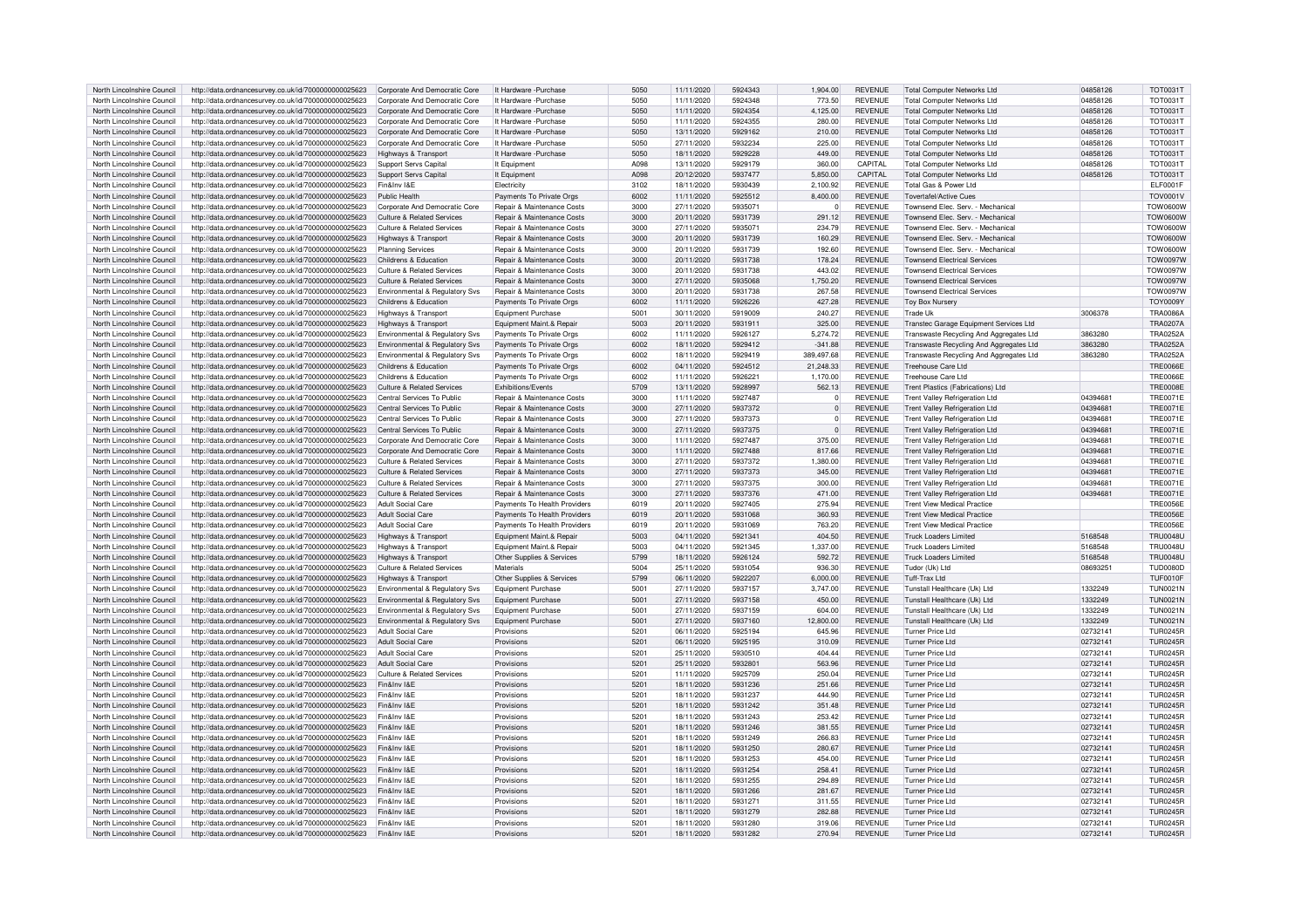| North Lincolnshire Council | http://data.ordnancesurvey.co.uk/id/7000000000025623 | Fin&Inv I&E                           | Provisions                     | 5201          | 18/11/2020 | 5931289 | 286.96    | <b>REVENUE</b> | <b>Turner Price Ltd</b>           | 02732141 | <b>TUR0245R</b>   |
|----------------------------|------------------------------------------------------|---------------------------------------|--------------------------------|---------------|------------|---------|-----------|----------------|-----------------------------------|----------|-------------------|
| North Lincolnshire Council | http://data.ordnancesurvey.co.uk/id/7000000000025623 | Fin&Inv I&E                           | Provisions                     | 5201          | 18/11/2020 | 5931300 | 376.54    | <b>REVENUE</b> | <b>Turner Price Ltd</b>           | 02732141 | <b>TUR0245R</b>   |
| North Lincolnshire Council | http://data.ordnancesurvey.co.uk/id/7000000000025623 | Fin&Inv I&F                           | Provisions                     | 5201          | 18/11/2020 | 5931304 | 402.16    | <b>REVENUE</b> | <b>Turner Price Ltd</b>           | 02732141 | <b>TUR0245R</b>   |
| North Lincolnshire Council | http://data.ordnancesurvey.co.uk/id/7000000000025623 | Fin&Inv I&F                           | Provisions                     | 5201          | 18/11/2020 | 5931335 | 282.09    | <b>REVENUE</b> | Turner Price I td                 | 02732141 | <b>TUR0245R</b>   |
| North Lincolnshire Council | http://data.ordnancesurvey.co.uk/id/7000000000025623 | Fin&Inv I&F                           | Provisions                     | 5201          | 18/11/2020 | 5931336 | 268.66    | <b>REVENUE</b> | Turner Price I td                 | 02732141 | <b>TUR0245R</b>   |
|                            |                                                      |                                       |                                |               |            |         |           |                |                                   |          |                   |
| North Lincolnshire Council | http://data.ordnancesurvey.co.uk/id/7000000000025623 | Fin&Inv I&E                           | Provisions                     | 5201          | 18/11/2020 | 5931339 | 313.74    | <b>REVENUE</b> | <b>Turner Price Ltd</b>           | 02732141 | <b>TUR0245R</b>   |
| North Lincolnshire Council | http://data.ordnancesurvey.co.uk/id/7000000000025623 | Fin&Inv I&F                           | Provisions                     | 5201          | 18/11/2020 | 5931340 | 247.58    | <b>REVENUE</b> | Turner Price I td                 | 02732141 | TUR0245F          |
| North Lincolnshire Council | http://data.ordnancesurvey.co.uk/id/7000000000025623 | Fin&Inv I&F                           | Provisions                     | 5201          | 18/11/2020 | 5931341 | 1,285.45  | <b>REVENUE</b> | Turner Price Ltd                  | 02732141 | <b>TUR0245R</b>   |
| North Lincolnshire Council | http://data.ordnancesurvey.co.uk/id/7000000000025623 | Fin&Inv I&E                           | Provisions                     | 5201          | 18/11/2020 | 5931342 | 816.16    | <b>REVENUE</b> | Turner Price I td                 | 02732141 | <b>TUR0245R</b>   |
| North Lincolnshire Council | http://data.ordnancesurvey.co.uk/id/7000000000025623 | Fin&Inv I&E                           | Provisions                     | 5201          | 18/11/2020 | 5931347 | 260.97    | <b>REVENUE</b> | Turner Price I td                 | 02732141 | <b>TUR0245R</b>   |
| North Lincolnshire Council | http://data.ordnancesurvey.co.uk/id/7000000000025623 | Fin&Inv I&E                           | Provisions                     | 5201          | 18/11/2020 | 5931352 | 287.55    | <b>REVENUE</b> | Turner Price Ltd                  | 02732141 | <b>TUR0245R</b>   |
| North Lincolnshire Council | http://data.ordnancesurvey.co.uk/id/7000000000025623 | Fin&Inv I&F                           | Provisions                     | $520^{\circ}$ | 18/11/2020 | 5931354 | 374.81    | <b>REVENUE</b> | Turner Price I td                 | 02732141 | <b>TUR0245R</b>   |
| North Lincolnshire Council | http://data.ordnancesurvey.co.uk/id/7000000000025623 | Fin&Inv I&E                           | Provisions                     | 5201          | 18/11/2020 | 5931355 | 374.46    | <b>REVENUE</b> | Turner Price Ltd                  | 02732141 | <b>TUR0245R</b>   |
| North Lincolnshire Council | http://data.ordnancesurvey.co.uk/id/7000000000025623 | Fin&Inv I&F                           | Provisions                     | 5201          | 18/11/2020 | 5931356 | 445.58    | <b>REVENUE</b> | Turner Price I td                 | 02732141 | TUR0245R          |
|                            |                                                      |                                       |                                |               |            |         |           |                |                                   |          |                   |
| North Lincolnshire Council | http://data.ordnancesurvey.co.uk/id/7000000000025623 | Fin&Inv I&F                           | Provisions                     | 5201          | 18/11/2020 | 5931358 | 491.37    | <b>REVENUE</b> | Turner Price I td                 | 02732141 | <b>TUR0245R</b>   |
| North Lincolnshire Council | http://data.ordnancesurvey.co.uk/id/7000000000025623 | Fin&Inv I&E                           | Provisions                     | 5201          | 18/11/2020 | 5931360 | 478.53    | <b>REVENUE</b> | Turner Price Ltd                  | 02732141 | <b>TUR0245R</b>   |
| North Lincolnshire Council | http://data.ordnancesurvey.co.uk/id/7000000000025623 | Fin&Inv I&F                           | Provisions                     | 5201          | 18/11/2020 | 5931361 | 348.82    | <b>REVENUE</b> | Turner Price Ltd                  | 02732141 | <b>TUR0245R</b>   |
| North Lincolnshire Council | http://data.ordnancesurvey.co.uk/id/7000000000025623 | Fin&Inv I&E                           | Provisions                     | 5201          | 18/11/2020 | 5931362 | 493.25    | <b>REVENUE</b> | Turner Price Ltd                  | 02732141 | <b>TUR0245R</b>   |
| North Lincolnshire Council | http://data.ordnancesurvey.co.uk/id/7000000000025623 | Fin&Inv I&E                           | Provisions                     | 5201          | 18/11/2020 | 5931364 | 339.47    | <b>REVENUE</b> | Turner Price Ltd                  | 02732141 | <b>TUR0245R</b>   |
| North Lincolnshire Council | http://data.ordnancesurvey.co.uk/id/7000000000025623 | Fin&Inv I&E                           | Provisions                     | 5201          | 18/11/2020 | 5931372 | 267.64    | <b>REVENUE</b> | <b>Turner Price Ltd</b>           | 02732141 | <b>TUR0245R</b>   |
| North Lincolnshire Council | http://data.ordnancesurvey.co.uk/id/7000000000025623 | Fin&Inv I&E                           | Provisions                     | 5201          | 18/11/2020 | 5931373 | 350.64    | <b>REVENUE</b> | Turner Price Ltd                  | 02732141 | <b>TUR0245R</b>   |
| North Lincolnshire Council |                                                      | Fin&Inv I&F                           | Provisions                     | $520^{\circ}$ |            | 5931376 | 403.17    |                |                                   |          |                   |
|                            | http://data.ordnancesurvey.co.uk/id/7000000000025623 |                                       |                                |               | 18/11/2020 |         |           | <b>REVENUE</b> | Turner Price Ltd                  | 02732141 | <b>TUR0245R</b>   |
| North Lincolnshire Council | http://data.ordnancesurvey.co.uk/id/7000000000025623 | Fin&Inv I&E                           | Provisions                     | 5201          | 18/11/2020 | 5931377 | 613.53    | <b>REVENUE</b> | Turner Price Ltd                  | 02732141 | <b>TUR0245R</b>   |
| North Lincolnshire Council | http://data.ordnancesurvey.co.uk/id/7000000000025623 | Fin&Inv I&F                           | Provisions                     | 5201          | 18/11/2020 | 5931384 | 562.25    | <b>REVENUE</b> | <b>Turner Price Ltd</b>           | 02732141 | <b>TUR0245R</b>   |
| North Lincolnshire Council | http://data.ordnancesurvey.co.uk/id/7000000000025623 | Fin&Inv I&F                           | Provisions                     | 5201          | 18/11/2020 | 5931391 | 262.96    | <b>REVENUE</b> | Turner Price Ltd                  | 02732141 | <b>TUR0245R</b>   |
| North Lincolnshire Council | http://data.ordnancesurvey.co.uk/id/7000000000025623 | Fin&Inv I&E                           | Provisions                     | 5201          | 18/11/2020 | 5931408 | 1.406.45  | <b>REVENUE</b> | <b>Turner Price Ltd</b>           | 02732141 | <b>TUR0245R</b>   |
| North Lincolnshire Council | http://data.ordnancesurvey.co.uk/id/7000000000025623 | Fin&Inv I&F                           | Provisions                     | $520^{\circ}$ | 18/11/2020 | 5931411 | 266.70    | <b>REVENUE</b> | Turner Price I td                 | 02732141 | <b>TUR0245R</b>   |
| North Lincolnshire Council | http://data.ordnancesurvey.co.uk/id/7000000000025623 | Fin&Inv I&F                           | Provisions                     | 5201          | 25/11/2020 | 5934171 | 269.39    | <b>REVENUE</b> | Turner Price I td                 | 02732141 | <b>TUR0245R</b>   |
|                            |                                                      | Fin&Inv I&F                           |                                | 5201          | 25/11/2020 | 5934175 | 386.17    | <b>REVENUE</b> | Turner Price I td                 | 02732141 | <b>TUR0245R</b>   |
| North Lincolnshire Council | http://data.ordnancesurvey.co.uk/id/7000000000025623 |                                       | Provisions                     |               |            |         |           |                |                                   |          |                   |
| North Lincolnshire Council | http://data.ordnancesurvey.co.uk/id/7000000000025623 | Fin&Inv I&E                           | Provisions                     | 5201          | 25/11/2020 | 5934178 | 385.05    | <b>REVENUE</b> | <b>Turner Price Ltd</b>           | 02732141 | <b>TUR0245R</b>   |
| North Lincolnshire Council | http://data.ordnancesurvey.co.uk/id/7000000000025623 | Fin&Inv I&E                           | Provisions                     | 520           | 25/11/2020 | 5934179 | 245.63    | <b>REVENUE</b> | Turner Price Ltd                  | 02732141 | <b>TUR0245R</b>   |
| North Lincolnshire Council | http://data.ordnancesurvey.co.uk/id/7000000000025623 | Fin&Inv I&E                           | Provisions                     | 5201          | 25/11/2020 | 5934180 | 303.96    | <b>REVENUE</b> | Turner Price I td                 | 02732141 | <b>TUR0245R</b>   |
| North Lincolnshire Council | http://data.ordnancesurvey.co.uk/id/7000000000025623 | Fin&Inv I&F                           | Provisions                     | 5201          | 25/11/2020 | 5934181 | 291.03    | <b>REVENUE</b> | Turner Price Ltd                  | 02732141 | <b>TUR0245R</b>   |
| North Lincolnshire Council | http://data.ordnancesurvey.co.uk/id/7000000000025623 | Fin&Inv I&E                           | Provisions                     | 5201          | 25/11/2020 | 5934186 | 371.71    | <b>REVENUE</b> | <b>Turner Price Ltd</b>           | 02732141 | <b>TUR0245R</b>   |
| North Lincolnshire Council | http://data.ordnancesurvey.co.uk/id/7000000000025623 | Fin&Inv I&F                           | Provisions                     | 5201          | 25/11/2020 | 5934191 | 261.40    | <b>REVENUE</b> | Turner Price Ltd                  | 02732141 | <b>TUR0245R</b>   |
|                            |                                                      |                                       |                                |               |            |         |           |                |                                   |          |                   |
| North Lincolnshire Council | http://data.ordnancesurvey.co.uk/id/7000000000025623 | Fin&Inv I&F                           | Provisions                     | 5201          | 25/11/2020 | 5934192 | 250.20    | <b>REVENUE</b> | Turner Price Ltd                  | 02732141 | <b>TUR0245R</b>   |
| North Lincolnshire Council | http://data.ordnancesurvey.co.uk/id/7000000000025623 | Fin&Inv I&E                           | Provisions                     | 5201          | 25/11/2020 | 5934194 | 283.44    | <b>REVENUE</b> | Turner Price Ltd                  | 02732141 | <b>TUR0245R</b>   |
| North Lincolnshire Council | http://data.ordnancesurvey.co.uk/id/7000000000025623 | Fin&Inv I&F                           | Provisions                     | 5201          | 25/11/2020 | 5934200 | 453.81    | <b>REVENUE</b> | Turner Price I td                 | 02732141 | <b>TUR0245R</b>   |
| North Lincolnshire Council | http://data.ordnancesurvey.co.uk/id/7000000000025623 | Fin&Inv I&F                           | Provisions                     | 5201          | 25/11/2020 | 5934201 | 283.60    | <b>REVENUE</b> | Turner Price I td                 | 02732141 | <b>TUR0245R</b>   |
| North Lincolnshire Council | http://data.ordnancesurvey.co.uk/id/7000000000025623 | Fin&Inv I&E                           | Provisions                     | 5201          | 25/11/2020 | 5934204 | 351.98    | <b>REVENUE</b> | <b>Turner Price Ltd</b>           | 02732141 | <b>TUR0245R</b>   |
| North Lincolnshire Council | http://data.ordnancesurvey.co.uk/id/7000000000025623 | Fin&Inv I&F                           | Provisions                     | $520^{\circ}$ | 25/11/2020 | 5934205 | 278.82    | <b>REVENUE</b> | Turner Price Ltd                  | 02732141 | <b>TUR0245R</b>   |
| North Lincolnshire Council | http://data.ordnancesurvey.co.uk/id/7000000000025623 | Fin&Inv I&E                           | Provisions                     | 5201          | 25/11/2020 | 5934206 | 282.26    | <b>REVENUE</b> | Turner Price I td                 | 02732141 | <b>TUR0245R</b>   |
| North Lincolnshire Council |                                                      | Fin&Inv I&F                           | Provisions                     | 5201          | 25/11/2020 | 5934214 | 443.60    | <b>REVENUE</b> | Turner Price Ltd                  |          | <b>TUR0245R</b>   |
|                            | http://data.ordnancesurvey.co.uk/id/7000000000025623 |                                       |                                |               |            |         |           |                |                                   | 02732141 |                   |
| North Lincolnshire Council | http://data.ordnancesurvey.co.uk/id/7000000000025623 | Fin&Inv I&F                           | Provisions                     | 5201          | 25/11/2020 | 5934215 | 356.24    | <b>REVENUE</b> | <b>Turner Price Ltd</b>           | 02732141 | <b>TUR0245R</b>   |
| North Lincolnshire Council | http://data.ordnancesurvey.co.uk/id/7000000000025623 | Fin&Inv I&E                           | Provisions                     | 5201          | 25/11/2020 | 5934220 | 337.95    | <b>REVENUE</b> | <b>Turner Price Ltd</b>           | 02732141 | <b>TUR0245R</b>   |
| North Lincolnshire Council | http://data.ordnancesurvey.co.uk/id/7000000000025623 | Fin&Inv I&F                           | Provisions                     | 5201          | 25/11/2020 | 5934225 | 306.06    | <b>REVENUE</b> | Turner Price I td                 | 02732141 | <b>TUR0245R</b>   |
| North Lincolnshire Council | http://data.ordnancesurvey.co.uk/id/7000000000025623 | Fin&Inv I&E                           | Provisions                     | 5201          | 25/11/2020 | 5934253 | 330.58    | <b>REVENUE</b> | Turner Price Ltd                  | 02732141 | <b>TUR0245R</b>   |
| North Lincolnshire Council | http://data.ordnancesurvey.co.uk/id/7000000000025623 | Fin&Inv I&E                           | Provisions                     | 5201          | 25/11/2020 | 5934263 | 317.93    | <b>REVENUE</b> | <b>Turner Price Ltd</b>           | 02732141 | <b>TUR0245R</b>   |
| North Lincolnshire Council | http://data.ordnancesurvey.co.uk/id/7000000000025623 | Fin&Inv I&F                           | Provisions                     | 5201          | 25/11/2020 | 5934265 | 287.28    | <b>REVENUE</b> | <b>Turner Price Ltd</b>           | 02732141 | <b>TUR0245R</b>   |
| North Lincolnshire Council | http://data.ordnancesurvey.co.uk/id/7000000000025623 | <b>Housing Services</b>               | Other Supplies & Services      | 5799          | 11/11/2020 | 5926976 | 1,538.20  | <b>REVENUE</b> | Tyt Investments I imited          |          | <b>LAN0021N</b>   |
|                            |                                                      |                                       |                                |               |            | 5926977 |           |                | Tyt Investments I imited          |          |                   |
| North Lincolnshire Council | http://data.ordnancesurvey.co.uk/id/7000000000025623 | <b>Housing Services</b>               | Other Supplies & Services      | 5799          | 11/11/2020 |         | 2,402.51  | <b>REVENUE</b> |                                   |          | <b>LAN0021N</b>   |
| North Lincolnshire Council | http://data.ordnancesurvey.co.uk/id/7000000000025623 | <b>Culture &amp; Related Services</b> | Other Professional Fees        | 5829          | 18/11/2020 | 5930498 | 1,255.00  | <b>REVENUE</b> | Ukactive                          |          | <b>UKA0008A</b>   |
| North Lincolnshire Council | http://data.ordnancesurvey.co.uk/id/7000000000025623 | <b>Culture &amp; Related Services</b> | Fuel                           | 4001          | 11/11/2020 | 5924569 | 274.97    | <b>REVENUE</b> | Uk Fuels Ltd                      | 2212080  | <b>UKF0001F</b>   |
| North Lincolnshire Council | http://data.ordnancesurvey.co.uk/id/7000000000025623 | <b>Culture &amp; Related Services</b> | Books (Libraries+Schools Only) | 5005          | 11/11/2020 | 5927986 | 519.88    | <b>REVENUE</b> | Ulverscroft Large Print Books Ltd | 1068776  | ULV0001V          |
| North Lincolnshire Council | http://data.ordnancesurvey.co.uk/id/7000000000025623 | <b>Adult Social Care</b>              | <b>Legal Fees</b>              | 5823          | 11/11/2020 | 592755  | 350.00    | <b>REVENUE</b> | <b>Union Line</b>                 |          | <b>UNI0130</b>    |
| North Lincolnshire Council | http://data.ordnancesurvey.co.uk/id/7000000000025623 | Corporate And Democratic Core         | Fees & Charges Income          | 9002          | 11/11/2020 | 5927578 | $-241.44$ | <b>REVENUE</b> | Unison                            |          | <b>UNI00031</b>   |
| North Lincolnshire Council | http://data.ordnancesurvey.co.uk/id/7000000000025623 | Childrens & Education                 | Course Fees/Training           | 2002          | 04/11/2020 | 5924465 | 1.500.00  | <b>REVENUE</b> | <b>Unitas Academy</b>             | 10412927 | <b>I INI04991</b> |
| North Lincolnshire Council |                                                      | Corporate And Democratic Core         |                                | 5002          | 13/11/2020 | 5926897 | 1,036.15  | <b>REVENUE</b> | United Carlton Office Systems Ltd | 2118025  | <b>UNI00521</b>   |
|                            | http://data.ordnancesurvey.co.uk/id/7000000000025623 |                                       | Equipment Hire/Rent            |               |            |         |           |                |                                   |          |                   |
| North Lincolnshire Council | http://data.ordnancesurvey.co.uk/id/7000000000025623 | Corporate And Democratic Core         | Equipment Hire/Rent            | 5002          | 13/11/2020 | 5926898 | 432.98    | <b>REVENUE</b> | United Carlton Office Systems Ltd | 2118025  | <b>UNI00521</b>   |
| North Lincolnshire Council | http://data.ordnancesurvey.co.uk/id/7000000000025623 | Corporate And Democratic Core         | Equipment Hire/Rent            | 5002          | 20/11/2020 | 5931420 | 2.454.26  | <b>REVENUE</b> | United Carlton Office Systems Ltd | 2118025  | <b>UNI00521</b>   |
| North Lincolnshire Council | http://data.ordnancesurvey.co.uk/id/7000000000025623 | Corporate And Democratic Core         | Gen Office Exp (Incl Postage)  | 5603          | 13/11/2020 | 5926897 | 841.37    | <b>REVENUE</b> | United Carlton Office Systems Ltd | 2118025  | <b>UNI0052I</b>   |
| North Lincolnshire Council | http://data.ordnancesurvey.co.uk/id/7000000000025623 | Culture & Related Services            | Gen Office Exp (Incl Postage)  | 5603          | 04/11/2020 | 5924301 | 502.09    | <b>REVENUE</b> | United Carlton Office Systems Ltd | 2118025  | <b>UNI0052I</b>   |
| North Lincolnshire Council | http://data.ordnancesurvey.co.uk/id/7000000000025623 | Culture & Related Services            | Materials                      | 5004          | 11/11/2020 | 5926927 | 470.36    | <b>REVENUE</b> | Univar Limited                    | 24134696 | UNI0291           |
| North Lincolnshire Council | http://data.ordnancesurvey.co.uk/id/7000000000025623 | <b>Culture &amp; Related Services</b> | Materials                      | 5004          | 11/11/2020 | 5927570 | 412.28    | <b>REVENUE</b> | <b>Univar Limited</b>             | 24134696 | <b>UNI0291I</b>   |
| North Lincolnshire Council | http://data.ordnancesurvey.co.uk/id/7000000000025623 | Environmental & Regulatory Svs        | Materials                      | 5004          | 04/11/2020 | 5924803 | 360.52    | <b>REVENUE</b> | Universal Hose Ltd T/A Hydraquip  | 4937556  | <b>UNI0098I</b>   |
| North Lincolnshire Council |                                                      |                                       |                                | 2002          | 20/11/2020 | 5929200 | 2.280.00  | <b>REVENUE</b> |                                   |          | <b>UNI0015I</b>   |
|                            | http://data.ordnancesurvey.co.uk/id/7000000000025623 | Corporate And Democratic Core         | Course Fees/Training           |               |            |         |           |                | University Of Lincoln             |          |                   |
| North Lincolnshire Council | http://data.ordnancesurvey.co.uk/id/7000000000025623 | <b>Housing Services</b>               | Other Supplies & Services      | 5799          | 11/11/2020 | 5926995 | 2.280.00  | <b>REVENUE</b> | Utilita Energy Ltd                |          | UTI0023I          |
| North Lincolnshire Council | http://data.ordnancesurvey.co.uk/id/7000000000025623 | <b>Adult Social Care</b>              | Gen Office Exp (Incl Postage)  | 5603          | 06/11/2020 | 5925055 | 491.55    | <b>REVENUE</b> | Valtech Ltd                       | 3127414  | <b>VAL0046L</b>   |
| North Lincolnshire Council | http://data.ordnancesurvey.co.uk/id/7000000000025623 | Culture & Related Services            | Provisions                     | $520^{\circ}$ | 13/11/2020 | 5925611 | 503.25    | <b>REVENUE</b> | <b>Vending Enterprises</b>        | 00978024 | VEN0002N          |
| North Lincolnshire Council | http://data.ordnancesurvey.co.uk/id/7000000000025623 | Fin&Inv I&F                           | Equipment Hire/Rent            | 5002          | 11/11/2020 | 5927775 | 401.67    | <b>REVENUE</b> | <b>Vending Enterprises</b>        | 00978024 | <b>VEN0002N</b>   |
| North Lincolnshire Council | http://data.ordnancesurvey.co.uk/id/7000000000025623 | Fin&Inv I&F                           | Other Professional Fees        | 5829          | 04/11/2020 | 5924558 | 328.75    | <b>REVENUE</b> | <b>Vending Enterprises</b>        | 00978024 | <b>VEN0002N</b>   |
|                            |                                                      |                                       |                                |               |            |         |           |                |                                   |          |                   |